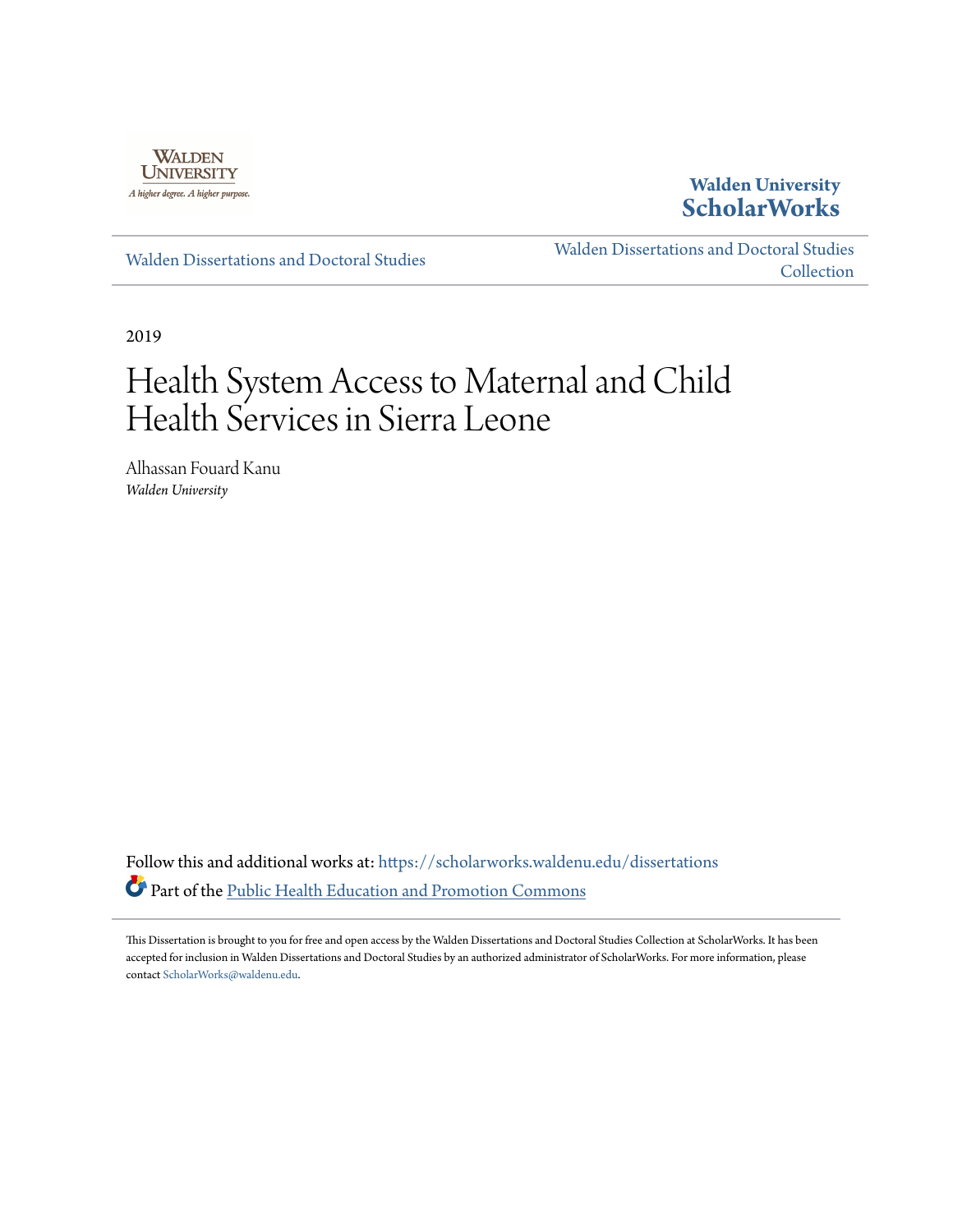## **Walden University**

College of Health Sciences

This is to certify that the doctoral study by

Alhassan Fouard Kanu

has been found to be complete and satisfactory in all respects, and that any and all revisions required by the review committee have been made.

Review Committee Dr. Mountasser Kadrie, Committee Chairperson, Public Health Faculty Dr. Kelley Sams, Committee Member, Public Health Faculty Dr. Richard Palmer, University Reviewer, Public Health Faculty

The Office of the Provost

Walden University 2019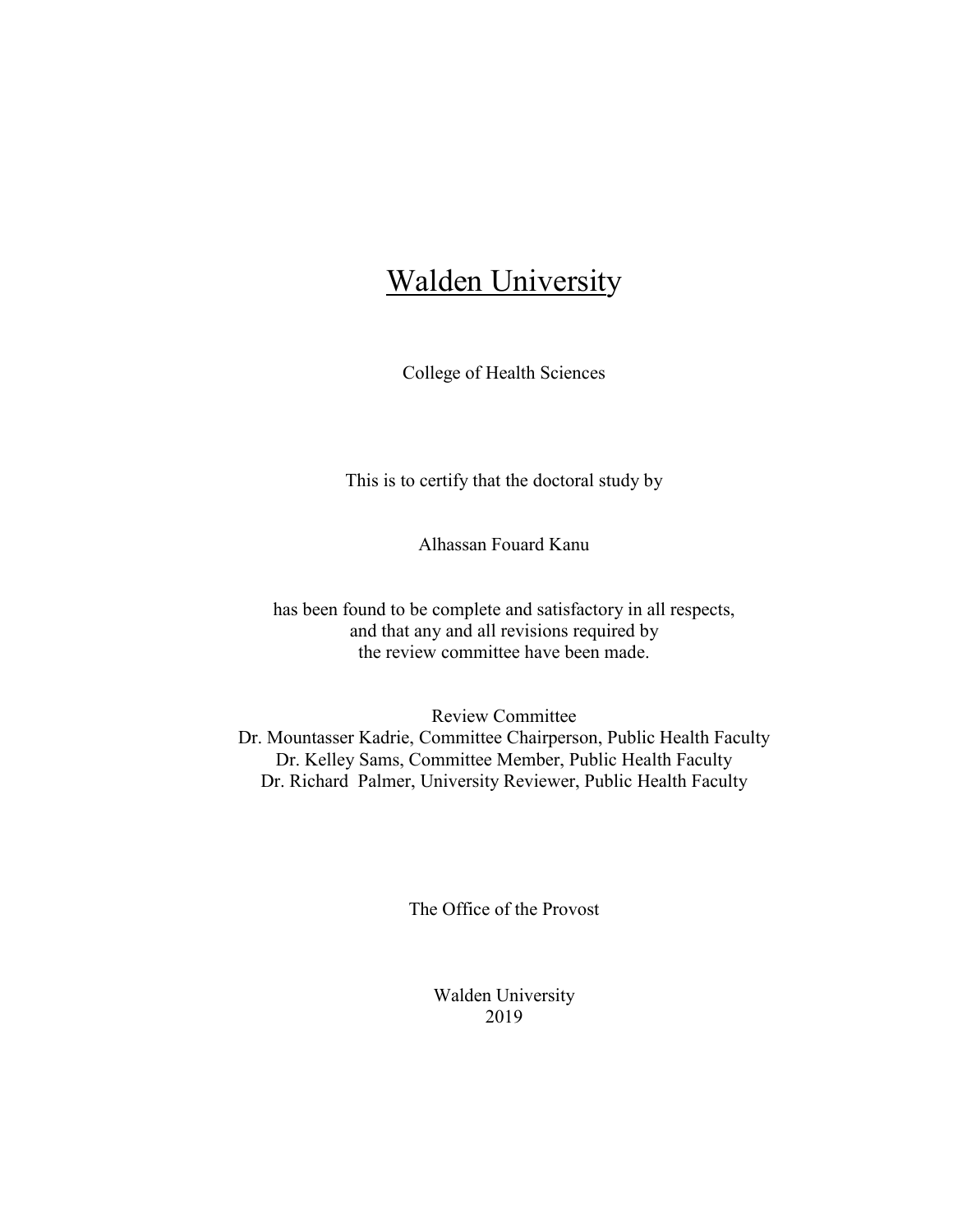#### Abstract

Health System Access to Maternal and Child Health Services in Sierra Leone

by

Alhassan Fouard Kanu

MPH, Staffordshire University, UK, 2008

MSc, Westminster University, UK, 2009

MBA, Cumbria University, UK, 2019

Doctoral Study Submitted in Partial Fulfillment

of the Requirements for the Degree of

Doctor of Public Health

Walden University

August 2019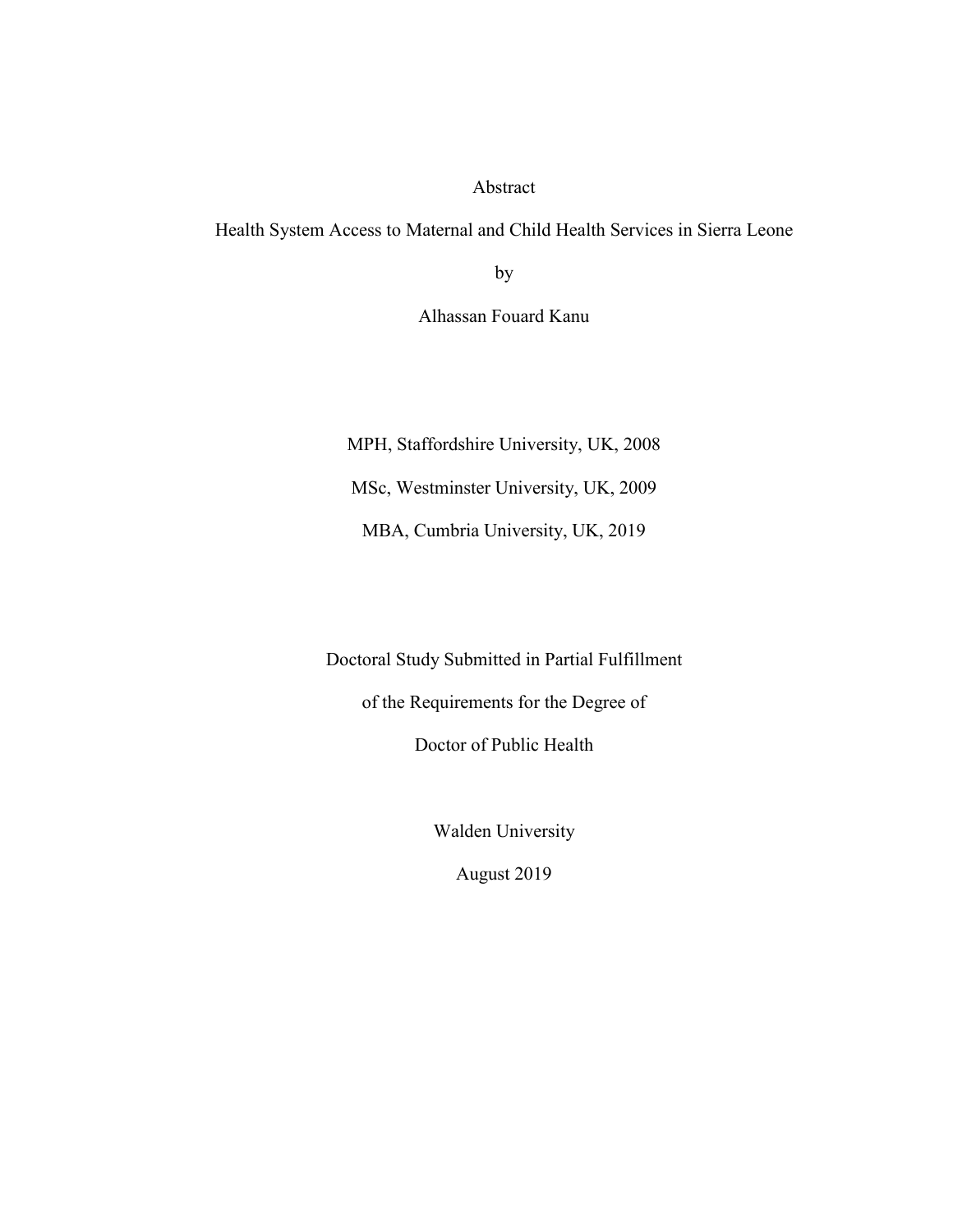#### **Abstract**

The robustness and responsiveness of a country's health system predict access to a range of health services, including maternal and child health (MCH) services. The purpose of this cross-sectional study was to examine the influence of 5 health system characteristics on access to MCH services in Sierra Leone. This study was guided by Bryce, Victora, Boerma, Peters, and Black's framework for evaluating the scaleup to millennium development goals for maternal and child survival. The study was a secondary analysis of the Sierra Leone 2017 Service Availability and Readiness Assessment dataset, which comprised 100% (1, 284) of the country's health facilities. Data analysis included bivariate and multivariate logistic regressions. In the bivariate analysis, all the independent variables showed statistically significant association with access to MCH services and achieved a *p*-value < .001. In the multivariate analysis; however, only 3 predictors explained 38% of the variance  $(R^2 = .380, F(5, 1263) = 154.667, p < .001)$ . The type of health provider significantly predicted access to MCH services ( $\beta$  =.549, *p*  $\leq$ .001), as did the availability of essential medicines ( $\beta$ = .255, *p*  $\leq$ .001) and the availability of basic equipment ( $\beta$ = .258,  $p$  <.001). According to the study findings, the availability of the right mix of health providers, essential medicines, and basic equipment significantly influenced access to MCH services, regardless of the level and type of health facility. The findings of this study might contribute to positive social change by helping the authorities of the Sierra Leone health sector to identify critical health system considerations for increased access to MCH services and improved maternal and child health outcomes.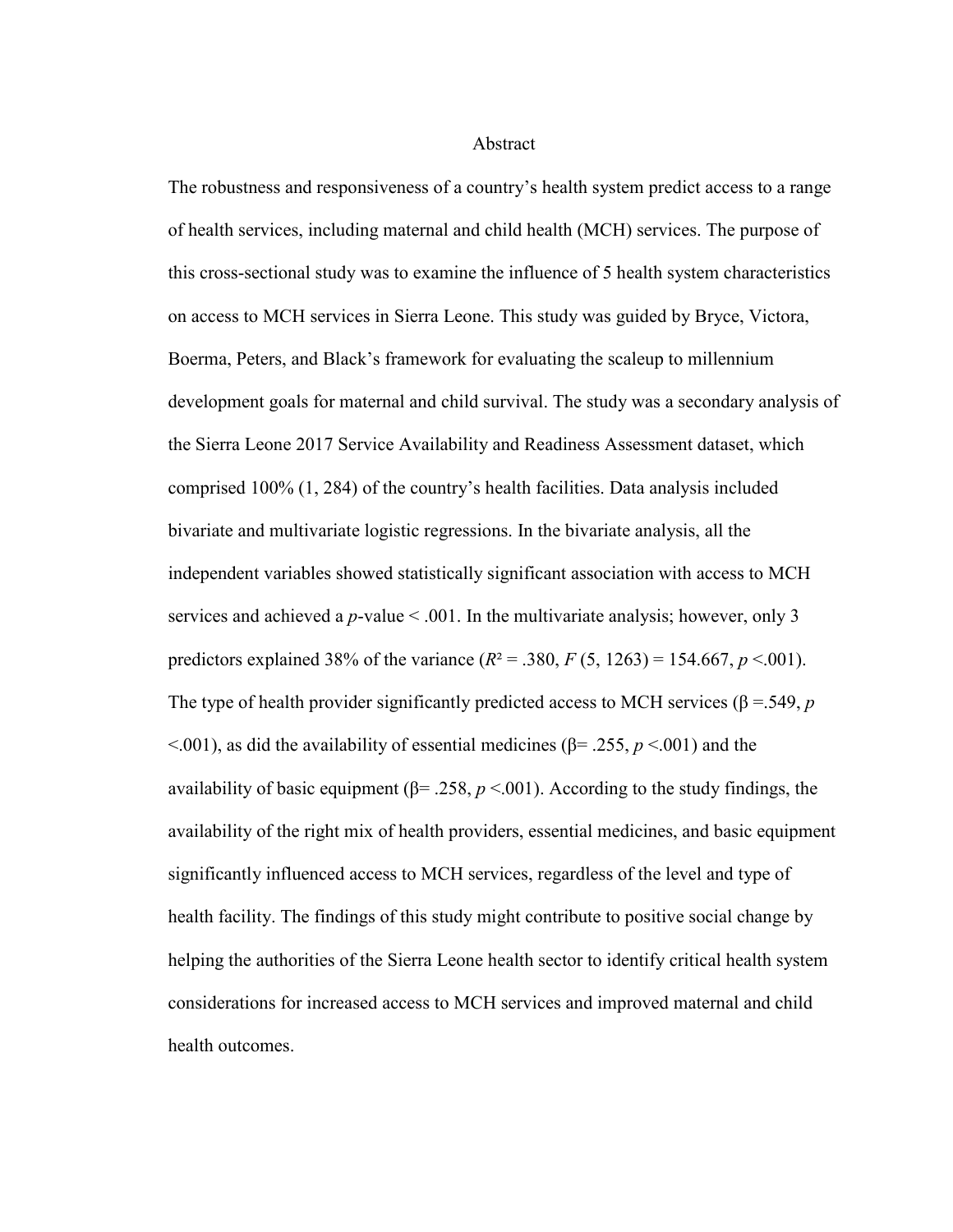### Health System Access to Maternal and Child Health Services in Sierra Leone

.

by

Alhassan Fouard Kanu

MPH, Staffordshire University, UK, 2008

MSc, Westminster, University, UK, 2009

MBA, Cumbria University, UK, 2019

Doctoral Study Submitted in Partial Fulfillment

of the Requirements for the Degree of

Doctor of Public Health

Walden University

August 2019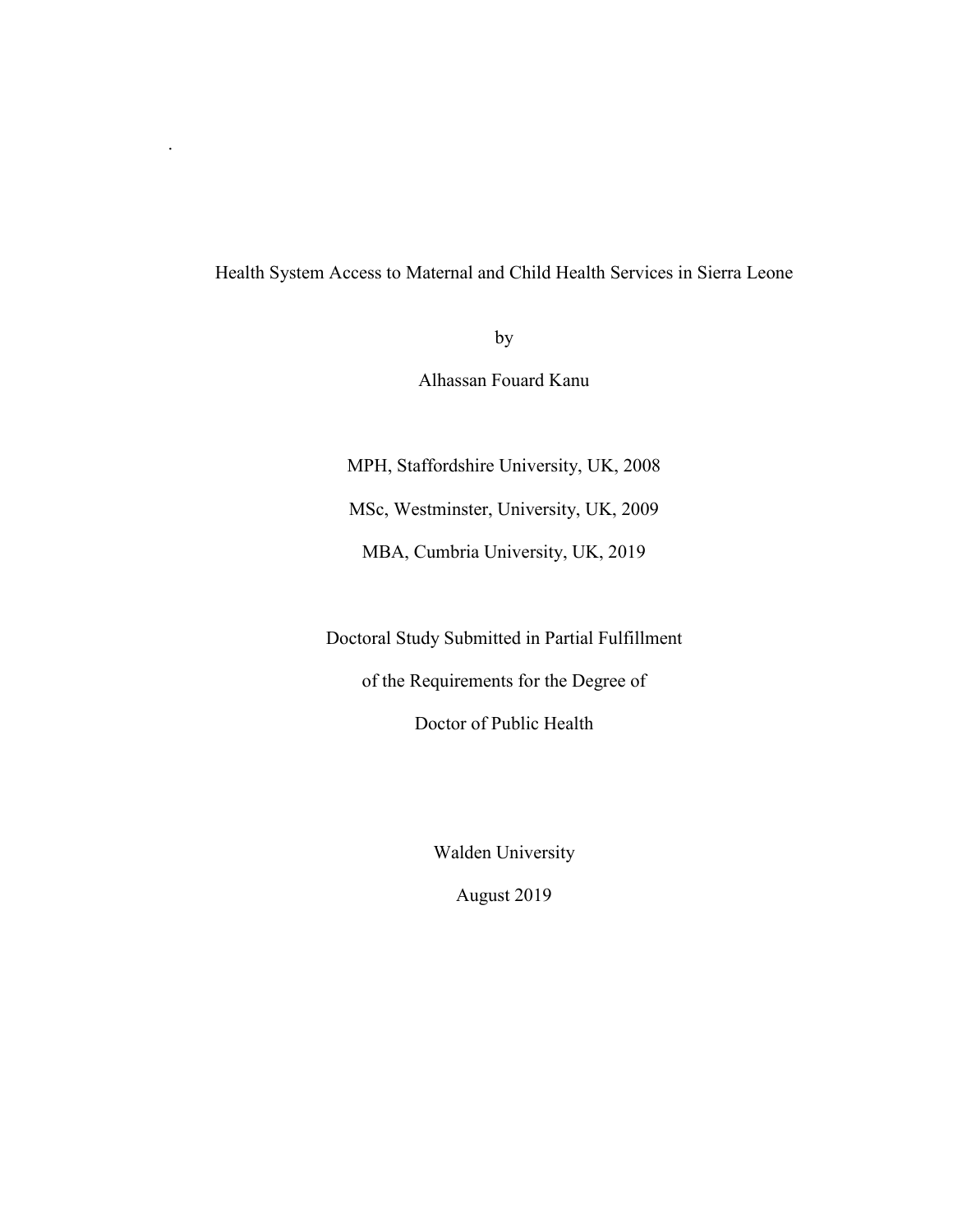#### Dedication

This dissertation is dedicated first to my late parents: Alhaji Fouard Kanu and Madam Aminata Bangura and to my late sister Hafsatu Fouard Kanu (May their Souls Rest in Perfect Peace).

I also dedicate this work to my wife, Mrs. Zainab Kanu; to my children: Alhassan, Alusine, Zainab and Hafsatu; to my niece Fatmata and all my siblings. Your limitless love, spiritual prayers, encouragement, and support made completion of this journey possible.

 My life-long mentor, Dr. SAS Kargbo, believed in me and supported me in fulfilling my aspiration of achieving a doctoral degree. I, therefore, also dedicate this thesis with a special feeling of gratitude to Dr. SAS Kargbo and family.

.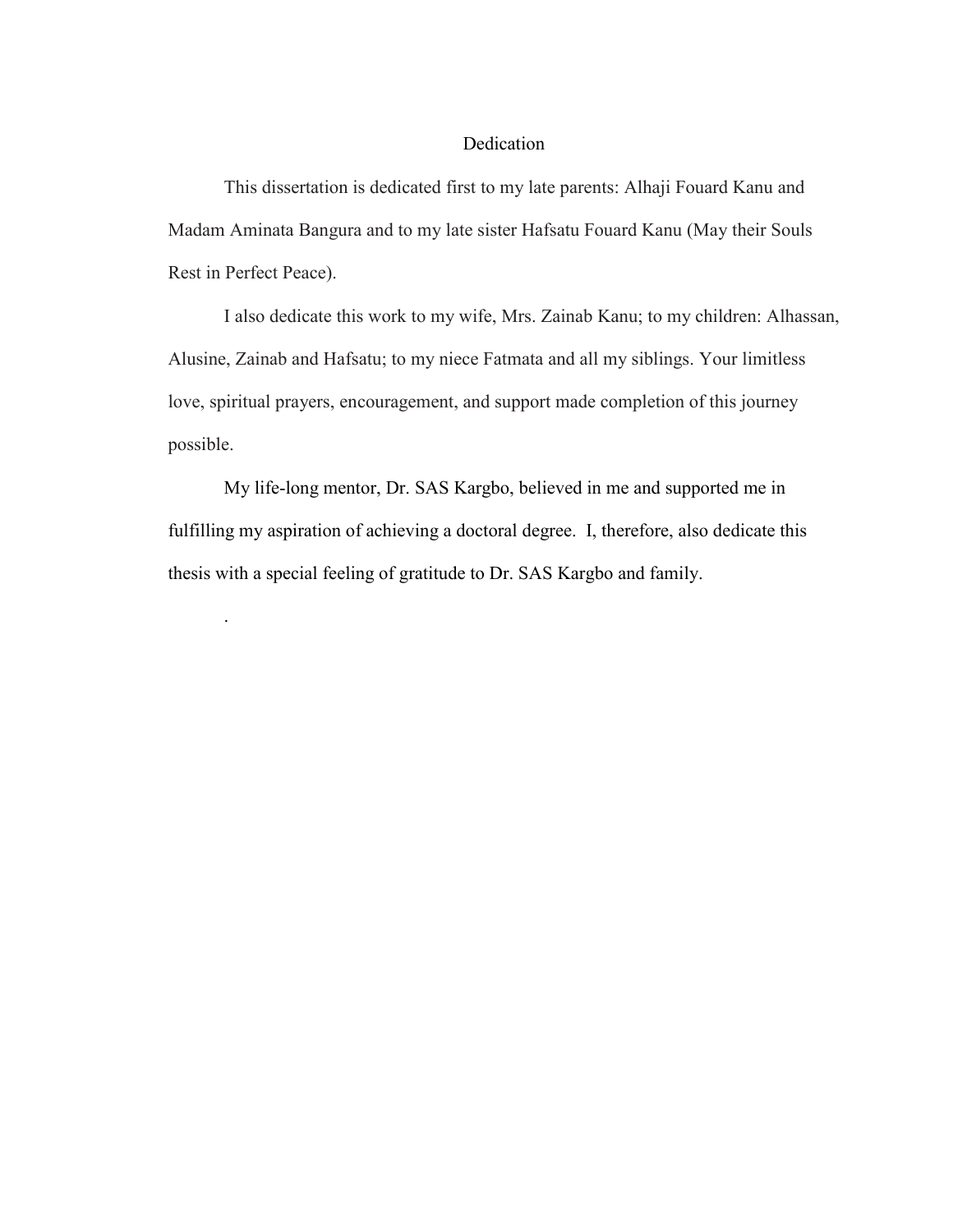#### Acknowledgments

Foremost, I would like to give thanks to God for all the blessings He has given me and the opportunity to earn such a prestigious degree. I would like to thank my dissertation research committee for their guidance and support throughout this process. My dissertation chair, Dr. Mountasser Kadrie: I feel extremely fortunate to have worked with you and learned from you during my time in developing this dissertation. I am also grateful to my committee member Dr. Kelly Sams for her positive encouragement. I owe thanks to my University Research Reviewer (URR), Dr. Richard Palmer for his insightful feedback; which undoubtedly contributed to the quality of this work.

I am thankful to the leadership of the Ministry of Health & Sanitation (MoHS) for their support in diverse ways. I am particularly grateful to Dr. SAS Kargbo, former Director of the Directorate Policy Planning & Information (DPPI) for his unwavering support, mentorship, and pragmatic optimism, throughout my doctoral studies. Drs Brima Kargbo and Santigie Sesay, were also very supportive in motivating me to pursue my dream for which I want to thank them very much. I appreciate Mr. Edward Foday, the Research & Publication Specialist at DPPI/MoHS. He was incredibly supportive throughout the process of gaining access to the dataset used in this study. Special thanks to Mr Musa Sillah-Kanu, the Senior M&E-NMCP/MoHS for his support too.

I received tremendous support from my family and friends during my studies. Words cannot express my appreciation for my family and siblings for their understanding and unconditional love. I thank you, and I would forever remain appreciative of your support.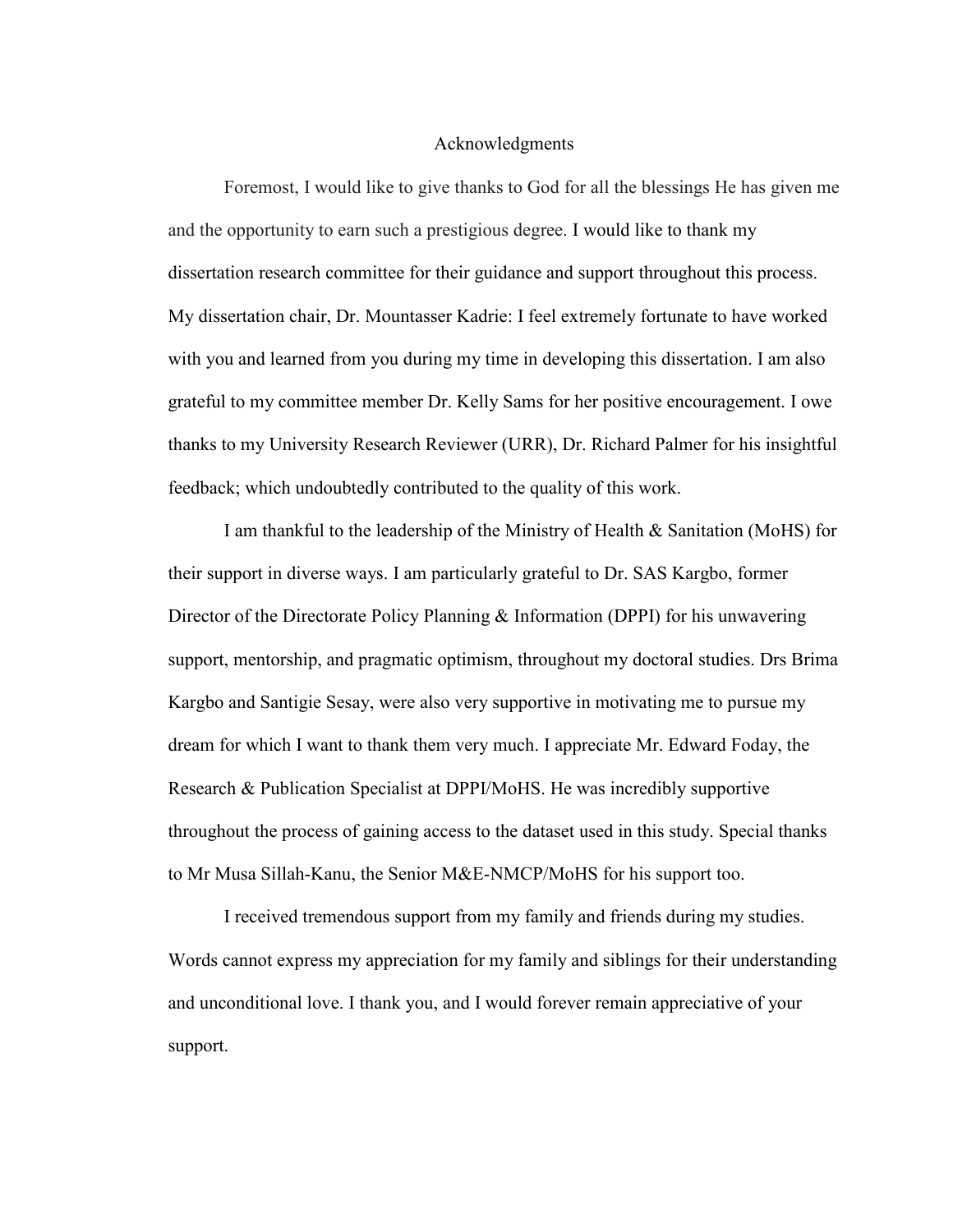## Table of Contents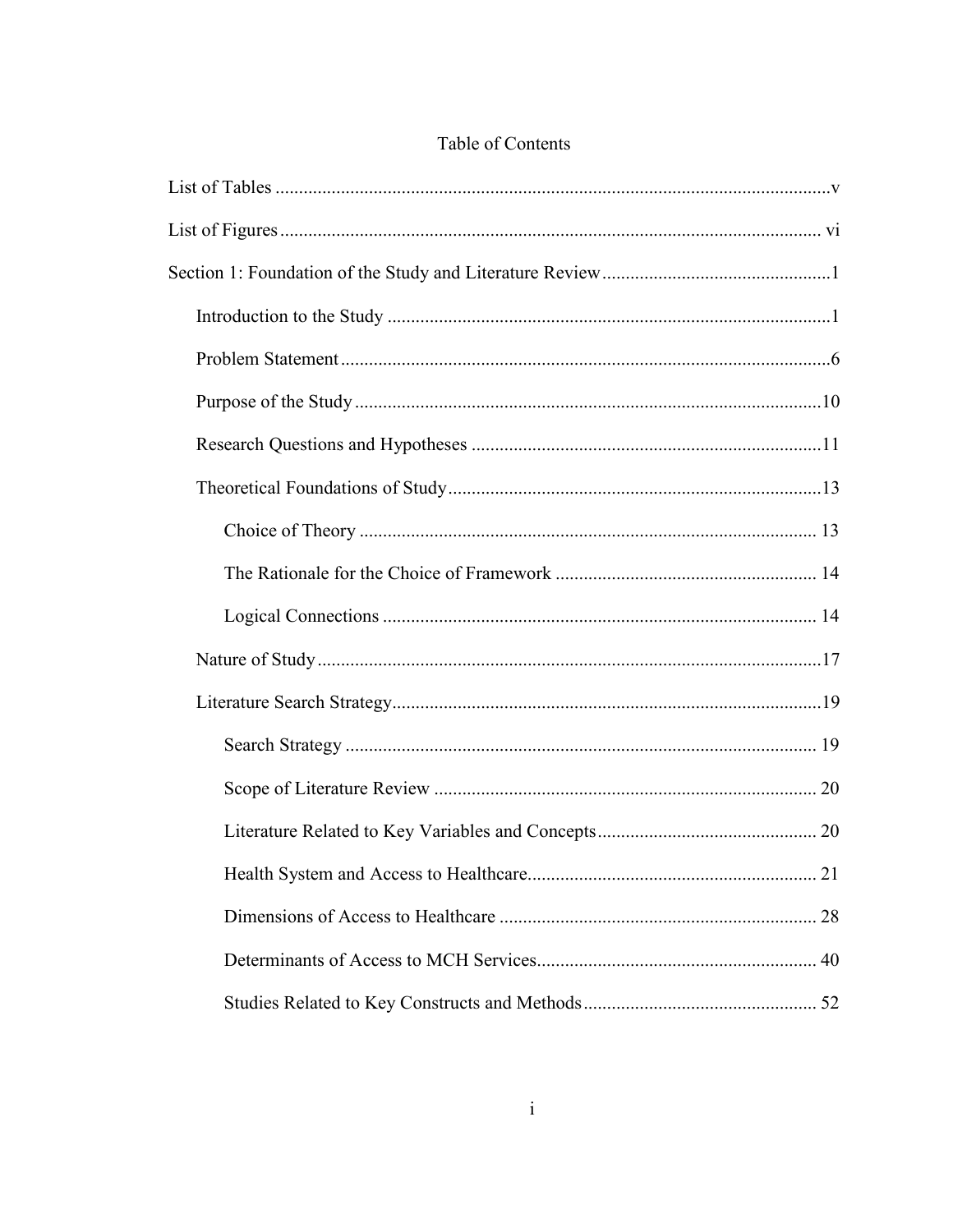| Review and Synthesis of Studies Related to Key Independent and             |  |
|----------------------------------------------------------------------------|--|
|                                                                            |  |
|                                                                            |  |
|                                                                            |  |
|                                                                            |  |
|                                                                            |  |
|                                                                            |  |
|                                                                            |  |
|                                                                            |  |
|                                                                            |  |
|                                                                            |  |
|                                                                            |  |
|                                                                            |  |
|                                                                            |  |
|                                                                            |  |
| Connections of Research Design to the Questions and Scientific Knowledge88 |  |
|                                                                            |  |
|                                                                            |  |
|                                                                            |  |
|                                                                            |  |
|                                                                            |  |
|                                                                            |  |

 $\overline{1}$ 

 $\mathbf{r}$ 

 $\blacksquare$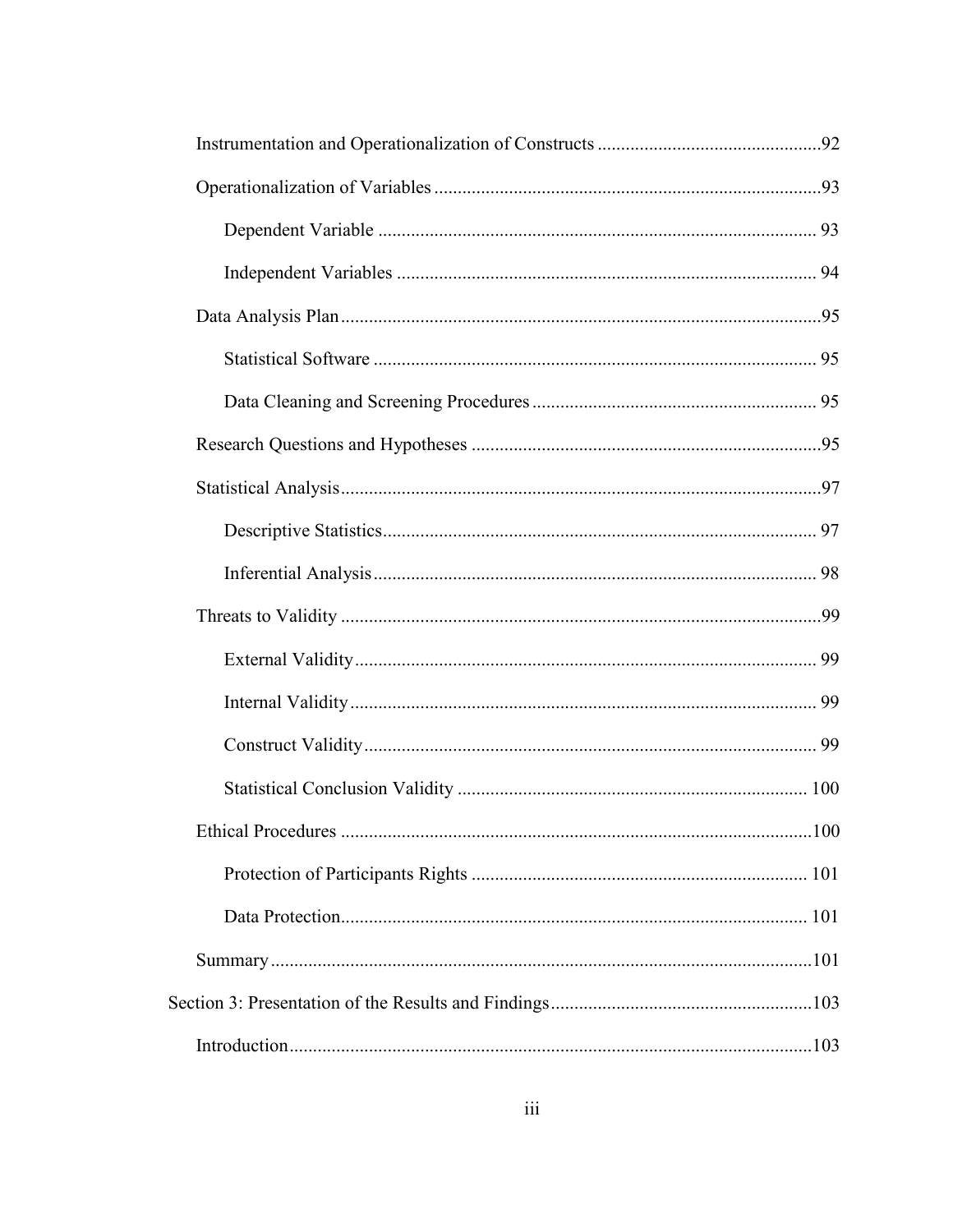| Statistical Analysis Findings by Research Questions and Hypotheses114       |  |
|-----------------------------------------------------------------------------|--|
|                                                                             |  |
| Section 4: Application to Professional Practice and Implications for Social |  |
|                                                                             |  |
|                                                                             |  |
|                                                                             |  |
|                                                                             |  |
|                                                                             |  |
|                                                                             |  |
|                                                                             |  |
|                                                                             |  |
|                                                                             |  |
|                                                                             |  |
|                                                                             |  |
|                                                                             |  |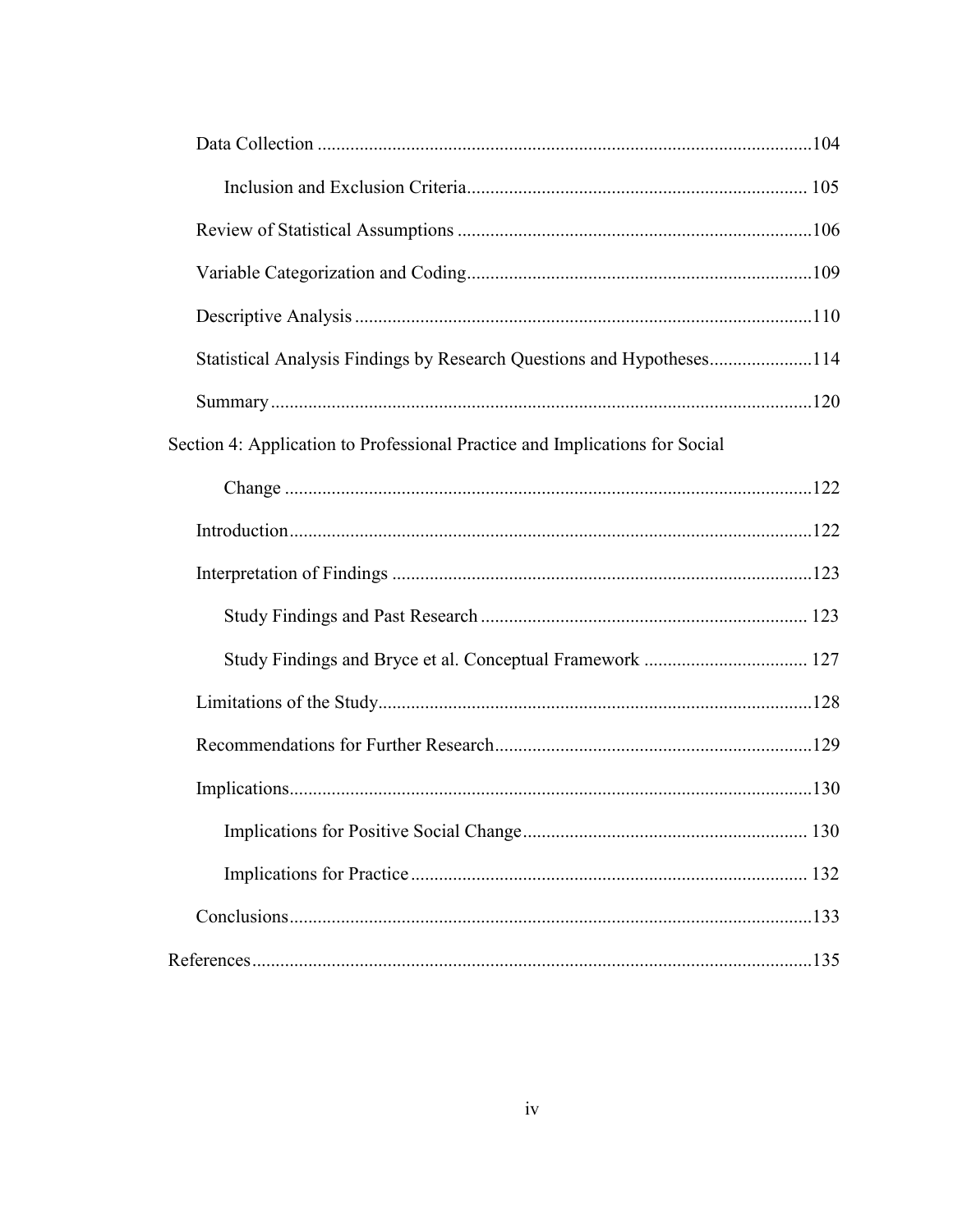## List of Tables

| Table 1. Health System Determinants on Access to MCH Services 19                |  |
|---------------------------------------------------------------------------------|--|
|                                                                                 |  |
|                                                                                 |  |
|                                                                                 |  |
| Table 5 Characteristics of Health Facilities and the Availability of MCH Tracer |  |
|                                                                                 |  |
|                                                                                 |  |
| Table 7. ANOVA Results for the Regression Model for Access to MCH Services115   |  |
| Table 8. Multiple Regression Results for Individual Predictor Variables116      |  |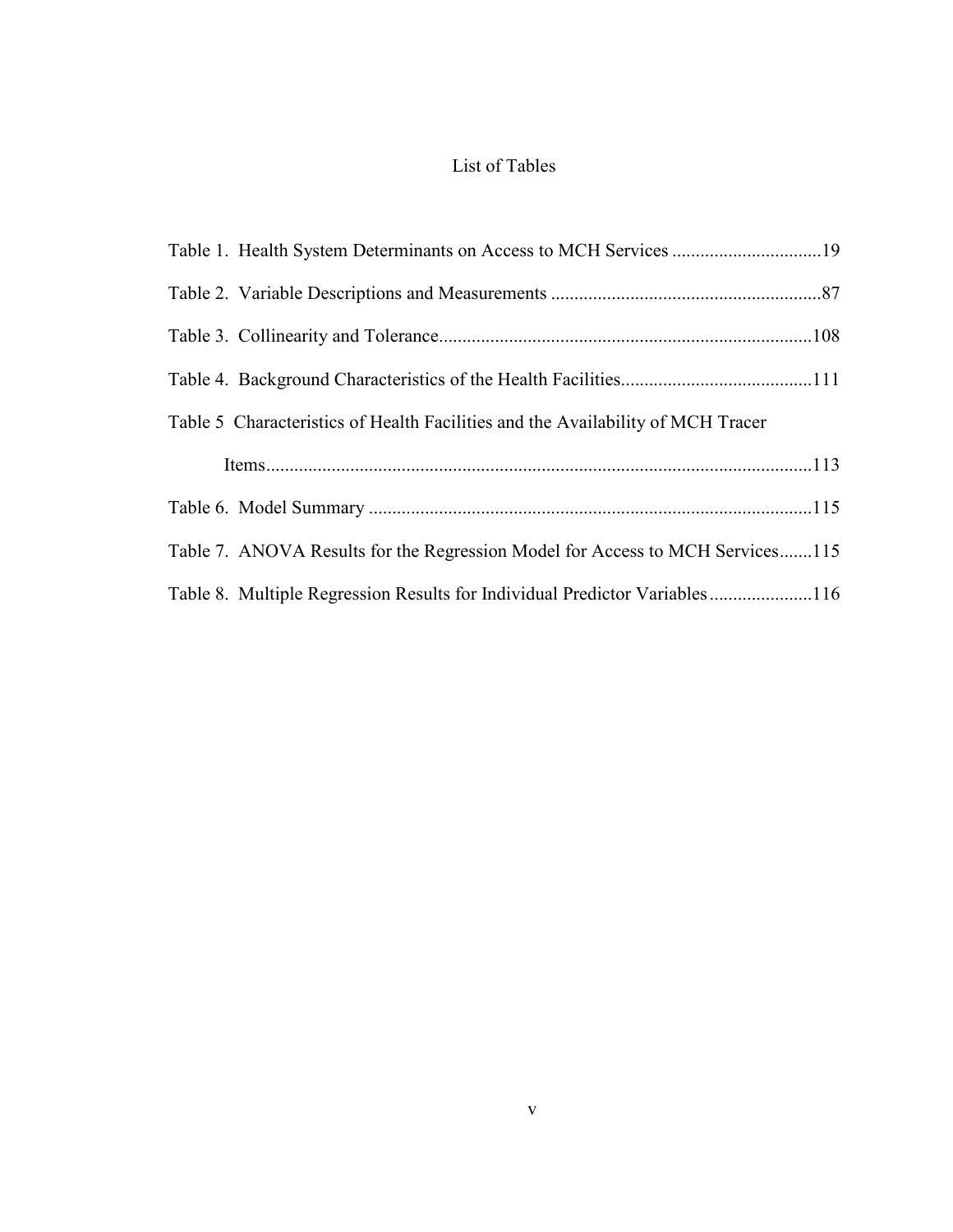## List of Figures

| Figure 1. Conceptual Framework for Strengthening Health Systems to Reduce Maternal |  |
|------------------------------------------------------------------------------------|--|
|                                                                                    |  |
| Figure 2. Areas with Potential Barriers to Accessing Health services30             |  |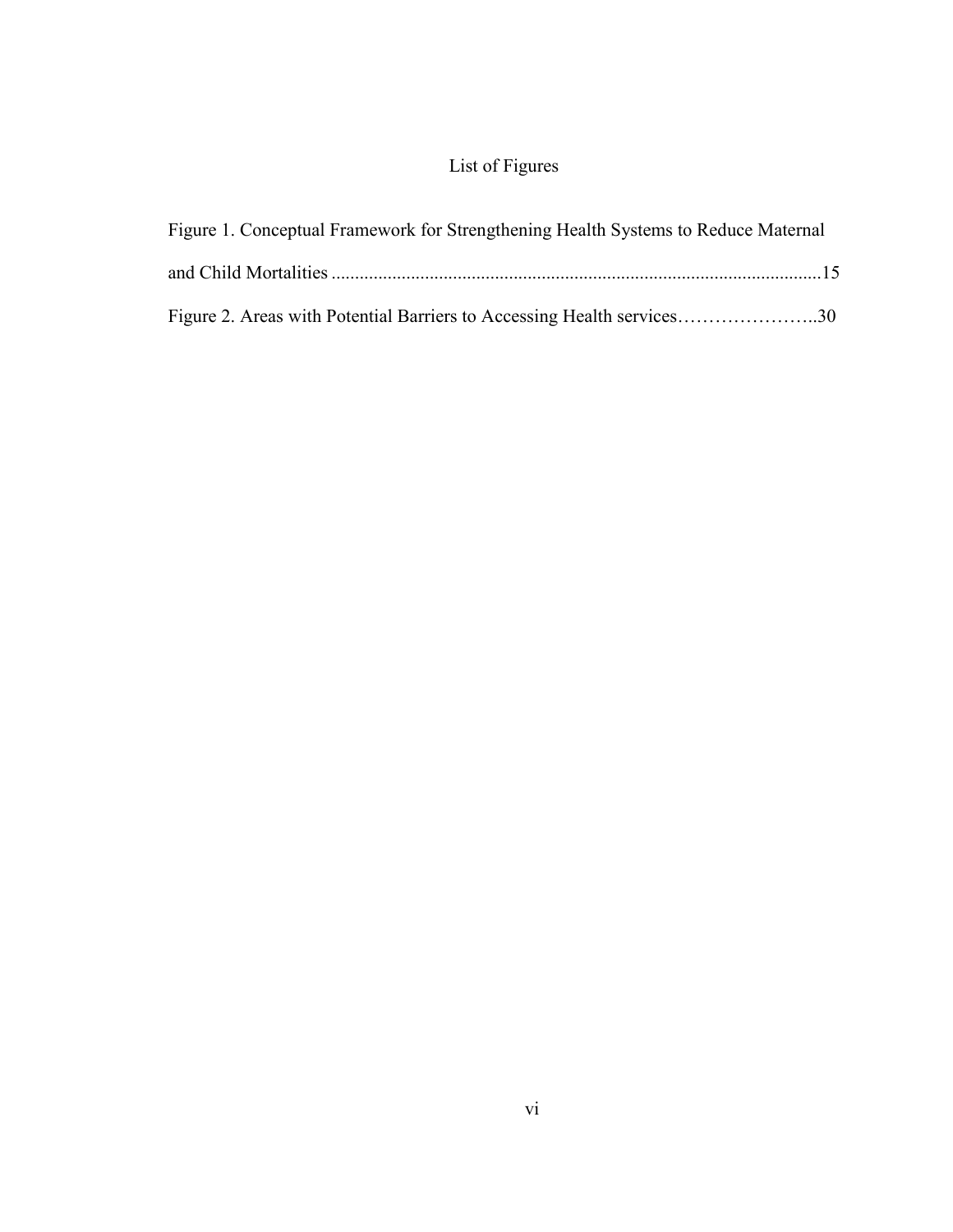#### Section 1: Foundation of the Study and Literature Review

#### **Introduction to the Study**

There have been sustained global efforts in the past 2 decades to address maternal and child health issues. These issues are disproportionately impacting low- and middleincome countries (LMIC) in terms of morbidities, mortalities, and economic burden. In 2000, the World Health Organization (WHO, 2011a) issued the Abuja Declaration that galvanized the commitment of 189 nations towards the improvement of social and economic conditions of the poorest countries in the world by 2015. The Abuja Declaration had the potential of positively impacting the lives of vulnerable women and children as they suffer the most from the consequences of social and economic deprivations. The Millennium Development Goals (MDGs) are an elaboration of the Abuja Declaration as they also required wealthy nations to provide resources for improvement, and the poor developing countries themselves to implement and maintain appropriate efforts towards the attainment of the goals. Goals 4 and 5 aimed at reducing child mortality and improving maternal health; and poor maternal and child health outcomes are some of the burdensome issues in poorer nations (WHO, 2011b). The Sustainable Development Goals (SDG) agenda also highlighted the importance of continued efforts towards improving maternal and newborn health. Under the SDG Goal 3, maternal mortality ratio (MMR) of fewer than 70 deaths per 100,000 live births was set, and aiming for all countries to reduce neonatal mortality to 12 per 1,000 live births by 2030 (United Nations[UN], 2016).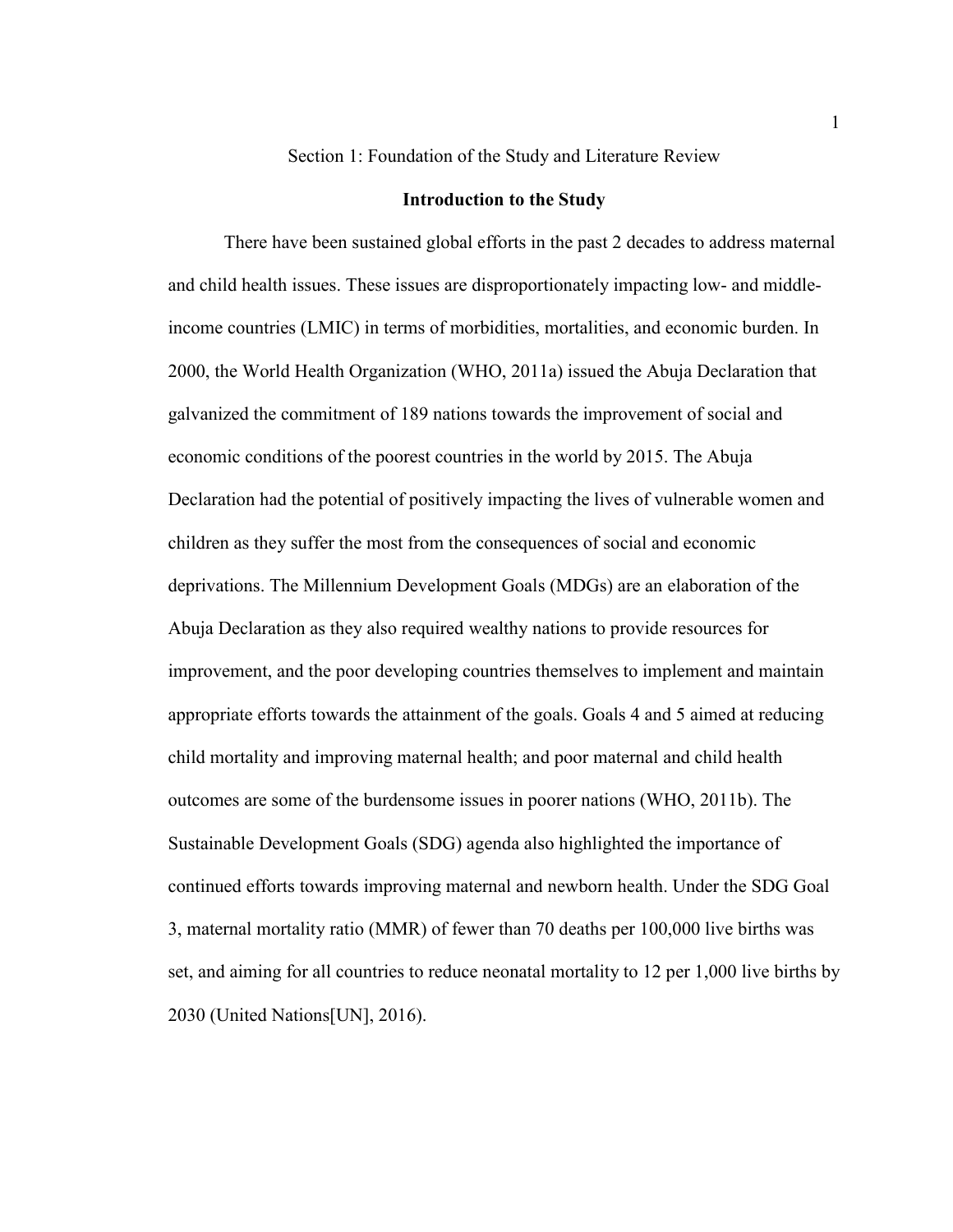A significant improvement in maternal and child survival was observed since the adoption of the MDGs. The MDG 2015 report showed a worldwide drop by 45% of MMR between 1990 and 2013, from 380 maternal deaths per 100,000 live births to 210 (UN, 2015). A decline of 49% of MMR was observed in sub-Saharan Africa (UN, 2015). Despite the progress, hundreds of deaths of women due to pregnancy and childbirthrelated complications are estimated to occur every day, with most of these deaths disproportionately occurring in sub-Saharan Africa. Of the estimated 289,000 global maternal deaths that were reported in 2013, 86% of them occurred in sub-Saharan Africa and Southern Asia (WHO, 2014a; UN, 2015).

The UN (2015) MDG report also showed a decline in child mortality rates, dropping from 90 to 43 deaths per 1,000 live births between 1990 and 2015. A significant decline was reported in sub-Saharan Africa; a drop from 179 deaths per 1,000 live births in 1990 to 86 in 2015 (UN, 2015). The MDG 2015 report, however, noted that, not only does sub-Saharan Africa carry about half of the burden of the world's under-5 deaths (an estimated 3 million in 2015), but it is also the region where both the number of live births and under-5 populations are expected to rise substantially over the next decades (UN, 2015). Under-5 deaths will increase unless progress in reducing the under-5 mortality rate is enough to outpace population growth. Sierra Leone, one of the poorest countries in sub-Saharan Africa, has one of the highest maternal and child mortality rates in the world, currently reported at 1,165/100,000 and 156/1,000, respectively (Demographic Health Survey [DHS], 2013). As reported by WHO (2014), over a lifetime, there is an approximately 5% chance of a Sierra Leonean woman dying from childbirth and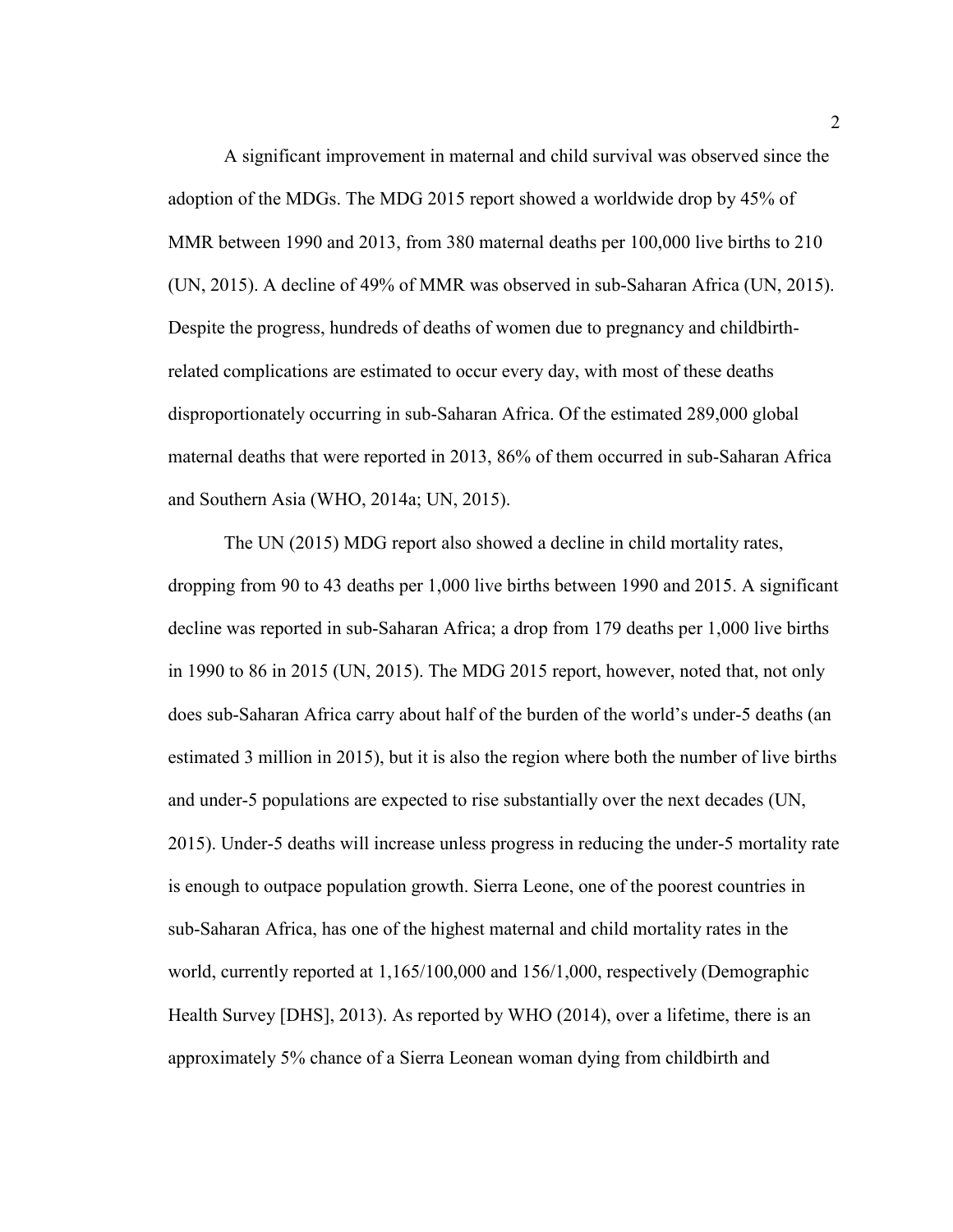pregnancy-related causes. The country poor maternal and child health outcomes can be attributed to many factors, including poverty and civil unrest. The country had a 10-year civil war between 1991 and 2002, and this caused damages to health infrastructure (MoHS, 2015). By the end of the war in 2002, only 16% of previous health facilities were operational, and most of them are within the capital city (Bertone, Samai, Edem-Hotah, & Witter, 2014). Postwar reconstruction saw the rehabilitation and establishment of new health facilities coupled with health sector governance strengthening. In line with the global efforts to reduce the mortality rates of the vulnerable women and children through the MDG, the government of Sierra Leone introduced the Free Health Care Initiative (FHCI) in 2010. The initiative exempted pregnant women, lactating mothers, and under-5 children from paying for both preventive and curative services in all public health facilities (Bolkan, Bash-Taqi, Samai, Gerdin, & von Schreeb, 2014; Donnelly, 2011; Government of Sierra Leone [GoSL], ) 2013). The introduction of the FHCI was seen as a catalyst for the start of the large-scale rebuilding of the healthcare system. There were a significant donor and multilateral support to strengthen the health system through health infrastructural expansion, improvement in drugs and medical supplies, and health worker capacity building. An evaluation report on the impact of the FHCI showed a significant uptake of both preventive and curative maternal and child health services between the period 2010 and 2015 (Witter, Brikci, Harris, Williams, Keen, Mujica, Jones, et al., 2018).

Before the 2014 Ebola viral disease (EVD) outbreak in Sierra Leone, the health sector had made significant progress in some MDG indicators related to health. The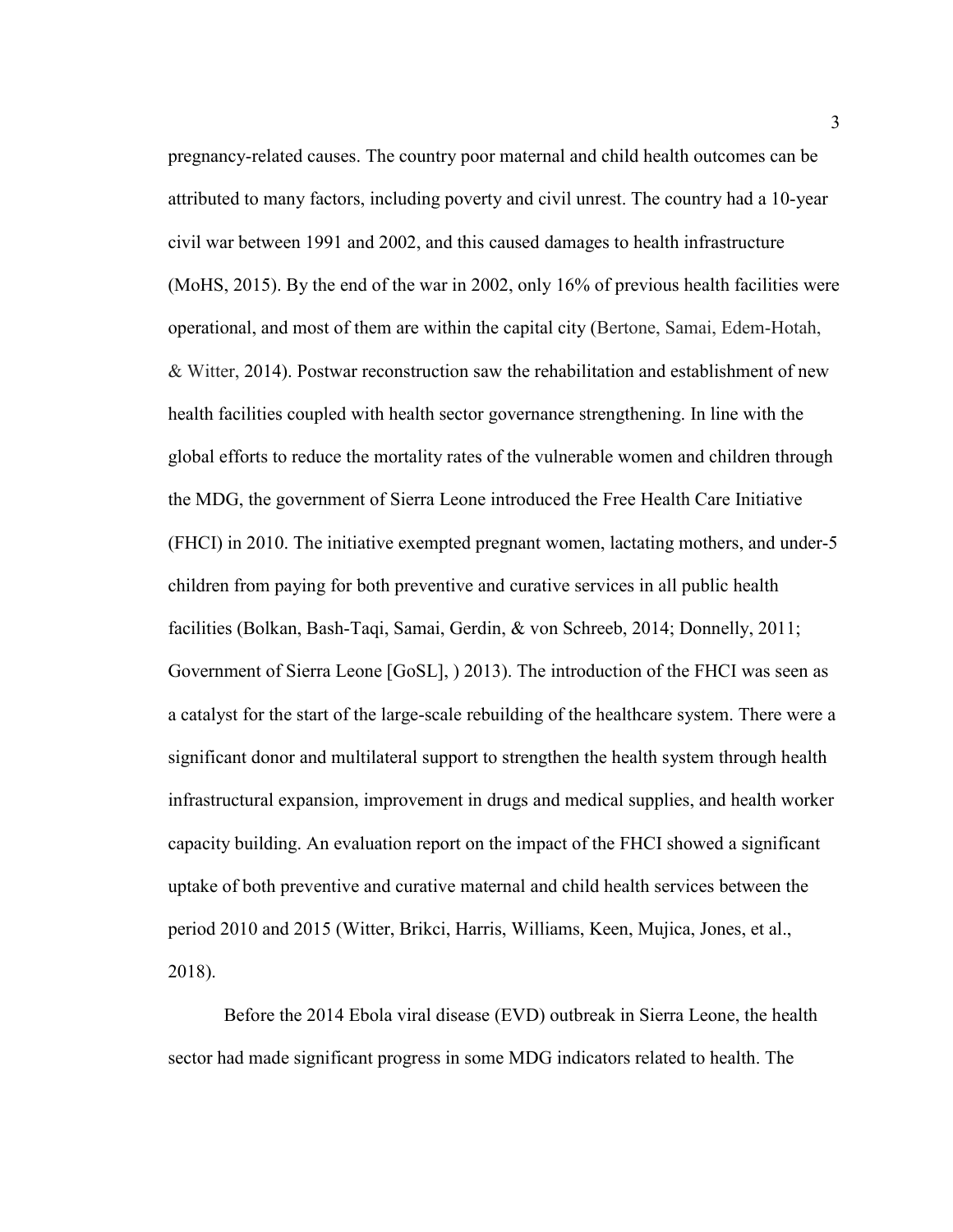country had seen improvement in health coverage, including (a) an increase from 7% to 16% in modern contraception; (b) skilled birth attendance improving from 42% to 62%; (c) insecticide-treated bednets increase from 26% to 49%; and (d) malaria treatment jumped from 6% to 77%; diarrhoea management improving from 68% to 88%, and basic immunization increasing from 54% to 78% (DHS, 2013; Sierra Leone Ministry of Health & Sanitation [MoHS], 2015). The relative gains of the FHCI scheme on maternal and child health were reversed by the Ebola epidemic and ultimately made it impossible to achieve any of the health-related MDGs (Ribacke, van Duinen, Nordenstedt, Hoijer, Molnes, Froseth, et al., 2016). Like in postwar health sector reconstruction, the post EVD also witnessed an investment to strengthen the health system. This was as a result of the evidence of weak health sector governance and infrastructure that was blamed for the rapid spread of the epidemic (Ribacke et al., 2016; Elston, Moosa, Moses, Walker, Dotta, Waldman, & Wright, 2015). Scholars have indicated that individual and household characteristics such as poverty, illiteracy, religion, and cultural factors account for the poor maternal and child health outcomes (Stekelenburg, Kyanamina, Mukelabai, Wolffers, & van Roosmalen, 2004; Tlebere, Jackson, Loveday, Matizirofa, Mbombo, Dohert, Wigton, et al., 2007). Although both preventable maternal and child mortalities are linked to the availability of resources at health facilities (Thaddeus & Maine, 1994), the relationship has not been quantifiably examined in Sierra Leone. There is limited local knowledge on the extent to which the health system influences access to maternal and child healthcare (MCH); particularly following the post-Ebola health sector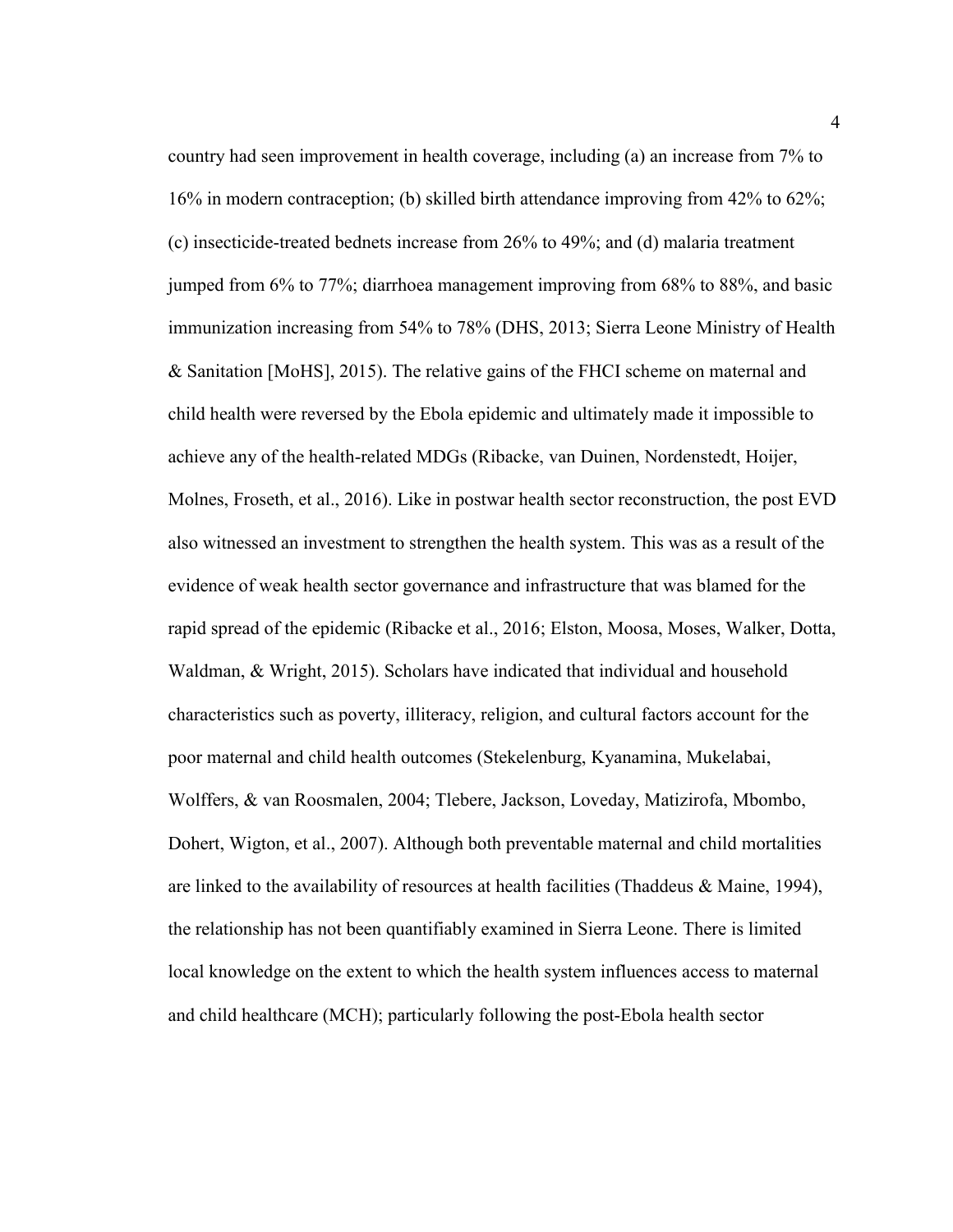investment. This study provided empirical evidence on the health system influence on access to essential MCH services in Sierra Leone.

The study findings will contribute to efforts towards increasing access to quality MCH services in Sierra Leone The evidence generated from this study provides insight into the role of the respective health system pillars on increasing access to healthcare and guiding health system investment. This is critical in maximizing gains from the shrinking support towards public health programs. The evidence can help policy makers and other stakeholders in the design of relevant, timely, and evidence-informed policies and programs to improve both the access and quality provision of essential MCH services in Sierra Leone. The social change implication for this study is a strong and responsive health system that will lead to a reduction in maternal and child mortality rates in Sierra Leone.

In this section, I present the problem statement and purpose of the study. The nature of the study, research questions, and hypotheses are included alongside the theoretical framework. Also presented in this section is an overview of recent literature related to the scope of the study including a review of the theories that formed the basis of this study and the methodological approaches explored in previous related studies. An explanation of what is known and controversial about the variables of interest in this study, and what remains to be studied, are also presented. Finally, assumptions, scope, delimitations, limitations, and significance of the study are highlighted.

.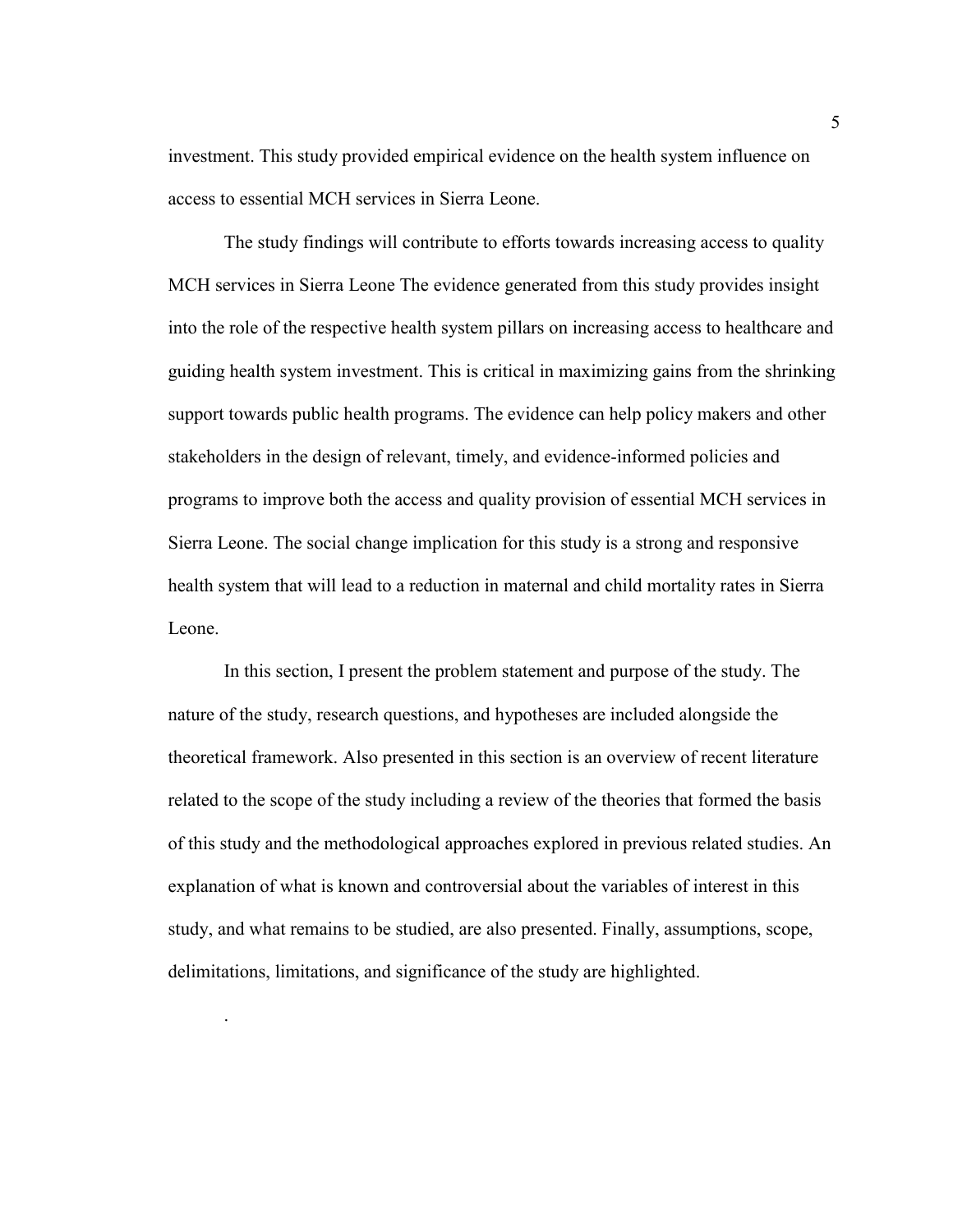#### **Problem Statement**

The global attention on the high rates of morbidities and mortalities in vulnerable women and children, especially in LMICs, has led to sustained efforts towards the reduction of maternal and child mortalities across the world. The Abuja Declaration and the MDGs have contributed to the decline of maternal and child deaths (Hardee, Gay, & Blanc, 2012; WHO, 2014b; UN, 2015). Although sub-Saharan countries also witnessed a drop on these mortalities, the region continues to record the highest MMR in the world. In their systematic analysis on the global trends in maternal mortality between 1990 and 2015, Alkema, Chou, Hogan, Zhang, Moller, Gemmill, Fat, et al. (2016) reported a relative decline from 385 deaths per 100,000 live births in 1990 to 216 in 2015. There was a regional disparity on the global trend on MMR with 12 deaths per 100,000 live births for the high-income region and 546 for sub-Saharan Africa (Alkema et al., 2016). A decline was also recorded for global child mortality rates in the same period, from 1.7 million in 1990 to 1 million in 2016 (Alkema et al., 2016). Low- and middle-income countries have, however, been disproportionately affected, with 98% of the death of children aged 5-14 years taking place in these countries in 2016 (Masquelier, Hug, Sharrow, You, Hogan, Hill, Liu, et al., 2018). Sierra Leone has one of the highest maternal and under-5 mortality rates at 1,165/100,000 and 156/1,000, respectively (DHS, 2013).

The health sectors in countries in sub-Saharan Africa are faced with many challenges, including a disrupted and fragmented health system (Colvin, Konopka,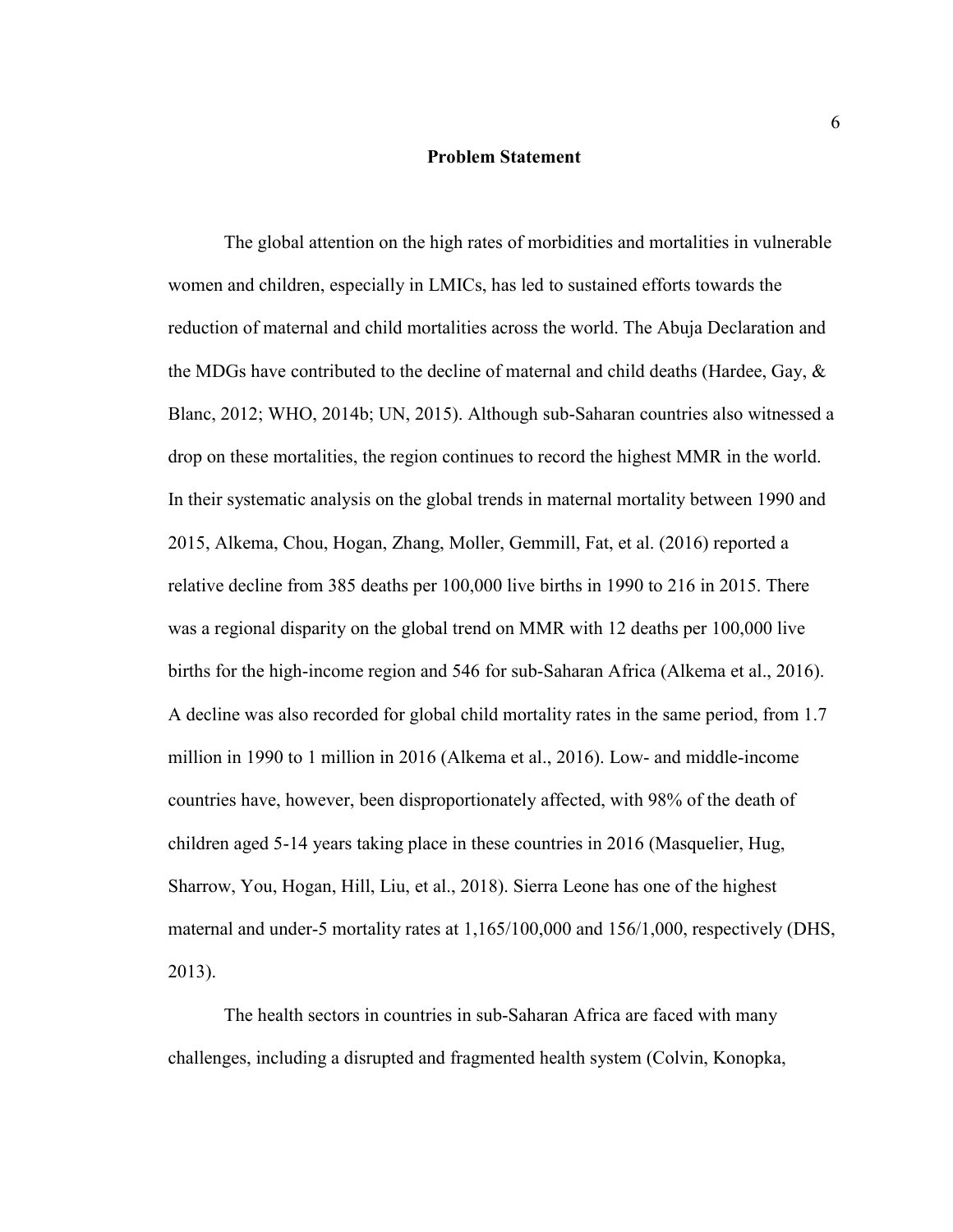Chalker, Jones, Albertini, Amzel, & Fogg, 2014). As described by Thomson, Amoroso, Atwood, Bonds, Rwabukwisi, Drobac, et al. (2018), the health systems of these countries are characterized by poor infrastructure, limited human resources, and weak stewardship. The capacity of the health system to respond timely and adequately to the health needs of the people is critical to averting deaths, especially in vulnerable populations such as pregnant women and children. The health system requires equipped and accessible health facilities, as well as the right mix of competent health professionals to be able to provide life-saving interventions for both children and women during pregnancy, labor, and postnatal periods. According to Friberg, Kinney, Lawn, Kerber, Odubanjo, Bergh, et al. (2010), four million lives could be saved annually if existing interventions for improved maternal, newborn, and child survival along the continuum of care reached 90% of families. A notable priority intervention globally recognized as cost-effective for the reduction of maternal and neonatal mortality rates is the emergency obstetric and newborn care (EmONC). Sierra Leone has been implementing the EmONC initiative since 2011 to enhance access to quality MCH services across the nation. To date, though, the availability and accessibility of EmONC services across all facilities in Sierra Leone is still poor (GoSL, 2015).

The lack of functional and EmONC-compliant facilities is not unconnected with the strength of the health system. The WHO (2000) defined health system as "all the activities whose primary purpose is to promote, restore or maintain health" (p.5). There are six building blocks of a health system, and they are leadership and governance, healthcare financing, health workforce, medical product and technologies, health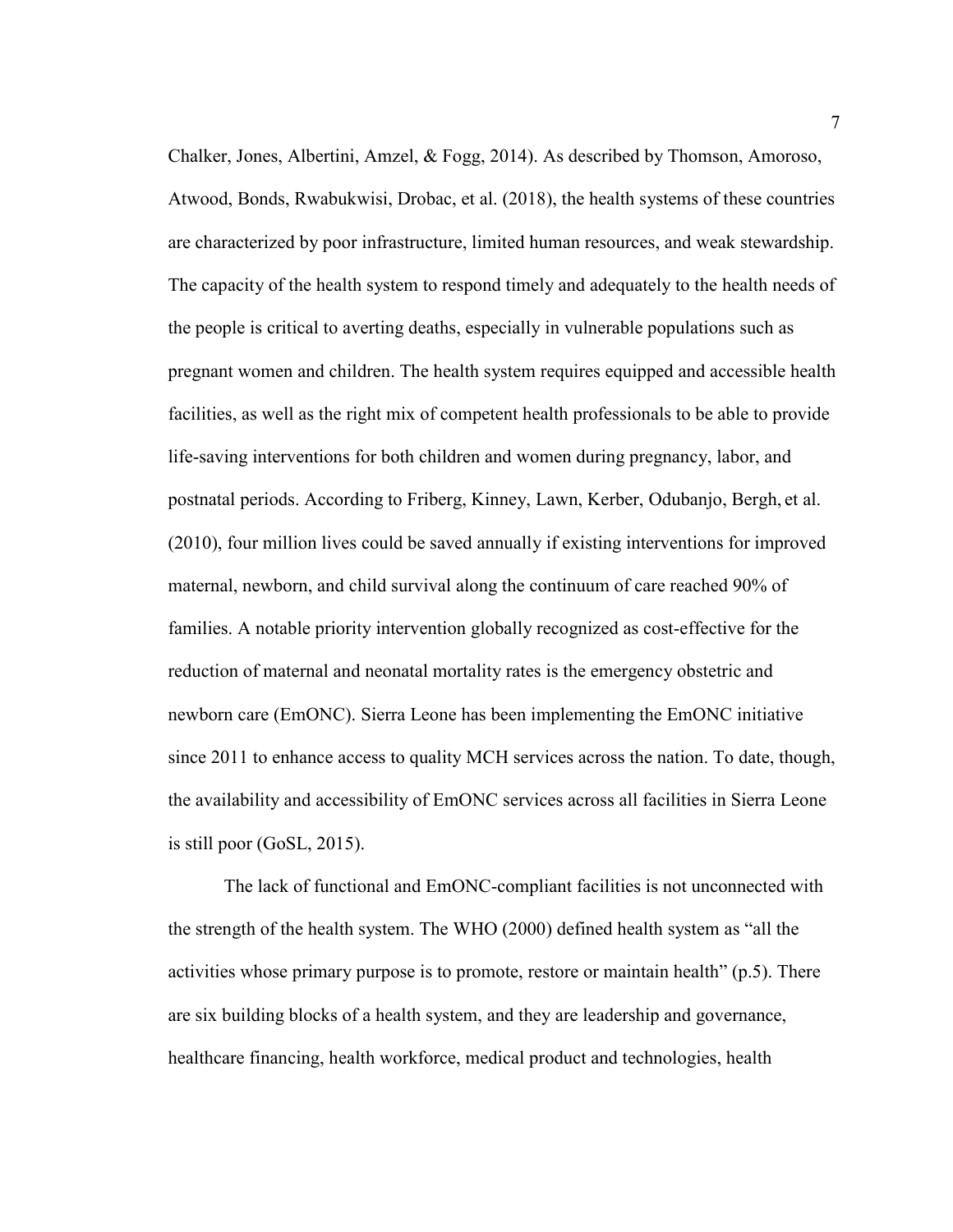information system, and service delivery (WHO, 2015a). Each of the building blocks can predict access to components of quality health service delivery. The lack of compliant EmONC facilities in the country reflects a range of critical implementation challenges. For example, human resources for health, one of the health system pillars, are a crucial component in delivering high quality, affordable, and accessible health care services in every country. The ability for a country to meet its health goals depends on the knowledge, skills, motivation, and deployment of the people responsible for organizing and delivering health care services (Chen, Evans, Anand, Boufford, Brown, Chowdhury, Cueto, et al., 2004). Sierra Leone faces a shortage of health workers. The WHO (2014) has determined a critical threshold of 23 doctors, nurses, and midwives per 10,000 populations for the health workforce to be able to provide the minimal levels of basic skilled care for pregnant women and children. According to WHO (2014), countries that fall below this threshold will struggle to provide the skilled services required to improve the status of maternal and child health and are likely to suffer higher levels of maternal and child mortality. As of 2010, Sierra Leone had only two skilled providers per 10,000 population (WHO, 2014a), and the country ranked fourth from the bottom of a list of 49 priority low-and-middle-income countries for health worker-to-population ratios (Chen et al., 2004). The staff shortage in the health sector was further decimated by the 2014 EVD outbreak, with an estimated 257 health workers dying from the epidemic (MOHS, 2017).

There exist healthcare solutions to prevent or manage maternal complications. Preventing maternal deaths requires access to antenatal care during pregnancy, skilled care assistance during childbirth, and care and support in the postnatal period. The timely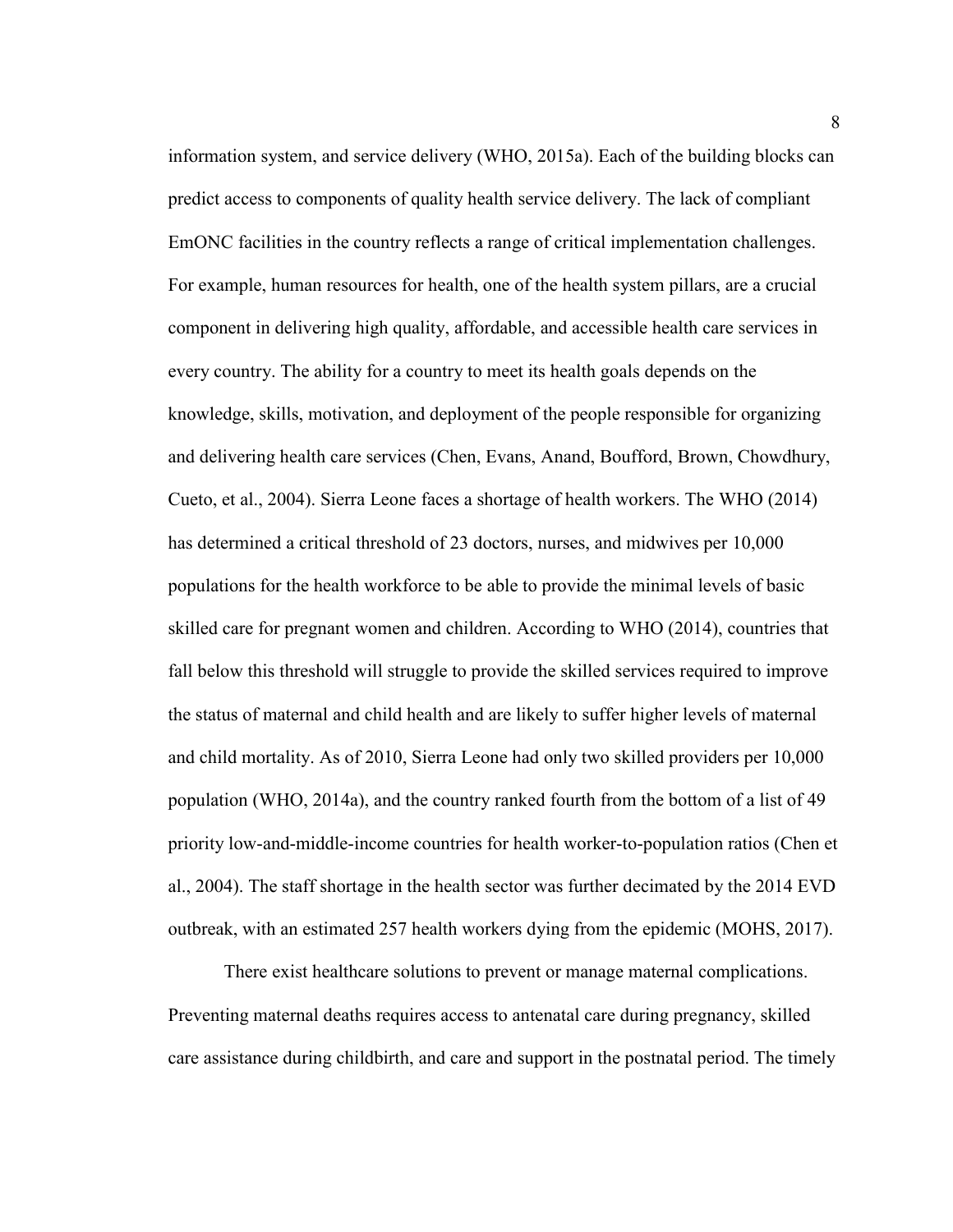management and treatment of complications by a skilled birth attendant can save the lives of both the mother and the baby (WHO, 2015b). A successful delivery, in addition to skilled birth attendance, requires life-saving drugs. Specific essential interventions and medicines are needed to improve maternal health and prevent deadly complications and these include oxytocin, misoprostol, and magnesium sulfate (WHO, 2013; Briggs, Embrey, Maliqi, Hedman, & Requejo, 2018). Poor and vulnerable women in Africa, including Sierra Leone, still lack adequate access to essential health medicines (Hill, 2012; Spector, Reisman, Lipsitz, Desai, & Gawande, 2013), and this poses threats to the survival of women during childbirth. Stock-outs (Briggs et al., 2018) and low availability (Sado & Sufa, 2016) of essential medicines for the treatment of childhood illnesses have also been reported in sub-Saharan countries, and these have the potential of claiming the lives of children from preventable and treatable illnesses.

Various health facility levels exist for the provision of care. For primary health care (PHC), the services are often provided in health centers and clinics; while secondary and tertiary health care services are provided in hospitals. The network of health facilities that deliver essential healthcare, including MCH services, has been reported to influence both access and quality health services. Kruk, Leslie, Verguet, Mbaruku, Adanu, and Langer (2016) examined the quality of basic maternal care in health facilities in five African countries and found that the quality of care in primary care facilities was poorer than at secondary facilities. The ownership (private versus public) of the health facilities has also been reported to influence service access and quality. Shayo, Senkoro, Momburi, Olsen, Byskov, Makundi, Kamuzora et al. (2015) examined Tanzanian access and use of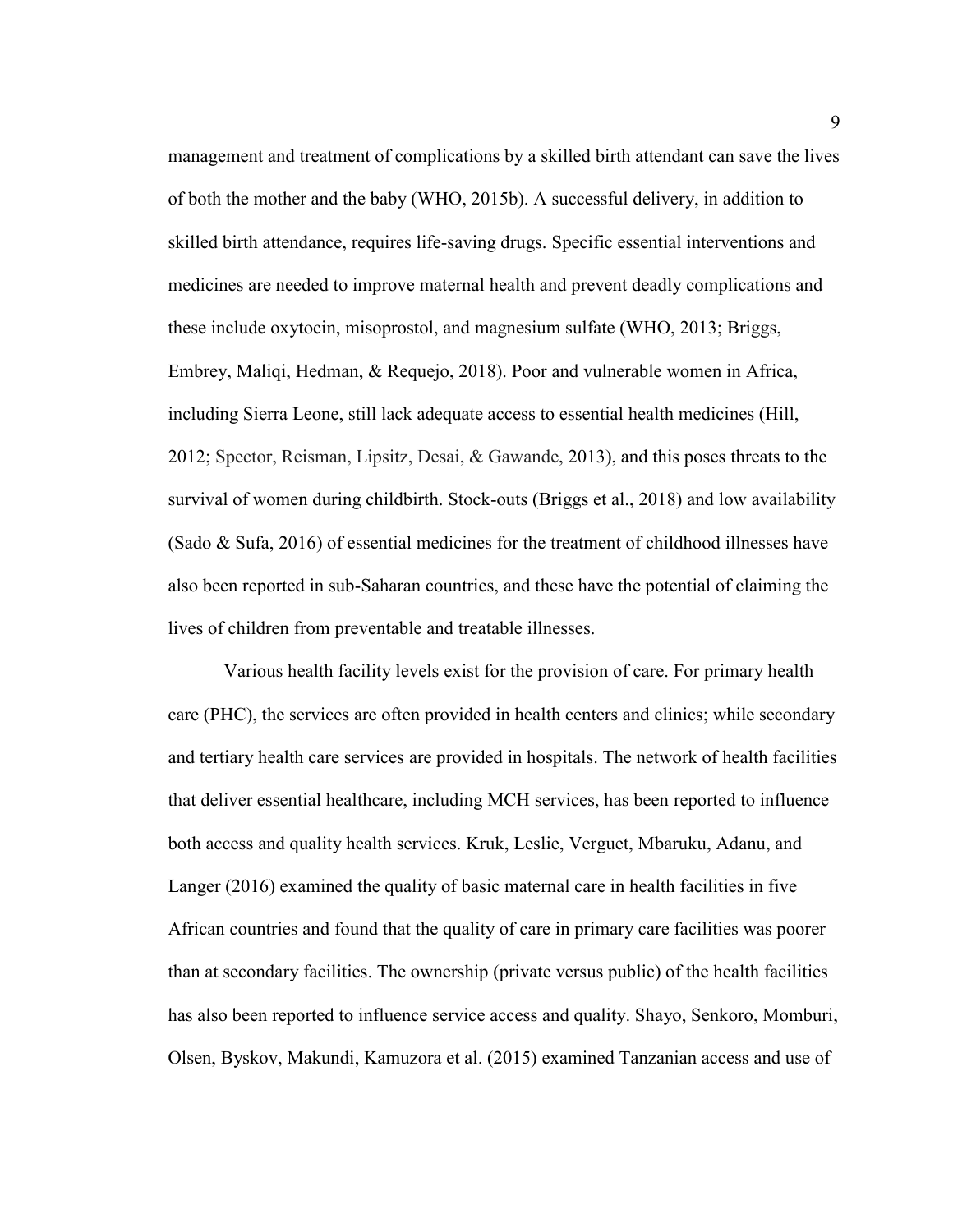quality, equity, and trust and revealed that respondents who visited public health facilities reported medicine shortages more than those who visited private health facilities. Deribew, Biadgilign, Berhanu, Defar, Deribe, Tekle, and Dejene (2018) assessed the capacity of the health facilities in Ethiopia for comprehensive HIV/AIDS care and revealed that public hospitals have a better capacity score (77.1%) than health centers (45.9%) and private health facilities (24.8%). The health system plays a role in access to healthcare. There is, however, limited empirical evidence on the extent to which health system can predict access to MCH services. In this study, therefore, I sought to discern the influence of health system characteristics on access to MCH services in Sierra Leone. The study can provide insight into the roles of the respective health system characteristics on MCH service delivery in the country. The evidence generated by the study may guide the development of appropriate policies and strategies to improve access and quality of MCH services, thereby contributing to a reduction in maternal and child morbidities and mortalities in Sierra Leone.

#### **Purpose of the Study**

A quantitative secondary data analysis was used to answer the research questions. The use of this approach is based on the positivist philosophical assumption that examining the relationship between and among variables is central to answering questions and hypotheses through experiments and surveys, using statistical analysis (Creswell, 2013). The research questions in this study required quantitative analysis for examining the associations between health system factors and access to MCH services.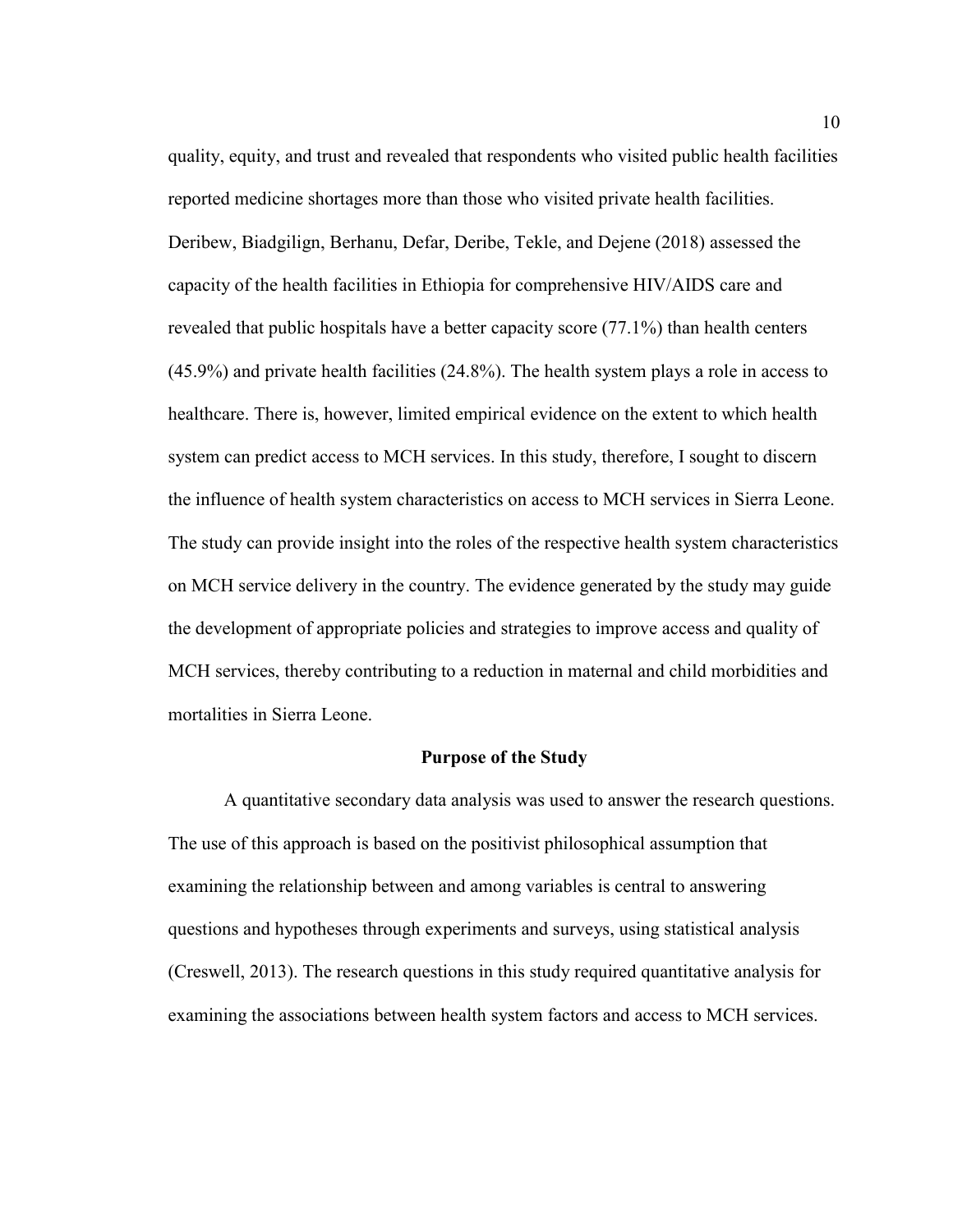I conducted a secondary analysis of archived data from the MoHS. The data comprised of health facilities that were surveyed in the 2017 service availability and readiness assessment (SARA). I examined the nature of the association between health system characteristics (the independent variables) and access to MCH services (the dependent or outcome variable). The health system characteristics (the independent variables) may relatively influence access to MCH services. In this study, five health system characteristics were investigated : (a) type of health provider, (b) level of the health facility, (c) availability of essential medicines, (d) availability of basic equipment, and (e) type of health facility (i.e., private vs. public). The outcome variable was the access to essential MCH services (which referred to the availability and accessibility of selected services including antenatal care, skilled birth attendance, postnatal care, immunization, nutrition, malaria, and HIV treatment among others).

#### **Research Questions and Hypotheses**

RQ1: Can access to MCH services be predicted based on the type of health provider?

*H*<sub>0</sub>1: Access to MCH services cannot be predicted based on the type of health provider?

*H*11**:** Access to MCH services can be predicted based on the type of health provider.

RQ2: Can access to MCH services be predicted based on the level of the health facility?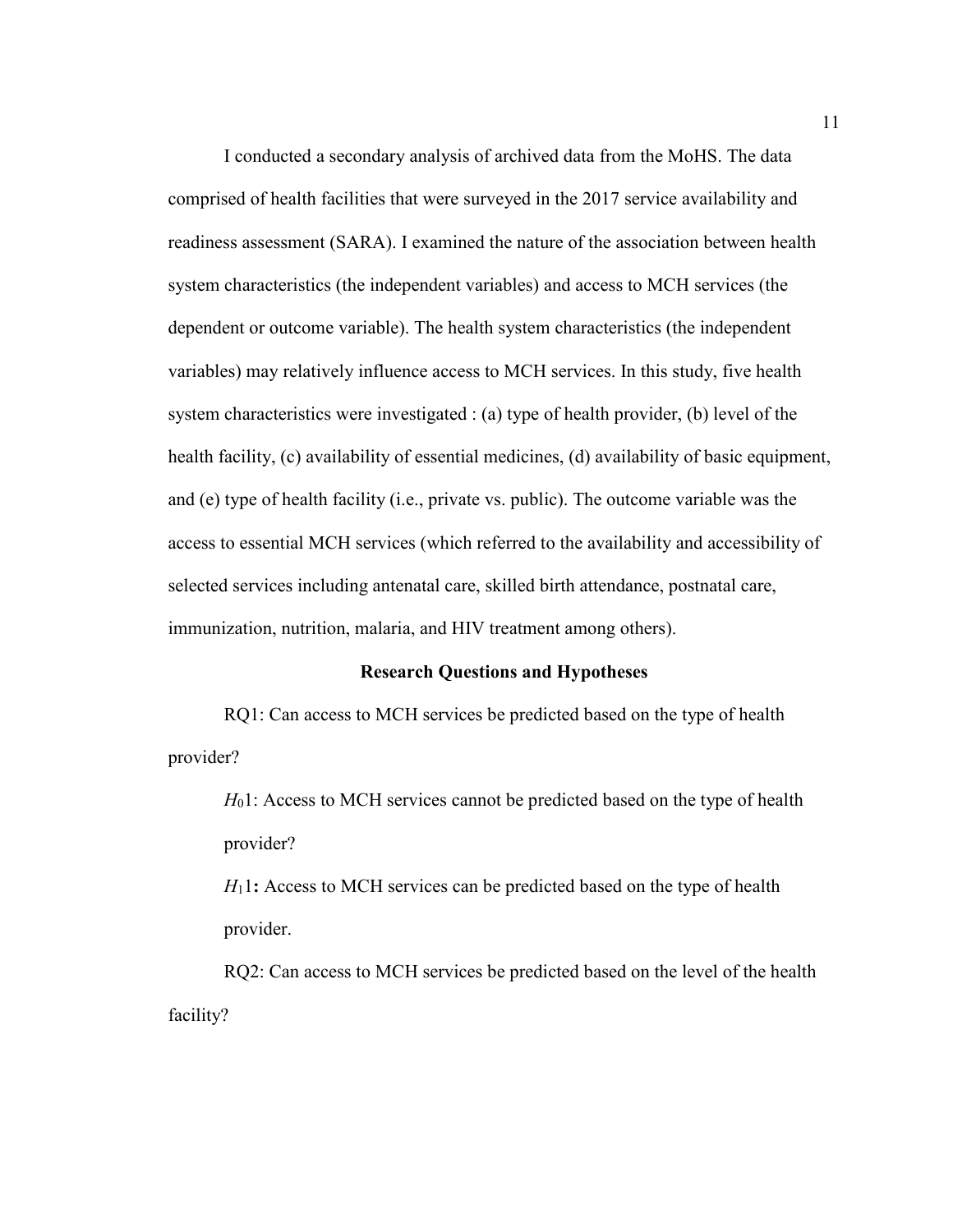*H*02**:** Access to MCH services cannot be predicted based on the level of the health facility.

*H*12**:** Access to MCH services can be predicted based on the level of the health facility.

RQ3: Can access to MCH services be predicted based on the availability of essential medicines?

*H*03**:** Access to MCH services cannot be predicted based on the availability of essential medicines.

*H*13**:** Access to MCH services can be predicted based on the availability of essential medicines.

RQ4: Can access to MCH services be predicted based on the availability of basic equipment?

*H*04**:** Access to MCH services cannot be predicted based on the availability of basic equipment.

*H*14**:** Access to MCH services can be predicted based on the availability of basic equipment.

RQ5: Can access to MCH services be predicted based on the type (private vs. public) of health facility?

*H*<sub>0</sub>5: Access to MCH services cannot be predicted based on the type of health facility.

*H*<sub>15</sub>: Access to MCH services can be predicted based on the type of health facility.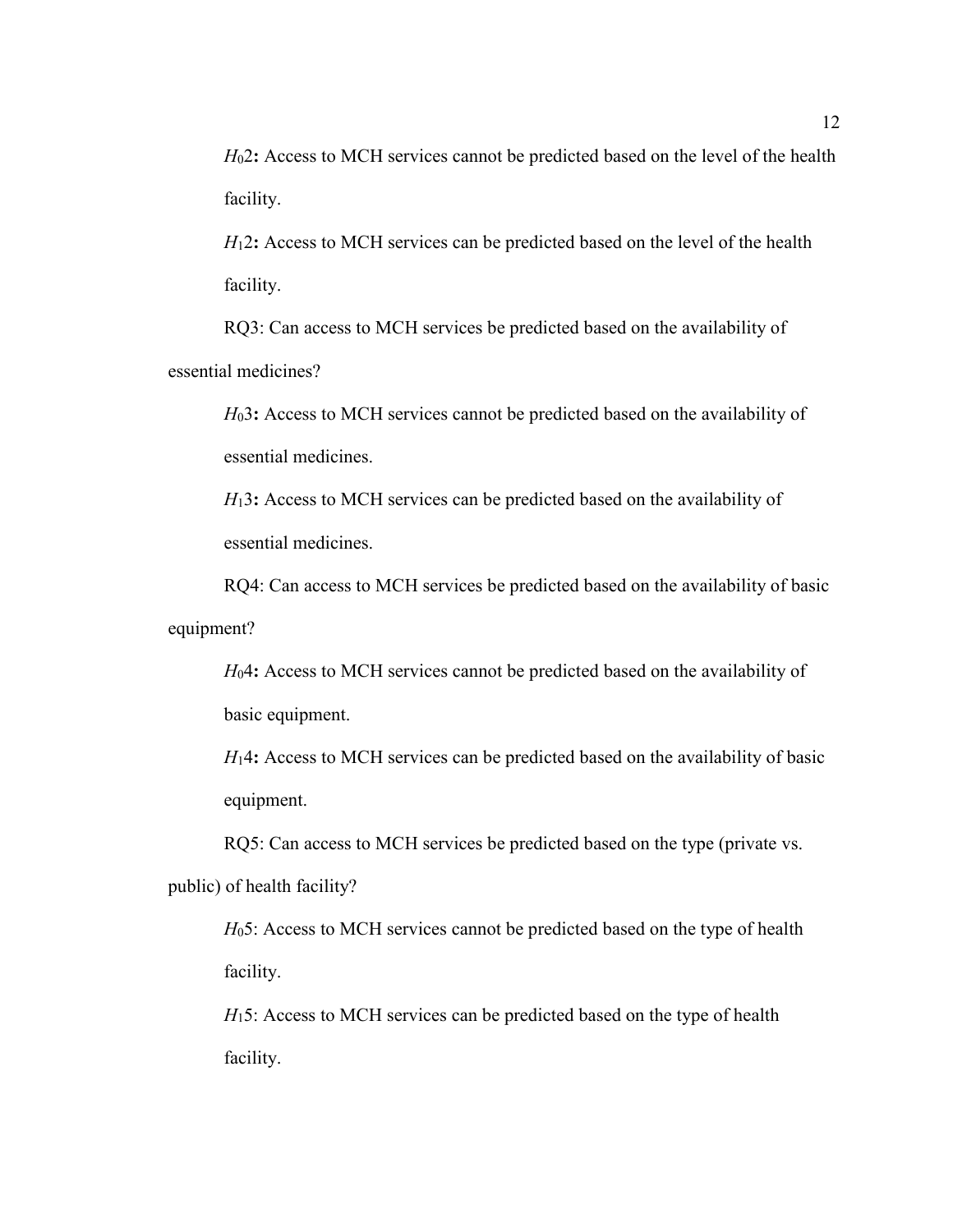#### **Theoretical Foundations of Study**

#### **Choice of Theory**

The purpose of this study was to understand the extent to which health system characteristics influence access to essential MCH services in Sierra Leone. The study was guided by a conceptual framework that was adapted from Bryce, Victora, Boerma, Peters, and Black's (2011) framework for evaluating the scale-up to MDGs for maternal and child survival. Bryce et al.'s framework is based on the assumption that an essential prerequisite to scaling-up MCH services is a responsive health system. The framework is built on the WHO and International Health Partnership (IHP) to develop country monitoring and evaluation platforms for national health strategies (Bryce et al., 2011; Victora, Black, Boerma, & Bryce, 2011).

The effective delivery of MCH services depends on a well-coordinated and responsive health system. This involves having the right inputs that are channeled through the appropriate processes to enhance the attainment of desired outputs and outcomes that improve access to quality MCH services. The adapted framework of this study outlines the pathways through which inputs (health policies and program strategies) are implemented through processes (health system strengthening initiatives) to achieve intermediate outputs (decisions to seek care, ability to reach care, readiness to provide care) and outcomes (safe delivery service coverage and quality) that contribute to reductions in maternal and child mortalities.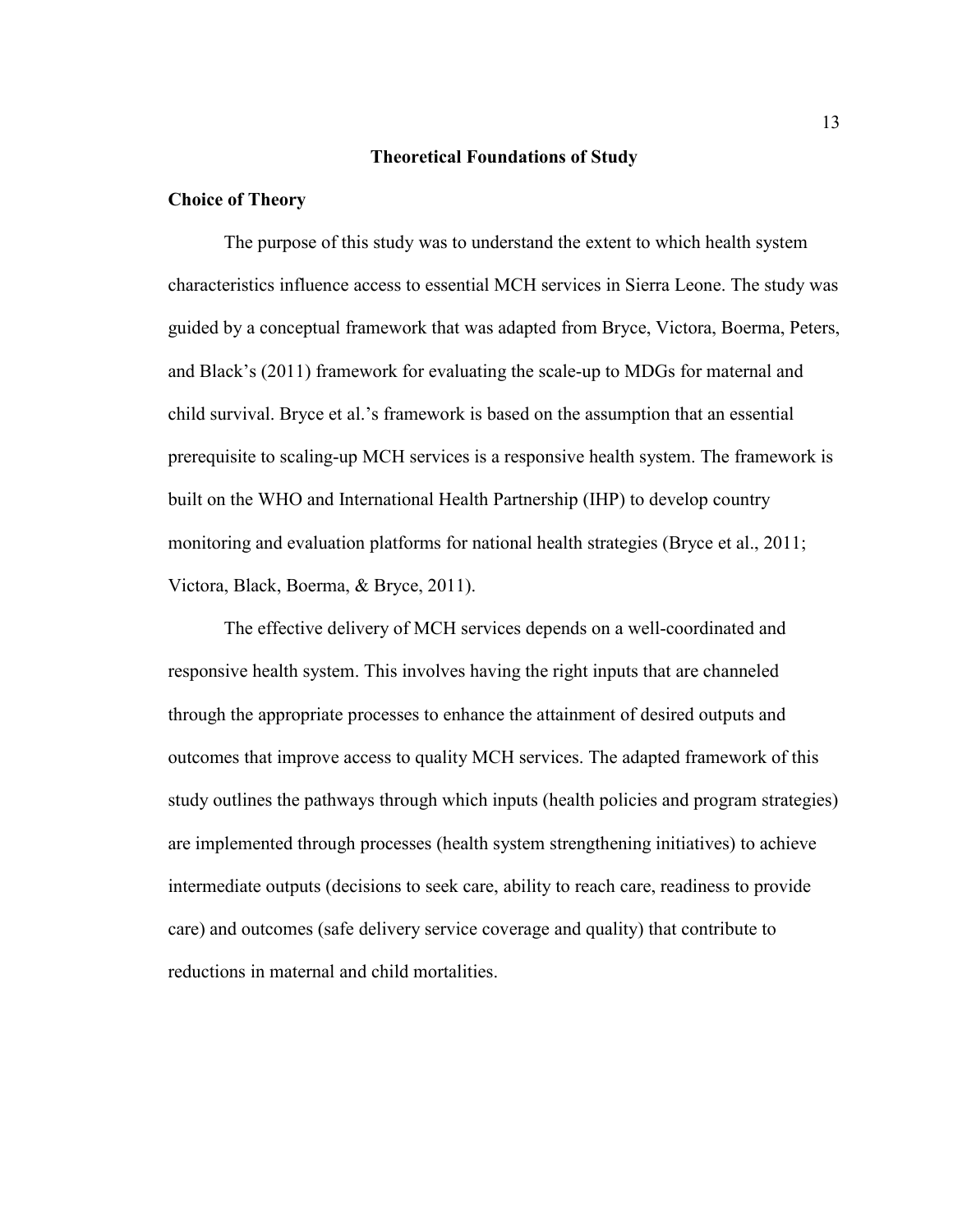#### **The Rationale for the Choice of Framework**

The extent to which mothers and children can benefit from an MCH program is dependent on supply-side (service providers) and demand-side (service-users) factors. Increasing the coverage of essential MCH services, therefore, requires addressing both supply-side and demand-side barriers to health care provision. As asserted by De Brouwere, Richard, and Witter (2010), the supply side factors that determine service availability is dependent on the extent to which stakeholders of MCH programs implement the available policies and plans. On the demand-side, key barriers include geographical and physical barriers to accessing healthcare (De Brouwere et al., 2010). This is further complicated by the individual, household, and community levels and sociocultural factors (Adu, Tenkorang, Banchani, Allison, & Mulay, 2018; Jat, Ng, & Sebastian, 2011). All of these are determinants to service uptake as they influence where, when, and how women seek obstetric care. The chosen framework is a simplified model for illustrating the pathways from health policy and strategy formation to the population. The choice of this framework was considered rational as it aims at deconstructing the challenges from a supply-side perspective as well as illustrating the contribution of the health system blocks in increasing access and enhancing MCH services that leads to a reduction of maternal and child mortalities.

#### **Logical Connections**

Considering the interplay of the individual, contextual/sociocultural, and health system factors, an adapted framework from the Bryan et al. (2011) model was used in my study to understand the influence of the health system characteristics on access to MCH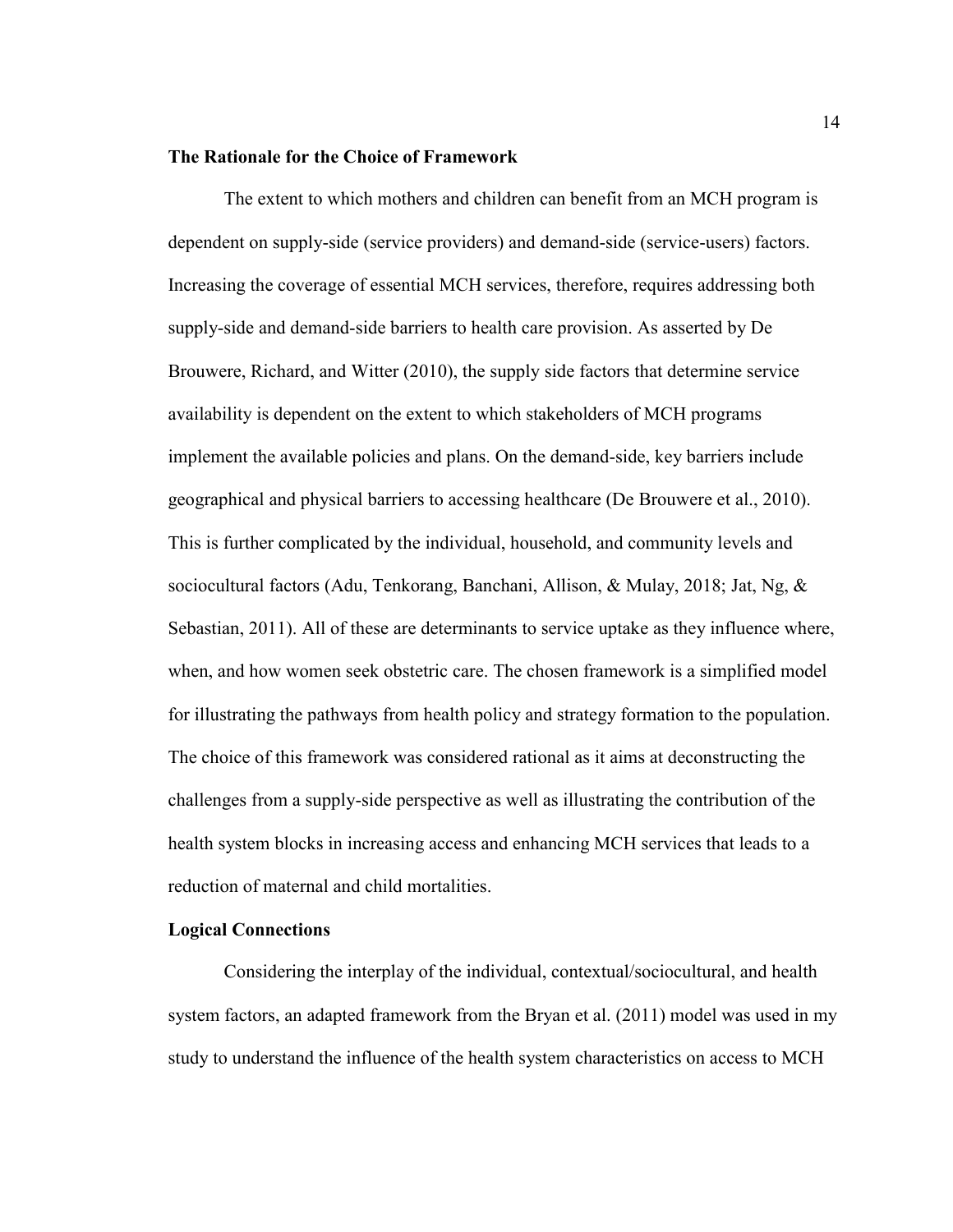services. Figure 1 depicts the connections of contextual factors and health system strengthening to reduce maternal and child mortalities.



. *Figure 1.* Conceptual framework for strengthening health systems to reduce maternal & child mortality.

At each level beyond the inputs, the model borrows elements from other health system strengthening initiatives and health service delivery frameworks (Gabrysch & Campbell, 2009; Thaddeus & Maine, 1994). This is done to illustrate the links between health system characteristics and maternal health outcomes and to also capture the influence of contextual factors at all levels of health service design and implementation. At the process level of the framework, the content includes the WHO (2007) six building blocks that are considered as desirable attributes of a well-functioning health system. Some efforts to improve service coverage can only focus on selected elements of the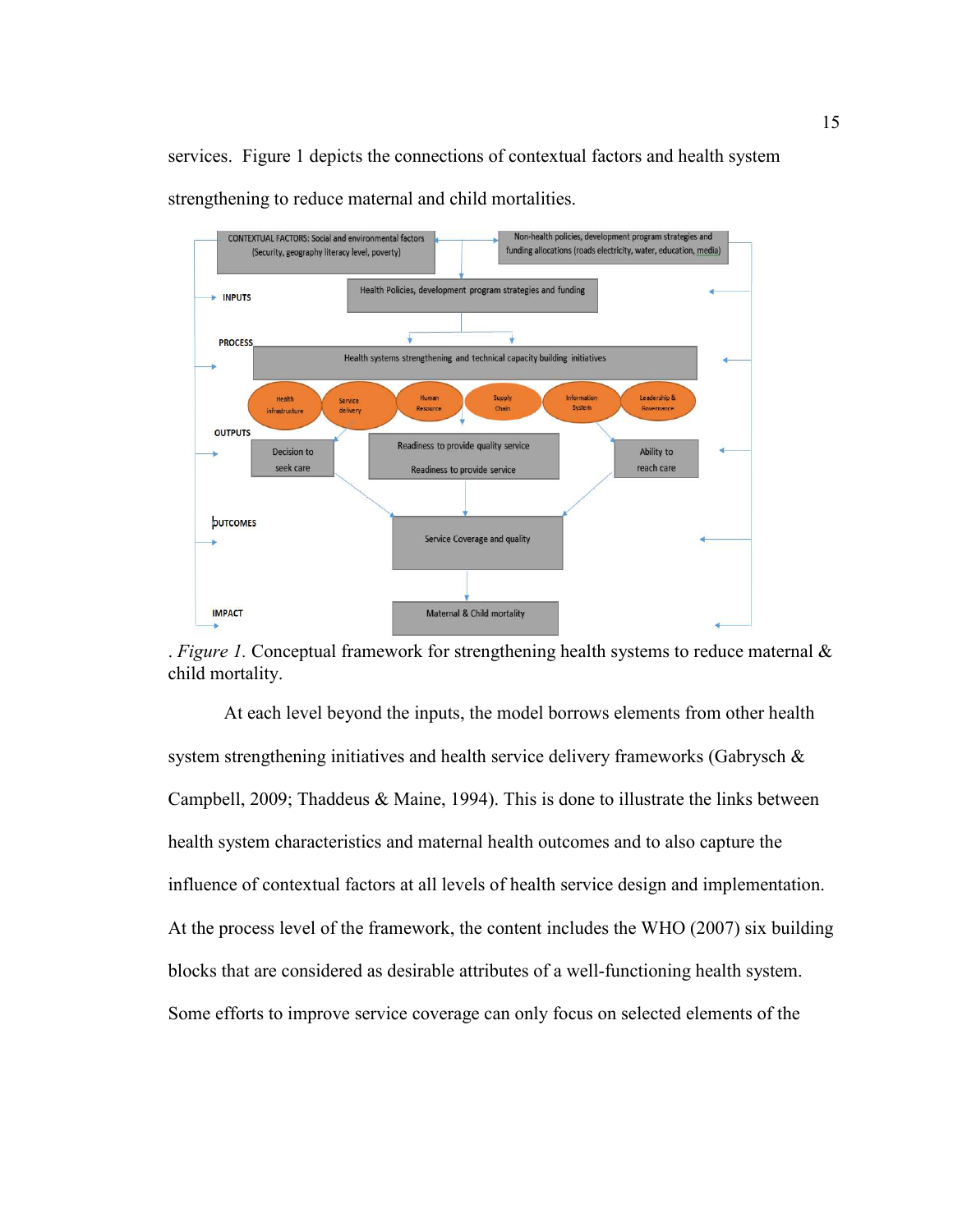system. However, the combination of different components and the dynamic interactions between them may influence the availability, accessibility, and use of services.

At the next level, the framework borrowed from the conceptual models published by Thaddeus and Maine (1994) and by Gabrysch and Campbell (2009) illustrate the outputs-decision to seek care, ability to reach care, and facility readiness to provide quality services. Thaddeus and Maine (1994) conceptualized the barriers to accessing healthcare services by women in labor as a series of three delays: the first delay is deciding to seek care, the other delay has to do with reaching the health facility, and the third delay is receiving the appropriate services at the health facility. Gabrysch and Campbell (2009) described four categories of determinants of intrapartum care use as a preventative measure in normal, uncomplicated deliveries: (a) sociocultural factors, (b) perceived benefit/need of skilled attendance, (c) economic accessibility, and (d) physical accessibility. In the adapted framework for this study, the determinants on the accessibility, availability, and the use of safe delivery services are represented as the influence of contextual factors on the output level of the model. These outputs are the results of inputs and processes that are equally influenced by a variety of contextual factors.

At the outcomes level, the illustration represents the result of the interactions between the demand-side, supply-side and contextual factors at each level of the model (i.e., from policy formulation to service availability, accessibility, and care-seeking).

Last, a combination of contextual factors and service quality and coverage is needed to impact maternal mortality. The impact level in the framework is presented to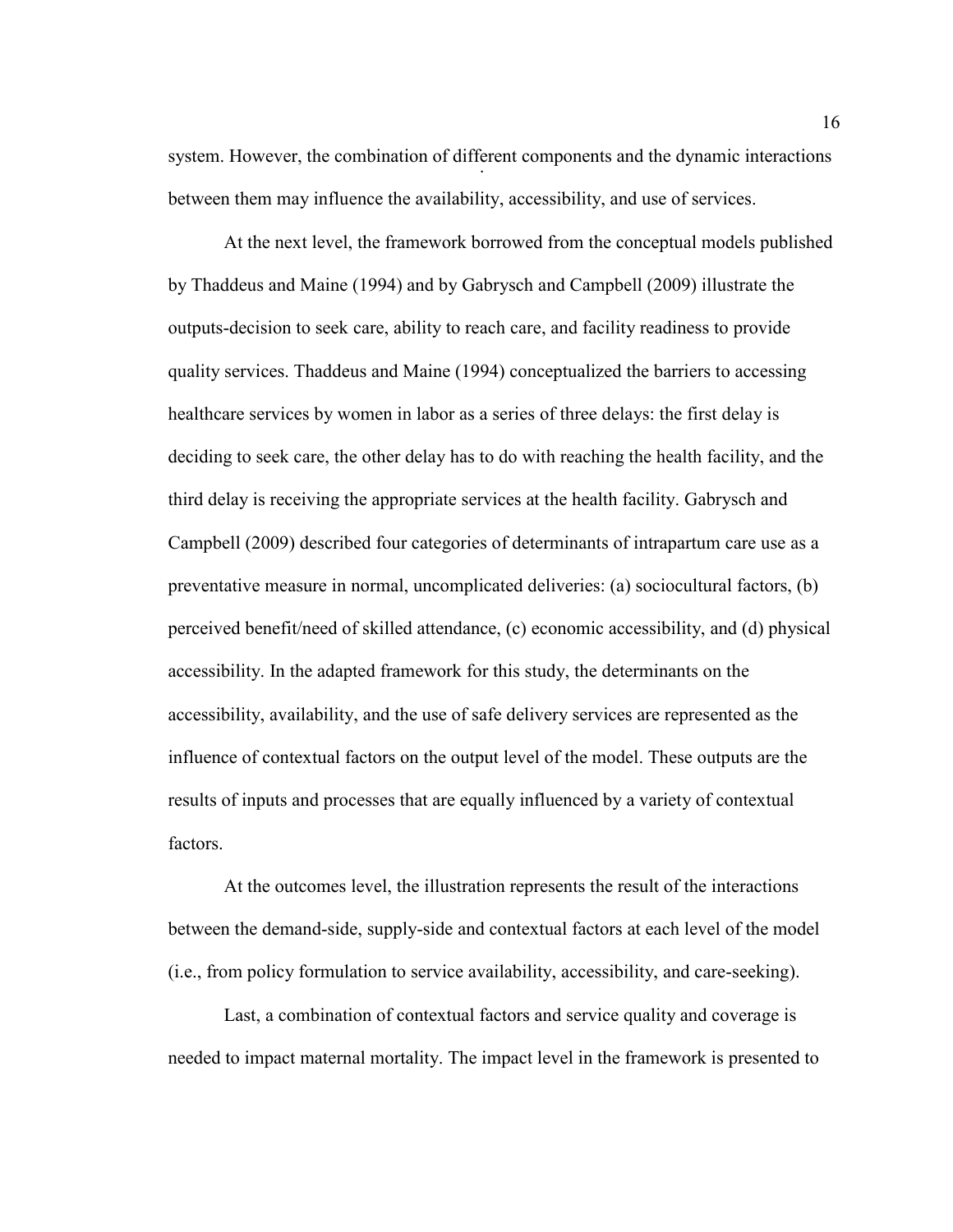highlight the overarching goal of scaling up safe delivery services and child health interventions to reduce maternal and child mortalities in Sierra Leone. The framework is a simplified model for illustrating pathways from health policy and strategy formation to population health. It provides an opportunity in understanding how health system strengthening initiatives can result in improved maternal and child health, as well as in identifying the conditions that facilitate or hinder the reach of essential MCH services to the vulnerable women and children who need them (Bryce et al., 2011).

#### **Nature of Study**

This was a quantitative, secondary data analysis using cross-sectional survey data to understand the relative influence of the health system characteristics on access to MCH services. The use of a quantitative approach is considered appropriate for situations where systematic, standardized comparisons are needed (Bowling, 2002). The use of statistical methods in the quantitative analysis means that the analysis is often considered reliable as well as generalizable due to larger sample sizes as opposed to a qualitative approach (Bowling, 2002; Creswell, 2008).

The main function of the health system is to ensure access to quality health services (Adam & de Savigny, 2012; Sherr, Requejo, & Basinga, 2013). Different components form service access, and these include service availability (physical presence or reach of the facility), affordability (service user's ability to pay for service), and acceptability (inherent to sociocultural dimension to agree in using the service). In addition to services, access is also the dimension of the quality of services. Service readiness, which refers to the capacity of the health facilities to deliver essential services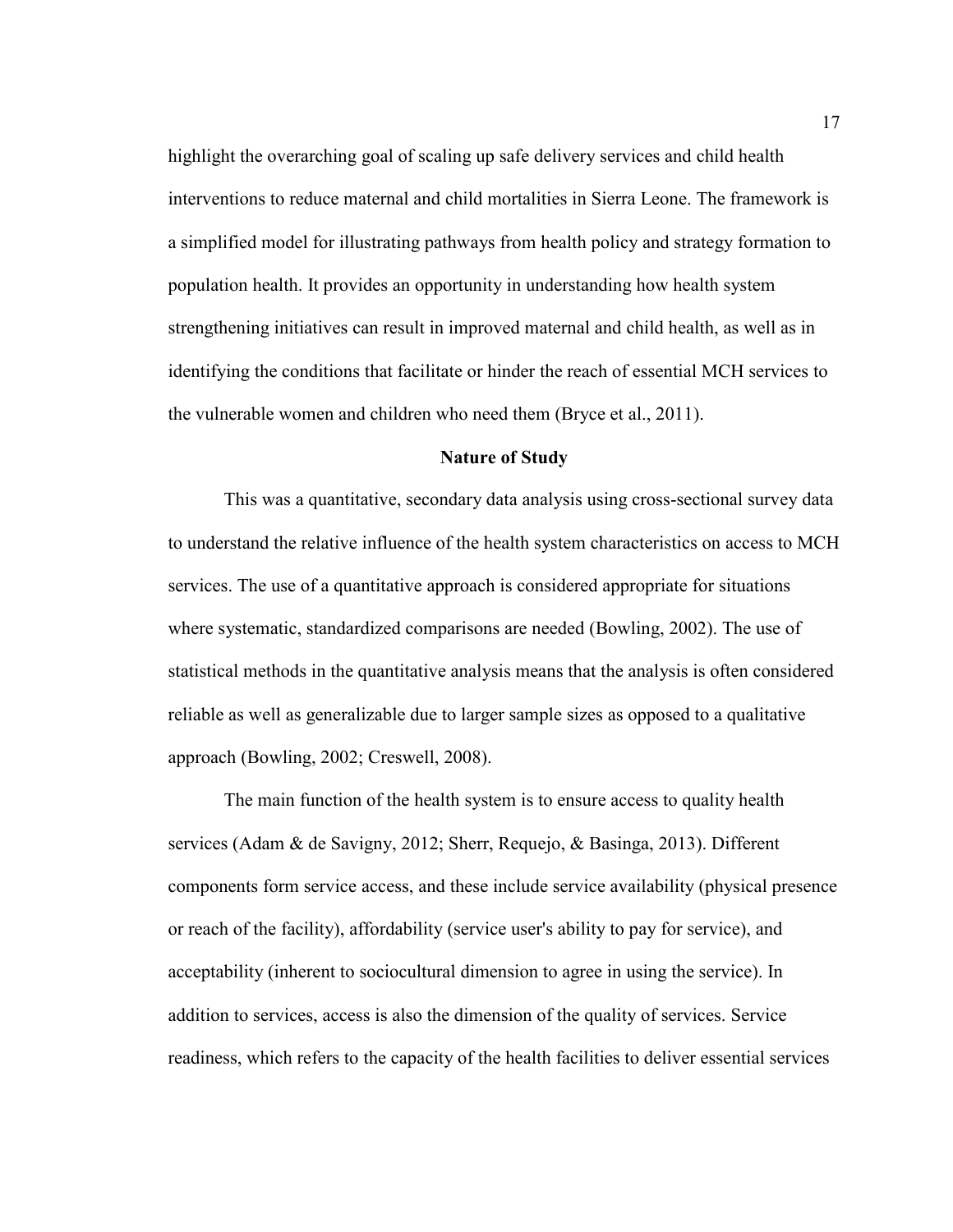offered, and service availability are both considered as prerequisites to service quality (WHO, 2013a). These two dimensions do not, however, guarantee the delivery of quality services. A joint WHO/USAID-developed SARA methodology is being used by countries to generate essential information on the status of the health system regarding service accessibility and the readiness of health facilities to deliver an adequate level of health services to the general population (WHO, 2013b). The SARA health facility survey collects data from a range of health system dimensions, such as health staff, drugs, and medical supplies; equipment; and basic amenities such as electricity and water supplies. In this study, secondary data analysis was conducted using the 2017 SARA for Sierra Leone to highlight any significant difference in the availability of quality MCH services across the different levels of healthcare facilities. I used the 2017 SARA dataset because it is the first SARA that has been conducted immediately after the EVD outbreak, which was accompanied by an investment in strengthening the health sector. Additionally, the 2017 SARA was a census of all public and private health facilities in the country, as compared to previous assessments that were limited only to sampled facilities. Taking into account the relative investment in strengthening the health system following the outbreak, I highlighted the current status of health facilities concerning the provision of quality MCH services across the country.

The independent variables included five health system characteristics: (a) type of health provider, (b) level of the health facility, (c) availability of essential medicines, (d) availability of basic equipment, and (e) type of health facility (i.e., private vs. public). The dependent variable was access to essential MCH services (such as antenatal care,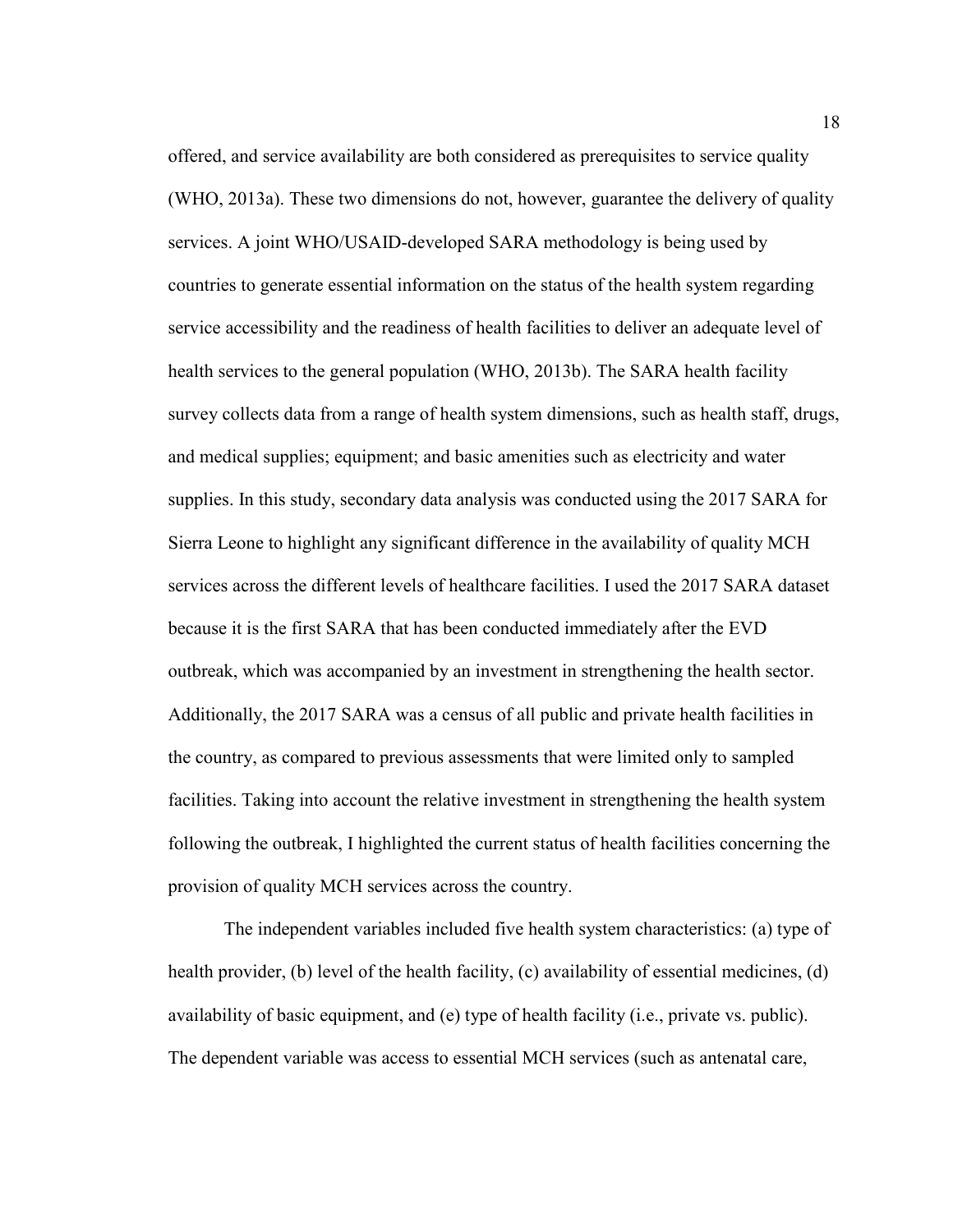skilled birth attendance, postnatal care, and childhood preventive and curative services). In the analysis of the secondary data, SPSS version 25 was used. Bivariate and multivariate logistic regression analyses were performed to assess whether the health system attributes (independent variables) can predict access to MCH services (dependent variable). Table 1 shows the WHO health system blocks and the measures that are examined in the current study.

#### Table 1

| Health System Determinants on Access to MCH Services |  |  |
|------------------------------------------------------|--|--|
|                                                      |  |  |

| WHO health system blocks                        | <b>Measures</b>                                                                                    |
|-------------------------------------------------|----------------------------------------------------------------------------------------------------|
| $\bullet$<br>Health facility and infrastructure | Level and type of health facility                                                                  |
| Human Resource for Health                       | Type of MCH provider                                                                               |
| Service Delivery                                | Types of MCH services offered or available<br>at the health facility                               |
| Drugs and medical supplies                      | Availability of essential medicines<br>Availability of basic equipment for MCH<br>service delivery |

#### **Literature Search Strategy**

#### **Search Strategy**

The execution of the literature review for this study was conducted using varied electronic databases through the Walden University Library. Among the databases were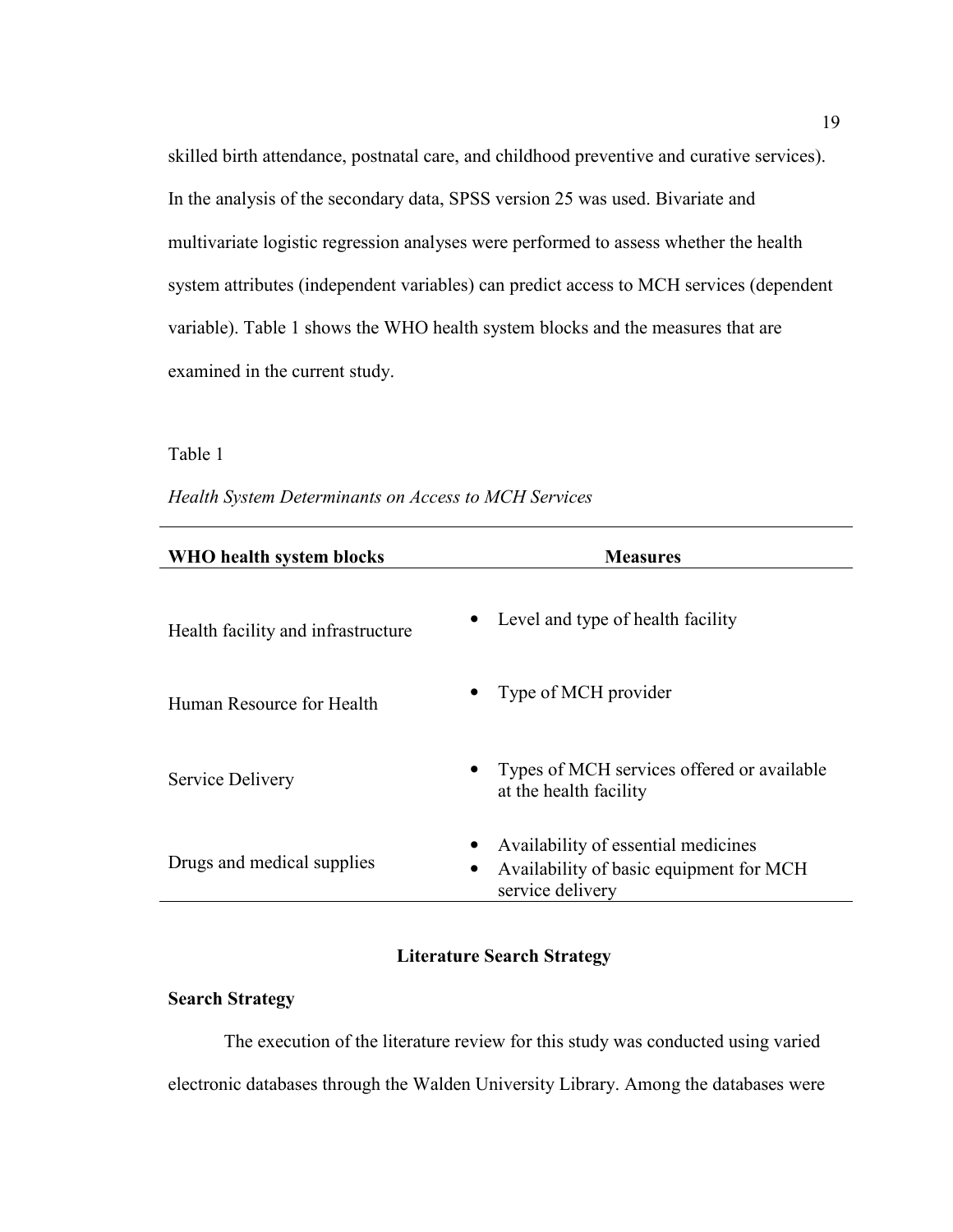MEDLINE, PubMed, PROQUEST, Cumulative Index to Nursing and Allied Health Literature (CINAHL), Cochrane Database of Systematic Reviews, Thoreau, and relevant academic texts (including e-books). Other databases, including websites of UN agencies (such as WHO, UNICEF, UNFPA) and Google Scholar, were also explored to retrieve relevant information. The unpublished work of the Sierra Leone MoHS and its development partners also form part of the materials explored to inform the literature review.

To explore the topics of interest for this study, various search terms were used. Keywords that stand alone or in combination were used including *healthcare access, maternal health, newborn and child health, maternal morbidity, child morbidity, antenatal care, health systems, health systems strengthening, healthcare access, maternal mortality, infant and child mortality, emergency obstetrics and newborn care, child health services,* and *maternal health services.*

#### **Scope of Literature Review**

The review of the literature for this study includes the following: (a) peerreviewed studies encompassing systematic reviews and meta-analysis, (b) studies on the association between the respective health system dimensions and MCH services use, (c) studies published between 2008 and 2018, (d) studies published in English, and (e) studies published in all regions of the world.

#### **Literature Related to Key Variables and Concepts**

**Global Trends on Maternal and Child Mortalities.** In their systematic analysis on the global trends in maternal mortality between 1990 and 2015, Alkema et al. (2016)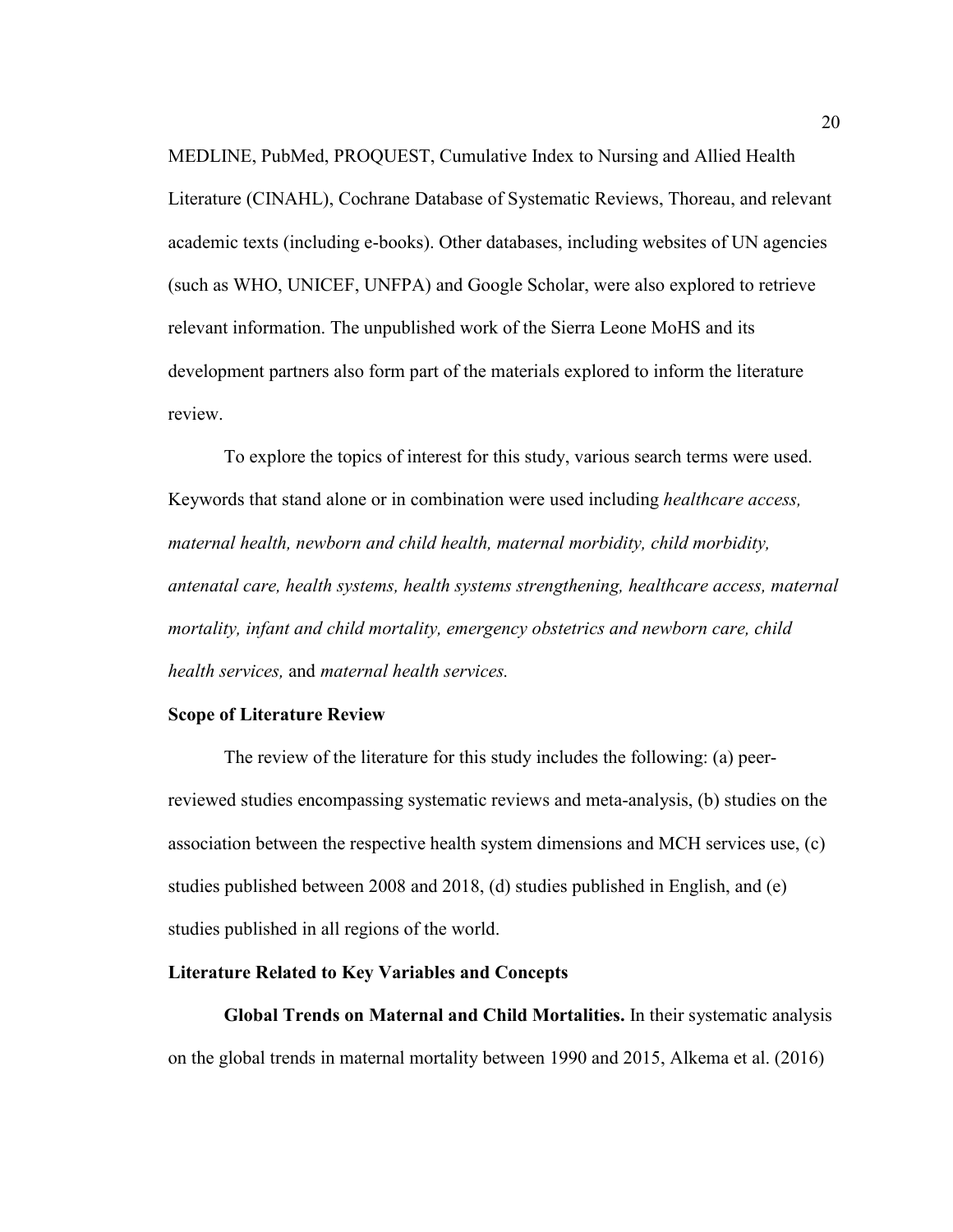reported a relative decline from 385 deaths per 100,000 live births in 1990 to 216 in 2015. There was a regional disparity on the global trend on MMR with 12 deaths per 100,000 live births for the high-income region and 546 for sub-Saharan Africa (Alkema et al., 2016). A decrease in mortality among children has also been observed during the same period. Masquelier et al. (2018) reported a decrease in the death of children younger than 5 years by more than half from 1990 to 2016. According to Masquelier et al., the probability of a child dying between the ages of 5 years and 15 years was 7.5 deaths per 1000 in 2016. Masquelier et al. also reported a decrease from 1.7 million in 1990 to 1 million in 2016 in the number of deaths among children aged 5-14 years. As in global MMR, regional differences were also reported in global child mortality. LMIC accounted for only 21% of the global population of children aged 5-14 years, but they are disproportionately affected (Masquelier et al., 2018). In 2016, 98% of all deaths of children 5-14 years occurred in these countries, and seven countries alone are reported to account for more than half of the total number of deaths in children (Masquelier et al., 2018).

#### **Health System and Access to Healthcare.**

A description of the health system, as conceptualized in the literature, is presented in this section. This includes highlighting health system goals and functions. An increase in the number of studies related to health system was observed since the year 2000. Scholars have, however, failed to cover all components of the systems, particularly for LMICs.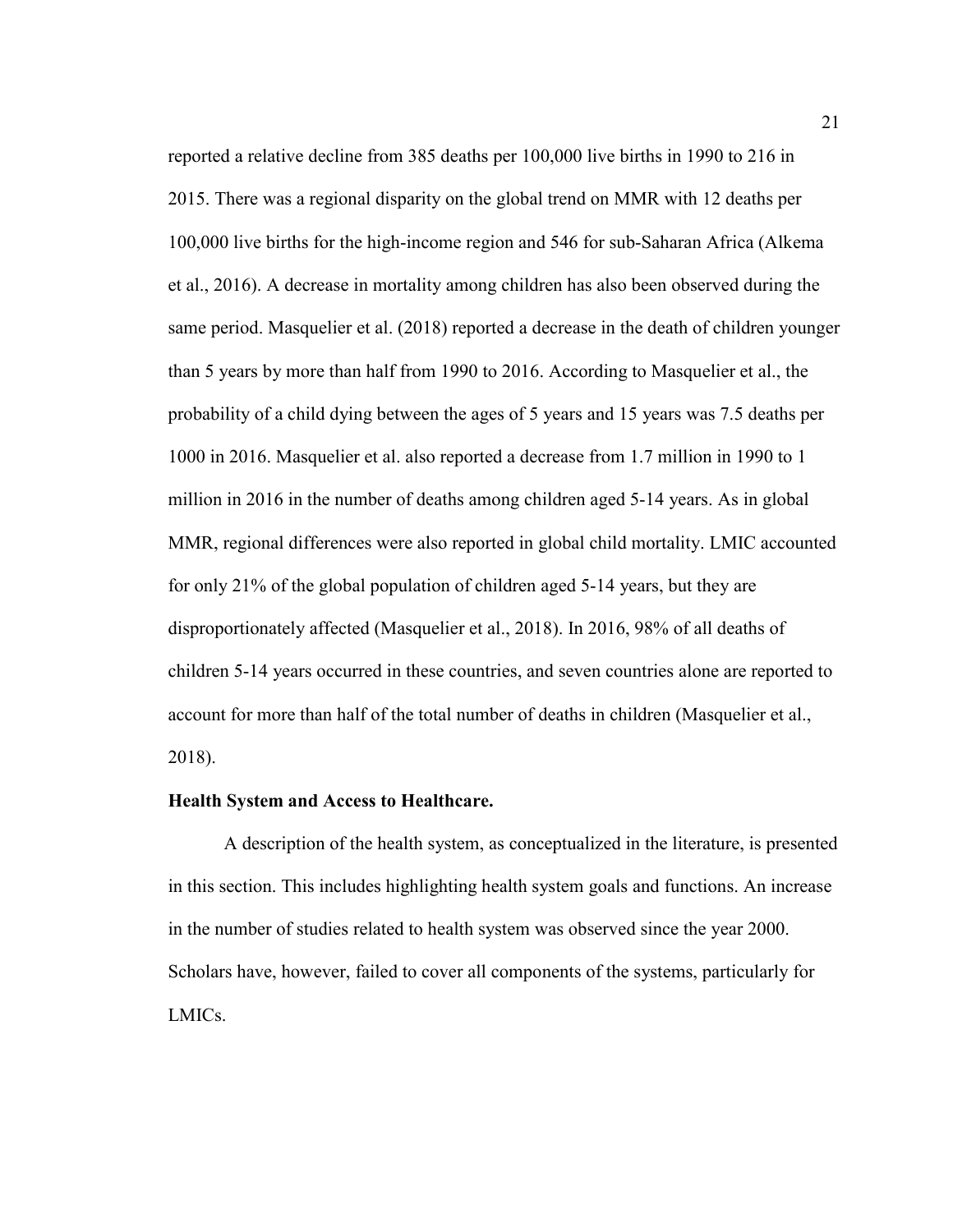#### *The concept of the health system.*

Two different terms are embedded in a health system, with each having its meaning. Health, on the one hand, is defined as a state of complete physical, mental, and social well-being; and not merely the absence of disease or infirmity (WHO, 2007). The system, on the other hand, is a set of interconnected parts that function as one entity. According to Atun and Menabde (2008), these parts could be individuals, items, and organizations that must operate together to be effective. Several studies on health system have been conducted, but their focus, according to Smith and Hanson (2012), has largely been on healthcare, including preventive, curative, and promotive care. Other aspects, such as social structures and policy that form part of the definition of the health system, are given little attention. With regards to the scope and components of the health system, the literature lacks consensus in these areas. Different health system definition and approaches are being supported and advocated by different organizations (Smith & Hanson, 2012). Smith and Hanson noted that the various definitions of health system mostly include direct and indirect activities related to health, while some limit health system to include only health service providers and organizations that provide or deliver personal medical services. The World Bank (2007) definition for health system refers to health financing, public-private partnerships development, macroeconomic factors, and public sector reforms. The WHO (2007) considered the health system as an entity that includes all organization, people, and actions whose primary intent is to promote, restore, or maintain health. The activities of the health system range from direct service provision through clinics and hospitals to community-level prevention strategies and health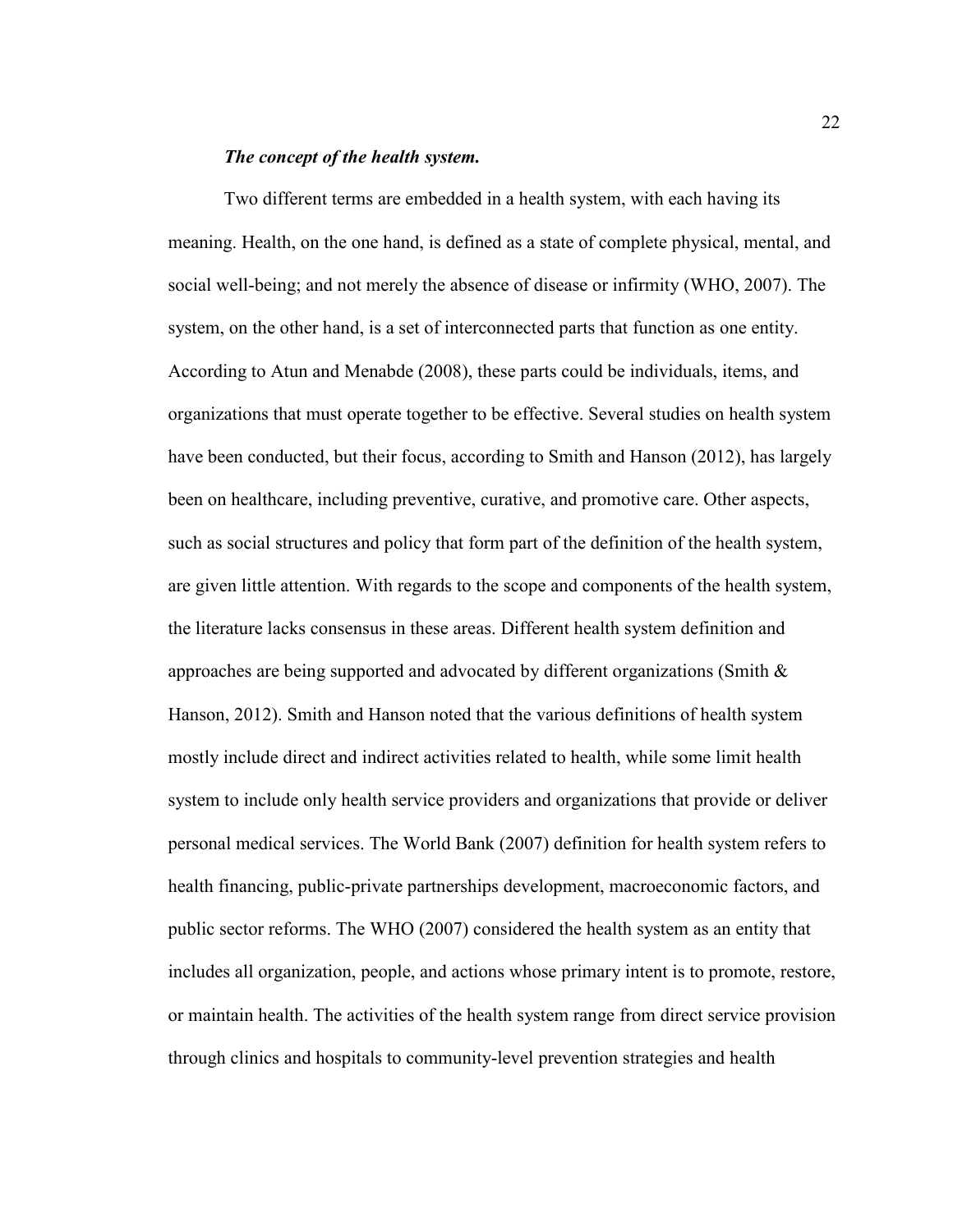education (WHO, 2000). Kruk and Freedman (2008) considered this definition as narrow because it is limited to activities that are under the partial or full control of the government. Worldwide, the main funders and health services providers are the governments, especially in LMIC. Nonhealth specific activities (which also belong to the other systems and society) are not included in the WHO definition. Some of these activities may indirectly contribute to the health of the population and the broader system function. For instance, activities such as increasing the enrolment of girls in schools and the improvement of road networks have a positive contribution to the health of vulnerable women and children. These activities are outside the remit of the health system but can affect population health if they are absent in terms of limiting healthcare access potentials. Smith and Hanson (2012) suggested that a health system should broaden its scope to ensure that all the factors that have the potential to impact (directly or indirectly) the health of the population should be considered in both definition and practice.

 Adopting the wider definition of health system makes it challenging to quantify its performance. The data on the health system is related to the more narrowly defined healthcare system. The focus has been on curative, preventive, promotive, and palliative intervention targeting individuals and communities. Health system research has mostly focused on the aspects related to the narrower definition of the health system. Health system is defined as the combined functioning of public health and personal healthcare services that are under the direct control of identifiable agents, especially the ministries of health (Nolte & Mckee, 2012).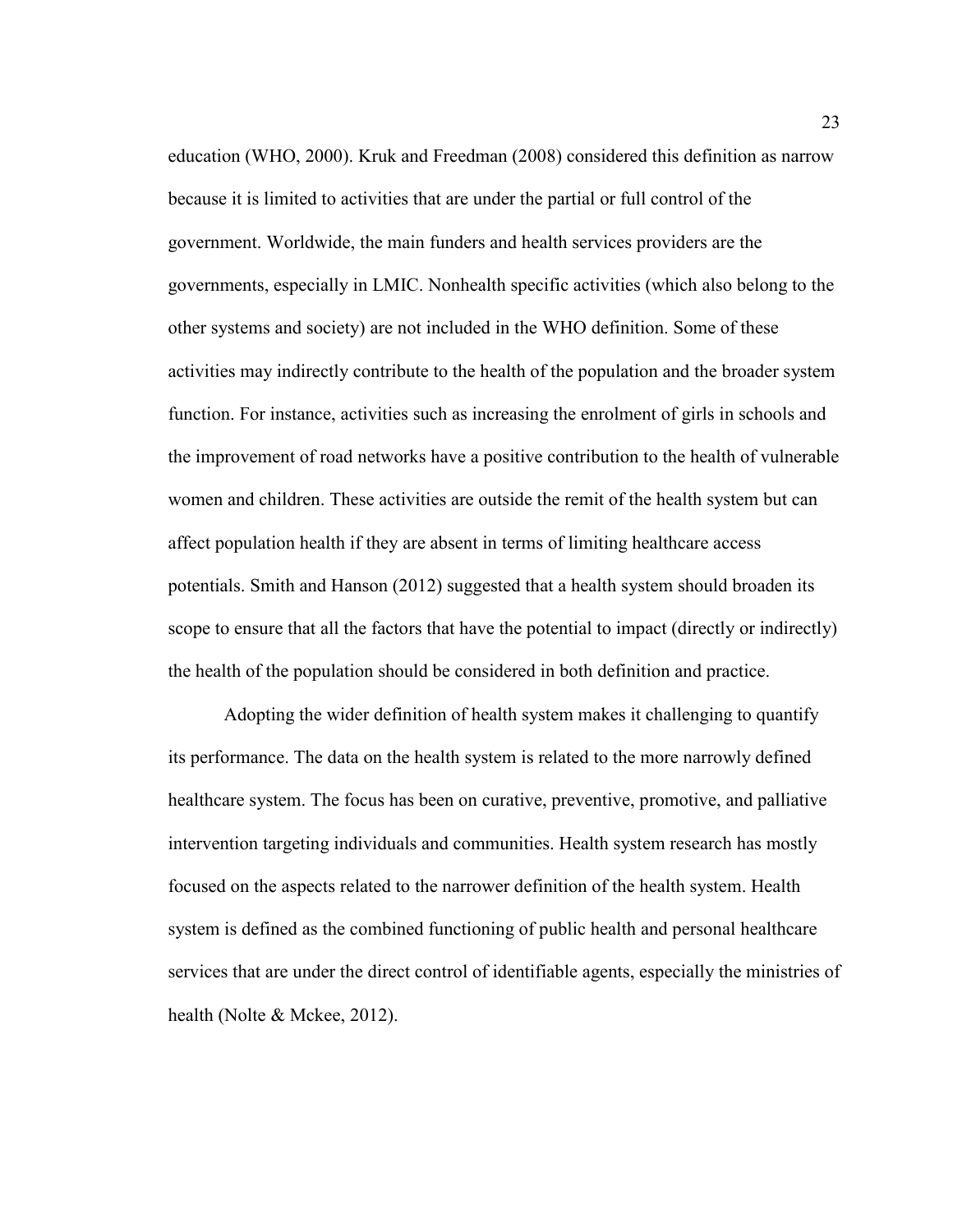To ensure stakeholders have a shared understanding of what the health system is and the actionable points for strengthening the health system, the WHO (2007) developed a framework comprised of six building blocks of a health system: (a) health service coverage; (b) human resources for health; (c) health information systems; (d) medical products, vaccines, and technology; (e) health financing; and (f) leadership and governance. These building blocks are expected to support a "health system that can prevent, treat and manage illness, and preserve mental and physical well-being for all individuals equitably and efficiently, within a specified geographic area" (WHO, 2007, p. 1).

Increasing attention on the concept of the health system has been observed since the year 2000. As stated by Kruk and Freedman (2008), one of the notable reasons applies to the horizontal approach in managing community and population health. This followed after a long period of using the vertical approach that includes donor thematic health investment and small-scale, community-based projects. The vertical approach focuses on solving a specific or few health problems through the application of a measure. This approach deals with selected priority interventions as seen in Global Fundsupported projects for Malaria, Tuberculosis (TB), and HIV control programs. The vertical approach has been criticized as unsustainable, and it is considered to be more suitable for dealing with health emergencies or crises in a localized community (Sherr et al., 2013). Broader health system strengthening and primary health care, according to Sachs (2012), are now seen as core to achieving universal health coverage (UHC) and critical to meeting the new health-related UN Sustainable Development Goals (SDGs).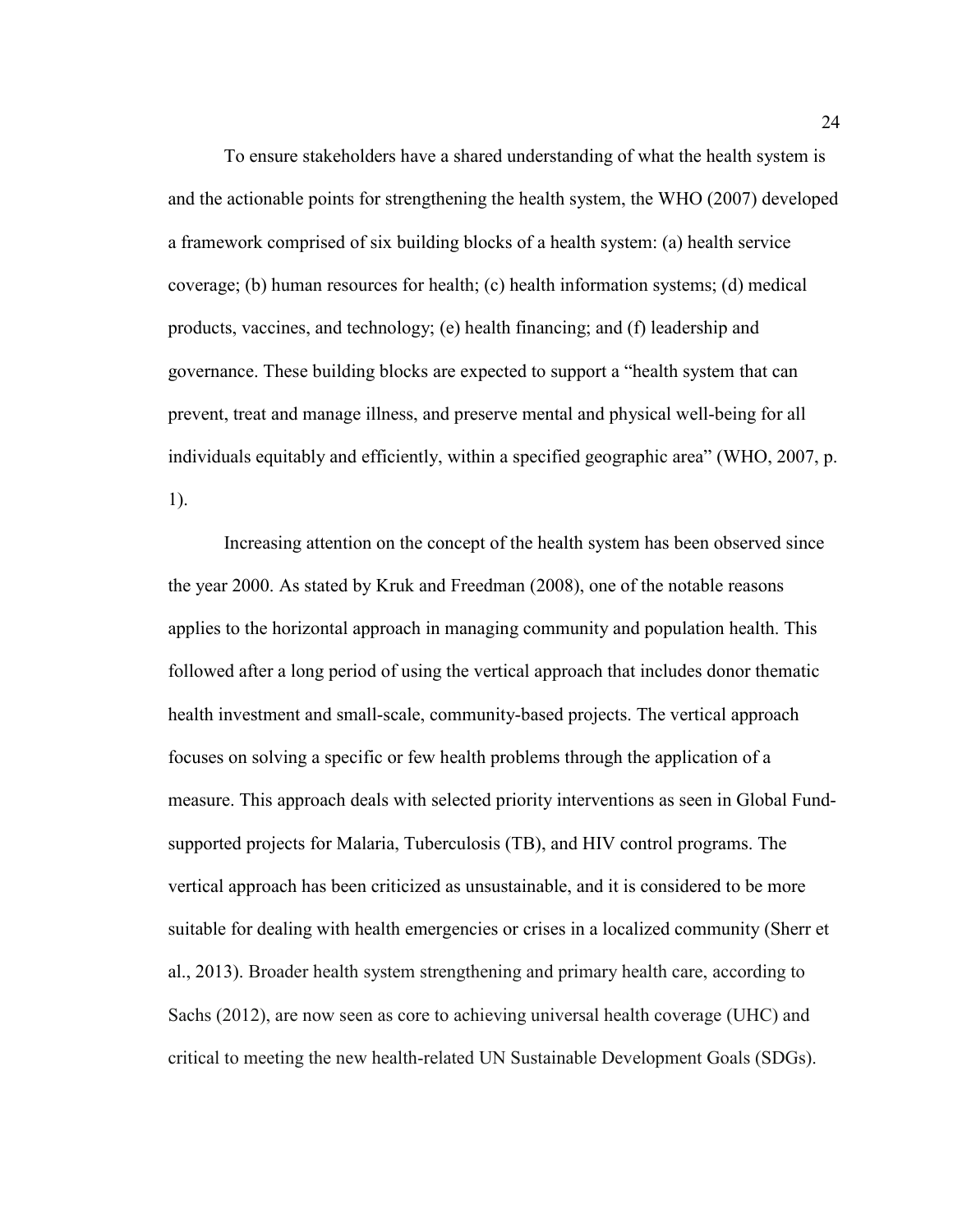#### *Health systems goals and functions*.

A functioning health system aims at attaining three intrinsic intended outcomes or goals. As outlined by Kruk, Freeman, Anglin, and Waldman (2010), one of the goals of the health system is to ensure that the population attains better and equitable health through equitable service delivery and fair financing arrangement. Another goal is responsiveness. This refers to the ability of the system to respond to people's expectation related to their health needs and to be treated in a dignified manner by the health providers. A responsive health system will contribute to the use of health services, as patients with poor experiences from the system will be hesitant to use the services. The satisfaction of service-users is a reflection of the level of responsiveness of a health system. Service affordability has been cited as a potential barrier to healthcare access. The third intrinsic goal has to do with the promotion of financial fairness and protection of the population against the costs of ill-health. Individual healthcare needs are unpredictable, and the system should ensure the cost of regaining health should not be catastrophically high as this will limit access to the needed services. This can be through effective mechanisms for risk-sharing and provision of financial protection. In addition to the intrinsic goals of the health system, the WHO (2000) discussed other instrumental or intermediate goals. Among these instrumental goals include the health system being accessible, affordable, equitable, and sustainable (WHO, 2000). Where there are challenges in measuring the intrinsic goals, the instrumental goals can be quantified as a proxy for the main goals. The attainment of these goals will optimize the health of the population through fairness on the financing arrangements as well as on the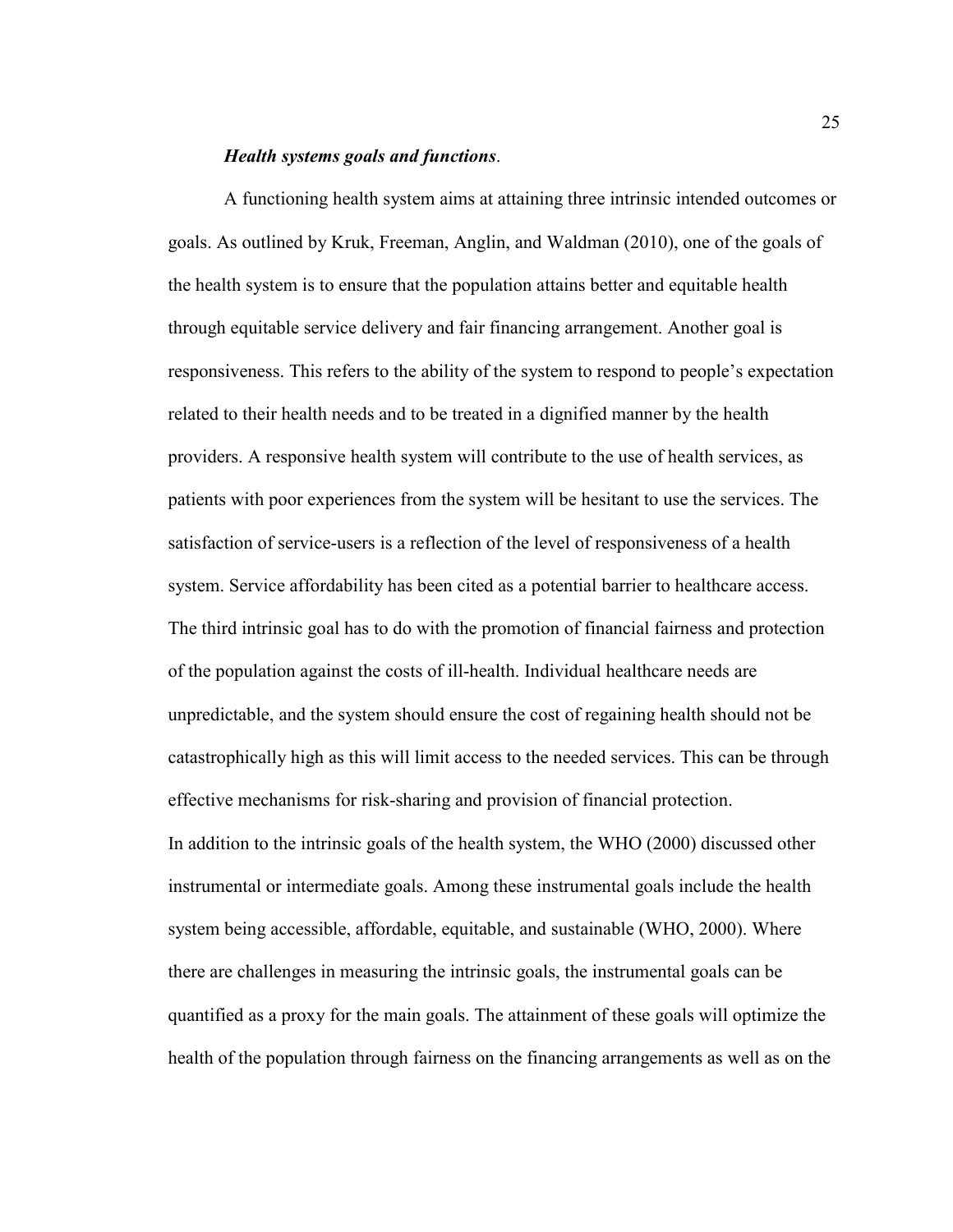responsiveness of the health system. Where health system includes accessible services, there is a higher likelihood for the use of the services to ameliorate the sufferings of those who need those services at a particular point in time. The adequate measurement on the attainment of the three intrinsic goals of the health system would reflect on the cumulative impact of healthcare access as well as on the other instrumental goals (Kruk & Freedman, 2008; Murray & Frenk, 2000; WHO, 2000).

#### *Health system characteristics*.

A health system that functions effectively addresses all the requirements of the six components or building blocks as proposed by WHO (2007). According to WHO's Alliance for Health Policy and Systems Research [AHPSR] (2004), the four vital functions of the health system are: (a) *Stewardship-* government oversight inclusive of defining the vision and direction of health policy, exerting influence through regulation, and collecting and using key data; (b) *resource generation*- encompassing critical inputs such as human resources, physical capital, and drugs and medical supplies; (c) *service provision*- including formal and informal, public and private, and includes management of service delivery; and (d) *financing*- including the volume and sources of financial resources available for the health system, including mechanisms for pooling resources and transferring them to service providers.

Each of the four vital functions of the health system has its contributions to the functionality of the wider system to provide proper health service delivery. According to WHO (2007), a proper health service delivery refers to the delivery of effective, safe, and quality personal and nonpersonal health intervention to individuals and communities that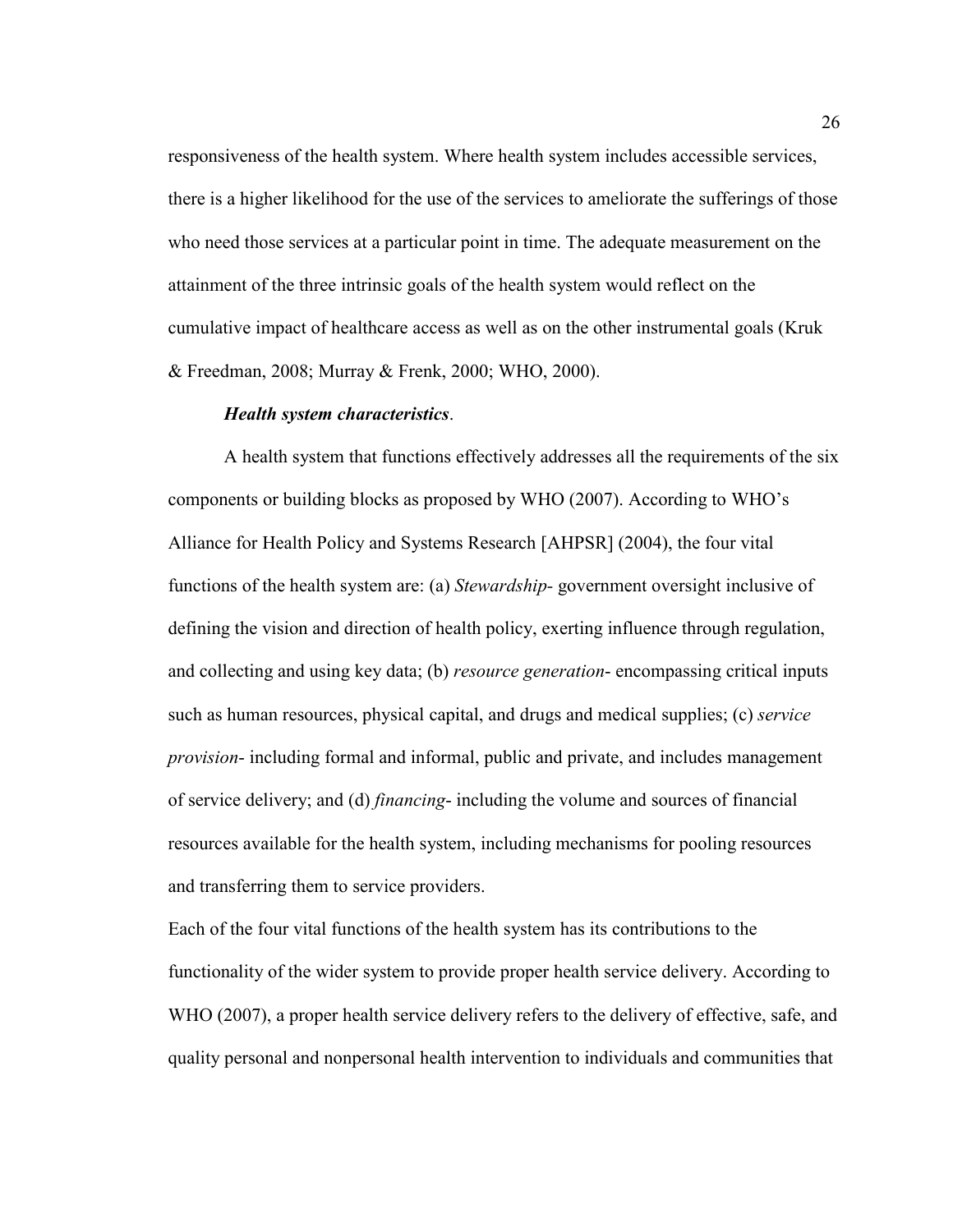need the services at any time and anywhere with maximum efficiency. A well-performing workforce is one that is responsive, fair, and efficient in achieving the best population health outcomes possible, given available resources and circumstances. This involves having sufficient staff and a skill mix of the health workforce that is equitably distributed, responsive, competent, and productive (WHO, 2007). The function of good health financing is to ensure that adequate funding is available for the running of the system, which can protect the population from financial catastrophe or improvement due to costs for their healthcare needs. The financial capacity of the system provides incentives that are critical for the efficiency of both service providers and users. A good stewardship function requires strategic policy frameworks that guide effective oversight, coalition building, regulation, and accountability (WHO, 2007). Further, a well-functioning health information system is needed for a good stewardship function of a health system. This involves having reliable and timely information on population health determinants and health status as well as health system performance (WHO, 2007).

#### *Management of health system*.

Although the government is responsible for all four of the main functions of a health system (stewardship, resource generation, service provision, and financing), there are other essential actors. The main actors in a health system include (a) the government as steward, financing body, health service provider, and for health promotion; (b) nongovernmental organization ( NGO ) sector as health service provider and/or health promotion; (c) traditional health care providers (e.g., traditional healers, traditional birth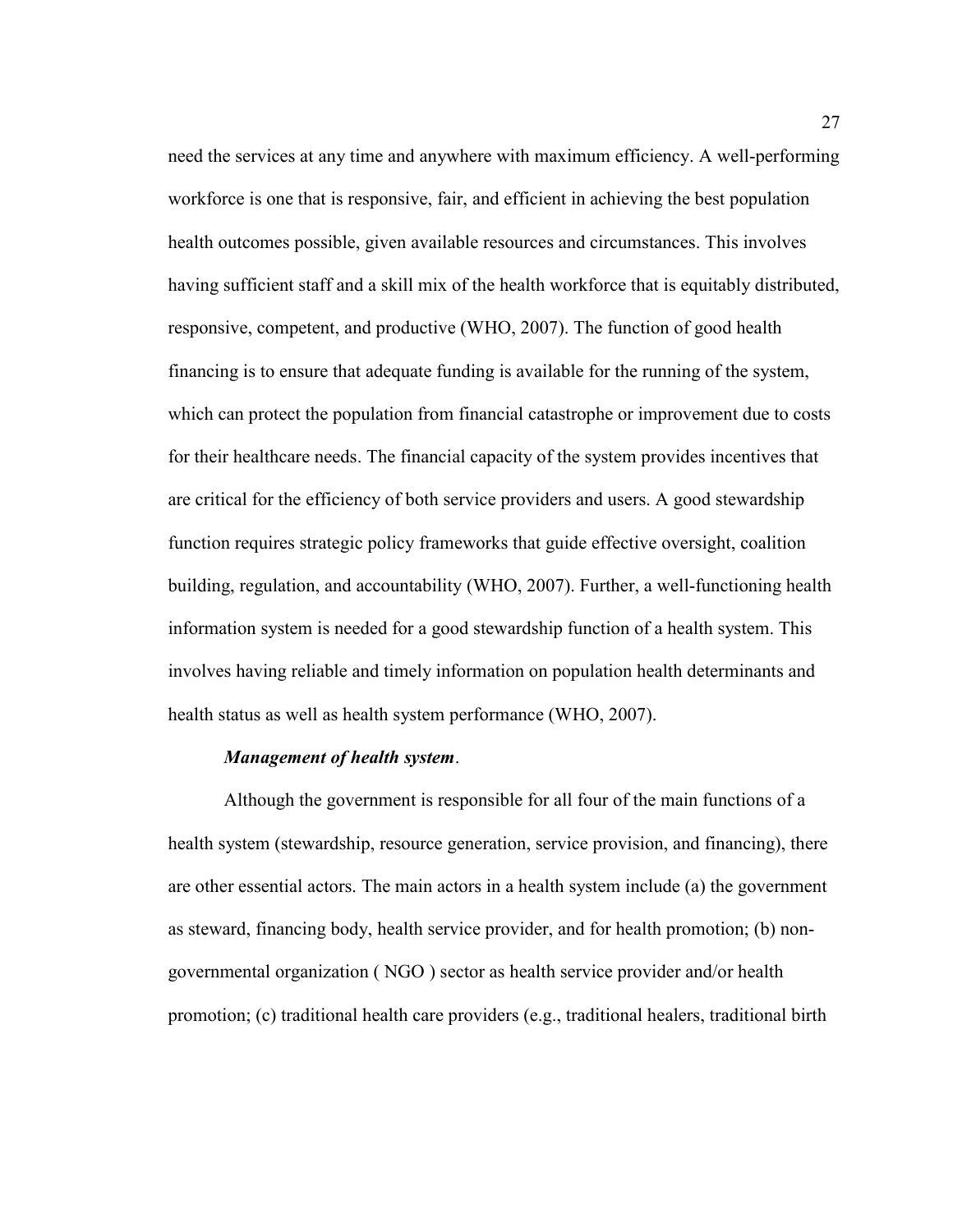attendants); (d) private sector; and (e) patients/clients and the community at large (WHO, 2011b).

A national health system has management functions related to (a) individual care management, (b) health unit management, and (c) health system management (Alliance for Health Policy and Systems Research [AHPSR], 2004; WHO, 2011b). Collectively, a national health system oversees the four main functions of stewardship, resource generation, financing, and service provision, which includes and necessitates long-term planning and day-to-day management (WHO, 2011b).

## **Dimensions of Access to Healthcare**

One of the fundamental determinants of health is health services. Access to health services may determine the survival of an individual, for example, during labor for both the mother and infant. It is through health services that health professionals provide preventive, curative, and promotive services for improved population health outcomes. The subject of access to healthcare has been studied in the past 2 to 3 decades, as evidenced in the existing body of literature on the subject. Healthcare access is a complex concept, and various frameworks that attempted to delineate dimensions of access to healthcare have been reported (Jacobs, Ir, Bigdeli, Annear, & Van Damme, 2012; Levesque, Harris, & Russell 2013; Obrist, Iteba, Lengeler, Makemba, Mshana, Nathan, Alba et al. 2007).

Consequently, the concept of healthcare access is yet to have a universally accepted definition. Many authors use the terms access and use interchangeably. The two terms are conceptually different. One definition of access is the timely use of service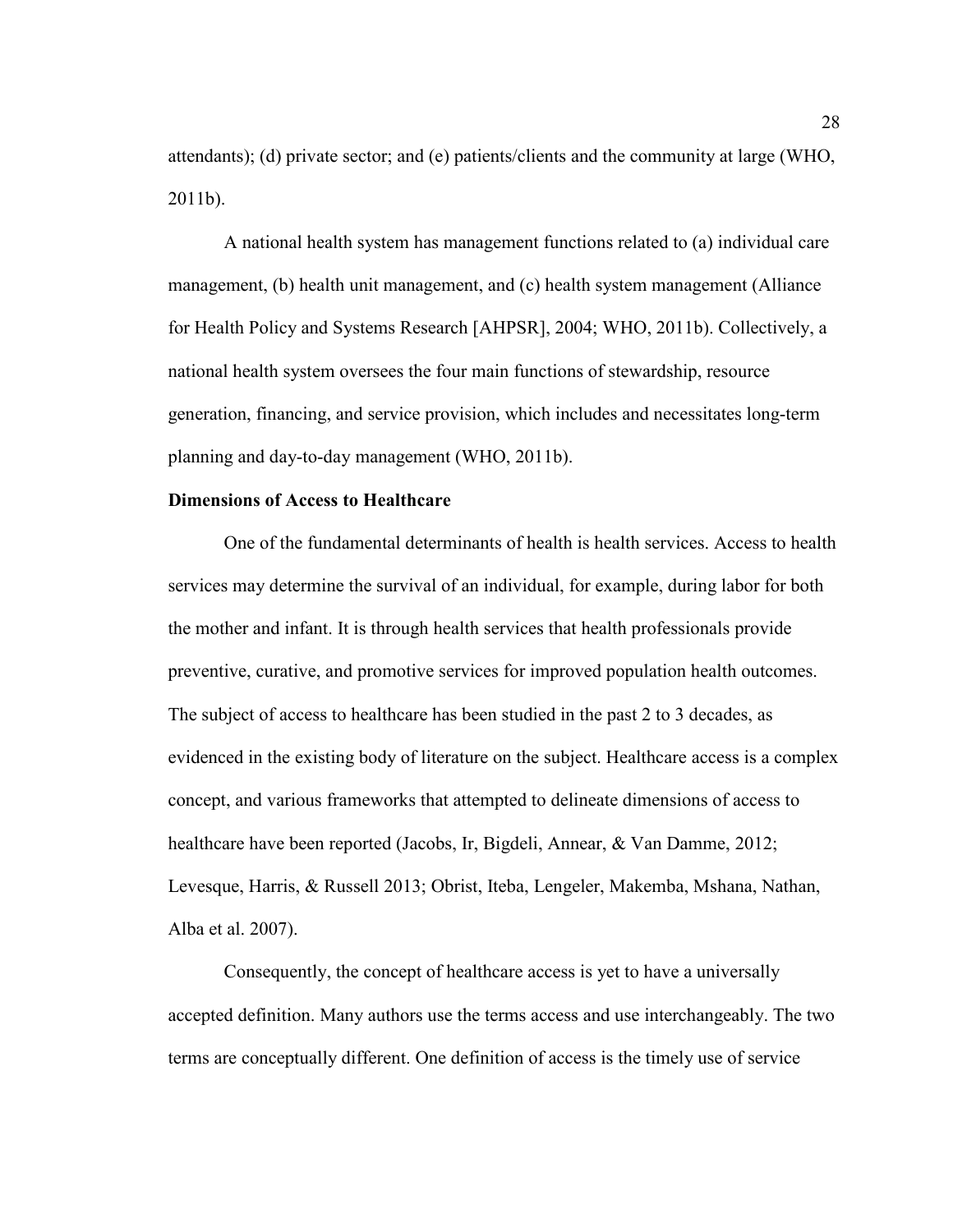according to need (Peters et al. 2008). This definition describes the use. Thiede (2005) asserted that access should be seen as a precondition to health service use. In this context, use should, therefore, not be used as a proxy for access. Many factors often determine healthcare use even though services are technically available (Obrist et al., 2007; Parkhurst et al., 2005). Thiede (2005) posited that the best definition of access is not the potential to use, but rather the freedom to use. Thiede stressed on the need to ensure the health system must be not only medically secure but also culturally secure. Access to maternal and obstetric care, for example, should incorporate women's cultural expectation on maternal health services in addition to measures to promote quality medical care.

Some of the definitions of access to healthcare provide a summary of a set of more specific areas of fit between service-users and the healthcare system. My review of the literature was guided by Peters et al. (2008) framework of access to healthcare services, as illustrated in figure 2, and focusing specifically on low- and middle-income countries. Peter et al. framework presented four components/dimensions of access: *geographical accessibility* (the relationship between location of the service-user and the location of health services); *financial accessibility* (the relationship between the user's willingness and ability to pay for the cost of services); *availability* (the relationship between the type and quality of care needed by users, and the type of quality of care that is available); and *acceptability* (the relationship between the user's preferences and expectations about health services and the characteristics of health services provided).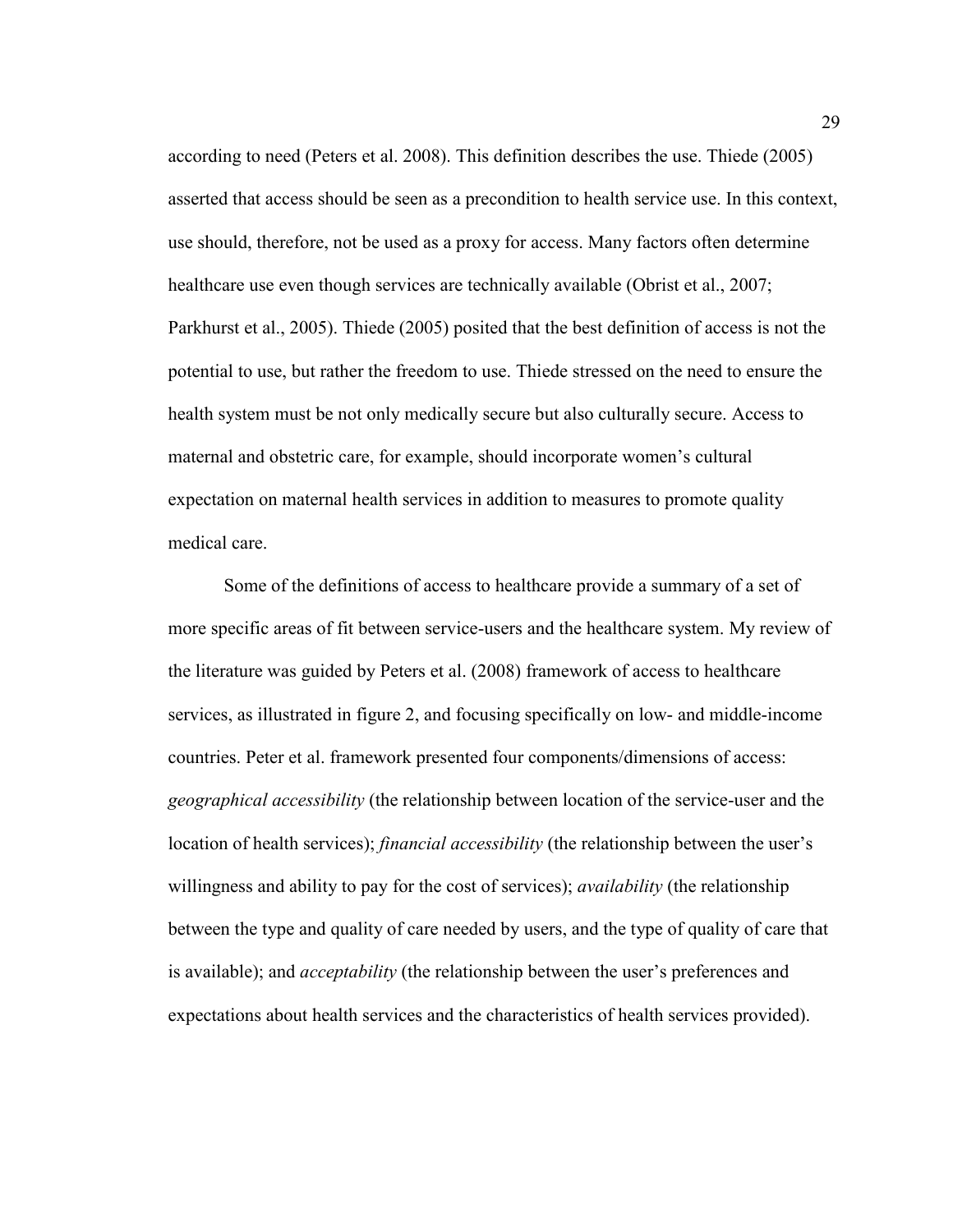Quality is placed at the center of all dimensions of access. These four dimensions are further discussed below to highlight their relationships to access to MCH services.



*Figure 2: Areas with potential barriers to accessing health services (Source: Peters et al., 2008)* 

# *Geographic accessibility.*

The geographic dimension of access means that health facilities geographical location are close enough for service-users to reach; and that the users have suitable means (such as access to transportation and road-worthy routes of sufficient quality) to reach the health facilities that are further away. Geographic accessibility to healthcare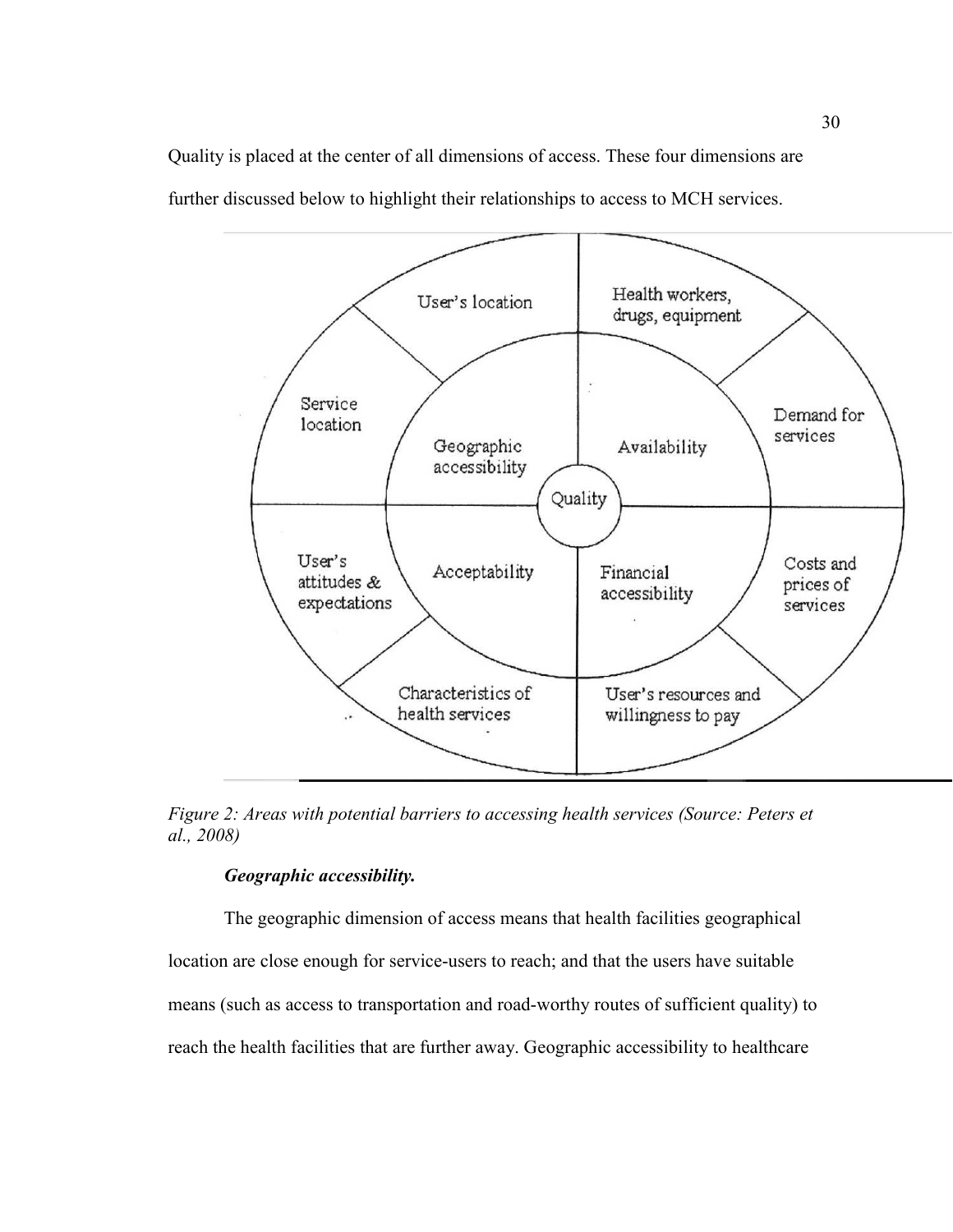facilities represents a fundamental barrier to the uptake of MCH services, giving rise to hidden spatial pockets of localized inequalities. Studies have consistently found an inverse relationship between the distance to healthcare facilities and the use of health services. A study by Ruktanonchai, Ruktanonchai, Nove, Lopes, Pezzulo, Bosco, et al. (2016) examined the utilization of maternal and newborn (MNH) healthcare as an emergent property of accessibility in five East African countries to sub-national inequalities. The authors considered several MNH outcomes in the context of geographic accessibility to map the likelihood of receiving care before, and after delivery. They utilized a geo-referenced dataset of nearly10,000 health facilities to generate information, including relevant maps that reflect the probability of a woman obtaining critical maternal and newborn care in the study counties of Burundi, Kenya, Rwanda, Tanzania, and Uganda. The authors calculated a geographic inaccessibility score to the nearest health facility at 300 x 300m using a dataset of 9,314 facilities from the five countries. They utilized hierarchical mixed-effects logistic regression from DHS data to examine the odds of (a) skilled birth attendance, (b) receiving 4+ antenatal care visits at the time of delivery, and (c) receiving a postnatal health check-up within 48 hours of delivery. Their findings revealed that, across all outcomes, increasing geographic inaccessibility scores were associated with the strongest effects in lowering the odds of obtaining care observed across outcomes. Specifically, for each increase in the inaccessibility score to the nearest health facility, the odds of having skilled birth attendance at delivery was reduced by over 75% (0.24; *CI*: 0.19 - 0.3), while the odds of receiving antenatal care decreased by nearly 25% (0.74; *CI*: 0.61- 0.89) and 40% for obtaining postnatal care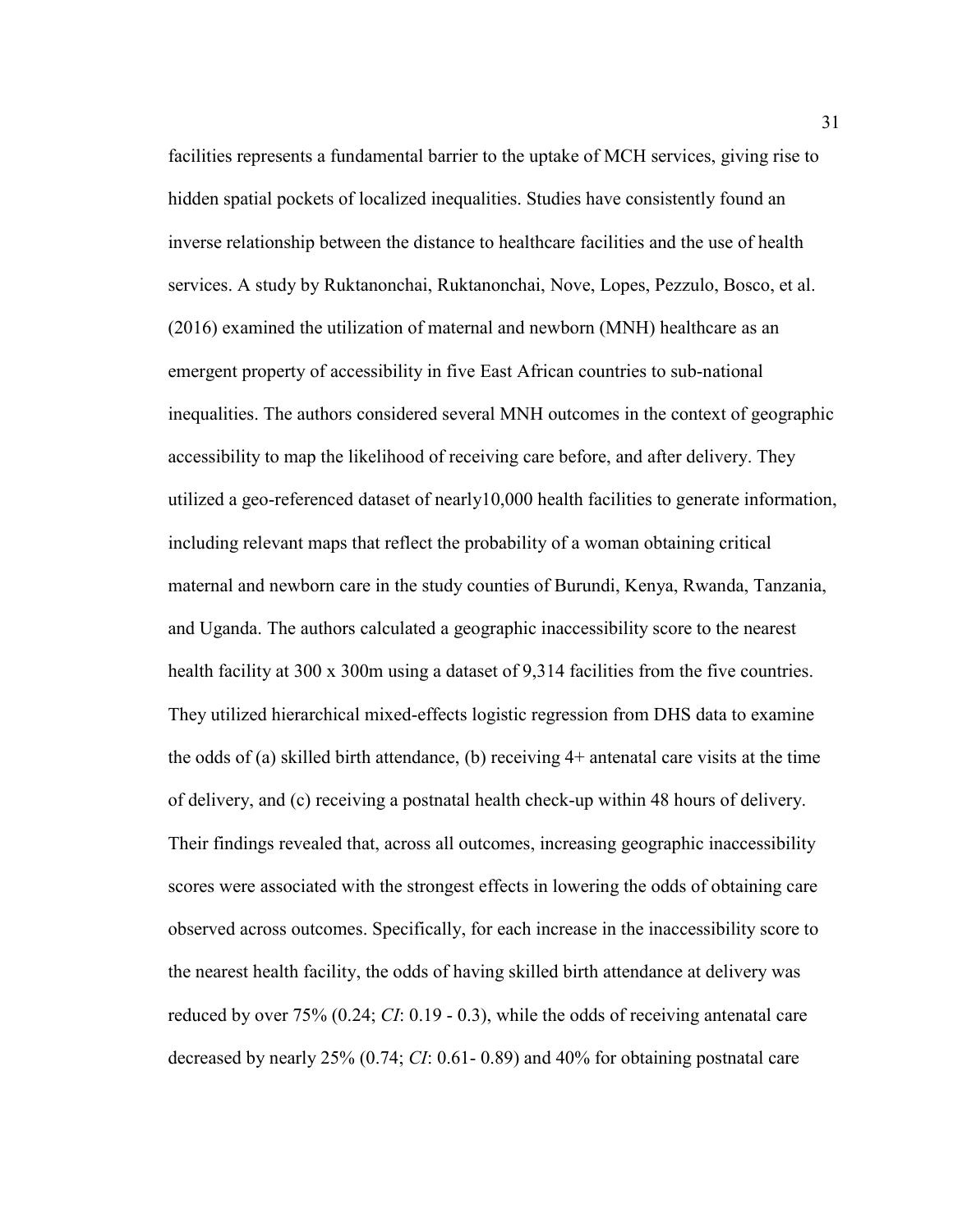(0.58; *CI*: 0.45 - 0.75). The results from their study suggest that decreasing accessibility to the nearest health facility significantly deterred utilization of all maternal health care services. Similar findings have been reported in related studies in low- and middleincome countries, showing a strong influence of geographic accessibility on the use of facilities (Gabrysch, Cousens, Cox & Campbell, 2011; Lohela, Campbell, & Gabrysch, 2012; Malqvist, Sohel, Do, Eriksson, & Persson, 2010).

A significant barrier to healthcare use is the traveling time - which is often used as a measure of access to healthcare services in a health facility (Masters, Burstein, Amofah, Abaogye, Kumar, & Hanlon, 2013; Robin, Nesbitt, Lohela, Soremekun, Vesel, Manu, Okyere et al., 2016). In their study to evaluate the influence of distance and quality of care on the place of delivery in the Brong Ahato region in Ghana, Robin et al. (2016) found that distance is an important obstacle to facility delivery in the region. According to their findings, the probability of facility delivery ranged from 68% among women living 1 km from their closest facility to 22% among those living 25km away. Similar findings were reported by Kyei, Campbell, and Gabrysch (2012) study that examined the influence of distance and level of service provision at facilities on ANC use and quality of ANC received in rural Zambia. Kyei, Campbell, and Gabrysch study revealed a strong influence of both distance to facility, and level of the provision at the closest facility on the quality of ANC received. The authors further reported that, for each 10 km increase in distance, the odds of women receiving good quality ANC decreased by a quarter, while each increase in the level of provision category of the closest facility was associated with a 54% increase in the odds of receiving good quality ANC. The findings of Kyei,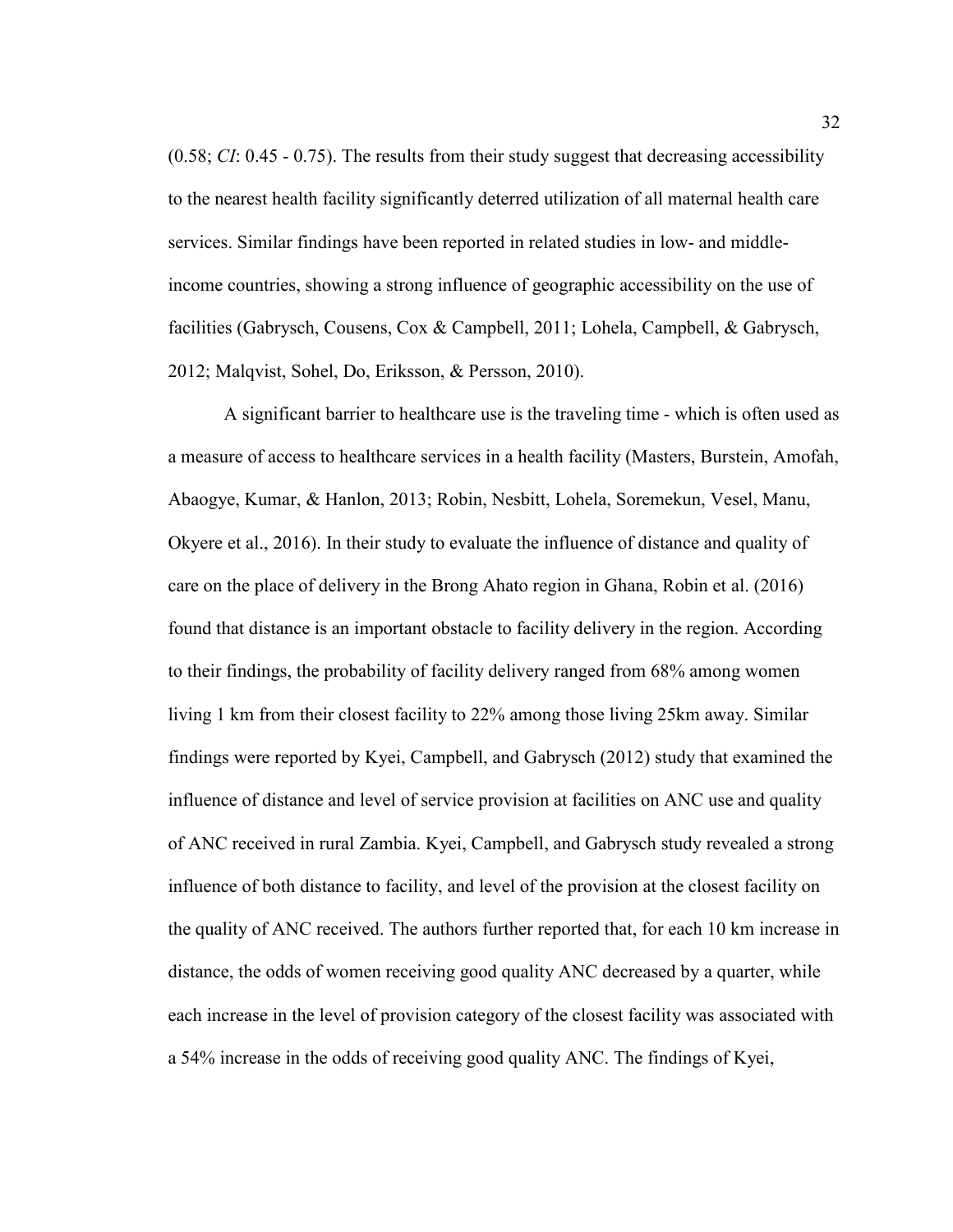Campbell, and Gabrysch study were similar to that of Keya, Rob, Rahman, Bajracharya, and Bellows (2014) on the distance, transportation cost, and mode of transportation in the utilization of facility-based maternity services in rural Bangladesh. The study of Kyei, Campbell, and Gabrysch (2012) did not, however, find any effect of distance on the timing of ANC or number of visits. Also, a better level of the provision at the closest facility was not associated with either earlier ANC attendance or higher number of visits. It can be deduced from these findings that, women residing at further distances either do not decide to seek care or are unable to identify and access a facility. This poses serious threats to the lives of both the mother and baby in obstetric emergencies. There is a need thus to ensure efforts are made to improve not only maternal health services but also their accessibility.

Studies have also shown that pregnant women if given a choice to select their preferred maternity health facility, would prefer those that are closer to their homes or place of work. Pilkington, Blondel, Drewniak, and Zeitlin (2012) conducted a study on how pregnant women's choices interact with the distance they must travel to give birth and the supply of maternity services. Pilkington et al. attempted to establish how proximity is valued by the population when the choice is not constrained. It was revealed that the majority of the women chose their maternity unit based on proximity (Pilkington et al., 2012) .

Poor geographic accessibility has also been reported to pose harm to the health of pregnant women. In their study to assess the harm of travel burden for pregnant women during prenatal care; and after controlling for age, race/ethnicity, marital status,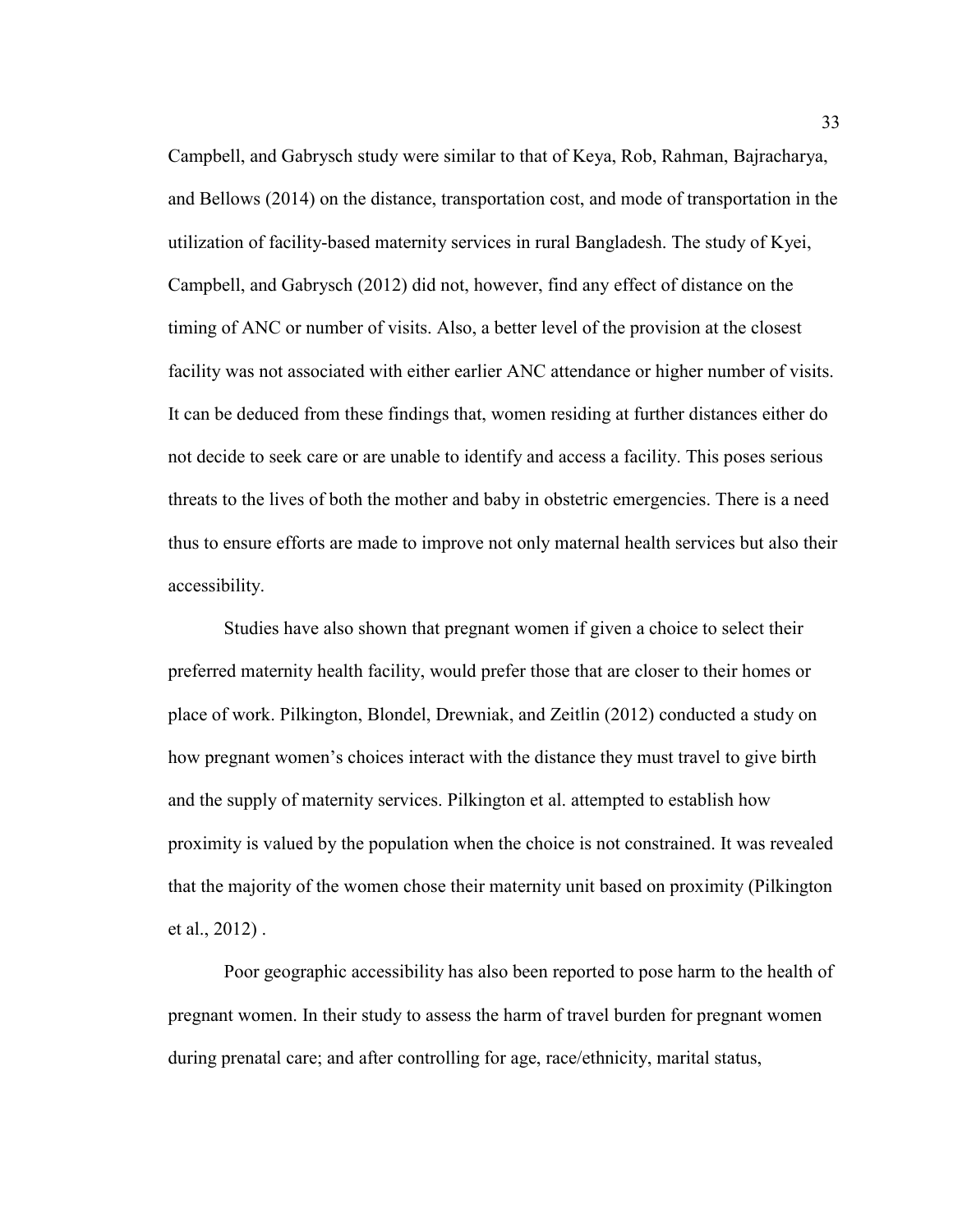education, household income, weight status, and physical activity, Shi et al. (2017) found that, traveling more than 50 miles is associated with increased odds for having high blood pressure during pregnancy (*OR* = 2.867, 95% *CI* = 1.079,7.613), as compared with a travel distance shorter than 5 miles.

Geographic accessibility is a problem for every healthcare need. In their systematic review on the barriers to surgical care in low- and middle-income countries, Grimes, Bowman, Dodgion, and Lavy (2011) found geographic accessibility as one of the key barriers to accessing surgical services due to distance, poor roads, and lack of suitable transport.

### *Financial accessibility*

The dimension of financial accessibility refers to the formal, informal, and indirect costs of services, and these costs do not exceed service-users' ability and willingness to pay. Financial access dimension is now considered one of the most important determinants of access to healthcare. Both direct (cost of treatment and informal payments) and indirect costs deter the poor from seeking treatment (Dalaba, Akweongo, Savadogo, Saronga, Williams, Sauerborn, et al., 2013). The indirect costs to healthcare access include the opportunity cost of time of both the service-user and the relative(s) that accompany him/her, costs of transportation, and expenses on food and lodging (Peters et al., 2008). There are economic consequences of the direct and indirect costs for paying health services, and these include catastrophic spending (spending high proportions of household finances) or distress financing (borrowing money or selling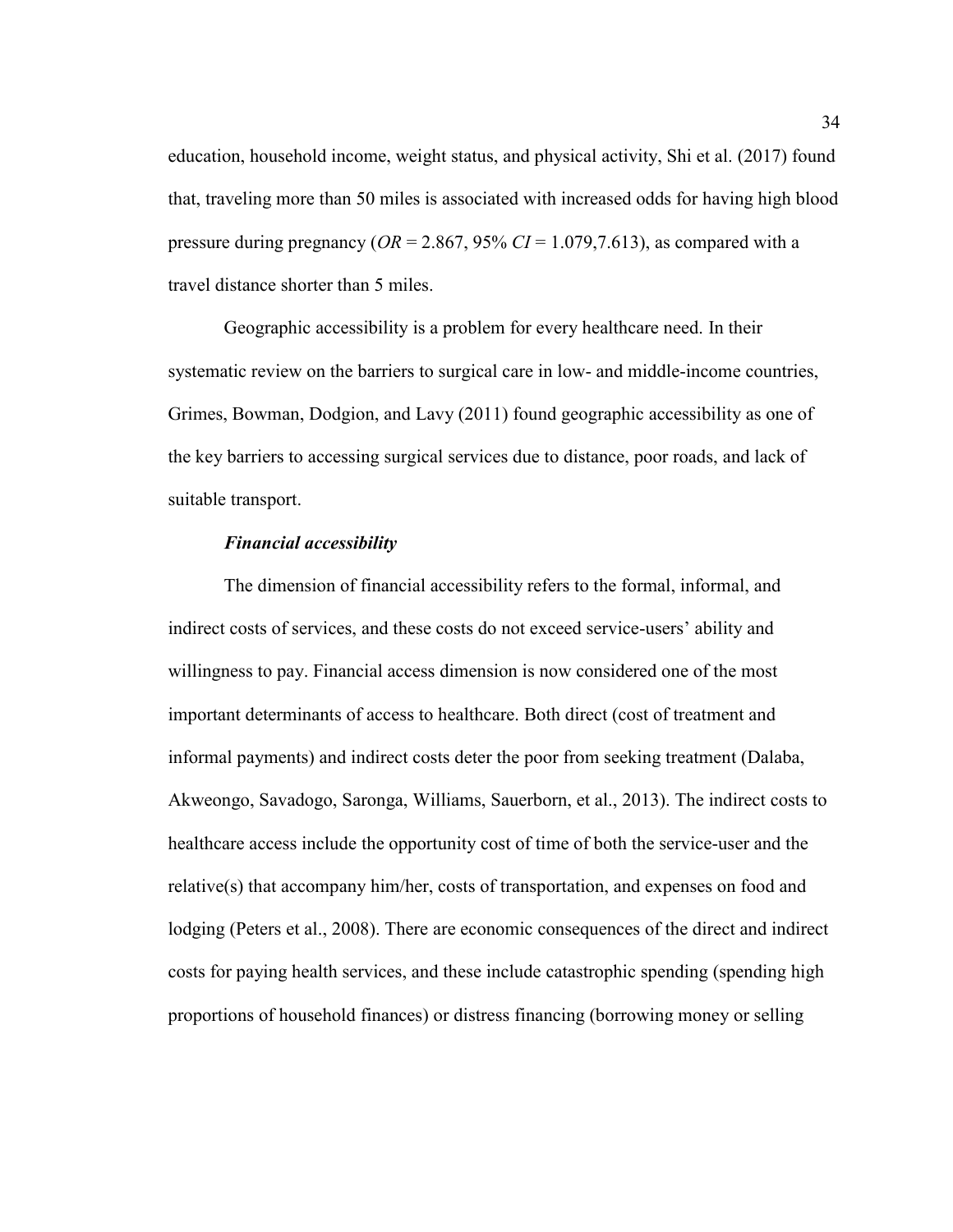assets); and both of which can push people into deeper poverty and longer-term debts (Peters et al., 2008; Quintussi, de Poel, Panda, & Rutten, 2015).

The ability of individuals and families to access healthcare services is contingent upon their ability to pay for the costs. Timely access to obstetric emergencies is critical if both the lives of the mother and the newborn should be saved (Khan, & Zaman, 2010). The most significant limitation faced by families in low-income countries is the out-ofpocket (OOP) payment for such services. To examine the magnitude of costs incurred by patients and households, Honda, Randaoharison, and Matsui (2011) conducted a study on the OOP cost for maternity services at a tertiary hospital in Madagascar, focusing on emergency cesarean section (CS) and neonatal care. Data on 103 women and 73 newborns were collected from the study facility within five months. The study identified 12 possible cases where both the mother and the baby required emergency CS and emergency care, respectively, and this placed a double burden on the household. This study reported that OOP cost for CS was catastrophic for poor families, and the treatment for neonatal complications also posed another serious financial burden on these families. While OOP cost for healthcare services creates catastrophic expenditure on individuals and households, one of the serious implications is the nonuse of health services even when they are badly needed. Wilunda, Scanagatta, Putoto, Takahashi, Calia, Abebe, et al. (2017) conducted a qualitative study in south-Sudan to elicit the barriers to utilization of ANC services. Their findings identified a myriad of factors that prevent women from utilizing ANC services, and prominent among them were the women's inability to meet the demand for payment for healthcare services. Similarly, findings of a systematic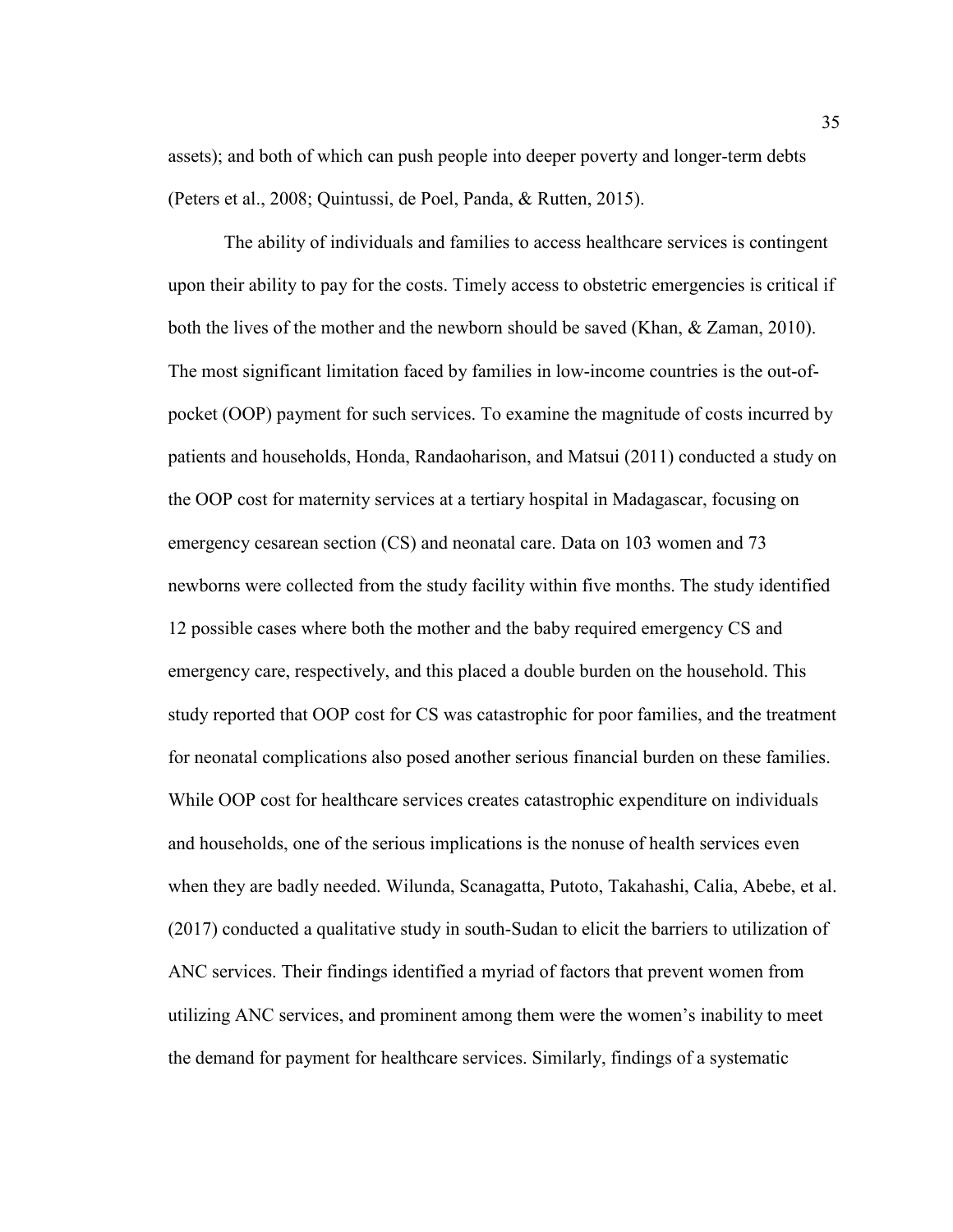review of the literature conducted by Geleto, Chohenta, Musa and Loxton (2018) on the barriers to access and utilization of emergency obstetric care at health facilities also noted the cost of services as a key obstacle. In a bid to increase access to healthcare, especially for emergency obstetric and neonatal care, financial risk protection mechanisms should be leveraged upon.

## *Availability*

The availability dimension of healthcare access refers to services relevant to the population being present and available when needed. In this case, the necessary resources, including drugs and consumables; equipment; and adequately trained staff; are all present to meet the health needs of the population. Availability is another critical dimension that can affect service uptake. When there is a lack of service availability, or when there is a perceived lack of availability by the service-users, the ultimate result is reduced use of services. It often does not matter how close a health facility is to the patients or even when services are offered free, the availability of those services is constrained if, for example, the facility is closed due to staff shortage, or the inability of the facility to provide services due to lack of essential supplies and equipment. The perception of the service-users is also a significant component for consideration in the availability dimension of access to health services. Lack of confidence in the health system as a result of perceptions of poor quality often leads to patients choosing not to seek care. Numerous studies have been conducted to examine the link between the quality of care and the utilization of health services. There is a greater likelihood that health facilities would not be used if they lack appropriate supplies, including drugs and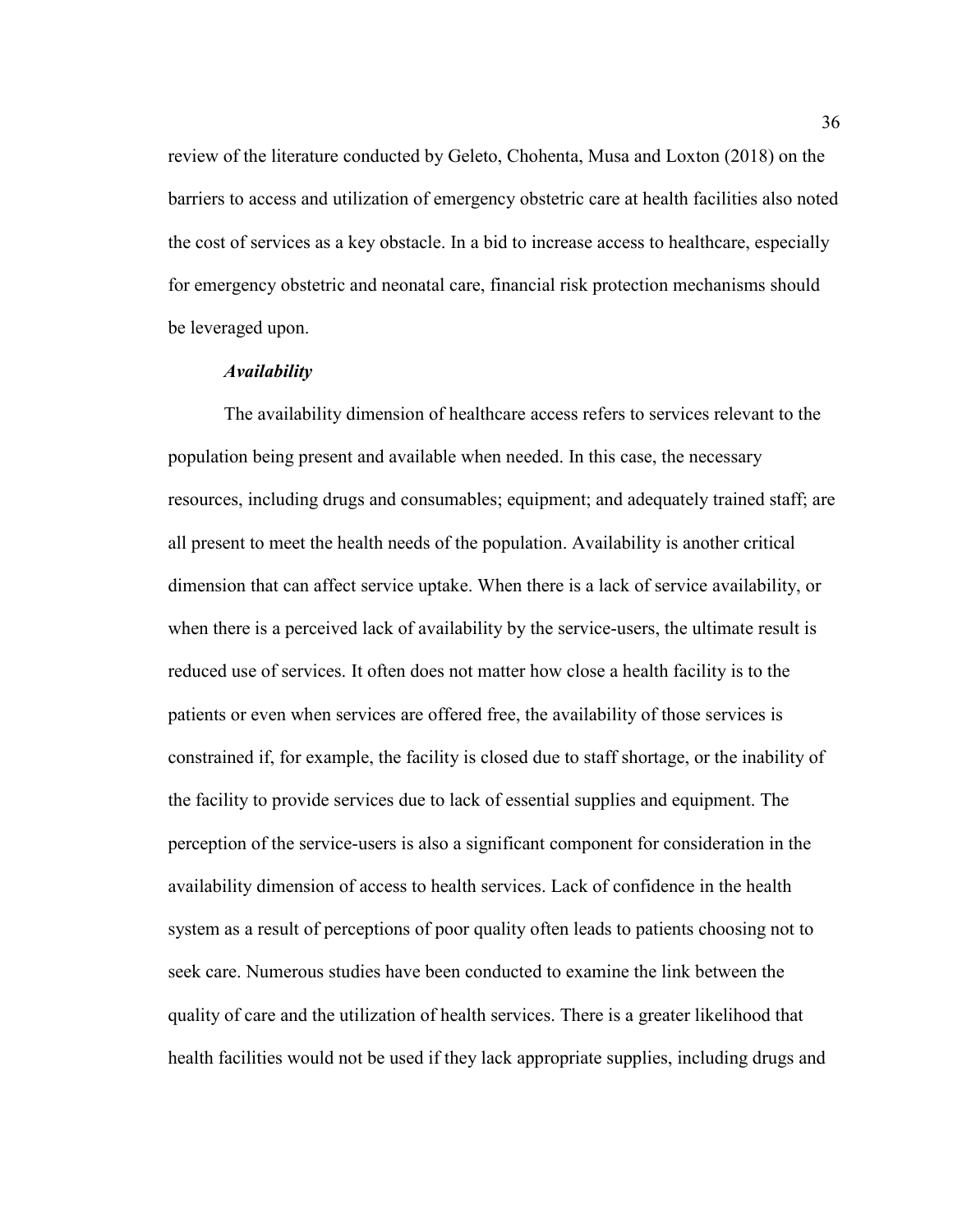equipment, and also if they are not adequately staffed. For instance, it was found that individuals would choose to travel further distances for healthcare if the services are perceived to be of an acceptable standard (Adogu, Egenti, Ubajaka, Onwasigwe, & Nnebue , 2014; Kahabuka, Kvale, Moland, & Hinderaker, 2011). In Kahabuka et al. (2011) study to investigate the choices of mothers for child health care in rural Tanzania, it was found that, irrespective of the additional time, money, and another related cost on their choice, mothers or caregivers frequently bypass locally available services for those perceived as providing quality and friendlier health services. Studies have cited poor staff attitude and discriminatory conduct to patients as a determinant that influences the reasons for using or not using local health services (Adogu et al., 2014, Strasser, Kam, & Regalado, 2016). Insensitivities to the local customs and culture also have a role in the use of available services; and as reported in the study of Kahabuka et al. (2011), this can result in delay in seeking healthcare services by the local population; causing an underutilization of the available services with dire consequences in the vulnerable women and children.

# *Acceptability*

Acceptability, as one of the dimensions of healthcare access, is also important. The perceptions, attitudes, and expectations of the service-users can determine the degree of acceptability of services provided. Acceptability, according to Dillip, Alba, Mshana, Hetzel, Lengeler, et al. (2012), is a neglected and poorly conceptualized dimension of access to healthcare. They interpreted access as a concept representing the degree of fit between the clients and the system. Based on this understanding and drawing from the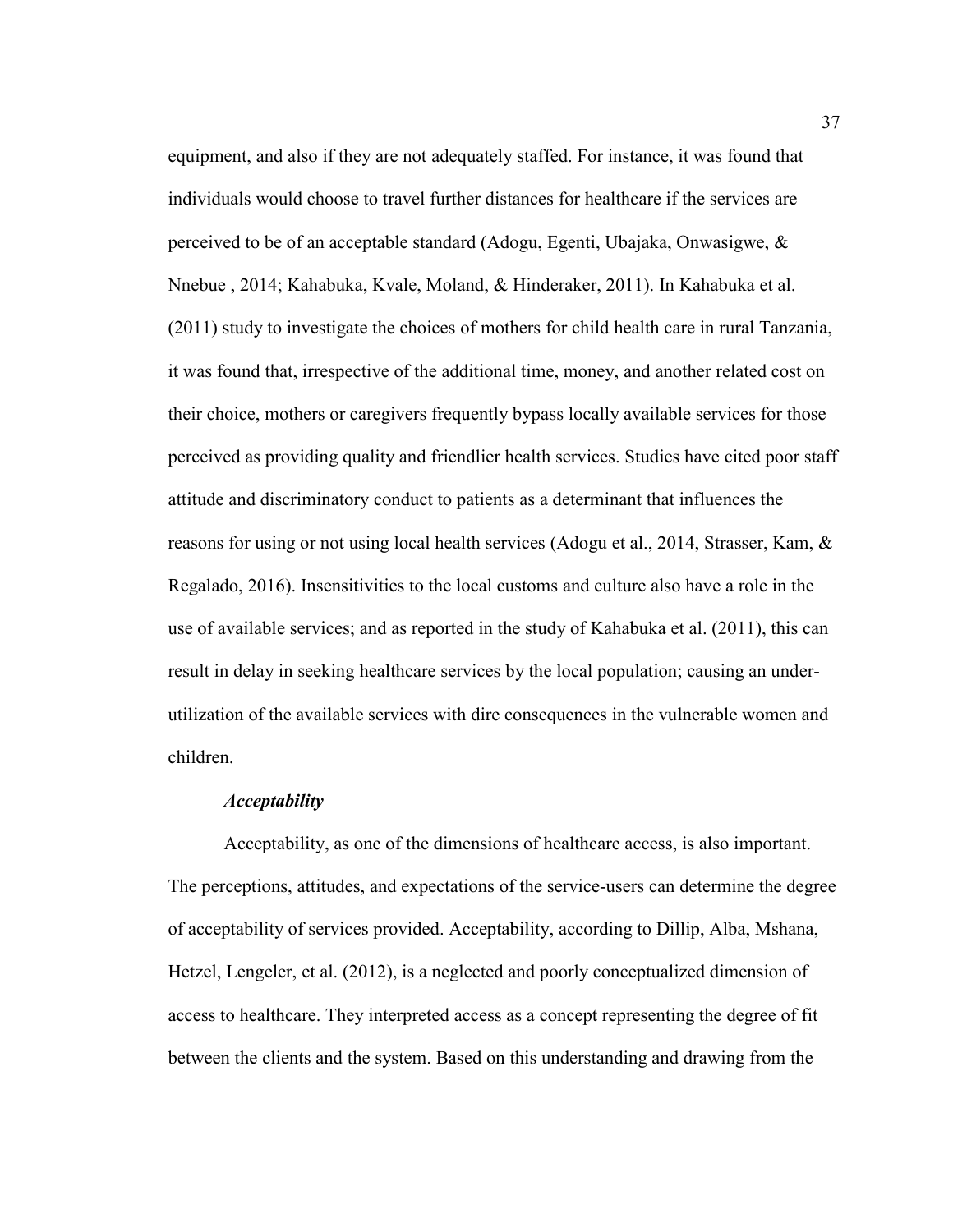earlier works of Penchansky and Thomas (1981), Dillip et al. consider "acceptability" as the relationship of clients' attitudes about personal and practice characteristics of providers to the actual attributes of existing providers, as well as to provider attitudes and acceptable personal characteristics of clients. In this regard, the acceptability dimension of access to healthcare is dependent on either the supply- and demand-sides characteristics.

Studies have been conducted to examine how the dimension of 'acceptability' affects healthcare service delivery. Most of the studies established an association between acceptability and several attributes of the individuals, including demographic, social, and economic status. Age has been reported to be associated with high acceptability of health services. In their study, Bucyibaruta, Eyles, Harris, Kabera, Oboirien, and Ngyende (2018) reported that, for antiretroviral therapy (ART) for HIV treatment, higher odds were detected for patients aged above 40 years for maternal health service acceptability than those aged 40 years and younger in the unadjusted regression model. The findings of a systematic review by Mugglin, Estill, Wandeler, Bender, Egger, Gsponer et al. (2012) reported similar results, where older age category was associated with high acceptance of starting ART in sub-Saharan Africa. Schatz and Knight (2018) however, cautioned that patients with age above 50 years might only present to ART services referral when they are symptomatic, or when a partner is diagnosed with HIV. Higher odds of maternal health acceptability have also been reported for those aged 21 years and above when compared to mothers aged 20 years and younger (Bucyibaruta et al., 2018). In their systematic review of the determinants of adolescent health during pregnancy in sub-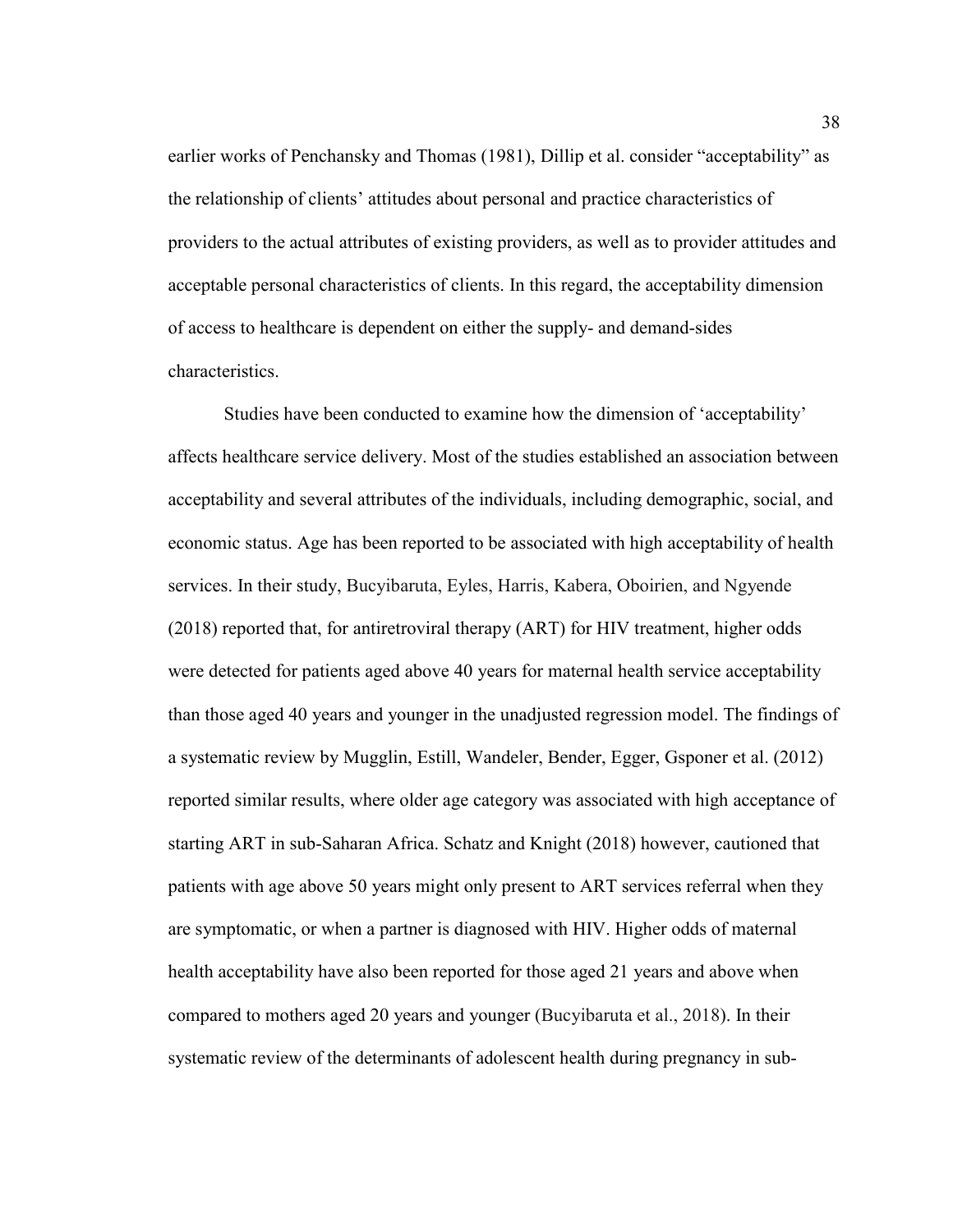Saharan Africa, Yakubu and Salisu (2018), identify non friendly adolescent reproductive services as negative health-service related determinants. As reported by Hodgkinson, Beers, Southammakosane, and Lewin (2014), low levels of acceptability for maternal health services among adolescent mother relates to higher levels of healthcare provider stigma expressed towards younger women for unwanted pregnancies; and compounded by unfriendly services for this age group overall (Yakubu & Salisu, 2018). Fatti, Shaikh, Eley, Jackson, and Grimwood (2014) study among adolescent and young pregnant women found that, compared to adult mothers, adolescent mothers were found to be more likely to present to the health facility for the first time during labor, without attendance to ANC. Their study also revealed a reduced rate of antenatal ART uptake; indicating that, the population of young mothers have poor uptake for maternal health services.

The acceptability of health services is influenced by gender. Bucyibaruta et al. (2018) study found that the acceptability of ART was higher among men than in women. The systematic review findings of Magnus, Herwehe, Murtaza-Rossini, et al. (2013) however contrast the results of Bucyibaruta et al. (2018). According to Magnus et al. (2013), male patients in sub-Saharan Africa were less satisfied with ART services. They are also found to be less likely to be retained in care than their women counterparts. Gender was also associated with acceptability for tuberculosis (TB) drugs. Chimbindi, Bärnighausen, and Newell (2014) study in South-Africa found that male patients, when compared to female patients, had lower odds for TB community acceptability.

 Another dimension that has shown to have a considerable influence on patients' acceptability of healthcare provider is the socioeconomic status (SES). Bucyibaruta et al.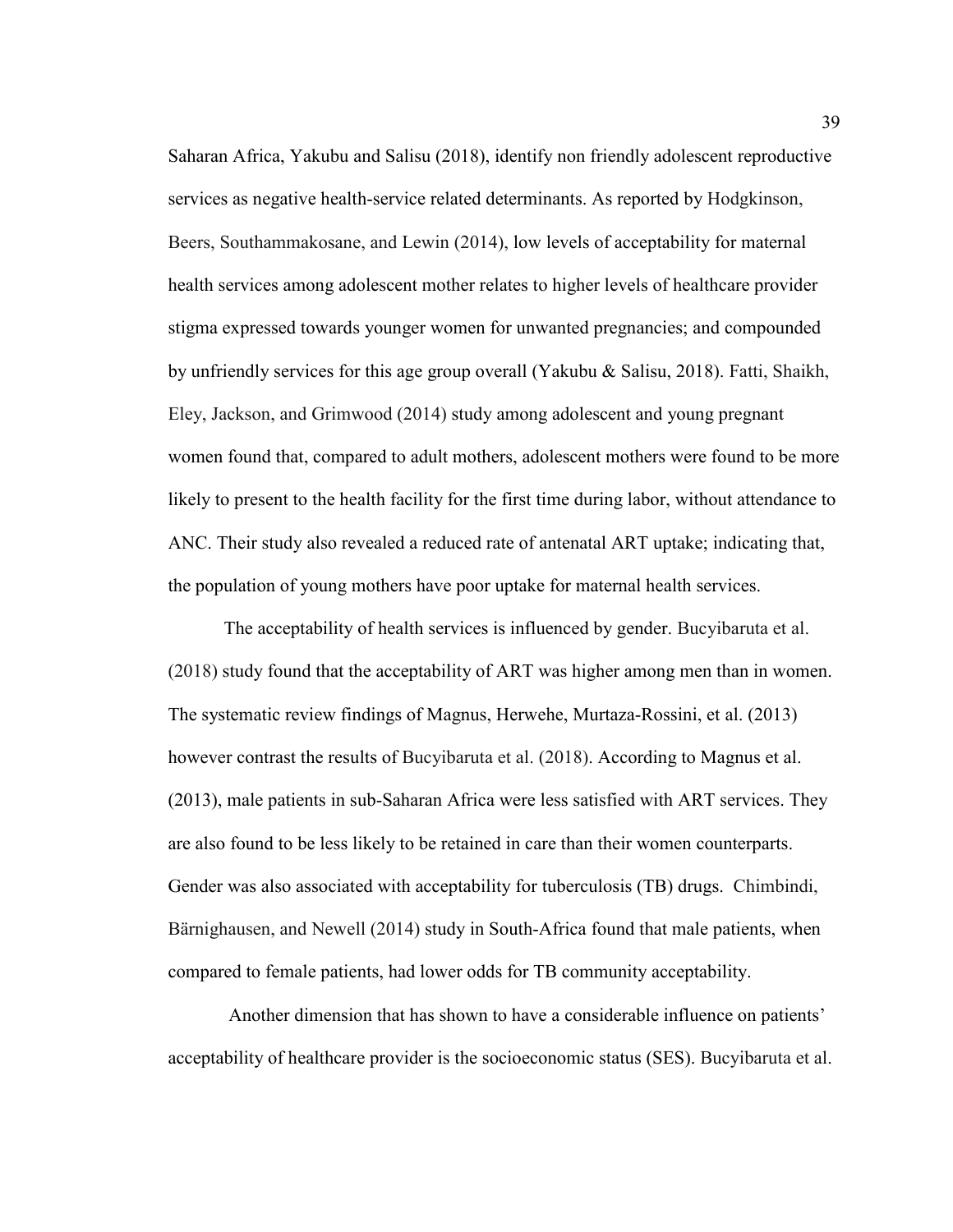(2018) reported higher odds for ART provider among individuals from middle SES than those from lower SES from whom health care access means proportionately higher costs. Mugglin et al. (2012) meta-analysis on HIV diagnosis and initiation of ART in sub-Saharan Africa reported that patients with lower SES were less likely to start ART and had a higher loss to ART program. In examining the inequities in maternal health care, Wabiri, Chersich, Shisana, Blaauw, Rees, and Dwane (2016) noted that mothers from a middle SES had higher odds for maternal health provider acceptability than their counterparts from low SES.

# **Determinants of Access to MCH Services**

There are numerous interacting factors recognized as key determinants to the utilization of MCH services. It ranges from social, economic, and health system factors. These factors operate at various levels and can influence health-seeking behaviors of women and for their children. An insight into factors that influence the utilization of MCH services is important for multiple reasons. Firstly, it provides an understanding of patterns of use of available services for these populations. Further, it can predict patient satisfaction as well as outcomes of care. Inherently, therefore, such understanding will inform the development of policies and interventions that promote a satisfactory utilization rate of MCH services.

The literature has a plethora of studies that have demonstrated a significant relationship between several socioeconomic factors and the use of MCH services. This section describes the role of individual and health system characteristics that can influence the utilization of MCH services in low- and middle-income countries (LMIC).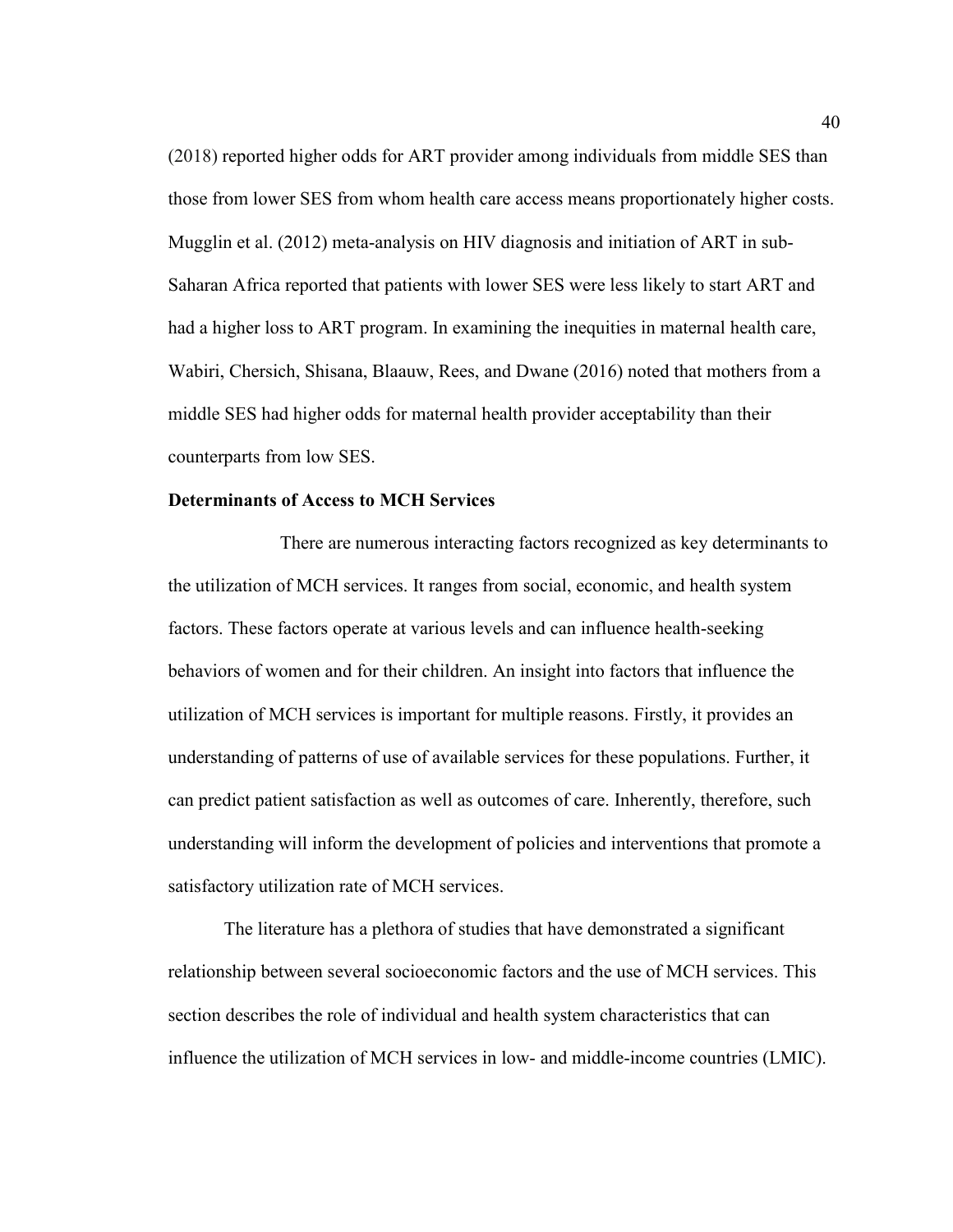# *Individual characteristics*

The sociodemographic characteristics of individuals have been widely recognized as playing an essential role in the use of health services. Maternal education has been consistently cited as one of the most significant predictors in the utilization of MCH services (Berhane, Yiman, Jibat, & Zewdu, 2018; Emina, Chirwa, & Kandala, 2014; Weitzman, 2017). There is a higher likelihood that better-educated mothers are more health literate (i.e., the ability to be more aware of health problem, having more knowledge on navigating the health system as well as correctly adhering to prescription, treatments and preventive health information) than poorly or non-educated mothers. As a proxy for higher socioeconomic status, mother's education provides her the opportunity to seek healthcare whenever she perceives it as necessary. Minh, Giang, Hoat, Chung, Huong, Phuong, and Valentine (2016) analyzed selected social determinants of health and their relationships with maternal health service coverage and child mortality in Vietnam. Minh et al. used a cross-sectional design with data from the 2011 Vietnam Multiple Indicator Cluster; with a study sample of 11,663 women aged 15-49 years. The findings of Minh et al. study highlighted the role of education on access to maternal health services. The authors reported that, incomplete education was a significant factor associated with lower access to skilled birth attendants (*OR*-0.28, 95% *CI*: 0.14-0.55; *OR*-0.19, 95% *CI*: 0.05-0.80) and a higher risk of having had a child death in the previous two years (*OR*-1.71, 95% *CI*: 1.28-2.30; *OR*-1.59, 95% *CI*: 1.20-2.10). The educational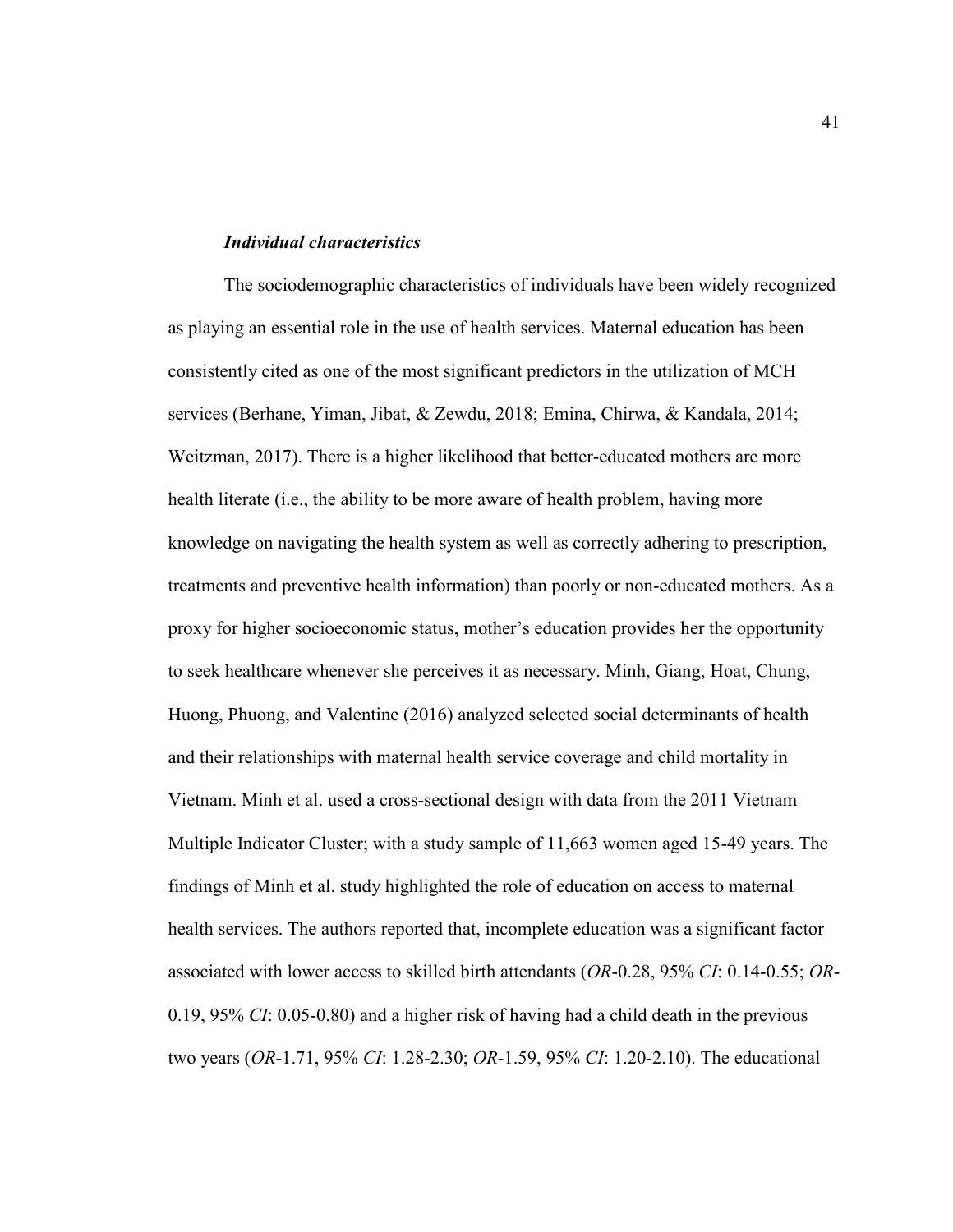status of both the woman and her husband or partner has been reported to consistently exhibit a positive relationship with the uptake of ANC and skilled delivery (Adjiwanoua, Bougmab, & LeGrandc, 2018; Spangler & Bloom 2010).

The mother's education has been found as a significant determinant of access to child health services (Weitzman, 2017). Studies by Alam, van Ginneken, and Timaeus (2009) on the determinants of perceived morbidity and use of child services among children in rural Bangladesh and that of Makuta and Du Toit (2016) on factors influencing the utilization of MCH services in Malawi also cited the mother's education as one of the important determinants of child health access to health services. Haider, Qureshi, and Khan (2017) study in Bangladesh highlighted that improvement of women's education and social and economic status in general, in combination with more availability of high-quality primary health care would lead to better health care of children. Grépin and Bharadway (2015) study in Zimbabwe found that increased education leads to delayed age at marriage, sexual debut, and first birth; and that increased education leads to better economic opportunities for women. Grépin and Bharadwaj findings highlighted the benefit for maternal education as they stated that, children born to mothers that have benefited from education were about 21% less likely to die than children born to mothers without education. Another study conducted by Balogun, Abiola, Yusuf, Al-Shenqiti, Balogun, and Tetty (2017) in Nigeria examined whether maternal literacy can influence complete immunization coverage in children. The results of the study indicated a prevalence ratio of 1.44 (95% *CI*: 1.16-1.77) of complete immunization in children whose mothers were educated versus those whose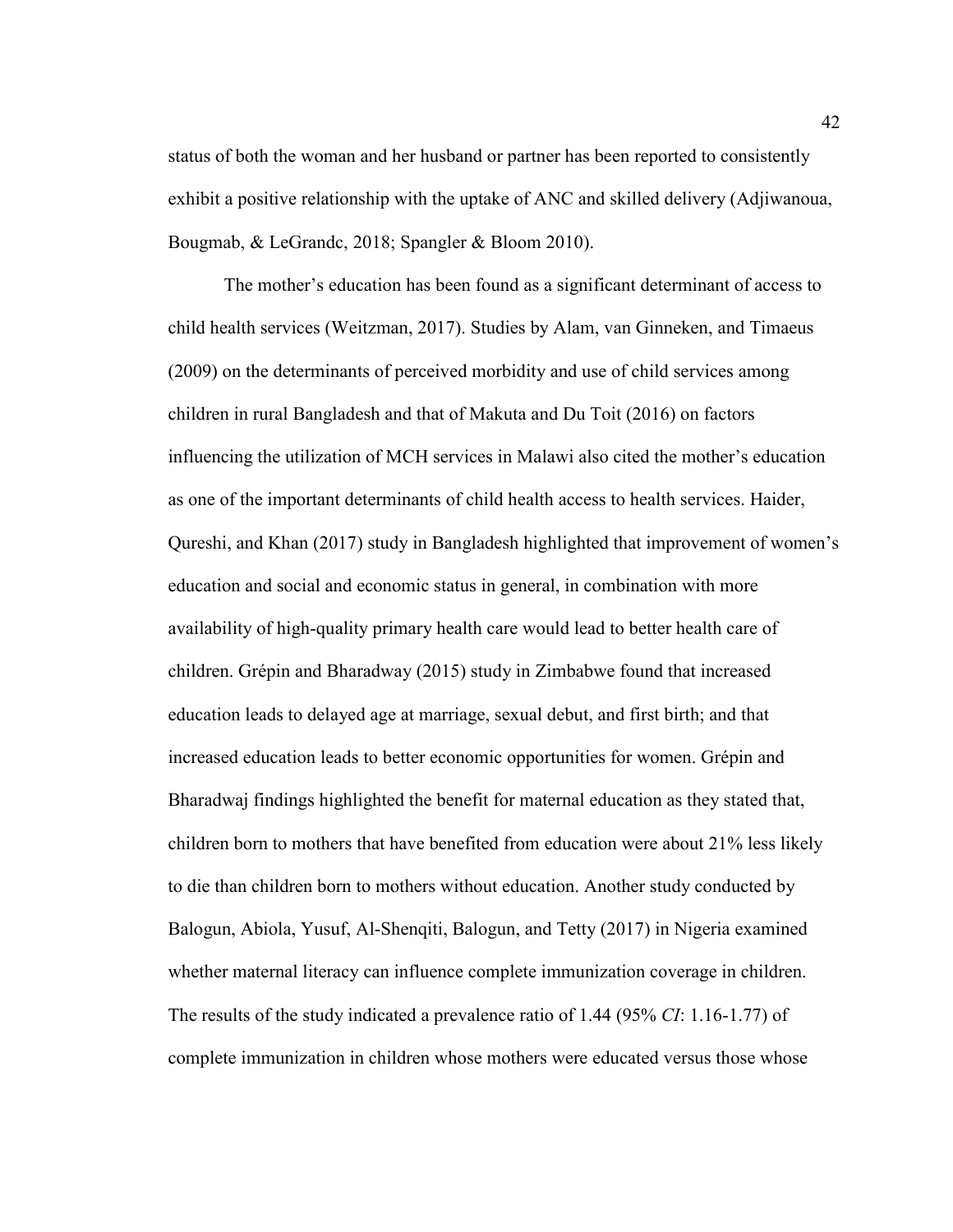mothers were not educated. It is clear from these findings that complete immunization completeness was higher for children born to educated mothers. A key reason for this is partly because maternal education leads to the acquisition of literacy skills and healthseeking behavior, which then improves immunization uptake for their children.

The age of the mother and the number of times she has given birth have been found in several studies as playing a significant role in health service utilization, especially for antenatal care and facility-based deliveries. As reported by several Scholars, the age of the mother serves as a proxy for accumulated knowledge of health services (Aggarwal, Pandey, & Bhatacharya, 2007; Chakraborty, Islam, Chowdhury, & Bari, 2002; Magadi, Agwanda, & Obare, 2007). In the case of younger women or mothers, on the other hand, they might be more knowledgeable about modern health services and place more value upon modern medicine. The correlations between maternal age at pregnancy and the utilization of skilled birth attendants are inconsistent. While some researchers reported that younger maternal age is positively correlated with facilitybased deliveries (Mpembeni, Killewo, Leshabari, Massawe, Jahn, Mushi, & Mwakipa, 2007; van Eijk, Bles, Odhiambo, Ayisi, Blokland, & Rosen, 2006), the study by Yanagisawa, Oum, and Wakai (2006) reported the contrary, that older mothers are more likely to deliver in facilities with skilled birth attendants

The quality of the relationship for a woman also has a role in determining access to health services. Significant others, such as mother-in-law and husband were found to be important in accessing resources, such as support to access ANC services (Mumtaz & Salway 2007). The perceptions of the community in which a woman lives are important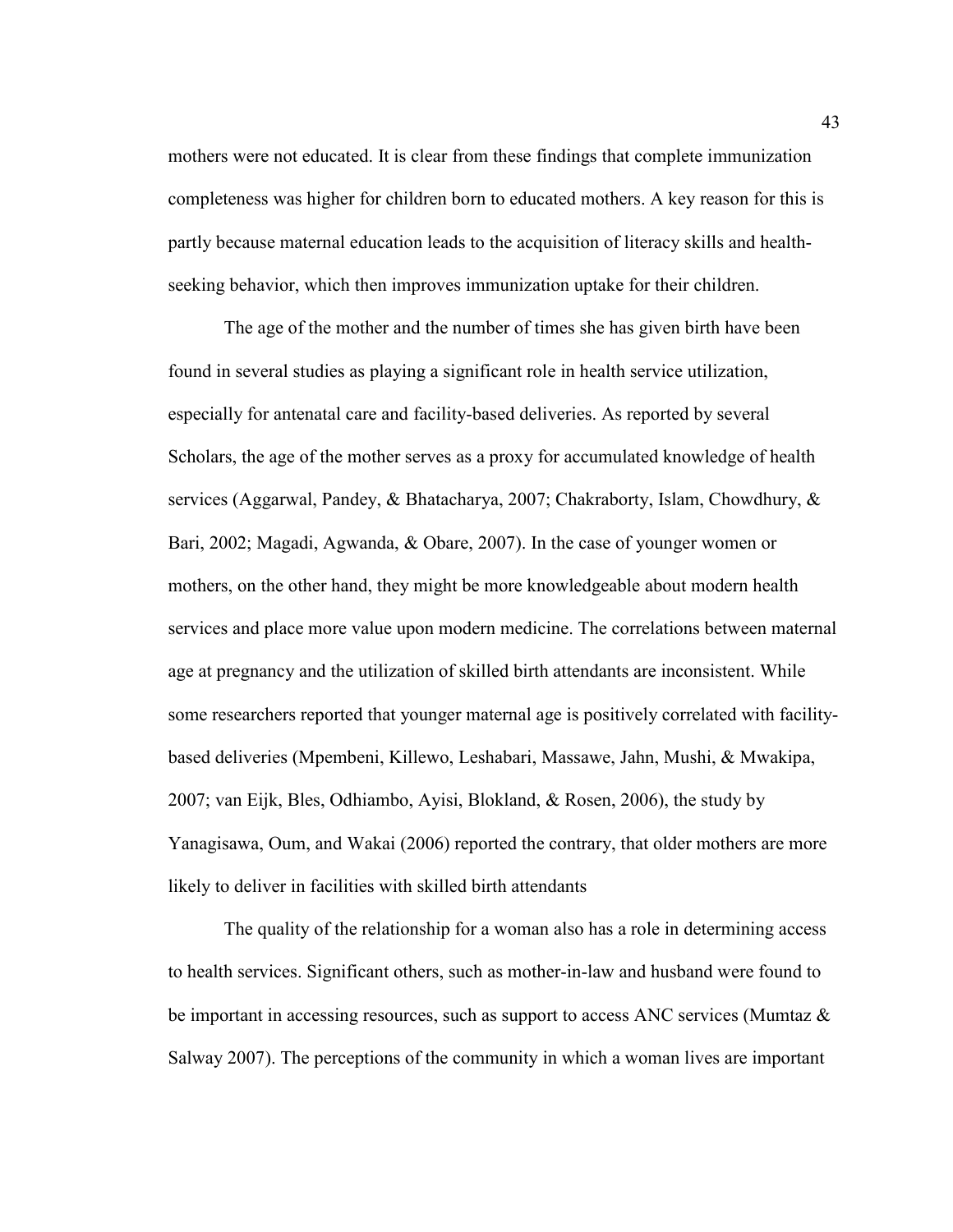determinants of maternal and child health utilization (Montagu, Yamey, Visconti, Harding, & Yoong, 2011). The findings of a study by Kruk et al. (2010) in Tanzania emphasized the critical role of women's social worlds. Kruk et al. reported that women's location of delivery was influenced by community opinions regarding the quality of the health system. Kowalewski, Jahn, and Kimatta (2000) study in Tanzania also found that the utilization of antenatal care was strongly influenced by community perceptions of the danger signs during pregnancy and labor. The competition between biomedical and community perceptions often leads to a mismatch of risks. This can influence which treatment options to seek; ranging from modern healthcare services to traditional and faith-healing methods.

The literature has also provided consistent evidence that family income, and indirectly husband's occupation or job status were significant factors that enhance greater use of maternal health care (Faiz, Batool, Ejaz, & Rashid, 2016; Fekede & Mariam, 2007; Mumtaz & Salway 2007; Paudel, Nilgar & Bhandankar, 2014; Phiri, Rattanapan,& Mongkolchati,2015; Sein, 2012;). It shows thus that, women whose husband and family are poor are constrained to seek health services promptly, and this threatens the survival of both the mother and child. There is a clear link between maternal mortality and poverty both between and within low-income countries (Bull, Mittelmark, & Kanyeka, 2013; Maraga, Namosha, Gouda, Vallely, Rare, & Phuanukoonnon, 2011). The access challenge to health care for the low-income families is, therefore, both on the demand side (i.e., the high cost of services, lack of knowledge on available services, cultural norms) and the supply side (i.e., lack of access to adequate and well-resourced facilities).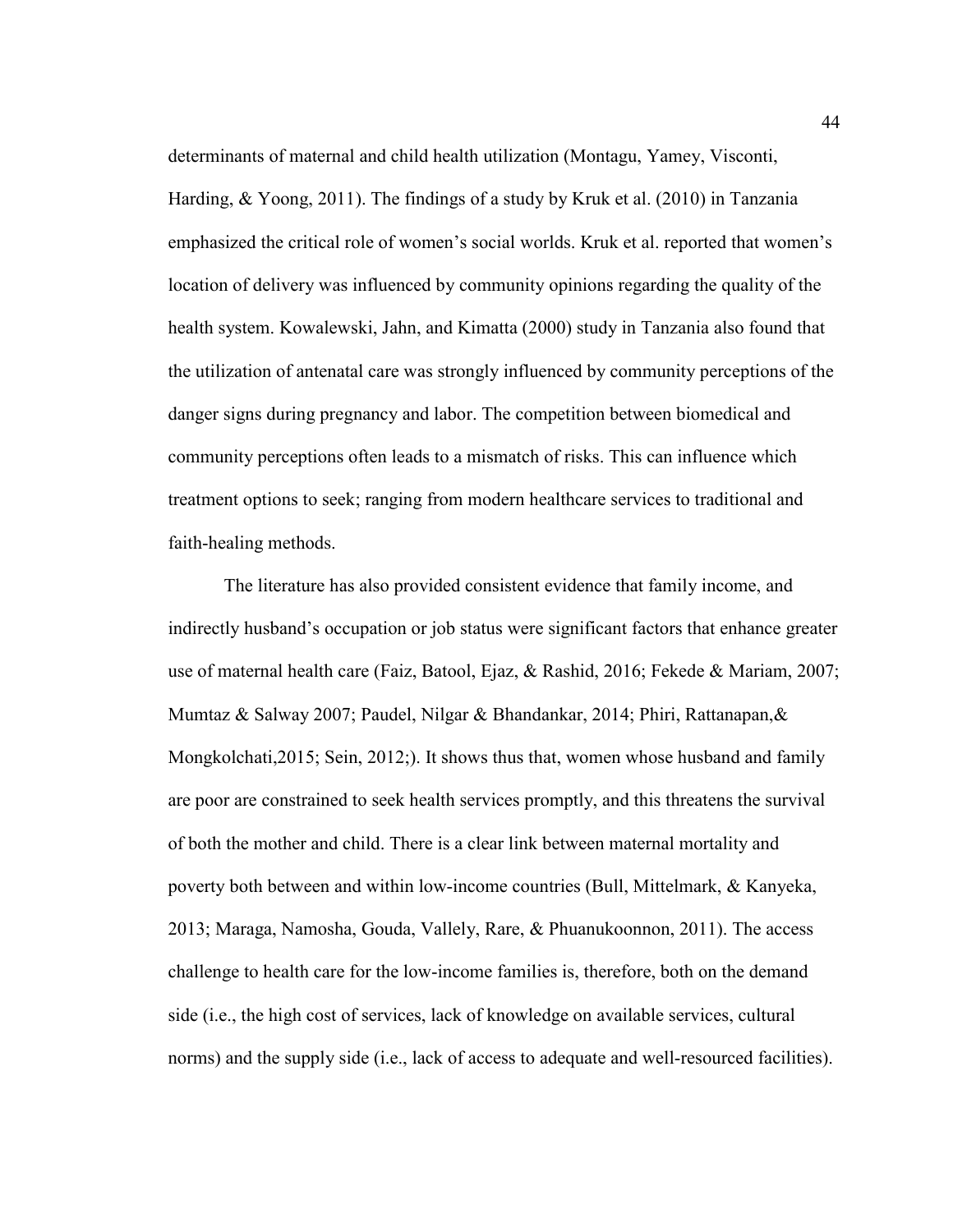Many studies have also looked at another dimension of access to examine their influence on the utilization of maternal and child health services. Physical accessibility to MCH services, in term of transportation and distance, has been cited as an important variable that is strongly associated with the utilization of these services (Ensor & Cooper, 2004; Ghosh, & Mistri, 2016; Phoya, Mavalankar, Raman & Hussein, 2012). A significant enabling factor for the use of these services is the availability of transportation. The absence of available transportation is considered a serious risk for both the mother and child in the event of obstetric emergencies. The proximity to health services proved to be important, and this is especially for the rural population in developing countries (Ghosh & Mistri, 2016; Ibnouf, van den Borne, & Maarse, 2007). In developing countries where road network in rural areas are poor, the effect of distance on service use becomes stronger, especially when this combines with the lack of transportation (Ghosh & Mistri, 2016; Keya et al., 2014). The transportation challenges in developing countries inherently result in indirect costs of treatment on service-users, with catastrophic health expenditure to the most impoverished families.

Studies have also established that the place of residence and geographic region (especially living in rural areas), time and cost of transportation are associated with the level of utilization of MCH services ( Keya et al., 2014; Tlebere et al. 2007). The consequences are greater to the rural population who are most likely unable to meet the cost of transportation and with lesser choices for healthcare. The implications are dire on the survival of women in obstetric emergencies and their children.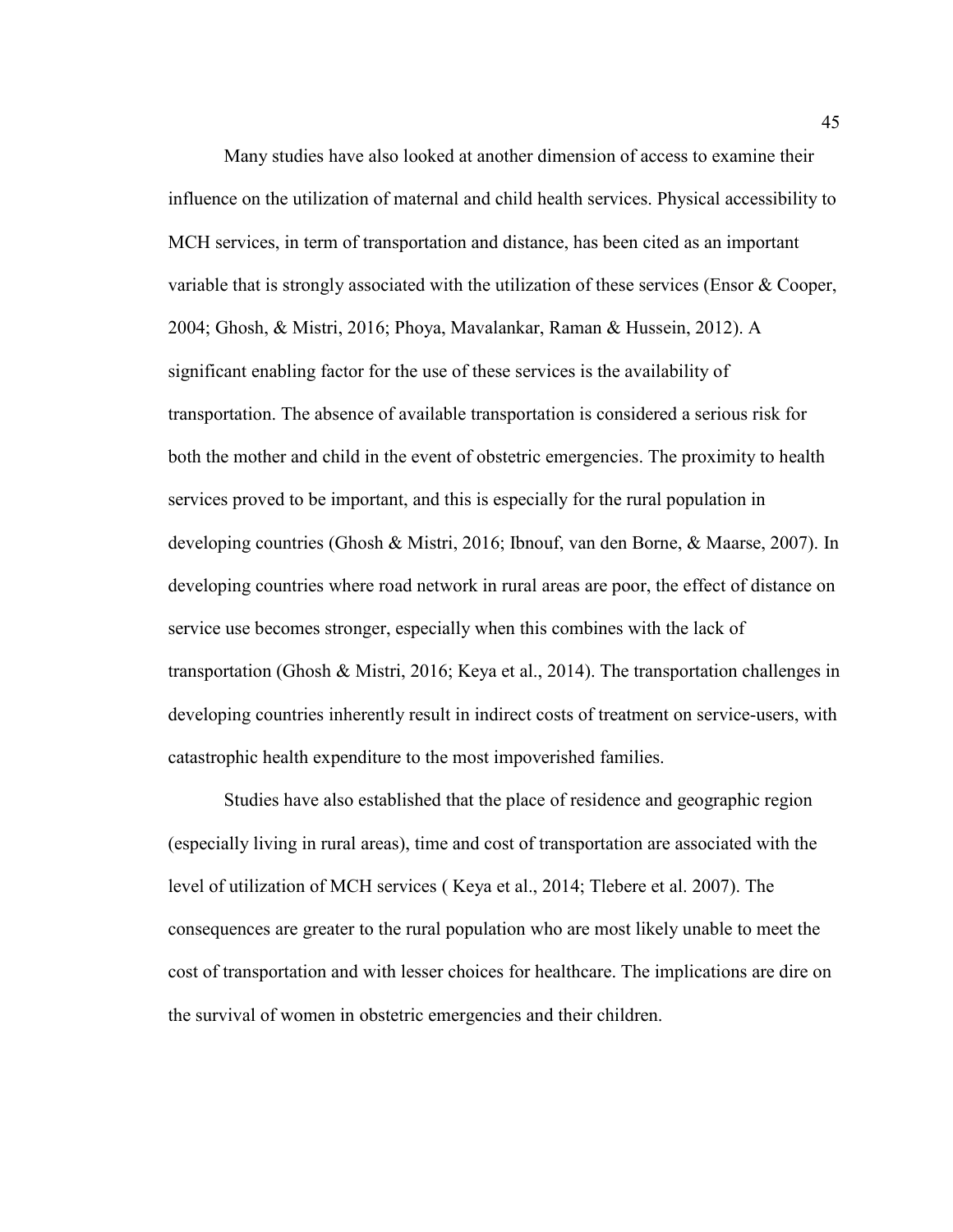While the presence or availability of health service determines their accessibility, studies have however, proved that the accessibility of health services is something more than the mere existence or availability at any given time. Health services might be physically present but factors such as customs, religion, consumer's perceptions and willingness to seek care, and health system characteristics play a role on whether women could access the services (Maraga et al., 2011; Parkhurst et al., 2005; Sialubanje, Massar, Hamer, & Ruiter, 2014).

Another strong determining factor that has been cited by many researchers in different countries is the cost of treatment (defined as high out-of-pocket household expenditure on health services). These costs include direct payment for services and indirect (such as transportation and opportunity costs). The effects of healthcare cost are reported to be stronger among the poor (Balabanova, Parkhurst, McKee, & McPake, 2006; Dalaba, Akweongo, Aborigo, Williams, Aninanya, Saueborn, & Lokanova, 2015; Montagu et al., 2011). As Simkhada, Teijlingen, Porter, and Simkhada (2008) noted in their systematic review, adequate utilization of maternal and child services in LMIC would hardly be achieved by merely increasing the number of health facilities available to women. The social, political, and economic contexts impacting women must be better understood to design facilities and health systems that enable women to access health services.

Research has consistently provided evidence that access to healthcare is a crucial determinant of health. As for maternal health, access to health for children is critical for their survival and well-being. As reported, access to health has been shown to reduce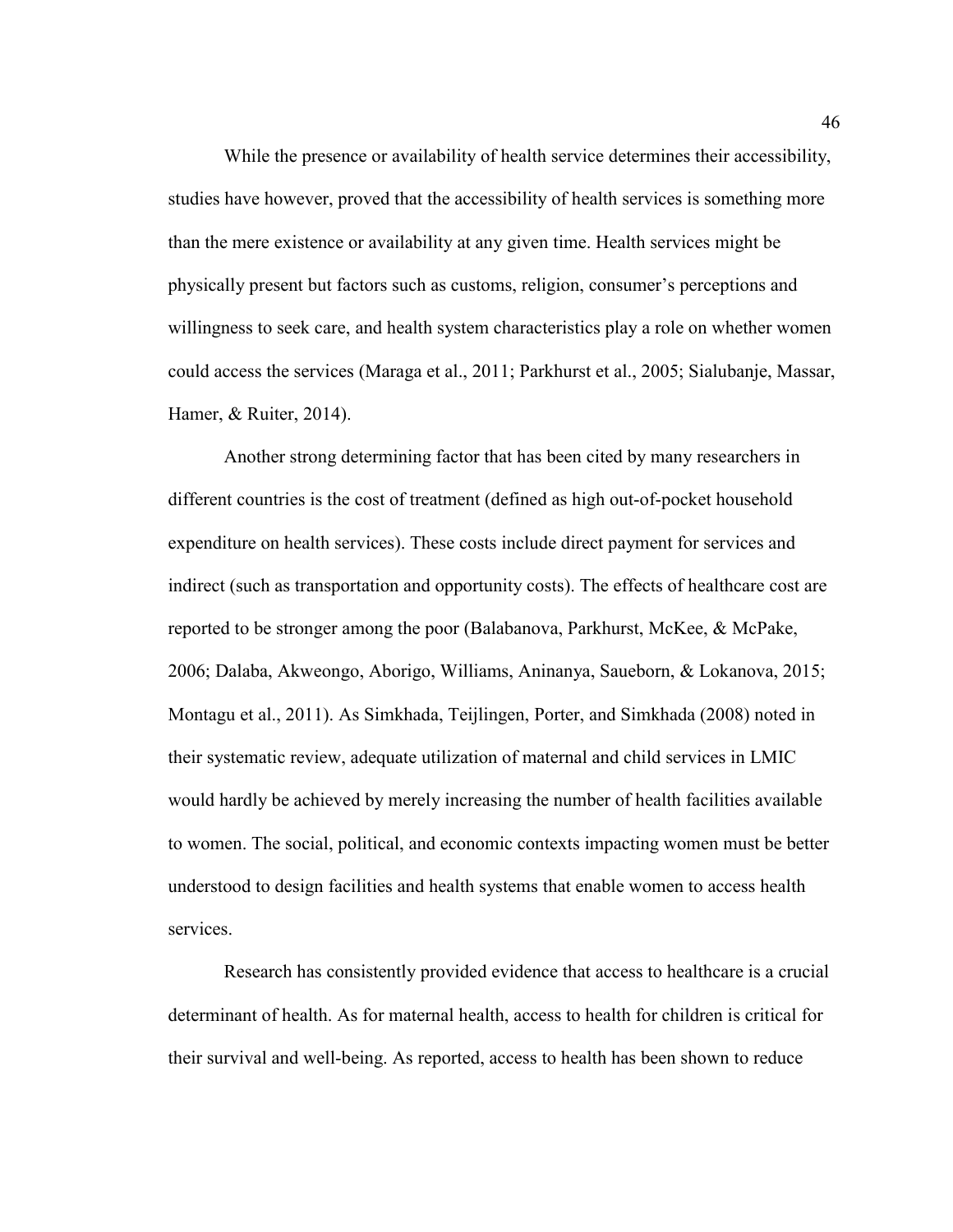child mortality and morbidity (Rutherford, Mulholland, & Hill, 2010). Like some of the barriers highlighted in maternal healthcare access, children also face serious barriers ranging from the sociodemographic characteristics of their parents and families to health system factors. Lungu, Biesma, Chirwa, and Darker (2016) qualitative study to explore health-seeking practices for common childhood illness and perceived barriers to accessing under-5 child health services in urban slums of Lilongwe, Malawi identified various health system barriers affecting health-seeking for child health. Among these barriers include stockouts of medicines and supplies, long waiting times, late facility opening times, negative attitude of health workers, the suboptimal examination of the sick child, long distance to health facilities, and cost of healthcare.

### *Health system factors*

The decision to access MCH services does not only rely on the individual and household characteristics of women but also on health system factors that inherently have to deal with affordability, perceptions of quality among other related factors. Studies have examined the respective components of the health system about maternal health-seeking behaviors (Parkhurst et al. 2005). Some of these studies have emphasized on the significant impact of availability, affordability, and the aspect of quality in women's health behavior as well as the relationship between the patients and service-providers and maternal health outcomes (Matsuoka, Aiga, Rasmey, Rathavy, & Okitsu, 2010; Lungu, Biesma, Chirwa, & Darker, 2016; Wild, Lesley, Paul, & Nelson, 2015).

There is a lack of consensus in the literature about the exact meaning of the health system, its focus, and components. Further, while most studies examined women's socio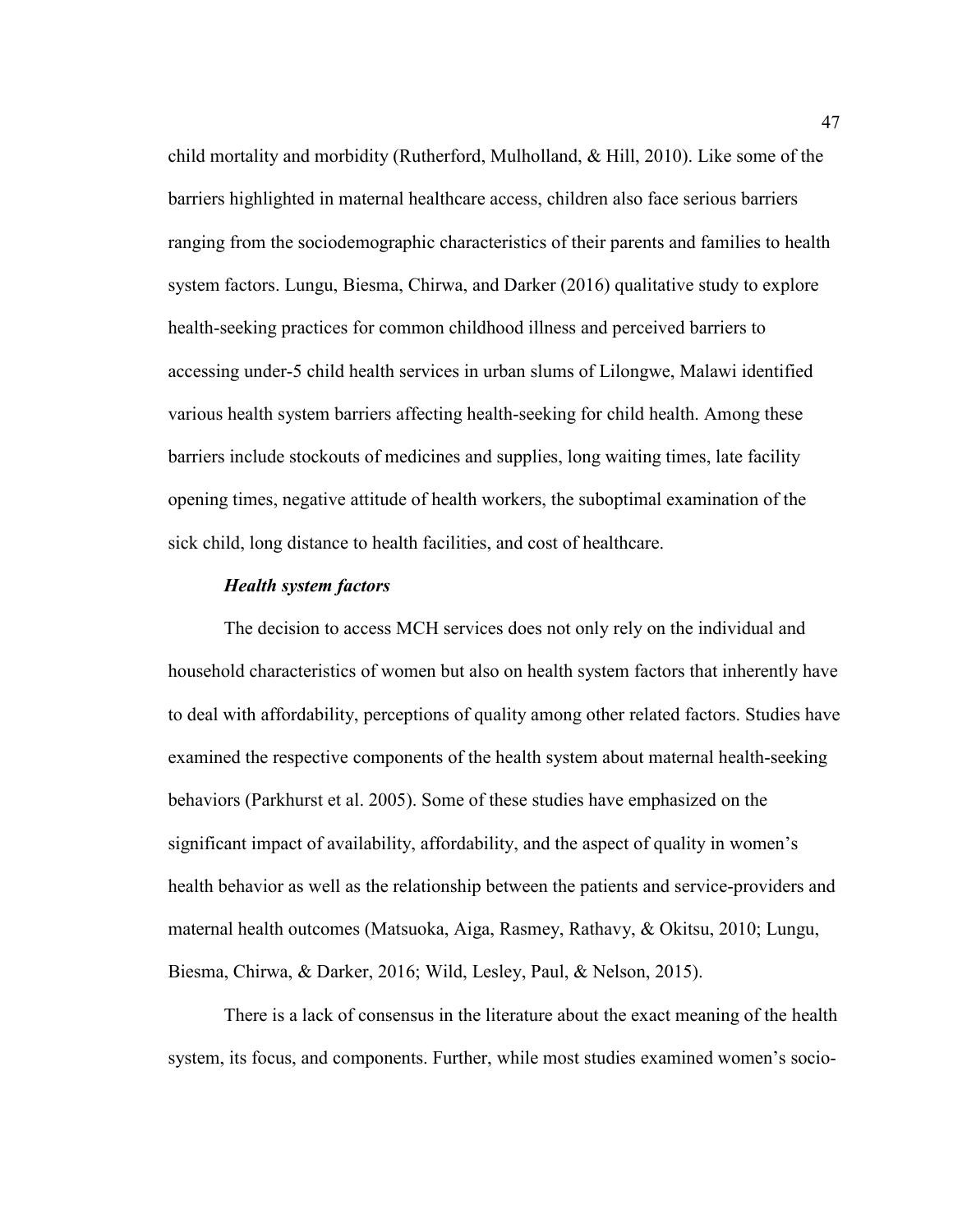economic and cultural factors in assessing maternal health services, only a few studies have considered how the broader health system also influence health care access by women. Examples of these studies include that of Nnorom (2017) investigation of health system predictors to maternal health medicines in LMIC. Another study by Ngongo (2016) examined health system influence on the utilization of ANC compliance among rural Congolese women. Bucagu, Kagubare, Basinga, Ngabo, Timmons, and Lee (2012) evaluated the impact of health system strengthening on coverage of maternal health services in Rwanda.

Using demographic and health survey data for 165,774 women in 31 LMIC, Kruk and Prescott (2012) measured the contribution of national factors, particularly health system characteristics, to the individual likelihood of professionally attended delivery for women. Kruk and Prescott's findings indicated that a range of national-level factors were important determinants of the likelihood of safe delivery for women in those countries. Higher odds of professionally attended delivery were found among women in wealthier countries; whereas greater wealth inequality within countries was associated with lower odds of attended delivery. The findings also noted the importance of health system structural factors. For example, for every 10% increase in healthcare workers per 1000, the odds of a woman having a safe delivery increased by 8%. This finding corroborates with Anand and Barnghausen (2004) ecological studies that found positive associations between country wealth, health resources, and the overall proportion of skilled birth attendance.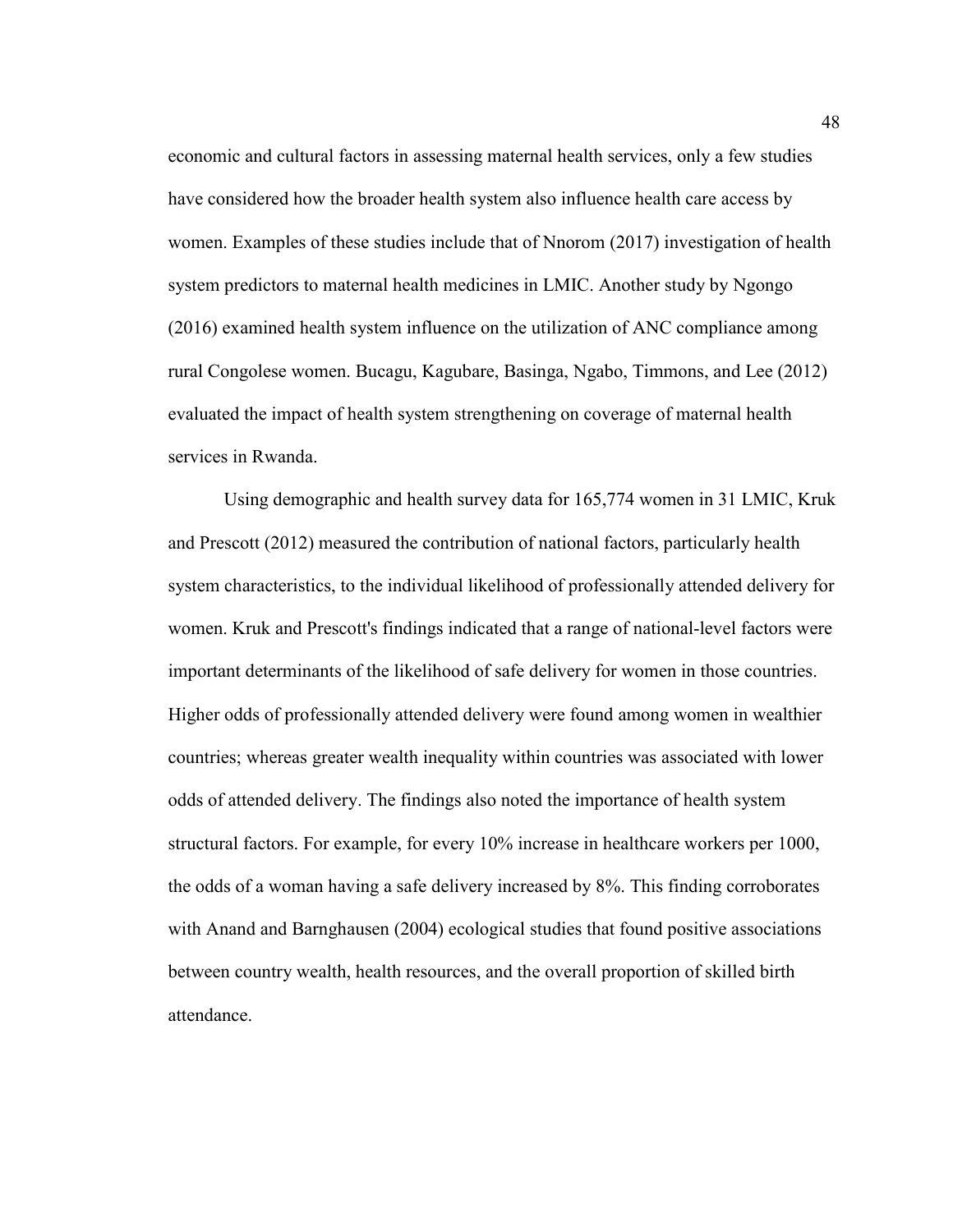In their work to examine the extent to which strategic interventions to improve health system capacity may translate into greater service coverage, decreased attrition, and improved patient-level outcomes, Price, Chi, Phiri, Ayles, Chintu, Chilengi, et al., (2018) analyzed data from two studies conducted in rural and Zambia's semi-urban Lusaka Province in 2014 and 2015. Health system capacity, the primary exposure, was measured with a validated balanced scorecard approach, while the outcome, communitylevel maternal antiretroviral drug use at 12 months postpartum was measured via selfreport in a large cohort study evaluating PMTCT program impact. Price et al. used linear regression to analyze the associations between health system capacity and the study outcome. The findings of this study noted positive trends between several domains and overall facility capacity scores. Patient satisfaction most strongly predicted maternal antiretroviral use at 12 months after delivery. The association between health system capacity and maternal antiretroviral drug use was stronger in peri-urban compared to rural facilities. In a related study on antiretroviral therapy (ART), Colvin et al. (2014) cited health system factors that led to low prioritization of maternal ART and patients' persistent dropout. Service delivery barriers included poor communication and coordination among health system actors, poor clinical practices, and gaps in provider training. These findings demonstrated the need for an improved understanding of the facility- and participant-level factors that truly affect health services generally and health outcomes to promote targeted investment in health system strengthening towards these priorities.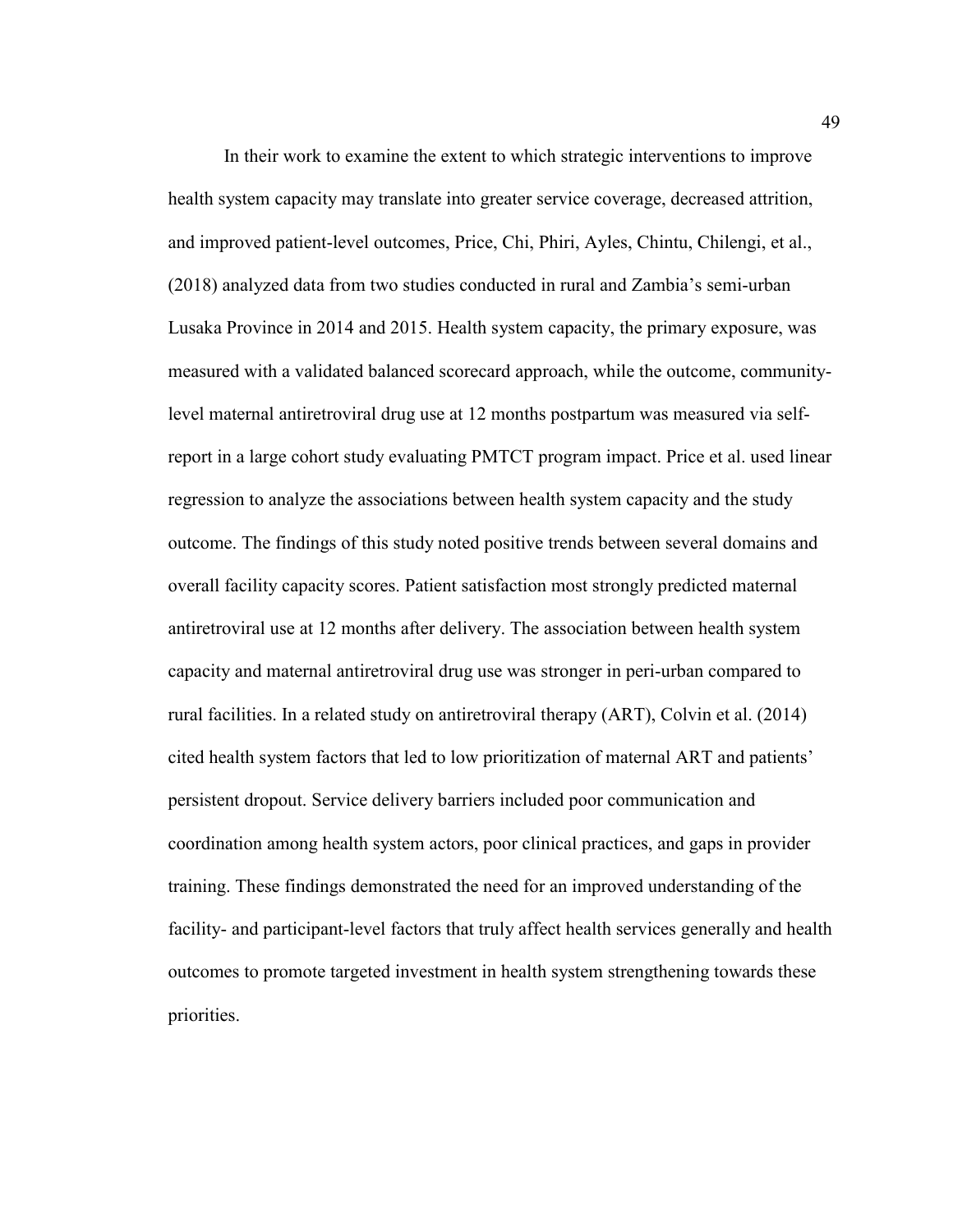Health system characteristics also impact access to child health services. In their study, Fernandes, Wagenaar, Anselm, Pfeiffer, Gloyd, and Sherr (2014) examined subnational trends in child mortality and their relation to key variables related to healthsystem strength between 2000 and 2010, in Mozambique. They used demographic and health survey (2003 and 2011) and multiple indicator cluster survey (2008) data to examine health system factors associated with changes in child mortality. Fernandes et al.'s findings indicated that health workforce density (adjusted rate ratio 0·94, 95% *CI* 0∙90 - 0∙98) and maternal and child health nurse density (0∙96,0∙92 - 0∙99) were both associated with reduced under-5 mortality rate, as were institutional birth coverage (0∙94,0∙90 - 0∙98) and government financing per head (0∙80, 0∙65 - 0∙98). Higher population per health facility was associated with an increased under-5 mortality rate (1∙14, 1∙02 - 1∙28). The neonatal mortality rate was most strongly associated with institutional birth attendance, maternal and child nurse density, and overall health workforce density. The infant mortality rate was most strongly associated with institutional birth attendance and population per health facility. These results show that improvements in the health workforce, institutional birth coverage, and government health financing have an impact on child survival.

A health system strengthening intervention designed to improve child survival was implemented in peri-urban Mali. The intervention focused on removing access barriers through community health worker (CHW) active case finding, the removal of user fees for the poor, strengthened clinical infrastructure, a rapid referral network to link community members to the health system, and a package of prevention services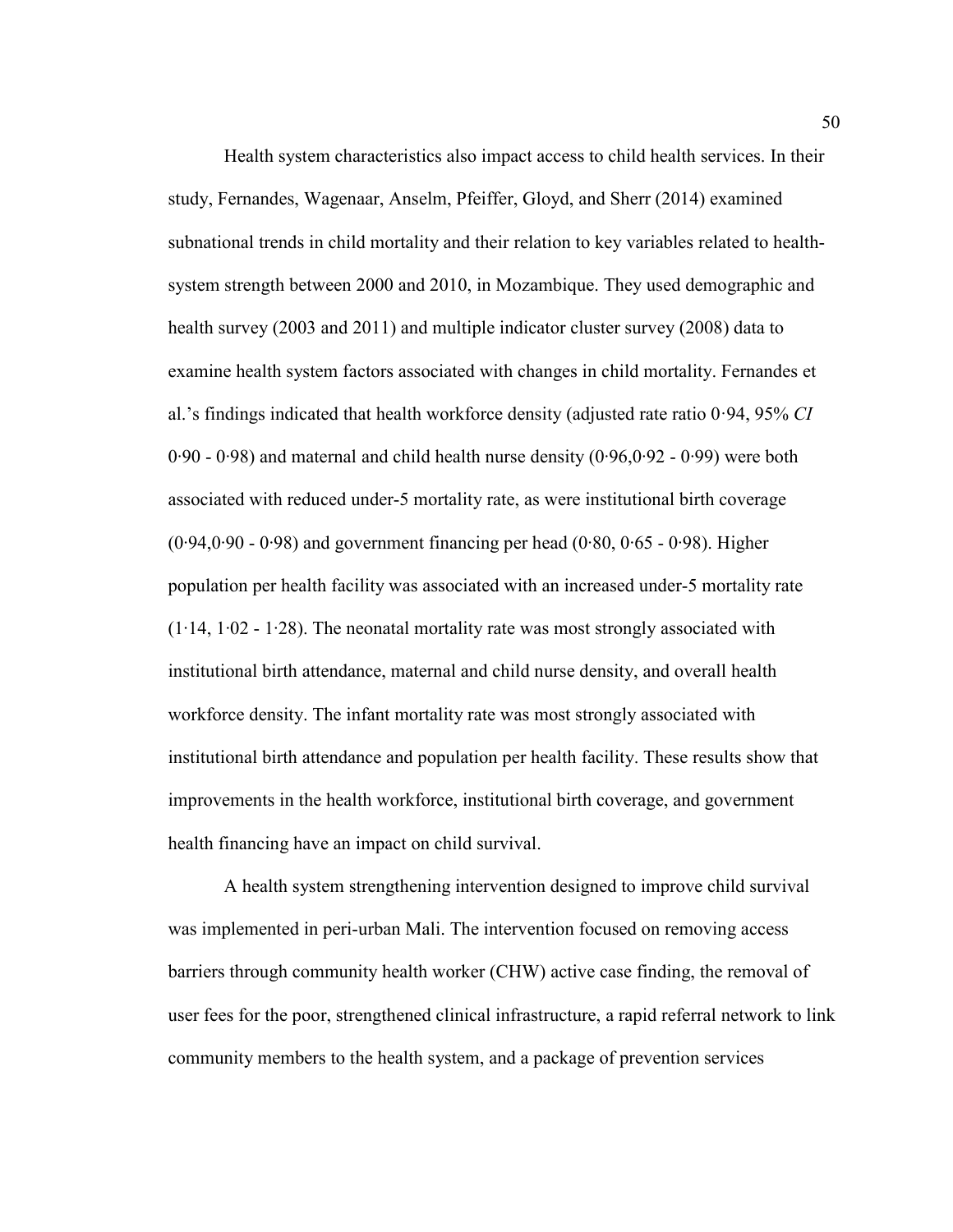addressing conditions of poverty. In assessing the impact of the health system strengthening interventions, Johnson, Thompson, Atwood, Alley, Beckerman, Kone, et al., (2013) conducted four household surveys using a cluster-based, population-weighted sampling methodology with baseline at 12, 24, and 36 months. They considered the following outcomes: the percentage of children initiating an effective antimalarial within 24 hours of symptom onset; the percentage of children reported to be febrile within the previous two weeks; and the under-5 child mortality rate. According to Johnson et al.'s findings, there was a statistically significant difference in under-5 mortality between the 2008 and 2011 surveys. In 2011, the hazard of under-5 mortality in the intervention area was one-tenth that of baseline (PR  $0.10, p \le 0.0001$ ). After three years of the intervention, the prevalence of febrile illness among children under-5 was significantly lower, from 38.2% at baseline to 23.3% in 2011 (PR = 0.61, *p* = 0.0009). The percentage of children starting an effective antimalarial within 24 hours of symptom onset was nearly twice that reported at baseline ( $PR = 1.89$ ,  $p = 0.0195$ ). These findings showed that communitybased health system strengthening may facilitate early access to prevention and care and may provide a means for improving child survival.

A related study in South African hospitals also demonstrated short-term and sustained effects of health system strengthening interventions on improving mortality trends for severe pediatric malnutrition (Muzigaba, Kigozi, & Puoane, 2017). Muzigaba, Kigozi, and Puoane (2017) examined the effects of a health system strengthening intervention to improve mortality trends for pediatrics severe malnutrition in rural South African hospitals. It was reported that, the intervention was associated with a statistically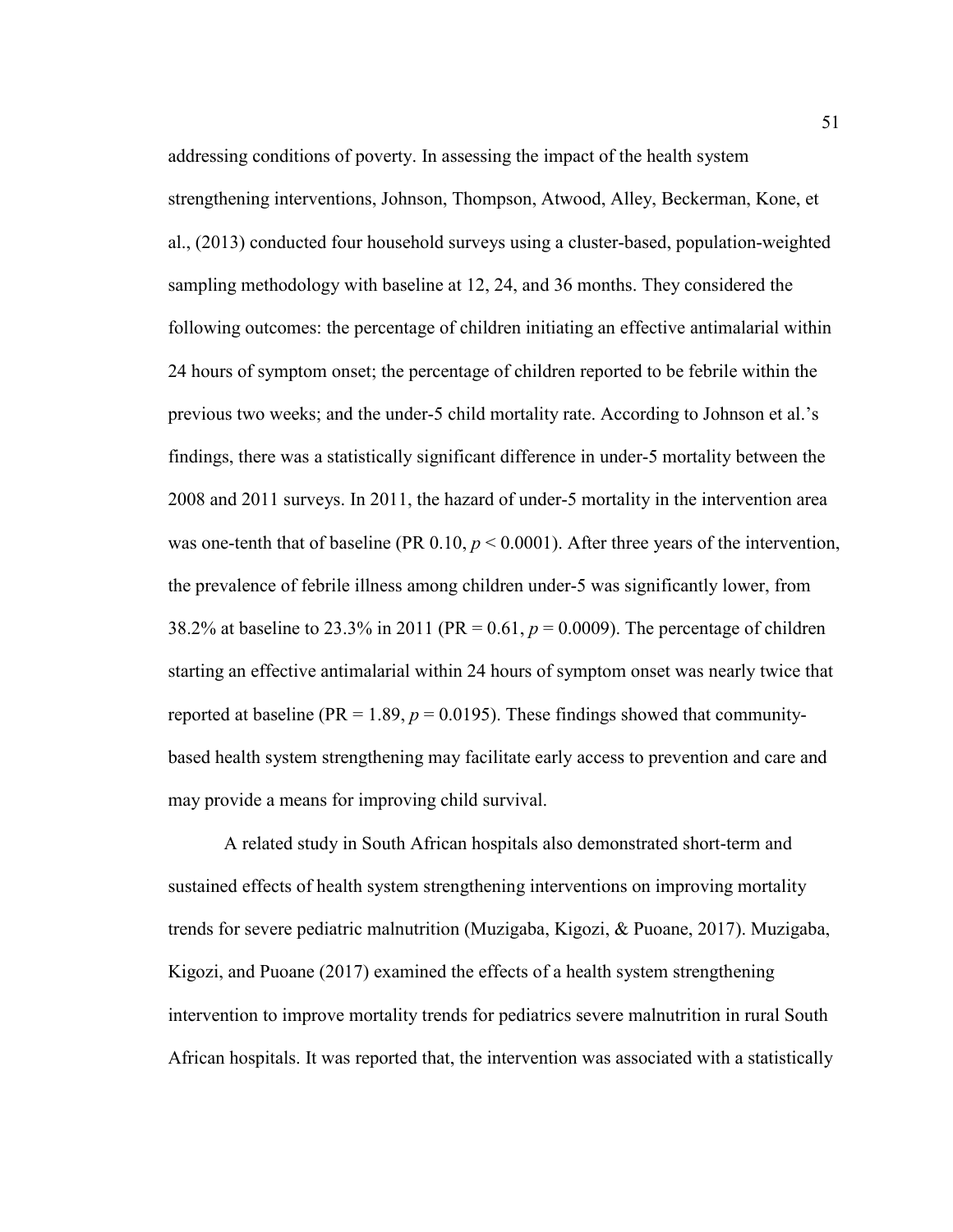significant decrease of up to 0.4% in monthly total severe acute malnutrition (SAM) case fatality rate (CFR), a non-statistically significant reduction of up to 0.09% in monthly SAM CFR within 24 hours of admission and a non-statistically significant decrease of up to 0.11% in monthly SAM CFR among HIV-positive cases. The reduction in mortality trends for both outcomes was only slightly reversed upon the discontinuation of the intervention. While the health strengthening interventions improved child survival, it is, however, not sustainable as the reverse was noted following the discontinuation of the interventions. This is often the case of much donor-driven health system strengthening initiatives in LMIC where the governments are sometimes incapable of continuing to support projects when funding ceases.

Overall, almost all of the studies that examined the relationship between the health system and access to health services focused mainly on either the mother or the child alone. Further, most of these studies considered only one or two of the health system characteristics and their influence on maternal and child health services. Consequently, the current study examined health system factors (i.e., health facility level; the type of health facility; type of MCH provider; availability of essential drugs; and availability of basic equipment) on their relative influence on the access to not only maternal health services but also child health services.

#### **Studies Related to Key Constructs and Methods**

Access to quality healthcare includes several dimensions and notably availability, affordability, and acceptability. However, the provision of quality services also depends on service readiness. The World Health Organization defined 'readiness' as achieving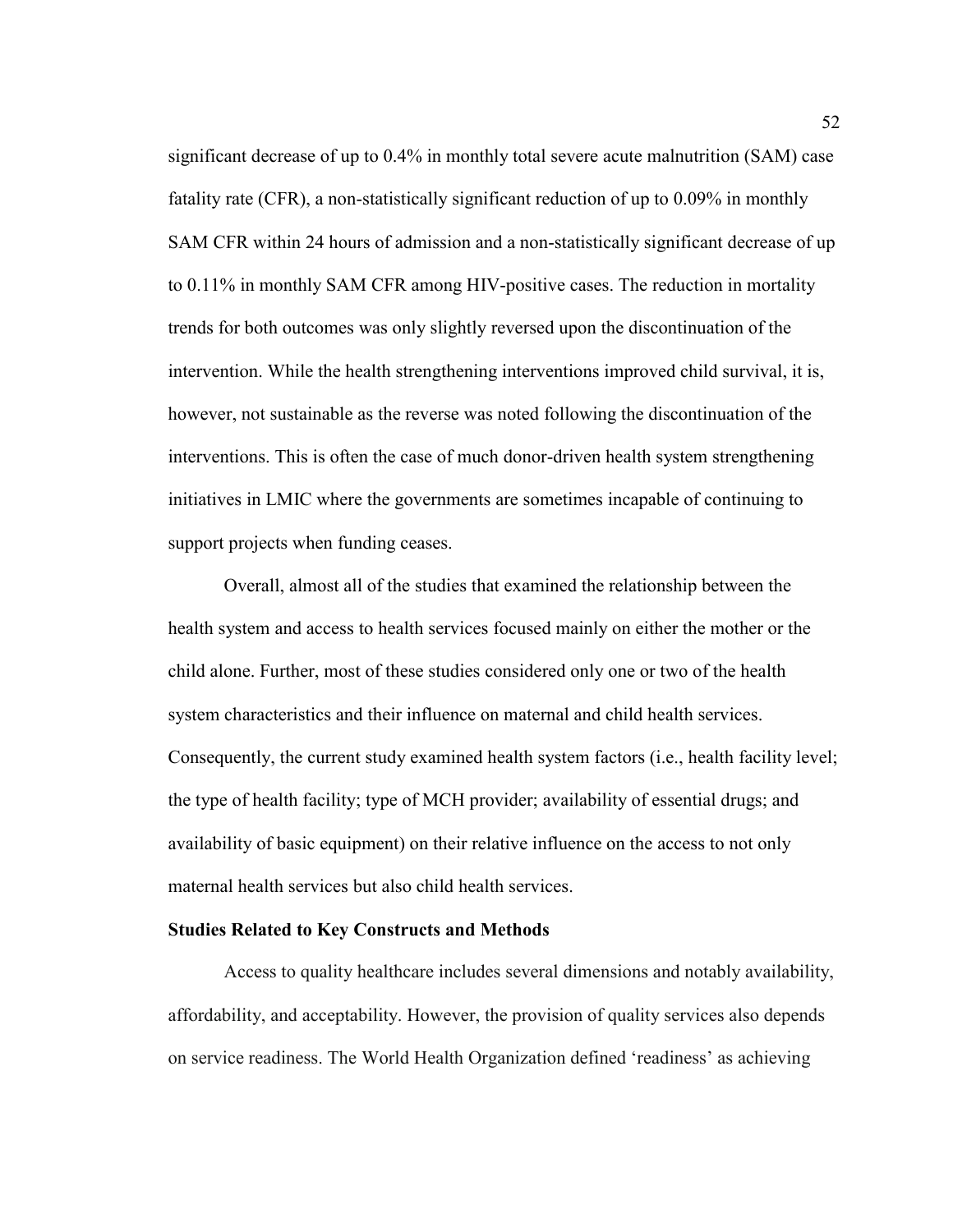and maintaining a state of preparedness in the facility to provide comprehensive quality care to patients; indicated by the availability of trained staff, infrastructure, guidelines, essential drugs, medical commodities and diagnostic capacity (WHO, 2013a). Service readiness alone cannot guarantee the actual delivery of quality services but is being considered as one of the indispensable aspects for the provision of comprehensive quality healthcare (WHO, 2013a). The fragmentation of approaches in assessing service availability and readiness, according to WHO (2013a), is leading to various information gaps.

To address the information gap, the WHO and its global partners developed a standard tool referred to as the service availability and readiness assessment (SARA). The tool allows the capturing of facility readiness comprehensively and therefore, fills the critical information gaps in evaluating health system strengthening programs (WHO, 2013b). The SARA is intended to be a rapid assessment of the availability and readiness of health facilities to provide quality health services. This assessment involves the collection of data from a range of health system components, including human resources, basic equipment, health supplies, and infrastructure, among other parameters. SARA survey is part of the strong country monitoring systems of facilities and readiness to deliver services, and track how health system responds to increased inputs and improved outputs and impact on the health system (Andriantsimietry, Rakotomanga, Rakotovao, Ramiandrson, Razakariasy, Favero, Gomez, et al., 2016).

SARA is today one of the most widely employed, standardized health facility assessment tools that generate nationally representative data on health service delivery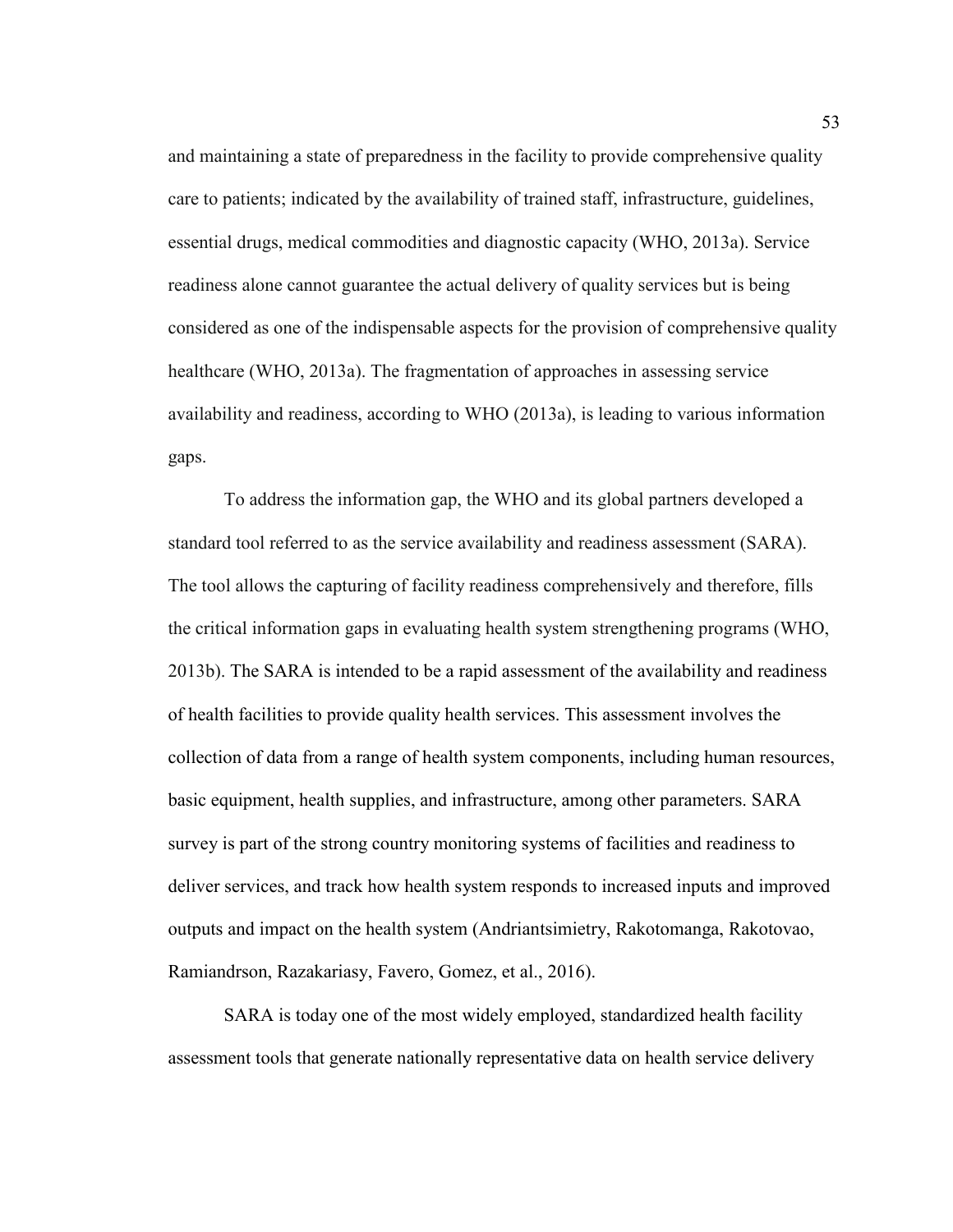and quality in LMICs (Sheffel, Karp & Creanga, 2018). Studies aim at examining health system functionality, and its responsiveness to the health needs of especially mothers and children have employed SARA methodology and its data. For example, Aftab, Hassan, Bari, Hossain, Hasan, Azad et al. (2017) conducted a pilot cross-sectional study to assess health facilities using SARA tool in Tangail, Bangladesh to inform plans for scaling-up the assessment across all health facilities in the country. The report of their study after segregating general service readiness into five domains revealed the following readiness scores: basic amenities (53.06%), basic equipment (83.33%), standard precautions for infection prevention (55.56%), and basic equipment (58.93%) for included health facilities. Similarly, specific service readiness includes family planning (48.15%), child immunization (67.71%), preventive and curative care (71.43%), and basic surgery (93.33%). Aftab et al.'s study revealed the strength and weakness of health facilities in providing maternal and child health services. As part of measures to inform the design of effective interventions to reduce maternal, newborn and child mortality and morbidity in Madagascar, Andriantsimietry et al., 2016 conducted an assessment on 52 public health facilities, ranging from university hospitals (CHU), referral district and regional hospitals (CHD/ CHRR) to basic health centers (CSB) using the SARA tool. The findings of the assessment were: for basic emergency obstetric and newborn care (BEmONC) readiness, on average, CHU had nine (71.8%), CHD/CHRR had eight and CSB had six out of the thirteen tracer items. Regarding the availability of the eleven tracer items for comprehensive CEmONC services, on average a CHU had nine ( 80.0%), a CHRR had eight (71.1%), and a CHD that is the only type of hospitals in the rural area had three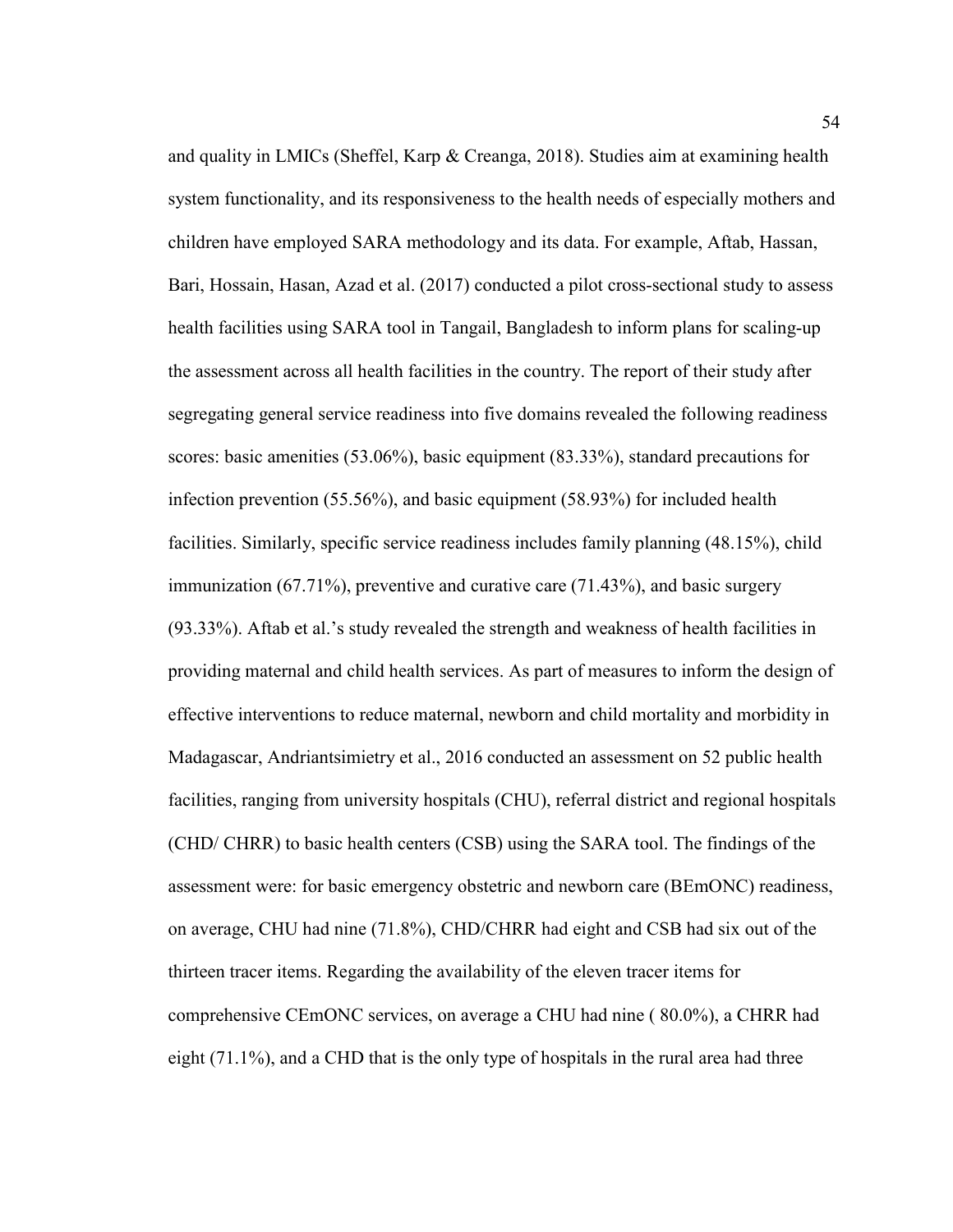tracer items (30.0%). Tracer item availability results are low, indicating the need to strengthen supplies at basic health centers to improve the quality of maternal, newborn and child health services in Madagascar; and ultimately to reduce mortalities of these vulnerable population.

Kanyangarara, Chou, Creanga, and Walker (2018) conducted a study that aimed at giving insight into obstetric availability, readiness, and coverage in LMIC was conducted in 17 countries. Kanyangarara et al. linked facility data from SARA, with corresponding household survey data obtained from the demographic health survey (DHS) and multiple indicator cluster surveys (MICS). A total of 111,500 health facilities were surveyed across 17 low-income and middle-income countries. The study results revealed median percentages of 19% and 10% of facilities offering emergency obstetric care and "ready to provide obstetric services" respectively. A considerable rural-urban difference was noted in the analysis with 19% and 29% in the availability of facilities offering emergency obstetric care and 'ready to provide obstetric services' respectively. The low levels of availability, readiness, and coverage reported in LMIC countries may have resulted in substantial missed opportunities of these countries' health systems.

The SARA methodology has also been used to examine the provision and state of readiness of health facilities in the delivery of child health interventions. A study in Bangladesh assessed the general service and child immunization-specific health facility readiness. Shawon, Adhikary, Ali, Shamsuzzaman, Ahmed, Alam, Shackelford et al. (2018) randomly selected a total of 123 health facilities from different levels of service, including both public and private health facilities from two administrative divisions of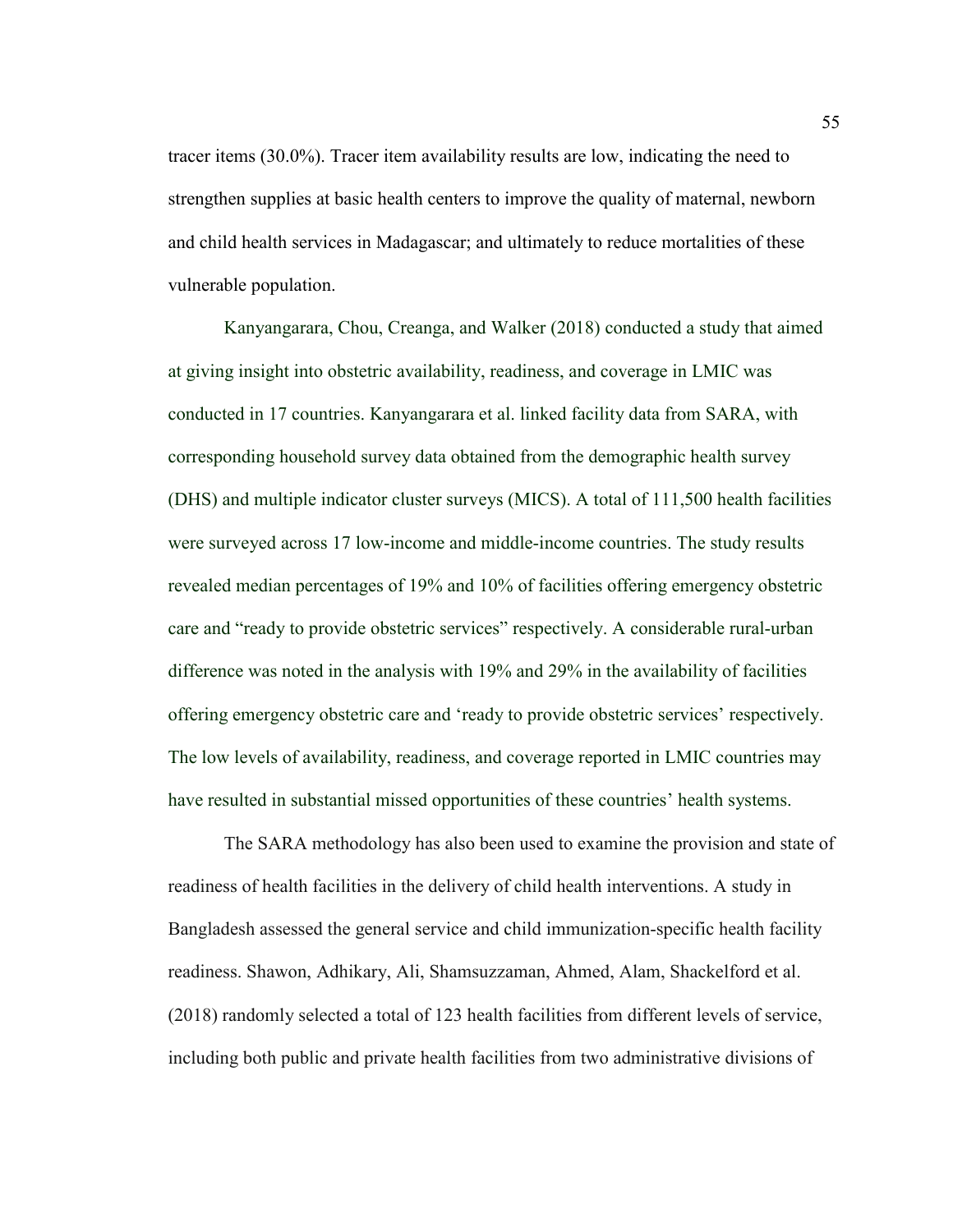Rajshahi and Sylhet. The results were as follows: the general service readiness index for pharmacies, community clinics, primary care facilities, and higher care facilities were 40.6%, 60.5%, 59.8%, and 69.5%, respectively in Rajshahi division; and 44.3%, 57.8%, 57.5%, and 73.4%, respectively in Sylhet division. Facilities at all levels had the highest scores for basic equipment (ranged between 51.7% and 93.7%) and the lowest scores for diagnostic capacity (ranged between 0.0% and 53.7%). A lack of readiness in various aspects was clear from the findings of this study, and most notably is the health facilities diagnostic capacity. As a standard and widely used tool to monitor the status of health facilities, concerns have been raised on the comprehensiveness of the tools to generate information for newborn care. For instance, in their review of health facility assessment tools' ability to capture service readiness for inpatient care for small and sick newborns, Moxon, Guenther, Gabrysch, Laryea, Ram, Niermeyer et al., (2018) identified several measurement omissions that are needed to capture information on key intervention areas and follow-up services, as well as specialized staff and service infrastructure. Much input is needed for the SARA tool to ensure readiness to provide inpatient care for small and sick newborns.

The use of the SARA methodology tool to assess health facility preparedness to provide care has not only limited to maternal and child health care. The tool has recently also been used to assess the readiness status and the availability of services for noncommunicable (NCD) diseases. Getachew, Bekele, Amenu, Defar, Teklie, Taye, et al. (2017) used the SARA tool to evaluate the availability and readiness of health facilities for NCD in Ethiopia. They assessed a total of 547 public and private facilities comprising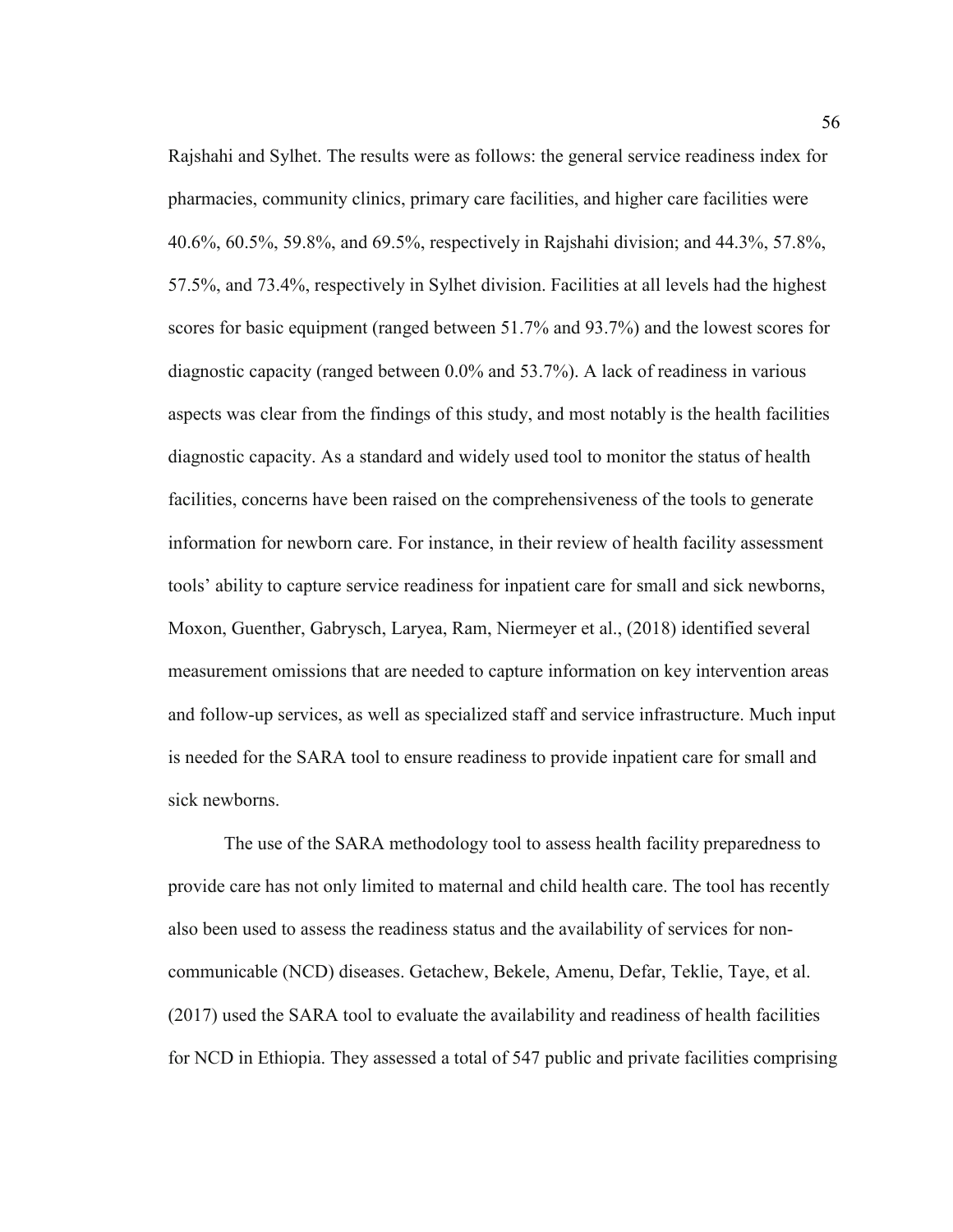of hospitals, health centers, and clinics across 11 regions within Ethiopia. The results of the evaluation were as follows: the availability of diagnosis and management of diabetes, cardiovascular disease, chronic respiratory disease, and cervical cancer were 22 %, 41 %, 45 %, and 2 %, respectively. The cervical cancer diagnosis was the least available; only 2 in 10 facilities offered this diagnosis service. Among all health facilities providing services for NCDs, the availability of trained staff for diabetes, cardiovascular disease, chronic respiratory disease, and cervical cancer prevention and control were 10 %, 7 %, 8 %, and 61 % respectively. Among health facilities that were offering diabetes diagnosis and management services, none of them had all thirteen services. On average, 53 % of facilities had seven of the thirteen items. Among the facilities that provided cardiovascular disease services, only 1 % of them had all twelve items. On average, 41 % of these facilities had six of the twelve items. From health facilities that were providing diagnosis and management of cervical cancer, only five out of ten health facilities had all four items. On average, 72 % of facilities had two out of the four items. Rural and urban differences were noted in the overall levels of NCD diagnosis in health facilities. For example, for diabetes diagnosis and management, the variation between urban and rural health facilities was 34 % and 5 % respectively.

In a related study to assess the level of preparedness of lower-level health facilities in Tanzania for the outpatient management of hypertension, Bintabara and Mpondo (2018) used the SARA tool to survey 725 health facilities, 73 % of whom are located in rural settings. Bintabara and Mpondo findings indicated that only 28 % of the assessed facilities were considered prepared for the outpatient primary care of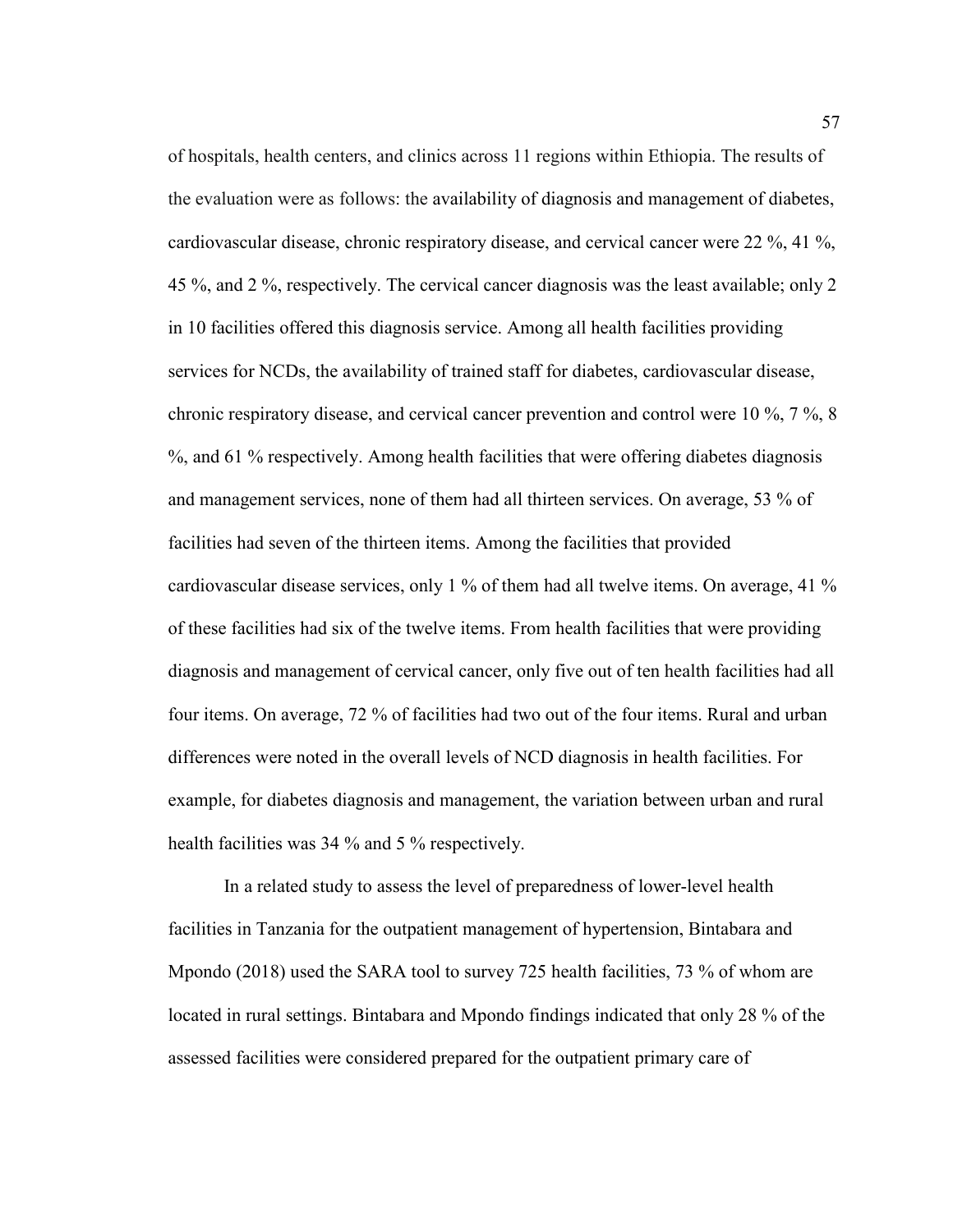hypertension. About 9% and 42% of the assessed facilities reported to have at least one trained staff and guidelines for hypertension, respectively. In the multivariate analysis, private facilities [*AOR* = 2.7, 95% *CI*; 1.2-6.1], urban location [*AOR* = 2.2, 95% *CI*; 1.2- 4.2], health centers [*AOR* = 5.2, 95% *CI*; 3.1-8.7] were significantly associated with preparedness for the outpatient primary care of hypertension.

Biswa et al., (2018) assessment on the readiness of health facilities for diabetes and cardiovascular services in Bangladesh reported that 58% and 24.1% of the facilities had diagnosis and treatment services for diabetes and CVD, respectively. Shortage of trained staff (18.8% and 14.7%) and lack of adequate medicine supply (23.5% and 43.9%) were identified to be factors responsible for inadequate services for diabetes and CVD. The results of all these studies show a sub-optimal service availability and readiness of the health facilities to provide NCD-related health services.

# **Review and Synthesis of Studies Related to Key Independent and Dependent Variables**

Much of the research on the utilization of maternal and child health services focus on individual predisposing and enabling factors. As emphasized in many studies, the decisions of women and mothers of children accessing healthcare are also dependent on community and national contexts (Minh et al., 2016). There is also an interplay between systemic factors and individuals' choices. Global efforts have been directed to LMICs through varied health system strengthening initiatives to reduce the high rates of morbidities and mortalities, especially among the vulnerable women and children. In this section, the review focuses on examining the extent to which the independent variables,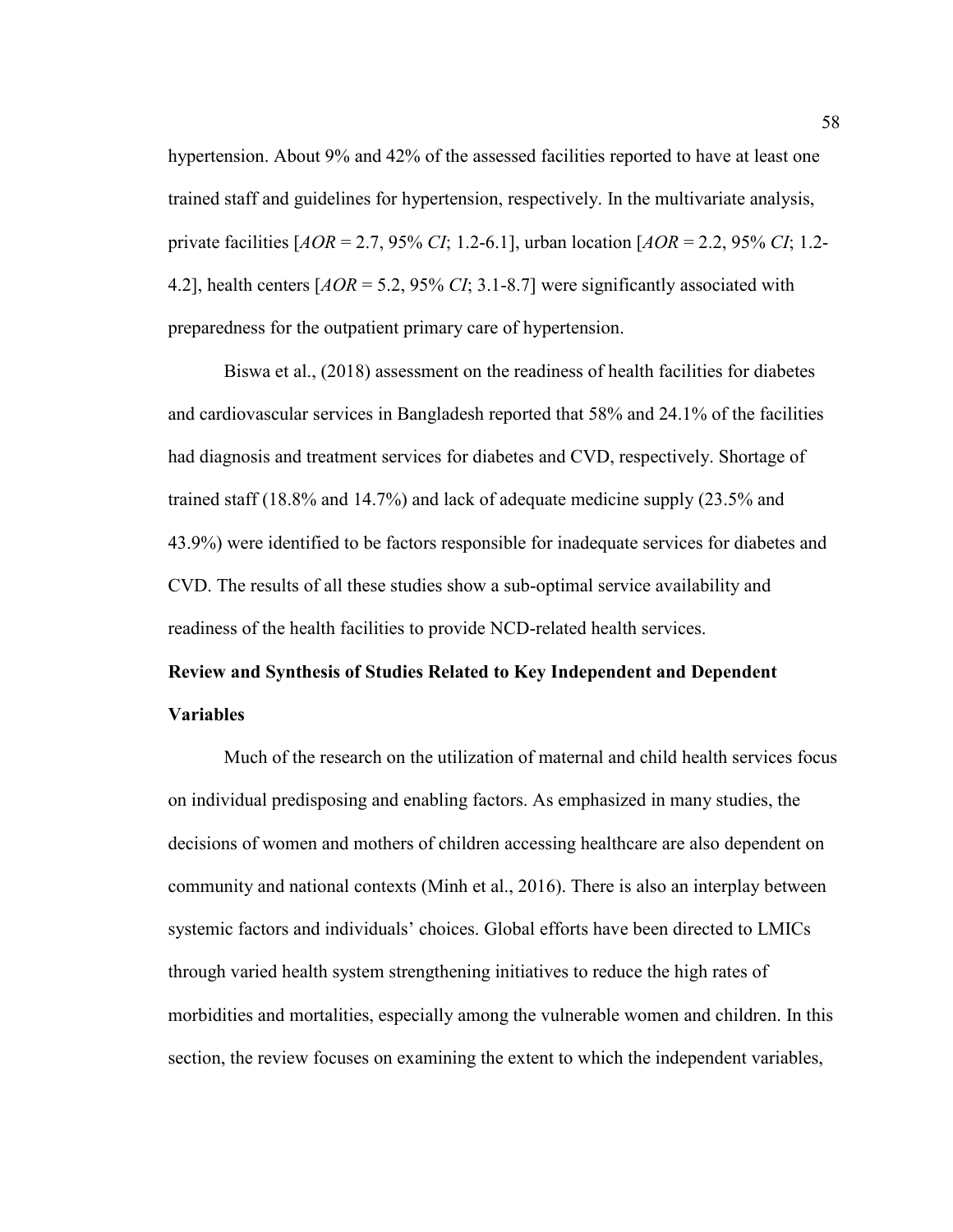i.e., health system characteristics (skilled birth attendants; health infrastructure; and medical commodities: equipment and essential medicines) contribute to the access of maternal and child health services (dependent variable) in low-and-middle-income countries.

### *Availability and access to health providers including skilled birth attendants.*

One of the critical components of a functioning health system is the human resources for health; as maintaining and improving population health requires the right mix of health providers. It has been reported that the lack of health providers and inequity in their distribution, especially physicians are potential barriers to accessing healthcare (Lassi, Musavi, Maliqi, Mansoor, de Francisco, Toure, & Bhutta, 2016; Rosenblatt, Andrilla, Curtin, & Hart, 2006). Shortages of healthcare providers are strongly associated with the poorer health status of communities (Kohrs  $\&$  Mainous, 1995); as such shortages often lead to a reduction or lack of health services capacity with dire consequences on patient safety (Goodman, Fisher, Stukel, et al., 1997; O'neill, 2003).

The presence of certain critical resources, including health professionals, can prevent most of the maternal deaths, stillbirths, and neonatal deaths (Lassi et al., 2016). It has been widely reported that, access to skilled birth attendant (SBA) and to EmONC, in the case of obstetrics and neonatal complications, are effective interventions towards the reduction of the number of global maternal and newborn deaths (Lawn et al., 2011; Oestergaard, Inoue, Yoshida, Mahanani, Gore, Cousens et al., 2011; Scott & Ronsmans, 2009; WHO, 2010). The World Health Organization defined SBA as an accredited health professional such as a midwife, doctor or nurse who has been educated and trained to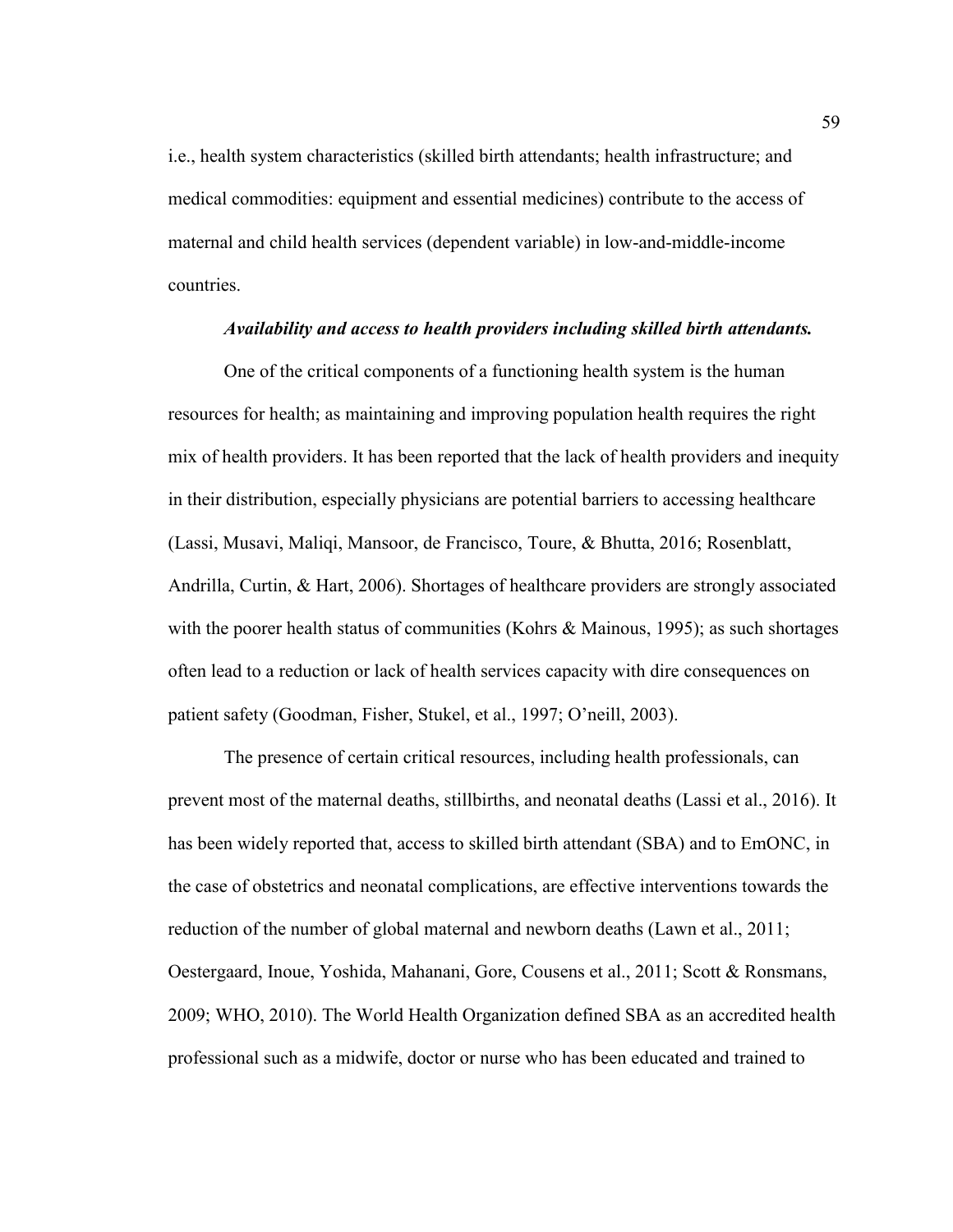proficiency in the skills needed to manage normal (uncomplicated) pregnancies, childbirth and the immediate postnatal period, and in identification, management and referral of complications in women and newborns (WHO, 2004b). Adegoke, Utz, Msuya, and van den Broek (2012) emphasized the importance of SBA but also pointed on the need for an enabling environment to conduct save deliveries and newborn care when they stated that, skilled birth attendants working together within an enabling environment constitute skilled birth attendance. Studies have shown a strong correlation between an increased proportion of births attended by SBA and a reduced maternal mortality ratio (Adegoke & van den Broek, 2009; Campbell et al., 2005; Doctor, Nkhana-Salim, & Abdulsalam-Anibilowo, 2018). More recently in LMIC, a correlation between an increase in the number of births attended by an SBA and a reduction in MMR has been noted (Campbell et al., 2005; Li, Luo, Deng, Jacoby, & de Klerk, 2007). The strategy of having all births to be managed by SBA is premised on the suggestion that, the availability of skilled services at birth has the potential of managing maternal complications and may be readily referred to specialist for further attention (Atuoye, Dixon, Rishworth, et al., 2015; Campbell & Graham, 2006; Crowe, Utley, Costello, & Page, 2012; Graham, Bell, & Bullough, 2001), thereby leading to a reduction by 27%, 18%, and 50% of stillbirths, neonatal deaths and maternal deaths respectively (Pattinson, Kerber, Buchmann, Friberg, Belizan, Lansky et al., 2011).

Despite the recognition of the importance of SBA in the reduction of maternal and neonatal deaths, LMICs are still struggling to have the required and sufficient professionals that should serve as SBAs. In their study to map the cadres of health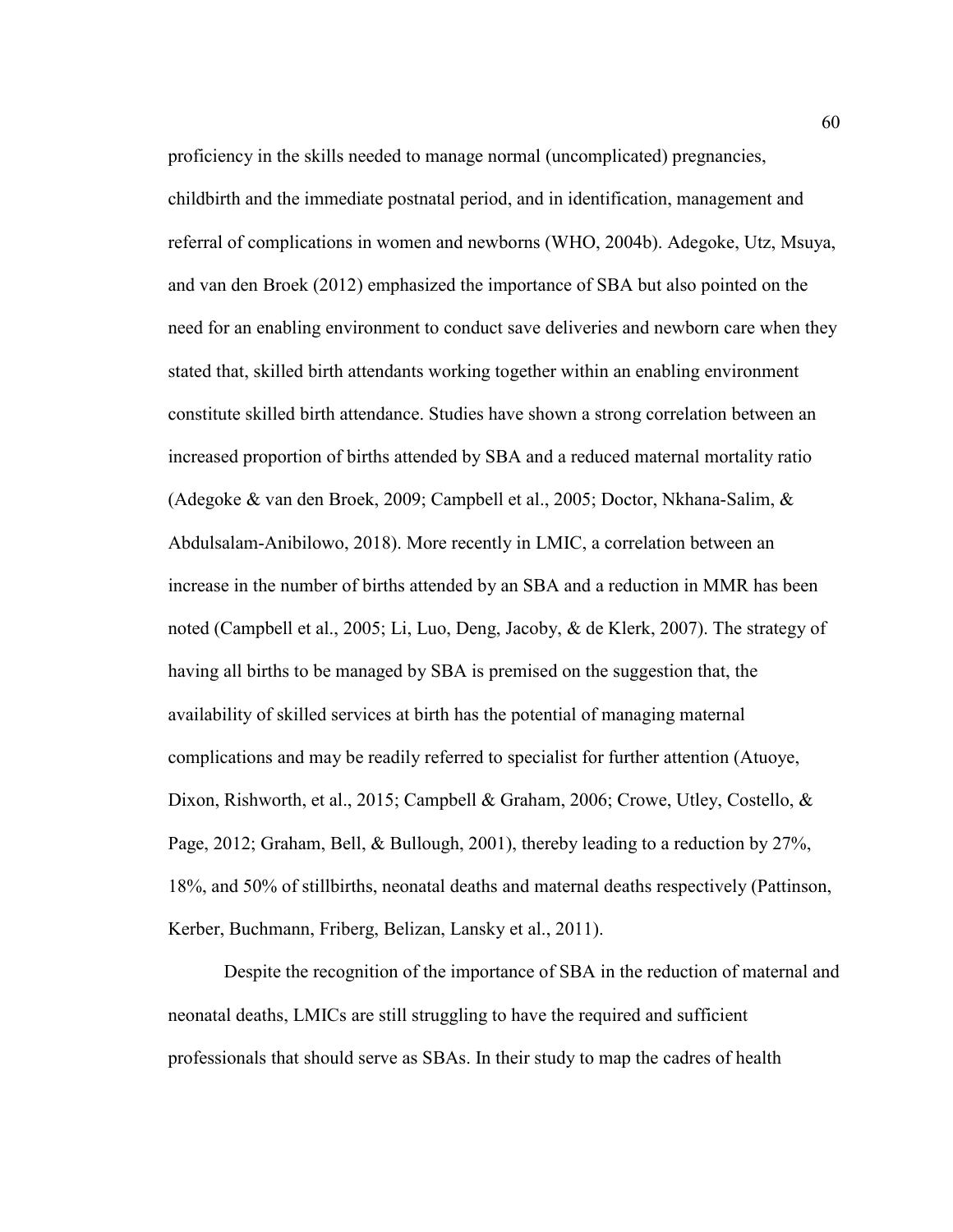providers considered as SBAs in sub-Saharan Africa, Adegole et al. (2012) reported that, cadres not considered SBA performed deliveries and provided EmONC functions. This underscores the human resource for health shortages in this region; with dire consequences on the survival of women and children. The shortage of health workers including SBA was considered as one of the significant constraints for the inability of many countries, especially among LMICs, to attain the three health-related MDG targets (Chen et al., 2004; Cometto & Witter, 2013; Haines & Cassels, 2004; Travis, Bennett, Haines, Pang, Bhutta, Hyder, Pielemeier et al., 2004). In addition to the shortages, there is also an uneven distribution of the health workforce (Speybroeck, Ebener, Sousa, Paraje, Evans, & Prasad, 2006). The African region has the highest burden of diseases but only has access to 1% of the world's health professionals (WHO, 2006). Asia, despite having half of the world's population has access to only 30% of the world's health workforce (WHO, 2006) whereas America which has 10% of the global burden of disease has approximately 40% of the global health professionals (WHO, 2006). The uneven distribution of health professionals also occurs within each country with a lower number of professionals in the rural compared to urban areas (Efendi, 2012; Zurn, Dal Poz, Stilwell, & Adams, 2004). The mal-distribution of health professionals is compounded by the difficulties of recruiting and retaining staff in many LMICs. These countries are grappling with challenges such inadequate number of medical and nursing schools, poor staff remunerations, poor working conditions, lack of professional development, low morale and motivation among others (Lehmann, Dieleman, & Martineau, 2008). These challenges are undermining LMICs' ability to attract and retain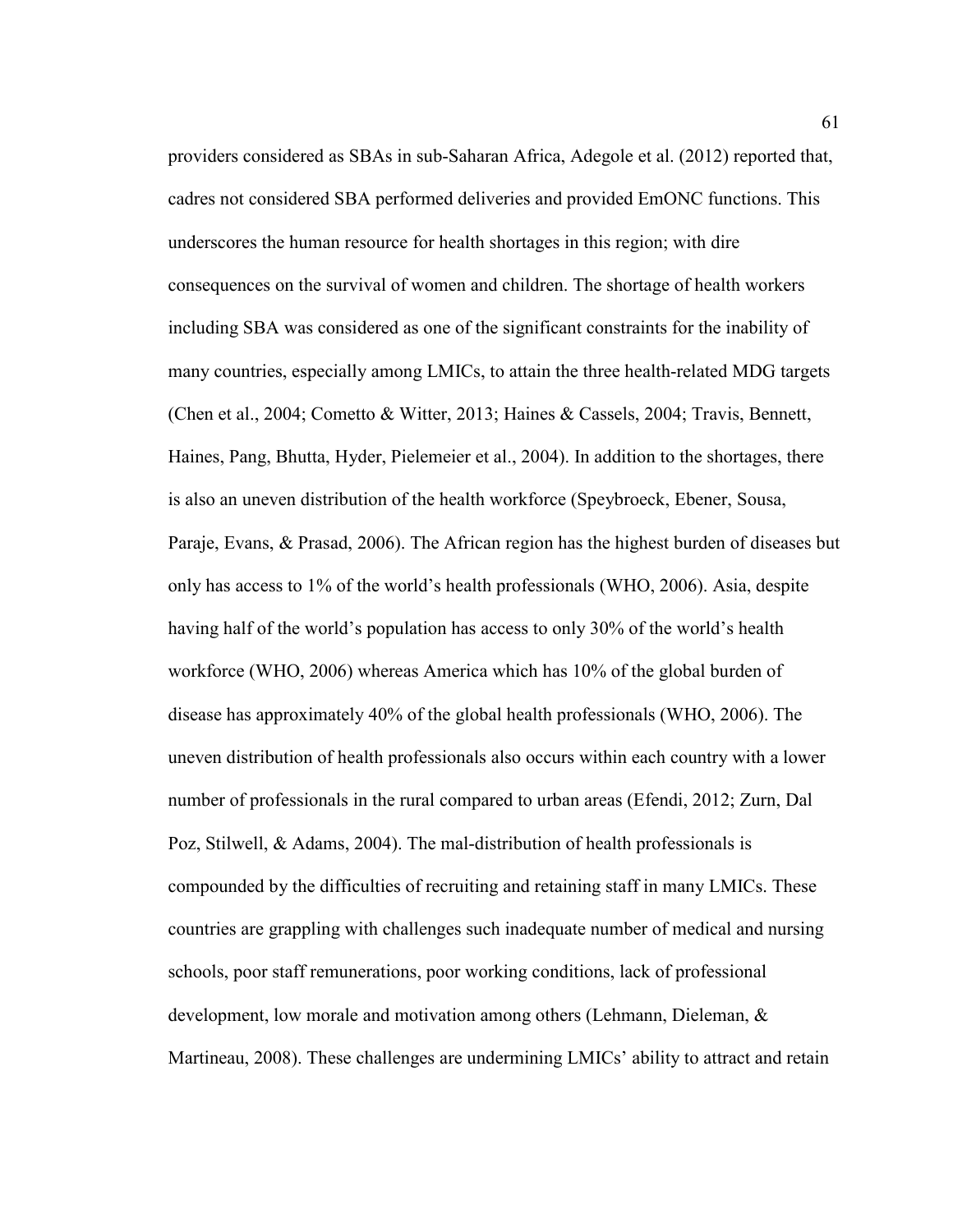health professionals; with many moving to wealthier countries (Kirigia, Gbary, Mathuri, Nyoni, & Seddoh, 2006; Lassey,Lassey & Boamah, 2013).

The shortages and mal-distribution of health professionals mean some births will occur in the absence of SBAs. According to Doctor et al. (2018), at least half of all births in LMICs are not managed by SBAs. Several factors, other than the shortages of health professionals, have been cited to be responsible for the nonSBA managed deliveries in LMIC (Gabrysch & Campbell, 2009). These include sociocultural factors, lack of understanding of the importance of skilled birth attendance at birth, financial hardship, and physical challenges in accessing health facilities (Gabrysch & Campbell, 2009). Studies have also found factors such as urban and rural residence and wealth disparities to separately influence the utilization of maternal health services including SBA (Atuoye et al., 2015; Kawakatsu et al., 2014; WHO, 2015c). These factors can directly or indirectly affect decision-making to seek care and the ability to access health services.

In their study to explore the determinants of utilization of ANC visits and delivery by an SBA in Ethiopia, Wulinda et al. (2015) found that, attendance of at least 4 ANC visits was positively associated with wealth status, knowledge on the recommended number of ANC visits and attitude towards maternal health care. Skilled birth attendance at delivery was found to be positively associated with urban residence, wealth, and perceived good quality of maternal health services. The findings of Wulinda et al. further demonstrated the need for continuous effort in raising awareness on the importance of ANC and SBA as well as improving the quality of care. This can result in increase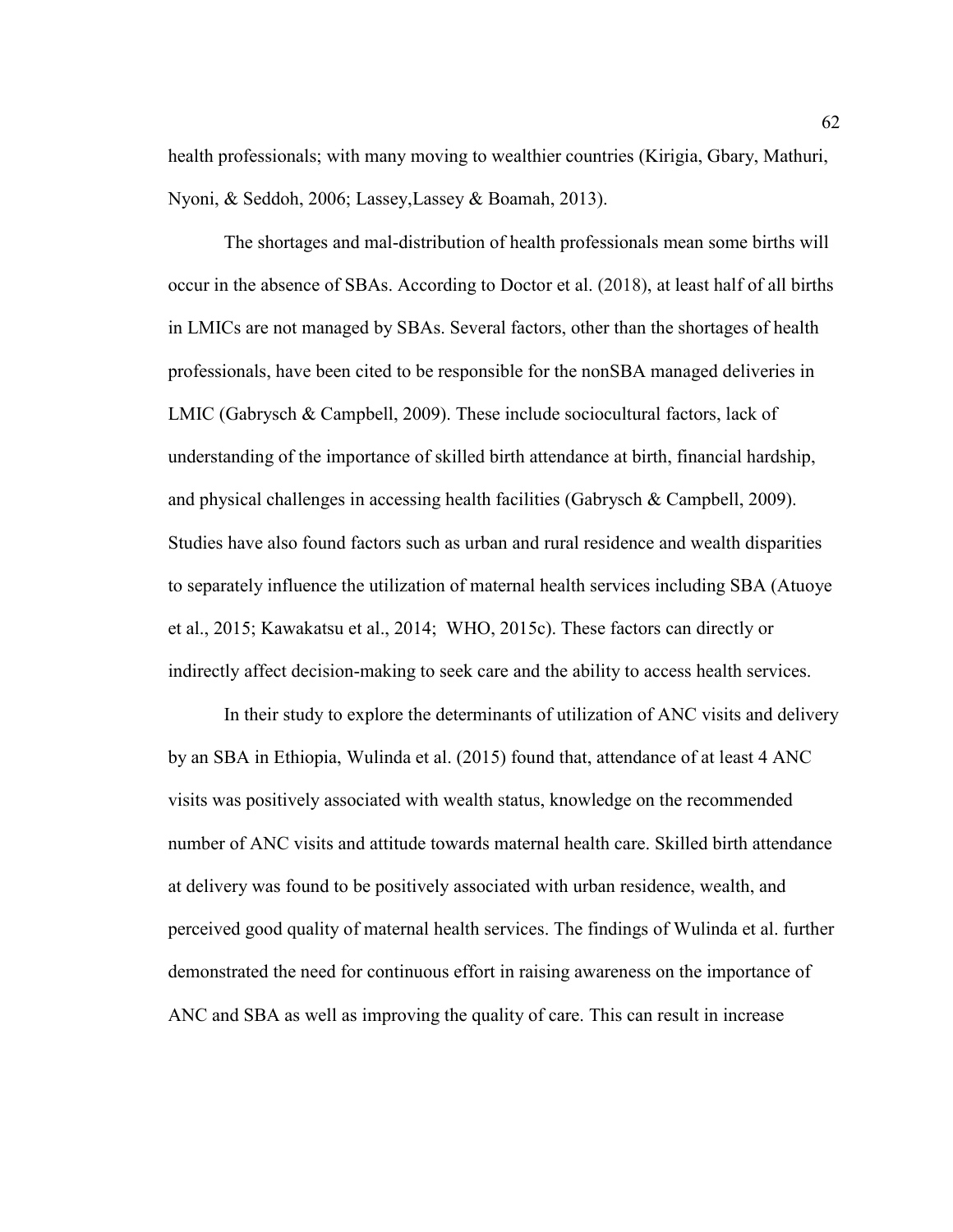delivery by SBA, reduce inequities and prevent the death of a mother and the baby from birth complications.

In a study to examine the impact of residential wealth index on the utilization of SBA in Nigeria and Malawi, Atuoye, Amoya, Kuuire, et al., (2017) analyzed 6 DHS datasets in both countries. The authors reported that residential wealth index was a significant predictor of utilization of skilled delivery services. Another study by Shimamoto and Gipson (2015) examined women's empowerment and its influence on SBA use in Senegal and Tanzania. Shimamoto and Gipson analyzed multiple dimensions of empowerment from the 2010 DHS, conducted a multivariate regression analysis to examine the association between these empowerment dimensions and SBA use. Shimamoto and Gipson's study found that women's status and empowerment were positively related to SBA use. Wealth and residence, among other socio-demographic characteristics, were also found to have similar effects in both countries.

Women's education as a form of empowerment has also been found to be an important predictor of SBA use. Fagbamigbe, Hurricane-Ike, Yusuf and Idemudia (2017) study in Nigeria found that educated women used SBAs more than uneducated women (92.4% vs. 13.1%), and their odds ratio of using SBA were three times that of uneducated women (*OR*=3.09, 95 *CI*=2.17- 4.38). Fagbamigbe et al. also found that women involved in decision-making regarding their use of health facility were 12% more likely to use SBA than others who do not. The findings of all these studies illuminated the importance of reducing poverty gaps between and within countries and women's empowerment for improved maternal and child health outcomes. Improvements in both the human resource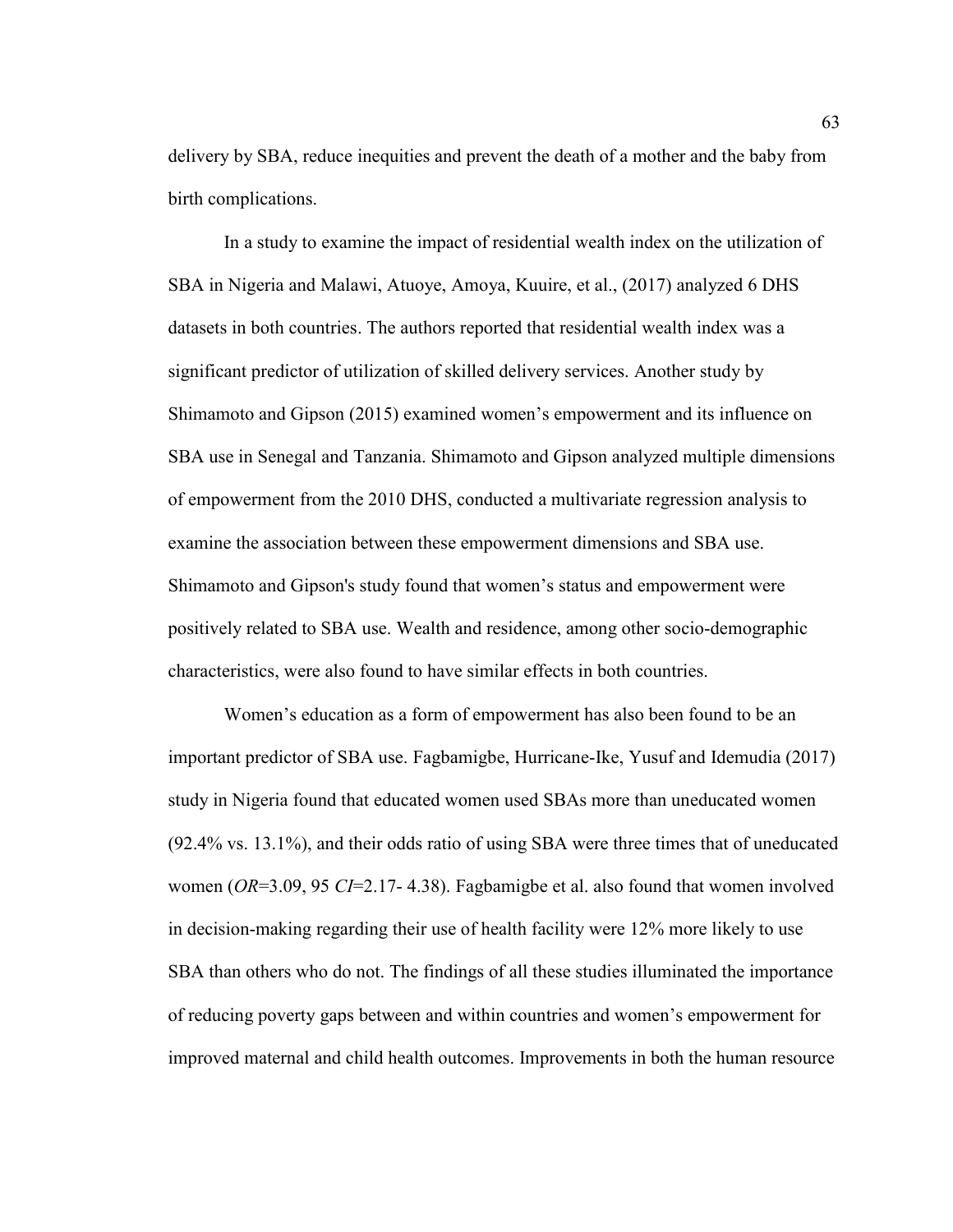for health and quality of health services are required to be made by LMICs to optimize the utilization of MCH services including SBA; which resultantly will reduce preventable childbirth-related complications and deaths.

#### *Availability and access to medical commodities.*

Another critical component for effective health service delivery is the availability of essential medical commodities (i.e., medicines, medical consumables, and equipment). These commodities, according to WHO (2004), are required for maintaining population health. Studies have demonstrated an association between shortages of medical commodities and quality of care (Donabedian, 1988; Donabedian, 2005). The absence of sufficient medical commodities such as medicine and equipment will hamper the provision of services, undermine the quality of care, and resultantly leads to low levels of patients' satisfaction and preventable deaths (Macha, Harris, Garshong, Ataguba, Akazili, Kuwawenruwa et al., 2012; Mkoka, Goicolea, Kiwara, Mwangu, & Hurtig, 2014; Penfold, Shamba, Hanson, Jaribu, Manzi, Marchant, Tanner et al., 2013). When drugs are in short supplies, patients and families often would have to procure medicines outside the health facilities and often at a higher cost. The shortages of medicines, among other medical commodities in public health facilities, have been cited as responsible for a large share of the out-of-pocket payments (OOP) faced by households in LMICs (Cameron, Ewen, Ross-Degnan, Ball, & Laing, 2009; WHO, 2004a). This poses a serious threat to healthcare accessibility and affordability by the majority poor. Health systems of LMIC have the difficult challenge of ensuring the availability of essential medical commodities (Borghi & Binyaruka, 2017), especially for children (Sado & Sufu, 2016). The United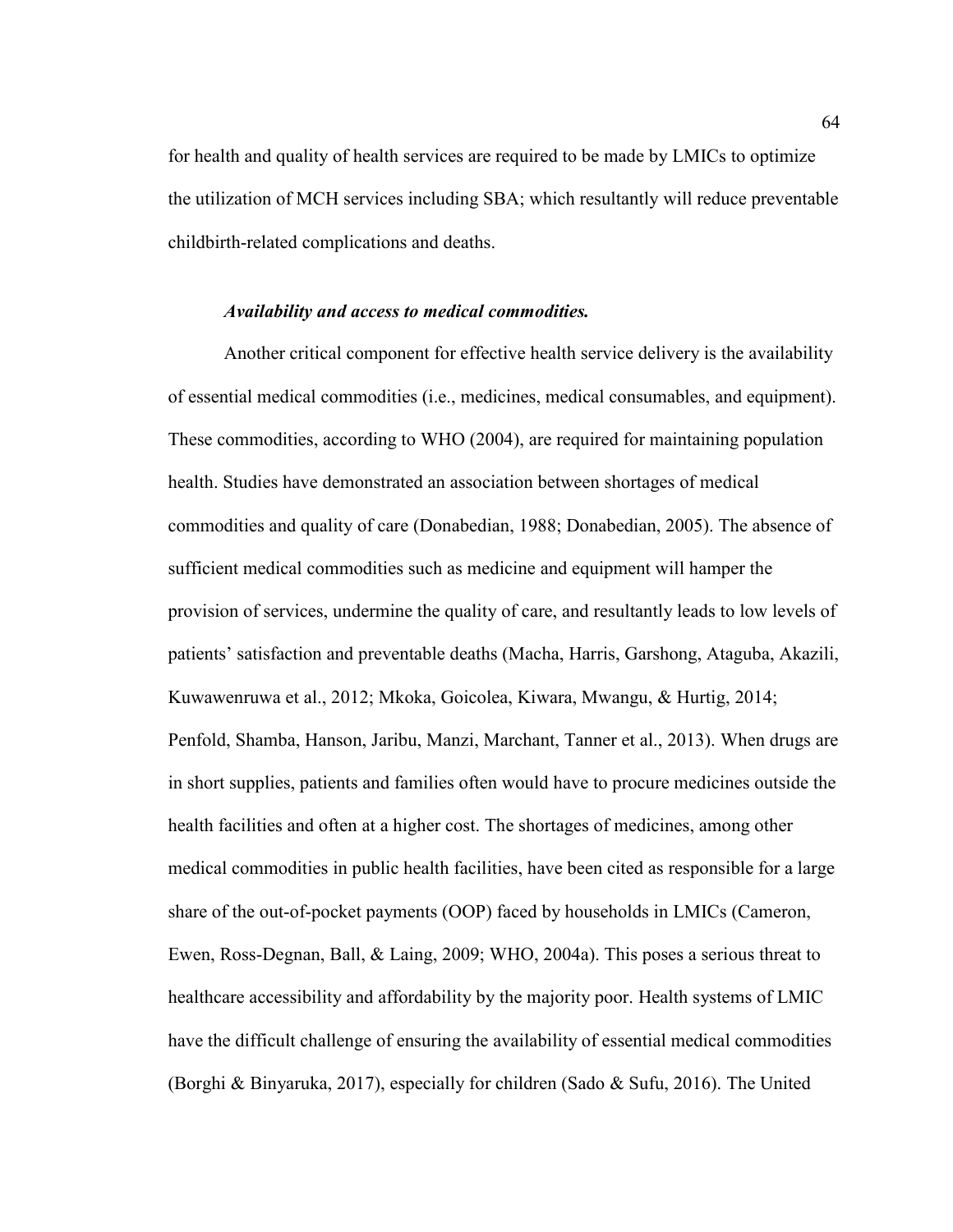Nations Commission on Life Saving Commodities estimates suggested that, across LMICs, just a third to half of the children received basic drugs to treat some of the commonest childhood illnesses such as diarrhea and pneumonia. Similarly, only a third of women received appropriate management for major causes of maternal deaths such as eclampsia and postpartum hemorrhage (Pronyk, Nemser, Maliqi, Spingstubb, Sera, Karimov, Katwan, et al., 2016). The United Nations (2012) note that, the persistent gaps in the availability of and access to life-saving commodities have been identified as major obstacles to achieving universal basic health care for pregnant women and children.

 Access to essential medicines (EM), as noted earlier, is one of the biggest challenges of LMICs' health systems. More than half of the population of these countries lack access to EM (Elamin, Izham, Ibrahim, Abd, & Yousif, 2010). It has been reported that access to EM is influenced by many interlinked factors and among them include the availability of medicines in health facilities, availability of sustainable financing and reliable health systems, rational selection and use of medicines, and affordable prices (Hinsch, Kaddar, & Schmitt , 2014; Zaidi, Bigdeli, Aleem, & Rashidian, 2013). Finding the recommended dosage for children in the healthcare facilities is also another factor that is limiting access of EM to the sick children (Anson, Ramay, & Esparza, 2012; Jiang, Yang, Yan, Liu, & Zhao, 2013). Sado and Sufa (2016) conducted a study in the Western part of Ethiopia to assess the availability, prices, and affordability of EM for children to determine their accessibility for children. Sado and Sufa found an average availability of 43% and 42.8% of public and private sectors, respectively. Sado and Sufa stated that medicines were unaffordable both at public and private health facilities for the treatment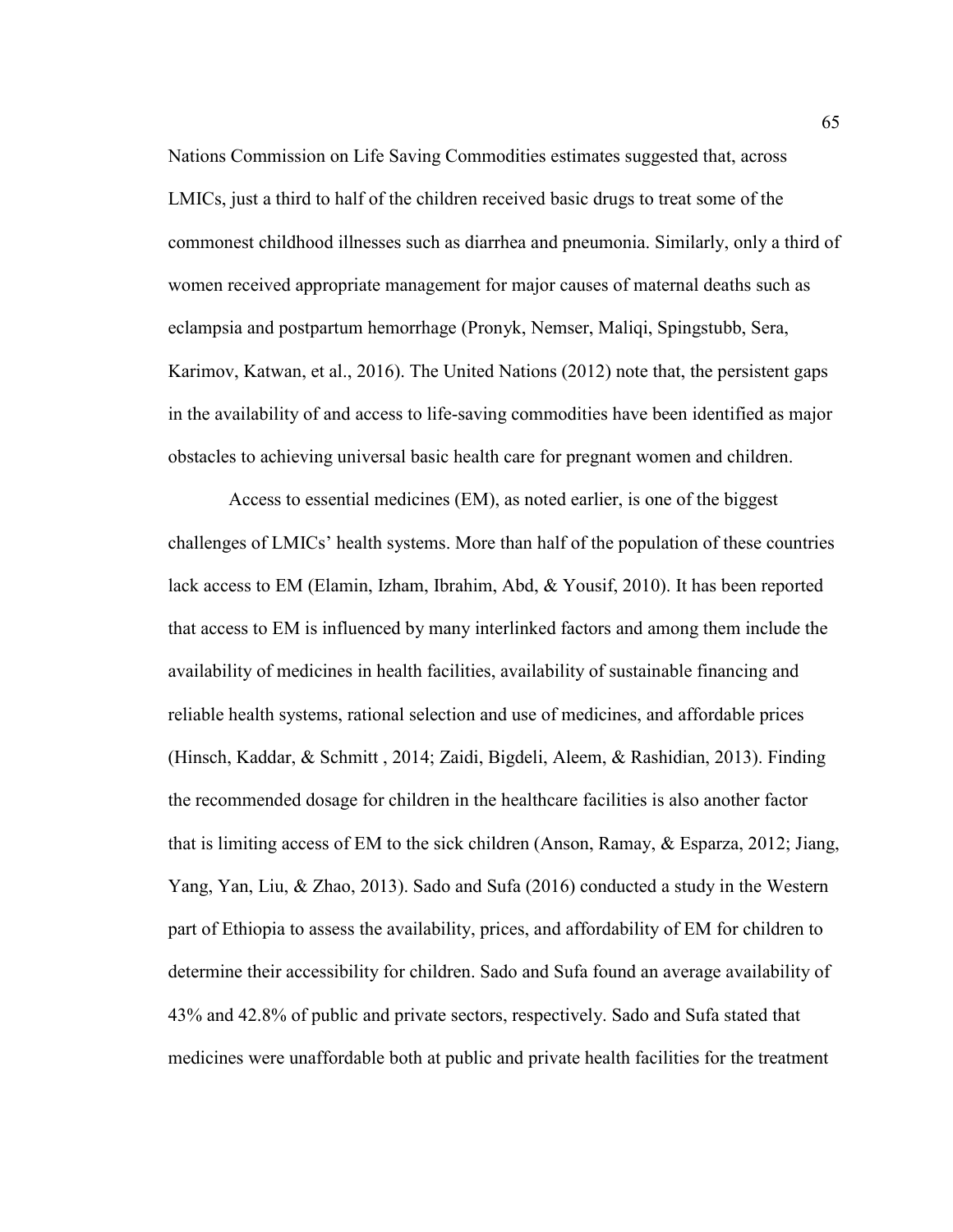of common conditions within the study area. The low availability and high prices of EM, as concluded by the Sado and Safu hampers the accessibility of these commodities to the vulnerable children. In contrast to the findings of Sado and Safu (2016) where public health facilities were found to having greater availability of EM, a study by Balasubramaniam, Beneragama, and Ranganathan (2011) in Sri Lanka however, found a greater availability of EM in private hospital at 80% compared to public hospitals at 52%. This has implications for children from poor households who cannot afford the high costs of services in private hospitals.

Among the factors that will influence health-facility delivery is the perception of quality by service-users and their families. There is a high preference for facility-based childbirth when there is an appropriate quality of care, with the necessary medical facilities (Abdullah, Choo, Hesse, Abantanga, Sory, Osen, Ng, et al., 2011; Sakeah, McCloskey, Bernstein, Yeboah-Antwi, Mills, & Doctor; 2014). It is therefore mandatory that facilities have available and accessible emergency obstetric services such as parental oxytocics, antibiotics, and anticonvulsants, assisted deliveries, manual extraction of the placenta and so on, to guarantee the continuum of quality maternal healthcare (Bossyns, Abache, Abdoulaye, Miye, Depoorter, & van Lerberghe, 2006; Paxton, Maine, Freedman, Fry, & Lobis, 2005). In LMIC, the availability of these medical commodities for quality maternal health care remains a challenge.

Tran and Bero (2015) found a variation among countries on the availability of essential maternal medicines. As noted in Tran and Bero findings, there is high availability of oxytocin in six out of the seven countries studied compared to ergometrine.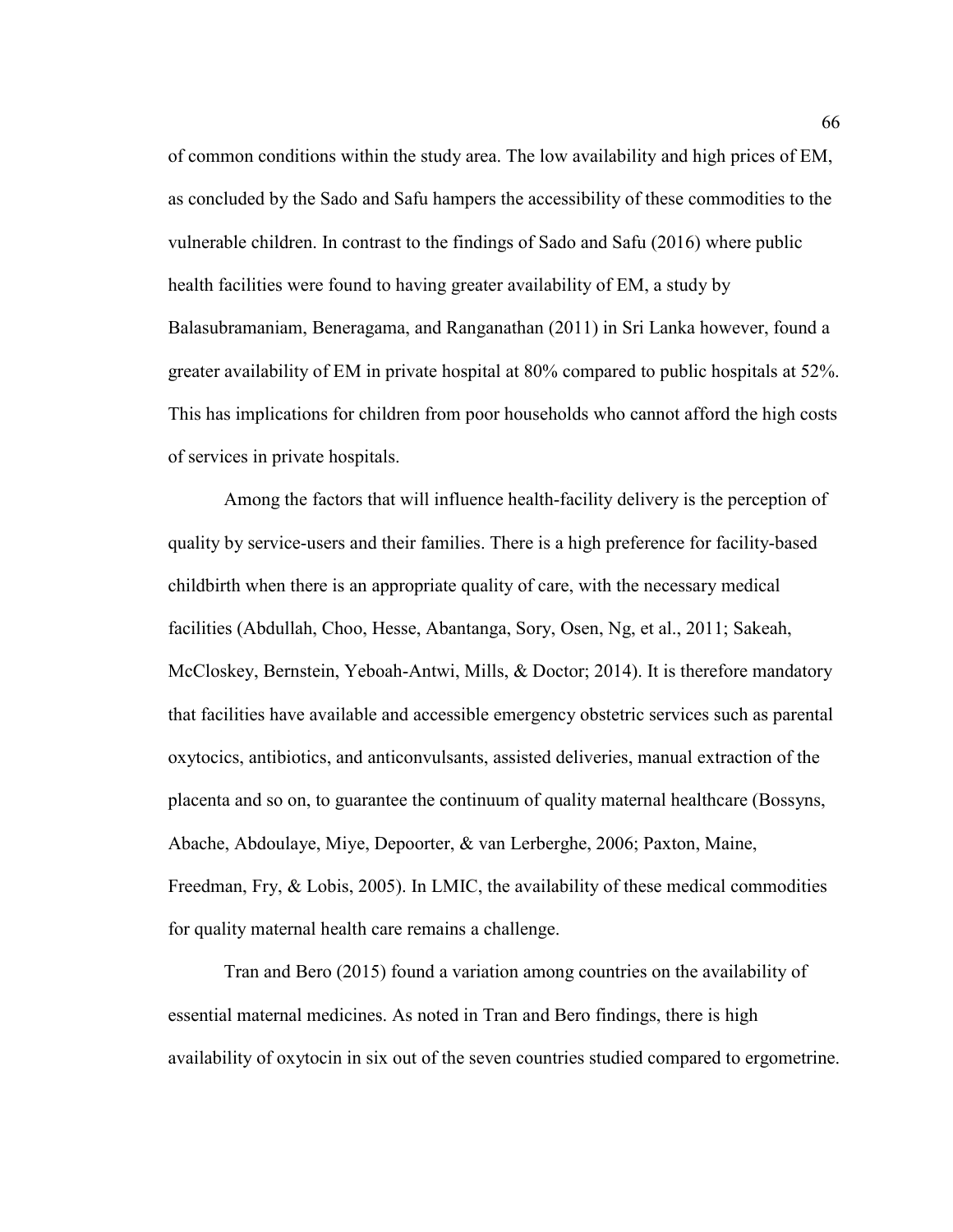Ergometrine was found to be available in a higher percentage in health facilities in the Philippines and the Solomon Islands than oxytocin. In the same study, it was found that less than 60% of health facilities have MgSO4 available; with only 18% of facilities in Laos had MgSO4. A similar review conducted by Smith, Currie, Cannon, Armbruster, & Perri (2014) found that 34 out of 37 of the countries assessed also reported regular availability of oxytocin in the national medical stores. This availability also reflected in the health facilities with 89% and 76% of countries reported regular availability of oxytocin and MgSO4 respectively. The high availability of oxytocin and MgSO4 in health facilities is not the same as misoprostol; as only 27% of the countries studied reported regular availability in health facilities. Amidst the concerns for the availability of these medicines is also their affordability. In Smith et al. (2014) study, 70% (26 of 37) of the countries reported that oxytocin was offered for free at public health facilities to the clients. This is not the case in nine other countries where respondents stated that oxytocin is not offered freely even though the national policy stated otherwise. Both the issues of availability and affordability of these life-saving commodities have serious implications for the survival of women during childbirth.

Several researchers have examined factors that undermine the provision of maternal health services, and almost all of these studies have cited the inadequate supplies of EM and equipment. Sumankuuro, Crockett, and Wang (2018) conducted a qualitative study of health workers and community members in Ghana to explore the perceived barriers to maternal and newborn health services. Their findings show significant barriers affecting the quality and appropriateness of maternal and newborn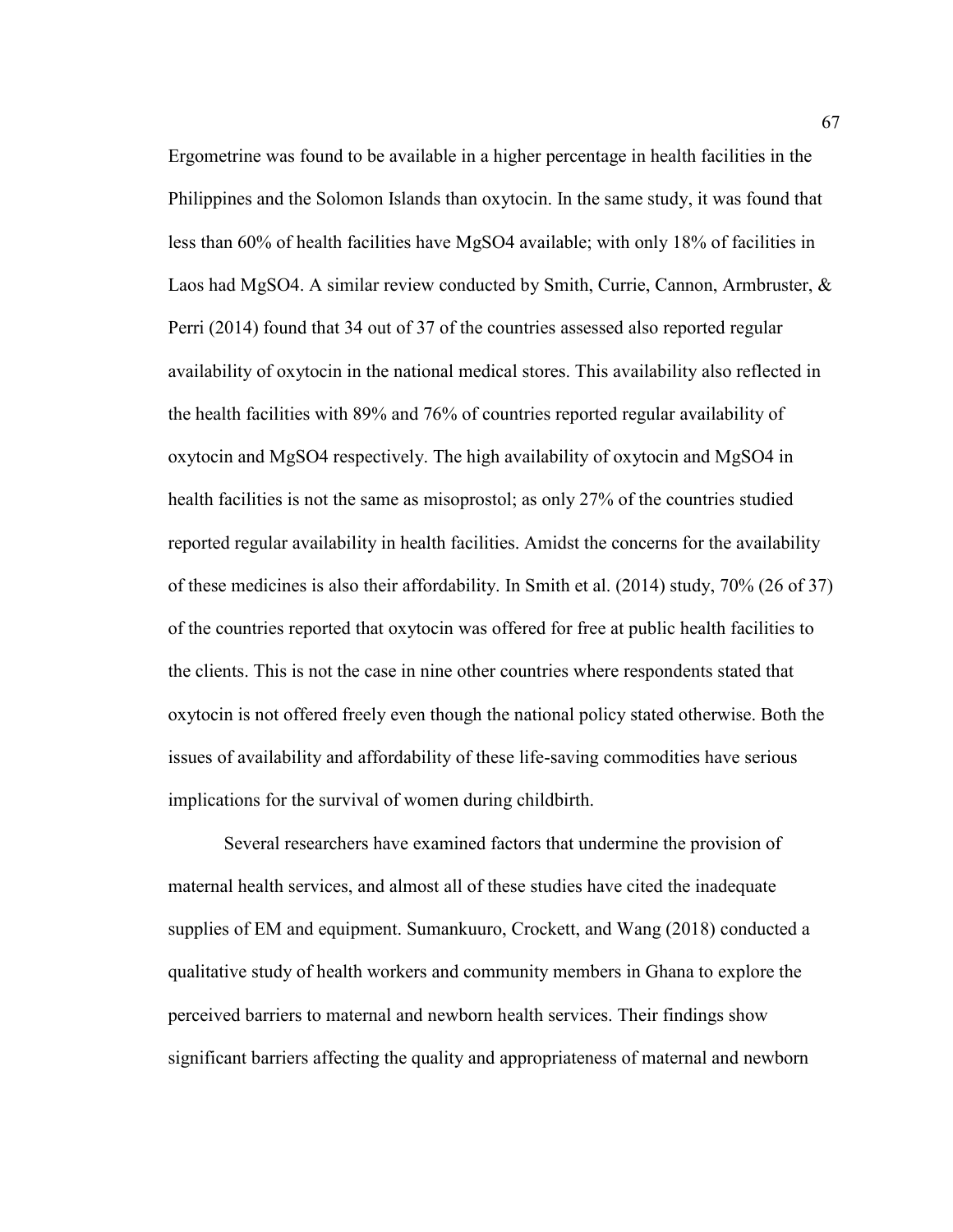health services. Among the notable obstacles are inadequate medical equipment and essential medicines; and infrastructural challenges. Similar findings were observed in a related study by Mugo, Dibley, Damundu, and Alam (2018) in Sudan where the lack of essential medicine, supplies, and equipment contributed to the inadequate quality of ANC services.

## *Influence of health Infrastructure on service delivery.*

While it is evident that health personnel and medical commodities such as drugs and equipment play a critical role in the provision of healthcare services, the role of the healthcare infrastructure is equally important to ensure services are of an excellent standard. In the context of the health care system and reference to health care facilities, facility infrastructure is defined as the total of all physical, technical and organizational components or assets that are prerequisites for the delivery of health care services (Scholz, Ngoli, & Flessa, 2015). Infrastructure is, therefore, a major component of the structural quality of the health care system. Both the functionality and quality of the 'infrastructure' component of health care system determine the accessibility, availability, quality, and acceptability of health services as well as the working condition of facility staff (Choo, Perry, Hesse, Abantanga, Sory, Osen, et al., 2010; Fotso & Mukiira, 2012; Urassa, Carlstedt, Nystrom, Massawe, & Lindmark, 2002). Even though the relevance of health facility infrastructure on quality service provision is well acknowledged, there is, however, limited literature on the subject (Scholz et al., 2015). In this section, the literature on health facility infrastructure is reviewed to highlight the extent to which the component can facilitate or hinder MCH services.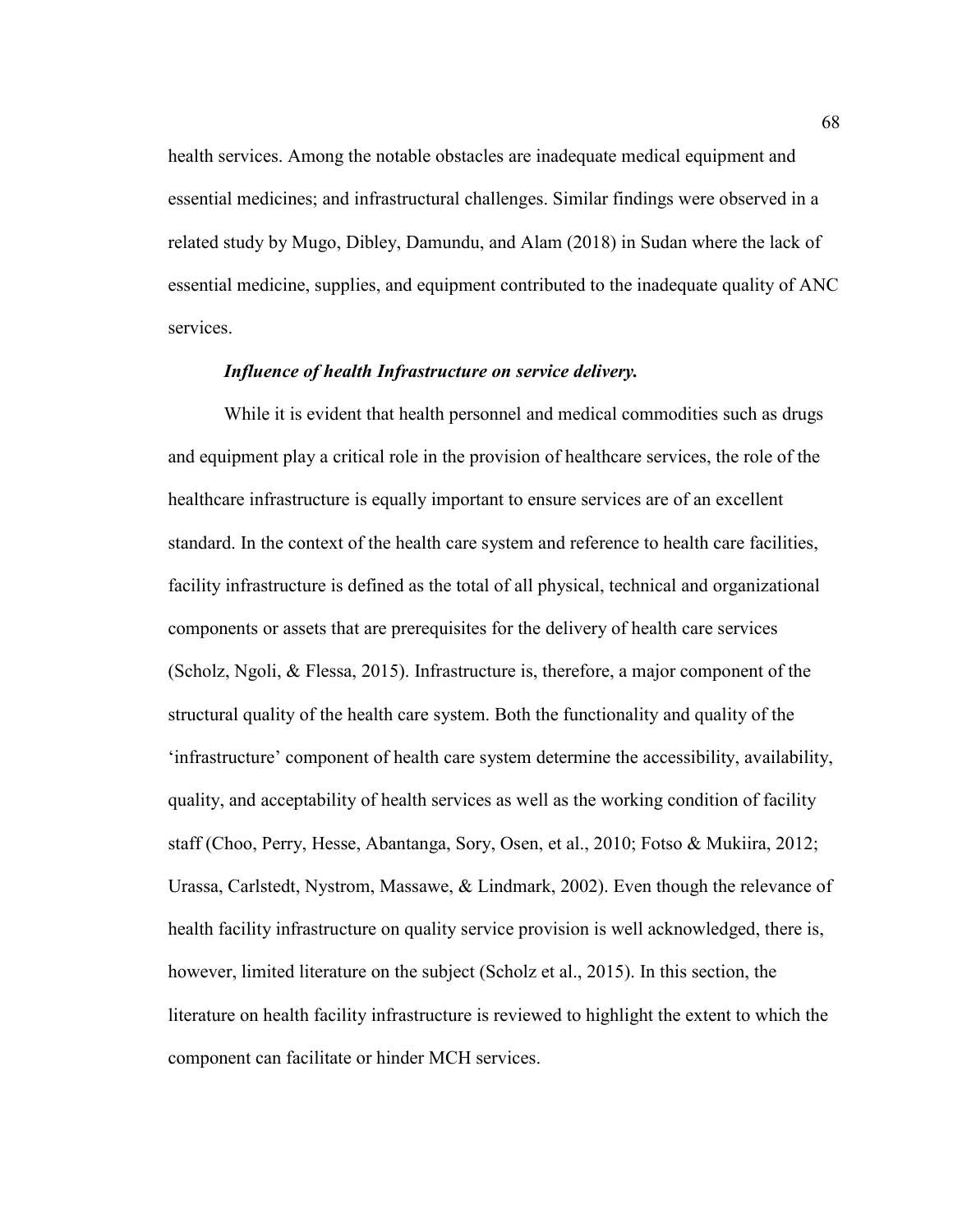There is wide agreement in the literature that the health systems in LMIC face governance challenges in delivering health services, and this affects mostly the vulnerable population of women and children. One of the common issues has to do with the quality of health infrastructure; as both the facilities and utilities to support primary healthcare service delivery are of poor quality (WHO, 2006). The poor status of health infrastructure has been cited by a good number of studies as a barrier to the utilization of MCH services. One of the main reasons reported in a study in Cambodia for the nonuse of maternal health services was the lack of ward space to allow women to rest after delivery (Matsuokaa et al., 2010). Hsia, Mbembati, Macfarlane, and Kruk, (2012) also reported that the poor status of buildings, the unreliable supply of utilities such as water and electricity could undermine the delivery of quality maternal and child health services. Reliable basic infrastructure, particularly electricity and water, are critical enabling factors in improving the health system and consequently, contribute to the attainment of the SDGs. As found out by a study to determine the effect of a rural electrification project that provides 24-hour electricity on health facilities and MCH services in Gujarat, India, Chen, Chindarkar, and Xiao (2016) reported that the reliable electricity significantly improved the operational capacity of health facilities. This was facilitated by the increasing availability and functionality of a wide range of essential devices and equipment. It was further noted that the utilization of MCH services was significantly increased (Chen, Chindarkar, & Xiao, 2016).

Despite the available evidence on the positive contributions of both electricity and water and sanitation facilities to quality healthcare delivery, LMICs face challenges in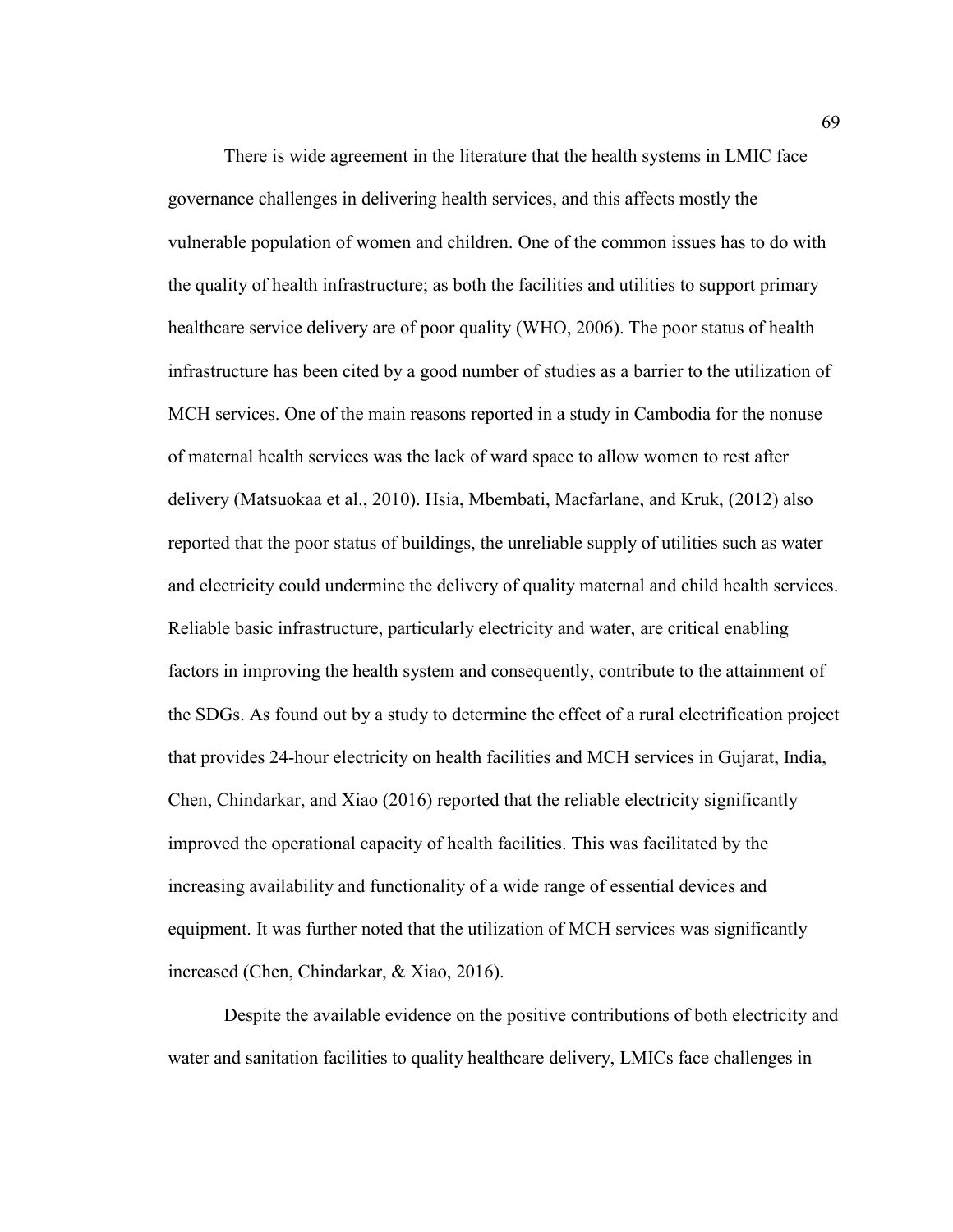providing these utilities. Odagiri, Azhar, Cronin, Gressando, Hidayat, Utamin et al. (2018) assessment on water and sanitation facilities in Indonesia reported that one-quarter of primary health care did not have access to a combination of basic water and sanitation services; with significant regional variation (10.6%-59.8%). Also noted was that 72% of three important locations within the health facilities, i.e., consultation room, immunization, and the delivery room lacked hand washing facilities. A related study by Omuta (2016) examined the physical amenities (including the sources of electricity and water) in primary health care centers in Delta state, Nigeria. Varying degrees of infrastructural deficiencies were observed: 34.22% of the health facilities had no access to safe water, and over half (51.33%) were not connected to the national grid. A study by Nguyen, Wilson, and McDonald (2017) explored the perspective of maternal health workers on how infrastructure impacts the provision of maternity services in rural Vietnam. Their findings revealed a deficit of facility buildings and inadequacy of clean water supply as issues undermining quality MCH services delivery.

Healthcare delivery is carried out at different levels of the healthcare system, and this includes primary, secondary, and tertiary health care facilities. The delivery of healthcare services involves the first-contact, continuous, comprehensive, and coordinated care provided to individuals irrespective of age, gender, or disease (Starfield, 1994). The first point of contact for sick individuals is usually the primary care through clinics and health centers. Scholars have demonstrated that effective primary care is associated with improved access to health services, reduced hospitalizations in secondary or tertiary healthcare facilities (Hung, Rane, Tsai & Shi, 2012; Starfield, Shi & Macinko,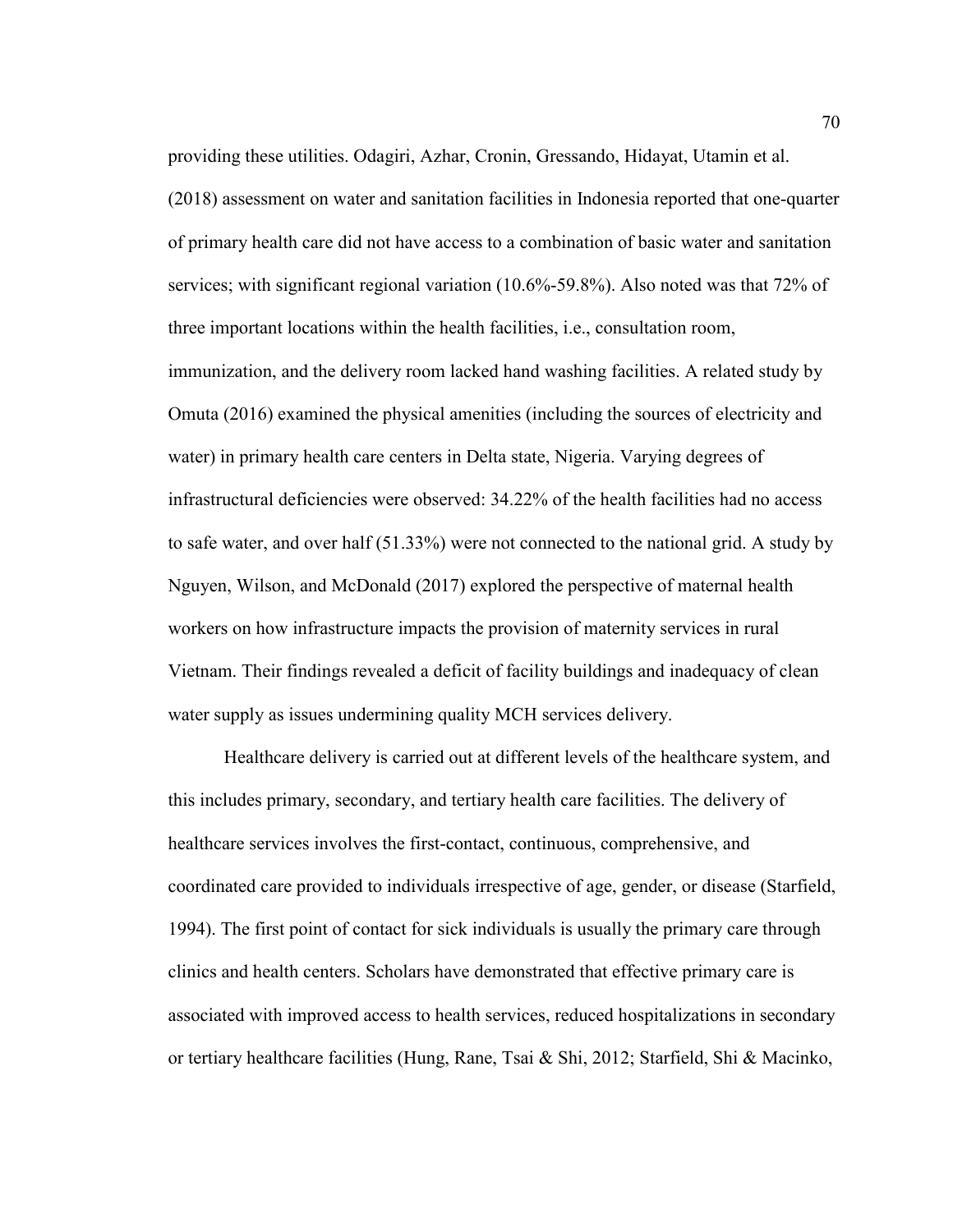2005). Service-users hold different perceptions of the quality of care provided in health centers (primary care) and hospitals (secondary and tertiary care). Most people in China are reported to hold the perception that the quality of care in a hospital setting is superior to the care provided in health centers; hence, there is more use of hospitals for primary healthcare needs than health centers (Hu et al., 2016). Recent findings of a study to compare the quality of care provided at different care settings by Hu et al. (2016) in Guangdong Province, China contrast those perceptions. According to Hu et al., the community health center was associated with higher scores in quality of care than secondary and tertiary hospitals. Further, they found that patients visiting community health centers were more likely to report satisfactory experiences compared to those from secondary and tertiary hospitals. Similar findings were reported by different comparative studies among primary care users in the US healthcare settings; and health centers were found to achieve a higher quality of care (Forrest &Whelan, 2000; Shi, Lebrun, Hung, Zhu, & Tsai, 2012). However, the analysis conducted by Kruk et al. (2016) on the quality of basic maternal care in health facilities in Kenya, Namibia, Rwanda, Tanzania, and Uganda reported different results. Kruk et al. found that the quality of care in primary care facilities was substantially poorer than at secondary facilities.

Healthcare system comprises of both public and non-public (private and faithbased) health facilities. The use of these institutions by individuals is influenced by many factors, including sociodemographic, social structures, educational level, economic status, and health system factors (Shaikh & Hatcher, 2004; Stevenson, Cox, Britten, & Dundar, 2004). There is also a perception, as reported by Giusti, Criel, and Bethune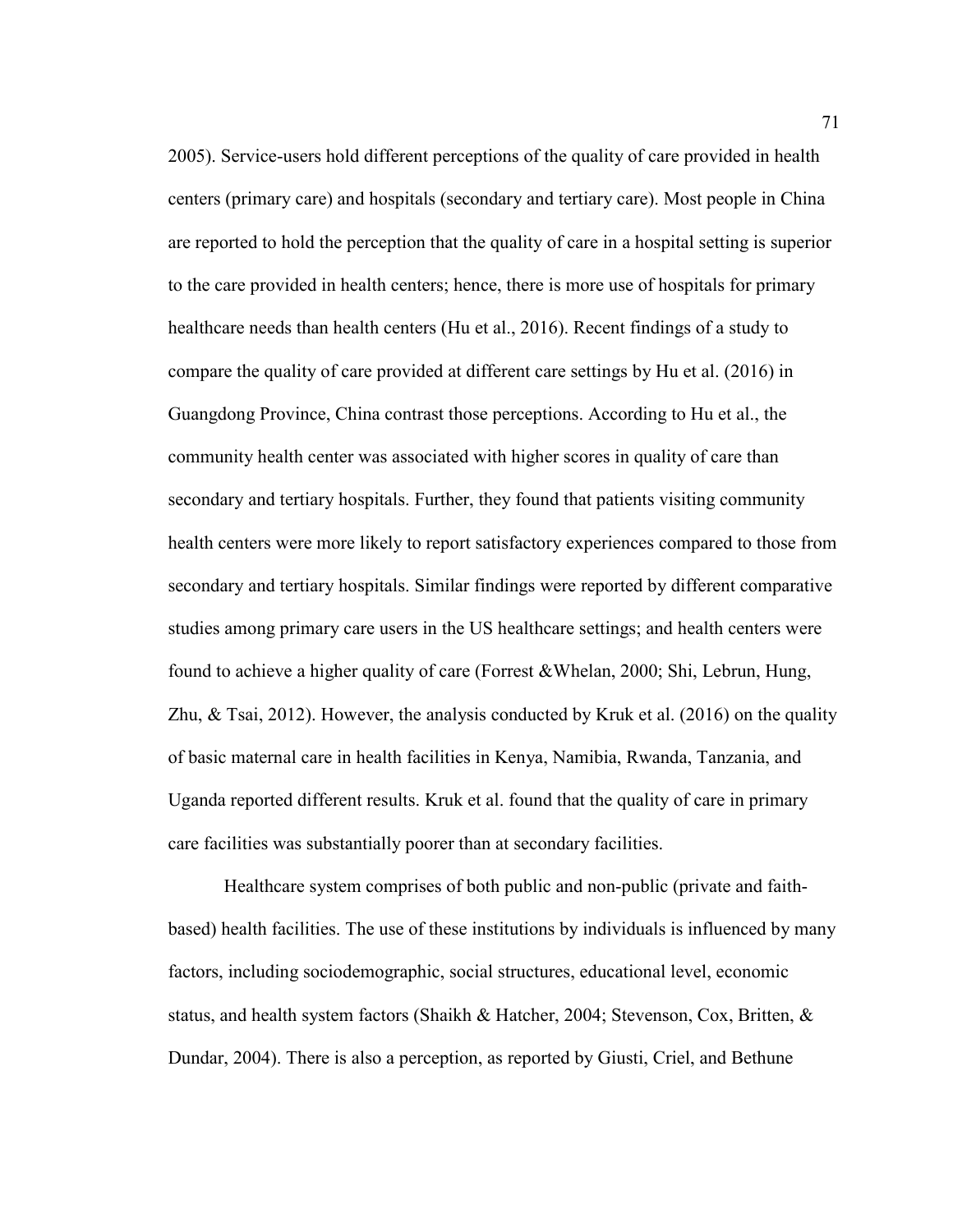(1997) that public health facilities are seen as the preserve for the poor, while private health facilities are perceived to serve more affluent people. This perception may not be unconnected with the cost of care at private facilities as it is often more expensive than the public health facilities. Some studies have been conducted to compare the utilization of public and private health facilities. Shayo et al. (2015) conducted a study in Tanzania to compare the access and utilization of quality, equity, and trust in the Mbarali district. The findings of Shayo et al.'s study revealed that respondents who visited public health facilities reported medicine shortages more than those who visited nonpublic health facilities. They also reported that respondents who visited public facilities were 4.9 times less likely than those who visited non-public facilities to emphasize the influence of cost in accessing and utilizing health care (*OR*=4.9, *CI*:3.9-6.1). A significant difference was found in the provider-client relationship with a satisfaction level of 89.1% and 74.7% in private and public facilities, respectively (*OR*=2.8, *CI*: 1.5-5.0). This shows that the level of client trust is lower in public health facilities than in private health facilities.

A Colombian survey conducted by Perez, Dennis, Rondo, Metcalfe, and Rown (2016) to compare intensive care mortality ratios between private and public hospitals also reported a better standard of care and facilities in private hospitals than public hospitals. According to Perez et al., the mortality ratio ranged from 0.59 to 2.36; and the four intensive care units with the lowest mortality ratio belonged to private institutions; while four of five institutions with the highest mortality ratio belonged to the public sector. Also, intensive care in private institutions has lower median length of stay, and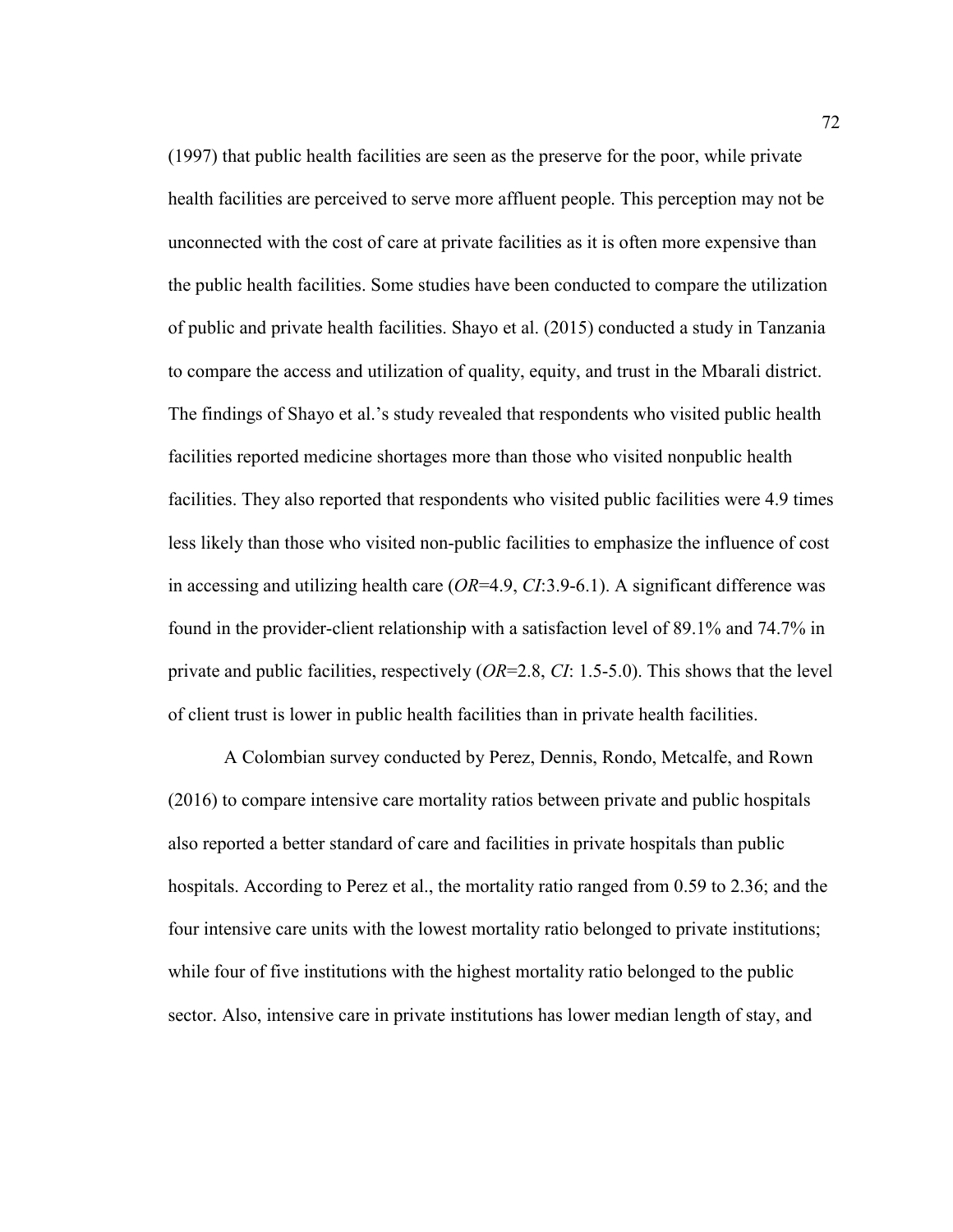higher education training for specialists and nurses. The substantial differences between private and public intensive care units may be associated with patient outcome.

Another study to assess the capacity of the health facilities for comprehensive HIV/AIDS care was conducted by Deribew et al. (2018) in Ethiopia. Deribew et al. assessed the structural, process, and overall capacity of the health system based on the Donabedian quality of care model. The authors used multiple linear regressions to assess the association of the location and type of health facilities with the overall capacity score. Deribew et al. findings revealed that public hospitals have a better capacity score (77.1%) than health centers (45.9%) and private health facilities (24.8%). A higher overall capacity score for urban (45.9%) health facilities than rural (38.2%) health facilities ( $\beta$  = 15.4, 95% *CI*: 11.7, 19.2) was also observed. Health centers (β = - 21.4, 95% *CI*: -25.4, - 17.4) and private health facilities ( $β = -50.9, 95% CI: -54.8, -47.1$ ) had lower overall capacity score than hospitals. There is a clear demonstration from the findings of Deribew et al. study that the capacity of health facilities for HIV/AIDS care and treatment is poor in the private facilities and health facilities compared to hospitals.

#### *Availability and Access to EmONC Services*

Consistent evidence has cited hemorrhage, hypertensive disorders, and sepsis as responsible for more than half of the maternal deaths globally (Say, Chou, Gemmill, Tuncalp, Moller, Daniels, Gulmezoglu, et al., 2014). These causes can be prevented by medical interventions that are termed as 'signal functions' for EmONC (Paxton et al., 2005; UN, 2009). EmONC is subdivided into basic emergency obstetric and newborn care (BEmONC) and comprehensive emergency obstetric and newborn care (CEmONC).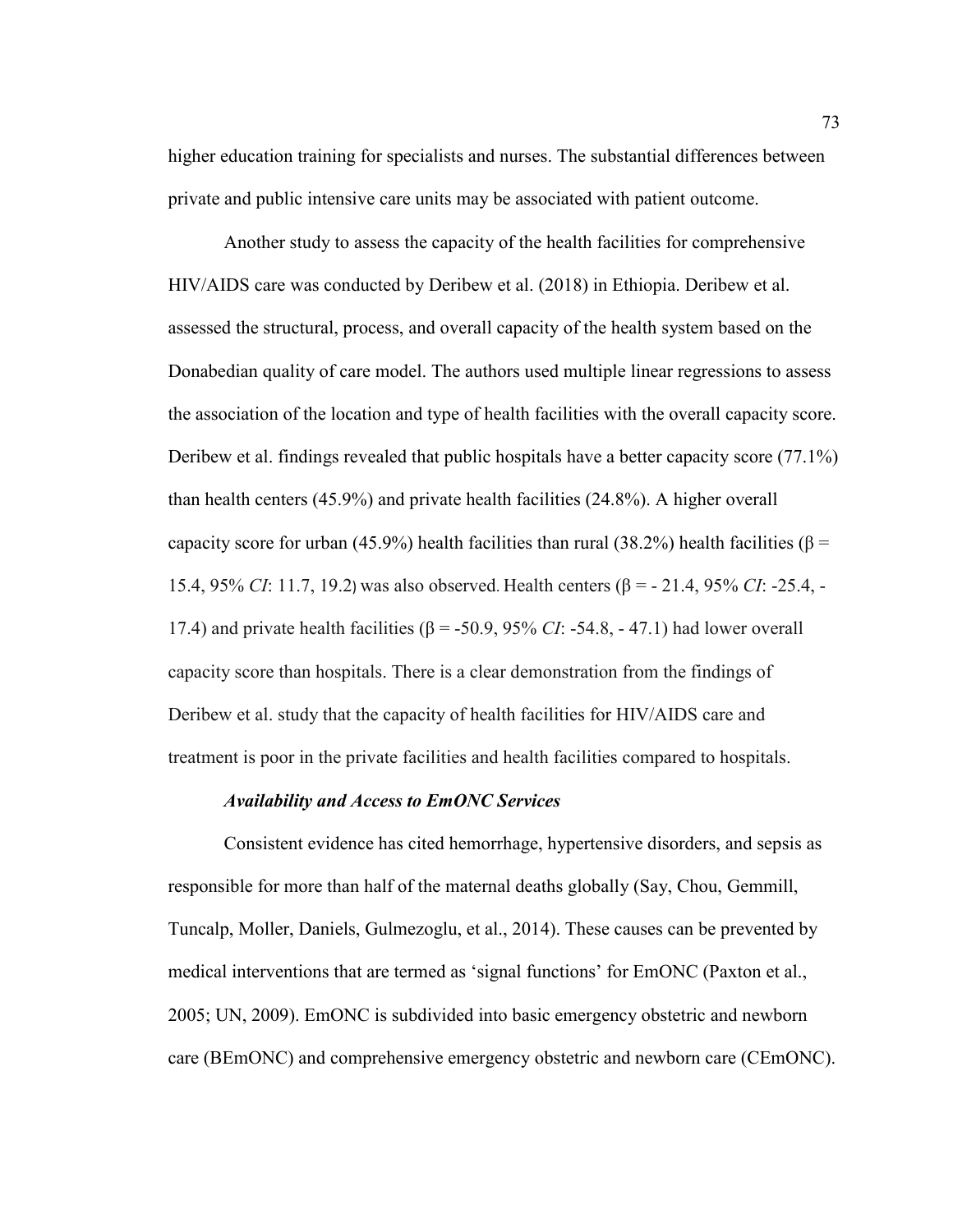According to the UN (2009), a designated BEmONC facility should have seven specific signal functions: (i) administering parenteral antibiotics, (ii) administering uterogenic drugs for active management of the third stage of labor and prevention of postpartum hemorrhage, (iii) use of parenteral anticonvulsants for the management of preeclampsia/eclampsia, (iv) manual removal of placenta, (v) removal of retained products (e.g. manual vacuum extraction, dilatation, and curettage), (vi) performing assisted vaginal delivery (AVD), i.e. vacuum extraction or forceps delivery, (vii) performing basic neonatal resuscitation). A designated CEmONC facility should have a total of nine signal functions including the seven as in BEmONC and including caesarian section (CS) delivery and blood transfusion services to be available 24 hours a day, seven days a week (UN,1997; 2009). The United Nations recommend that, for every 500,000 population, there should be at least five EmONC facilities (UN, 1997; 2009). However, ensuring the availability of services does not only have to do with an adequate number of facilities. The functionality of the signal functions is also very important, and the population coverage of the signal functions for EmONC is an important indicator for preventing maternal and perinatal deaths (Roy, Biswas & Chowdhury, 2017).

The health system components described in previous sections namely, the human resources for health (skilled birth attendants), medical commodities (essential drugs and equipment), and health infrastructure have a significant influence on the functionality of the signal functions in EmONC facilities. Meeting the requirements of all the signal functions for effective EmONC operations is still a challenge in many LMICs. Researchers that have conducted studies in countries in Africa on health facilities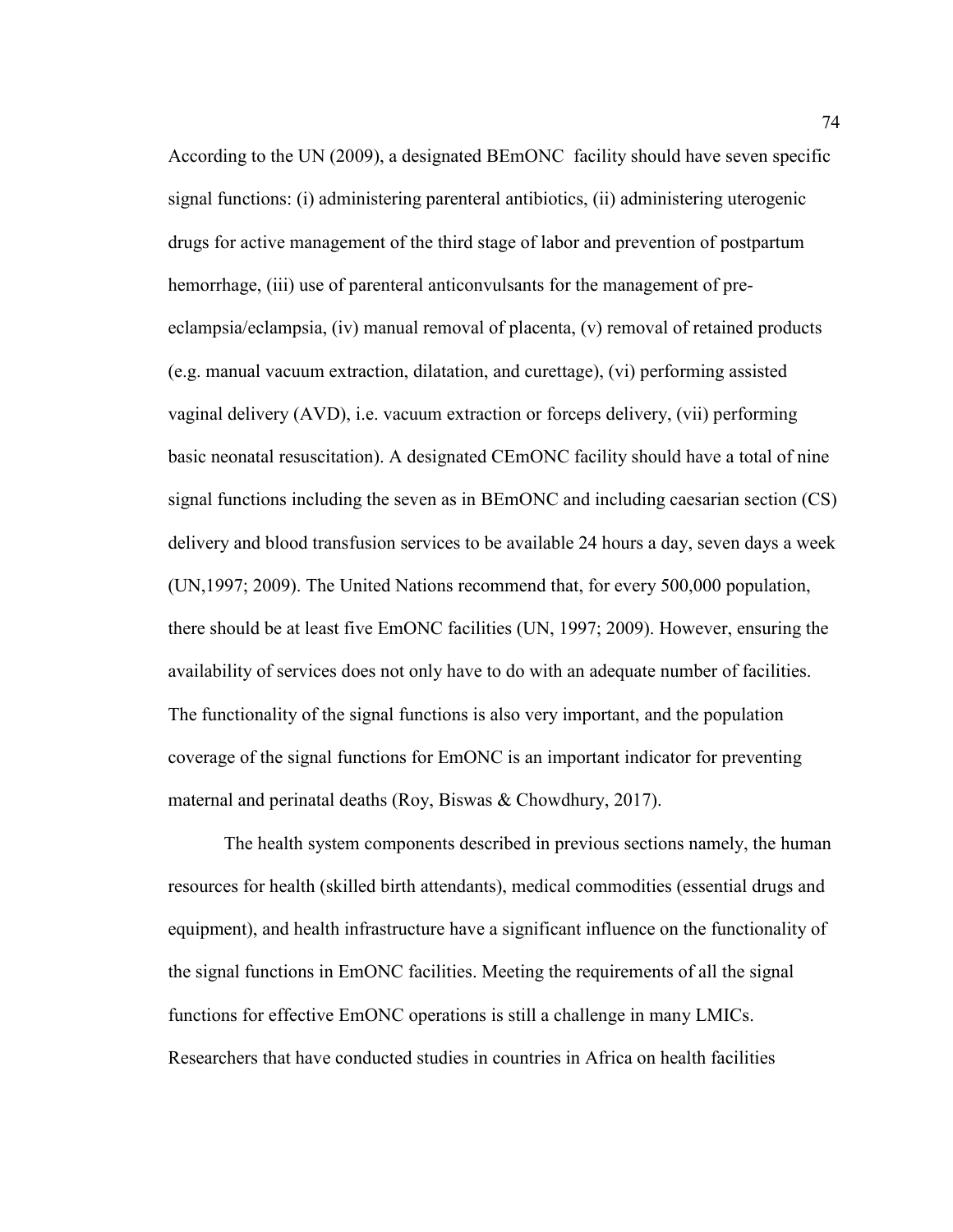EmONC compliance have reported that the proportion of facility-based deliveries and the met need for EmONC were low (Admasu, Haile-Mariam, & Bailey, 2011; Girma, Yaya, Gebrehanna, Berhane, & Lindtjorn, 2013). This is linked to the poor staffing of the facilities, with staff lacking the required competencies. Also, drugs, equipment, and other supplies are lacked in the facilities which undermined the capacity of the facilities to perform the signal functions. A study was conducted in Burundi and Uganda by Chi, Bulage, Urdal, and Sundby (2015a) to explore the barriers to the effective delivery of EmONC services. Participants were health providers and staff of NGOs in maternal health. Chi et al. reported challenges on the availability, quality, and distribution of EmONC services. The common barriers reported in the two countries included a shortage of qualified staff, lack of essential medicines and equipment; and the weak governance of the health facilities.

Ntambue, Malonga, Cowgill, Dramaix-Wilmet, and Donnen (2017) conducted a study to assess the availability, use, and quality of EmONC according to the WHO standards in 53 of the 180 health facilities that provide maternity care in Lubumbashi, Democratic Republic of Congo. The findings revealed that the availability of EmONC falls short of the WHO standards. There was no facility, except one tertiary hospital, that provides all the EmONC signal functions. However, all had carried out at least one of the nine signal functions during the three months preceding our survey. It was also revealed that the population coverage for EmONC was very low. There was only one comprehensive EmONC facility providing services to a catchment area of 918,819 inhabitants; this is far below the WHO recommended five EmONC facilities for every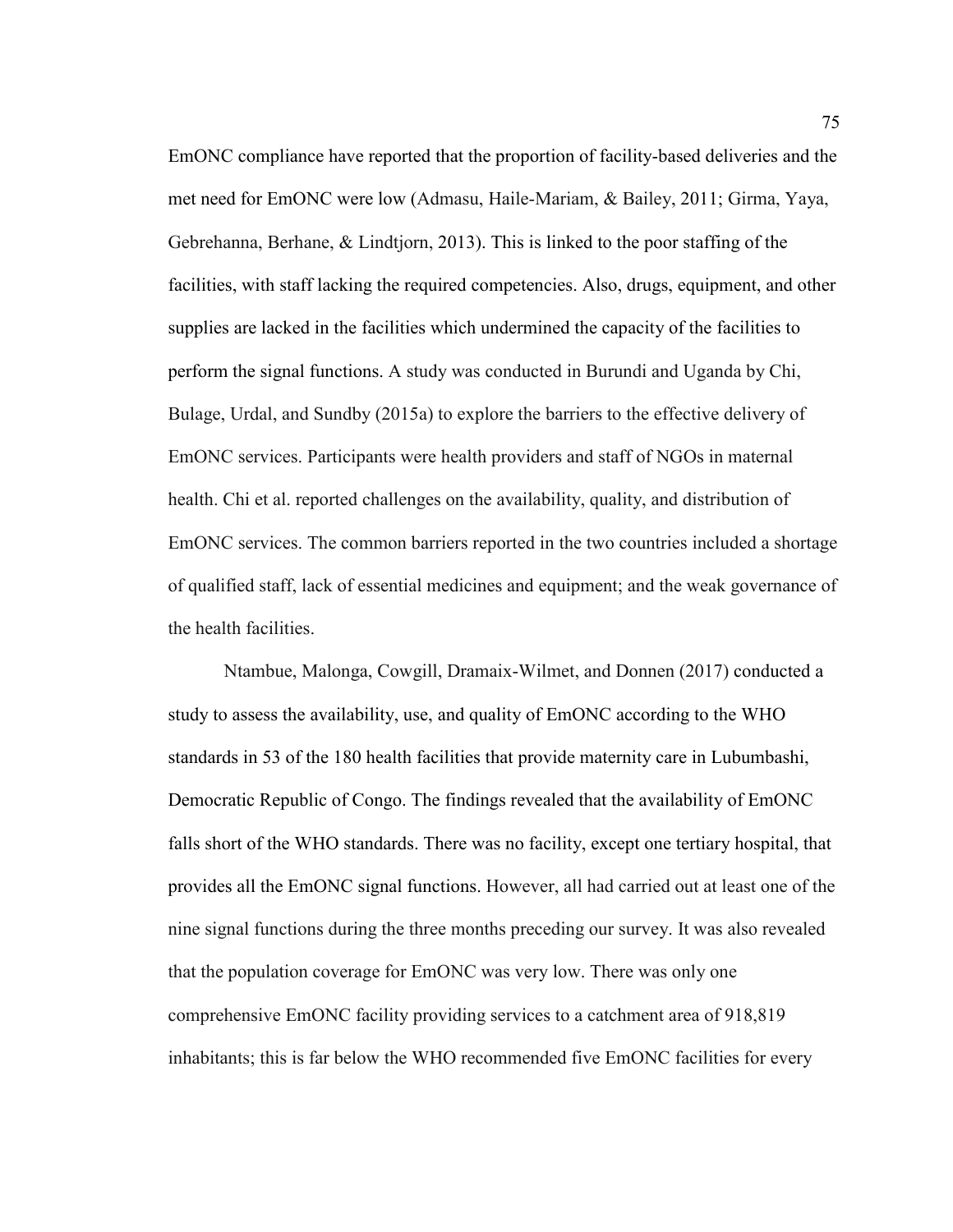500,000 population. Girma et al., (2013) study in the Gamo Gofa Zone of south-west Ethiopia also found low EmONC coverage for the population. According to Girma et al., only a total of five BEmONC and CEmONC compliant facilities was serving a population of 1.7 million. This is below the UN's minimum recommendation; where a total of 14 BEmONC and CEmONC facilities are required to serve the 1.7 million population.

 Strengthening health facilities to provide EmONC functions has been the focus of many health systems in LMIC, and evidence has demonstrated the impact of the initiative on MCH service provision and outcomes. Mirkuzie, Sisay, Reta, and Bedane (2014) conducted a cross-sectional study to examine the changes in maternal and neonatal outcomes between 2008 and 2013 in Addis Ababa, Ethiopia. Mirkuzie et al. found that all the health centers (BEmONC) had a continuous water supply. Access to a 24-hour ambulance service is about average; with 50% access in 2013 as compared to 34% in 2008. There were consistent improvements in the availability of uterotonic drugs, with 85% in 2008 and 100% in 2013. Mirkuzie et al. however found no significant improvements in the knowledge and competencies of providers on post-partum hemorrhage (PPH) management and essential newborn care.

To investigate the changes on the availability, use, and quality of EmONC services in Mozambique, Augusto, Keyes, Madede, Abacassamo, de la Corte, Chilundo and Bailey (2018) conducted secondary data analysis of two nationally representative cross-sectional EmONC (2007 and 2012) assessments to examine the signal functions by type of facility and volume of deliveries. While the findings noted many signs of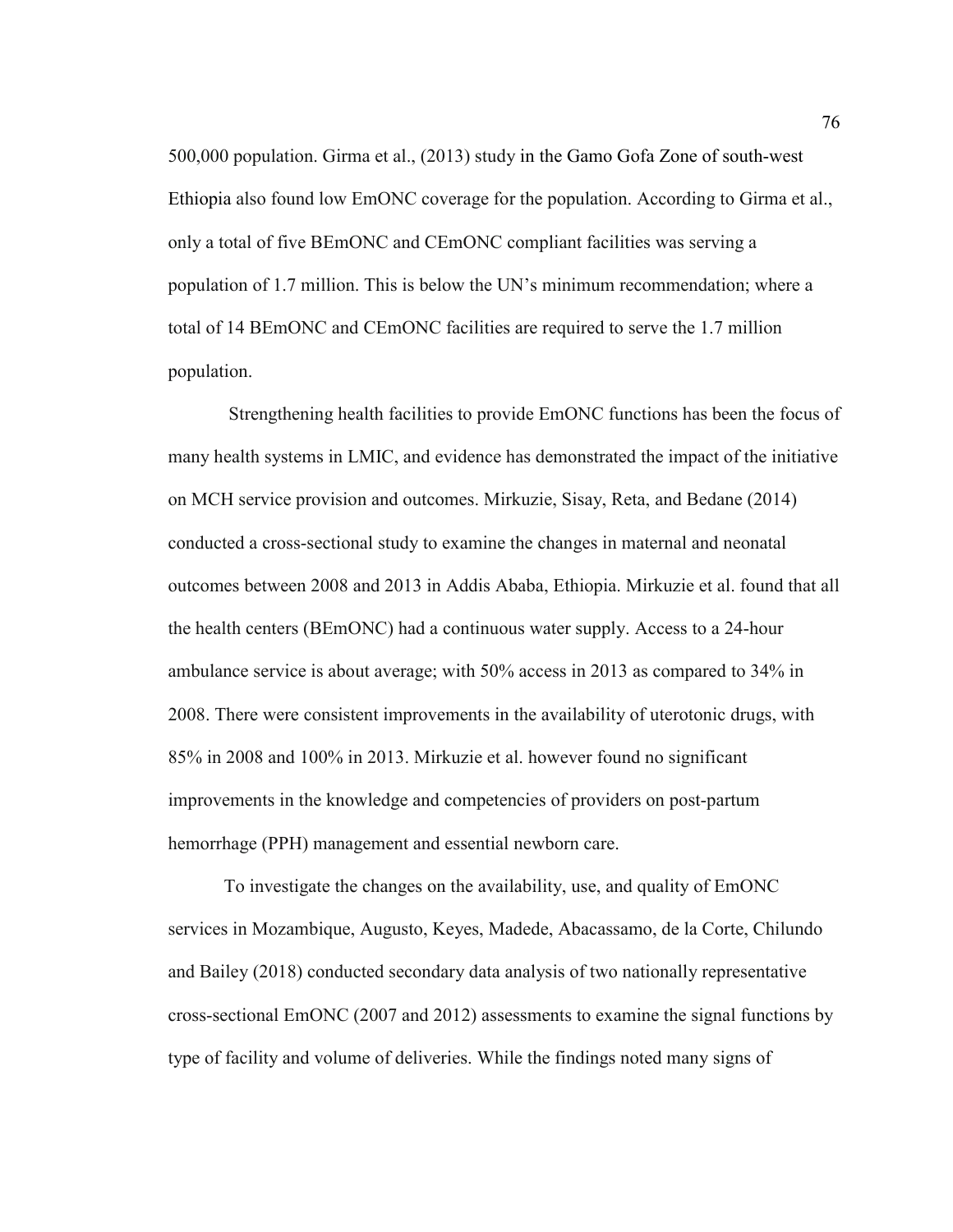improvement within the five years of both assessments, there were, however, some challenges. According to Augusto et al., there was a highly visible expansion on the provision of individual functions among BEmONC health facilities, but the performance at the CEmONC health facilities was found to be less satisfactory. Few hospitals were reported to provide assisted vaginal delivery, obstetric surgery, and blood transfusions. Signs of improvements were noted for other key indicators such as institutional deliveries, including CS delivery. Overall, the availability of facilities providing the full range of signal functions decreased between 2007 and 2012 (Augusto et al., 2018).

In Ethiopia, Tiruneh, Karim, Avan, Zemichael, Wereta, Wickremasinghe, Keweti, et al. (2018) examined the effectiveness of the BEmONC initiative on the rate of facility deliveries and the met need for BEmONC in rural health centers. They collected before and after data from 134 intervention health centers. The authors used a BEmONC implementation strength score, which ranged between zero and ten from seven input and five process indicators. According to Tiruneh et al., there was a statistically significant increase in the implementation strength score from 4.3 at baseline to 6.7 at follow-up ( $p <$ .05). A significantly corresponding increase in health center delivery was noticed from 24% to 56% ( $p < .05$ ). The authors also reported that, for every unit increase in BEmONC implementation strength score, there was a corresponding average of 4.5 percentage points (95% *CI*: 2.1- 6.9) increase in facility-based deliveries; while a higher score for BEmONC implementation strength of a health facility at follow-up was associated with a higher met need. The findings of this study demonstrated that EmONC initiative is effective in improving MCH provision and outcomes.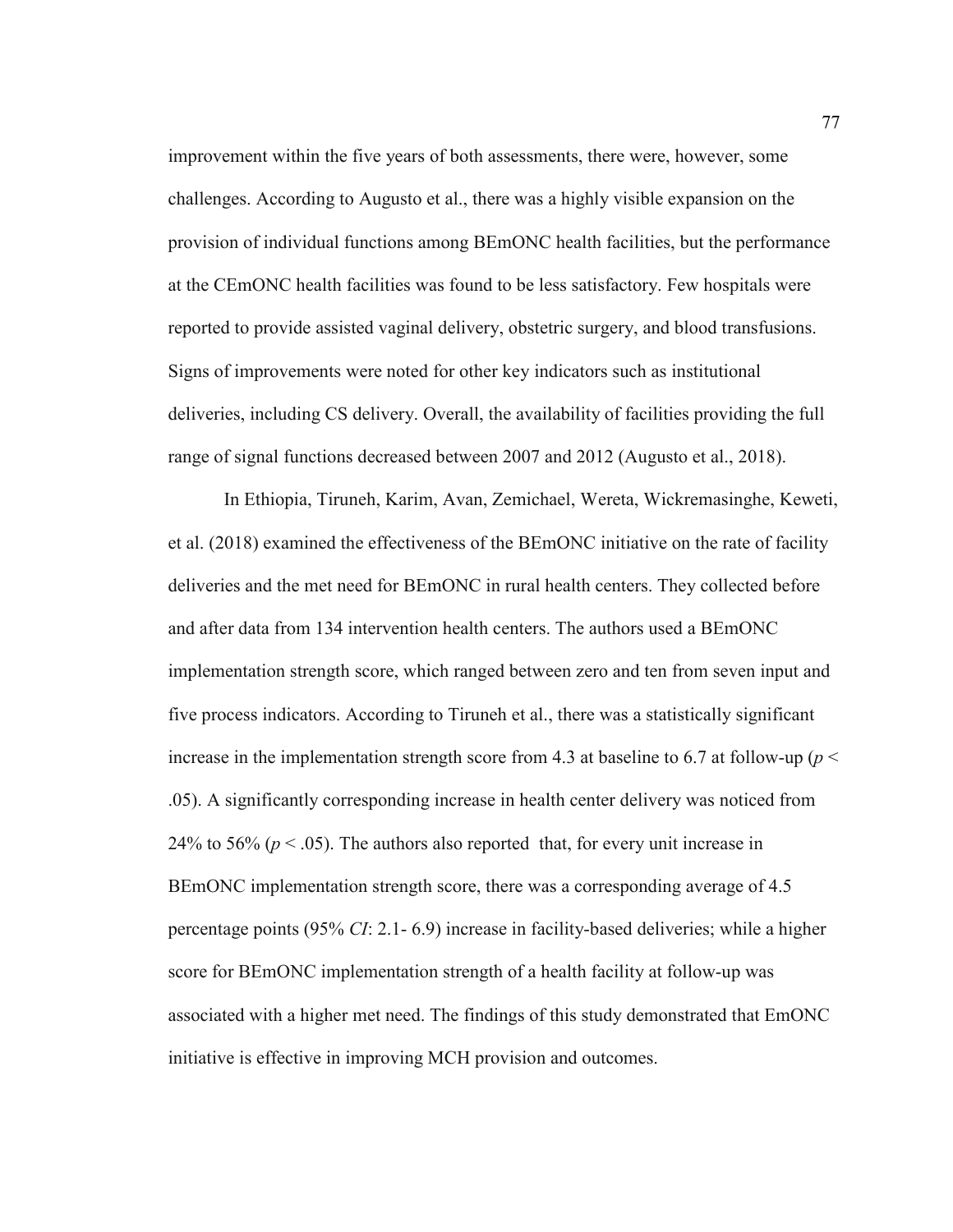The capacity of health facilities to provide effective EmONC services also varies by facility type (public vs. private). Tembo, Chongwe, Vwalika, and Sitali (2017) surveyed of 35 public and private health facilities in Lusaka district, Zambia to evaluate the availability and usability of signal functions. Tembo et al. reported that of the 35 (25.7% private and 73.5% public) health facilities assessed, only 22 (62.8%) were staffed 24-hours a day, seven days a week and had provided obstetric care three months before the survey. While all the private health facilities were reported to be accessible 24 hours a day, seven days a week; this is not the case for public health facilities that provide antenatal and postnatal care services. Further, private hospitals were better staffed than public hospitals in terms of numbers and specialty as they had all the categories of staff to provide support to EmONC. Comparatively, private hospitals had 66 general practitioners and 25 specialists (obstetricians and gynecologists), while public health facilities had 14 and one, respectively. Similar variance was also observed in the availability of essential supplies, including equipment and ambulances between private and public health facilities assessed. Overall, only 3 (8.6%) and 5 (14.3%) of the 35 health facilities had provided BEmONC and CEmONC services respectively before to the survey.

#### **Operational Definition of Terms**

**Access:** This is defined as the timely use of service according to need (Peters et al. 2008).

**Access to essential MCH services** refers to the availability and accessibility of the following services: antenatal care, skilled birth attendance, postnatal care,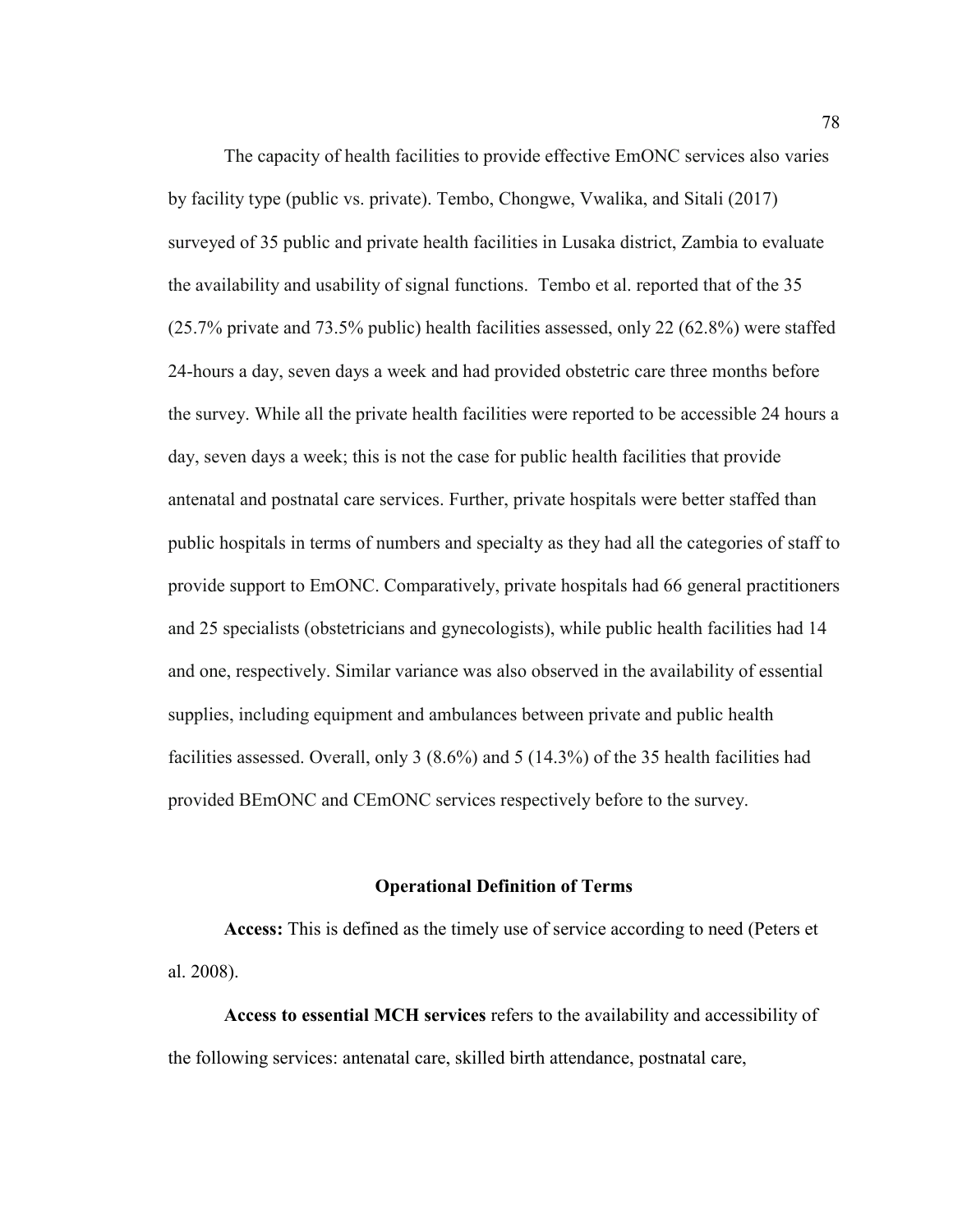immunization, nutrition, malaria and HIV treatment; and diagnostic facilities (WHO, 2007).

**Health system factors**: The features that characterize a health system by the WHO six building blocks framework. These include human resources for health, essential drugs, and medical technologies; health services (WHO, 2007).

**Health System:** consists of all organizations, people, and actions whose primary interest is to promote, restore, or maintain health (WHO, 2007).

**Maternal health services**: services needed to prevent and treat pregnancy and childbirth-related complication (WHO, 2007).

**Child health services:** refer to the promotion of wellbeing through screening, nutrition, and immunization against diseases of the person younger than five years of age.

**Utilization of health services** refers to the use of available MCH services offered in the health facility as experienced by the mothers who attend the identified health services.

**Service availability:** the presence at all time the essential healthcare services that are provided with the optimum quality at a safe environment within the health facility (WHO, 2013).

**Service readiness:** achieving and maintaining a state of preparedness in the facility to provide comprehensive quality care to patients indicated by the availability of trained staff, infrastructure, guidelines, essential drugs, medical commodities and diagnostic capacity (WHO, 2013).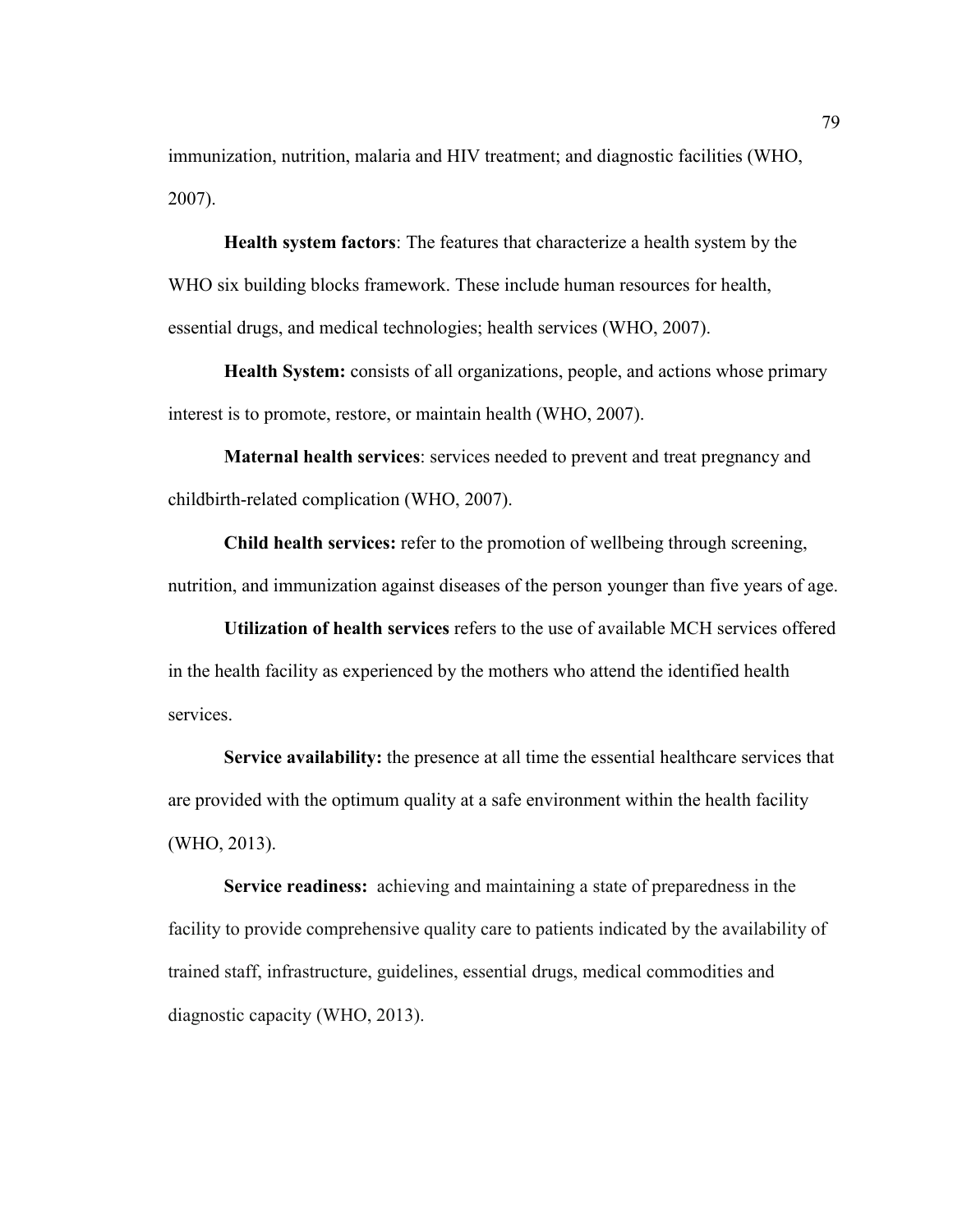#### **Assumptions**

The SARA data collection involved both interviews of health facility staff as well as extracting information from health records and observations to verify reported information. The 2017 SARA survey involved 100% of the country's health facilities. There are, however some assumptions:

## **Assumption 1**

I assume that the facility staff correctly and comprehensively recorded information on MCH services utilization. It is my assumption also that, the study respondents (i.e., the health providers) were truthful in their answers on the information sought on their health facilities.

## **Assumption 2**

I assume that the dataset is representative of all the health facilities in the country.

#### **Assumption 3**

I assume that the data is complete and accurate and that both the study participants and data collectors provided unbiased data for the respective health facilities. I also assume that there were robust data quality assurance and verification measures that minimized the risk of inaccurate information recording, in particular, duplication, wrong coding, and missing data.

## **Assumption 4**

The data on access to services as well as health system components may underestimate or over-estimate the current situation and may introduce bias in the weighted results.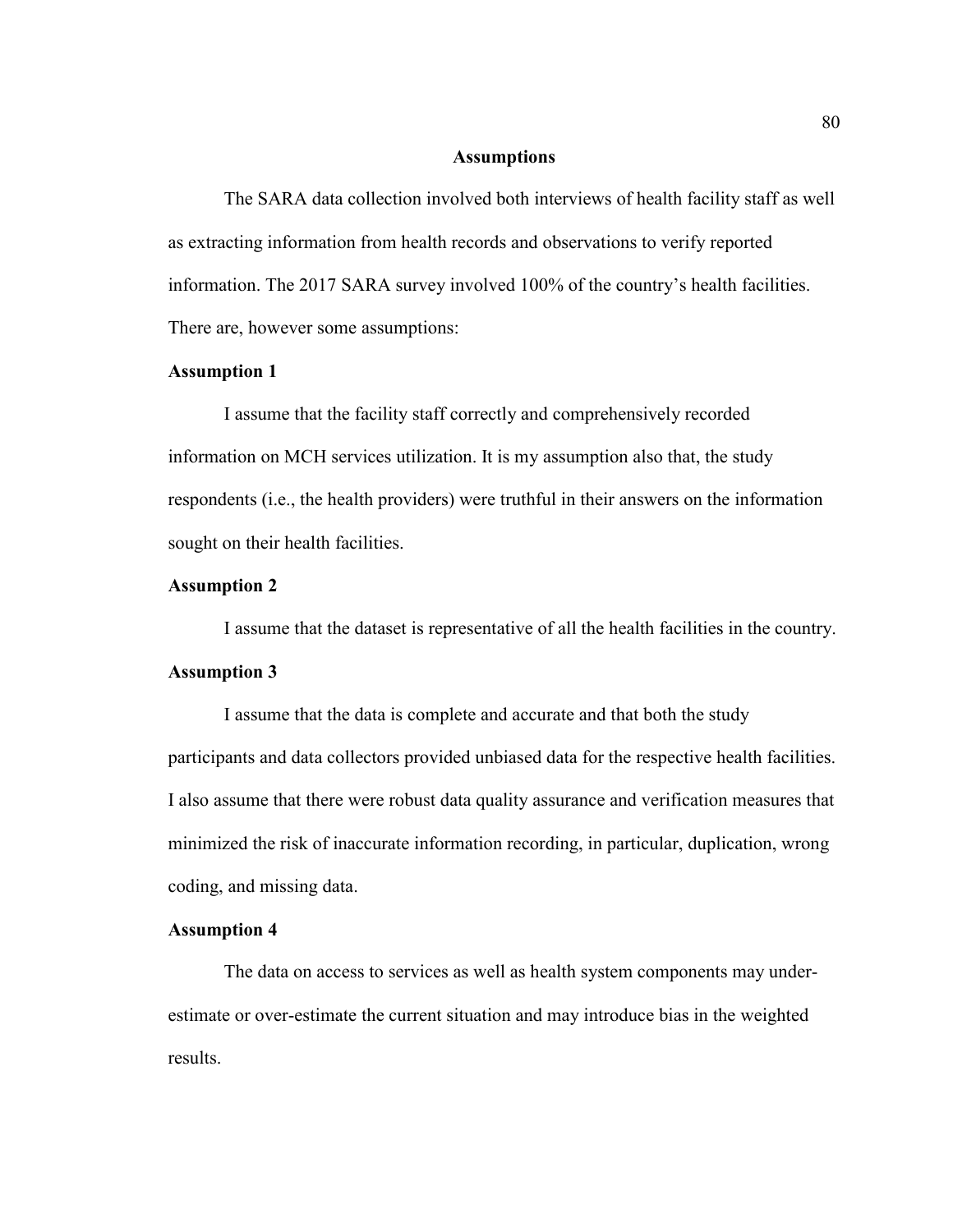#### **Scope and Delimitations**

This study sought to understand the relative influence of the health system on access to MCH services. It assessed the relationship between one dependent variable: "access to essential MCH services" (which refers to the availability and accessibility of the following services: antenatal care, skilled birth attendance, postnatal care, immunization, nutrition, malaria and HIV treatment among others) and five independent (health system characteristics) variables: (a) type of health provider, (b) level of health facility (c) availability of essential medicines, (d) availability of basic equipment, and (e) type of health facility (i.e. private vs. public). The study was guided by a conceptual framework that is adapted from Bryce et al., (2011) framework for evaluating the scaleup to MDGs for maternal and child survival. Bryce et al. framework is based on the assumption that an essential pre-requisite to scaling-up MCH services is a responsive health system (Bryce, Victora, Boerma, Peters, & Black, 2011). For this reason, the selection of the independent variables prioritizes health system characteristics.

The choice of the cross-sectional design means that the analysis aimed to establish the associations, not the cause-and-effect relationships or the reasons for these associations. This study was limited to establishing the relationships between the health system characteristics and access to essential MCH services in Sierra Leone. In this study, secondary data analysis was conducted using the 2017 SARA for Sierra Leone to highlight any significant difference in the readiness and availability of quality MCH services across the different levels of healthcare facilities. The use of the 2017 SARA dataset is because it is the first SARA that has been conducted immediately after the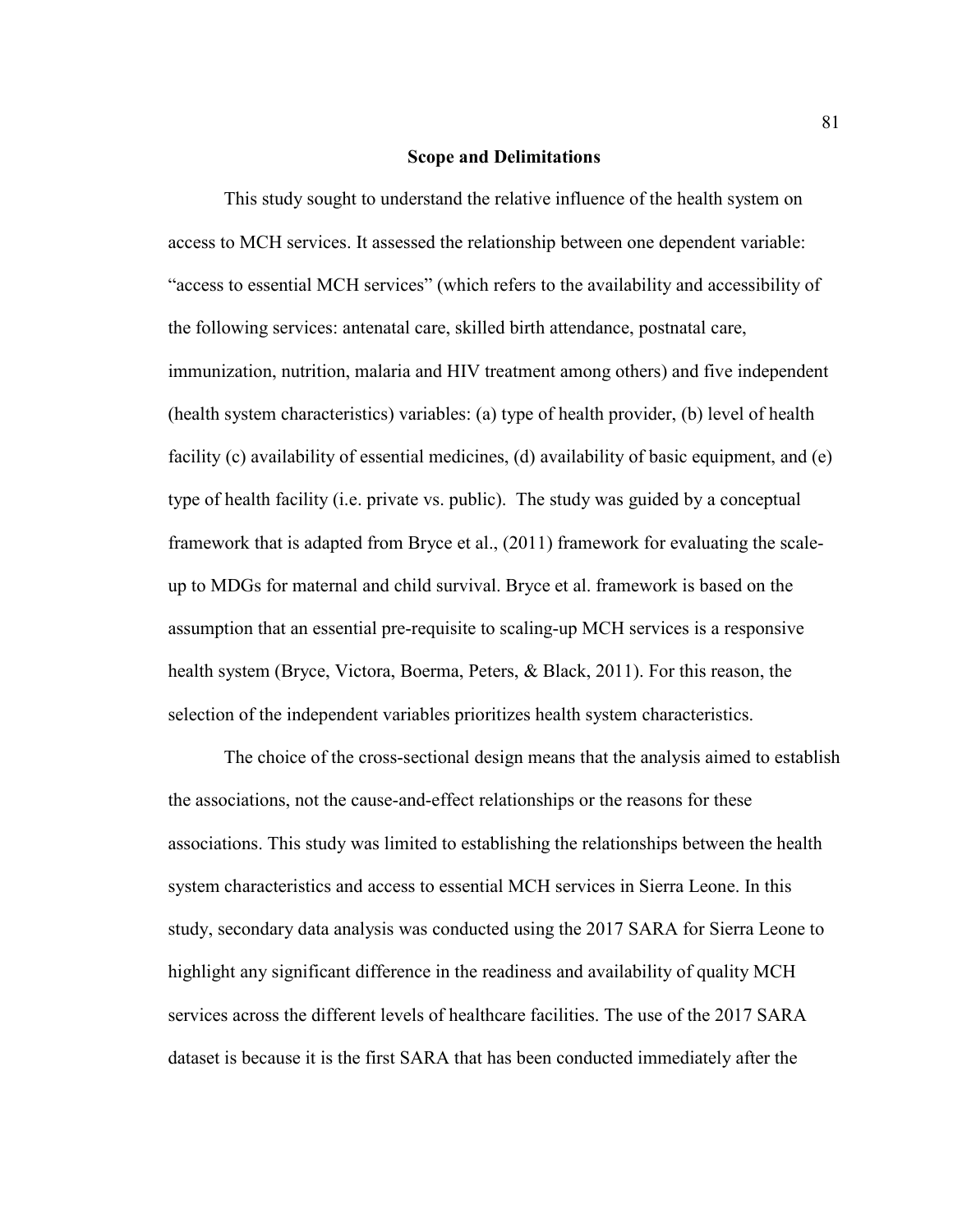EVD outbreak, which was accompanied by a tremendous investment in strengthening the health sector. The results of this study are generalizable across all health facilities in the country, as they reflect the current status of the health system with regards access to MCH services in Sierra Leone.

#### **Limitations**

The use of secondary data inherently limits my ability to define or manipulate the independent variables and in turn, limit the robustness of the data analysis. Further, some health system components that could also influence access to MCH services such as governance and health financing were not evaluated in this study due to data limitation of the original SARA dataset.

#### **Summary, Significance, and Conclusions**

High maternal and child mortality rates are indicators widely used to determine the health and development status of a nation. The high maternal and child mortality rates are indicators that the health system functionality is fraught with problems; and that broader systemic issues including poverty, for example, exist with a negative impact on population health outcomes. Maternal and child health have, therefore, been the subject of much attention from the policy community, in part due to the lack of progress in reducing maternal and child mortality rates, especially in low-income countries like Sierra Leone (Abegunde, Orobaton, Sadauki, Bassi, Kabo, & Abdulkarim, 2015). The issue of maternal and child health is also a top priority for the government of Sierra Leone. In 2010, the government introduced the free health care initiative for pregnant women, lactating mothers and children below the age of five years in order to increase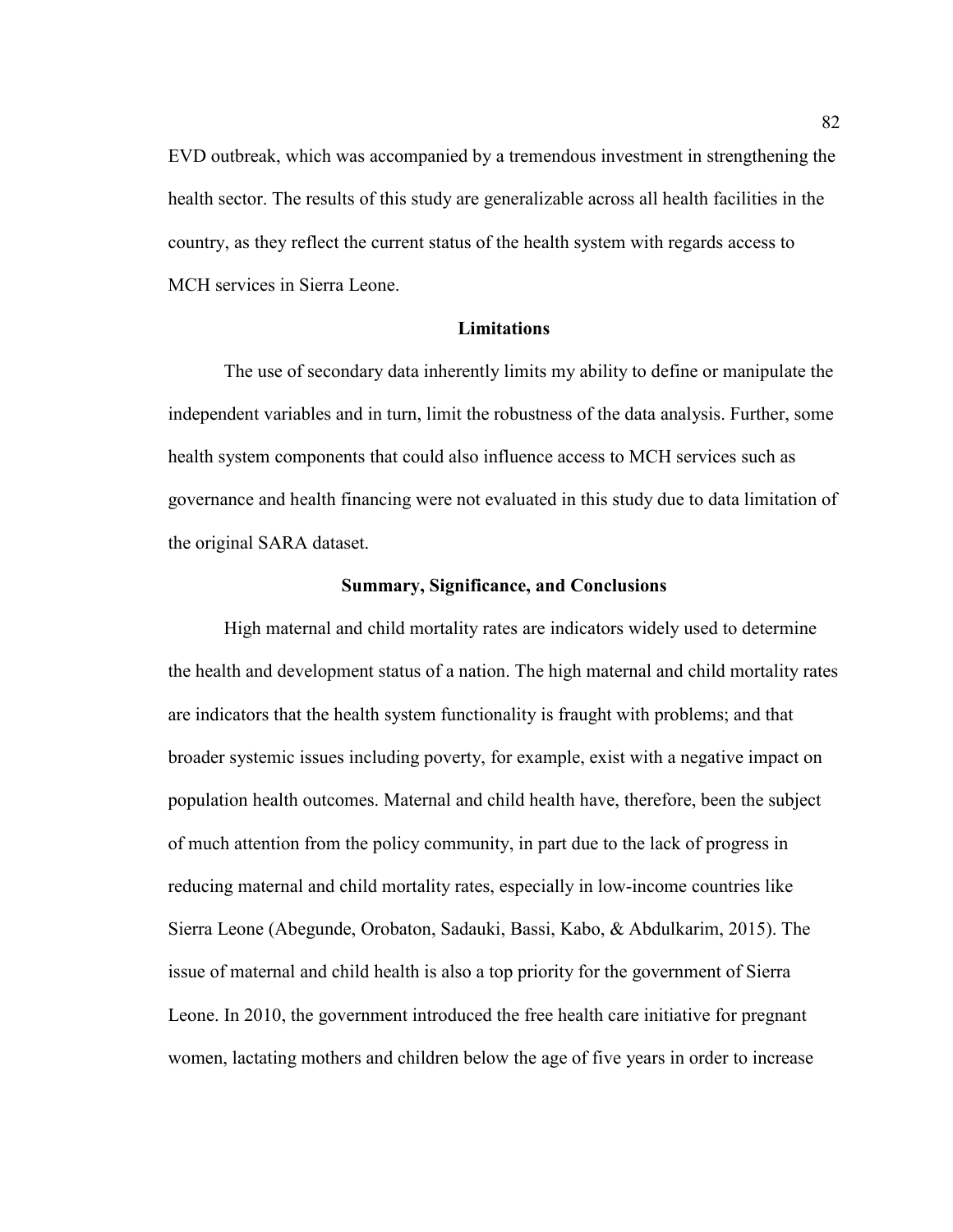access to MCH services and ultimately, to reduce maternal and child mortality in the country. While several initiatives accompanied the free health scheme to improve the quality and utilization of MCH services; the country still recorded one of the highest maternal and child mortality rates in the world at 1,165/100,000 and 156/1000 respectively (DHS, 2013). It has also been reported that, the 2014 Ebola Viral Disease (EVD) had negative implications on the access and utilization of quality MCH services (Ribacke, Saulnier, Eriksson, & von Schreeb, 2016) due to community mistrust of health facilities and health workers perceived as exposure to the Ebola virus (Scott, Crawford-Browne, & Sanders, 2016). While socio-cultural factors have been reported to influence access to MCH services (Chi, Bulage, Urdal, & Sundby, 2015b; Kananura, Kiwanuka, Ekirapa-Kiracho, & Waiswa, 2017; Wulinda, Quaglio, Putoto, et al., 2015; Wilunda, Scanagatta, Putoto, Montalbetti et al., 2017), health system factors can also influence the access to critical components of quality health service delivery. Previous studies have examined the health system predictors on access to maternal health medicines (Nnorom, 2017) and the utilization of maternal health services such as antenatal care compliance (Ngongo, 2016). Most of the studies focused mainly on maternal health and used only one or two of the WHO health system blocks. This study examined more broadly the relative effects of health system blocks (including the health infrastructure, service delivery, human resources, drugs & supplies) on the availability and accessibility of not only maternal health services but also child health services in Sierra Leone. This study provided an opportunity to highlight the influence of post-Ebola health system strengthening initiatives on the provision of quality MCH services in Sierra Leone. It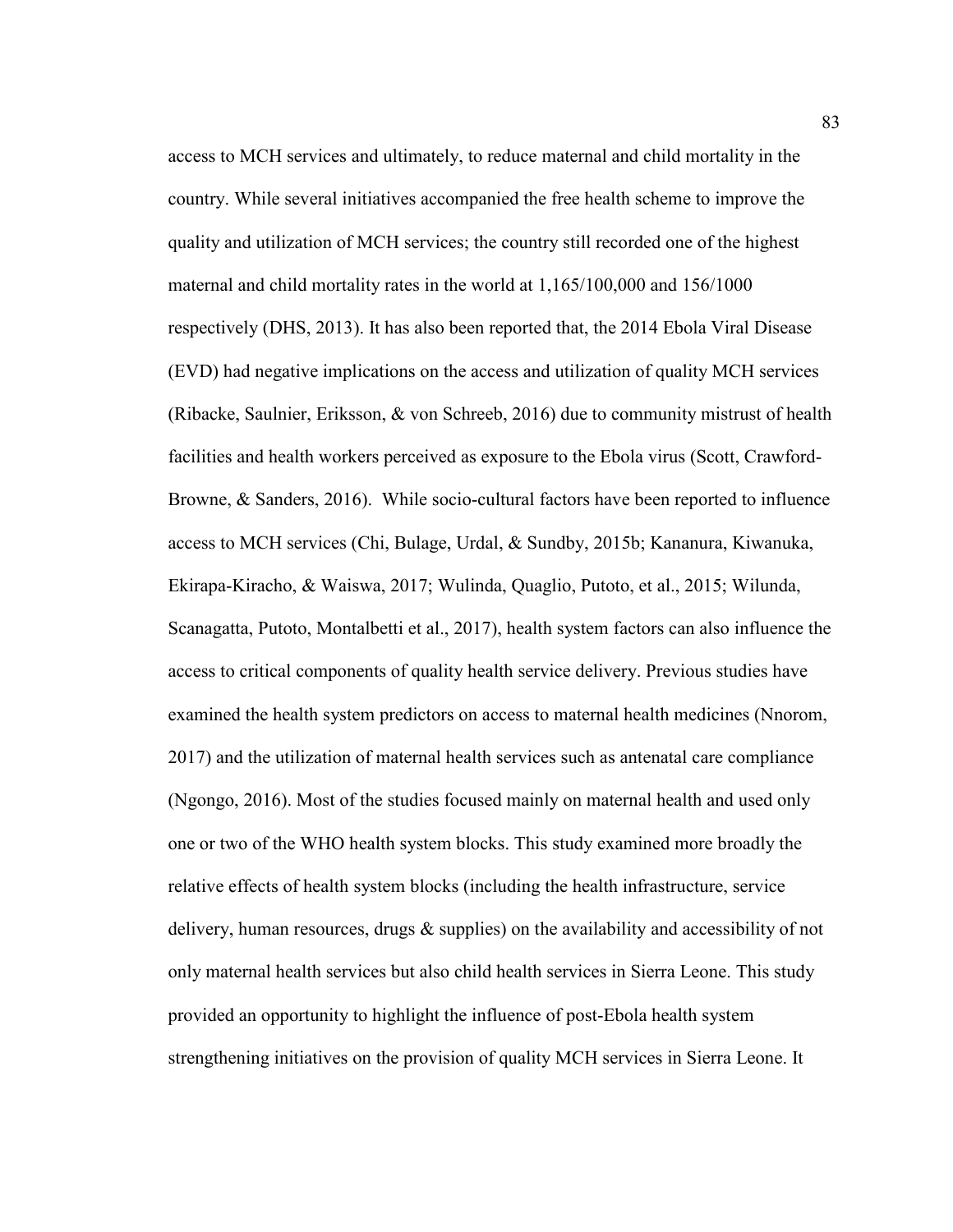contributes to positive social change by highlighting the relative influence of health system on access to MCH services. The study findings would inform efforts towards broadening strategies to address neglected or weak health system blocks to optimize access to quality MCH services, which ultimately can contribute towards the reduction of maternal and child mortality rates in Sierra Leone.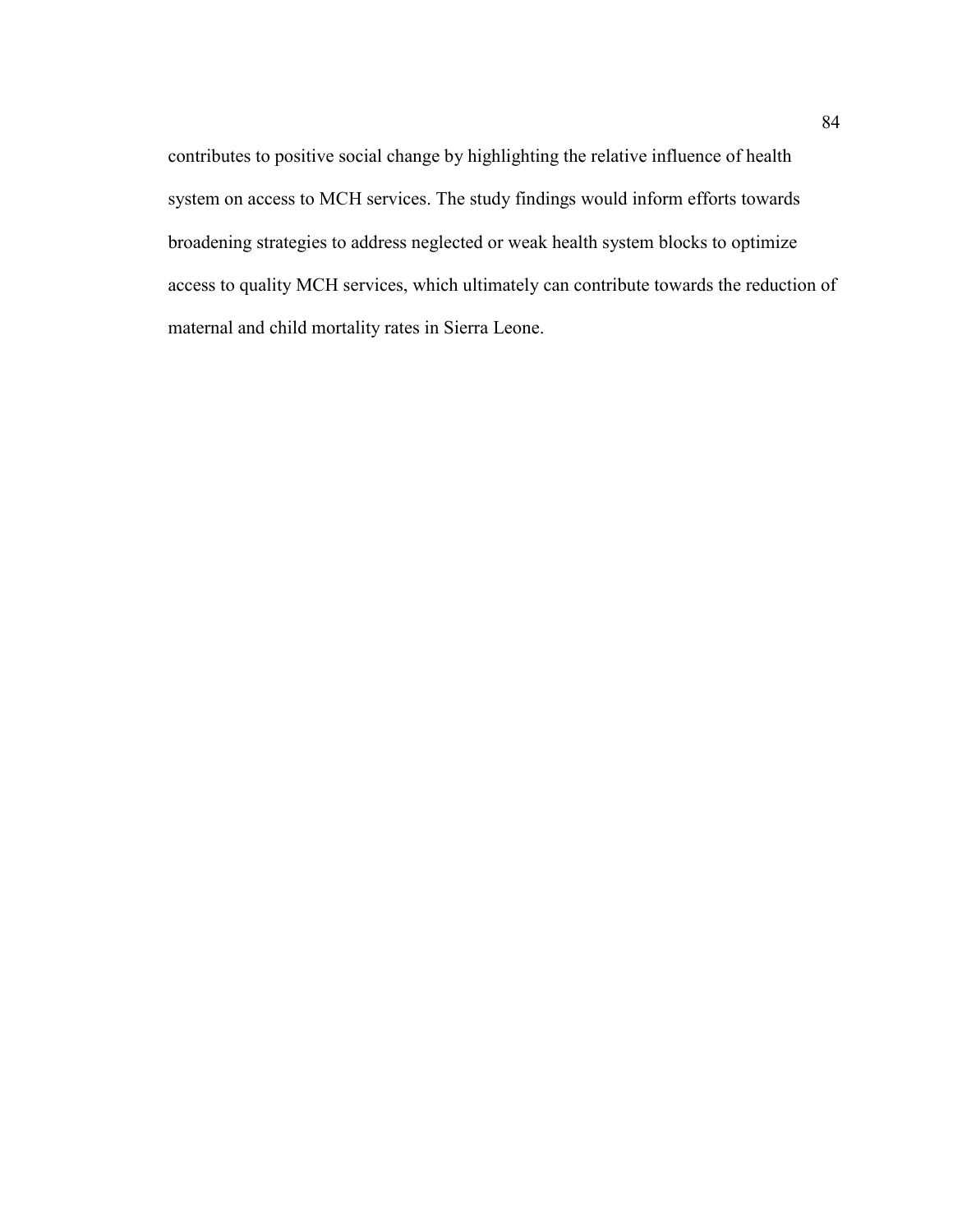#### Section 2: Research Design and Data Collection

## **Introduction**

This was a quantitative, secondary data analysis using cross-sectional survey data. The study's main purpose was to investigate the influence of health system factors on access to MCH services. The MoHS SARA data were analyzed to understand the relative influence of health system characteristics on access to MCH services. In this section, I described the research design and rationale, including the study variables, the design's connection to the research questions, and constraints related to the chosen design. It includes the methodology, the study population, sampling technique, procedures, measurement instruments, and data analysis plan. I described the ethical procedures followed, including institutional review board (IRB) approvals, agreements obtained to gain access to the data, and ethical concerns related to data collection and confidentiality.

#### **Research Design and Rationale**

This study was a quantitative, secondary data analysis using cross-sectional survey data to determine the influence of health system characteristics on the access to MCH services. Cross-sectional surveys, as one of the commonly used research designs (Frankfort-Nachmias & Nachmias, 2008), have both advantages and limitations. One of the weaknesses of cross-sectional design is that it restricts the researcher from manipulating the independent variables or sequencing the occurrence of events, making it impossible to compare causal inferences and before-and-after interventions or procedures (Frankfort-Nachmias & Nachmias, 2008). Another reported limitation of a crosssectional survey by Rossetti (2015) is the likelihood of introducing recall bias because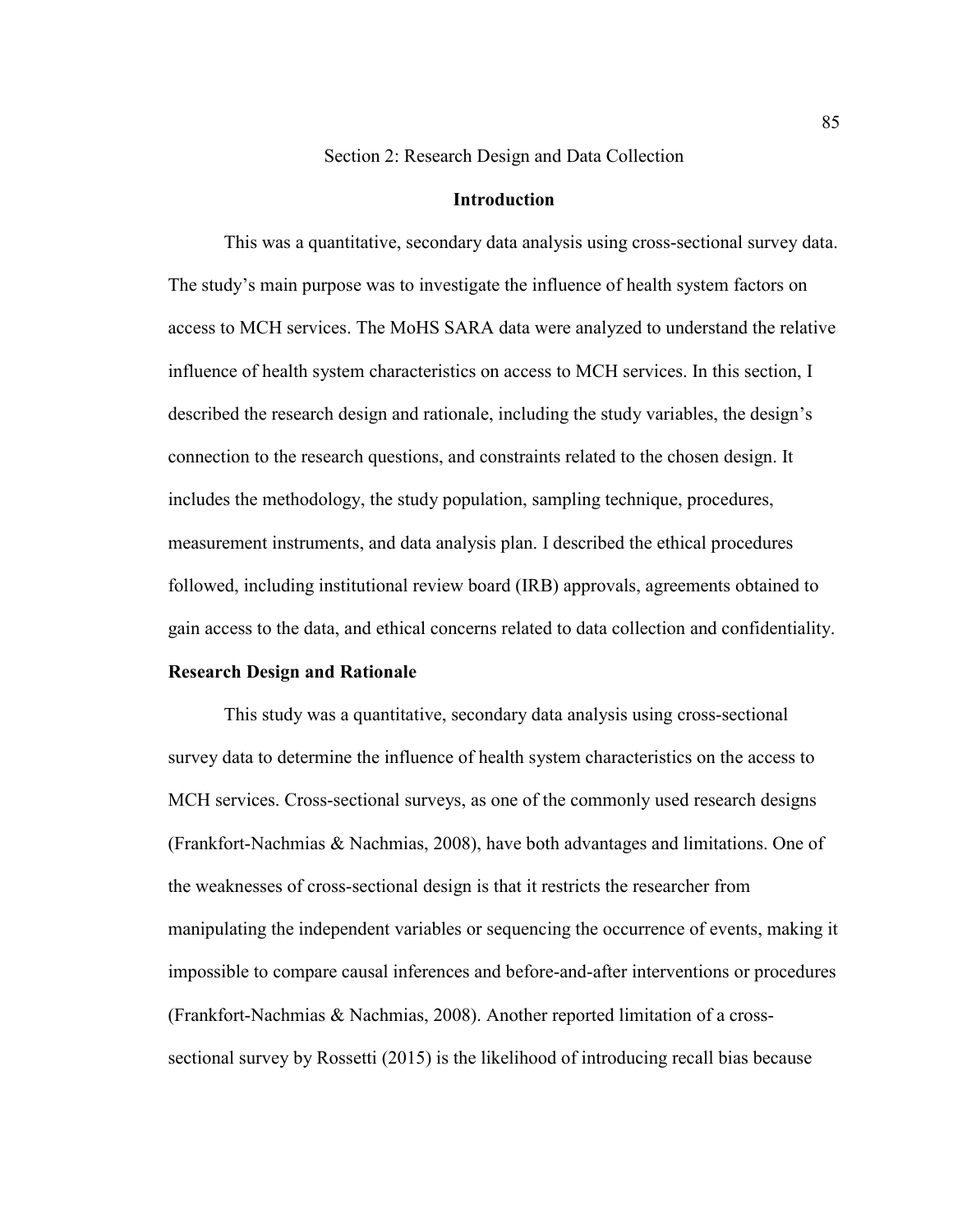primary data are collected from information collected in the past. Albeit the limitations, for nonexperimental analysis, the cross-sectional survey is considered most appropriate (Rossetti, 2015). This design provides a snapshot of the situation in the study location and allows the comparison between different or similar geographic locations at a given point in time. According to Rossetti, the cross-sectional survey design is relatively less expensive when compared to other designs such as cohort and experimental studies. The data collection (questionnaire administration) in a cross-sectional design can be conducted relatively easy through telephone interviews, online platforms, and email/mail. Using this design, therefore, saved my time and money, as well as enhanced the privacy of the study participants (see Frankfort-Nachmias & Nachmias, 2008).

#### **Study Variables**

I examined the nature of the association between health system characteristics (the independent variables) and access to essential MCH services (the dependent variable). As defined by Frankfort-Nachmias and Nachmias (2008), dependent variables are those variables for which researchers work to explain the change, whereas the independent variables are those that explain the change in the dependent variables. The health system characteristics (the independent variables) may relatively influence access to essential MCH services (dependent variable). In this study, the following health system characteristics (independent variables) were investigated: (a) types of health provider, (b) level of health facility, (c) availability of essential medicines, (d) availability of basic equipment, and (e) type of health facility (private vs. public). The dependent variable was access to essential MCH services (which referred to the number of MCH services that can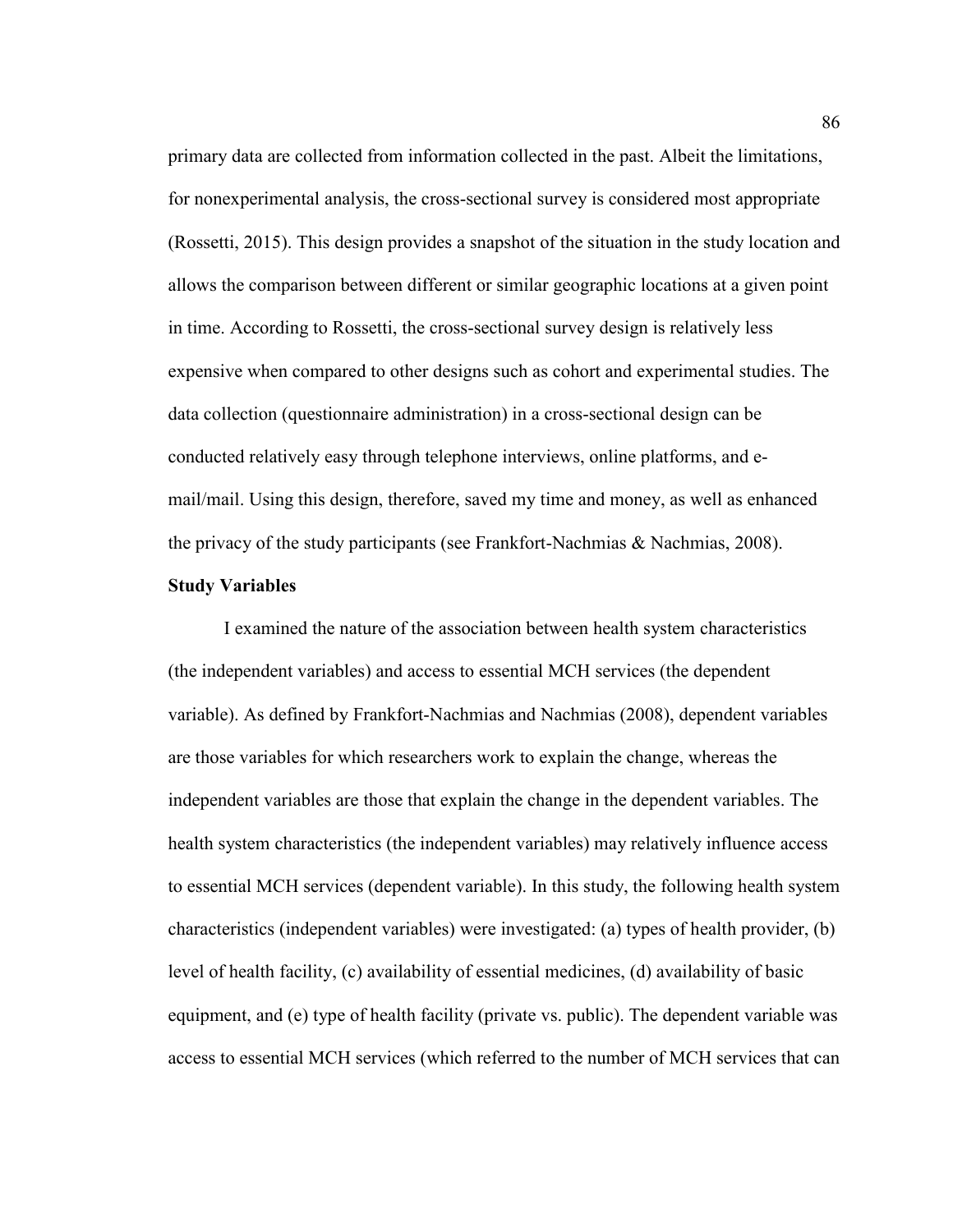be offered by the health facility contingent upon the availability of certain tracer items [health provider, essential medicines, and basic equipment]). Table 2 shows a description of the measurements for each of the variables.

Table 2

| Variable Descriptions and Measurements |  |  |
|----------------------------------------|--|--|
|----------------------------------------|--|--|

| Variable Name              | Variable Description                                                                                                                                                                                                                                                                                                                                                                                                                                                                                                                                                                                                                                                                                   | Variable Measurement |
|----------------------------|--------------------------------------------------------------------------------------------------------------------------------------------------------------------------------------------------------------------------------------------------------------------------------------------------------------------------------------------------------------------------------------------------------------------------------------------------------------------------------------------------------------------------------------------------------------------------------------------------------------------------------------------------------------------------------------------------------|----------------------|
| Dependent<br>Variable      |                                                                                                                                                                                                                                                                                                                                                                                                                                                                                                                                                                                                                                                                                                        |                      |
| Access to MCH<br>services  | This refers to the number of<br>procedures and interventions offered<br>by the health facility. It is measured<br>based on the availability and<br>functioning of supportive items<br>categorized into three domains: health<br>provider; essential medicines; and<br>basic equipment. Items that best<br>represent the outcome variable are<br>combined to form a composite<br>dichotomous variable. MCH services<br>availability score for each facility is<br>calculated by adding the proportions.<br>Facilities that scored 50% or more are<br>considered to have good access to<br>MCH services; while those that scored<br>less than 50% are considered to have<br>poor access to MCH services. | Binary categorical   |
| Independent<br>variables   |                                                                                                                                                                                                                                                                                                                                                                                                                                                                                                                                                                                                                                                                                                        |                      |
| Level of facility          | This refers to the level of the health<br>facility. Facility level is coded as: $1 =$<br>MCHP; $2=CHP$ ; $3=CHC$ ; $4=$ hospital<br>$5 =$ Clinic                                                                                                                                                                                                                                                                                                                                                                                                                                                                                                                                                       | Ranked Categorical   |
| Type of health<br>facility | This refers to facility ownership. It is<br>coded as 1=public and 0=private                                                                                                                                                                                                                                                                                                                                                                                                                                                                                                                                                                                                                            | Nominal Dichotomous  |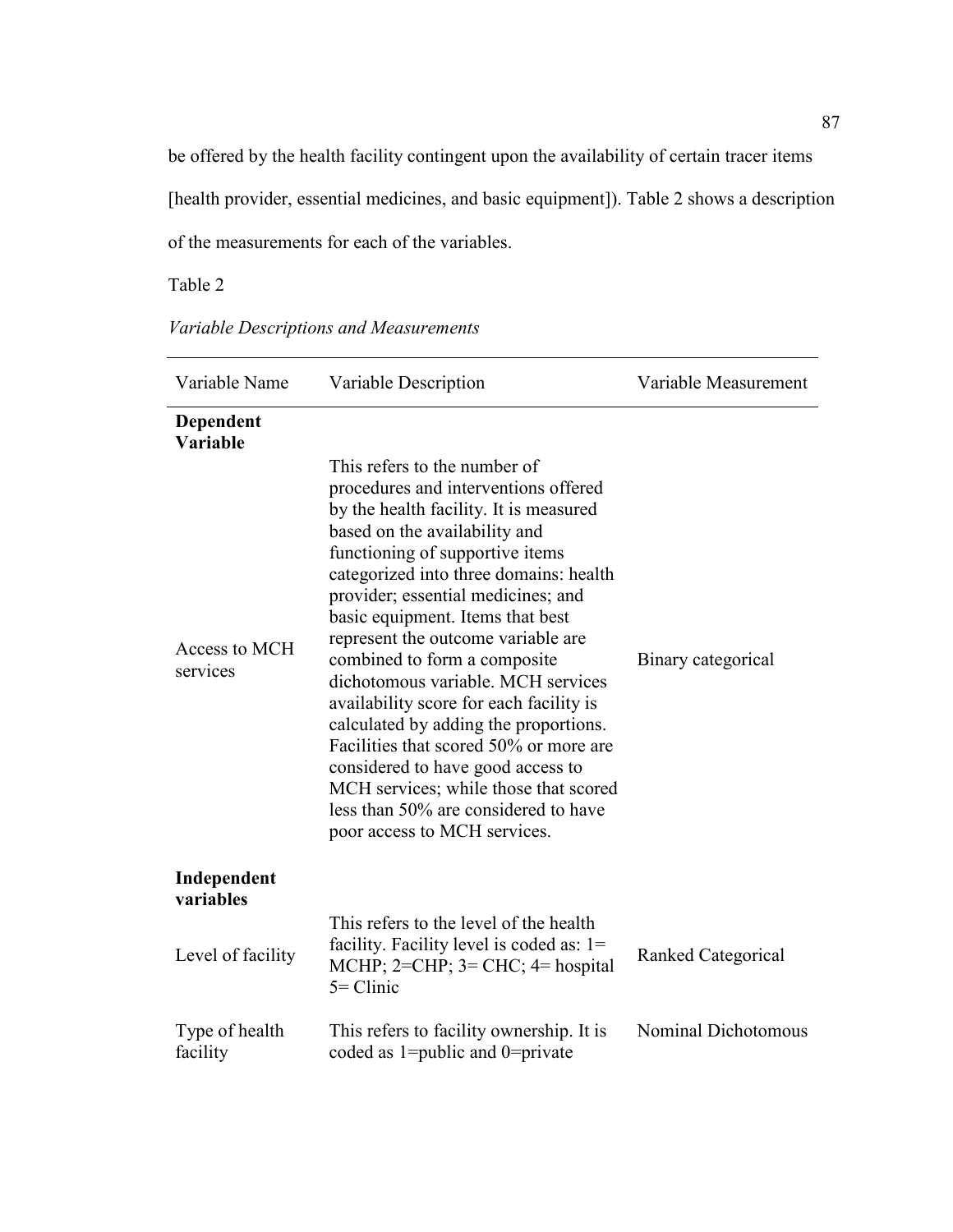| Type of health<br>provider | The professional category of the<br>health provider coded as 1 = Nurses<br>and midwives; $2 =$ doctors; $3 =$ others<br>(CHO, CHA)                                                                                                                                                                                                                                                                                          | Nominal Categorical |
|----------------------------|-----------------------------------------------------------------------------------------------------------------------------------------------------------------------------------------------------------------------------------------------------------------------------------------------------------------------------------------------------------------------------------------------------------------------------|---------------------|
| Essential<br>Medicines     | This refers to the type of essential<br>medicines that are available at the<br>facility. Essential medicines<br>availability score for each facility is<br>calculated by adding the proportions.<br>Facilities that score 50% or more are<br>considered to have good availability of<br>essential medicines; while those that<br>score less than 50% are considered to<br>have poor availability of essential<br>medicines. | Binary categorical  |
| Basic Equipment            | This refers to the types of basic<br>equipment available at the facility.<br>Basic equipment availability score for<br>each facility is calculated by adding<br>the proportions. Facilities that score<br>50% or more are considered to have<br>good availability of basic equipment;<br>while those that score less than 50%<br>are considered to have poor<br>availability of basic equipment.                            | Binary categorical  |

# **Connections of Research Design to the Questions and Scientific Knowledge**

I investigated the relative influence on health system characteristics on access to MCH services in Sierra Leone. Previous scholars have examined the influence of one or two of the health system characteristics on healthcare access using mostly observational studies. These researchers did not use manipulation and secondary data analysis of crosssectional surveys. In this study, a quantitative secondary data analysis using crosssectional survey data was used; cross-sectional design remains one of the most popular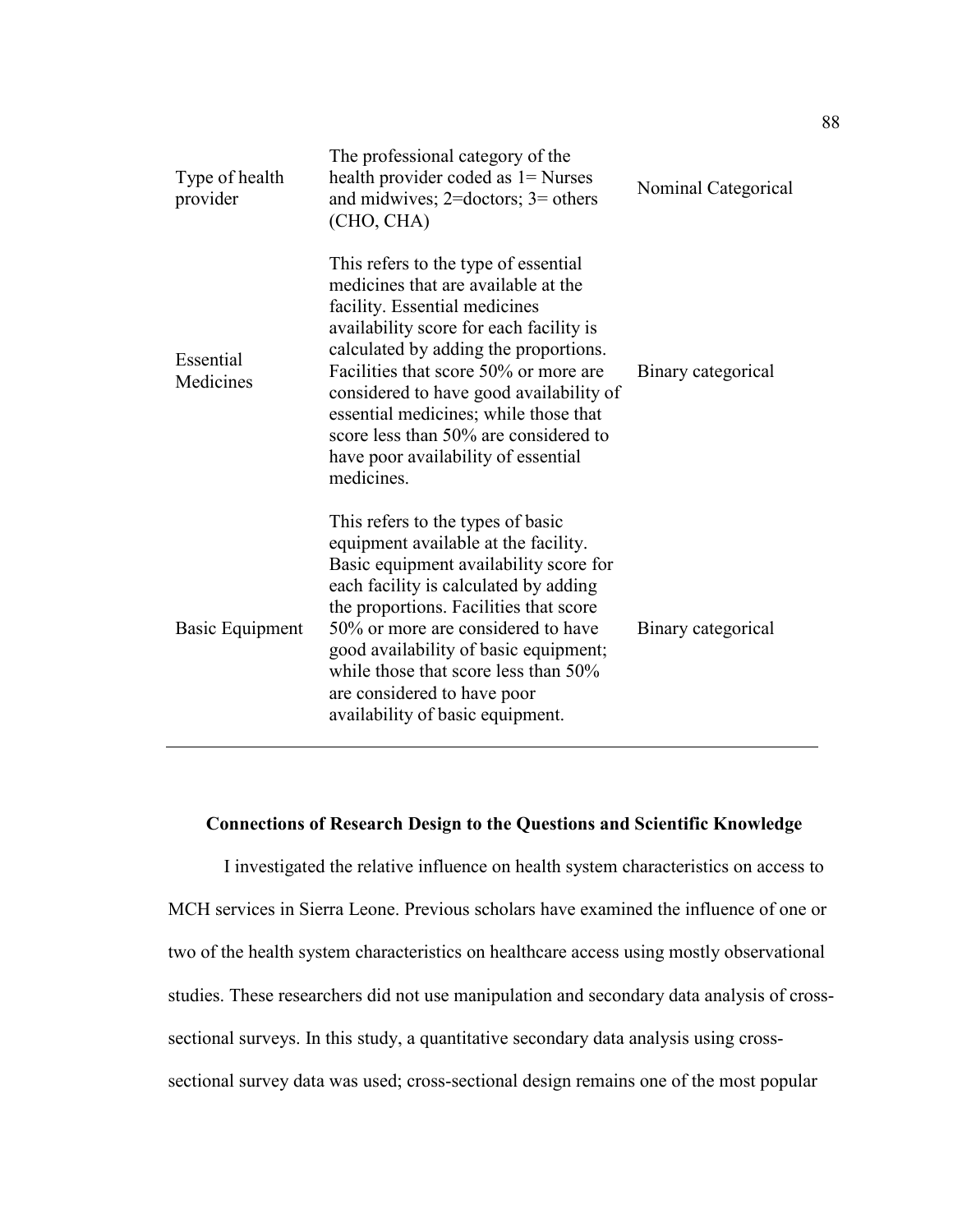research design in studies of healthcare access (Joshi, Torvaldsen, Hodgson, & Hayen, 2014; Manithip, Sihavong, Edin, Wahlstrom, & Wessel, 2011; Tsegay, Gebrehiwot, Goicolea, Rdin, Lemma, & San Sebastian, 2013). Using the MoHS health management information systems (HMIS) is challenged due to the poor quality of data; as such crosssectional health facility survey is more useful in the context of Sierra Leone.

This study was a secondary analysis of data from a quantitative health facility survey conducted by the Sierra Leone MoHS in collaboration with the WHO Sierra Leone country office in 2017. The Sierra Leone 2017 SARA was conducted as a census of health facilities, including private health facilities in the country. The default for the inclusion of health facilities in the census was the master facility list (MFL) that comprised of 1,284 health facilities. The WHO SARA questionnaire version 2017 was customized to fit the Sierra Leone context. Field enumerators and supervisors were trained at a 10-day workshop. A total of 21 pairs of enumerators collected the data, with each pair responsible for 56 health facilities during the period of the survey. A data quality review (DQR) and quality of care (QoC) assessments were conducted in a proportionately selected 10% of the health facilities. The assessment involved the collection of data from a range of health system components including human resources, basic equipment, essential medicines, and infrastructure. Data collection was done through facility staff interviews, observations, and facility document reviews. Scholars often use SARA methodology or its data. The study dataset contained the required information for the variables of this study, enabling the answering of the research questions.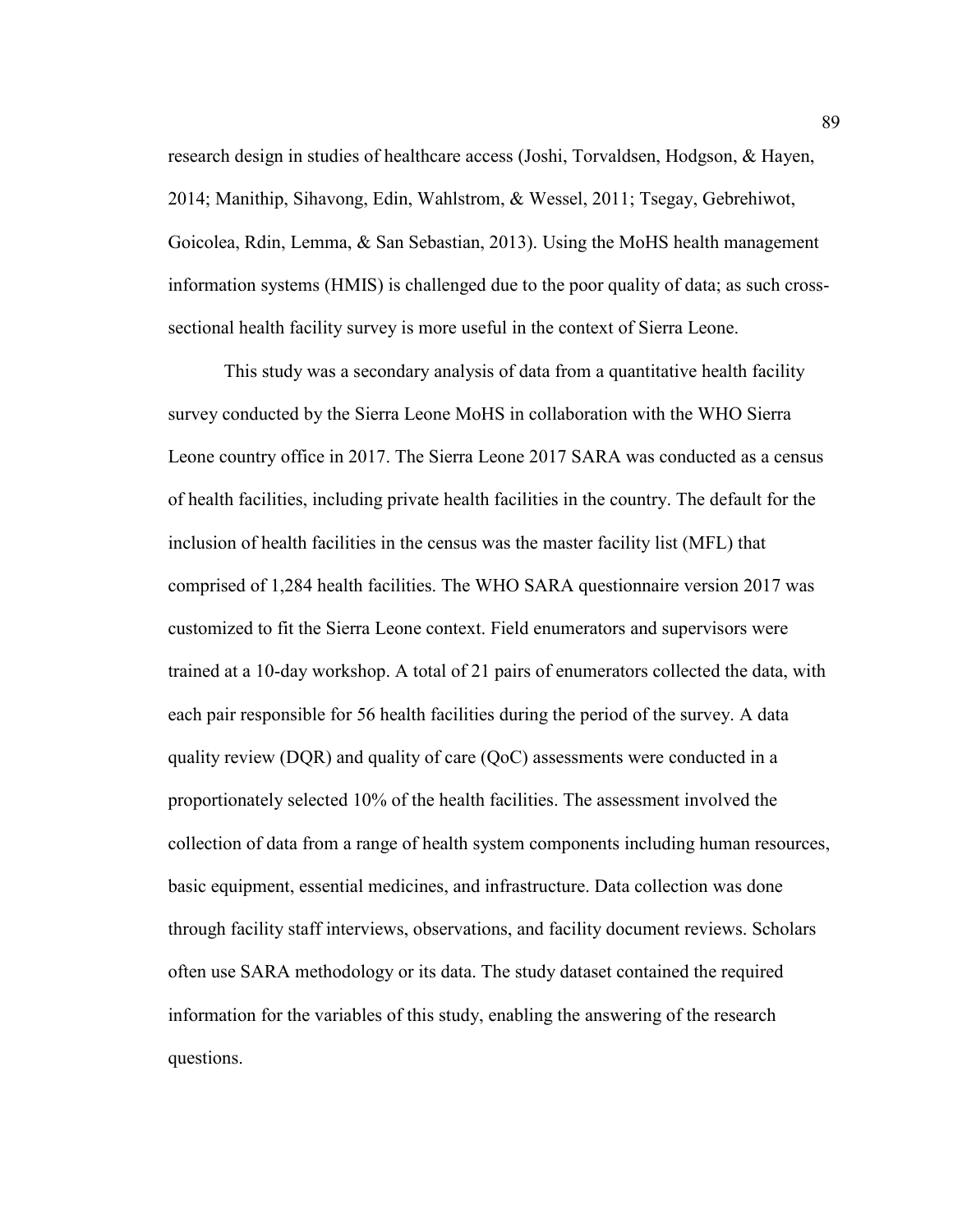I used the archived data of the 2017 SARA survey in Sierra Leone. Secondary data analysis is less expensive when compared with studies that require primary data collection (Frankfort-Nachmias & Nachmias, 2008; Rosetti, 2015). This study contributes towards understanding the relative influence of broader health system characteristics and access to MCH services in Sierra Leone. It provides ground for further studies on the relationship between health system characteristics and access to healthcare.

#### **Methodology**

### **Target Populations**

The WHO SARA methodology provides a comprehensive approach for monitoring the supply of health services using a standard set of tracer items to determine the extent to which health facilities are prepared or ready for the provision of services. There have been challenges in generating quality and comprehensive information about health infrastructure, workforce, logistics, and medicine, especially among low-income countries. The use of different tools for health data collection by the different countries in these regions further complicates health management information systems. A uniform and complete facility assessment tool (i.e., SARA) was developed by the WHO and has been widely used in LMIC. Sierra Leone has been using the tool to assess health facilities. In this study, the target population was the health facilities that were assessed in the 2017 SARA survey.

#### **Settings**

The WHO supports all WHO member states to conduct SARA surveys annually or as and when a country determines. It is a comprehensive assessment aimed at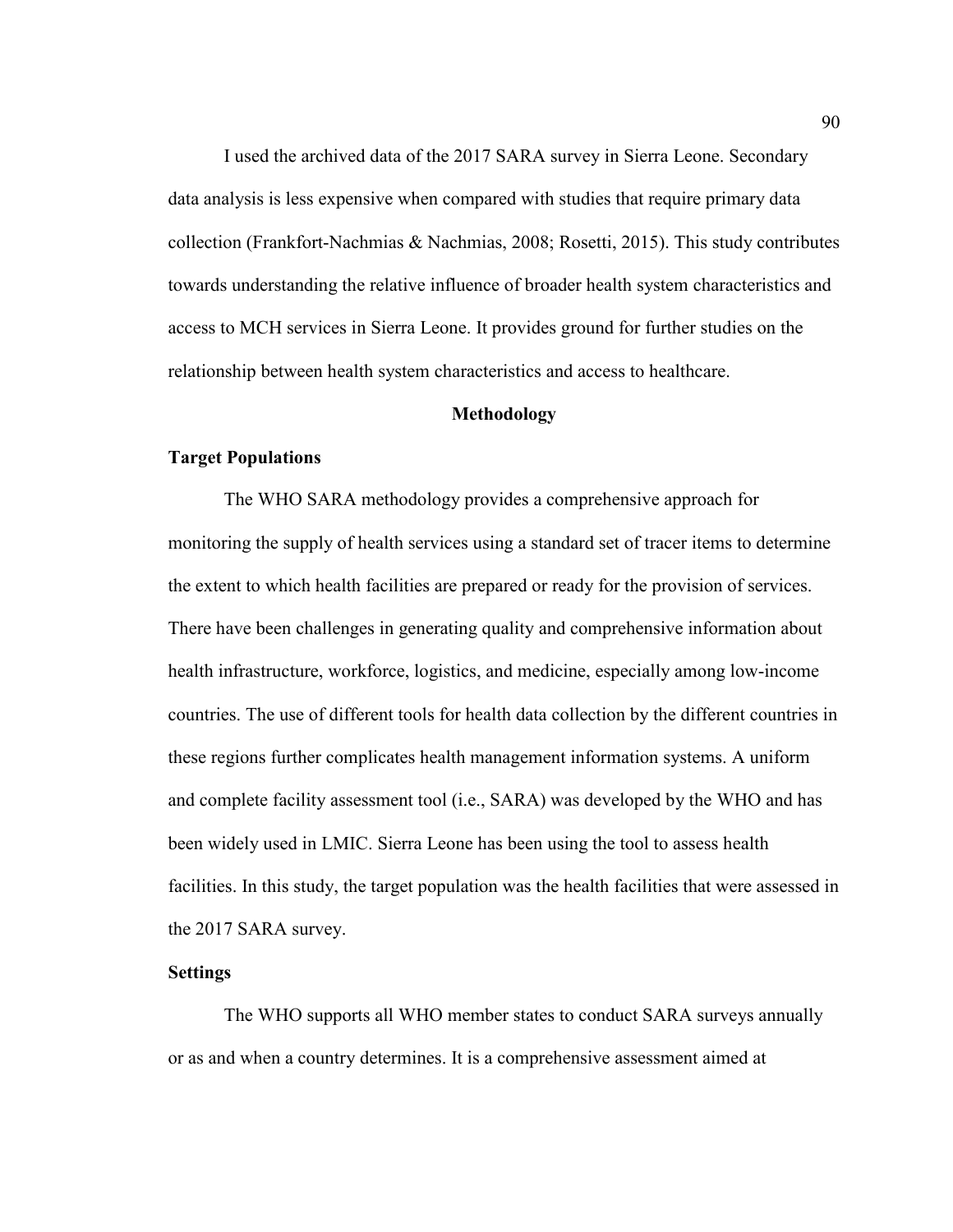measuring tracer indicators for the delivery of quality healthcare services. The 2017 Sierra Leone SARA survey was conducted as a census of all health facilities (both public and private facilities) using the master facility list as the default list for inclusion. The 2017 SARA integrated a DQR and QoC assessment of service delivery at a health facility and was referred to as SARA *Plus* (SARA+).

# **Sampling and Sampling Procedures**

Often it is expensive to include every individual or unit in a study. Sampling is, therefore done. According to Frankfort-Nachmias and Nachmias (2008), a sample is a subset of sampling units that share attributes of the target population; and this allows generalization of findings on a sampled population to the target population. In this study, the sampling unit was the health facility as used in the 2017 SARA survey. I used a probability sampling design to draw a representative subset of health facilities that were assessed in the 2017 SARA survey.

G\*Power 3.1.9.2 software was used to calculate the sample size for statistical power of .80, alpha error (α) of .05. Statistical power of .80 assumes that an effect was detected in 80% of cases when it is present (Frankfort-Nachmias & Nachmias, 2008). An  $\alpha$  of .05 assumes that there was only a 5% probability of erroneously rejecting a true hypothesis (Frankfort-Nachmias & Nachmias, 2008). The effect size reported in the literature ranged from  $OR = 1.57$  (95% *CI*: 1.09-2.28) for the type of health facility and ANC availability (Tran, Gottvall, Nguyen, Ascher, & Petzold, 2012) to *OR* = 4.9 (95% *CI*: 3.0-8.1) for the number of ANC interventions provided to pregnant women (Trinh, Dibley, & Byles, 2007). I opted for a conservative effect size of 1.5 and estimated a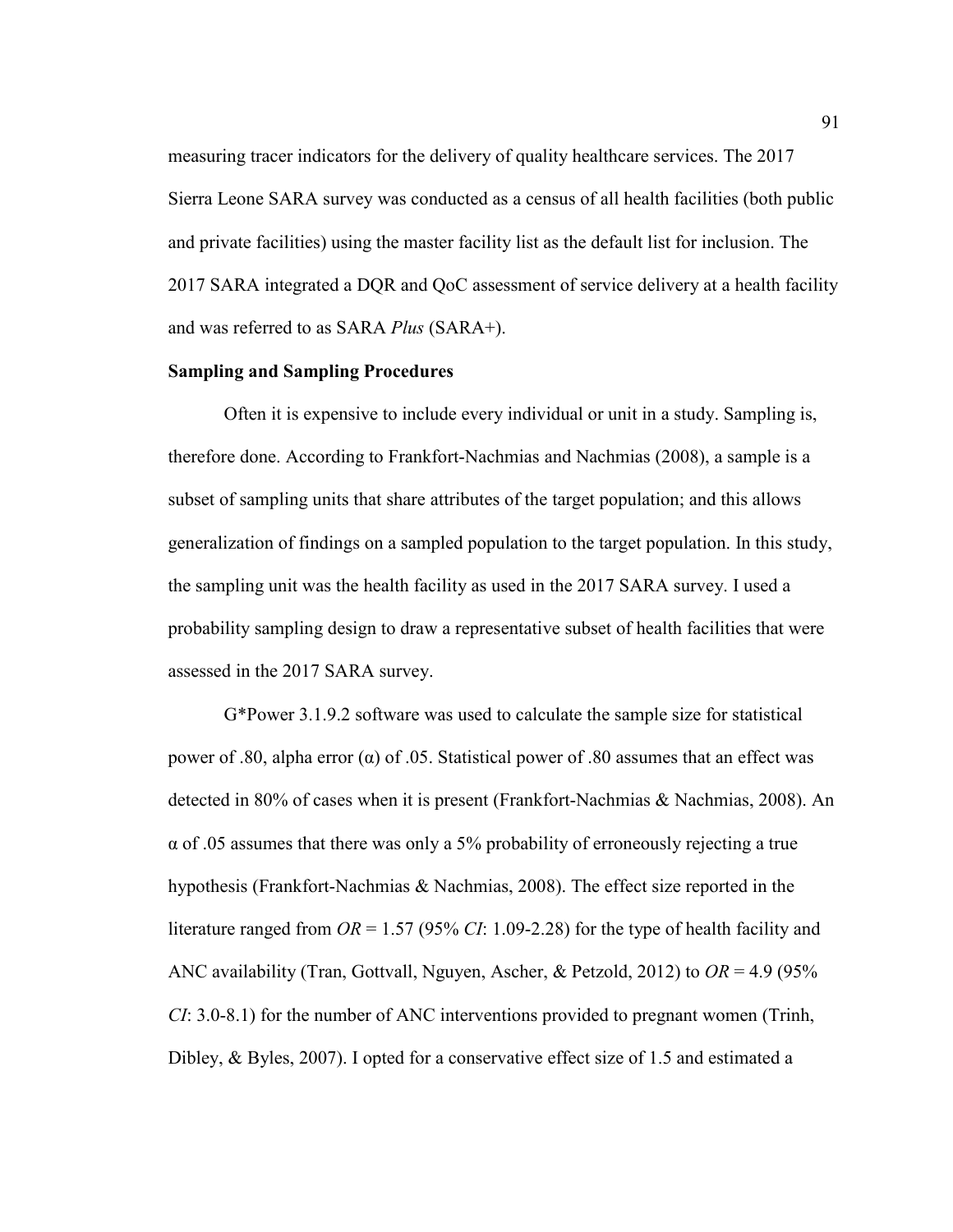sample size of 1,074 health facilities for a two-tailed test using the G\*Power 3.1.9.2. The original 2017 SARA dataset had a total of 1,284 health facilities, and I decided to use the whole dataset.

## **Procedures for Archival Data**

## **Access to the Dataset and Permission**

The Sierra Leone MoHS has a Research & Publication Unit within the Directorate of Policy Planning & Information (DPPI) that oversees the conduct of local studies, including reviewing ethics requirements and granting permission for the conduct of studies and the publication of results. A request was made to meet with the director DPPI and the Research & Publication Specialist in MoHS. During the meeting, the study procedure, including means of accessing the SARA dataset, was discussed. The requirements as provided by DPPI/MoHS were duly followed, and the data was provided, following the signing of the Data Use Agreement (see appendix A).

#### **Instrumentation and Operationalization of Constructs**

The main source of information for this study was the 2017 SARA dataset available at the Sierra Leone MoHS. The SARA questionnaires comprise of a range of measures on health system characteristics. Information on health system characteristics that were considered in the study encompassed the level of healthcare delivery, type of health facility (private vs. public), type of health provider, availability of essential medicines, and availability of basic equipment. The available and accessible MCH services offered by the health facility should include clinical measurements of weight and blood pressure, laboratory urine and blood tests, HIV counseling and testing, prevention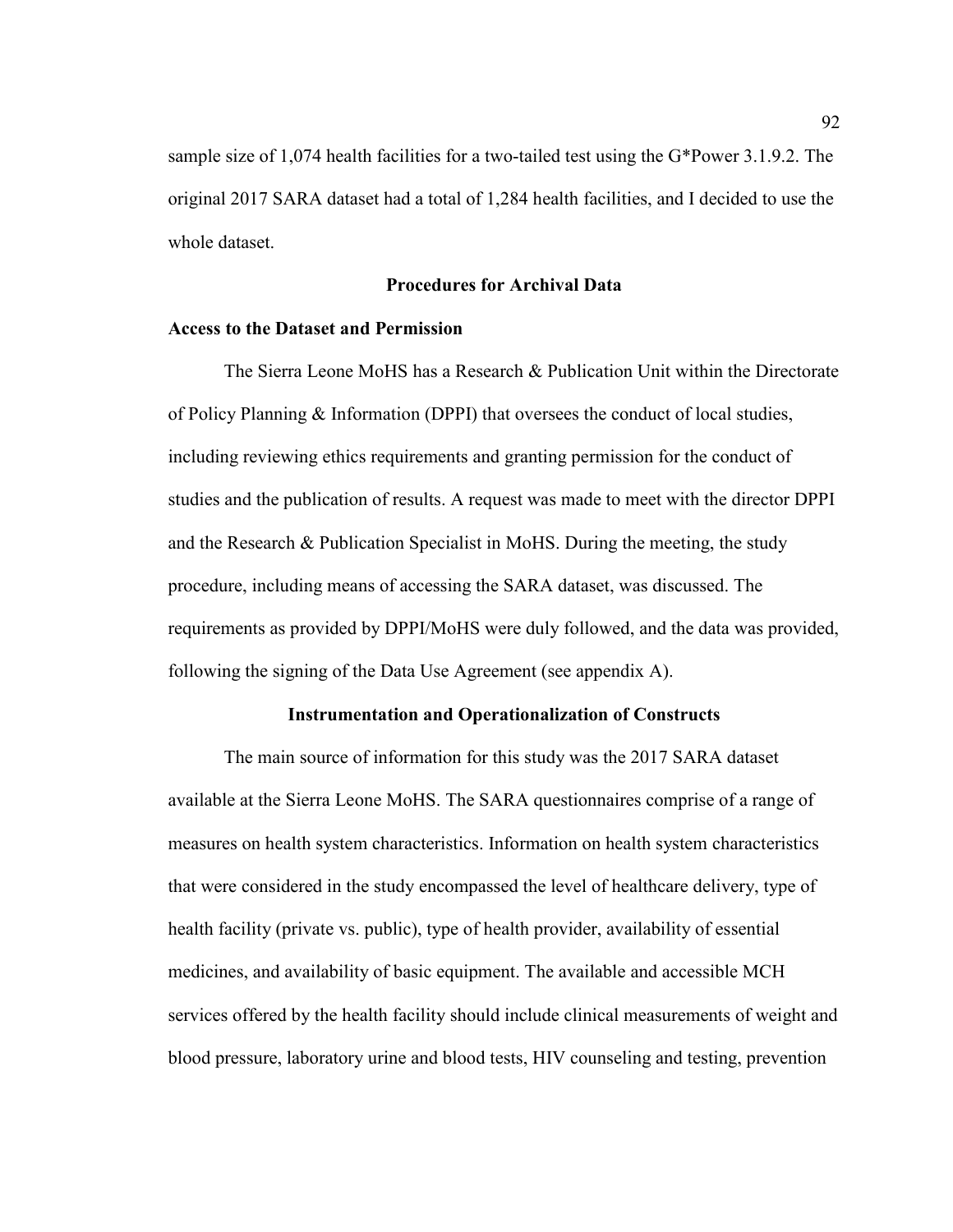and treatment of malaria, neonatal tetanus, intestinal worms, deliveries, growth monitoring and promotion (GMP), infant and young child feeding (IYCF), and postnatal care.

## **Operationalization of Variables**

#### **Dependent Variable**

This is "access to MCH services", and this refers to the number of MCH services offered by the facility. This was measured based on the availability and functioning of supportive items categorized into three domains as follows: MCH service provider, essential medicines, and basic equipment. Items that best represent the outcome variable are combined to form a composite dichotomous variable. MCH services availability score for each facility was calculated by adding the proportions. Facilities that score 50% or more are considered to have good access to MCH services, while those that score less than 50% are considered to have poor access to MCH services. This cut-off point of 50% was also used in previous studies (Bintabara & Mpondo, 2018; Bintabara, Nakamura, & Seino, 2017).

I measured access to MCH services through various interventions and diagnostic procedures. The interventions and procedures that were considered for this variable include weight measurement, blood pressure measurement, blood test, urine test, HIV counseling and testing, iron supplementation, deworming, malaria prevention and treatment, tetanus toxoid, deliveries, postnatal care, childhood immunization, GMP, infant, and IYCF.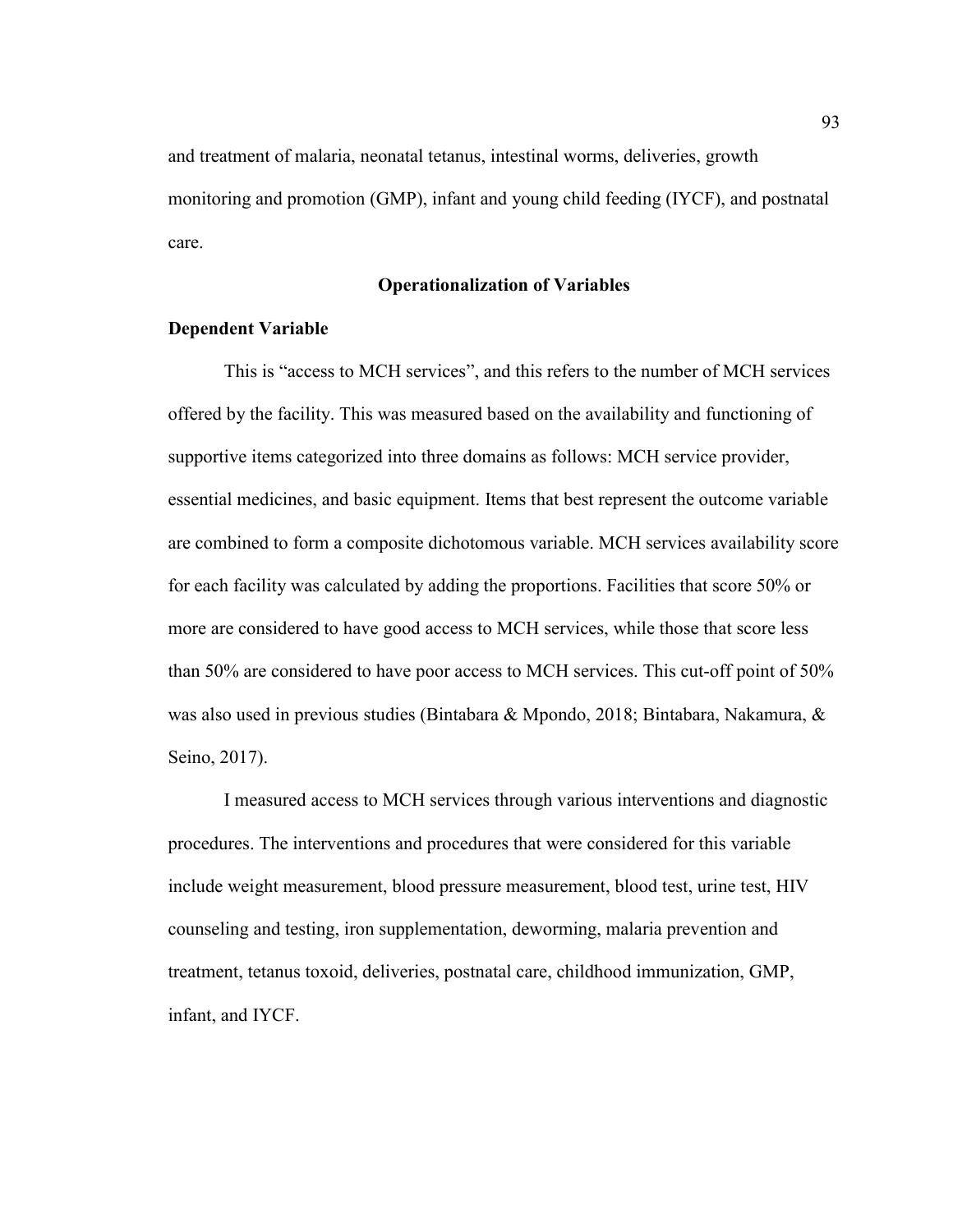#### **Independent Variables**

The health system characteristics that can influence access to MCH services; this include type of MCH service provider, level of health facility, availability of essential medicines, availability of basic equipment, and type of health facility. I measured these variables as follows: (a) level of health facility: The dataset included information on the facility level: Peripheral health units (MCHP, CHP, CHC), hospital, and clinics; (b) type of health facility: The dataset included information on the facility ownership (public vs. private); and (c) type of health provider: The dataset included information on the professional category of staff at each facility.

**Availability of essential medicines.** The dataset included information on the tracer or essential drugs as in the country's basic package of essential health services (BPEHS). The essential medicines include items for delivery, newborn, and childcare. The following drugs were considered for this variable: injectable antibiotic, injectable uterotonic, injectable magnesium sulfate, injectable diazepam, intravenous fluids, skin disinfectant, antibiotic eye ointment, 4% chlorhexidine, injectable gentamicin, amoxicillin suspension, antimalaria, and analgesics.

**Availability of basic equipment.** The dataset included information on the tracer or equipment as in the country's BPEHS. The following basic equipment was considered for this variable: sterilization equipment, sphygmomanometer, stethoscope, thermometer, child weighing scale, adult weighing scale, height board, MUAC, examination light, delivery pack, suction apparatus, manual vacuum extractor, vacuum aspirator or D&C kit, neonatal bag and mask, and delivery bed.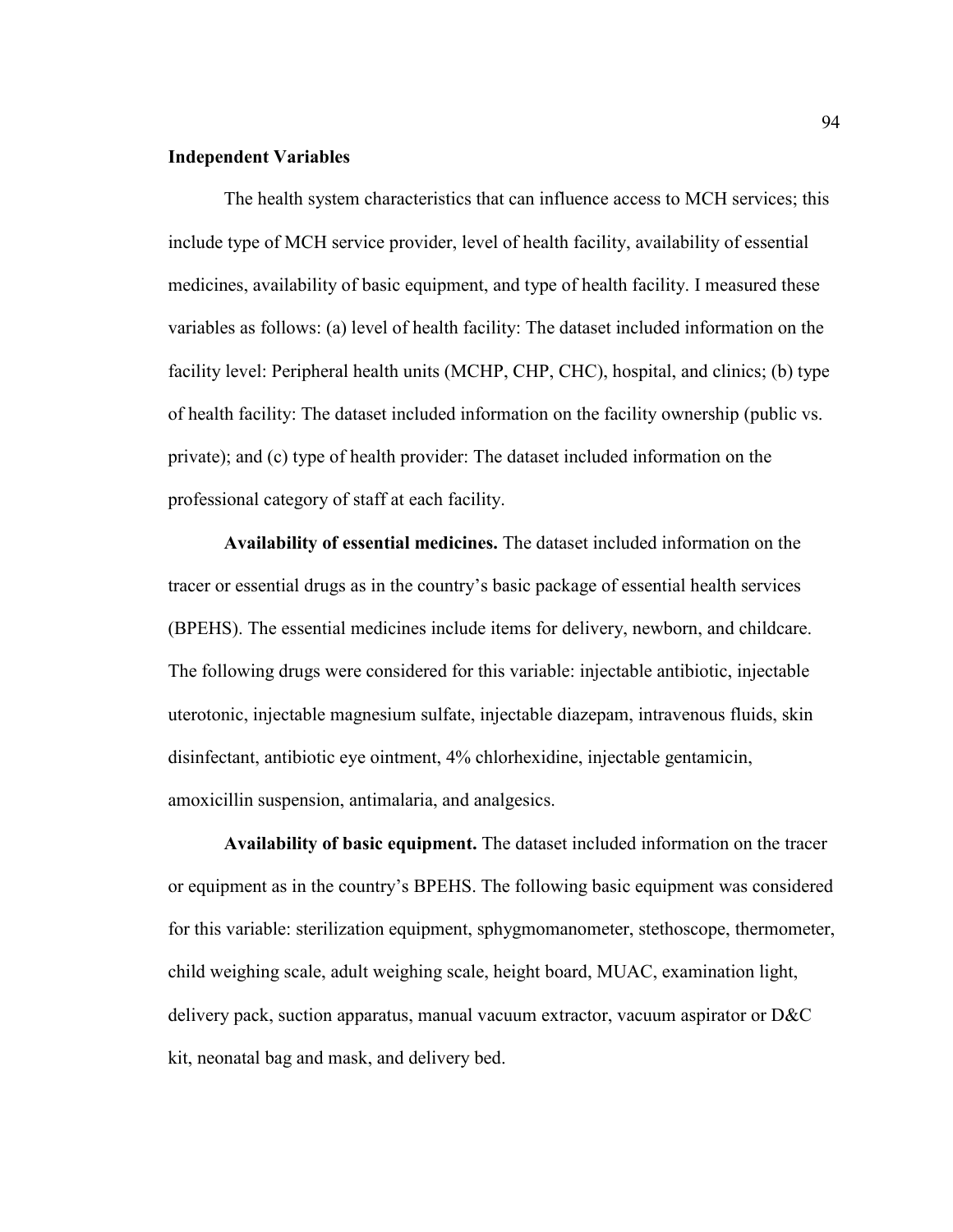### **Data Analysis Plan**

# **Statistical Software**

To analyze the data for this study, the IBM SPSS Statistics 25 software was used. The software was used to run both the descriptive and inferential analyses.

#### **Data Cleaning and Screening Procedures**

The 2017 SARA dataset received from the Sierra Leone MoHS was in SPSS format. The dataset contained multiple variables. The first step was to ascertain the presence of all the variables for my study. The next step was the production of frequency tables by variable to assess for irregular entries. Through this step, a researcher would be able to check for coding errors, missing data, and outliers (Leech, Barrett, & Morgan, 2008). There were less than 2% of missing values in one of the five independent variables, and these were excluded in the analysis.

#### **Research Questions and Hypotheses**

RQ1: Can access to MCH services be predicted based on the type of health provider?

*H*<sub>0</sub>1: Access to MCH services cannot be predicted based on the type of health provider?

*H*11**:** Access to MCH services can be predicted based on the type of health provider.

RQ2: Can access to MCH services be predicted based on the level of health facility?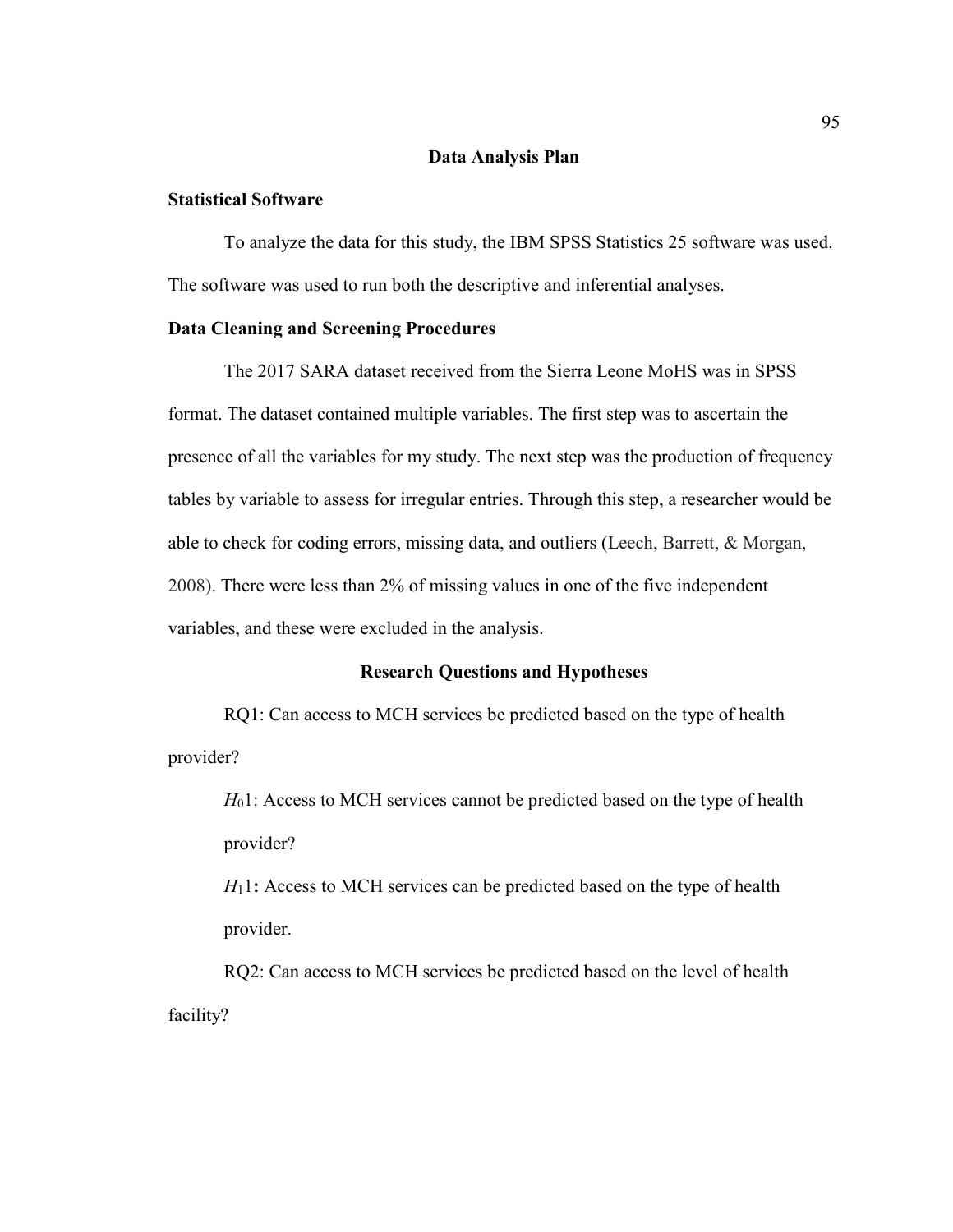*H*02**:** Access to MCH services cannot be predicted based on the level of the health facility.

*H*12**:** Access to MCH services can be predicted based on the level of the health facility.

RQ3: Can access to MCH services be predicted based on the availability of essential medicines?

*H*03**:** Access to MCH services cannot be predicted based on the availability of essential medicines.

*H*13**:** Access to MCH services can be predicted based on the availability of essential medicines.

RQ4: Can access to MCH services be predicted based on the availability of basic equipment?

*H*04**:** Access to MCH services cannot be predicted based on the availability of basic equipment.

*H*14**:** Access to MCH services can be predicted based on the availability of basic equipment.

RQ5: Can access to MCH services be predicted based on the type (private vs. public) of health facility?

*H*<sub>0</sub>5: Access to MCH services cannot be predicted based on the type of health facility.

*H*<sub>15</sub>: Access to MCH services can be predicted based on the type of health facility.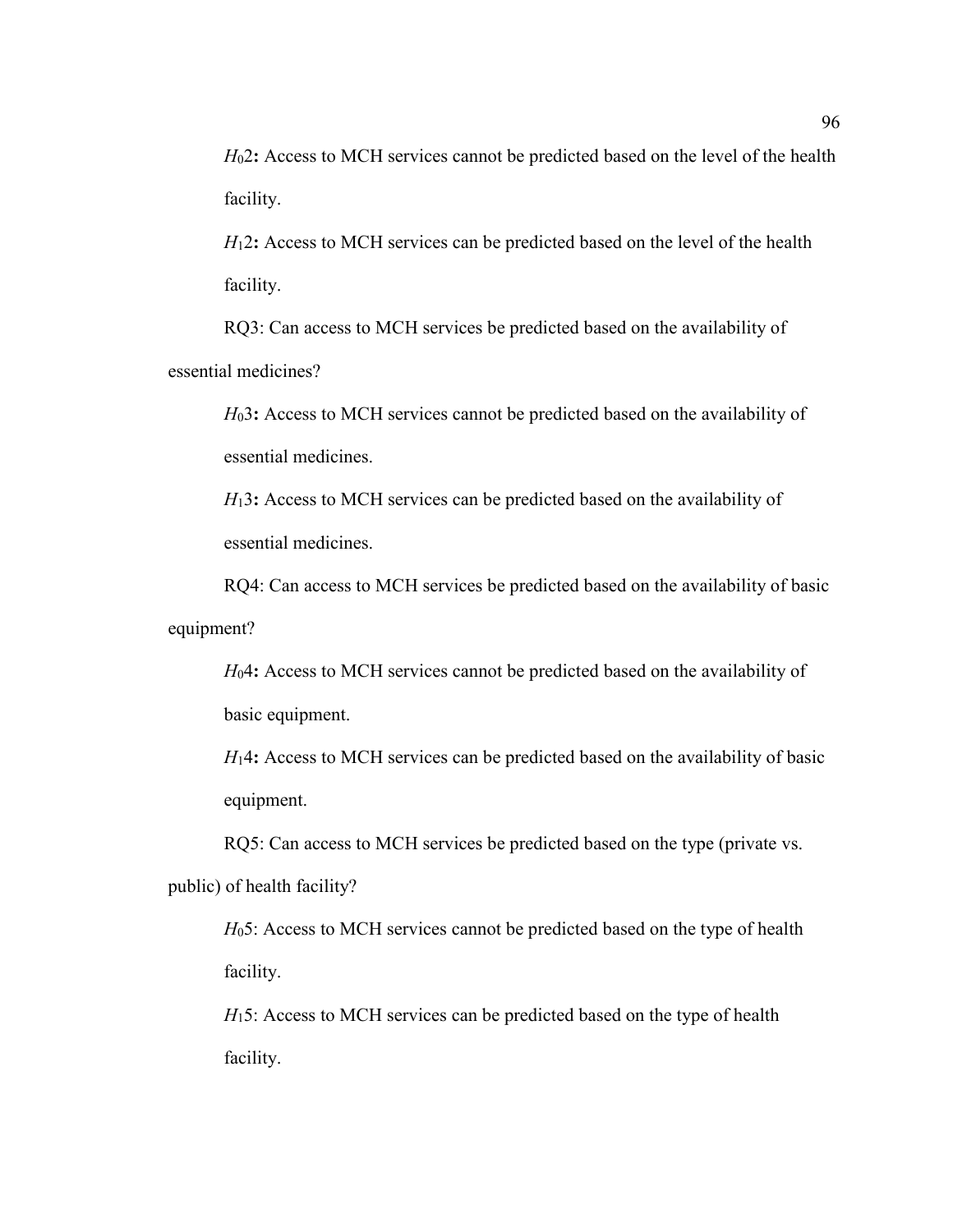#### **Statistical Analysis**

The statistical analysis of this study was done using SPSS version 25. Before running the full analysis, I conducted a test for multicollinearity as a means to ascertain the independence of independent variables from each other. The proportion of data used for my variables of interest was categorically measured; as such, the presence of outliers was not a concern. These checks were followed by descriptive and inferential analyses.

## **Descriptive Statistics**

The first step was to compute a total score for all items representing each variable and set the cut-off score for variable categories. Then convert each variable into a dichotomous variable. For example, the availability of tracer items (health facility staffing, essential medicines, and basic equipment) was transformed into "Good Availability" and "Poor Availability." The outcome variable of Access to MCH services was transformed into "Good Access" and "Poor Access."

The second step of the descriptive analysis included a chi-square test to analyze the proportion of health facilities by variable category. To support acceptance or rejection of the null hypotheses, the confidence level, or the *p*-value indicating the presence or absence of significance in the study, had to meet or be less than .05. In a multiple regression analysis, the *p*-value of the overall model indicates whether there is a significant relationship between the predictor and criterion variables. An overall *p-*value > .05 indicates that the relationship between variables is not significant, and an overall *p*value  $\leq$  0.05 indicates that the relationship is significant. A *p*-value  $\leq$  0.01 or 0.001 indicates that the relationship is more significant and highly significant, respectively. The *R²* value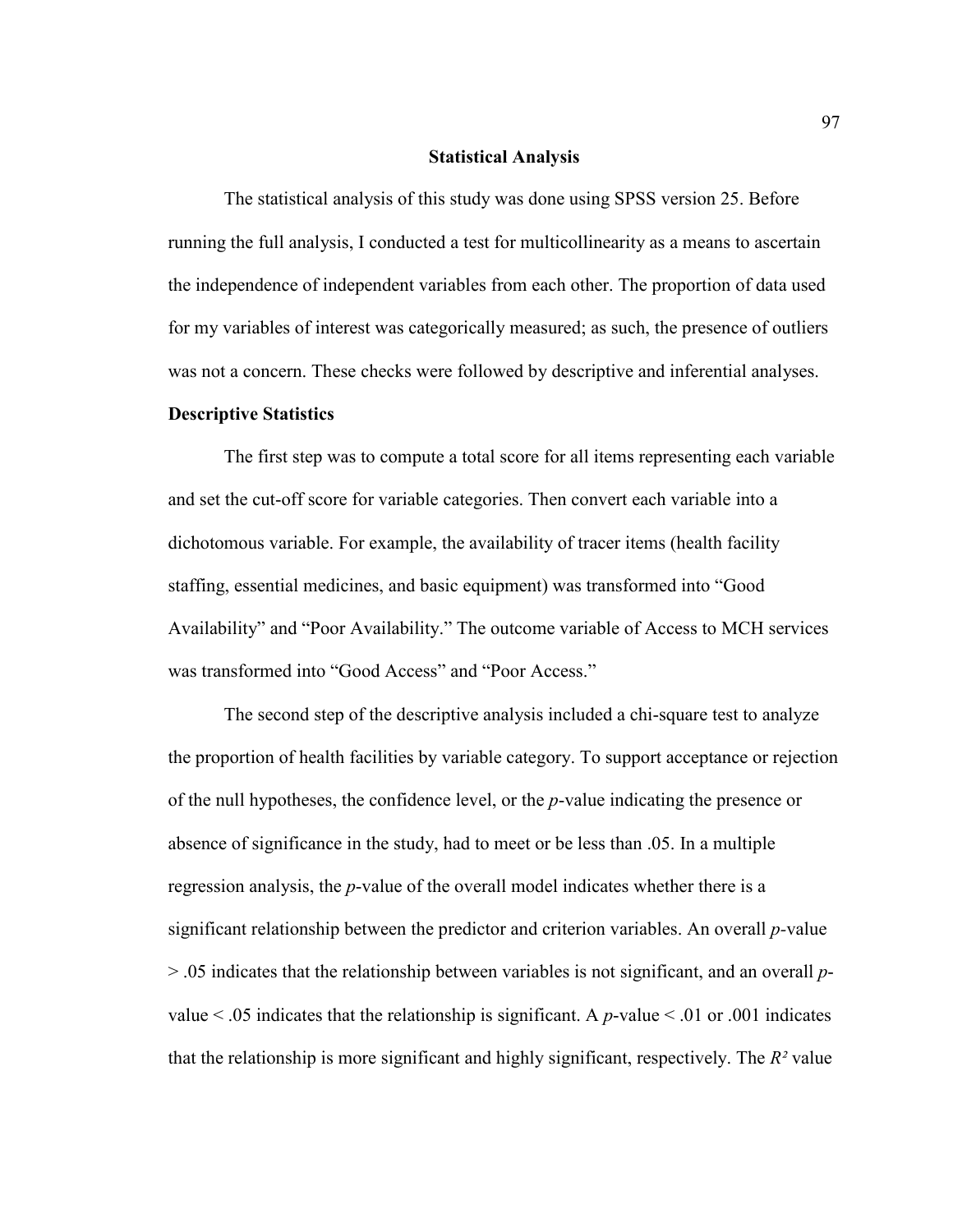indicates the level of criterion variability explained by the best set of predictor variables, or those predictors that produce the best model that fits the data. The value of *R* shows a positive or negative relationship between the criterion and predictor variables. A negative correlation indicates an inverse relationship between variables and a positive correlation points to the same directional relationship between the predictor and criterion variables. These two analyses helped to identify the independent variable categories with good availability of tracer items or good access to MCH services.

## **Inferential Analysis**

For the inferential analysis, I applied the logistic regression in two steps to assess the association between health system variables (independent variables) and access to MCH services (dependent variable).

The First step included a bivariate analysis of the association between each of the health system variables and access to MCH services. The results were presented as crude *OR*, 95% *CI*, and *p*-value.

The second step included multivariate analysis of the association between health system variables with  $p < 0.05$  identified during the bivariate analysis and high access to MCH services. Multiple linear regression using the SPSS ENTER method of model building was conducted to evaluate the relative strength of the predictor variables of type of health provider, level of health facility, availability of essential medicines, availability of basic equipment, type of health facility (private vs. public) with criterion variable of access to MCH services. Each of the predictor variables was inputted into the regression simultaneously to test which of the five independent variables that had a statistically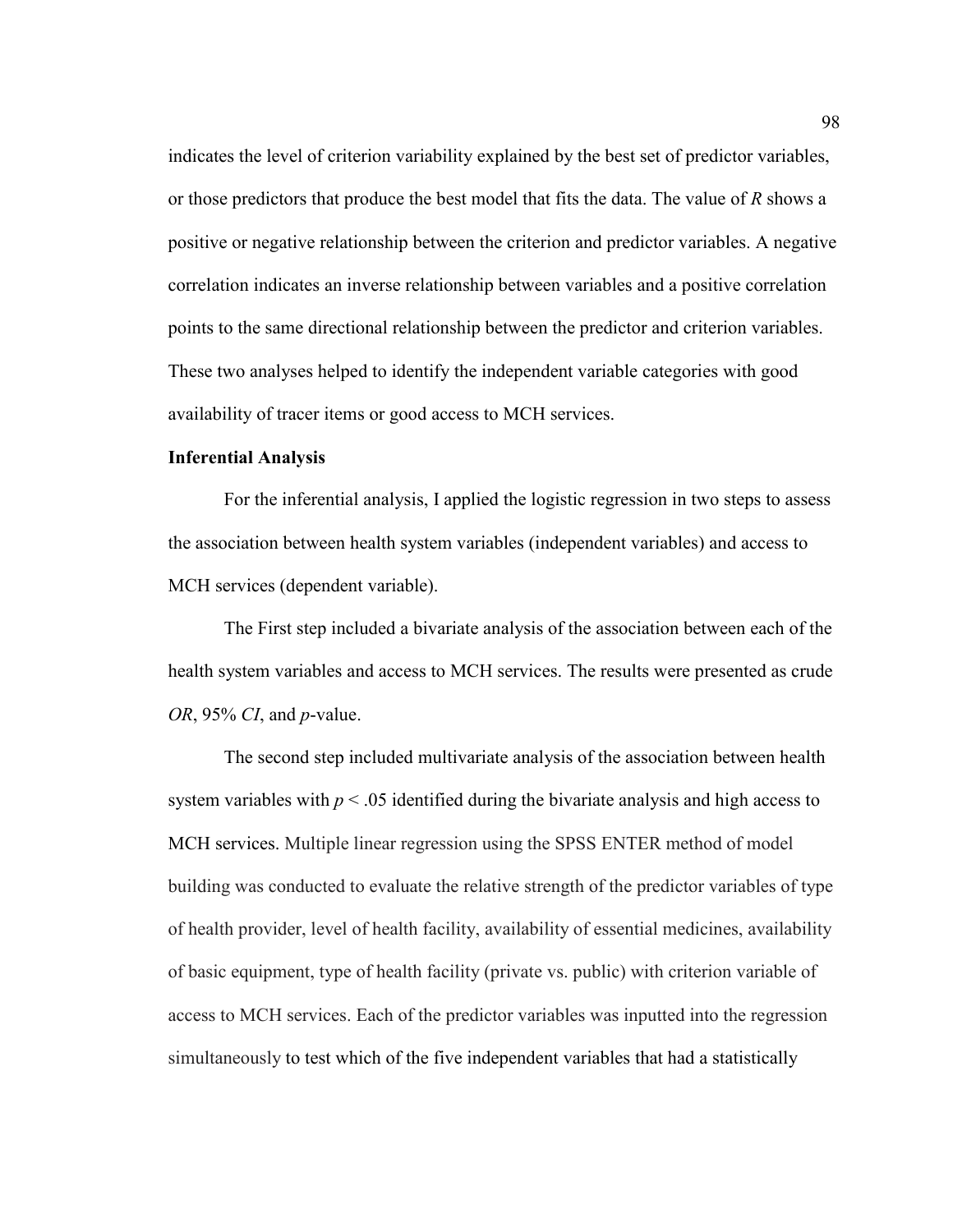significant predictive relationship with the dependent variable; and a  $p$ -value  $\leq 0.05$ significantly predicted access to MCH services.

## **Threats to Validity**

## **External Validity**

Creswell (2013) pointed out that a threat to external validity occurs when the findings of a study are generalized to individuals who do not fit the characteristics of study participants or settings. This occurs when the researcher erroneously draws an incorrect inference from the sample data. In my study, the primary study included all health facilities in the master list of the country. This thus allows the generalization of the findings of my study across the Sierra Leone health facilities; thereby increasing its external validity.

#### **Internal Validity**

Threats to internal validity include factors such as the procedures and treatment used in a study; and this also includes the attributes of the study participants (Creswell, 2013). When such factors affect the researcher's ability to draw meaningful conclusions from a study, threats to internal validity, therefore become eminent and concerning (Creswell, 2013). In this study, the use of secondary cross-sectional survey data and the inclusion of all the health facilities prevent sampling bias; and hence, mitigate threats to internal validity.

## **Construct Validity**

Threats to construct validity occur when variable definitions and measures are insufficient (Creswell, 2013). To mitigate construct validity threats, this study maintained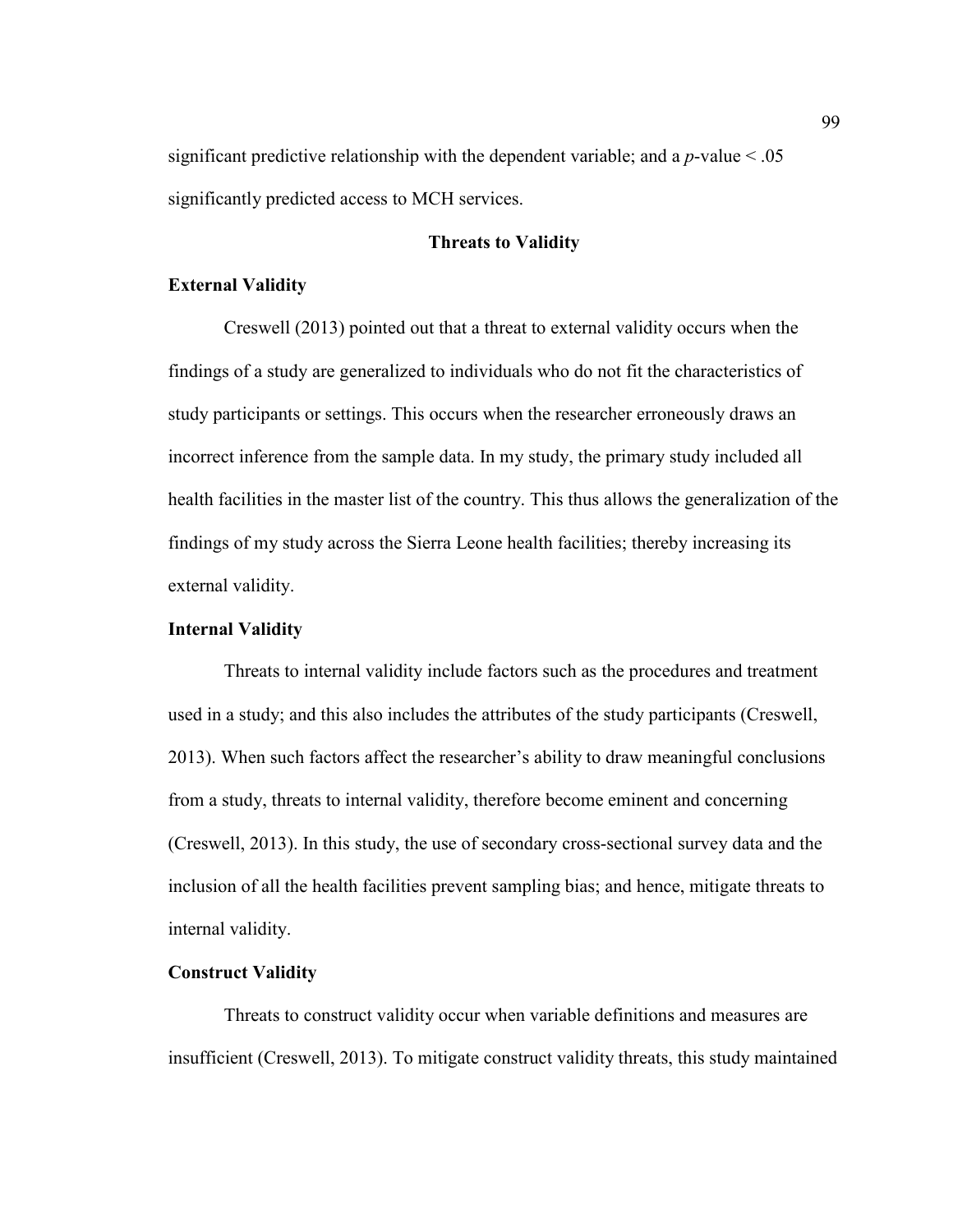the same definitions and measures of variables used in previous studies on access to MCH services such as ANC services utilization (Joshi et al., 2014; Mugo, Dibley,  $\&$ Agho, 2015; Trinh et al., 2007; Tsegay et al., 2013).

#### **Statistical Conclusion Validity**

Creswell (2013) reported that the threats to statistical conclusion validity occur when the study findings are not accurate because of insufficient statistical power or the violation of key assumptions. In this study, a sufficient sample of 1,284; representing 100% of the surveyed health facilities in the Sierra Leone 2017 SARA were used; so that they achieve a computed power of .80 or more on all independent variables. Furthermore, I ensured that the study met the assumptions required for logistic regression analysis.

#### **Ethical Procedures**

This study was approved by the Walden University institutional review board (IRB) before the data was reviewed to ensure the protection of participants' rights. The SARA data are a government dataset considered acceptable for the use of research with proper approval. The approval is mainly done to help ensure the protection of the data and ensure the confidentiality of respondents and their families. A web-based course was offered by the National Institute of Health (NIH) Office of Extramural Research to raise the awareness of researchers working with human subjects. The course provides insight into the obligations of the researchers towards the rights and welfare of human subjects in the conduct of research. I took this course as part of the essential measures in protecting the rights of study participants for my doctoral study.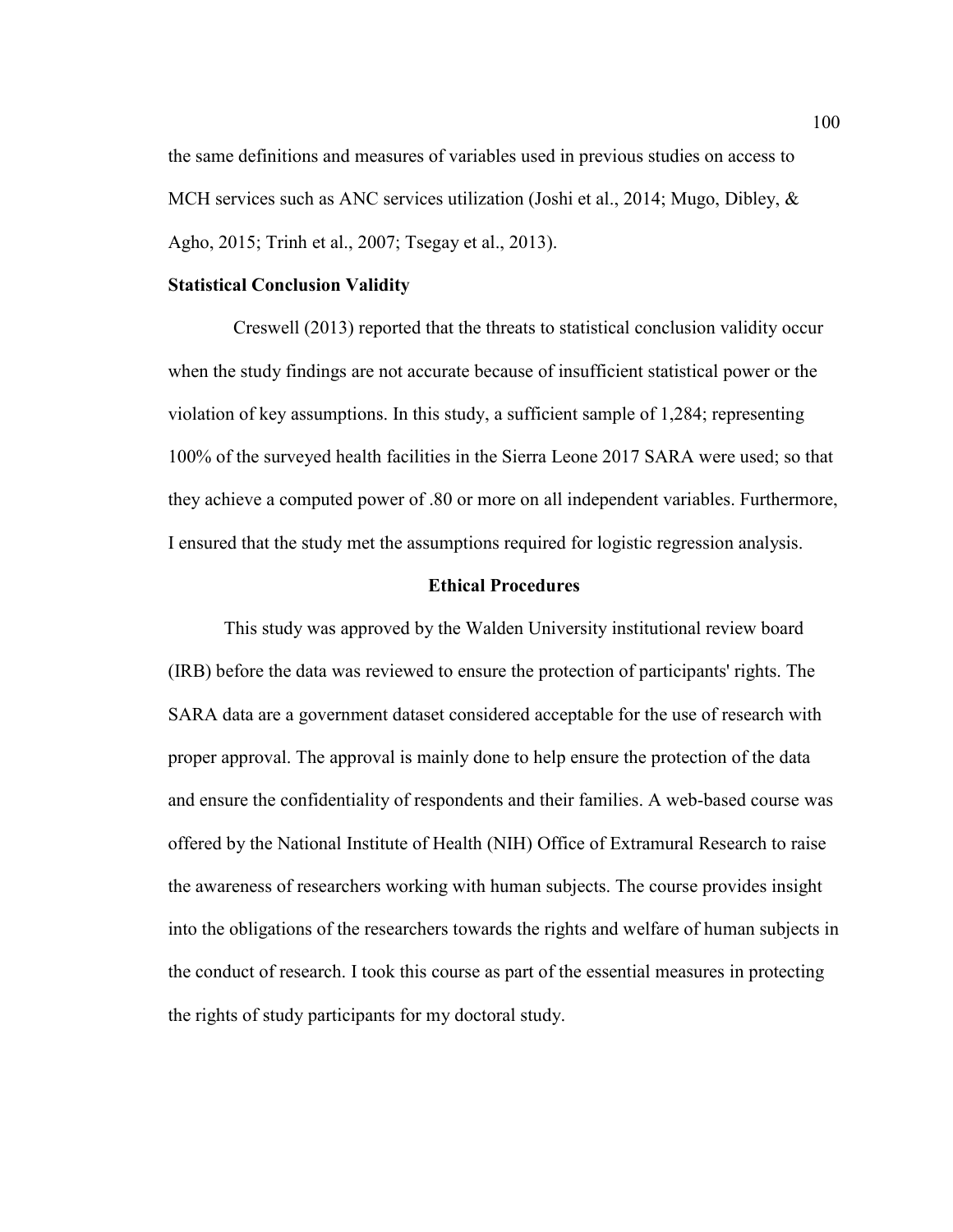The IRB approval number for this study is 05-24-19-0664113. The Data Use Agreement between myself and the Sierra Leone MoHS can be found in Appendix A.

#### **Protection of Participants Rights**

The study had no direct interaction with study participants, as secondary data was used. Further, the participants in the SARA dataset are the 'health facilities,' and the data did not include personal identifiers. Also, the study sought the Walden University IRB approval to ensure that it meets the required ethical standards.

## **Data Protection**

To protect the dataset, it is being stored on a password-protected computer with a back-up hard drive that is also password-protected. The dataset is going to be kept for five years after the end of the study, and it will be destroyed after that; using the appropriate measures.

#### **Summary**

The study was a quantitative secondary data analysis using cross-sectional survey data collected by the Sierra Leone MoHS 2017 SARA survey. The 2017 SARA survey was a census covering all health facilities in the country. The study used 100% of the facilities that were surveyed.

The independent variables are the health system characteristics that may relatively influence access to MCH services. The following health system characteristics were considered in this study: (a) type of health provider, (b) level of health facility, (c) availability of essential medicines, (d) availability of basic equipment, and (e) type of health facility (i.e., private vs. public). The outcome variable is the "access to MCH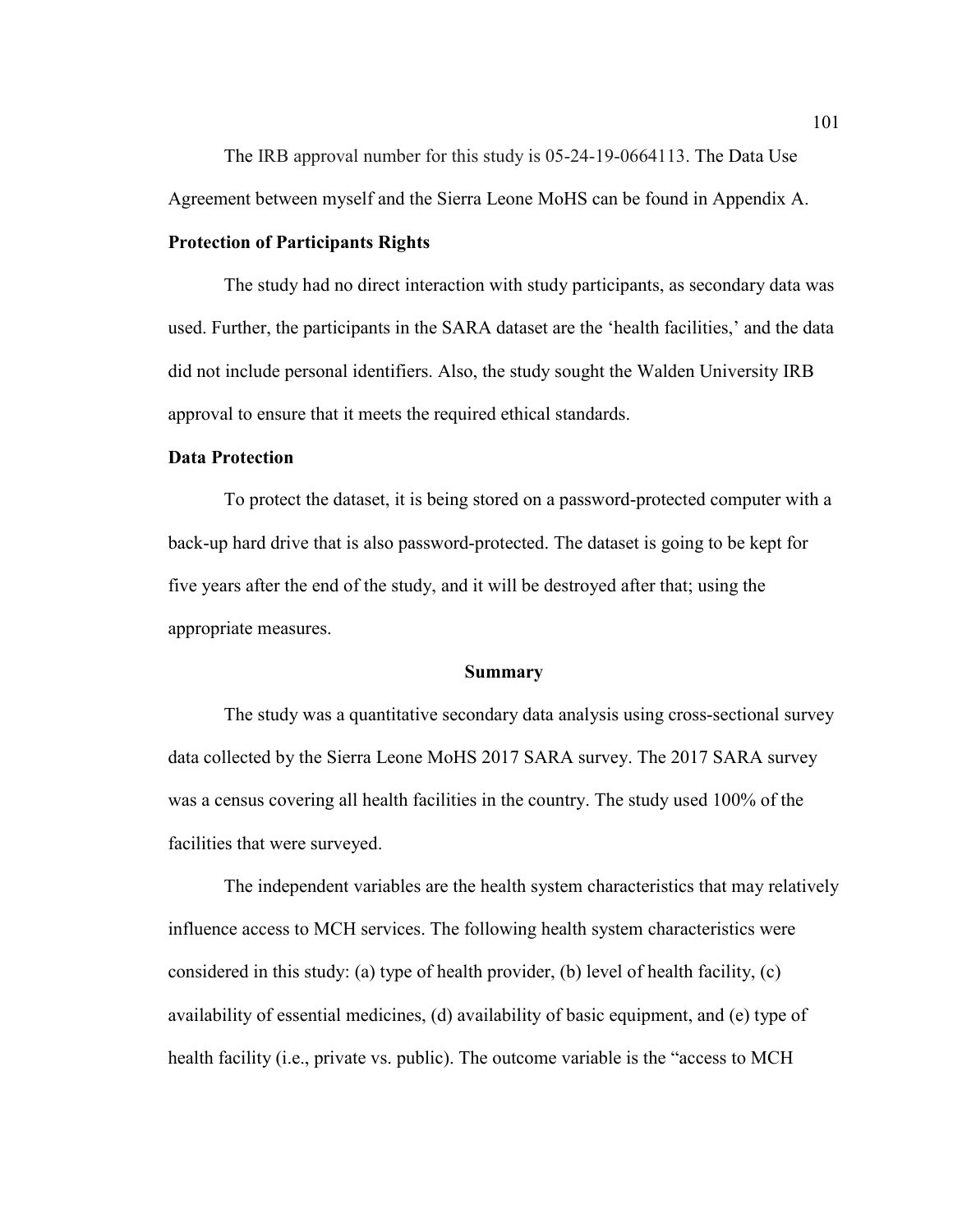services" (which refers to the availability and accessibility of selected services: antenatal care, skilled birth attendance, postnatal care, immunization, nutrition, malaria, and HIV treatment).

Data were analyzed using the IBM SPSS Statistical software version 25. The study analyses included descriptive analysis as well as inferential analysis, conducting bivariate and multivariate logistic regression on the health system\ characteristics that influence access to MCH services in Sierra Leone.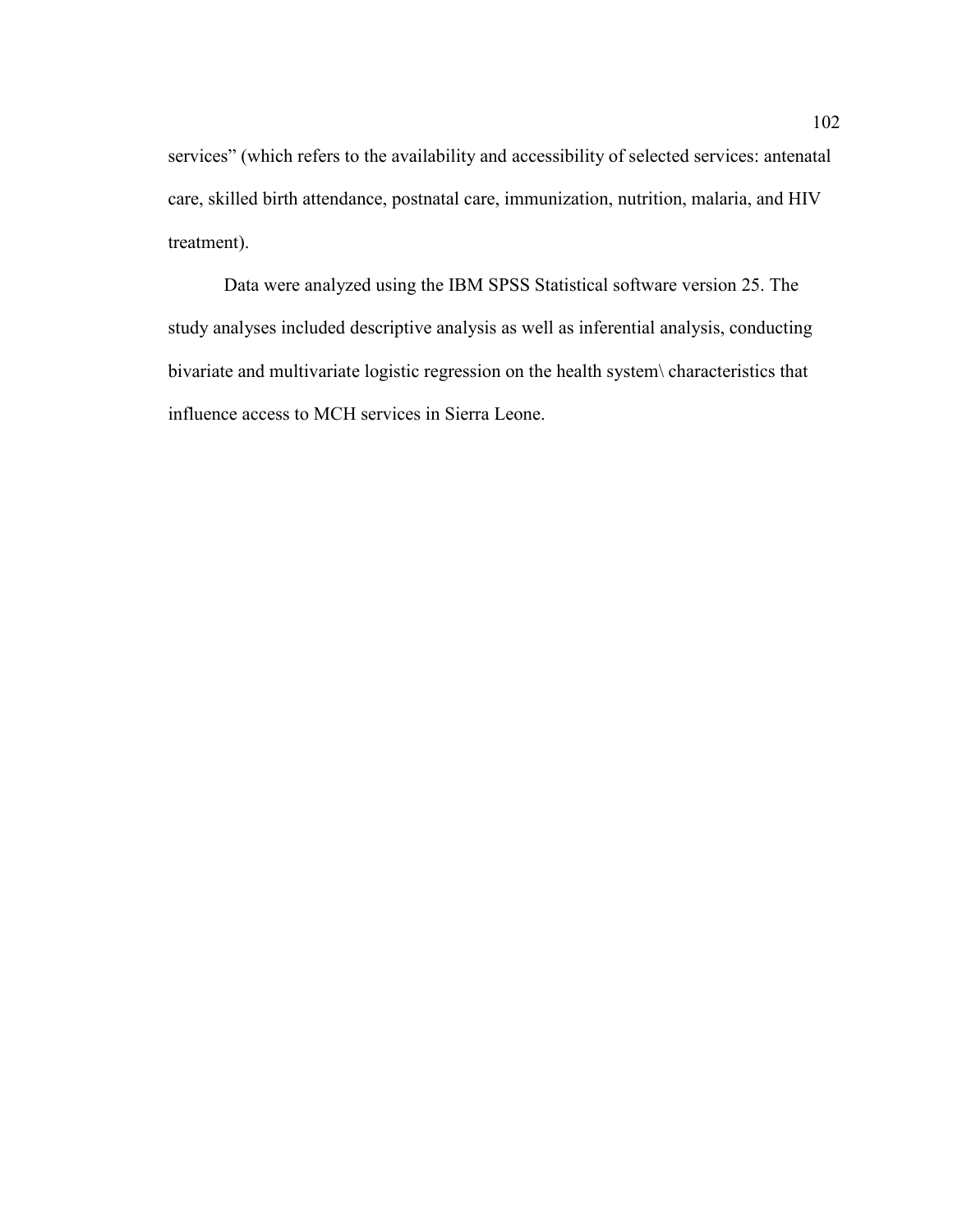Section 3: Presentation of the Results and Findings

## **Introduction**

The purpose of this quantitative, cross-sectional survey using secondary data analysis was to investigate the influence of health system attributes on access to MCH services. The study participants were health facilities that were surveyed in the Sierra Leone MoHS 2017 SARA. The IBM SPSS Statistics version 25 software was used to answer the research questions and to test the hypotheses listed below:

RQ1: Can access to MCH services be predicted based on the type of health provider?

*H*<sub>0</sub>1: Access to MCH services cannot be predicted based on the type of the health provider?

*H*<sub>1</sub>1: Access to MCH services can be predicted based on the type of the health provider.

RQ2: Can access to MCH services be predicted based on the level of the health facility?

*H*02**:** Access to MCH services cannot be predicted based on the level of the health facility.

*H*12**:** Access to MCH services can be predicted based on the level of the health facility.

RQ3: Can access to MCH services be predicted based on the availability of essential medicines?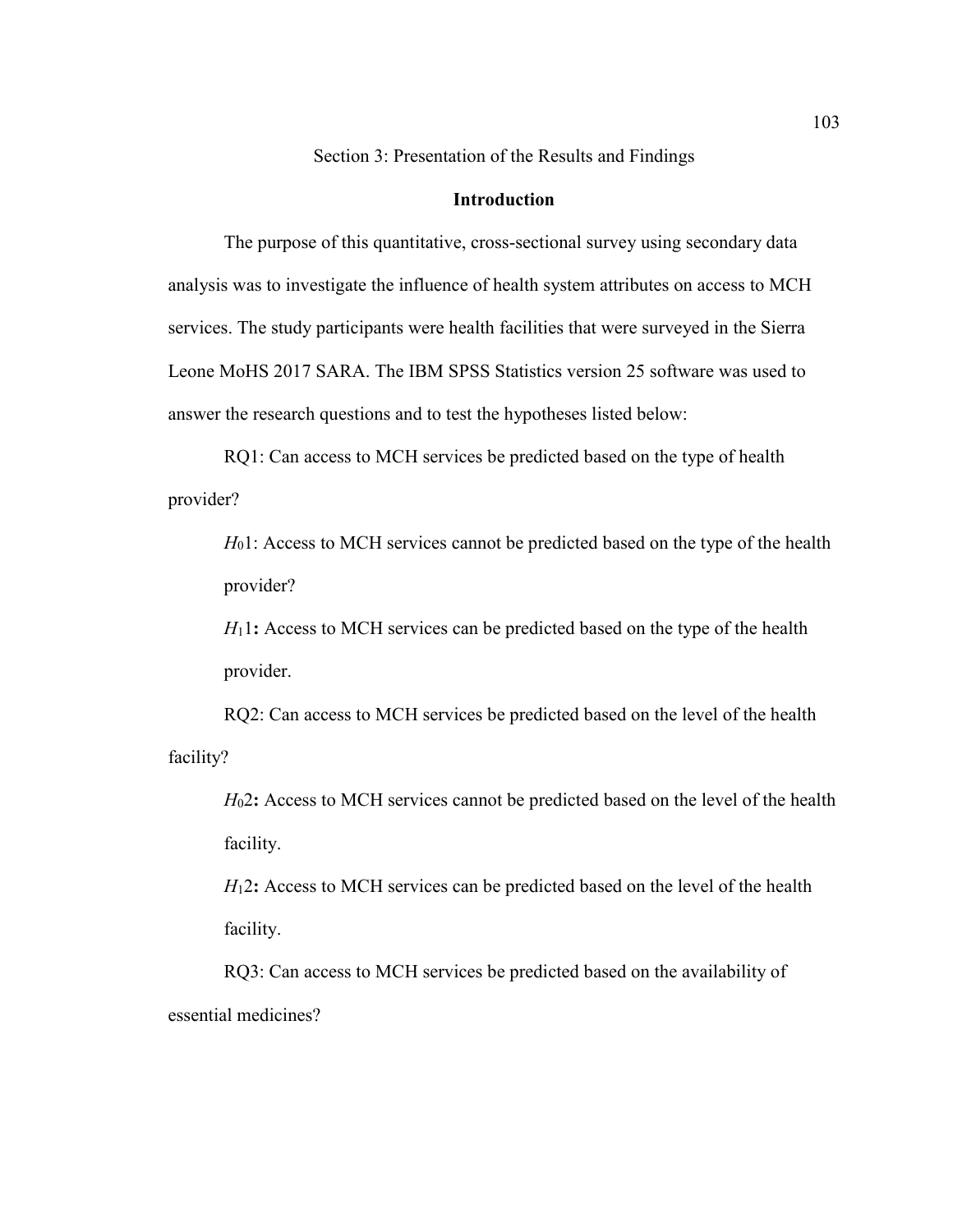*H*03**:** Access to MCH services cannot be predicted based on the availability of essential medicines.

*H*13**:** Access to MCH services can be predicted based on the availability of essential medicines.

RQ4: Can access to MCH services be predicted based on the availability of basic equipment?

*H*04**:** Access to MCH services cannot be predicted based on the availability of basic equipment.

*H*14**:** Access to MCH services can be predicted based on the availability of basic equipment.

RQ5: Can access to MCH services be predicted based on the type (private vs. public) of health facility?

*H*<sub>0</sub>5: Access to MCH services cannot be predicted based on the type of health facility.

*H*<sub>15</sub>: Access to MCH services can be predicted based on the type of health facility.

## **Data Collection**

The primary SARA data collection was coordinated and supported by the WHO Sierra Leone country office in collaboration with the MoHS. The SARA was conducted as a census of all health facilities in Sierra Leone, and this took place within a period of 30 - 40 days between March and April 2017. The current master facility list (MFL) was used as the default list for inclusion. The WHO's SARA questionnaires, version 2017,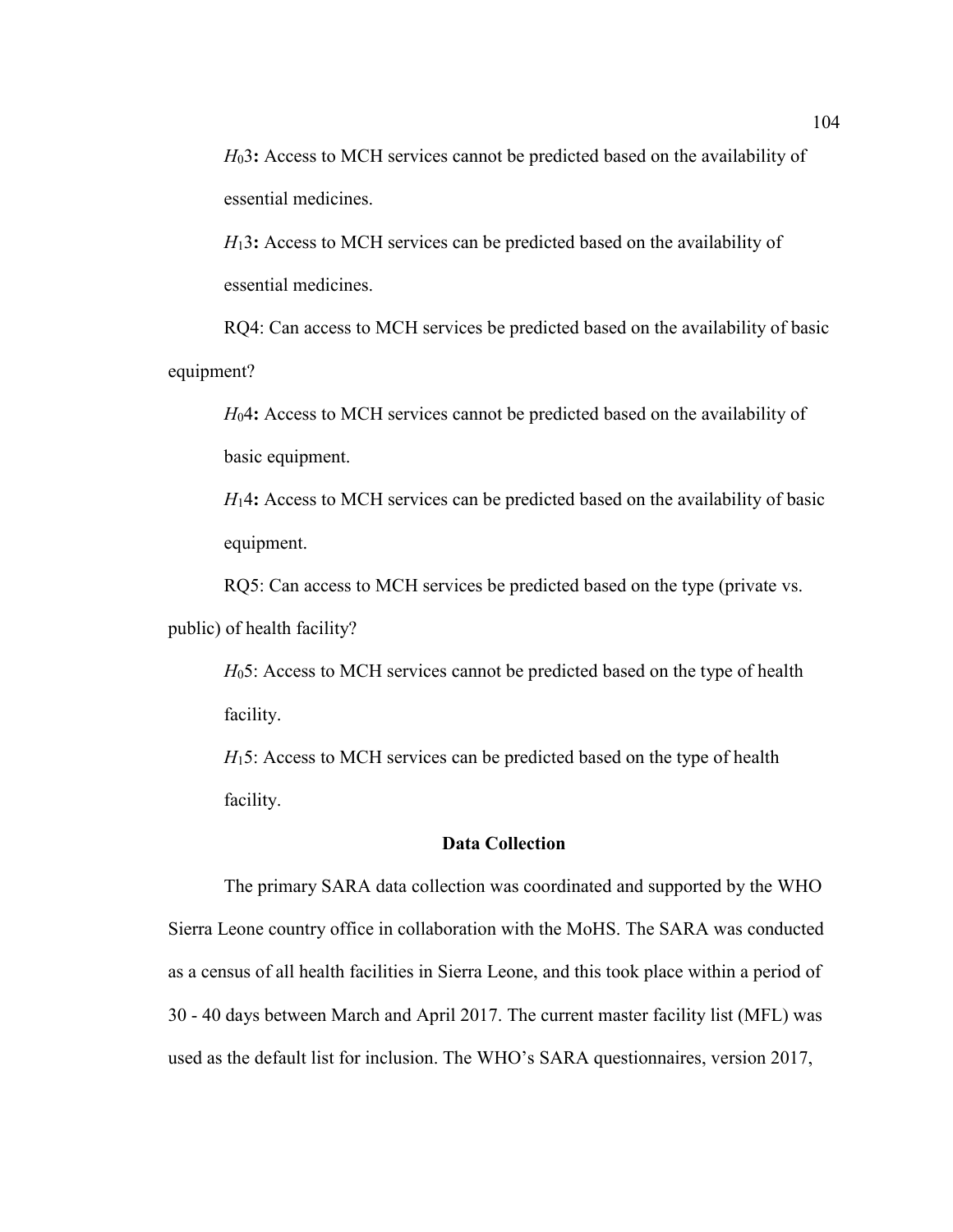were customized for Sierra Leone during a 3-day workshop. Field enumerators were competitively selected and interviewed by the MOHS. Following a 10-day training workshop for the enumerators, a total of 62 were selected. A total of 21 pairs of enumerators were formed, each with responsibility for an average of 56 facilities to be completed in an average of 39 days. Ten supervisors were trained and assigned responsibility for the supervision of two clusters each, including final responsibility for uploading the census and survey processing system (CSPro) facility data files to the central server. Ten back checkers were selected and trained to conduct quality assurance. The back checker team recollected data from 5% of randomly selected facilities. DQR and QoC assessments were conducted in a sample of 10% of the facilities, proportionately selected to include facilities that offered antenatal care (ANC); delivery and newborn care; and HIV, malaria, and TB care services.

There was no discrepancy between the plan presented in Section 2 and the actual data collection.

## **Inclusion and Exclusion Criteria**

The original 2017 SARA dataset included a total of 1,284 health facilities, representing 100% of the Sierra Leone health facilities, including both public and private. The default list for inclusion in the survey was the MFL. Facilities that were not in the MFL were excluded in the survey. For this study, all of the surveyed health facilities were considered, and facilities that were not in the MFL were excluded.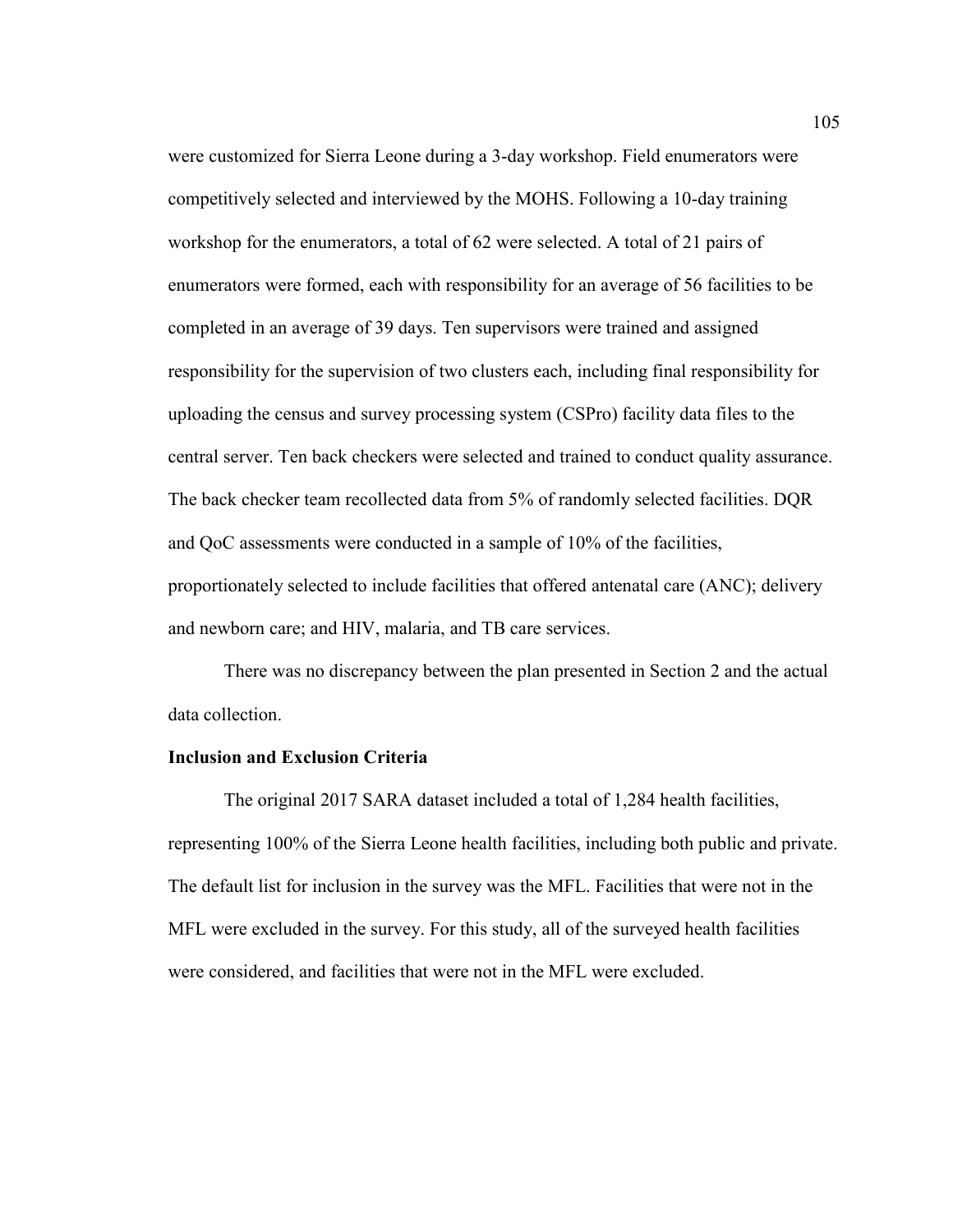#### **Review of Statistical Assumptions**

The study analysis included bivariate and multivariate logistic regressions on one outcome variable (access to MCH services) and five independent variables (i.e., type of health provider, level of health facility, availability of essential medicines, availability of basic equipment, and type [private vs. public] of health facility). I reviewed the key assumptions of logistic regression analysis, in particular, the presence of multicollinearity, the magnitude of missing data, and the compliance with a minimum of 10 cases per variable category. No outliers were expected in the data because all of the variables were categorically measured.

**Multicollinearity.** This occurs when there are two or more predictors that have a high degree of correlation, which may lead to imprecise results (Leech, Barret,  $\&$ Morgan, 2008). The absence of multicollinearity means that the independent variables are not too highly correlated with each other (Hair, Anderson, Tatham, & Black, 1995). To evaluate for the presence or absence of multicollinearity among predictors, the variance inflation factor (VIF) and the tolerance statistic can be used. The VIF indicates whether an individual predictor is strongly correlated with any other predictors. A VIF substantially greater than 1 indicates that multicollinearity might be biasing the regression model, and a VIF greater than 10 is indicative of significant concern. Tolerance statistics lower than 0.2 or 0.1 also is a problematic value.

In testing this assumption, the first test was a bivariate correlation analysis of the five independent variables in SPSS using the Pearson correlation coefficient. The results showed no value of the Pearson correlation coefficient equal to or above .80, confirming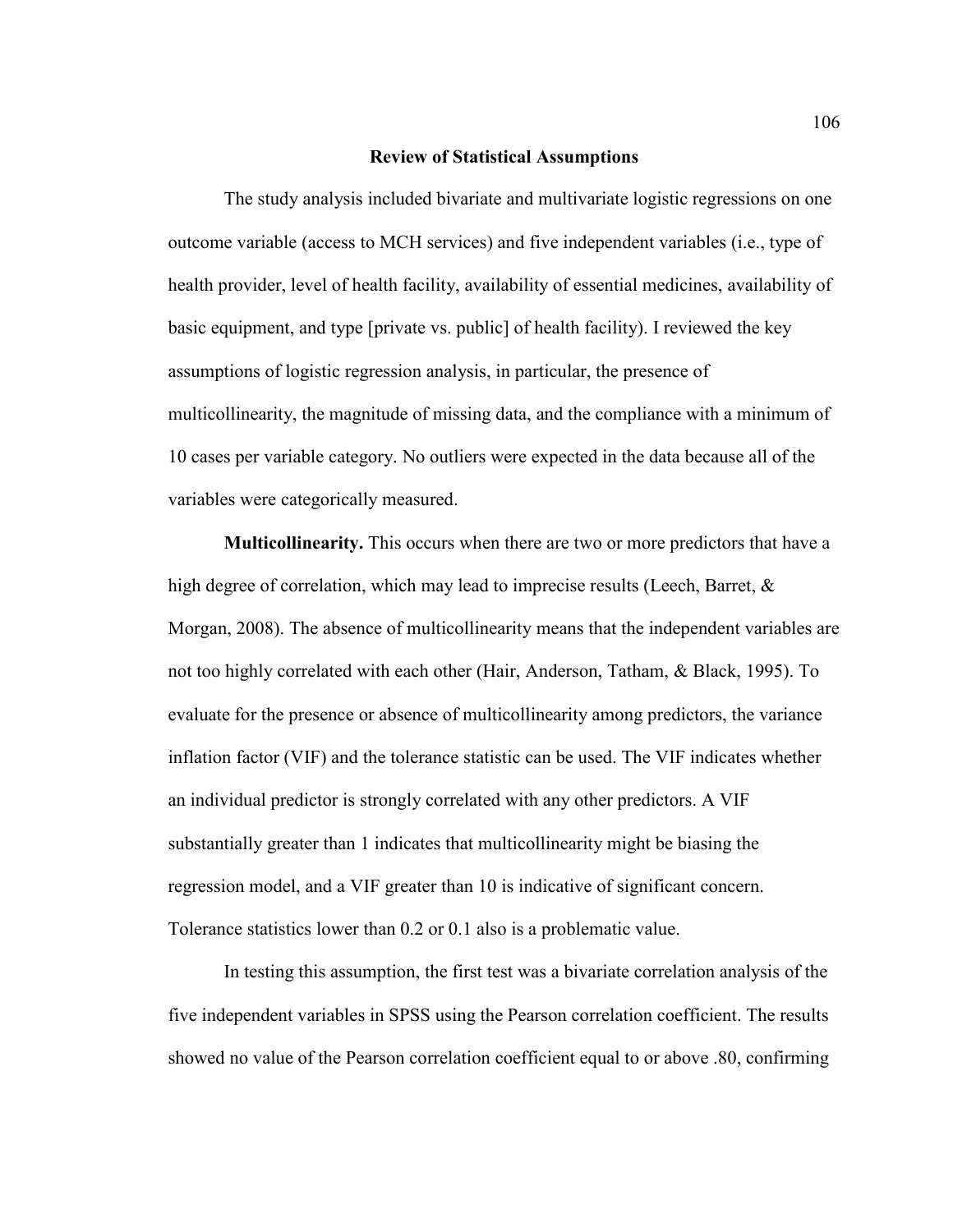that there was no multicollinearity between the variables of interest. All of the correlation coefficients were below .60. The second test was the collinearity diagnostics in linear regression that examined the tolerance rate and VIF. In the present regression analyses, the VIF and the tolerance statistic indicated that no multicollinearity among the predictors was present (see Table 3).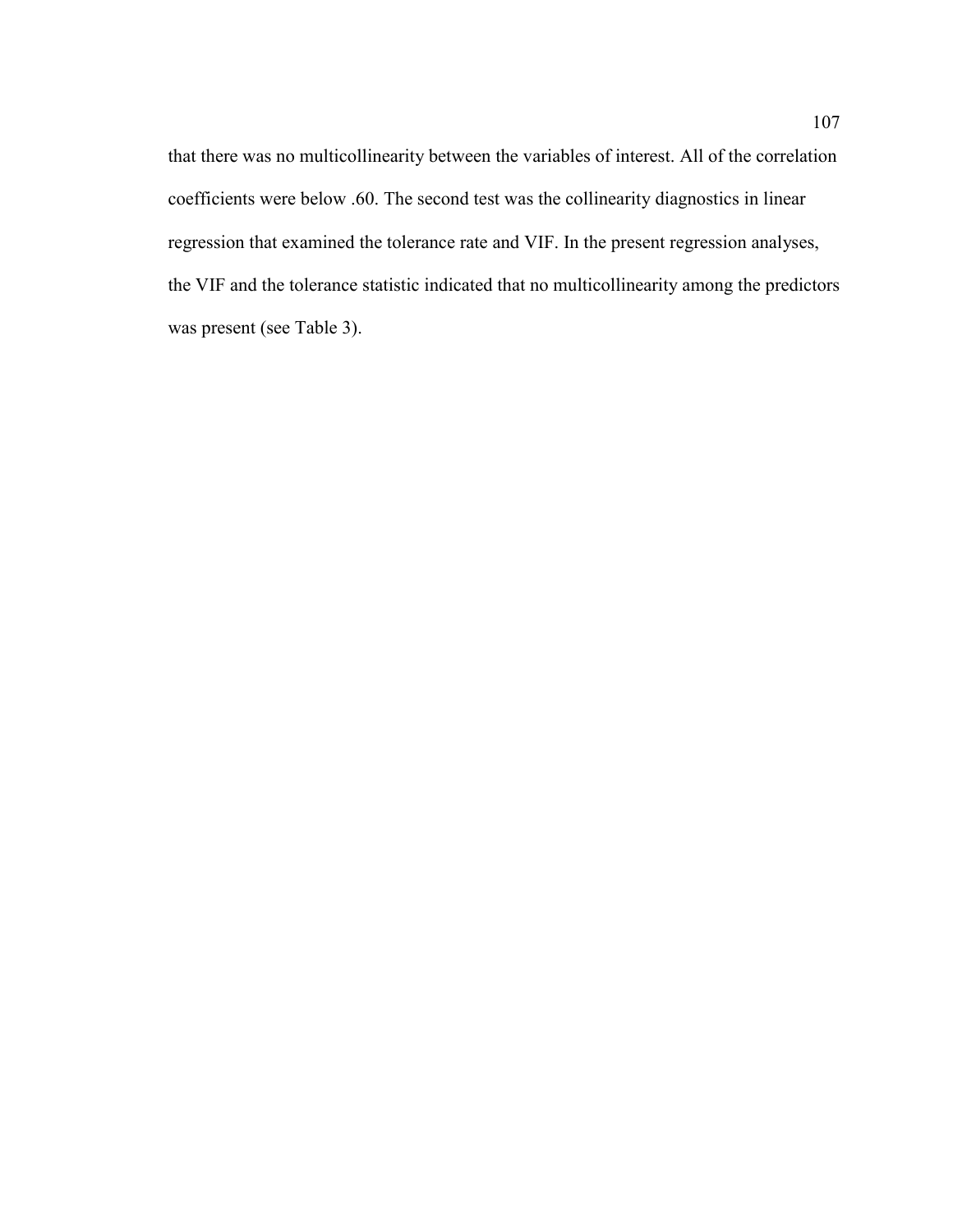Table 3

| Model                                                 | <b>Collinearity Statistics</b> |       |  |  |
|-------------------------------------------------------|--------------------------------|-------|--|--|
|                                                       | Tolerance                      | VIF   |  |  |
| Health facility staffing                              | .732                           | 1.367 |  |  |
| Level of health facility<br>Availability of essential | .698                           | 1.432 |  |  |
| medicines                                             | .977                           | 1.024 |  |  |
| Availability of basic equipment                       | .987                           | 1.013 |  |  |
| Type of health facility                               | .907                           | 1.013 |  |  |

#### *Collinearity and Tolerance*

**Missing data.** High rates of missing data can introduce biases and compromise the validity of the study findings. In this study, all variables were screened for missing data by reviewing frequency tables for each variable. The missing data analysis showed that only one of the five independent variables had some missing data. The variable was the availability of essential medicines with  $14$  counts missing  $(1.1\%)$ . With a sample size of 1,284 participants, the proportion of missing data will not statistically affect the validity of the results; hence, they were excluded in the final analysis.

## **Sample size and minimum number of cases in each variable category.**

Logistic regression requires larger samples than linear regression. Each category of the independent variables included in logistic regression analysis must have a minimum of 10 cases (Vittinghoff & McCulloch, 2007). The total sample of 1,280 was large enough to achieve sufficient statistical power. Some categories of the independent variables were combined to satisfy the rule of 10. The lowest cell count was 18 cases. All the other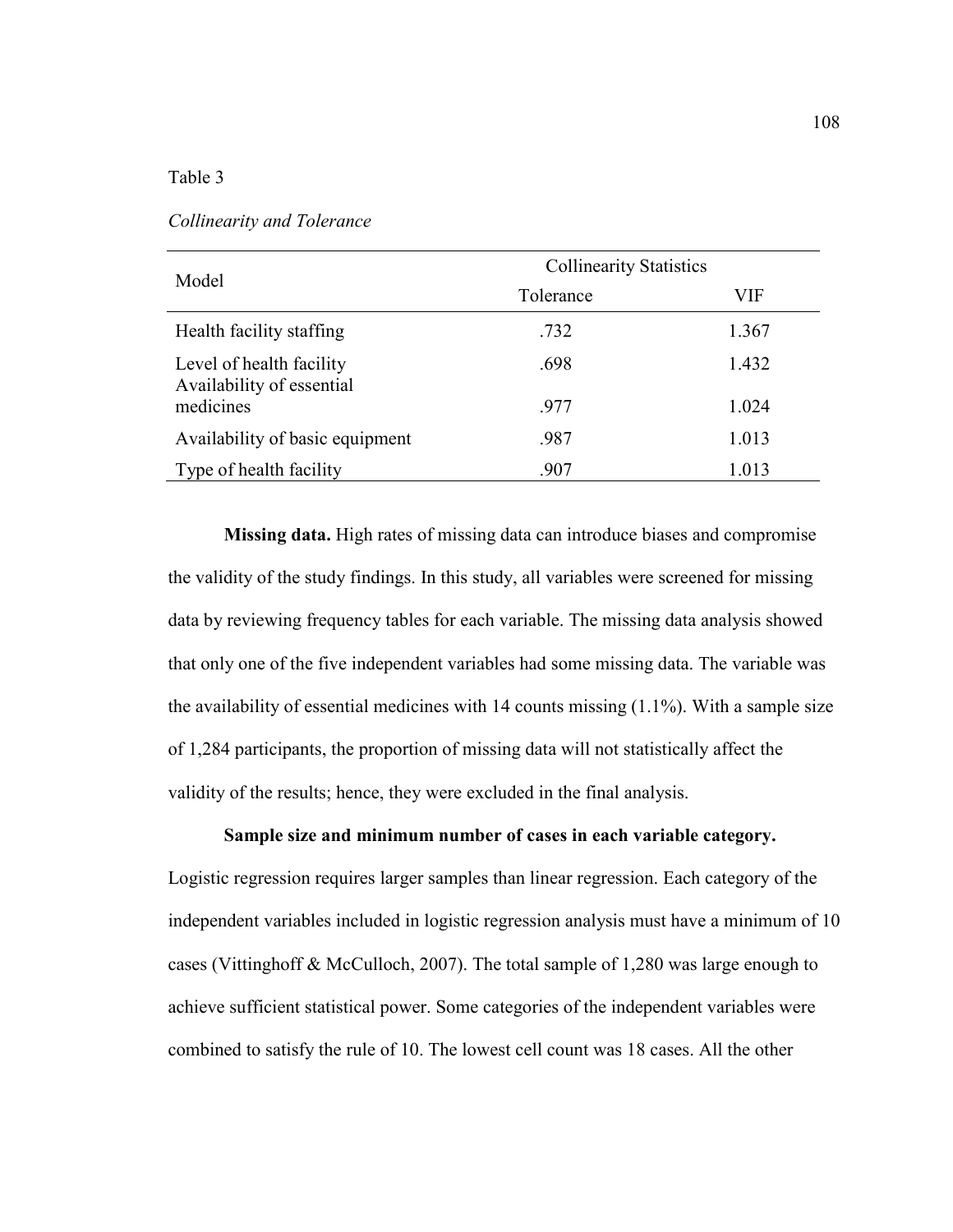categories had more than 20 cases.

#### **Variable Categorization and Coding**

The analysis included one outcome variable and five independent variables. Responses to numeric and string question items that best represented these variables were combined to form composite dichotomous variables for the regression analysis. The outcome variable (i.e., access to MCH services) had two categories: poor access to MCH services (code: 0) and good access to MCH services (coded: 1) as a composite score of three variables: health provider (staffing), essential medicines, and basic equipment. Health facilities of less than 50% of the combined scores were assumed to have poor access to MCH services (coded: 0) while those with and above 50% of the combined score were assumed to have good access to MCH services (coded: 1).

Similar procedures were used to organize the five independent variables, and they included two or more categories. Type of health provider (staffing) comprised of two categories: poor staffing (coded: 0) and good staffing (coded: 1). Level of health facility had two categories: secondary health facilities or hospitals (Coded: 0) and primary health facilities or PHUs (coded: 1). The availability of essential medicines had two categories: health facilities with less than 50% of essential drugs were assumed to have poor availability (coded: 0) and those with and above 50% had good availability (coded: 1). The availability of basic equipment had two categories: health facilities with less than 50% of basic items were assumed to have poor availability (coded: 0), and those with and above 50% had good availability (coded: 1). The type of health facility included two categories: public health facility (coded: 0) and private health facility (coded: 1).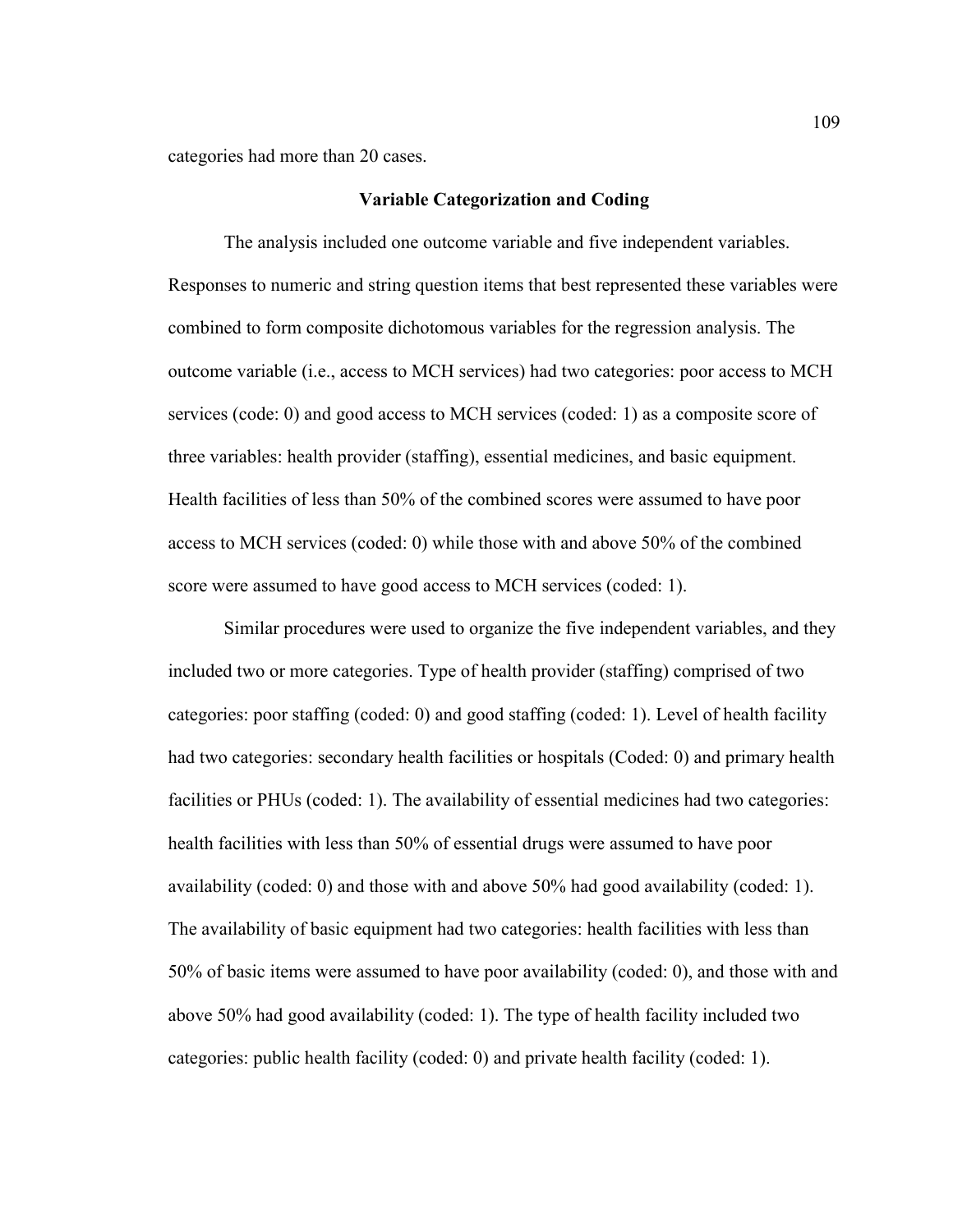## **Descriptive Analysis**

The distribution of the 1,284 health facilities by the level of health care delivery indicated that 1,174 (91%) were PHUs, and 54 (4.2%) and 56 (4.4%) were hospitals and clinics respectively. The 1,174 PHUs were comprised of 625 (53%) maternal and child health posts (MCHP), 325 (28%) were community health posts (CHP), and 224 (19%) were community health centers (CHCs). The distribution of the type of health facilities (public vs. private) showed that 1,037 (81%) and 247 (19%) were public and private, respectively. Comparisons across both the level and type (private vs. public) of health facilities showed a significant difference in accessing MCH services (see Table 4).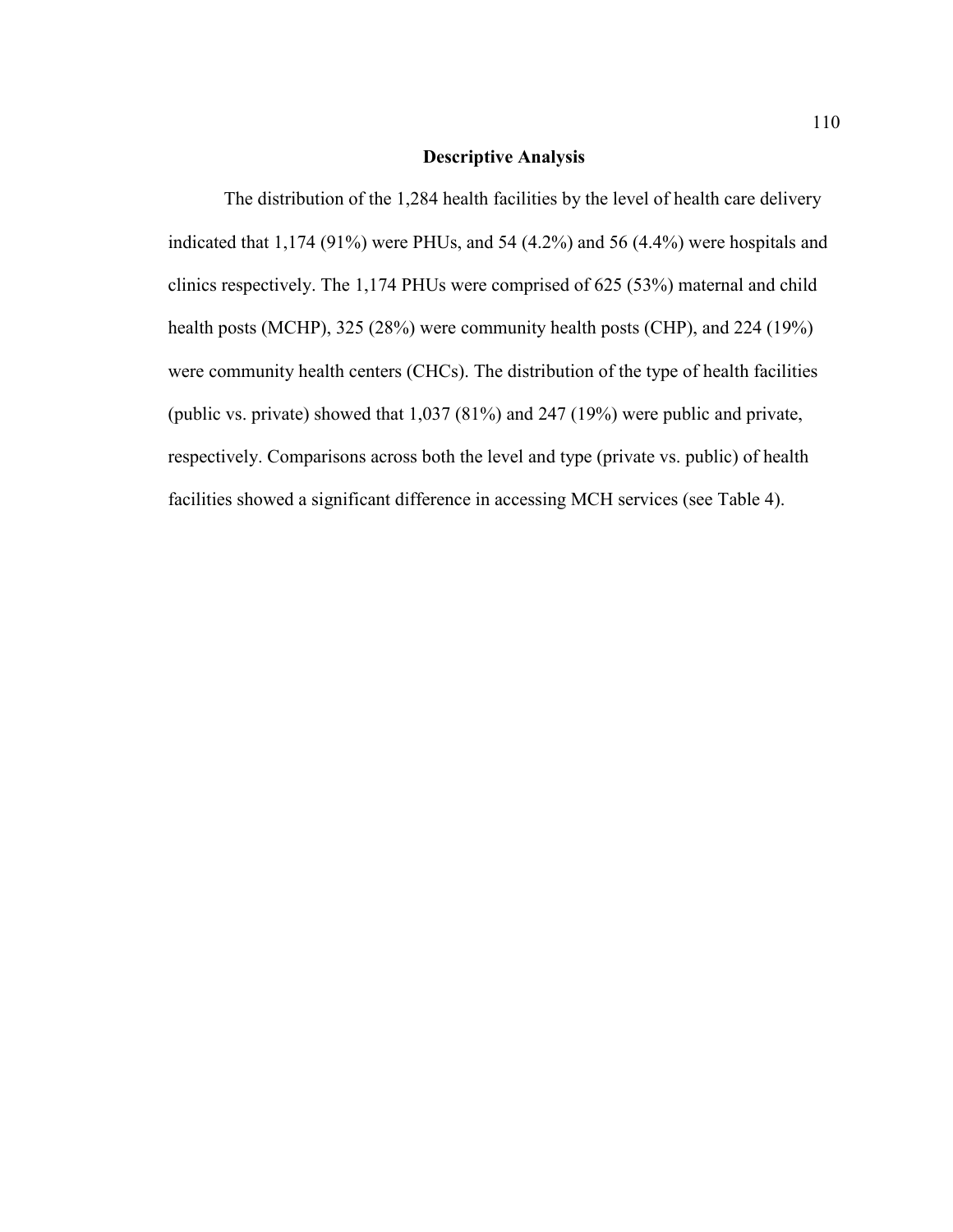## Table 4

| Characteristics                   | $<$ 50%(Poor<br>Access<br>$n\ (\%)$ | $\geq$ 50% (Good<br>Access)<br>$n(^{0}/_{0})$ | Chi-<br>Square | df             | $p-$<br>value |
|-----------------------------------|-------------------------------------|-----------------------------------------------|----------------|----------------|---------------|
| Level of health<br>facility       |                                     |                                               |                |                |               |
| Hospitals                         | 0(0)                                | 54 (100)                                      |                |                |               |
| Community health<br>centers       | 10(4.5)                             | 214 (95.5)                                    | 160.696        | $\overline{4}$ | < 0.01        |
| Community health<br>posts         | 84 (25.8)                           | 241 (74.2)                                    |                |                |               |
| Maternal & child<br>health posts  | 281 (45.0)                          | 344 (55.0)                                    |                |                |               |
| Clinic                            | 17(30.4)                            | 39(69.6)                                      |                |                |               |
| <b>Type of health</b><br>facility |                                     |                                               |                |                |               |
| Public                            | 348 (33.6)                          | 689 (66.4)                                    | 23.145         | $\mathbf{1}$   | < 001         |
| Private                           | 44 (17.8)                           | 203 (82.2)                                    |                |                |               |

*Background Characteristics of the Health Facilities*

The availability of the tracer items for MCH service delivery (i.e., type of health provider, staffing, essential medicines, and basic equipment) varied across health facilities (see Table 5). The type of health facility (private vs. public) and the level of health facility had a statistically significant association with access to MCH service provider  $(p < .001)$ . Regarding the availability of essential medicines, the type of health facility (private vs. public) had a statistically significant association with essential medicines ( $p < .001$ ). However, the level of health facility showed no association with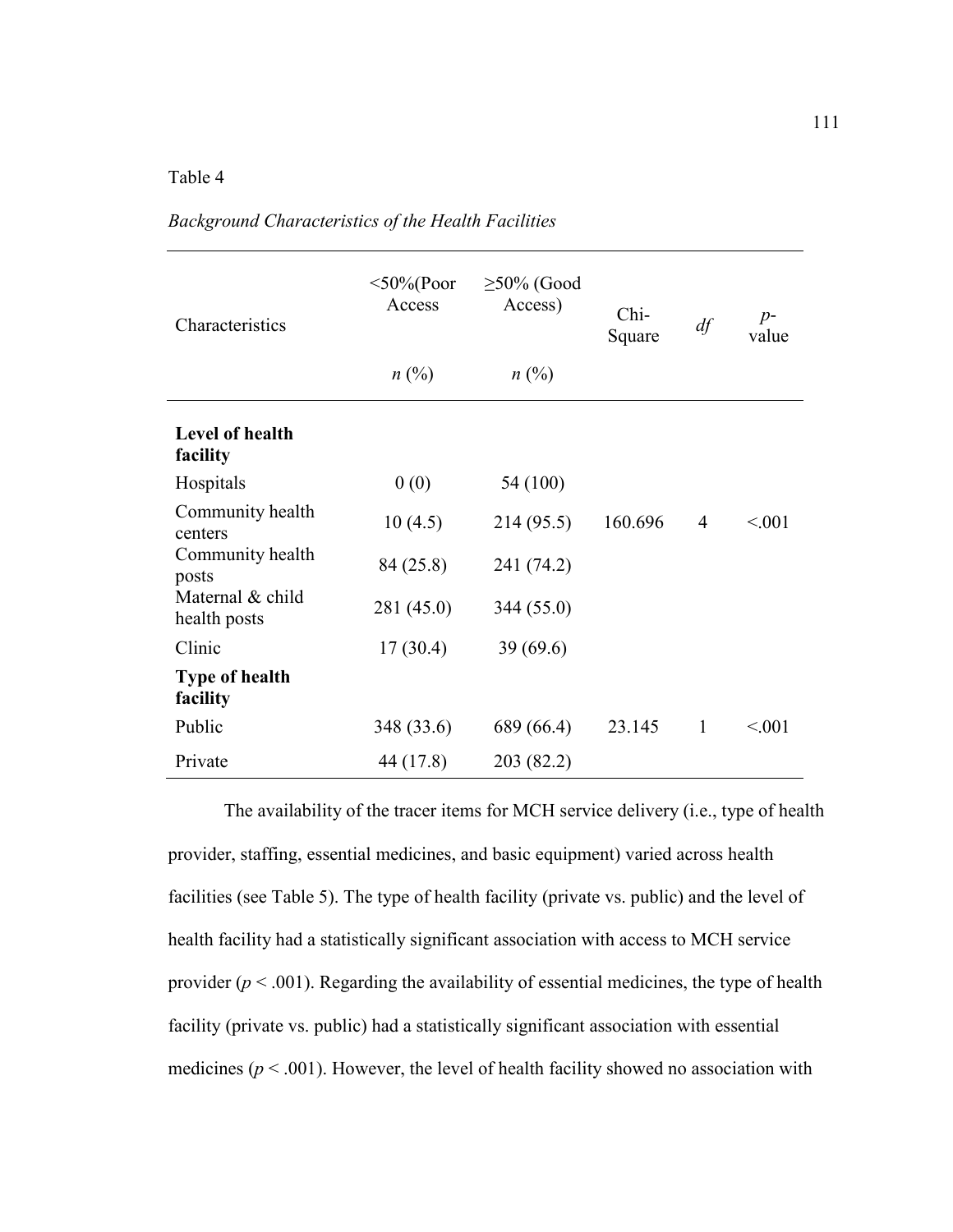essential medicines ( $p > .05$ ). With regards the availability of basic equipment, the level of health facility showed a statistically significant association with basic equipment (*p* < .001). The type of health facility (private vs. public) however, had no statistically significant association with basic equipment  $(p > .05)$ .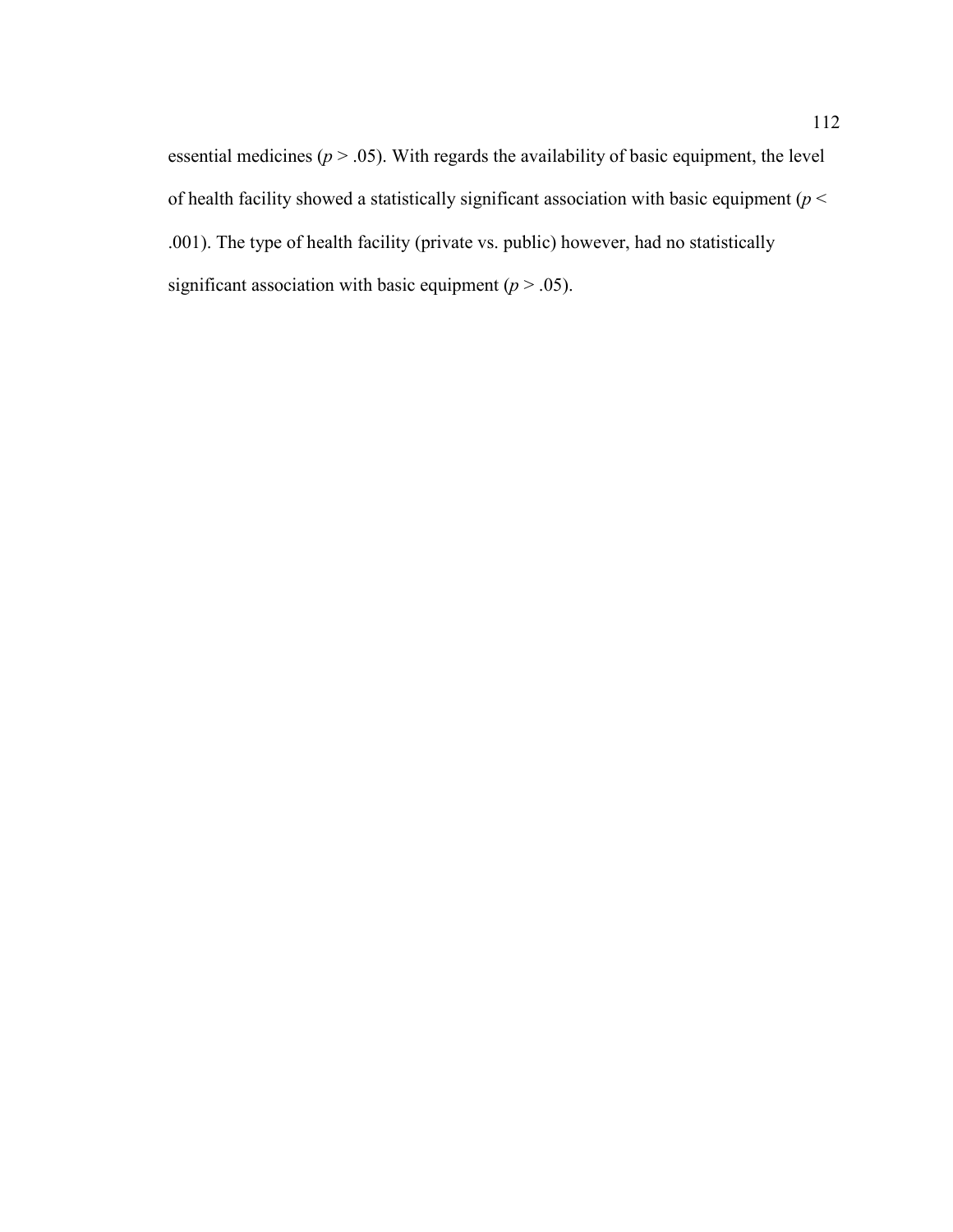# Table 5

# *Characteristics of Health Facilities and the Availability of MCH Tracer Items*

| Characteristics                   | <b>Tracer Indicators</b>                             | $<$ 50%<br>(Poor Availability) | $\geq$ 50% (Good<br>Availability) | Chi-Square | df           | $P$ -value |
|-----------------------------------|------------------------------------------------------|--------------------------------|-----------------------------------|------------|--------------|------------|
|                                   |                                                      | $n$ (%)                        | $n\ (\%)$                         |            |              |            |
|                                   | Availability of staffing                             |                                |                                   |            |              |            |
|                                   | Hospitals                                            | 1(1.9)                         | 53 (98.1)                         |            |              |            |
|                                   | Community Health Centers                             | 16(7.1)                        | 208 (92.9)                        | 436.181    | 4            | < 0.001    |
|                                   | Community Health Posts                               | 164(50.4)                      | 161(49.6)                         |            |              |            |
|                                   | Maternal & Child Health Posts                        | 502(80.3)                      | 123(19.7)                         |            |              |            |
|                                   | Clinic                                               | 25(44.6)                       | 31(55.4)                          |            |              |            |
|                                   | <b>Availability of Essential</b><br><b>Medicines</b> |                                |                                   |            |              |            |
|                                   | Hospitals                                            | 2(3.8)                         | 51(96.2)                          |            |              |            |
| Level of health<br>facility       | Community Health Centers                             | 15(6.7)                        | 209(93.3)                         |            |              |            |
|                                   | Community Health Posts                               | 31(9.6)                        | 293(90.4)                         | 3.734      | 4            | > 0.05     |
|                                   | Maternal & Child Health Posts                        | 57(9.2)                        | 562(90.8)                         |            |              |            |
|                                   | Clinic                                               | 3(6.0)                         | 47(94.0)                          |            |              |            |
|                                   | <b>Availability of Basic</b><br>Equipment            |                                |                                   |            |              |            |
|                                   | Hospitals                                            | 0(0.0)                         | 54(100.0)                         |            |              |            |
|                                   | Community Health Centers                             | 0(0.0)                         | 224(100.0)                        |            |              |            |
|                                   | Community Health Posts                               | 8(2.5)                         | 317 (97.5)                        | 21.173     | 4            | < 0.001    |
|                                   | Maternal & Child Health Posts                        | 11(1.8)                        | 614(98.2)                         |            |              |            |
|                                   | Clinic                                               | 5(8.9)                         | 51(91.1)                          |            |              |            |
|                                   | <b>Availability of staffing</b>                      |                                |                                   |            |              |            |
| <b>Type of Health</b><br>Facility | Public facilities                                    | 619(59.7)                      | 418(40.3)                         | 45.142     | 1            | < 0.001    |
|                                   | Private facilities                                   | 89(36.0)                       | 158(64.0)                         |            |              |            |
|                                   | <b>Availability of Essential</b><br><b>Medicines</b> |                                |                                   |            |              |            |
|                                   | Public facilities                                    | 103(10.1)                      | 921(89.9)                         | 16.422     | 1            | < 0.01     |
|                                   | Private facilities                                   | 5(2.0)                         | 241(98.0)                         |            |              |            |
|                                   | <b>Availability of Basic</b><br>Equipment            |                                |                                   |            |              |            |
|                                   | Public facilities                                    | 22(2.1)                        | 1015(97.9)                        | 1.871      | $\mathbf{1}$ | > 0.05     |
|                                   | Private facilities                                   | 2(0.8)                         | 245(99.2)                         |            |              |            |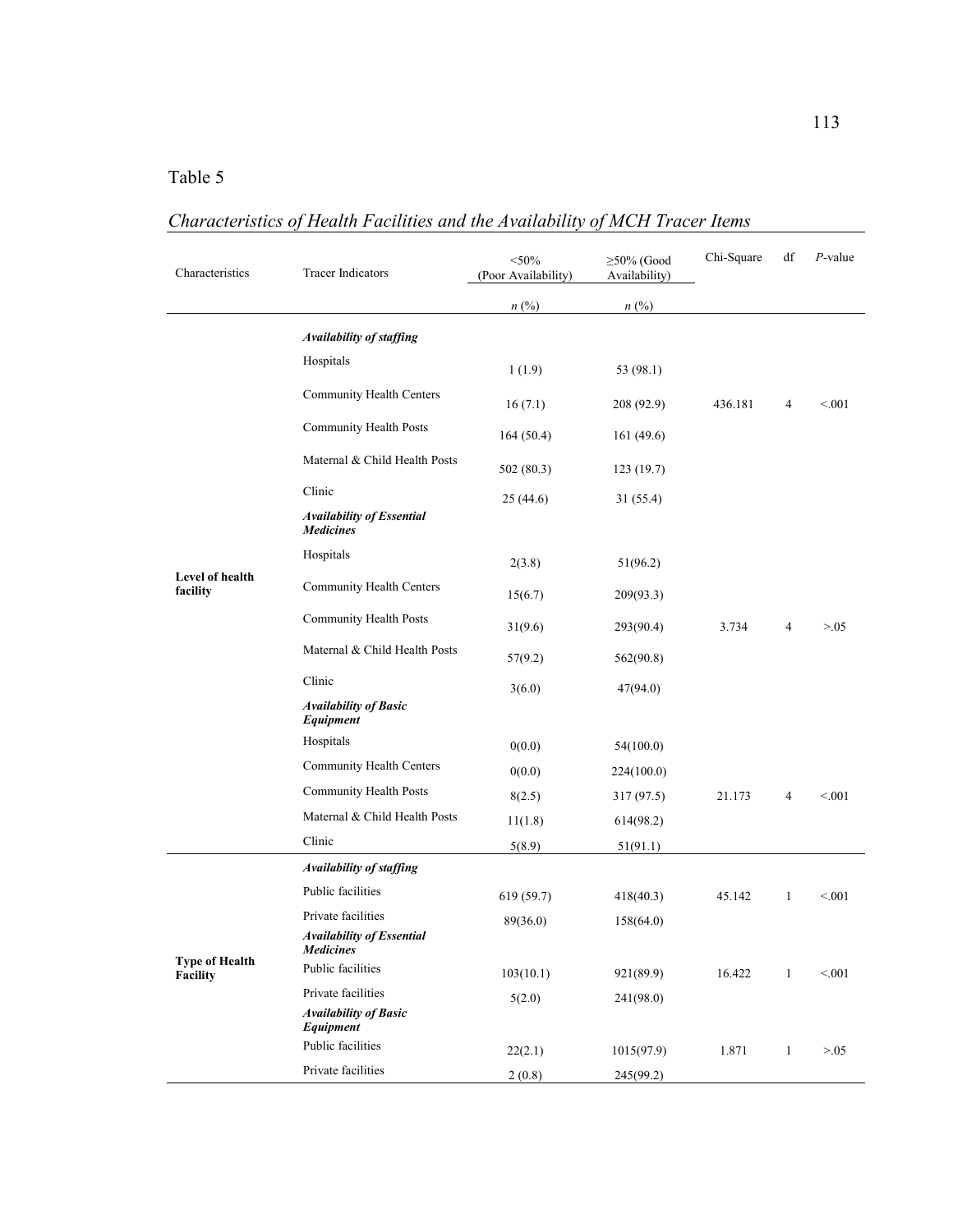#### **Statistical Analysis Findings by Research Questions and Hypotheses**

The analysis report below includes the outcomes of bivariate and multivariate logistics regression analyses based on a sample of 1,284 health facilities included in my study. The first step was bivariate logistic regression analysis of the predictive relationship between five independent variables (i.e., type of health provider, level of health facility, availability of essential medicines, availability of basic equipment, and type of health facility) and access to MCH services. I found that all the independent variables had a statistically significant association with access to MCH services and achieved a *p*-value  $\leq$  .001.

The second step included a multivariate logistic regression. Multiple linear regression using the SPSS ENTER method of model building was conducted to evaluate the relative strength of the relationship between the predictor variables (type of health provider, level of health facility, availability of essential medicines, availability of basic equipment, type of health facility) and the criterion variable (access to MCH services). Each of the predictor variables was inputted into the regression simultaneously to test which of the five independent variables that had a statistically significant predictive relationship with the dependent variable; and a *p*-value < .05 significantly predicted access to MCH services. The results of the regression (see tables 6 and 7) indicated that three predictors explained 38% of the variance  $(R^2 = .380, F(5, 1263) = 154.667$ , *p*<.001). It was found that the type of health provider significantly predicted access to MCH services ( $\beta$ = .549,  $p$ <.001). The availability of both essential medicines ( $\beta$ = .255,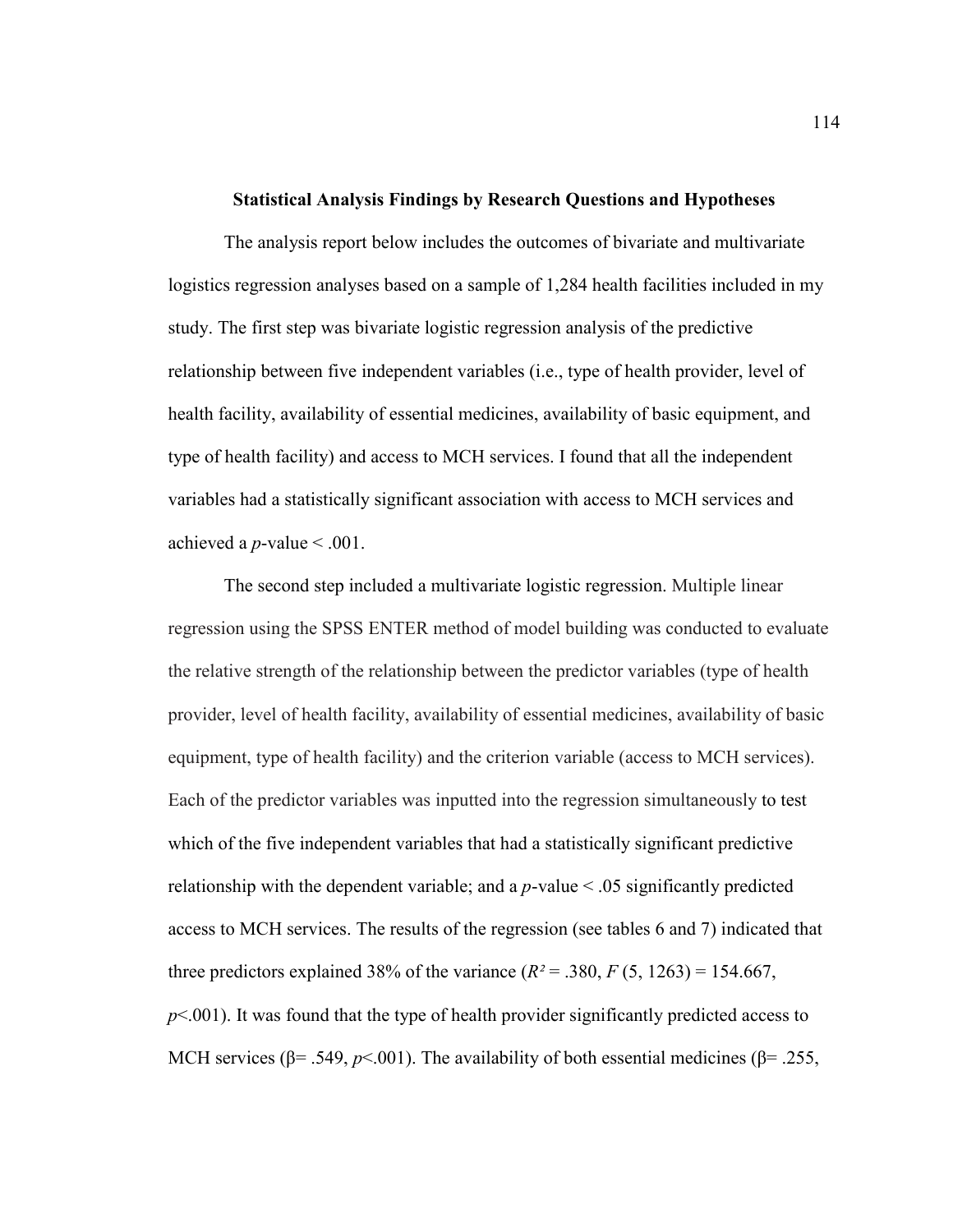$p$ <.001) and basic equipment ( $\beta$ = .258,  $p$ <.001) also significantly predicted access to

MCH services (see table 8).

Table 6

*Model Summary*

|                                                                                                             |         |          | Adjusted R | S.E       |  |  |
|-------------------------------------------------------------------------------------------------------------|---------|----------|------------|-----------|--|--|
| Model                                                                                                       | К       | R Square | Square     | Estimates |  |  |
|                                                                                                             | .616(a) | 0.38     | 0.377      | 0.362     |  |  |
| Predictors: (Constant), type of health provider, level of health facility, availability of essential<br>(a) |         |          |            |           |  |  |
| medicines, availability of basic equipment, type of health facility                                         |         |          |            |           |  |  |

(b) Dependent Variable: Access to MCH Services

## Table 7

*ANOVA Results for the Regression Model for Access to MCH Services*

| <b>Model</b> | Sum of<br>Squares | df   | Mean Square | $\mathcal{F}$ | Sig     |
|--------------|-------------------|------|-------------|---------------|---------|
| Regression   | 101.552           |      | 20.31       | 154.667       | .000(b) |
| Residual     | 165.854           | 1263 | 0.131       |               |         |
| Total        | 267.506           | 1268 |             |               |         |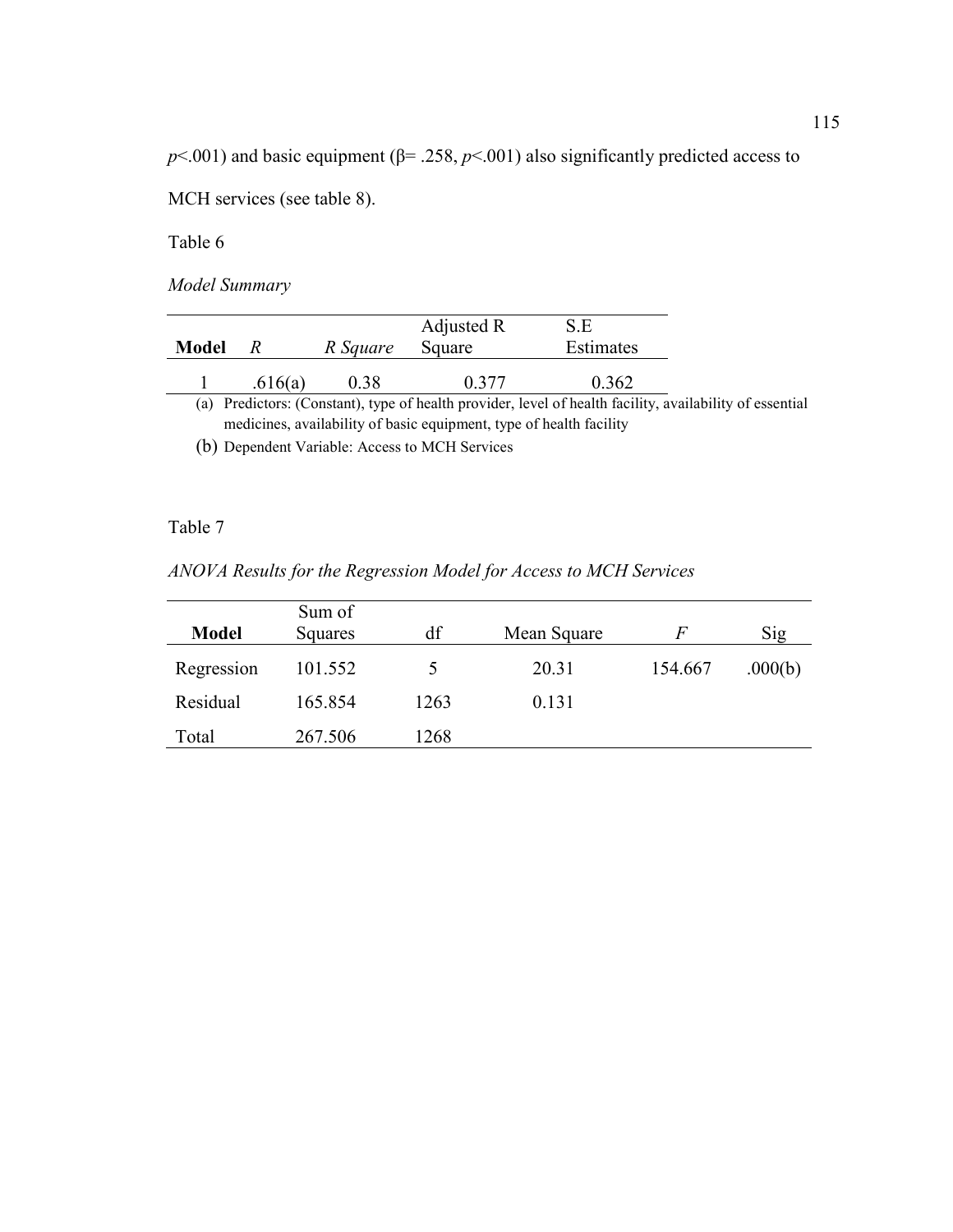|              |                              |         |         |       | 95 CI of $\beta$        |      |  |
|--------------|------------------------------|---------|---------|-------|-------------------------|------|--|
| <b>Model</b> |                              |         | t       | Sig   | Lower Bound Upper Bound |      |  |
|              | Constant                     | $-.032$ | $-.302$ | 0.763 | $-.24$                  | .176 |  |
|              | 545. Type of Health Provider |         | 22.806  | 0.000 | .498                    | .592 |  |
|              | Level of Health Facility     | $-.002$ | $-.118$ | 0.906 | $-.027$                 | .024 |  |
|              | <b>Essential Medicines</b>   | .255    | 6.903   | 0.000 | .182                    | .327 |  |
|              | Equipment                    | .258    | 3.217   | 0.001 | .101                    | .416 |  |
|              | Type of Health Facility      | .003    | .102    | 0.919 | $-.050$                 | .056 |  |

*Multiple Regression Results for Individual Predictor Variables*

**Research Question 1**: Can access to MCH services be predicted based on the type of health provider?

*H*<sub>0</sub>1: Access to MCH services cannot be predicted based on the type of health

provider?

*H*<sub>1</sub>1: Access to MCH services can be predicted based on the type of health provider.

A bivariate logistic regression was performed to examine the predictive relationship between the type of health provider and access to MCH services. The result showed a statistically significant association between the type of provider and access to MCH services χ² (1) = 42.736, *OR* = 707.413, *CI* [98.924, 5058.746], *p* < .001. This finding may suggest that health facilities with the right mix of health providers can provide better access to MCH services. The multivariate logistic regression that followed also retained the statistically significant association between the type of health provider and access to MCH services (β= .549, t = 22.806, *CI* [.498, .592], *p* < .001). Therefore, I reject the null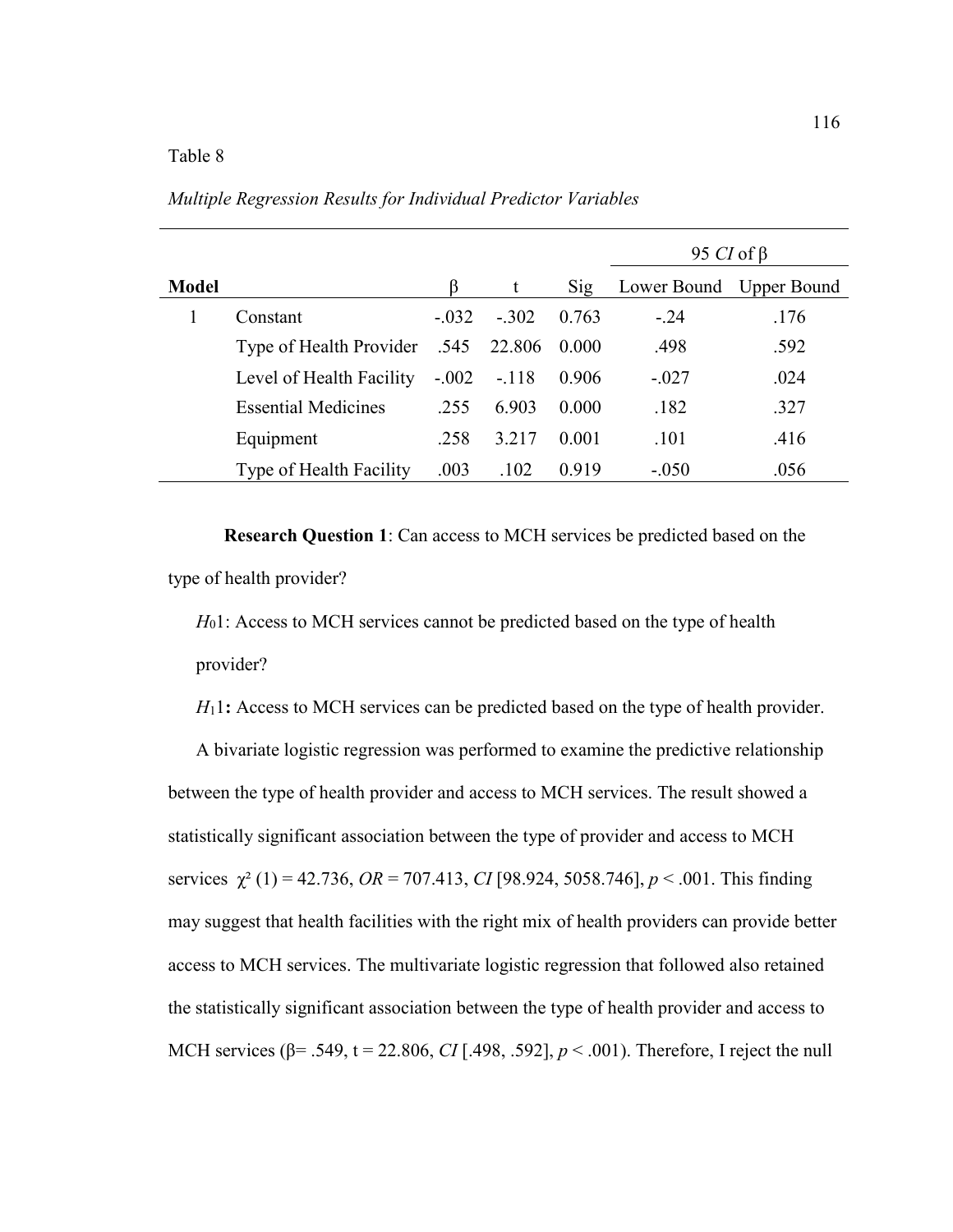hypothesis and conclude that access to MCH services can be predicted based on the type of health provider.

**Research Question 2**: Can access to MCH services be predicted based on the level of the health facility?

*H*02**:** Access to MCH services cannot be predicted based on the level of the health facility

*H*12**:** Access to MCH services can be predicted based on the level of the health facility

A bivariate logistic regression was performed to examine the predictive relationship between the level of health facility and access to MCH services. The result showed a statistically significant association between the level of health facility and access to MCH services  $\chi^2$  (1) = 117.235, *OR* = .394, *CI* [.333, .466], *p* < .001. However, the multivariate logistic regression that followed did not retain the statistically significant association between the level of health facility and access to MCH services ( $\beta$ = -.002, t = -.118, CI [- .027, .024], *p >* .05). Therefore, I accept the null hypothesis and conclude that access to MCH services cannot be predicted based on the level of a health facility.

*H*03**:** Access to MCH services cannot be predicted based on the availability of essential medicines

*H*13**:** Access to MCH services can be predicted based on the availability of essential medicines

**Research Question 3:** Can access to MCH services be predicted based on the availability of essential medicines?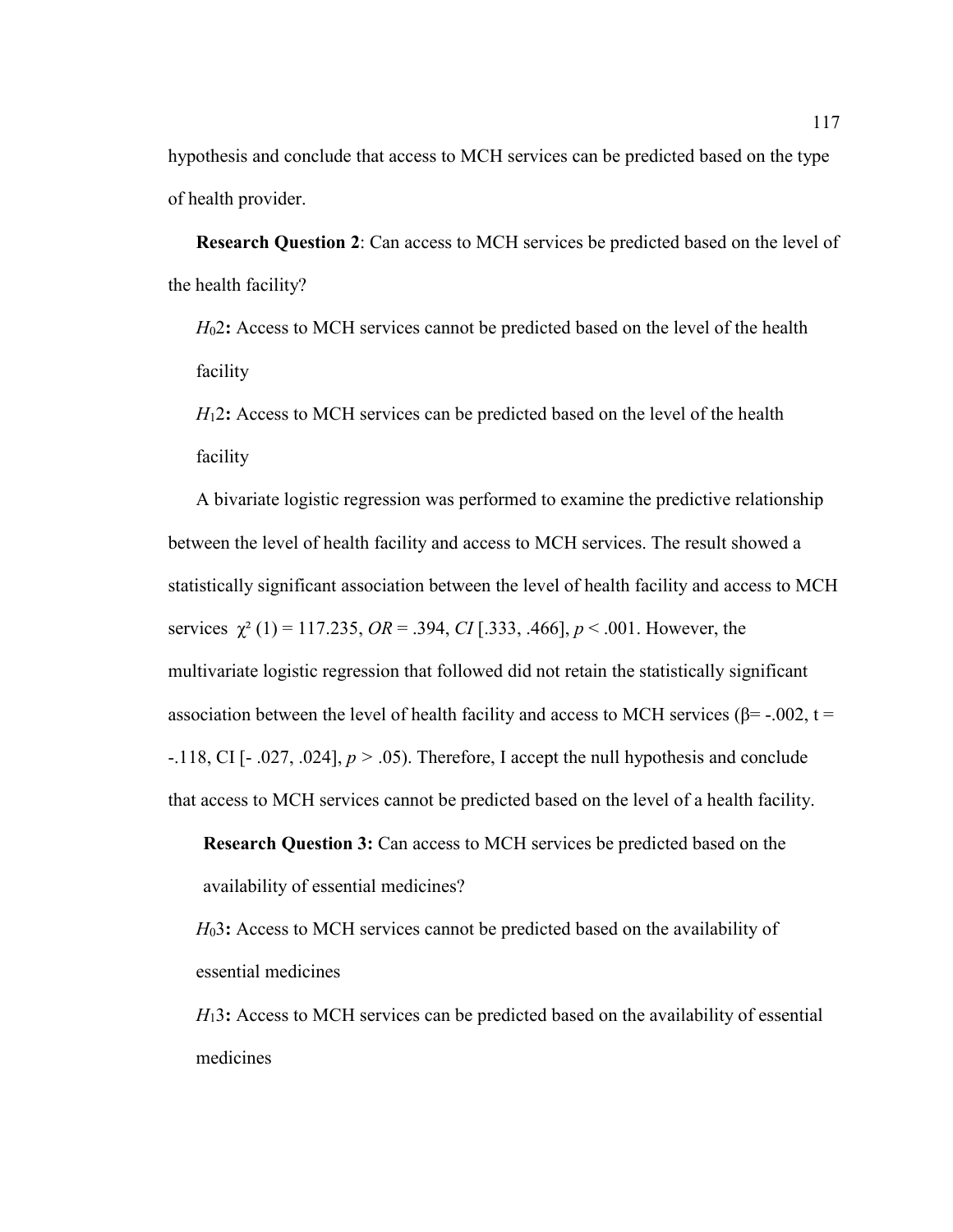A bivariate logistic regression was performed to examine the predictive relationship between the availability of essential medicines and access to MCH services. The result showed a statistically significant association between the availability of essential medicines and access to MCH services  $\chi^2$  (1) = 26.709, *OR* = 2.863, *CI* [1.921, 4.266], *p* < .001. This finding may suggest that health facilities that are strongly stocked with essential medicines can provide better access to MCH services. The multivariate logistic regression that followed also retained the statistically significant association between the availability of essential medicines and access to MCH services (β= .255, t = 6.903, *CI* [.182, .327],  $p < 0.001$ ). Therefore, I reject the null hypothesis and conclude that access to MCH services can be predicted based on the availability of essential medicines.

**Research Question 4:** Can access to MCH services be predicted based on the availability of basic equipment?

*H*04**:** Access to MCH services cannot be predicted based on the availability of basic equipment

*H*14**:** Access to MCH services can be predicted based on the availability of basic equipment

A bivariate logistic regression was performed to examine the predictive relationship between the availability of basic equipment and access to MCH services. The result showed a statistically significant association between the availability of basic equipment and access to MCH services  $\chi^2(1) = 12.570$ ,  $OR = 4.715$ ,  $CI$  [2.001, 11.111],  $p < .001$ . This finding may suggest that health facilities that have basic equipment can provide better access to MCH services. The multivariate logistic regression that followed also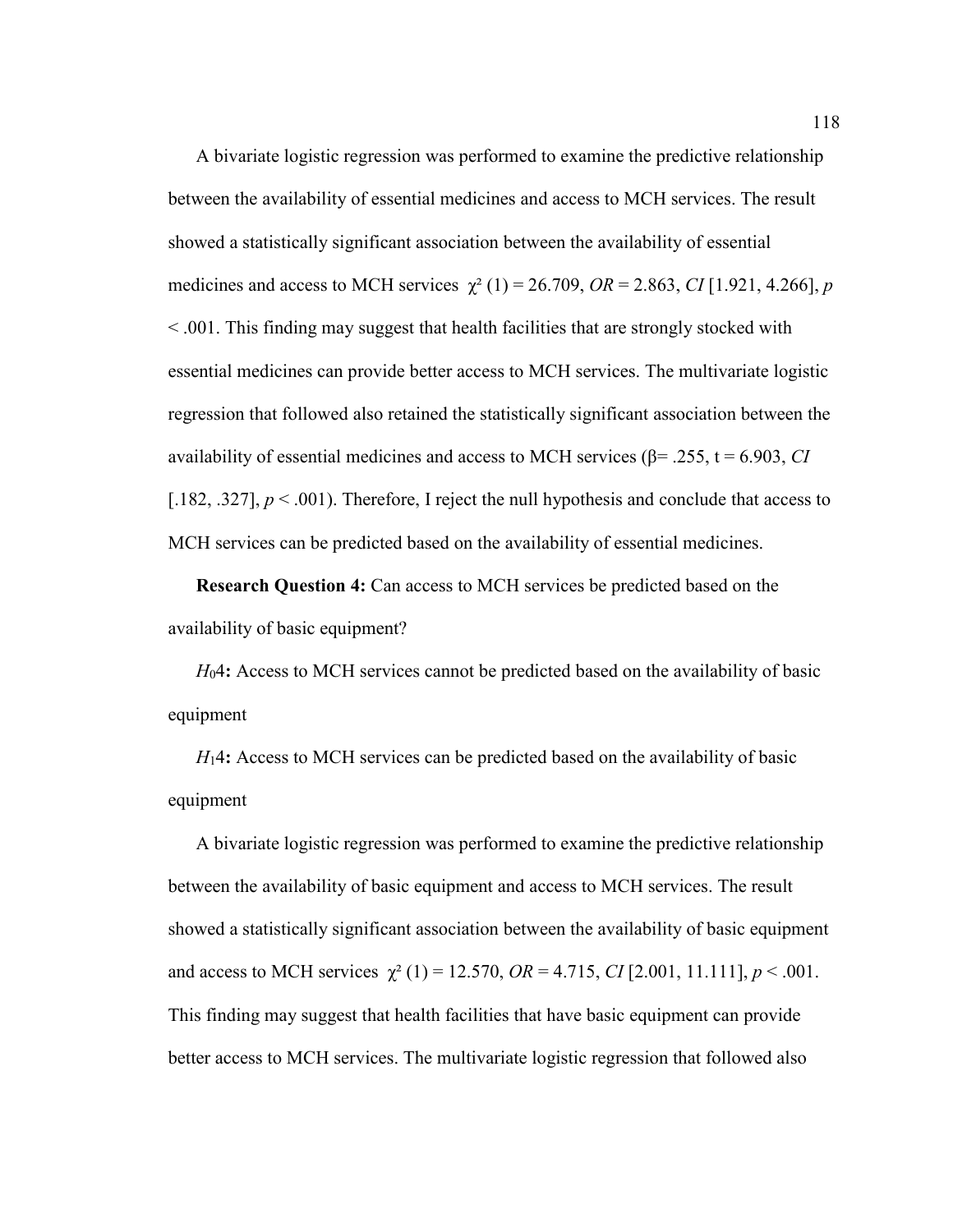retained the statistically significant association between the availability of basic equipment and access to MCH services ( $\beta$ = .258, t = 3.217, *CI* [.101, .416],  $p < .001$ ). Therefore, I reject the null hypothesis and conclude that access to MCH services can be predicted based on the availability of basic equipment.

**Research Question 5**. Can access to MCH services be predicted based on the type of the health facility (private vs. public)?

*H*<sub>0</sub>5: Access to MCH services cannot be predicted based on the type of the health facility.

*H*<sub>15</sub>: Access to MCH services can be predicted based on the type of the health facility.

A bivariate logistic regression was performed to examine the predictive relationship between the type of health facility (private vs. public) and access to MCH services. The result showed a statistically significant association between the type of health facility and access to MCH services  $\chi^2$  (1) = 22.222, *OR* = 2.324, *CI* [1.637, 3.299], *p* < .001. However, the multivariate logistic regression that followed did not retain the statistically significant association between the type of health facility and access to MCH services ( $\beta$ = .003,  $t = .102$ , *CI* [-.050, .056],  $p > .05$ ). Therefore, I accept the null hypothesis and conclude that access to MCH services cannot be predicted based on the type of health facility.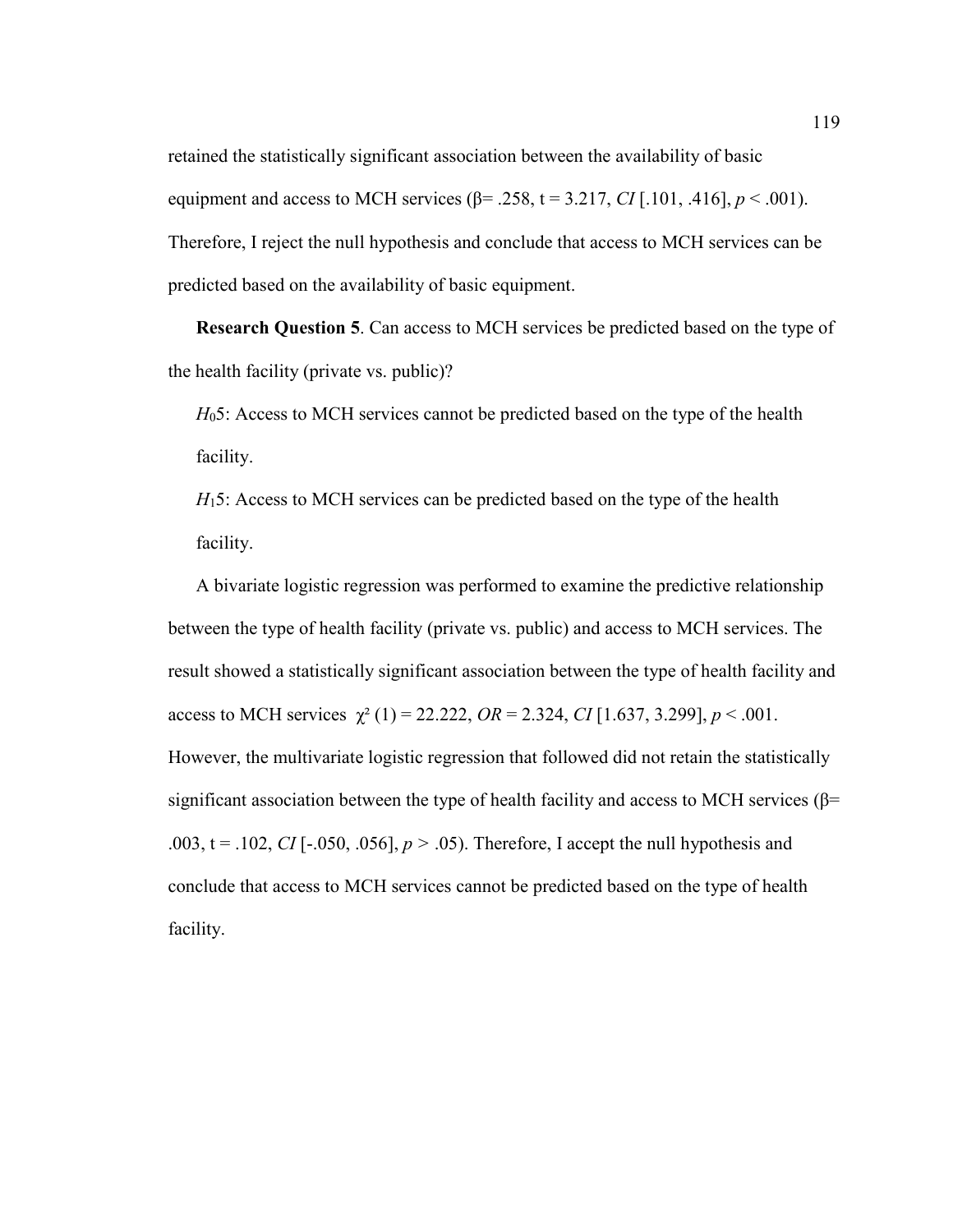#### **Summary**

This study included five research questions and ten hypotheses investigating the association between health system characteristics and access to MCH services in Sierra Leone. The analysis involved bivariate and multivariate analyses. The results of the bivariate analysis indicated that, all of the health system characteristics examined (type of health provider; level of health facility; availability of essential medicines; availability of basic equipment; and type (private vs. public) of health facility had a statistically significant association with access to MCH services with a *p*-value < .001. The multivariate analysis included a multiple logistic regression analysis of the five independent variables above, which had a  $p$ -value  $\leq 0.05$  to test if the independent variables significantly predicted access to MCH services. The results of the regression indicated that three predictors explained 38% of the variance  $(R^2 = .380, F(5, 1263) =$ 154.667,  $p < 001$ ). It was found that the type of health provider significantly predicted access to MCH services ( $\beta$  = .549,  $p$  < .001); as did the availability of essential medicines ( $\beta$ = .255, *p* <.001), and the availability of basic equipment ( $\beta$ = .258, *p* <.001). Both the level (hospitals and PHUs) and type (private vs. public) of health facilities did not significantly predict access to MCH services  $(p > .05)$ .

I conclude that the type of health provider, availability of essential medicines, and basic equipment are good predictors of access to MCH services in Sierra Leone.

Section 4 includes a discussion of health system characteristics that have shown a statistically significant association with access to MCH services in Sierra Leone and a comparison of these findings with previous studies. It presents the study limitations, its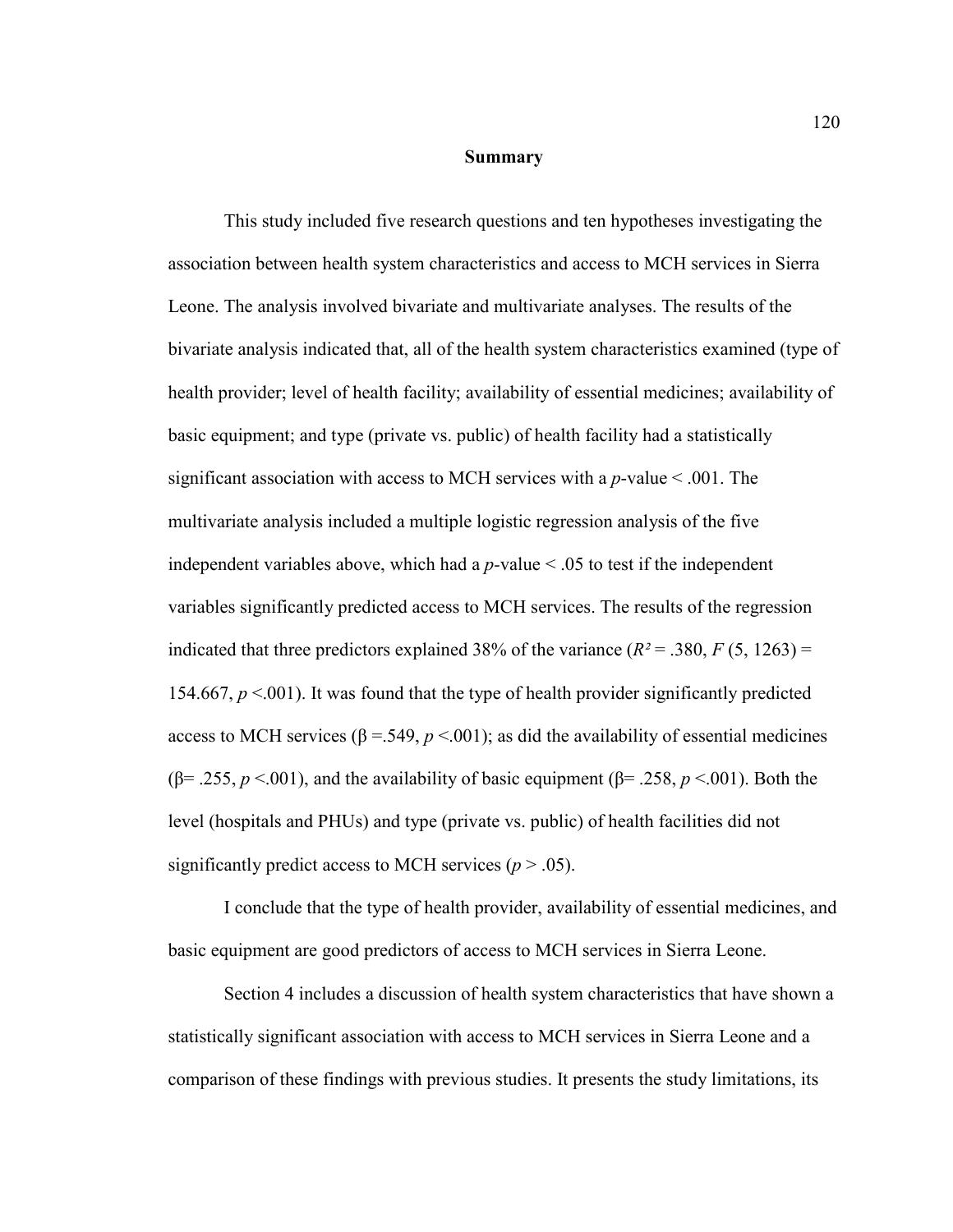implications for positive social change, and recommendations for research, policy, and practice.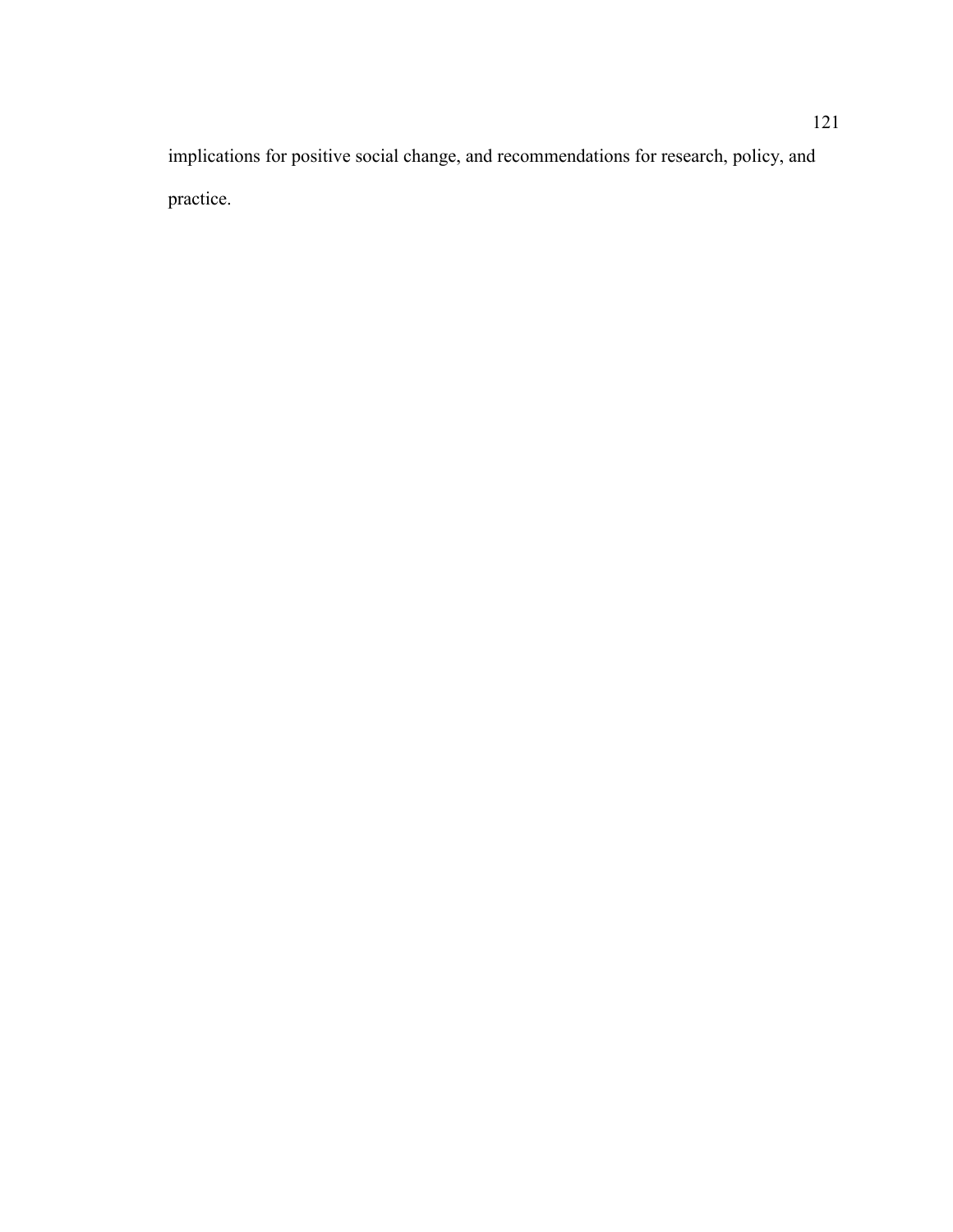Section 4: Application to Professional Practice and Implications for Social Change

#### **Introduction**

This study was a quantitative, cross-sectional survey using secondary data from the Sierra Leone MoHS 2017 SARA survey. I examined the influence of health system attributes on access to MCH services. Maternal and child health issues remain one of the biggest challenges in the world despite sustained global efforts to address the issues (WHO, 2011a). LMICs have been disproportionately impacted by these issues in terms of morbidities, mortalities, and economic burden (UN, 2016; WHO, 2011a). Sierra Leone, one of the poorest countries in sub-Saharan Africa, has one of the highest maternal and child mortality rates in the world, currently reported at 1,165/100,000 and 156/1,000, respectively (DHS, 2013). The country's poor maternal and child health outcomes can be attributed to many factors, including poverty. The strength of the country's health system described as weak has been attributed to the rapid spread of the 2014 EVD outbreak (Ribacke et al., 2016; Elston et al., 2015), and this could also be a factor that influences maternal and child health outcomes. Although both preventable maternal and child mortalities are linked to the availability of resources at health facilities (Thaddeus  $\&$ Maine, 1994), the relationship has not been quantifiably examined in Sierra Leone. There is limited local knowledge on the extent to which the health system influences access to MCH services. This study was conducted to provide insight into the relative influence of health system characteristics on accessing MCH services in Sierra Leone.

The data analysis involved bivariate and multivariate analyses. The results showed that, the type of health provider significantly predicted access to MCH services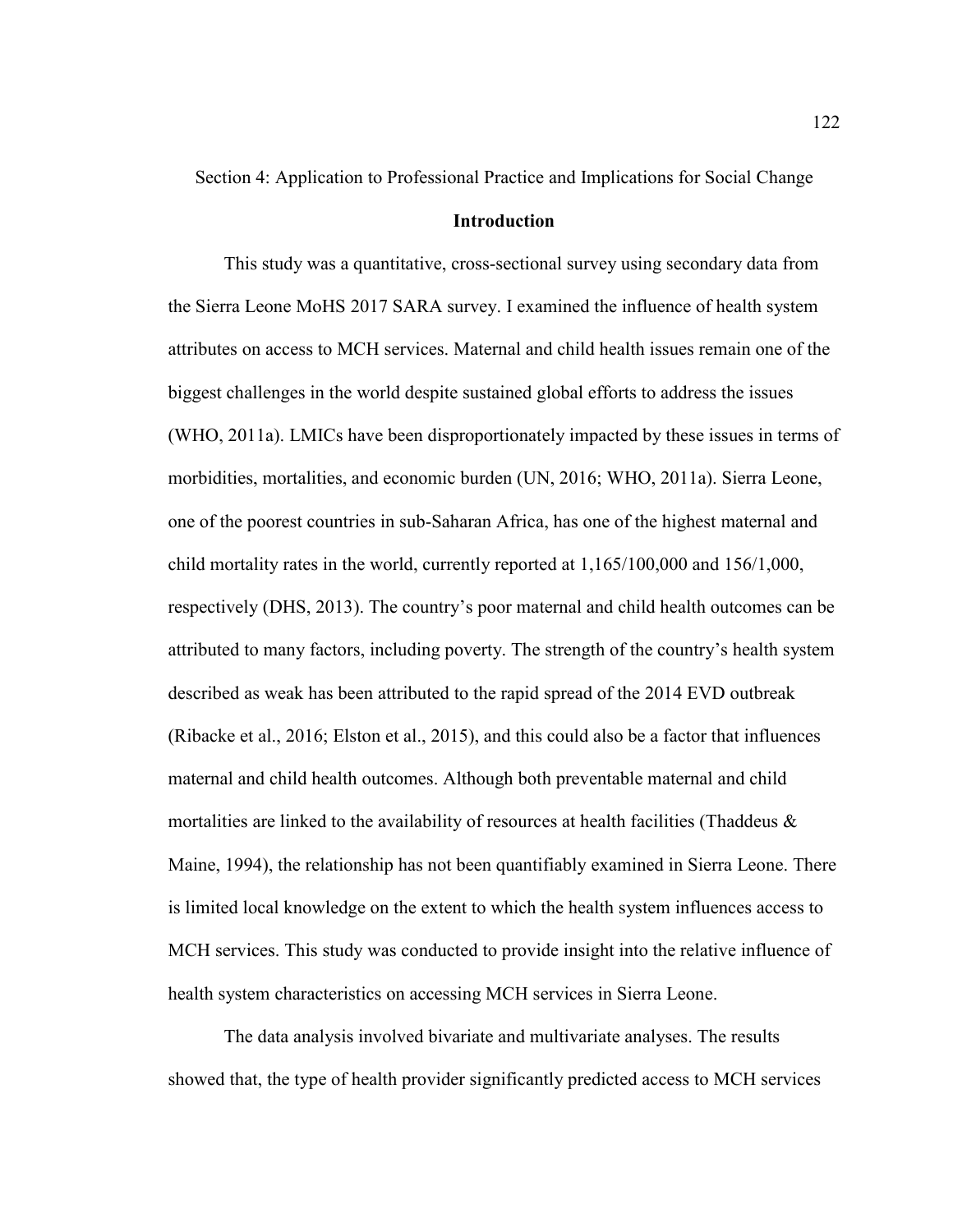( $\beta$ = .549, *t* = 22.806, *CI* [.498, .592], *p* < .001), as did the availability of essential medicines ( $\beta$ = .255, *t* = 6.903, *CI* [.182, .327], *p* < .001), and the availability of basic equipment ( $\beta$ = .258, *t* = 3.217, *CI* [.101, .416], *p* < .001). Both the level (hospitals and PHUs) and type (private vs. public) of health facilities did not significantly predict access to MCH services  $(p > .05)$ .

## **Interpretation of Findings**

### **Study Findings and Past Research**

**Type of health provider and access to MCH services.** I examined the association between the available types of health provider and access to MCH services. The results from bivariate and multivariate analyses showed a predictive relationship between the range of health providers (skilled birth attendants) and access to MCH services. Health facilities with the right mix of health providers have greater access to MCH services.

This study supported the findings of numerous studies including Lawn et al. (2011), Oestergaard et al. (2011), Scott and Ronsmans (2009), and Lassi et al. (2016) that the presence of certain critical resources including health professionals is a necessary ingredient in predicting access to MCH services. This can prevent most of the maternal deaths, stillbirths, and neonatal deaths.

The findings from this study also supported evidence from related studies by Lawn, Tinker, Mujanja, and Cousens (2006), Ronsmans and Graham (2006), and Kinney, Kerber, Black, Cohen, Nkrumah, Coovadia, Nampala, and Lawn (2010) that demonstrated positive associations between access to facility-based services from skilled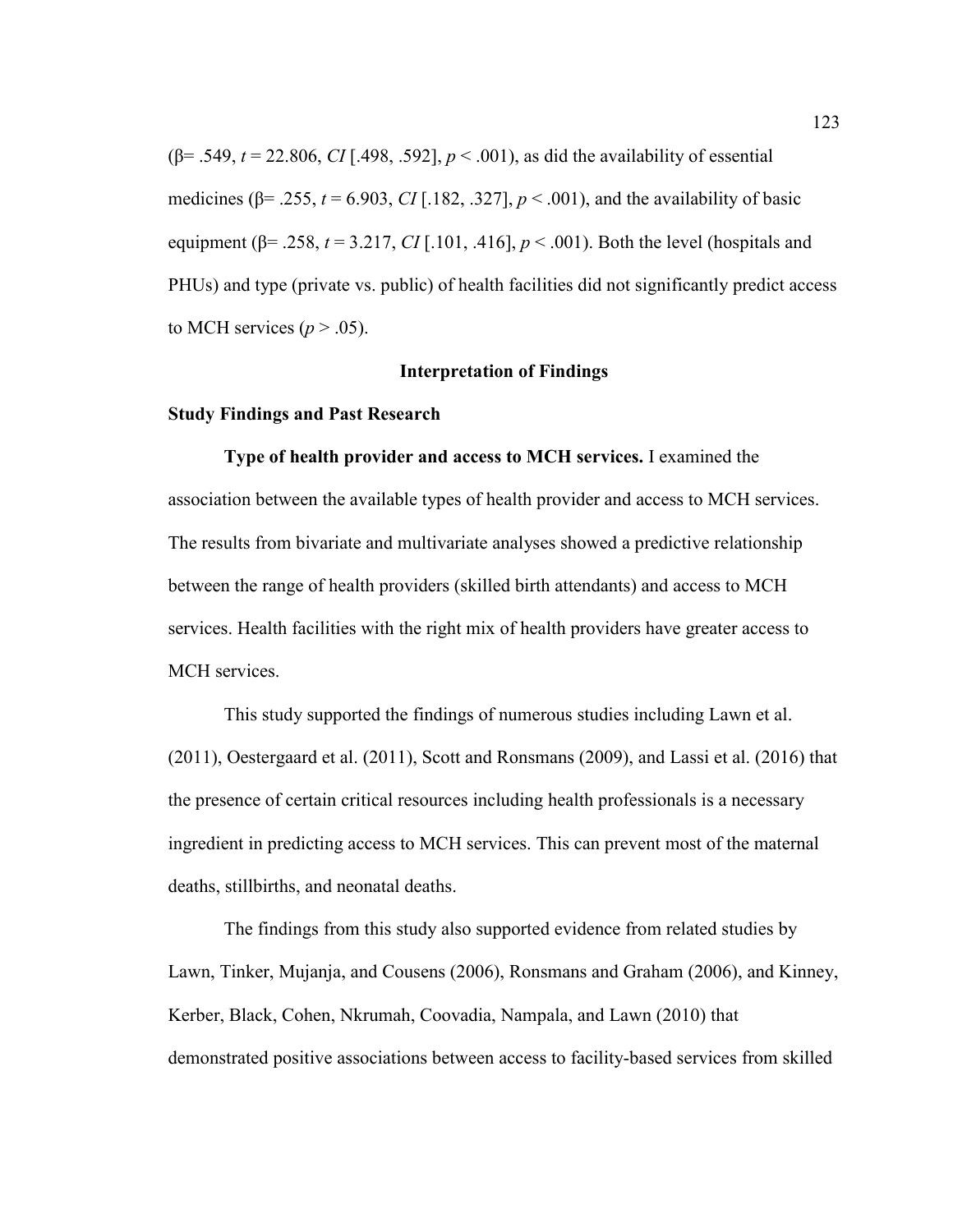birth attendants during pregnancy, delivery and post delivery, and improved maternal health outcomes.

A critical component of a functioning health system is the human resources for health. They are required in maintaining and improving population health; as such, no study was found to disagree with the evidence as demonstrated in this study.

**Health infrastructure and access to MCH services.** I examined the association between both the level (PHUs vs. hospitals) and type (public vs. private) of health facility and access to MCH services. I found in the bivariate logistic regression analysis that access to MCH services varied by the level of care. The higher the level of care, the better the access to MCH services. Similarly, the results in the bivariate logistic regression analysis indicated a significant difference in access to MCH services by facility type (private vs. public). The private health facilities had better access to MCH services than public facilities. However, the association for both the level and type of health facility disappeared in the multivariate analysis, indicating that neither the level of health facility nor the type of health facility had a predictive relationship with access to MCH services. The descriptive analysis showed that both the levels and types of health facilities had greater than 50% of good access to MCH services.

The findings of this present study differed from Gebrehiwot, Sebastian, Edin, and Goicolea (2014)'s study on the health providers' perceptions of facilitators and barriers to the use of institutional delivery in Tigray, Ethiopia. Gebrehiwot et al. indicated that hospitals with specialized staff were a significant facilitator of facility-based delivery.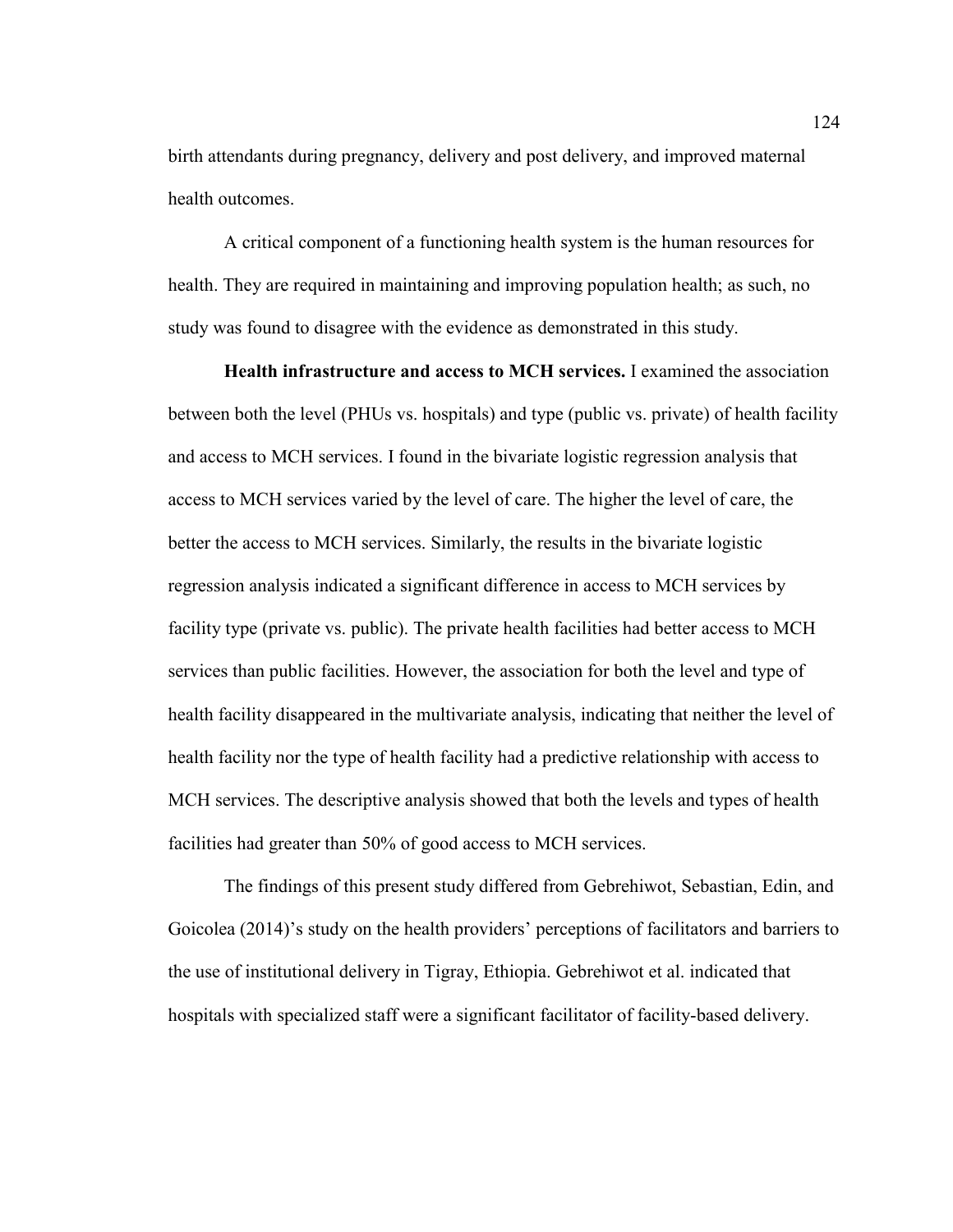Kruk et al. (2016) revealed that the quality of care in primary care facilities was substantially poorer than at secondary facilities.

The results of this study also did not align with Memirie, Verguet, Norheim, Levin, and Johansson's (2016) study on the role of primary health care (PHC) on the inequalities in the use of maternal and child health services in Ethiopia. Memirie et al. reported that the role of PHC facilities as points of delivery of MCH services is relatively low as compared to public hospitals and private facilities. Memirie et al. noted however that, there is low use of hospitals and private facilities by poor and rural residents due to high out-of-pocket spending.

Matsuoka et al.'s (2010) study on the perceived barriers to the use of maternal health services in rural Cambodia had dissimilar findings to this study. Matsuoka et al. reported that the lack of ward space in lower level health facilities to allow women to rest after delivery affects facility-based delivery. Matsuoka et al. furthered that, the absence of skilled birth attendants in public health facilities was a barrier to using the facilities.

Shayo et al. (2015) compared the access and use of quality, equity, and trust in the Mbarali district and revealed contrary findings to this study. Shayo et al. reported that respondents who visited public health facilities reported medicine shortages more than those who visited nonpublic health facilities. Shayo et al. also reported that respondents who visited public facilities were 4.9 times less likely than those who visited nonpublic facilities to emphasize the influence of cost in accessing and using health care. Shayo et al. also reported a lower level of client trust in public health facilities than in private health facilities.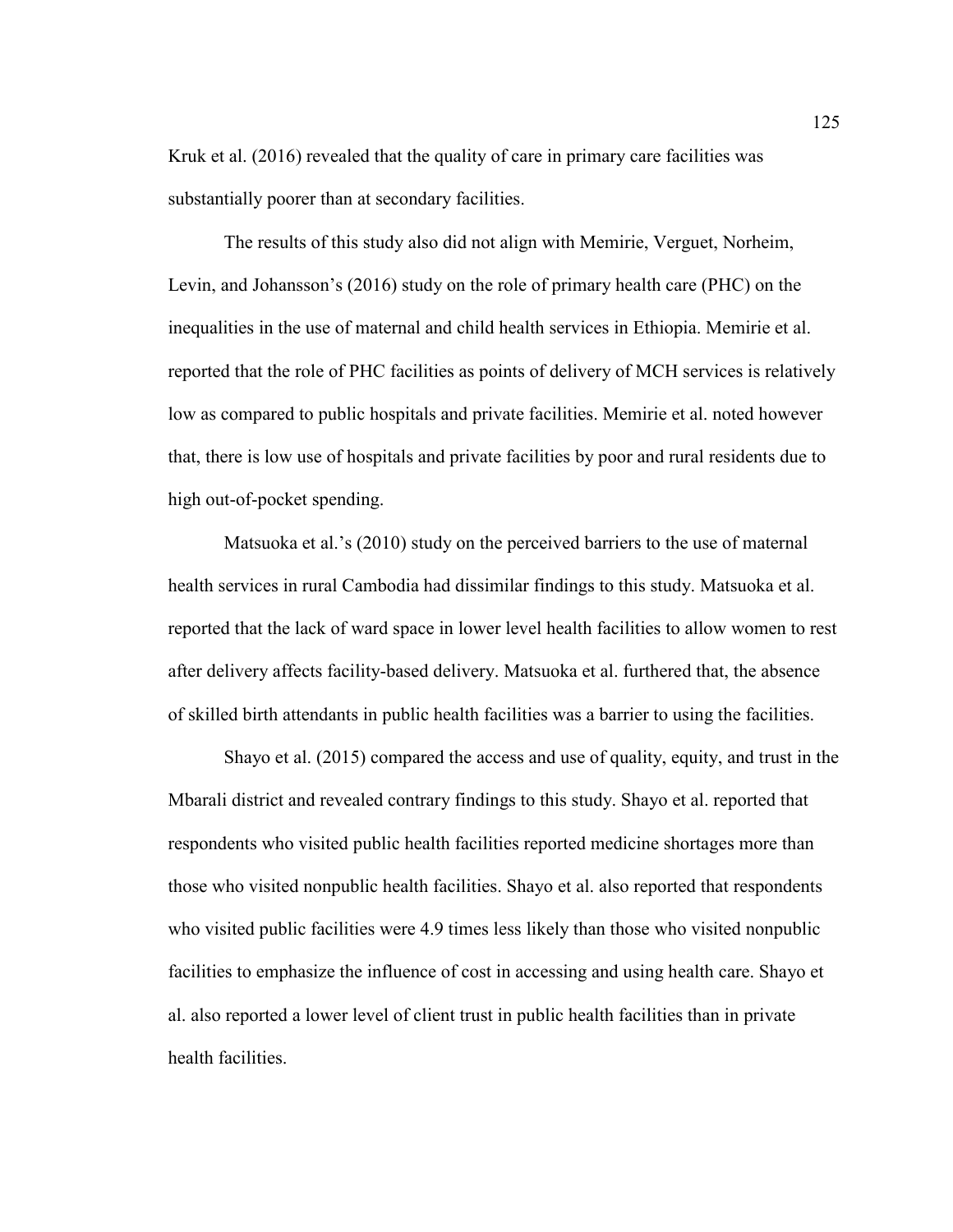**Availability of essential medical commodities and access to MCH services.** I examined the association between the availability of essential medical commodities (i.e., essential medicines and basic equipment) and access to MCH services. The results from bivariate and multivariate analyses showed a predictive relationship between the availability of both essential medicines and basic equipment; and access to MCH services. Health facilities with better supplies of essential medicines had greater access to MCH services. Similarly, health facilities with better supplies and functioning equipment had greater access to MCH services.

The findings of my study were in concurrence with studies that demonstrated an association between medical commodities and access to quality maternal health care. The absence of sufficient medical commodities, such as medicine and equipment, will hamper the provision of services, undermine the quality of care, and lead to low levels of patients' satisfaction and preventable deaths (Macha et al., 2012; Mkoka et al., 2014; Penfold et al., 2013; Quick, Boohene, Rankin, & Mbwasi, 2005; Uzochukwu, Onwujekwe, & Akpala, 2002). Sumankuuro, Crockett, and Wang (2018) showed significant barriers affecting the quality and appropriateness of maternal and newborn health services. Among the notable obstacles were inadequate medical equipment and essential medicines.

The findings of the current study aligned with a study by Mugo et al. (2018) in Sudan, where the lack of essential medicine supplies and equipment contributed to the inadequate quality of ANC services. Mugo et al. also linked the lack of essential medicine to individual mothers' dissatisfaction with the services received, and this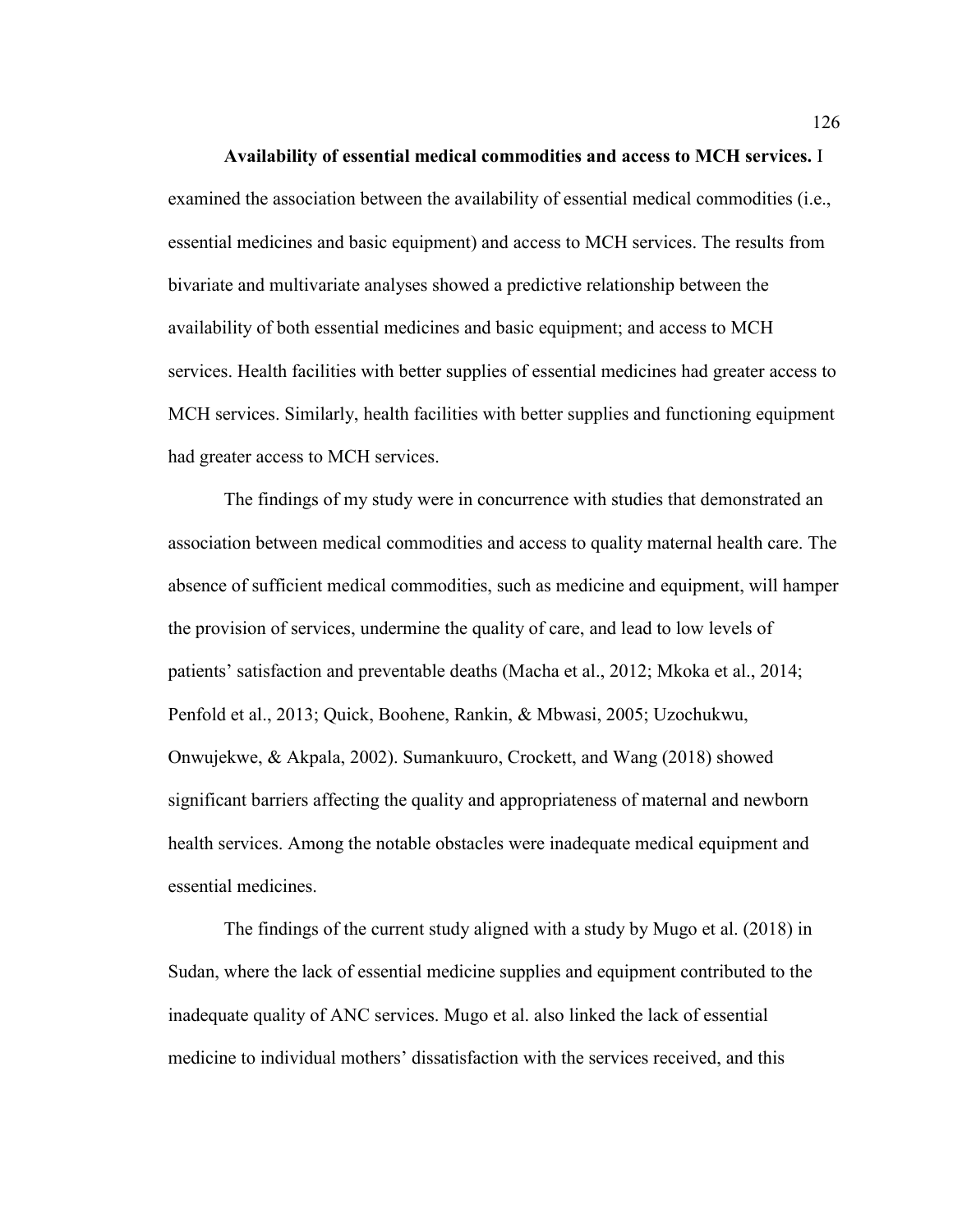affected their continuation of seeking care from the health facilities. Similarly, Sado and Sufa (2016) also reported that the low availability of essential medicines affects child health care needs.

## **Study Findings and Bryce et al. Conceptual Framework**

This study used an adapted Bryce et al. (2011) framework for evaluating the scale-up to MDGs for maternal and child survival as its conceptual framework. The framework posited that the effective delivery of MCH services depends on a wellcoordinated and responsive health system. This involves having the right inputs that are channeled through the appropriate processes to enhance the attainment of desired outputs and outcomes that improve access to quality MCH services. Increasing the coverage of essential MCH services requires addressing both supply-side and demand-side barriers to health care provision. The supply-side factors inherently have to do with the health system characteristics such as health infrastructure, health staff, essential medical commodities, and service delivery. The current study examined health system characteristics as an intervention to increase access to MCH services, and ultimately to improve MCH outcomes. The findings of the current study support Bryce et al. (2011) framework for evaluating the scale-up to MDGs for maternal and child survival. The findings of this study showed that the availability of the right mix of health provider is a significant predictor for accessing quality MCH services. Further, the availability of essential medical commodities such as essential medicines and basic equipment are critical components of the health system that improve access to MCH services and the health outcomes of mothers and children. In this regard, Bryce et al. (2011) framework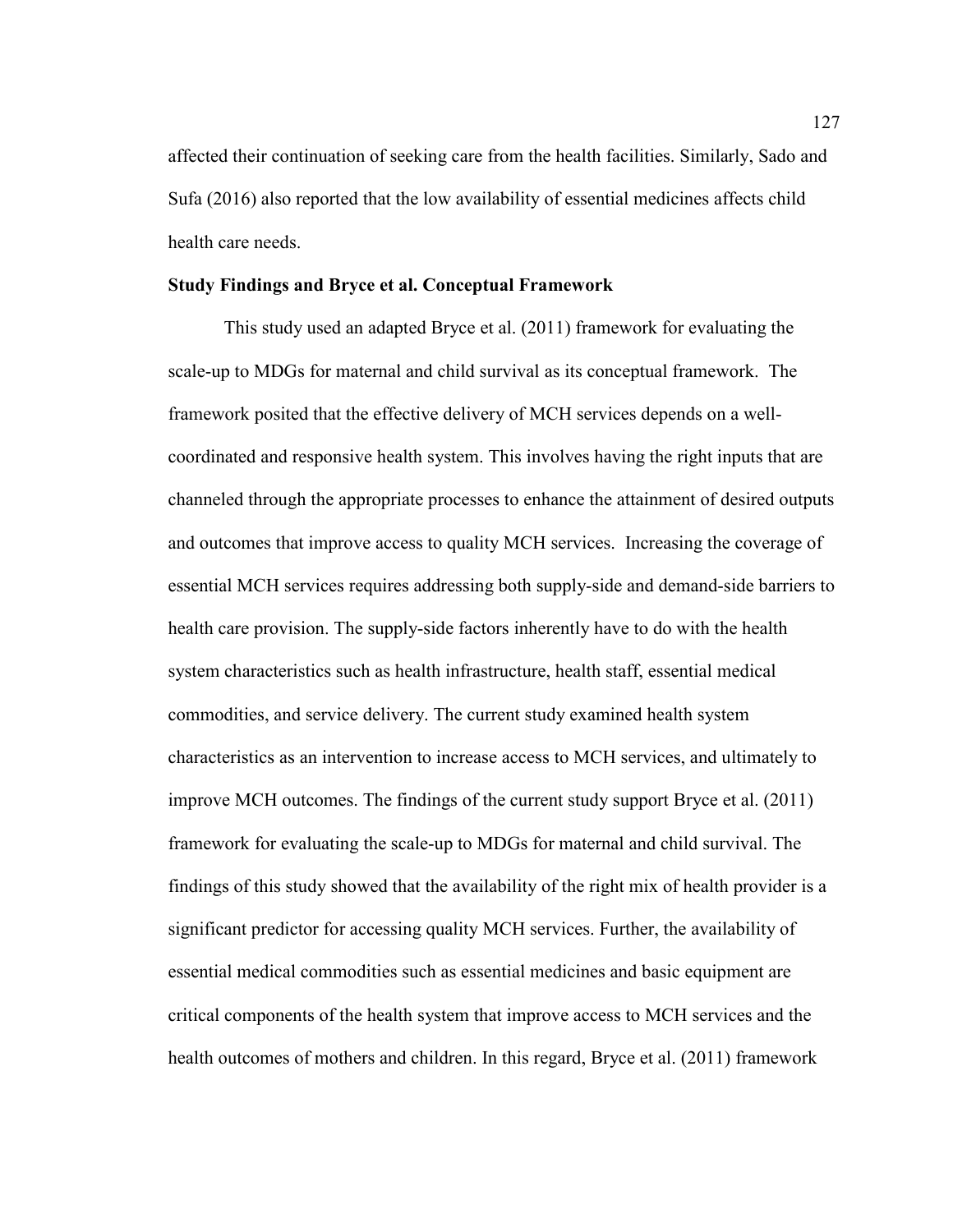for evaluating the scale-up to MDGs for maternal and child survival was a useful conceptual framework that guided the identification of the study variables, design of study questions and hypotheses, data analysis, and interpretation of findings.

## **Limitations of the Study**

The study used a cross-sectional quantitative design with institutional-level data collected at one point in time (Sedgwick, 2014). The following are considered as limitations to the study: firstly, the cross-sectional nature of the study did not allow any sequencing of events between predictor variables and the criterion nor any trend analysis on the outcome of the study. Secondly, the study did not collect household data to understand other barriers to accessing MCH services. At the household level, a range of different measures of equity (e.g. geographical location of health facility; traveling time to health facility; direct and indirect cost of services) and socioeconomic status (e.g. education, age, employment staus) have been considered as significant predictors to healthcare access (Dalaba et al., 2013; Ghosh & Mistri, 2016; Ruktanochai et al., 2016; Weitzman, 2017 ). The demand-side factors of accessing MCH services are, therefore missed out in this study. Another limitation is that the observational nature of the study did not allow any cause-and-effect analysis in the absence of variable manipulation. Lastly, the cross-sectional nature of this study did not allow any causal inferences or explanatory dimensions to observations.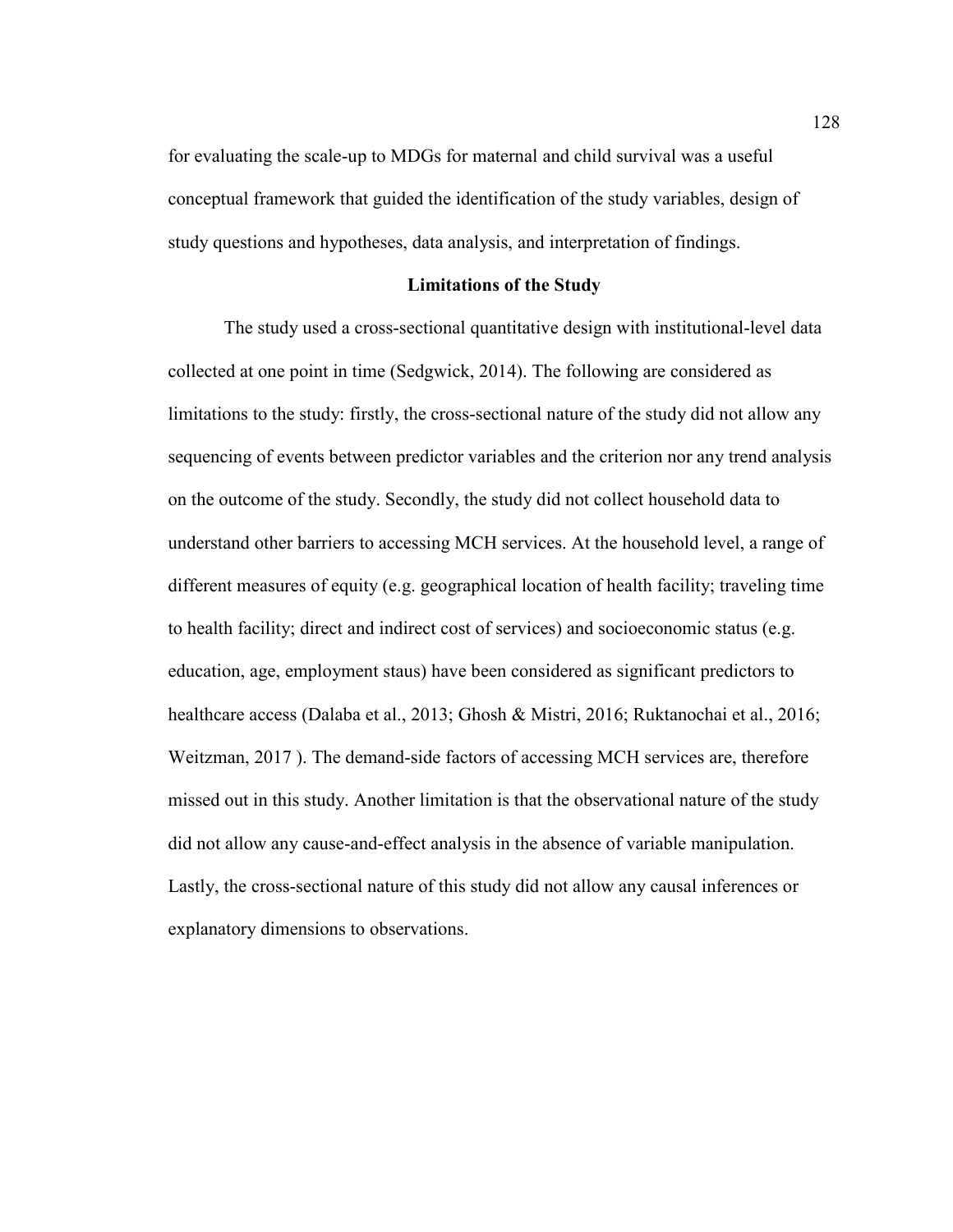#### **Recommendations for Further Research**

This study was the first cross-sectional study to examine the influence of health system on access to MCH services in Sierra Leone. It has provided insight on the important role of staffing, essential medicines, and basic equipment on accessing MCH services. Also, the study has highlighted some knowledge gap and areas for further research. In Sierra Leone, the ANC attendance rates by pregnant women as well as the uptake of childhood immunization, for example, are impressively high. The current study has however revealed that there is a significant difference in the availability of MCH tracer indicators of staffing, essential medicines, and basic equipment in all health facilities regardless of the level of care and type of facilities (private vs. public). Accessing MCH services is not sufficient to assure quality. Therefore, further qualitative and quantitative research on the quality of MCH services provided in health facilities is needed. These studies should investigate barriers to quality MCH services provision and maternal, and child health outcomes to guide the design of public health interventions aim at improving the quality as well as increasing access to MCH services. The study also showed that both the level of care and the type of health facilities do not influence access to MCH services. Little is known in Sierra Leone on the extent to which the numerous health facilities in the country drive demand for MCH services. Therefore, further research could help understand the drivers of MCH utilization. In particular, qualitative studies will be helpful to provide an in-depth understanding of the intricate dynamics of access to MCH services.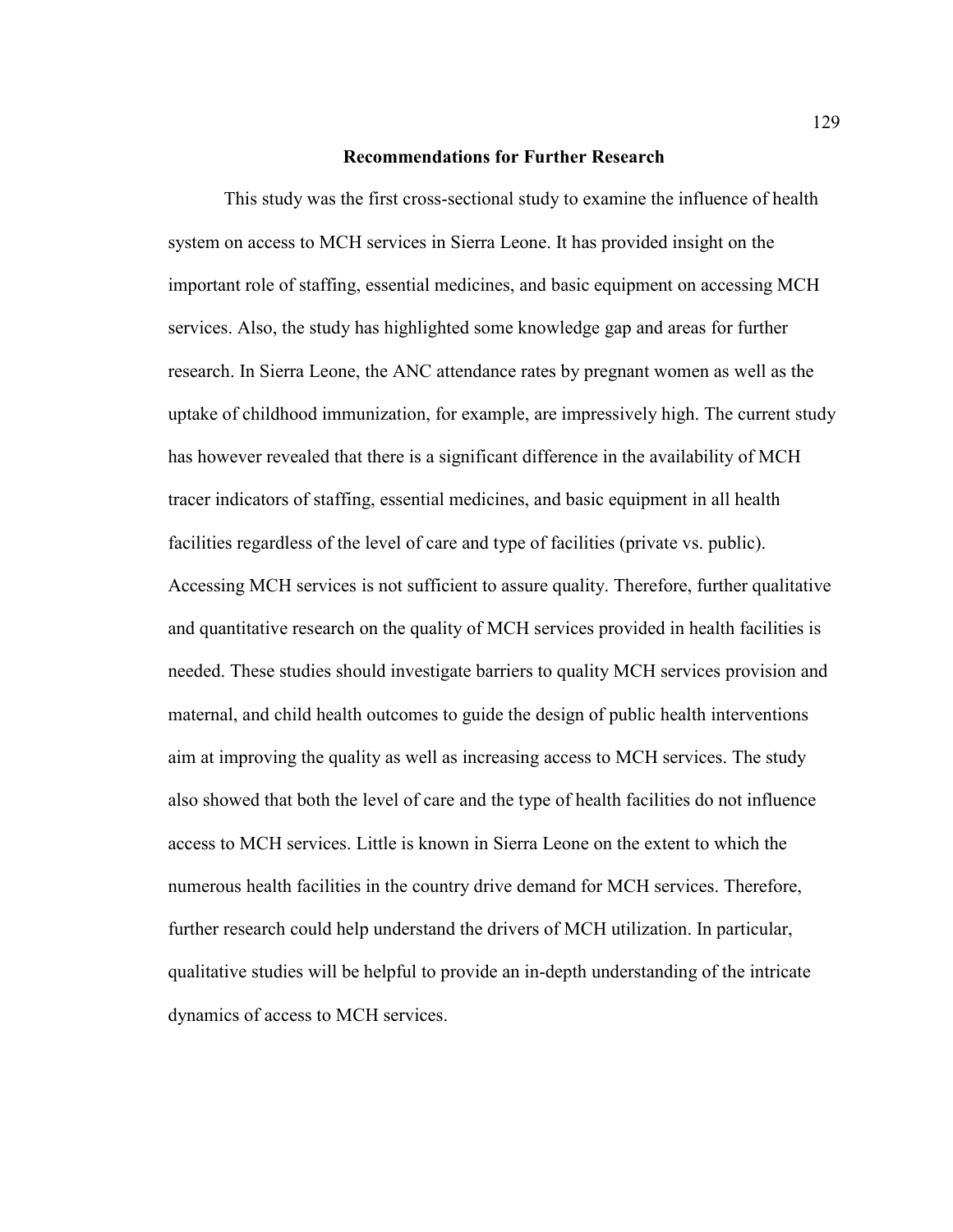The cross-sectional nature of this study did not allow any causal inferences or explanatory dimensions to observations. A prospective study of access to MCH services would be helpful to understand the sequencing of events and establish cause-and-effect relationships among independent variables. Furthermore, future studies should include other health system characteristics (independent variables) not measured in this study; and this may include health provider attitudes; privacy and confidentiality at service delivery point; waiting time; duration of maternal and child consultations; and both direct and indirect costs of accessing MCH services.

The attainment of better access to MCH services in Sierra Leone is contingent upon the effectiveness and level of implementation of innovative and life-saving interventions and strategies specific to the context and realities of the country. Therefore, further studies are needed to identify the most effective strategies for not only access but also for the quality of MCH services. This resultantly will contribute towards the reduction of the high maternal and child mortality rates in Sierra Leone

#### **Implications**

#### **Implications for Positive Social Change**

The limited access to MCH services has been attributed to the high rates of morbidity and mortality among the vulnerable women and children, especially in lowand middle-income countries like Sierra Leone. This study has examined this very important health issue that burdens mostly poor countries which are characterized by the weak health system, coupled with disparities and social injustices as evident through the disproportionate burden of high maternal and child deaths (WHO, 2011b; UN, 2014).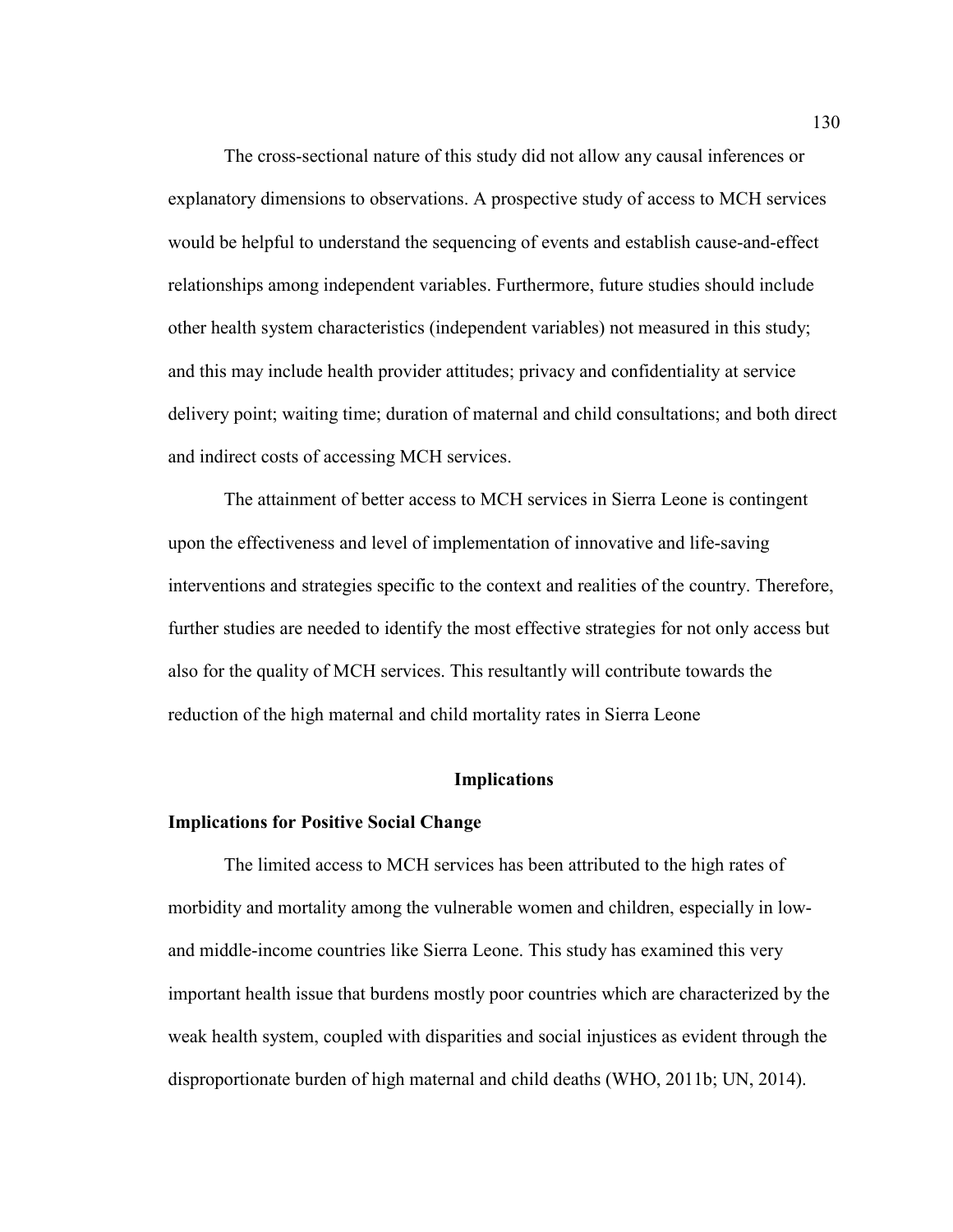Despite the concerted global effort to increase access to MCH services, sub-Saharan countries like Sierra Leone still face limited access to such services. The poor access to MCH services may have contributed and will be contributing to the premature deaths of both children and women during childbirth.

This study contributes to positive social change by highlighting the relative influence of health system attributes on access to MCH services. Knowledge on the health system predictors of access to MCH services would help the stakeholders in health, including health system managers and providers as well as funding agencies on critical areas for strengthening and investment for increased and improved access to quality MCH services. The study findings, if used appropriately would inform efforts towards broadening strategies to address neglected or weak health system components to optimize access to quality MCH services, which ultimately will contribute towards the reduction of maternal and child mortality rates in Sierra Leone.

For the highlighted reasons above, the Sierra Leone Ministry of Health & Sanitation (MOHS) and its partners notably the UN agencies, development partners and health-related agencies will be targeted for the dissemination of the findings of this study. Also, to be part of the dissemination agenda of the findings of this study are local and international civil society organizations (CSOs) through program, policy, and strategic meetings and conferences. Furthermore, the study will be published in peer-reviewed journals to share its findings with the international community.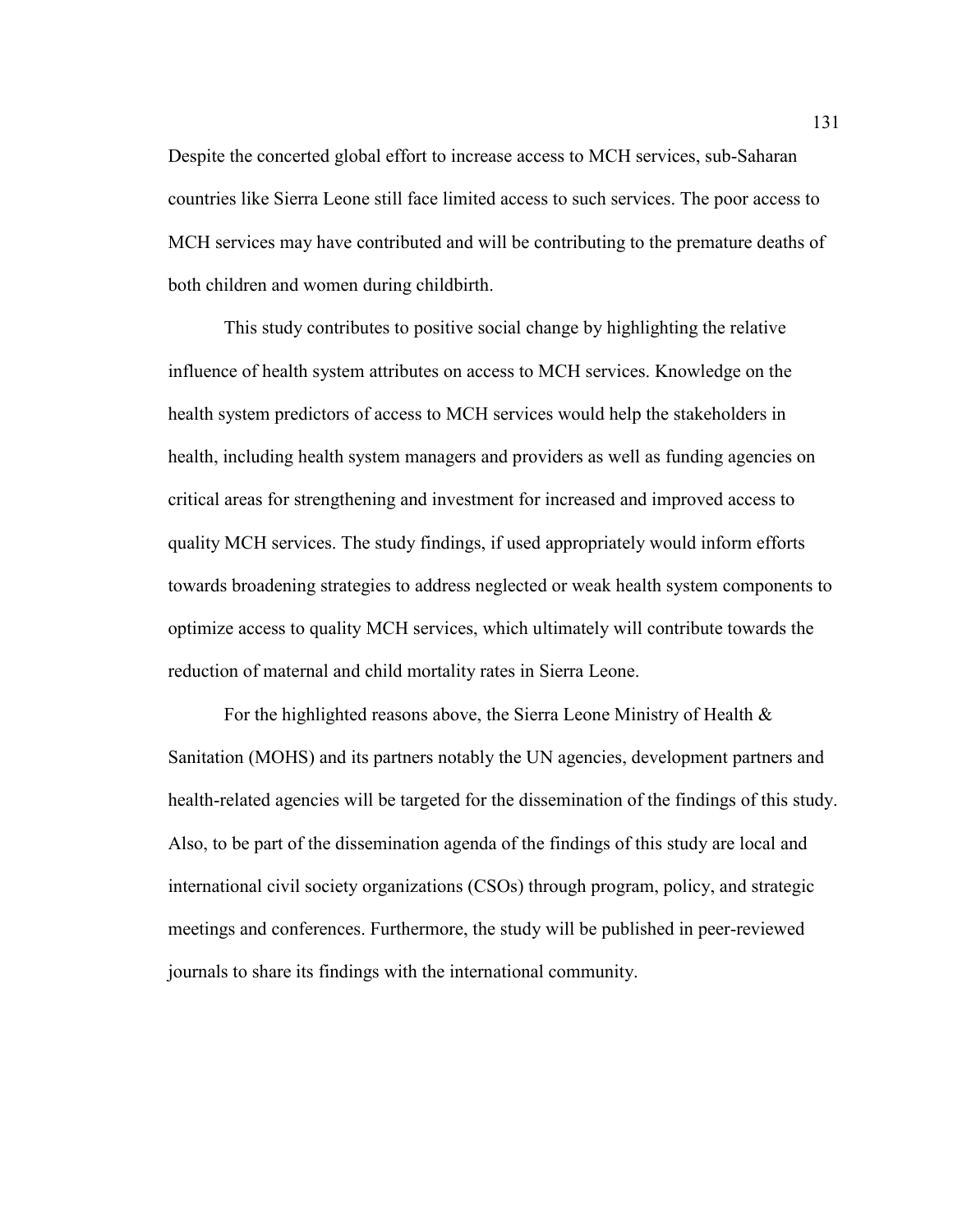## **Implications for Practice**

This study may play an important role in designing effective interventions for improving the accessibility of quality MCH services. Its findings have highlighted three important areas of consideration for a functioning health system: health provider, essential medicines, and basic equipment as critical tracer items for the delivery of MCH services. Sierra Leone, like many other countries in sub-Saharan Africa, faces serious challenges on the needed human resources for a responsive health system (Lehmann, Dieleman, & Martineau, 2008) due to the chronic shortage of staff and coupled with maldistribution with urban/rural disparity. This inherently undermines the quality of service delivery. The MoHS should, therefore, put in place a human resource policy that encourages the training and equitable distribution of staff, especially skilled birth attendants across the country. The collective efforts of both MoHS and its development partners should also be directed towards providing incentives (housing, remote allowances, professional development among others) to enhance staff retention, especially for those in hard-to-reach communities to reduce the inequities in the access to MCH services.

Frequent stock-outs of essential medicines in health facilities have the propensity of driving MCH service-users away from the health facilities to private health providers, for example. As a result of high costs of treatment in private health facilities, the implications for users would include delay in seeking care and sub-optimal treatment for conditions; leading to further complications and sometimes death. The availability of essential medicines as well as basic equipment must, therefore, be prioritized by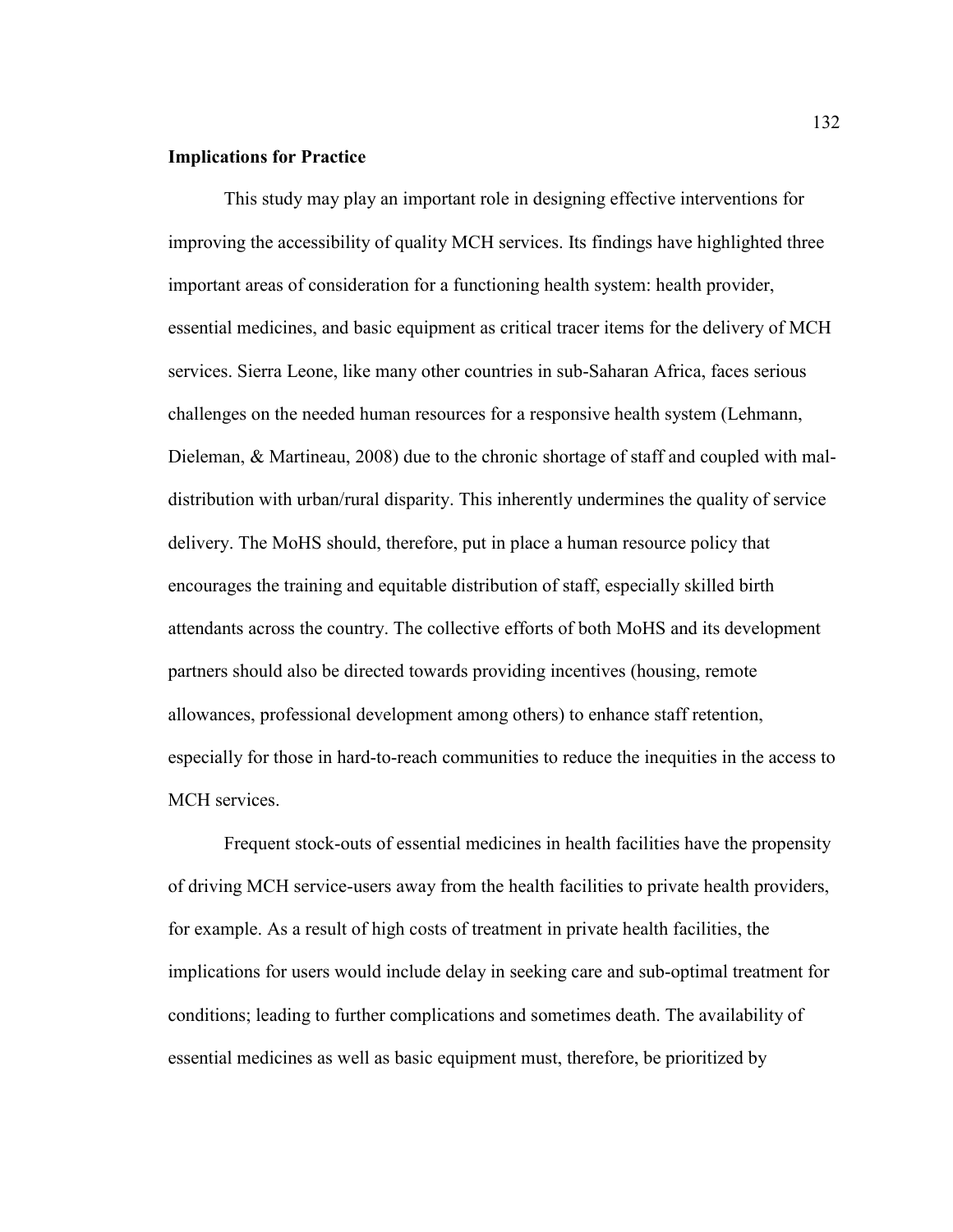ministries of health to maximize the impact of the health system on population health outcomes. Often, governments find it difficult to manage the procurement and distributions of medical commodities, which leads to the delay in replenishing stock. Private-public-partnership (PPP) could be an effective approach in overcoming such challenges with resultant improvement on access to MCH services. With global concerns over the shrinking support for public health programs, donor-dependent health systems like the one in Sierra Leone can use the findings of this study to prioritize health sector investment and galvanizing relevant individuals and agencies in the private sector for robust mobilization and effective and efficient management of health sector resources.

## **Conclusions**

Sierra Leone, like many other low-income countries, faces chronic challenges on the issue of maternal and child health. The persisting high maternal and child mortalities in these countries testify the prevailing social injustice in the access to quality MCH services for disadvantaged populations. This study is the first to examine the predictive relationship between health system characteristics and access to MCH services in Sierra Leone. The findings of this study support the hypotheses that health system characteristics, in particular staffing, essential medicines, and basic equipment can predict access to MCH services. The new knowledge generated by this study is useful to guide the local health authorities as well as international partners in designing high impact and life-saving interventions, and for the improvement and enhancement of quality of access to MCH services. The successful implementation of these interventions could contribute significantly in closing the inequity gap in access to MCH services, and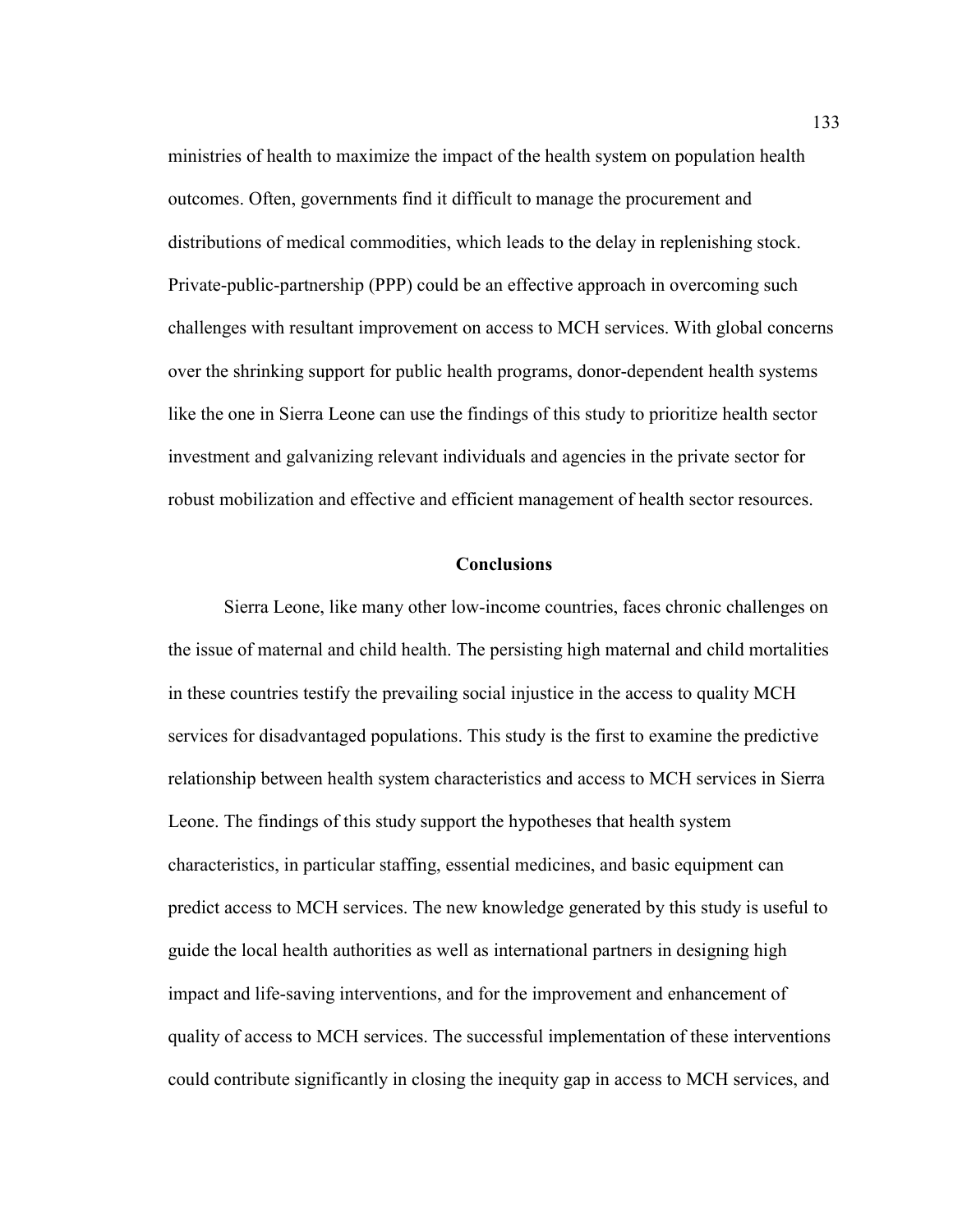resultantly improve maternal and child health outcomes in Sierra Leone.

Notwithstanding, further research is needed to generate insight into the demand-side perspectives on the relative influence of the health system on access to MCH services in Sierra Leone.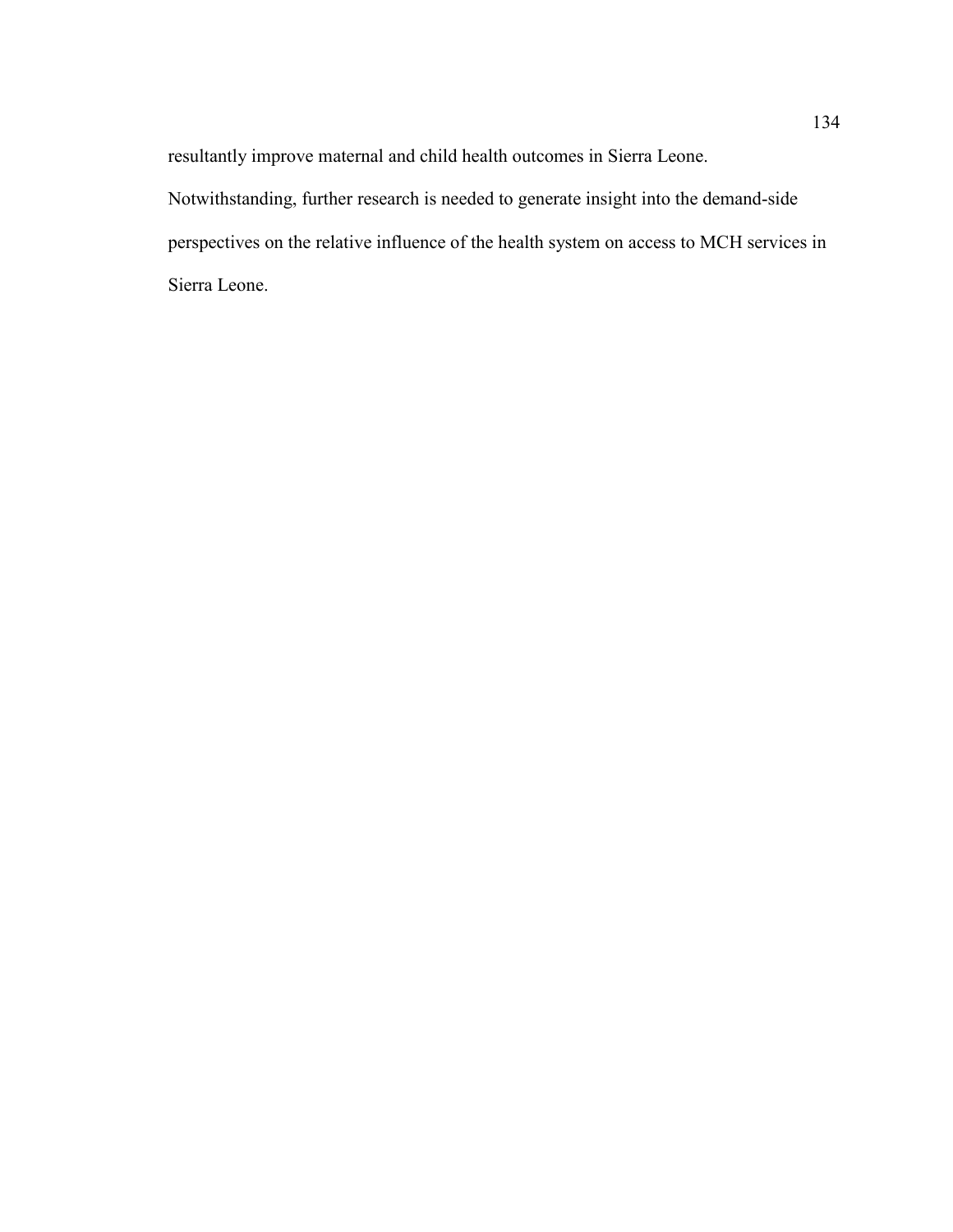## References

- Abdullah, F., Choo, S., Hesse, A. A., Abantanga, F., Sory, E., Osen, H., . . . Perry, H (2011). Assessment of surgical and obstetrical care at 10 district hospitals in Ghana using on-site interviews. *Journal of Surgical Research, 11*(171), 461-466. doi:10.1016/j.jss.2010.04.016
- Abegunde, D., Orobaton, N., Sadauki, H., Bassi, A., Kabo, I. A., & Abdulkarim, M. (2015). Countdown to 2015: Tracking maternal and child health intervention targets using lot quality assurance sampling in Bauchi State Nigeria. *PLoS ONE, 10*(6), e0129129. doi:10.1371/journal.pone.0129129
- Adam, T., & de Savigny, D. (2012). Systems thinking for strengthening health systems in LMICs: Need for a paradigm shift. *Health Policy and Planning*, *27*, iv1–iv3. doi:10.1093/heapol/czs084
- Adegoke, A., Utz, B., Msuya, S. E., & van den Broek, N. (2012). Skilled birth attendants: Who is who?. A descriptive study of definitions and roles from nine sub-Saharan African countries. *PLoS ONE, 7*(7), e40220. doi:10.1371/journal.pone.0040220
- Adegoke, A. A., & van den Broek, N. (2009). Skilled birth attendance-lessons learned. *International Journal of Obstetrics & Gynaecology, 116* (1), 33-40. doi:10.1111/j.1471- 0528.2009.02336.x
- Adjiwanoua, V., Bougmab, M., & LeGrandc, T. (2018). The effect of partners' education on women's reproductive and maternal health in developing countries. *Social Science & Medicine, 197*, 104-115. doi:10.1016/j.socscimed.2017.11.054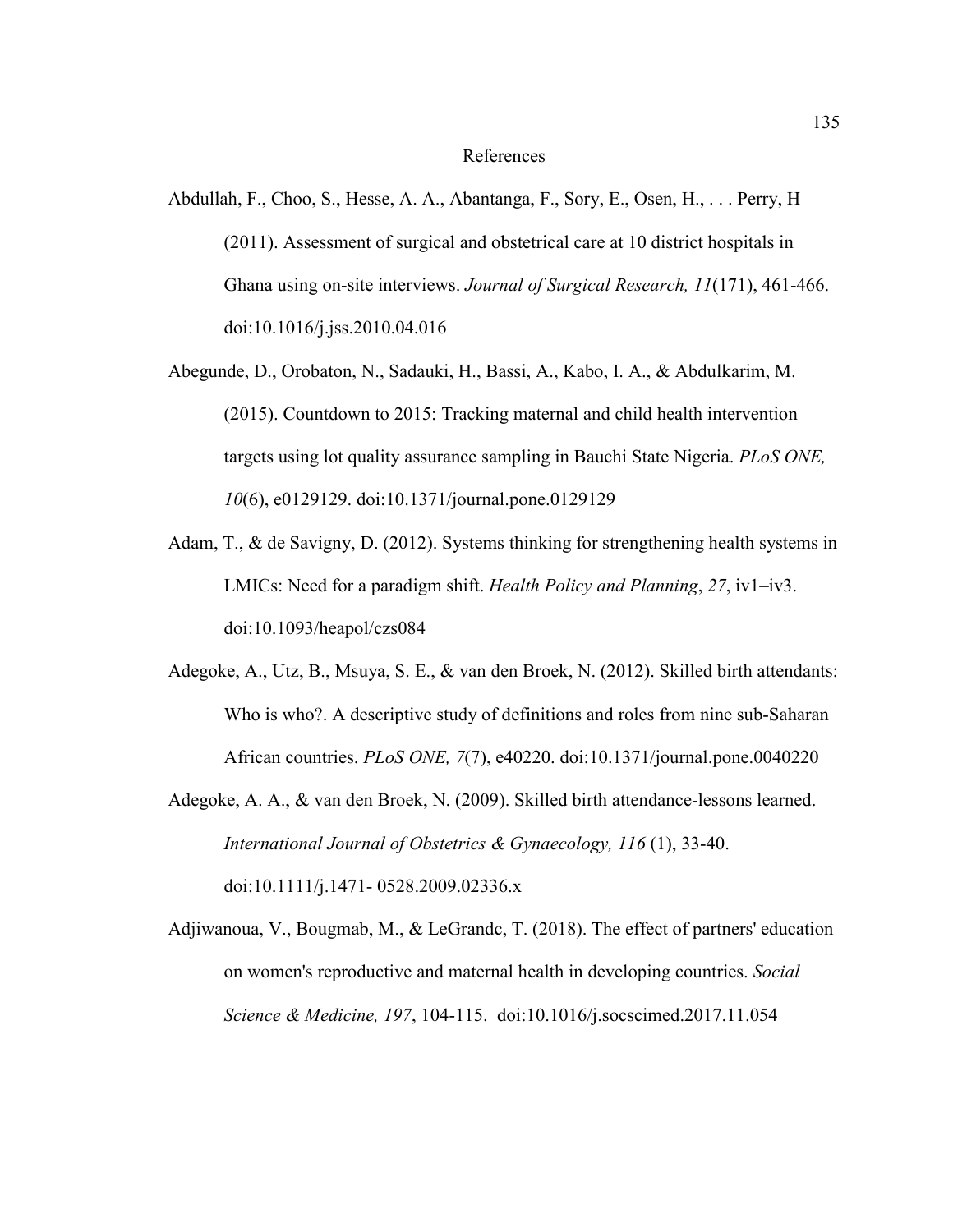- Admasu, K., Haile-Mariam, A., & Bailey, P. (2011). Indicators for availability, utilization, and quality of emergency obstetric care in Ethiopia, 2008. *International Journal of Gynaecology & Obstetrics, 15*(1),101-105. doi:10.1016/j.ijgo.2011.07.010
- Adogu, P. O., Egenti, B. N., Ubajaka, C., Onwasigwe, C., & Nnebue, C. C. (2014). Utilization of maternal health services in urban and rural communities of Anambra State, Nigeria. *Nigeria Journal of Medicine, 23*, 61-69. Retrieved from: https://www.ajol.info/index.php/njm/article/view/103912
- Adu, J., Tenkorang, E., Banchani, E., Allison, J., & Mulay, S. (2018). The effects of individual and community-level factors on maternal health outcomes in Ghana. *PLoS ONE, 13*(11), 1-6. doi:10.1371/journal.pone.0207942
- Aftab, A., Hasan, M., Bari, R., Hossain, M. D., Hasan, M., Azad, A.K., . . .Sarker, M. (2017). Facility assessment for maternal and child health services in Bangladesh using service availability and readiness assessment (SARA) tool: A crosssectional pilot study. *Public Health of Indonesia, 3*(3), 77-88. Retrieved from: http:// http://stikbar.org/ycabpublisher/index.php/PHI/article/view/125
- Aggarwal, A., Pandey, A., & Bhattacharya, B.N. (2007). Risk factors for maternal mortality in Delhi slums: A community-based case-control study. *Indian Journal of Medical Sciences, 61*(9), 517-526. doi:10.4103/0019-5359.34521
- Alam, N., van Ginneken, J. K., & Timaeus, I. (2009). Determinants of perceived morbidity and use of health services by children less than 15 years old in rural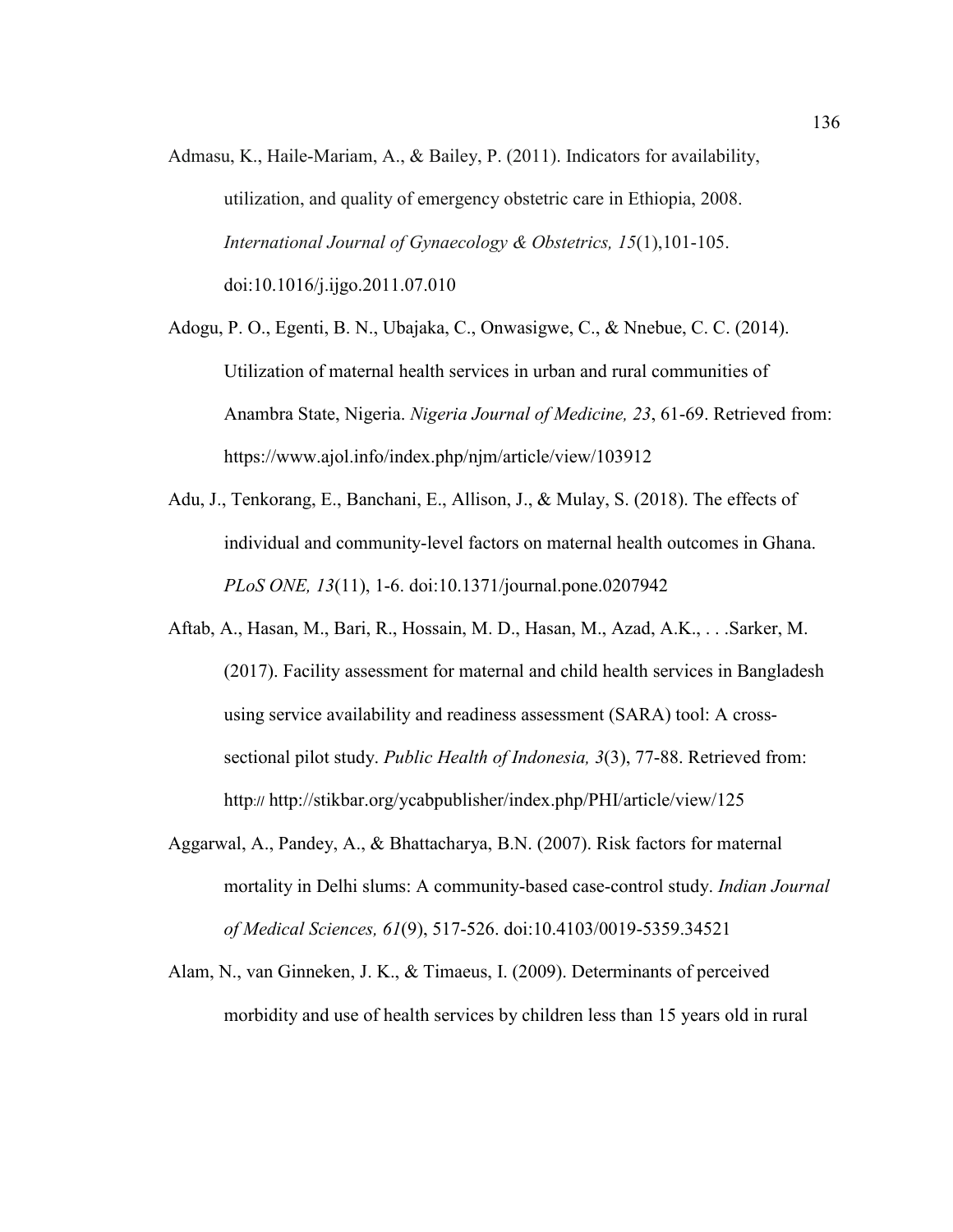Bangladesh. *Maternal & Child Health Journal, 13*, 119–129.

doi:10.1007/s10995-008-0320-x

- Alkema, L., Chou, D., Hogan, D., Zhang, S., Moller, A., Gemmill, A., . . .Say, L. (2016). Global, regional, and national levels and trends in maternal mortality between 1990 and 2015, with scenario-based projections to 2030: A systematic analysis by the UN Maternal Mortality Estimation Inter-Agency Group. *Lancet, 387*(10017), 462-474. doi:10.1016/S0140-6736(15)00838-7
- Alliance for Health Policy and Systems Research (2004). *Strengthening Health Systems: The Role and Promise of Policy and Systems Research.* Geneva: Alliance for Health Policy and Systems Research, WHO. Retrieved from: https://www.who.int/alliance-hpsr/resources/Strengthening\_complet.pdf
- Anand, S., & Barnighausen, T.(2004). Human resources and health outcomes: Crosscountry econometric study. *Lancet*, *364*(9445), 1603-1609. doi:10.1016/S0140- 6736(04)17313-3
- Andriantsimietry, S.H., Rakotomanga, R., Rakotovao, J.P., Ramiandrison, E., Razakariasy, M.E.R., Favero, R., . . . Bazant, E. (2016). Service availability and readiness assessment of maternal, newborn, and child health services at public health facilities in Madagascar. *African Journal of Reproductive Health, 20*(3), 149-158. doi:10.29063/ajrh2016/v20i3.19
- Anson, A., Ramay, B., Esparza, A., & Bero, L. (2012). Availability, prices, and affordability of the World Health Organization's essential medicines for children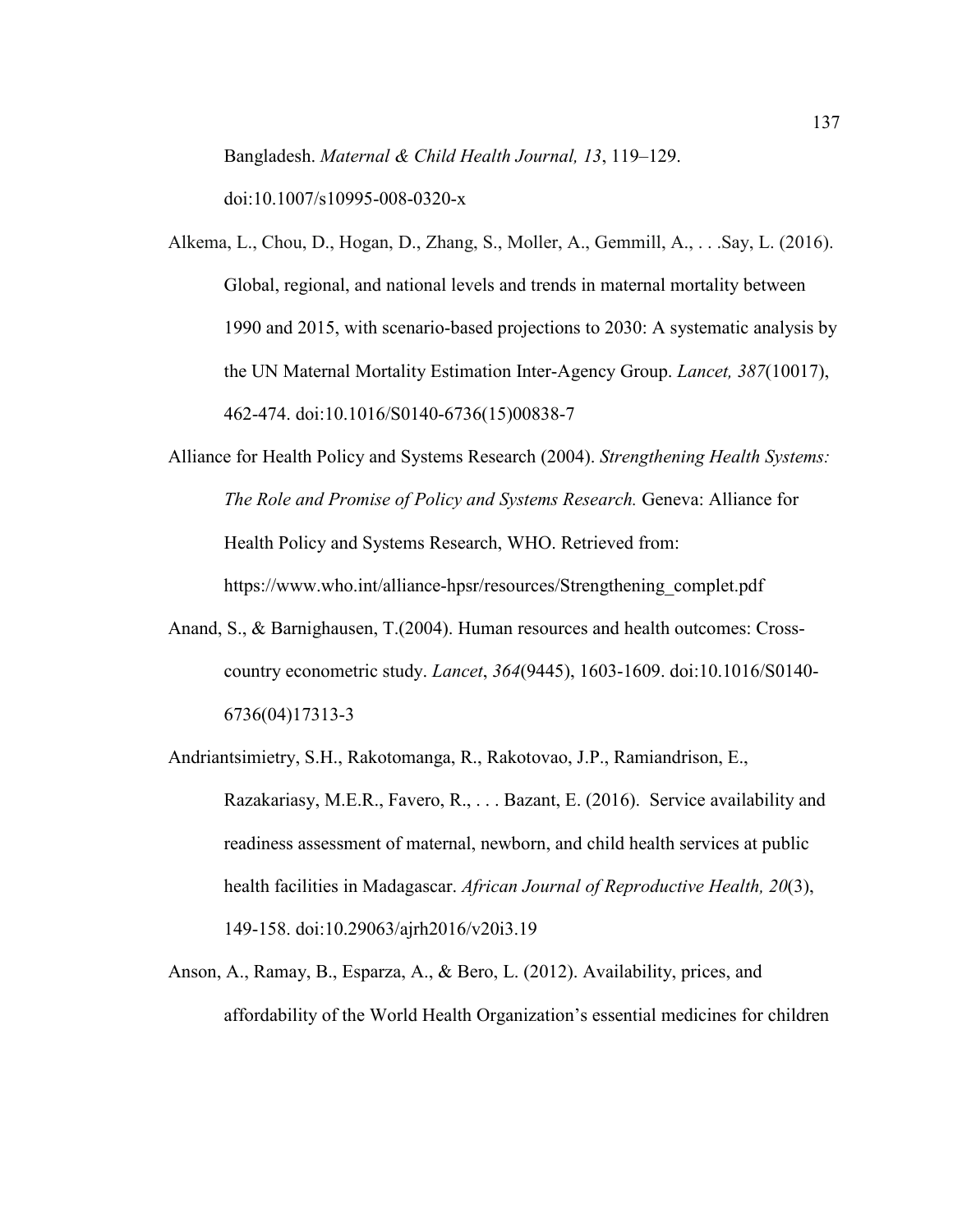in Guatemala. *Globalization and Health*, *8* (22), 1-10. doi:10.1186/1744-8603-8- 22

- Atun, R., & Menabde, N. (2008).Health systems and systems are thinking. In: Coker, R, Atun, R., & McKee, M. (eds) *Health systems and the challenge of communicable diseases: Experiences from Europe and Latin America*. Maidenhead: Open University Press, pp. 121-140.
- Atuoye, K.N., Amoya, J.A., Kuuire, V.Z., Kanmennaang, J., Boamah, S.A., Vercillo, S., . . . Luginaah, I. (2017). Utilisation of skilled birth attendants over time in Nigeria and Malawi. *Global Public Health, 12*(6),728-743. doi: 10.1080/17441692.2017.1315441
- Atuoye, K. N., Dixon, J., Rishworth, A., Galaa, S. Z., Boamah, S. A., & Luginaah, I. (2015). Can she make it?. Transportation barriers to accessing maternal and child health care services in rural Ghana. *BMC Health Services Research, 15*(1), 333. doi:10.1186/s12913-015-1005-y
- Augusto, O., Keyes, E. E., Madede, T., Abacassamo, F., de la Corte, P., Chilundo, B., & Bailey, P.E. (2018). Progress in Mozambique: Changes in the availability, use, and quality of emergency obstetric and newborn care between 2007 and 2012. *PLoS ONE,13* (7),1-15 doi:10.1371/journal.pone.0199883
- Balabanova, D., Parkhurst, J., McKee, M., & McPake, B. (2006). Access to health care: Taking into account health systems complexity. In: *Health Systems Development*. London, UK: Health Systems Development Programme.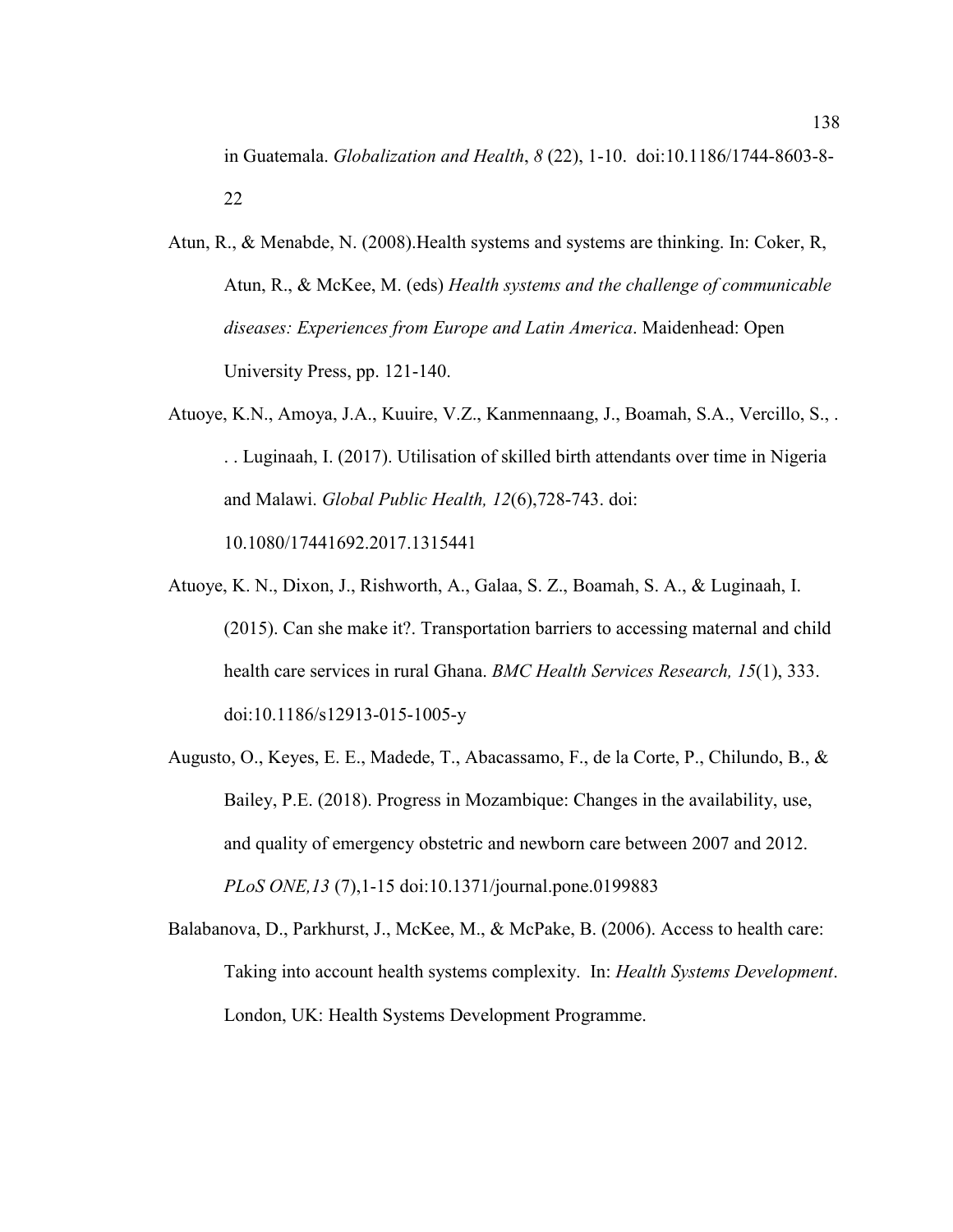Balasubramaniam, R., Beneragama, B.V.S.H., & Ranganathan, S.S.(2011). A national survey of availability of key essential medicines for children in Sri Lanka. *Ceylon Medical Journal*, *56*, 101-107. doi:10.4038/cmj.v56i3.3597

Balogun, S.A., Abiola, H., Yusuf, K.Q., Al-Shenqiti, A.M., Balogun, M.T., & Tettey, P. (2017). Maternal education and child immunization: The mediating roles of maternal literacy and socioeconomic status. *Pan African Medical Journal*, *26*(217), 1-8.doi:10.11604/pamj.2017.26.217.11856

- Berhane, M., Yimam, H., Jibat, N., & Zewdu, M. (2018). Parents' knowledge of danger signs and health-seeking behavior in newborn and young infant illness in Tiro Afeta District, Jimma Zone, Southwest Ethiopia: A community-based crosssectional study. *Ethiopia Journal of Health Sciences*, *28*(4), 473-482. doi:10.4314/ejhs.v28i4.13
- Bertone, M. P., Samai, M., Edem-Hotah, J., & Witter, S. (2014). A window of opportunity for reform in post-conflict settings?. The case of human resources for health policies in Sierra Leone, 2002-2012. *Conflict and Health*, *8,* 11-23. doi:10.1186/1752-1505-8-11
- Bintabara, D., & Mpondo, B.C.T. (2018). Preparedness of lower-level health facilities and the associated factors for the outpatient primary care of hypertension: Evidence from a Tanzanian national survey. *PLoS ONE, 13*(2), 1-14. doi:10.1371/journal.pone.0192942
- Bintabara, D., Nakamura, K., & Seino, K., (2017). Determinants of facility readiness for the integration of family planning with HIV testing and counseling services: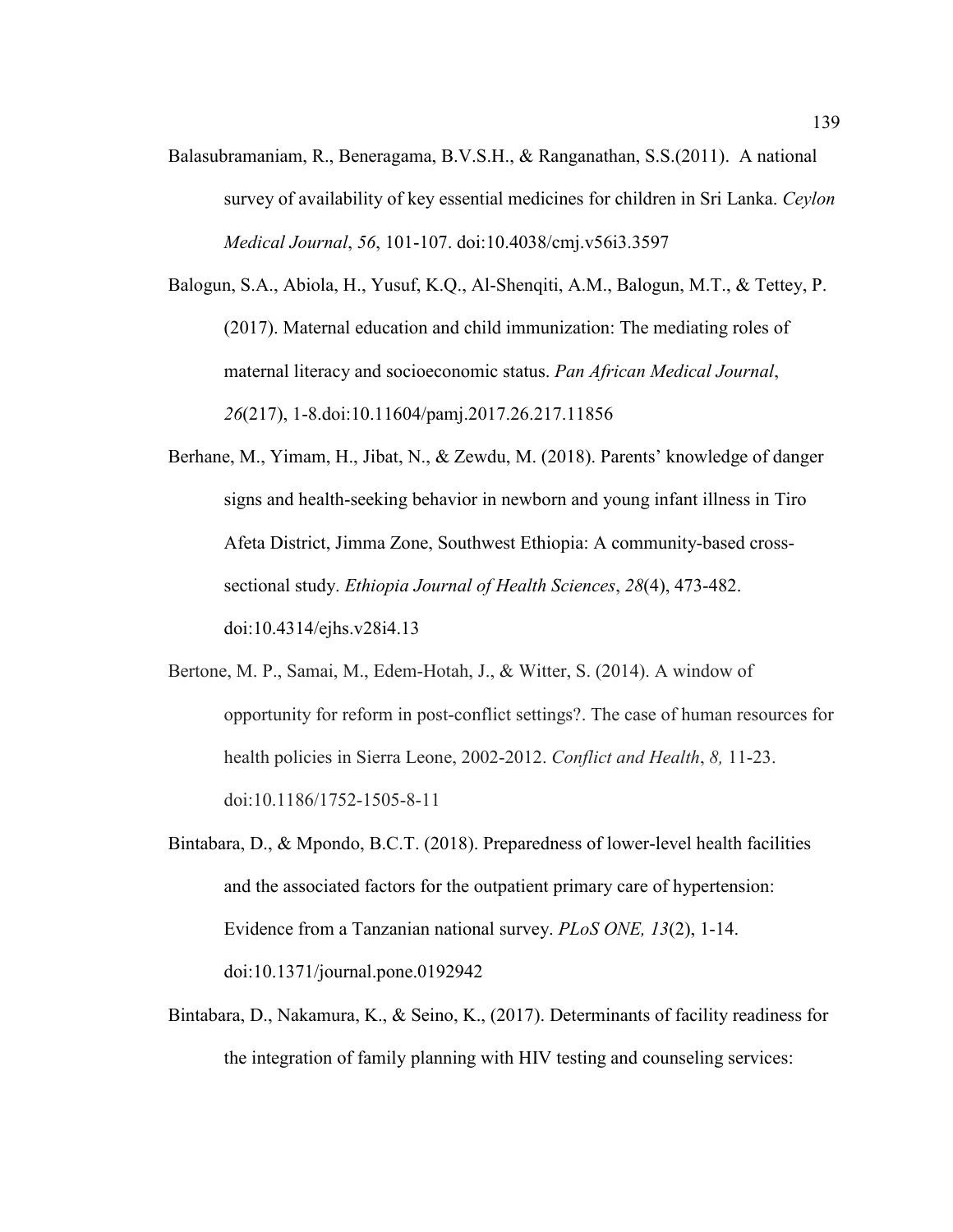Evidence from the Tanzania service provision assessment survey, 2014-2015. *BMC Health Services Research*,17, 844. doi:10.1186/s12913-017-2809-8

- Biswas, T., Haider, M.M., Das Gupta, R.D., & Uddin, J. (2018). Assessing the readiness of health facilities for diabetes and cardiovascular services in Bangladesh: A cross-sectional survey. *BMJ Open*, *8*(e022817), 1-9. doi:10.1136/bmjopen-2018- 022817
- Bolkan, H.A., Bash-Taqi, D.A., Samai, M., Gerdin, M., & von Schreeb, J. (2014). Ebola and indirect effects on health service function in Sierra Leone. *PLoS Currents*, 6. doi: 10.1371/currents.outbreaks.0307d588df619f9c9447f8ead5b72b2d.
- Borghi, J., & Binyaruka, P. (2017). Improving quality of care through payment for performance: Examining effects on the availability and stock-out of essential medical commodities in Tanzania. *Tropical Medicine and International Health, 22* (1),92-102. doi:10.1111/tmi.12809
- Bossyns, P., Abache, R., Abdoulaye, M. S., Miye, H., Depoorter, A., & van Lerberghe (2006). Monitoring the referral system through benchmarking in rural Niger: An evaluation of the functional relation between health centres and the district hospital. *BMC Health Services Research, 6*,1-7. doi:10.1186/1472-6963-6-51
- Bowling, A. (2002). *Research methods in health: Investigating health and health services* (2nd Ed.). Berkshire, UK: Open University Press
- Briggs, J., Embrey, M., Maliqi, B., Hedman, L., & Requejo, J. (2018). How to assure access to essential RMNCH medicines by looking at policy and systems factors: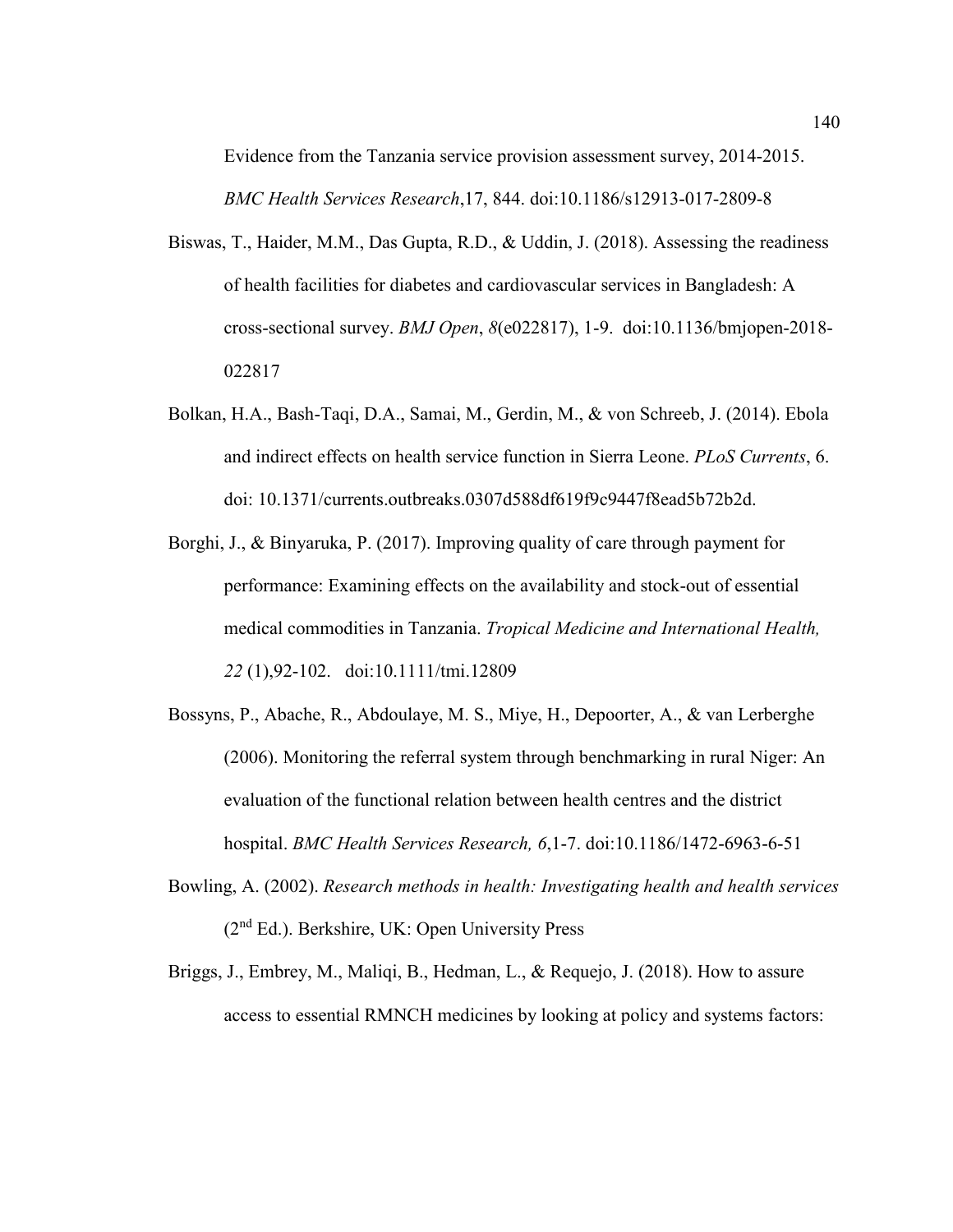an analysis of countdown to 2015 countries. *BMC Health Services Research*, *18* (952),1-12. doi:10.1186/s12913-018-3766-6

- Bryce, J., Victora, C. G., Boerma, T., Peters, D.H., & Black, R.E. (2011). Evaluating the scale-up for maternal and child survival: A common framework. *International Health*, *3*(3), 139-46. doi:10.1016/j.inhe.2011.04.003
- Bucagu, M., Kagubare, J.M., Basinga, P., Ngabo, F., Timmons, B.K., & Lee, A.C. (2012). Impact of health systems strengthening on coverage of maternal health services in Rwanda, 2000-2010: A systematic review. *Reproductive Health Matters*, *20*(39), 50-61. doi: 10.1016/S0968-8080(12)39611-0
- Bucyibaruta, B.J., Eyles, J., Harris, B., Kabera, G., Oboirien, K., & Ngyende, B. (2018). Patients' perspectives of acceptability of ART, TB, and maternal health services in a subdistrict of Johannesburg, South Africa. *BMC Health Services Research, 18*(839), 1-15. doi:10.1186/s12913-018-3625-5
- Bull, T., Mittelmark, M.B., & Kanyeka, N.E. (2013). Assets for well-being for women living in deep poverty: Through a salutogenic looking-glass.*Critical Public Health*, *23*(2), 160-173. doi:10.1080/09581596.2013.771811
- Cameron, A., Ewen, M., Ross-Degnan, D., Ball, D., & Laing, R. (2009).Medicine prices, availability, and affordability in 36 developing and middle-income countries: A secondary analysis. *Lancet*, *373*, 240-249. doi:10.1016/S0140-6736(08)61762-6
- Campbell, O. M., & Graham, W. J. (2006). Strategies for reducing maternal mortality: Getting on with what works. *Lancet, 368*, 1284-1299. doi:10.1016/S0140- 6736(06)69381-1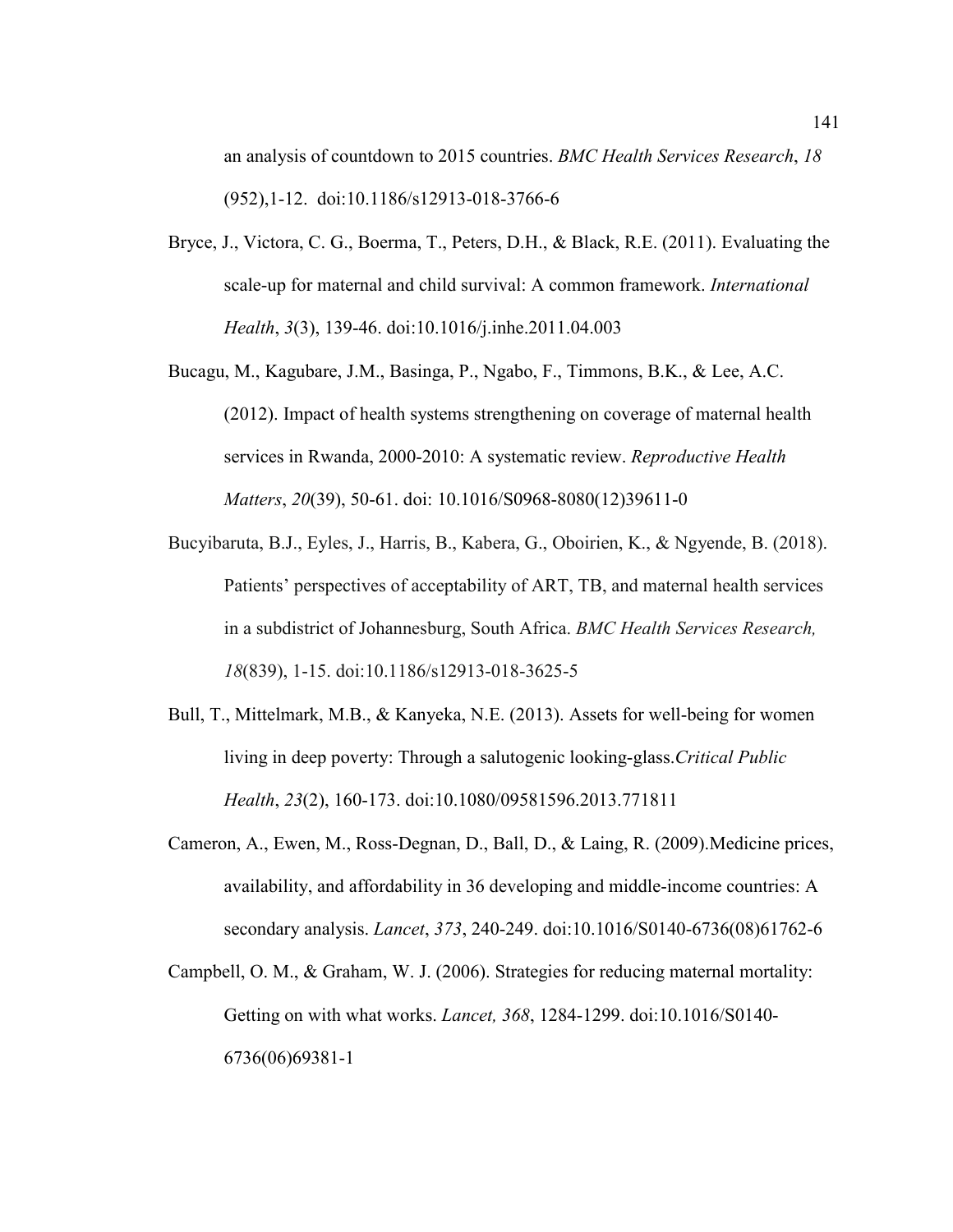- Campbell, O., Gipson, R., Issa, A.H., Matta, N., El Deeb, B., El Mohandes, A., Alwen, A., & Mansour, E. (2005) National maternal mortality ratio in Egypt halved between 1992–93 and 2000. *Bulletin of the World Health Organization, 83*, 462- 471. Retrieved from: https://www.scielosp.org/scielo.php?pid=S0042- 96862005000600015&script=sci\_arttext&tlng=es
- Chakraborty, N., Islam M., Chowdhury R., & Bari, W. (2002). Utilization of postnatal care in Bangladesh: Evidence from a longitudinal study. *Health and Social Care in the Community*, *10*(6), 492-502. doi:10.1046/j.1365-2524.2002.00389.x
- Chen, Y.J., Chindarkar, N., & Xiao, Y. (2016). Effect of reliable electricity on health facilities, health information, and child and maternal health services utilization: Evidence from rural Gujarat, India. *Journal of Health, Population, and Nutrition, 38*(7),1-16. doi:10.1186/s41043-019-0164-6
- Chen, L., Evans, T., Anand, S., Boufford, J. I., Brown, H., Chowdhury, M., . . .Barbara, S. (2004). Human resources for health: Overcoming the crisis. *Lancet, 364*(9449), 1984-1990. doi: 10.1016/S0140-6736(04)17482-5
- Chi, P.C., Bulage, P., Urdal, H., & Sundby, J. (2015a). A qualitative study exploring the determinants of maternal health service uptake in post-conflict Burundi and Northern Uganda. *BMC Pregnancy and Childbirth*; *15*(18), 1-14. doi: 10.1186/s12884-015-0449-8
- Chi, P.C., Bulage, P., Urdal, H., & Sundby, J. (2015b). Barriers in the delivery of emergency obstetric and neonatal care in post-conflict Africa: Qualitative case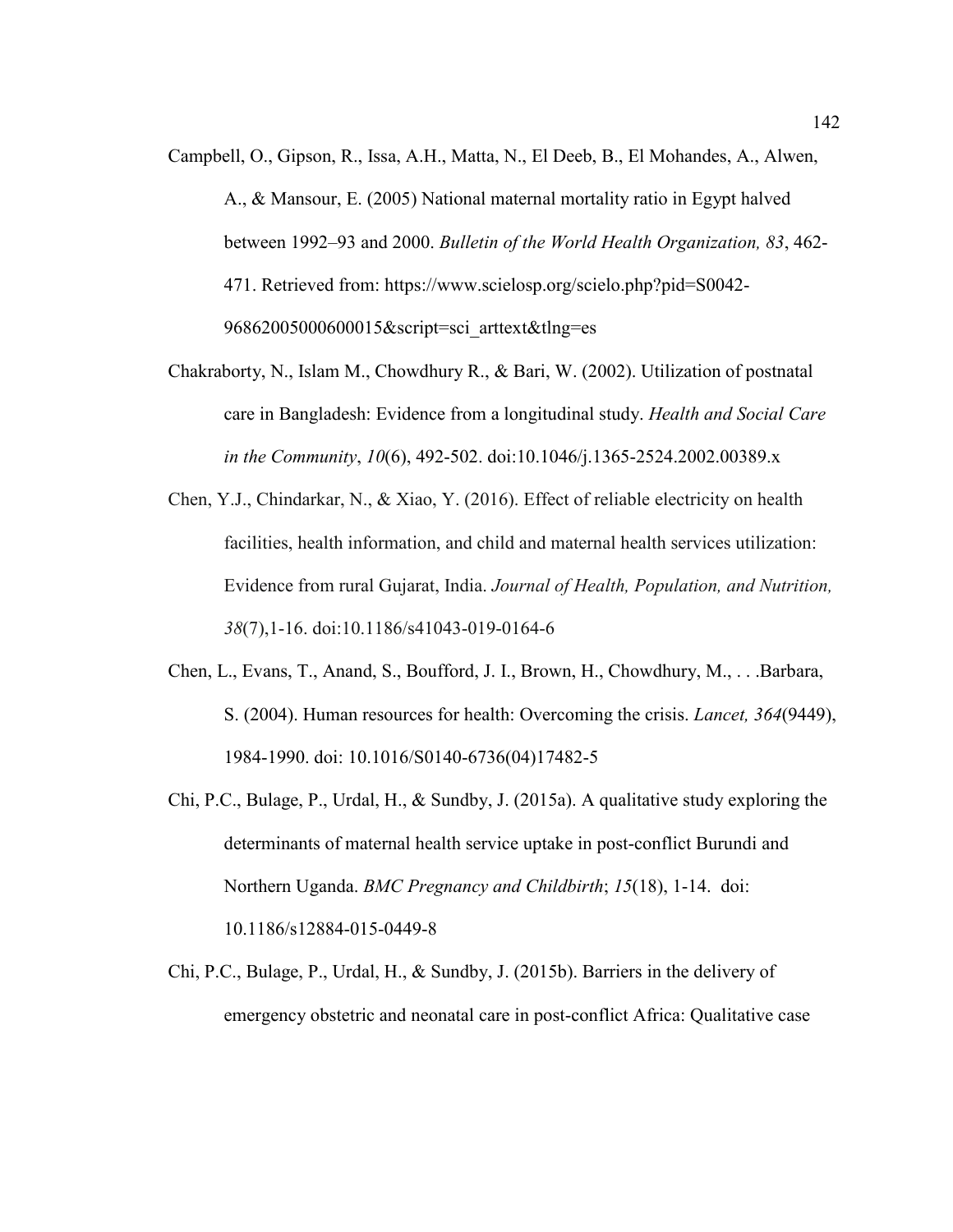studies of Burundi and Northern Uganda. *PLoS ONE 10*(9), 1-24.

doi:10.1371/journal.pone.0139120

- Chimbindi, N., Bärnighausen, T., & Newell, M.L. (2014). Patient satisfaction with HIV and TB treatment in a public programme in rural KwaZulu-Natal: Evidence from patient-exit interviews. *BMC Health Services Research*,*14* (32),1-13. doi: 10.1186/1472-6963-14-32
- Choo, S., Perry, H., Hesse, A.A.J., Abantanga, F., Sory, E., Osen, H., et al. (2010). Assessment of capacity for surgery, obstetrics, and anaesthesia in 17 Ghanaian hospitals using a WHO assessment tool. *Tropical Medicine and International Health*, *15,* 1109-1115. doi: 10.1111/j.1365-3156.2010.02589.x
- Colvin, C.J., Konopka, S., Chalker, J.C., Jonas, E., Albertini, J., Amzel, A., & Fogg, K. (2014). A systematic review of health system barriers and enablers for antiretroviral therapy (ART) for HIV-infected pregnant and postpartum women. *PLoS ONE*, *9*(10),1-17. doi:10.1371/journal.pone.0108150
- Cometto, G., & Witter, S. (2013). Tackling health workforce challenges to universal health coverage: Setting targets and measuring progress. *Bulletin of the World Health Organization. ,91*,881-885. doi:10.2471/BLT.13.118810
- Creswell, J. W. (2013). *Research design: Qualitative, quantitative, and mixed methods approaches*. Thousand Oaks, CA: Sage publications
- Crowel, S., Utley, M., Costello, A., & Page, C. (2012). How many births in sub-Saharan Africa and South Asia will not be attended by a skilled birth attendant between 2011 and 2015? *BMC Pregnancy and Childbirth, 12*(4),1-9.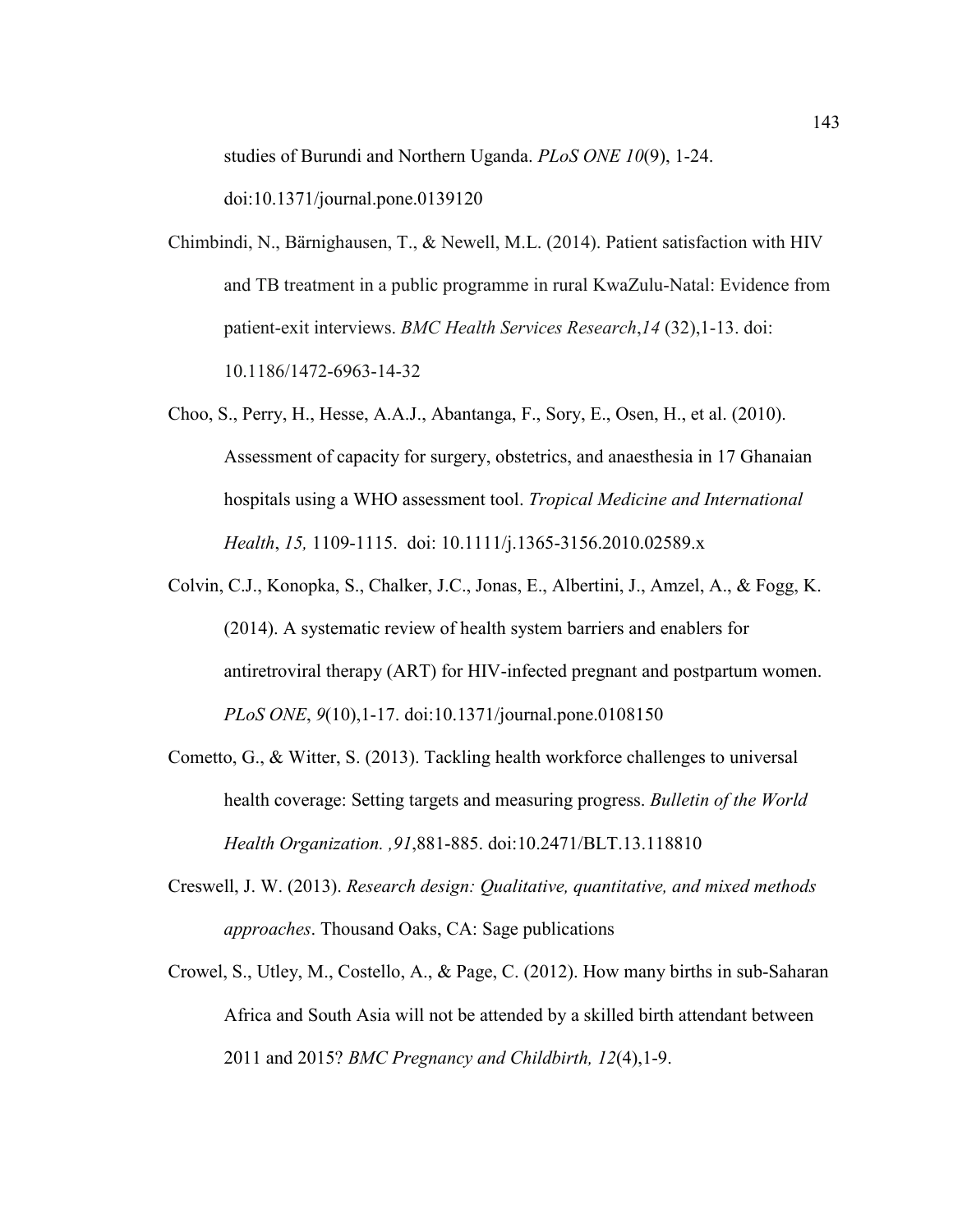doi:10.1186/1471-2393-12-4

- Dalaba, M.A., Akweongo, P., Aborigo, R.A., Williams, J., Aninanya, G.A., Saueborn, R., . . . Lokanova, S. (2015). Cost to households in treating maternal complications in northern Ghana: A cross-sectional study. *BMC Health Services Research,* 1-15. doi:10.1186/s12913-014-0659-1
- Dalaba, M.A., Akweongo, P., Savadogo, G., Saronga, H., Williams, J., Sauerborn, R, . . . Loukanova, S. (2013). Cost of maternal health services in selected primary care centers in Ghana: A step-down allocation approach. *BMC Health Services Research,13* (287),1-8. doi:10.1186/1472-6963-13-287
- De Brouwere, V., Richard, F., & Witter, S. (2010). Access to maternal and perinatal health services: Lessons from successful and less successful examples of improving access to safe delivery and care of the newborn. *Tropical Medicine & International Health*, *15*(8), 901-909. doi: 10.1111/j.1365-3156.2010.02558.x
- Deribew, A., Biadgilign, S., Berhanu, D., Defar, A., Deribe, K., Tekle, E., Asheber, K., & Dejene, T. (2018). Capacity of health facilities for diagnosis and treatment of HIV/AIDS in Ethiopia. *BMC Health Services Research, 18* (535), 1-8. doi:10.1186/s12913-018-3347-8.
- Demographic Health Survey [DHS] (2013). Sierra Leone demographic health survey 2013. Retrieved from: https://dhsprogram.com/pubs/pdf/FR297/FR297.pdf
- Dillip, A., Alba, S., Mshana, C., Hetzel, M.W., Lengeler, C., Mayumana, I., . . . Obrist, B. (2012). Acceptability - A neglected dimension of access to health care: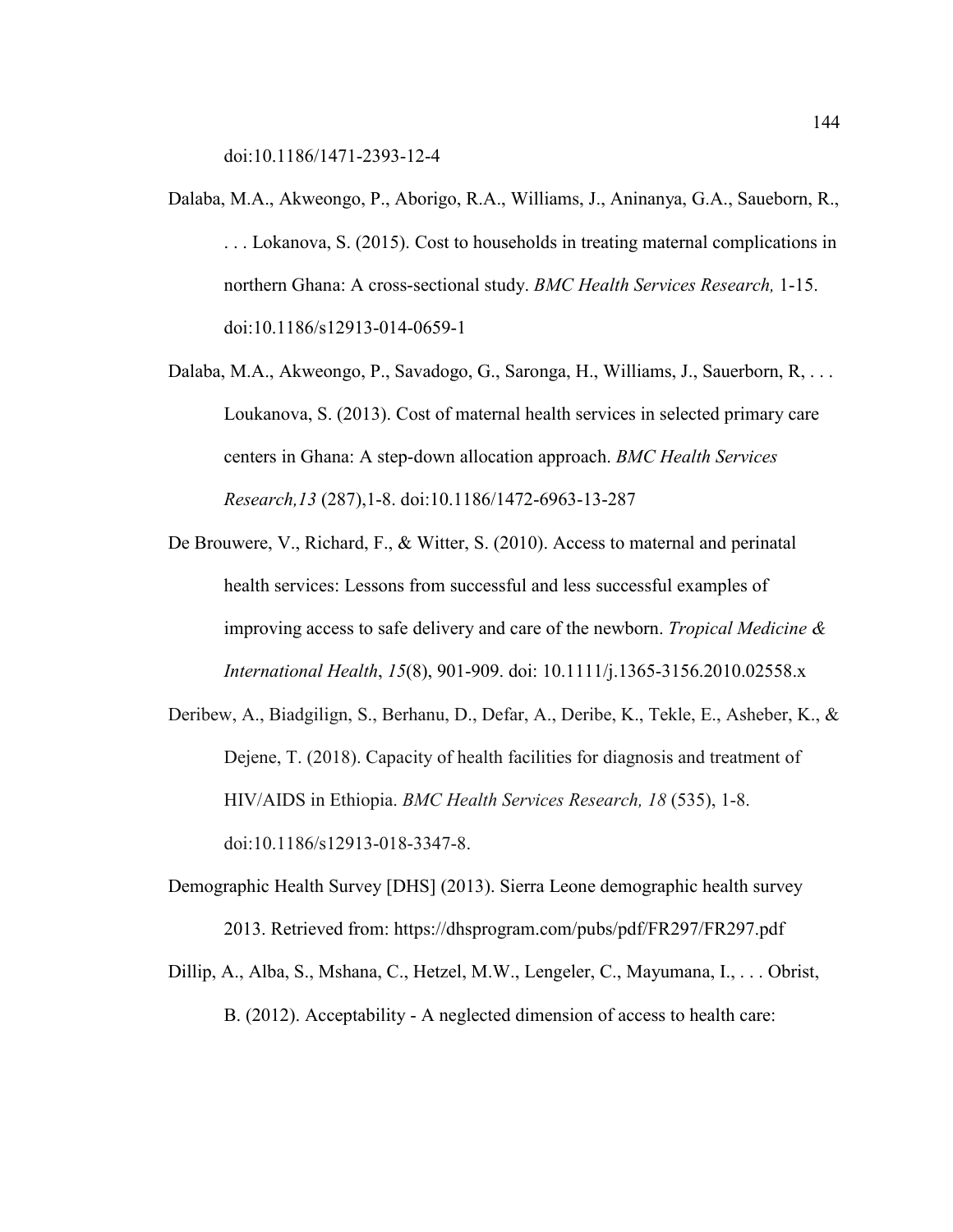Findings from a study on childhood convulsions in rural Tanzania. *BMC Health Services Research*, *12* (113),1-11. doi: 10.1186/1472-6963-12-113

- Doctor, H.V., Nkhana-Salimu, S., & Abdulsalam-Anibilowo, M. (2018). Health facility delivery in sub-Saharan Africa: Successes, challenges, and implications for the 2030 development agenda. *BMC Public Health, 18* (765),1-12. doi:10.1186/s12889-018-5695-z
- Donabedian, A. (1988). The quality of care. How can it be assessed? *JAMA, 260*(12)*,*1743-1748. doi:10.1001/jama.1988.03410120089033
- Donabedian, A. (2005). Evaluating the quality of medical care. *Milbank Memorial Fund Quarterly, 83*(4)*,* 691-729. doi:10.1111/j.1468-0009.2005.00397.x
- Donnelly, J. (2011). How did Sierra Leone provide free health care? *Lancet*, *377*(9775),1393-1396. doi:10.1016/S0140-6736(11)60559-X
- Efendi, F. (2012). Health worker recruitment and deployment in remote areas of Indonesia. *Rural Remote Health, 12* (2008), 1-6. Retrieved from: https://papers.ssrn.com/sol3/papers.cfm?abstract\_id=2884694

Elamin, E.I., Izham, M., Ibrahim, M., Abd, M., & Yousif, E. (2010). Availability of essential medicines in Sudan. *Sudan Journal of Public Health, 5* (1),32-37. Retrieved from: https://pdfs.semanticscholar.org/1d23/e07ca0dcd4c1e965127a17ed60742d5f4f5c.

pdf

Elston, J.W.T., Moosa, A.J., Moses, F., Walker, G., Dotta, N., Waldman, R.J., & Wright, J. (2015). Impact of the Ebola outbreak on health systems and population health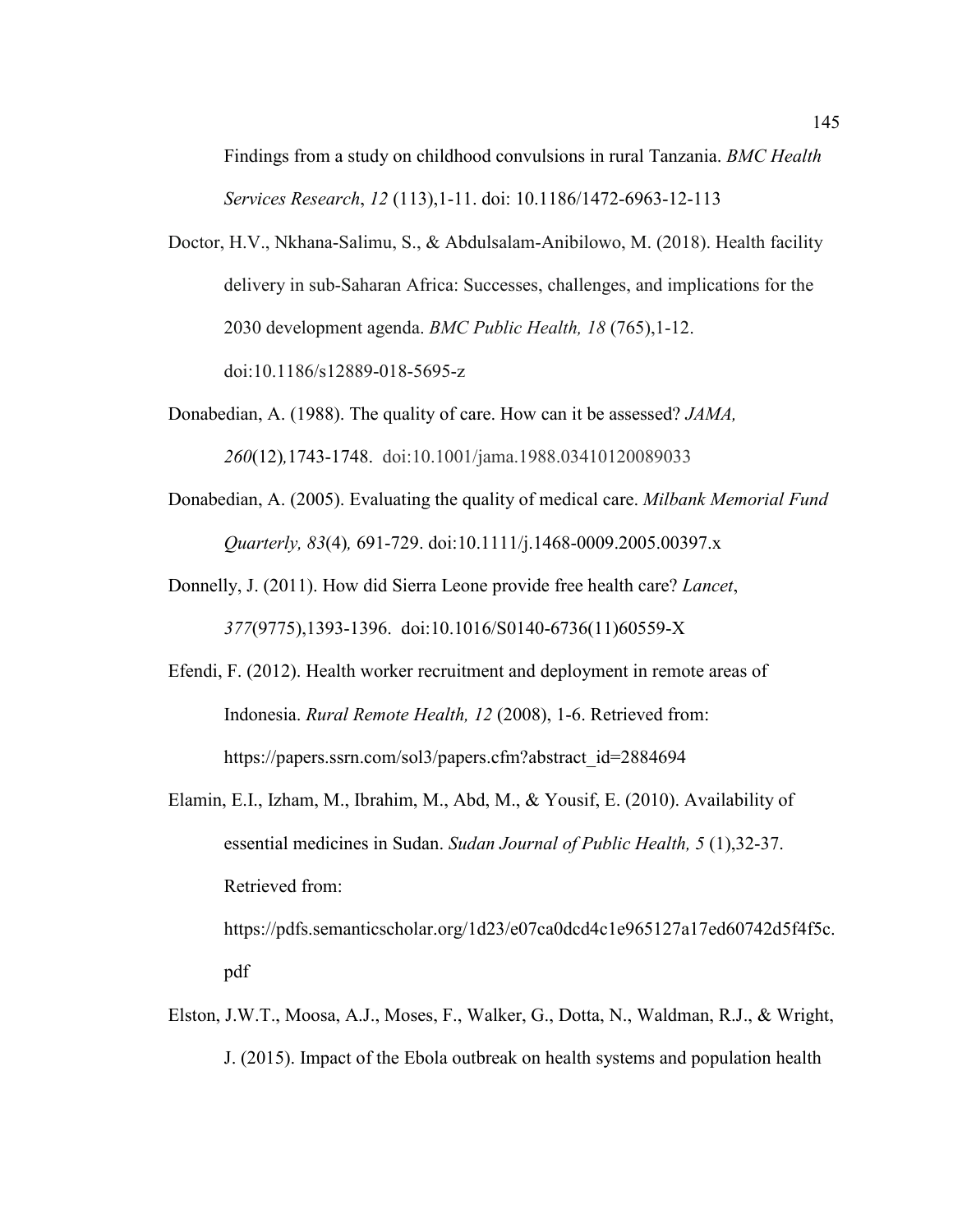in Sierra Leone. *Journal of Public Health, 38*(4), 673-678.

doi:10.1093/pubmed/fdv158

- Emina, J.B.O., Chirwa, T., & Kandala, N.B. (2014). Trend in the use of modern contraception in sub-Saharan Africa: Does women's education matter? *Contraception; 90*, 154-161. doi: 10.1016/j.contraception.2014.02.001
- Ensor, T., & Cooper, S. (2004). Overcoming barriers to health services access: Influencing the demand side. *Health Policy & Planning, 19*(2)*,* 69-79. doi: 10.1093/heapol/czh009
- Fagbamigbe, A.F., Hurricane-Ike, E., Yousuf, O.B., & Idemudia, E.S. (2017). Trends and drivers of skilled birth attendant use in Nigeria (1990-2013): Policy implications for child and maternal health. *International Journal of Women's Health*, 9,843- 853. doi:10.2147/IJWH.S137848
- Faiz, S., Batool, Z., Ejaz, S., & Rashid, A. (2016). Maternity care services: Accessibility among rural women in district Faisalabad. *Professional Medical Journal, 23*  (6),721-726. doi: 10.17957/TPMJ/16.3346
- Fatti, G., Shaikh, N., Eley, B., Jackson, D., & Grimwood A. (2014). Adolescent and young pregnant women at increased risk of mother-to-child transmission of HIV and poorer maternal and infant health outcomes: A cohort study at public facilities in the Nelson Mandela Bay metropolitan district, Eastern Cape, South Africa. *South African Medical Journal*, *104*(12), 874-880. doi:10.7196/SAMJ.8207.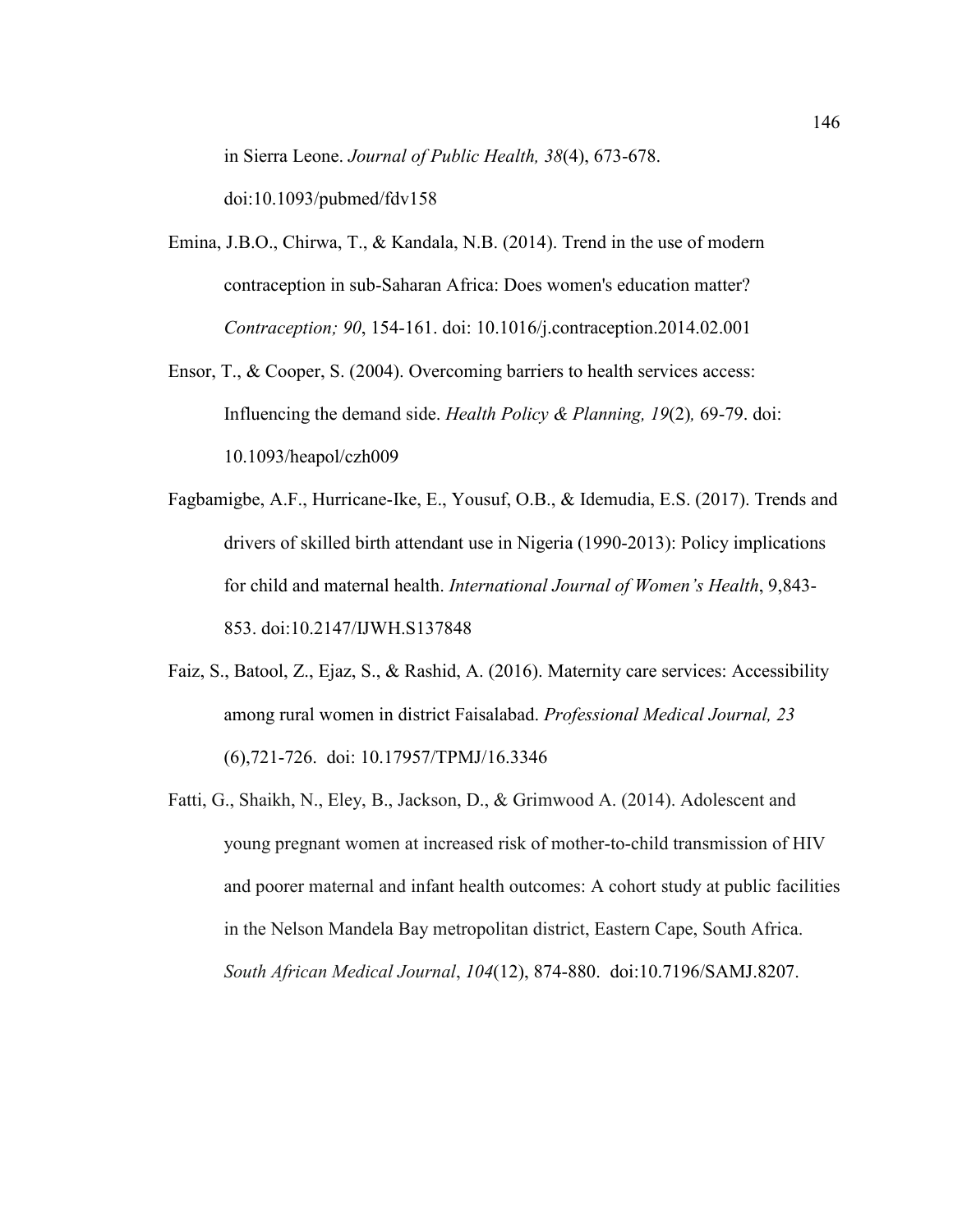- Fekede, B., & Mariam, A. (2007). Antenatal care services utilization and factors associated in Jimma Town (South-west Ethiopia). *Ethiopian Medical Journal, 45*(2), 123-133. Retrieved from: https://europepmc.org/abstract/med/17642168
- Fernandes, Q., Wagenaar, B.H., Anselmi, L., Pfeiffer, J., Gloyd, S., & Sherr, K. (2014). Effects of health-system strengthening on under-5, infant, and neonatal mortality: 11-year provincial-level time-series analyses in Mozambique. *Lancet Global Health, 2*, e468-77. doi: 10.1016/S2214-109X(14)70276-1
- Frankfort-Nachmias, C., & Nachmias, D. (2008). *Research methods in the social sciences*  (7th ed.). New York: Worth
- Friberg, I. K., Kinney, M. V., Lawn, J. E., Kerber, K. J., Odubanjo, M. O., Bergh, A., ... Black, R. E. (2010). Sub-Saharan Africa's mothers, newborns, and children: How many lives could be saved with targeted health interventions?. *PLoS Medicine*, 7, e1000294. doi:10.1371/journal.pmed.1000295
- Forrest, C.B., & Whelan, E.M. (2000). Primary care safety-net delivery sites in the United States: A comparison of community health centers, hospital outpatient departments, and physicians' offices. *JAMA*, *284*(16), 2077-2083. doi:10.1001/jama.284.16.2077
- Fotso, J.C., & Mukiira, C. (2012). Perceived quality of and access to care among poor urban women in Kenya and their utilization of delivery care: Harnessing the potential of private clinics?. *Health Policy Planning, 27*(6), 505-515. doi:10.1093/heapol/czr074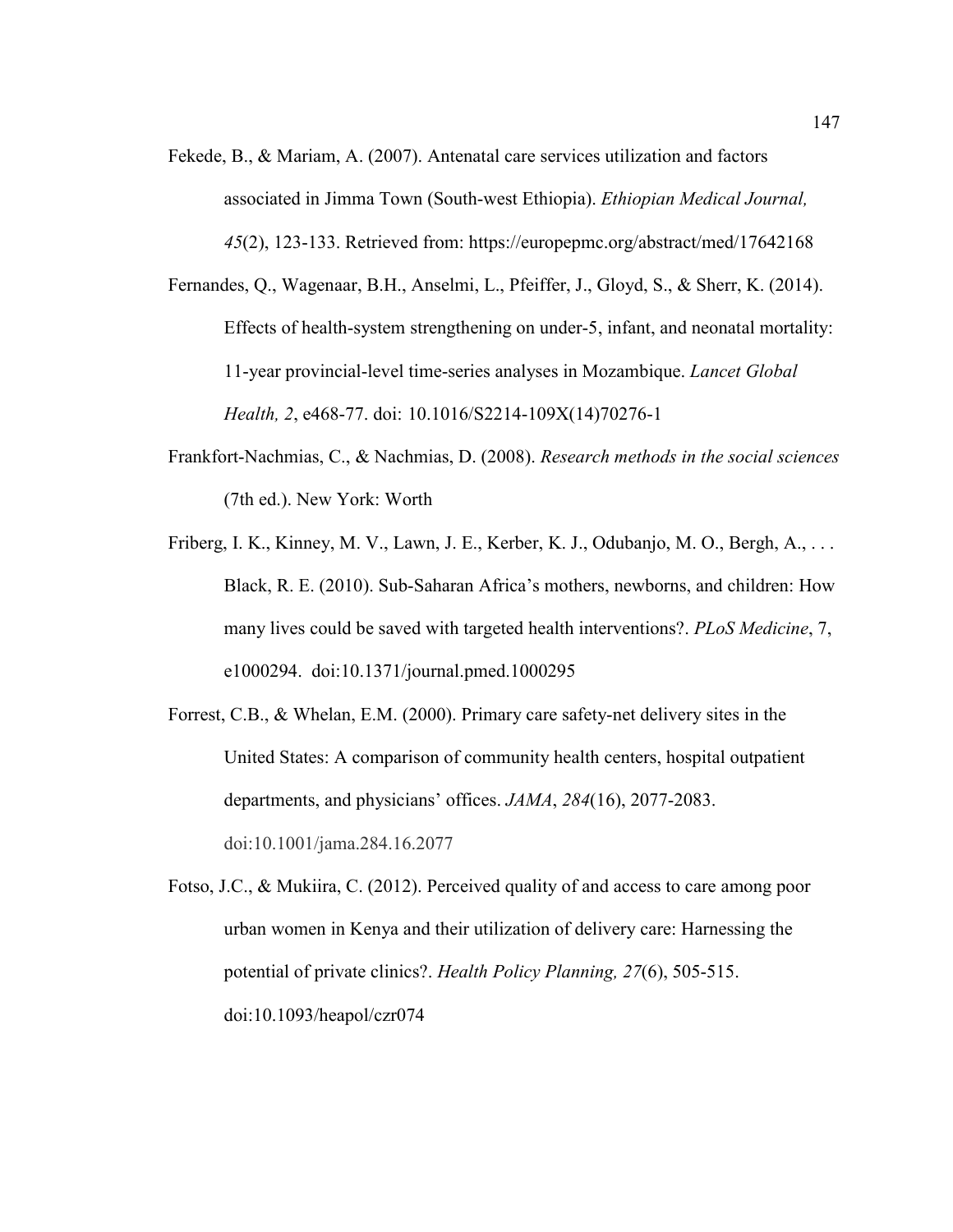Gabrysch, S., & Campbell, O.M. (2009). Still too far to walk: Literature review of the determinants of delivery service use. *BMC Pregnancy and Childbirth*, *9*(34), 1- 18. doi:10.1186/1471-2393-9-34

Gabrysch, S., Cousens, S., Cox, J., & Campbell, O. M. (2011). The influence of distance and level of care on delivery place in rural Zambia: A study of linked national data in a geographic information system. *PLoS Medicine, 8* (1), e1000394. doi:10.1371/journal.pmed.1000394

- Gebrehiwot, T., Sebastian, M.S., Edin, K., & Goicolea, I. (2014). Health workers' perceptions of facilitators and barriers to institutional delivery in Tigray, Northern Ethiopia. *BMC Pregnancy and Childbirth*, *14*(137), 1-10. doi:10.1186/1471-2393- 14-137
- Geleto, A., Chojenta, C., Musa, A., & Loxton, D. (2018). Barriers to access and utilization of emergency obstetric care at health facilities in sub-Saharan Africa: A systematic review of the literature. *Systematic Reviews*, *7*(183), 1-14. doi:10.1186/s13643-018-0842-2
- Getachew, T., Bekele, A., Amenu, K., Defar, A., Teklie, H., Taye, G., . . . Getachew, S. ( 2017). Service availability and readiness for major non-communicable diseases at health facilities in Ethiopia. *Ethiopian Journal of Health Development*, *31*(1), 384-390. Retrieved from:

https://www.ajol.info/index.php/ejhd/article/view/167853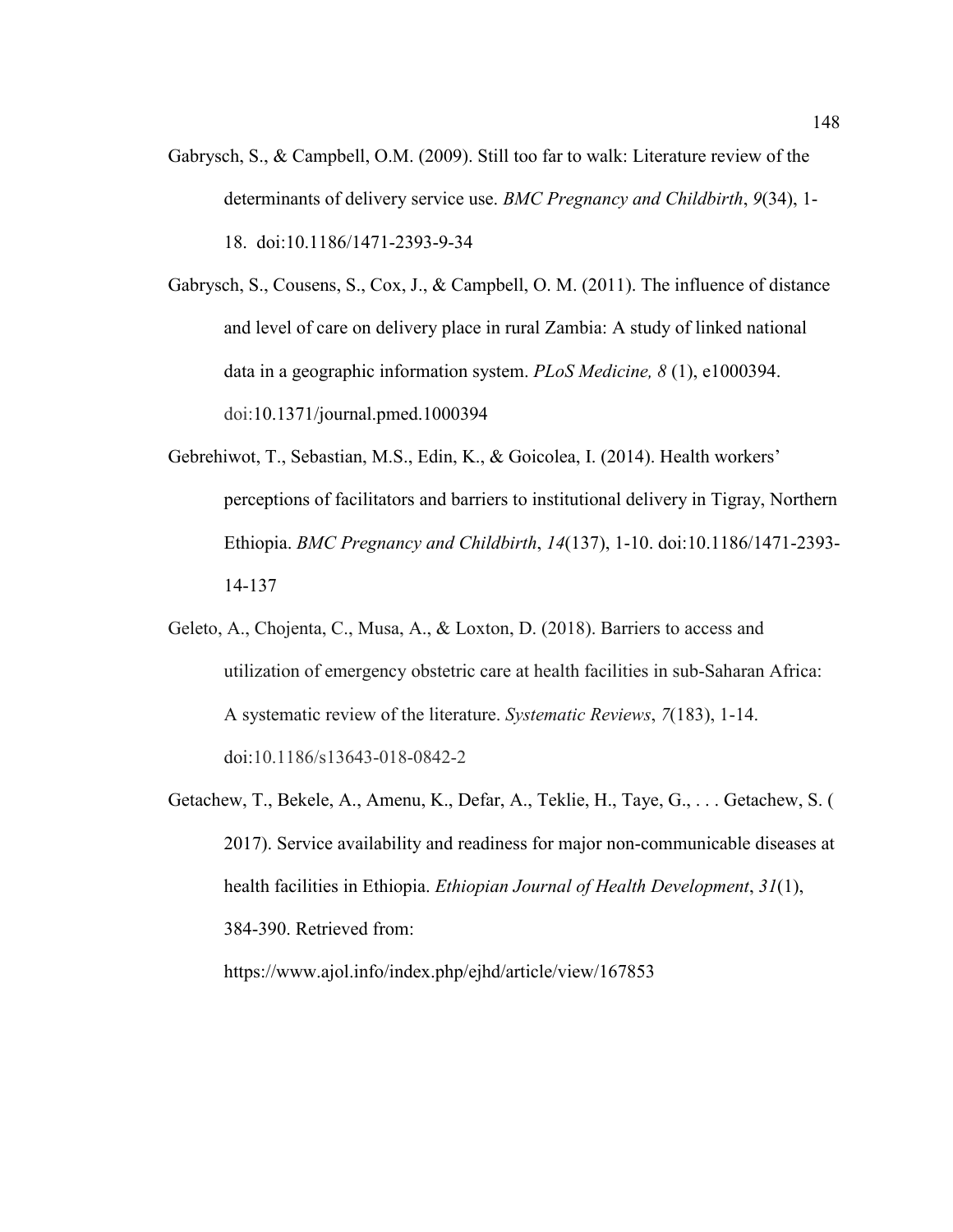- Ghosh, A., & Mistri, B. (2016). Impact of distance in the provision of maternal health care services and its accountability in Murarai-II Block, Birbhum District. *Space and Culture, India, 4* (1), 81-99. doi:10.20896/saci.v4i1.182
- Girma, M., Yaya, Y., Gebrehanna, E., Berhane, Y., & Lindtjorn, B. (2013). Lifesaving emergency obstetric services are inadequate in south-west Ethiopia: A formidable challenge to reducing maternal mortality in Ethiopia. *BMC Health Services Research, 13* (459),1-8. doi.10.1186/1472-6963-13-459.
- Giusti, D., Criel, B., & Bethune, D. (1997). Viewpoint: Public versus private health care.delivery: Beyond the slogans. *Health Policy and Planning, 12*(3), 193-198. doi:10.1093/heapol/12.3.193
- Goodman, D.C., Fisher, E., Stukel, T.A., & Chiang-hua, C. (1997). The distance to community medical care and the likelihood of hospitalization: Is closer always better?. *American Journal of Public Health, 87* (7),1144-1150.

doi: 10.2105/AJPH.87.7.1144

Government of Sierra Leone [GoSL] (2013). *Millennium development goals progress report 2013*. Retrieved

http://www.undp.org/content/dam/undp/library/MDG/english/MDG%20Country %20Reports/Sierra%20Leone/sierraleone\_september2010.pdf

- Government of Sierra Leone [GoSL] (2015). *National Ebola recovery strategy for Sierra Leone*. Government of Sierra Leone.
- Graham, W.J., Bell, J.S., & Bullough, C.H.W. (2001): Can skilled attendance at delivery reduce maternal mortality in developing countries?. In. De Brouwere, V., & van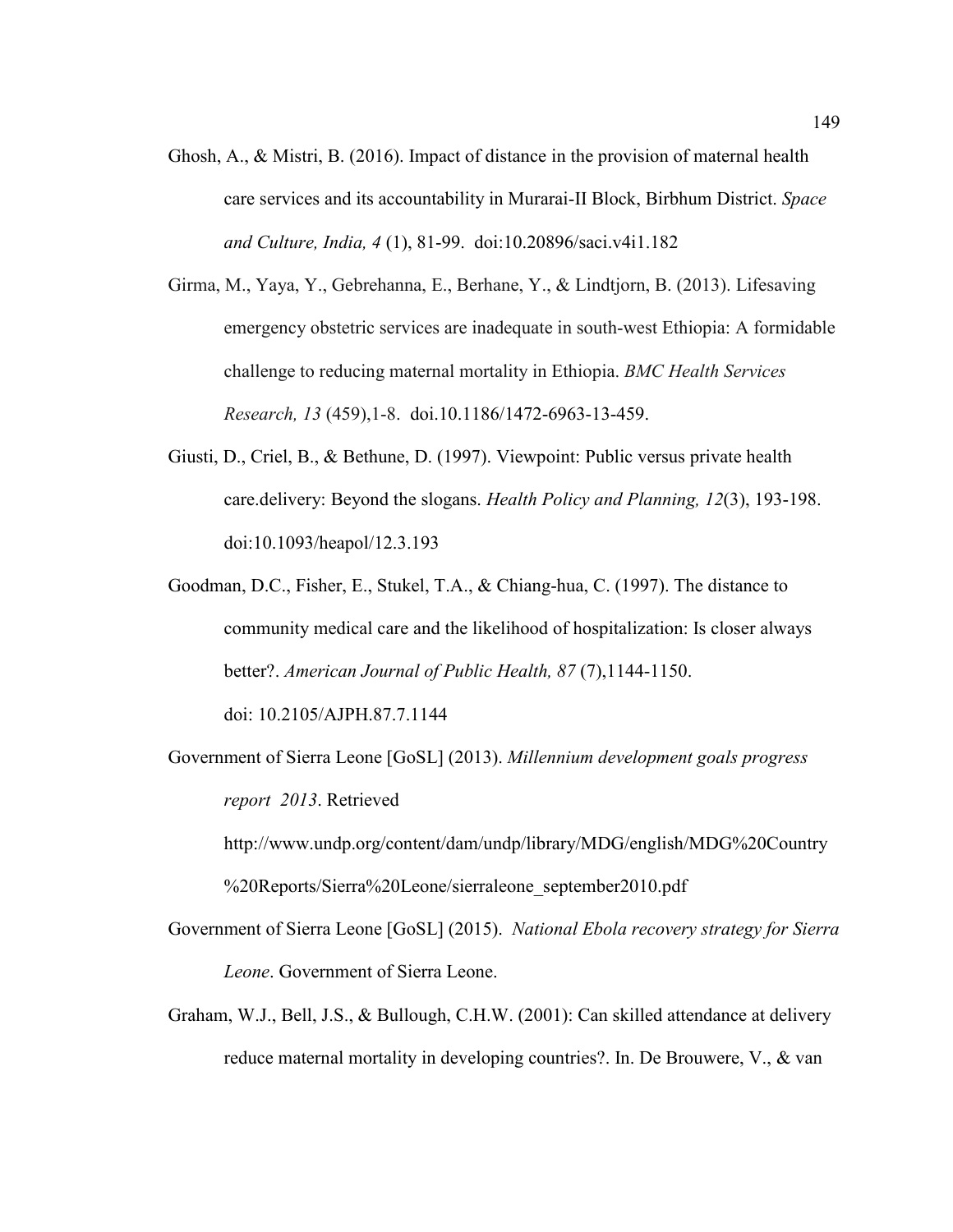Lerberghe, W.(eds). Safe Motherhood Strategies: A Review of the Evidence. Antwerp: ITG Press. Retrieved from:

http://dspace.itg.be/bitstream/handle/10390/1515/shsop17.pdf

- Grimes, C. E., Bowman, K.G., Dodgion, C.M., & Lavy, C.B.B. (2011). Systematic Review of barriers to surgical care in low-income and middle-income countries. *World Journal of Surgery,35*, 941-950. doi: 10.1007/s00268-011-1010-1
- Haider, M.R., Qureshi, Z.P., & Khan, M.M. (2017). Effects of women's autonomy on maternal healthcare utilization in Bangladesh: Evidence from a national survey. *Sexual & Reproductive Healthcare*, *14*, 40-47. doi:10.1016/j.srhc.2017.09.002
- Haines, A., & Cassels, A. (2004). Can the Millennium Development Goals be attained?. *British Medical Journal, 329*(7462), 394-397. doi:10.1136/bmj.329.7462.394
- Hair, J. F., Jr., Anderson, R. E., Tatham, R. L., & Black, W. C. (1995). *Multivariate Data Analysis* (3rd ed). New York, NY: Macmillan
- Hardee, K., Gay, J., & Blanc, A. K. (2012). Maternal morbidity: A neglected dimension of safe motherhood in the developing world. *Global Public Health*, *7,*603-617: doi:10.1080/17441692.2012.668919

Hill, S. R. (2012). Putting the priorities first: Medicines for maternal and child health. *Bulletin of the World Health Organization*, *90* (3), 236-238. Retrieved from: https://www.scielosp.org/scielo.php?pid=S0042- 96862012000300016&script=sci\_arttext&tlng=es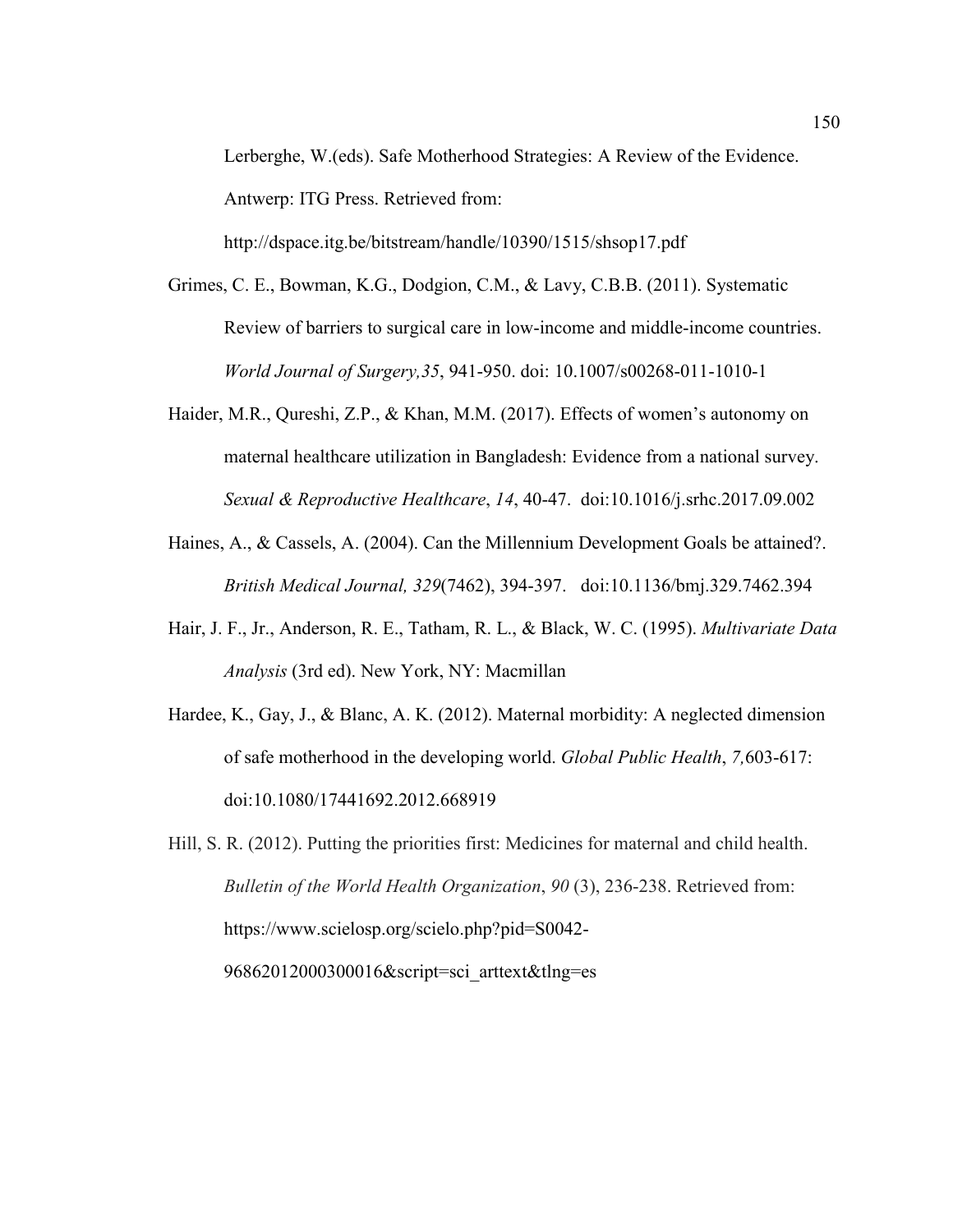- Hinsch, M., Kaddar, M., & Schmitt, S. (2014). Enhancing medicine price transparency through price information mechanisms. *Global Health*, *10* (34),2-11. doi:10.1186/1744-8603-10-34
- Hodgkinson, S., Beers, L., Southammakosane, C.,& Lewin, A. (2014). Addressing the mental health needs of pregnant and parenting adolescents. *Pediatrics, 133*(1), 114-122. doi:10.1542/peds.2013-0927
- Honda, A., Randaoharison, P.G., & Matsui, M. (2011). Affordability of emergency obstetric and neonatal care at public hospitals in Madagascar, *Reproductive Health Matters*, *19* (37), 10-20. doi: 10.1016/S0968-8080(11)37559-3
- Hsia, R.Y., Mbembati, N.A., Macfarlane, S., & Kruk, M.E. (2012). Access to emergency and surgical care in sub-Saharan Africa: The infrastructure gap. *Health Policy and Planning, 27*, 234-244. doi:10.1093/heapol/czr023:234-244.
- Hu, R., Zhicheng, D., Hao, Y., Liang, H., & Shi, L. (2016). Types of health care facilities and the quality of primary care: A study of characteristics and experiences of Chinese patients in Guangdong Province, China. *BMC Health Services Research,16*,335. doi:10.1186/s12913-016-1604-2
- Hung, L.M., Rane, S., Tsai, J., & Shi, L. (2012). Advancing primary care to promote equitable health: Implications for China. *International Journal of Equity in*  Health,*11* (2),1-5. doi: 10.1186/1475-9276-11-2
- Ibnouf, A., van den Borne, H., & Maarse, J. (2007). Utilization of antenatal care services by Sudanese women in their reproductive age. *Saudi Medical Journal, 28*(5), 737- 743. Retrieved from: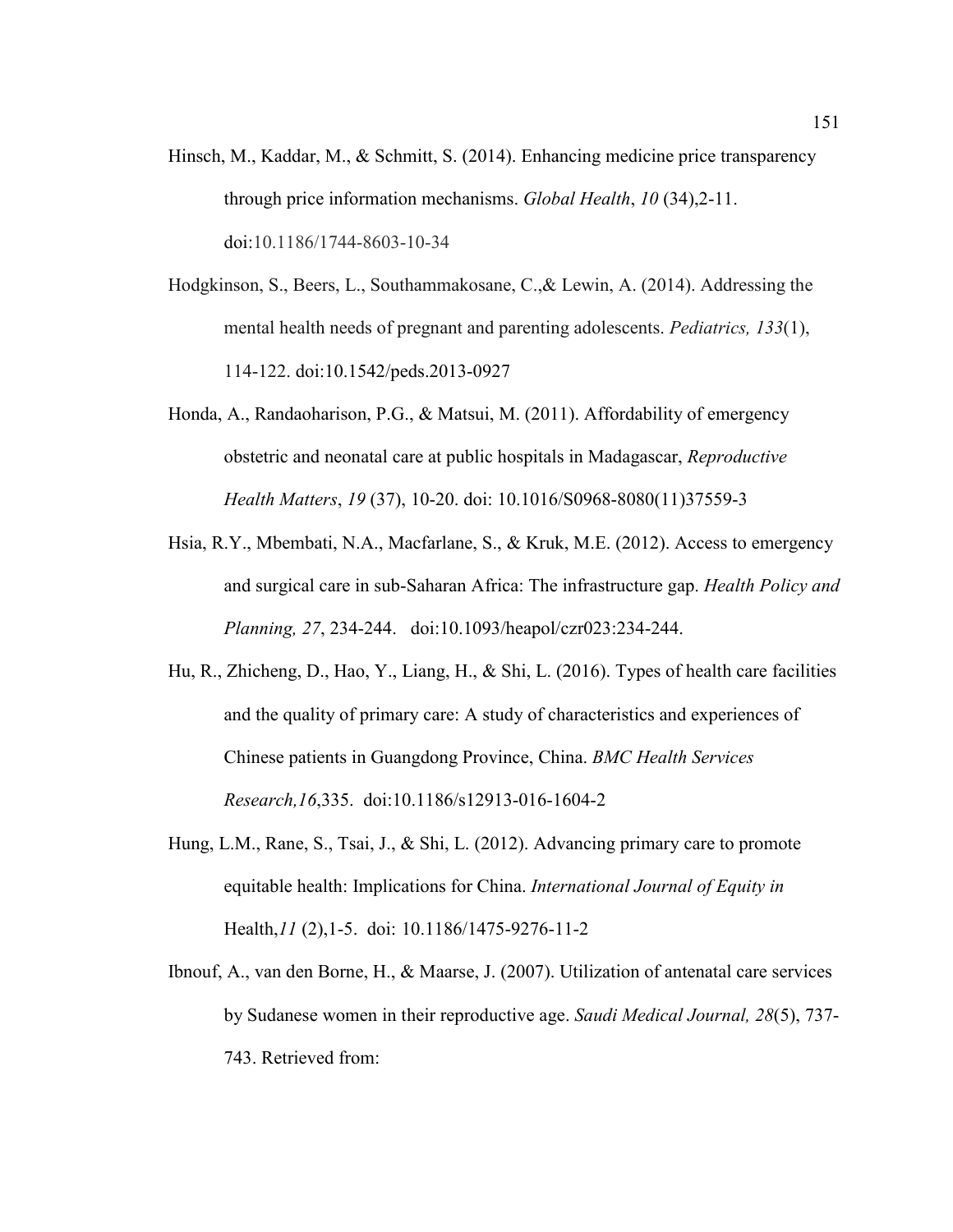https://pdfs.semanticscholar.org/c54f/6fbddd7edac07d55709ce6155f7b1959b090. pdf

- Jacobs, B., Ir, P., Bigdeli, M., Annear, P.L., & van Damme, W. (2012). Addressing access barriers to health services: An analytical framework for selecting appropriate interventions in low-income Asian countries. *Health Policy and Planning*, *27*(4), 288-300. doi:10.1093/heapol/czr038
- Jat, T.R., Ng, N., & Sebastian, M.S. (2011). Factors affecting the use of maternal health services in Madhya Pradesh state of India: A multilevel analysis. *International Journal for Equity in Health*, *10*(59),1-11. doi:10.1186/1475-9276-10-59
- Jiang, M., Yang, S., Yan, K., Liu, J., Zhao, J., & Fang, Y. (2013). Measuring access to medicines: A survey of prices, availability, and affordability in Shaanxi Province of China. *PLoS ONE, 8* (8), e70836. doi:10.1371/journal.pone.0070836
- Johnson, A.D., Thomson, D.R., Atwood, S., Alley, I., Beckerman, J.L., Kone, I., . . . Mukherjee, J. (2013). Assessing early access to care and child survival during a health system strengthening intervention in Mali: A repeated cross-sectional survey. *PLoS ONE, 8* (12),1-9. doi:10.1371/journal.pone.0081304
- Joshi, C., Torvaldsen, S., Hodgson, R., & Hayen, A. (2014). Factors associated with the use and quality of antenatal care in Nepal: A population-based study using the demographic and health survey data. *BMC Pregnancy and Childbirth*, *14* (1), 1- 21. doi:10.1186/1471-2393-14-94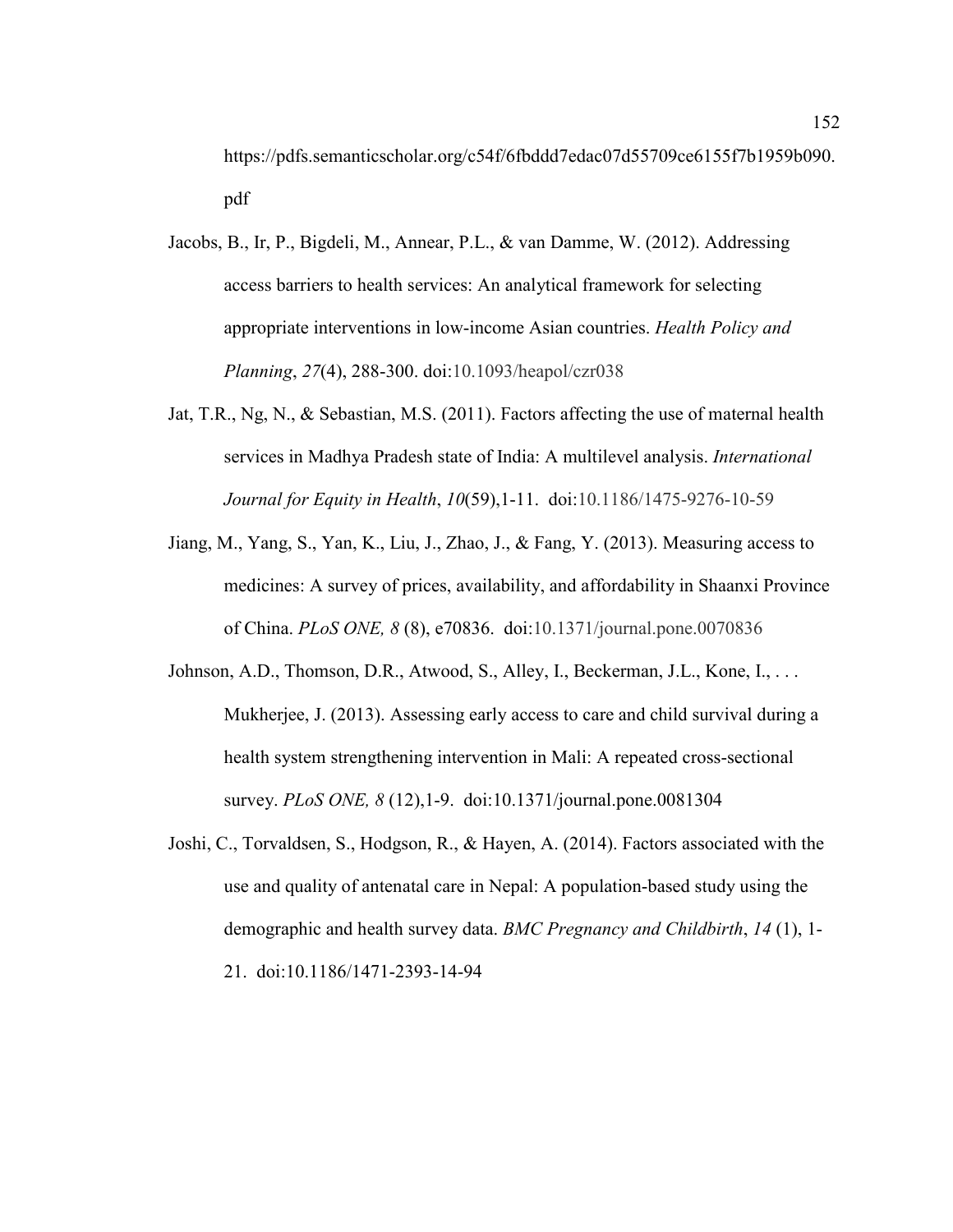- Kahabuka, C., Kvale, G., Moland, K.M., & Hinderaker, S.G. (2011). Why caretakers bypass primary health care facilities for child care: A case from rural Tanzania. *BMC Health Services Research, 11*(315),1-10. doi:10.1186/1472-6963-11-315
- Kanyangarara, M., Chou, V.B., Creanga, A.A., & Walker, N. (2018).Linking household and health facility surveys to assess obstetric service availability, readiness, and coverage: Evidence from 17 low- and middle-income countries. *Journal of Global Health, 8*(1), 1-12. doi: 10.7189/jogh.08.010603
- Kawakatsu, Y., Sugishita, T., Oruenjo, K., Wakhule, S., Kibosia, K., Were, E., & Honda, S. (2014). Determinants of health facility utilization for childbirth in rural western Kenya: Cross-sectional study. *BMC Pregnancy and Childbirth, 14*(1), 265. doi:10.1186/1471-2393-14-265
- Keya, K.T., Rob, U., Rahman, M., Bajracharya, A., & Bellows, B. (2014). Distance, transportation cost, and mode of transport in the utilization of facility-based maternity services: Evidence from rural Bangladesh. *International Quarterly of Community Health Education, 35*(1) 37-51. doi:10.2190/IQ.35.1.d
- Kinney, M.V., Kerber, K.J., Black, R.E., Cohen, B., Nkrumah, F., Coovadia, H., . . . Lawn, J. (2010). Sub-Saharan Africa's mothers, newborns, and children: Where and why do they die?. *PLoS Medicine*, *7*(6), 1-9. doi:10.1371/ journal.pmed.1000294
- Kirigia, J.M., Gbary, A.R., Muthuri, L.K., Nyoni, J., & Seddoh, A. (2006). The cost of health professionals' brain drain in Kenya. *BMC Health Services Research,6,*89. doi:10.1186/1472-6963-6-89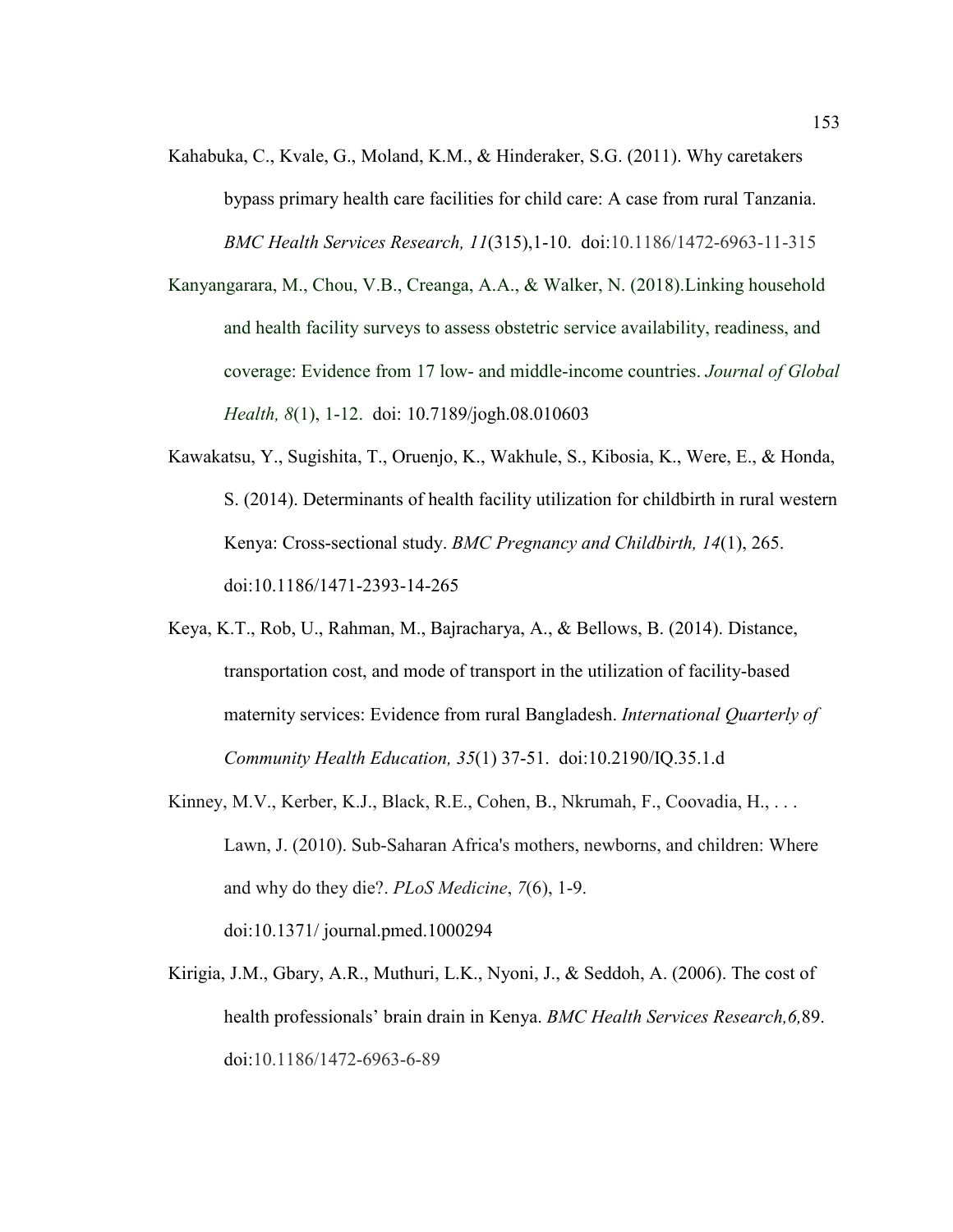- Kiwanuka N., Ekirapa K., Peterson, S., Okui, O., Hafizur Rahman, M., Peters, D., & Pariyo, W. (2008). Access to and utilization of health services for the poor in Uganda: A systematic review of available evidence. *Transactions of the Royal Society of Tropical Medicine and Hygiene*, *102* (11), 1067-1074. doi:10.1016/j.trstmh.2008.04.023
- Khan, A., & Zaman, S. (2010). Costs of vaginal delivery and Caesarean-section at a tertiary level public hospital in Islamabad, Pakistan. *BMC Pregnancy and Childbirth*, *10* (2),1-8. doi:10.1186/1471-2393-10-2
- Kohrs, F.P., & Mainous, A.G. (1995). The relationship of health professional shortage areas to health status. Implications for health manpower policy. *Archives of Family Medicine, 4* (8),681-685. Retrieved from: https://europepmc.org/abstract/med/7620597

Kowalewski, M., Jahn, A., & Kimatta, S.S. (2000). Why do at-risk mothers fail to reach referral level?. Barriers beyond distance and cost. *African Journal of Reproductive Health*, *4*, 100-109. Retrieved from: https://www.ajol.info/index.php/ajrh/article/view/7725

Kruk, M., Freedman, L., Anglin, G., & Waldman, R. (2010). Rebuilding health system to improve health and promote state building in post-conflict countries: A theoretical framework and research agenda. *Social Science & Medicine*, *70*(1), 89 -97. doi:10.1016/j.socscimed.2009.09.042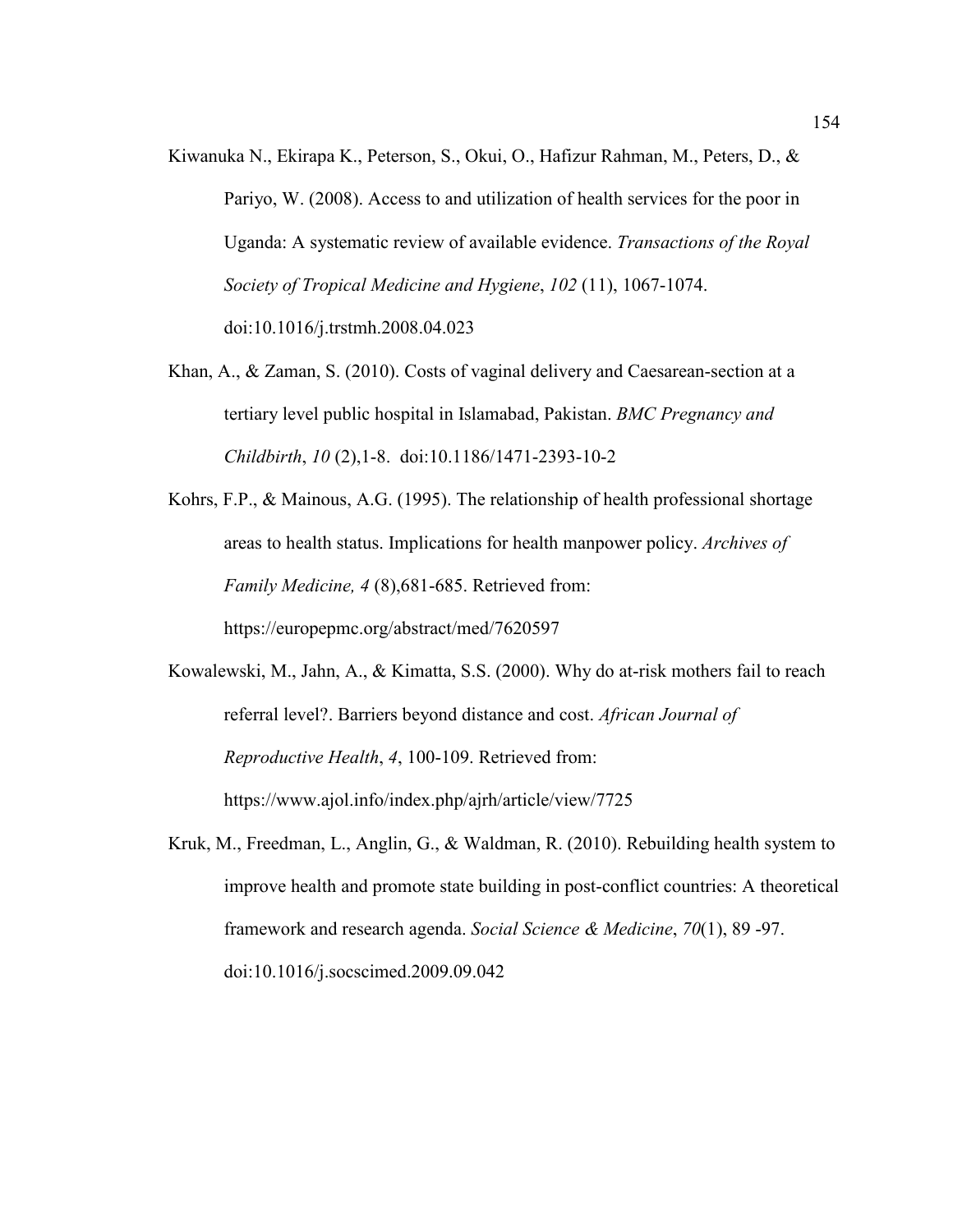Kruk, M., & Freedman, L. (2008). Assessing health system performance in developing countries: A review of the literature. *Health policy*, *85* (3), 263-276. doi:10.1016/j.healthpol.2007.09.003

Kruk, M. E., & Prescott, M. R.(2012). The role of health systems and policies in promoting safe delivery in low- and middle-income countries: A multilevel analysis. *American Journal of Public Health, 102*, 645-650. doi:10.2105/AJPH. 2011.300462

- Kruk, M. E., Leslie, H. H., Verguet, S., Mbaruku, G. M., Adanu, R. M. K., & Langer, A. (2016). Quality of basic maternal care functions in health facilities of five African countries: An analysis of national health system surveys. *Lancet Glob Health*, *4*, e845-855. doi:10.1016/S2214-109X(16)30180-2.
- Kyei, N.N.A., Campbell, O.M.R., & Gabrysch, S. (2012). The influence of distance and level of service provision on antenatal care use in rural Zambia. *PLoS ONE, 7*(10), 1-6. doi:10.1371/journal.pone.0046475
- Lassey, A.T., Lassey, P.D., & Boamah, M. (2013). Career destinations of University of Ghana Medical School graduates of various year groups. *Ghana Medical Journal, 47*(2), 87-91. Retrieved from:

https://www.ajol.info/index.php/gmj/article/view/94993

Lassi, Z.S., Musavi, N.B., Maliqi, B., Mansoor, N., de Francisco, A., Toure, K., & Bhutta, Z.A. (2016). Systematic review on human resources for health interventions to improve maternal health outcomes: Evidence from low- and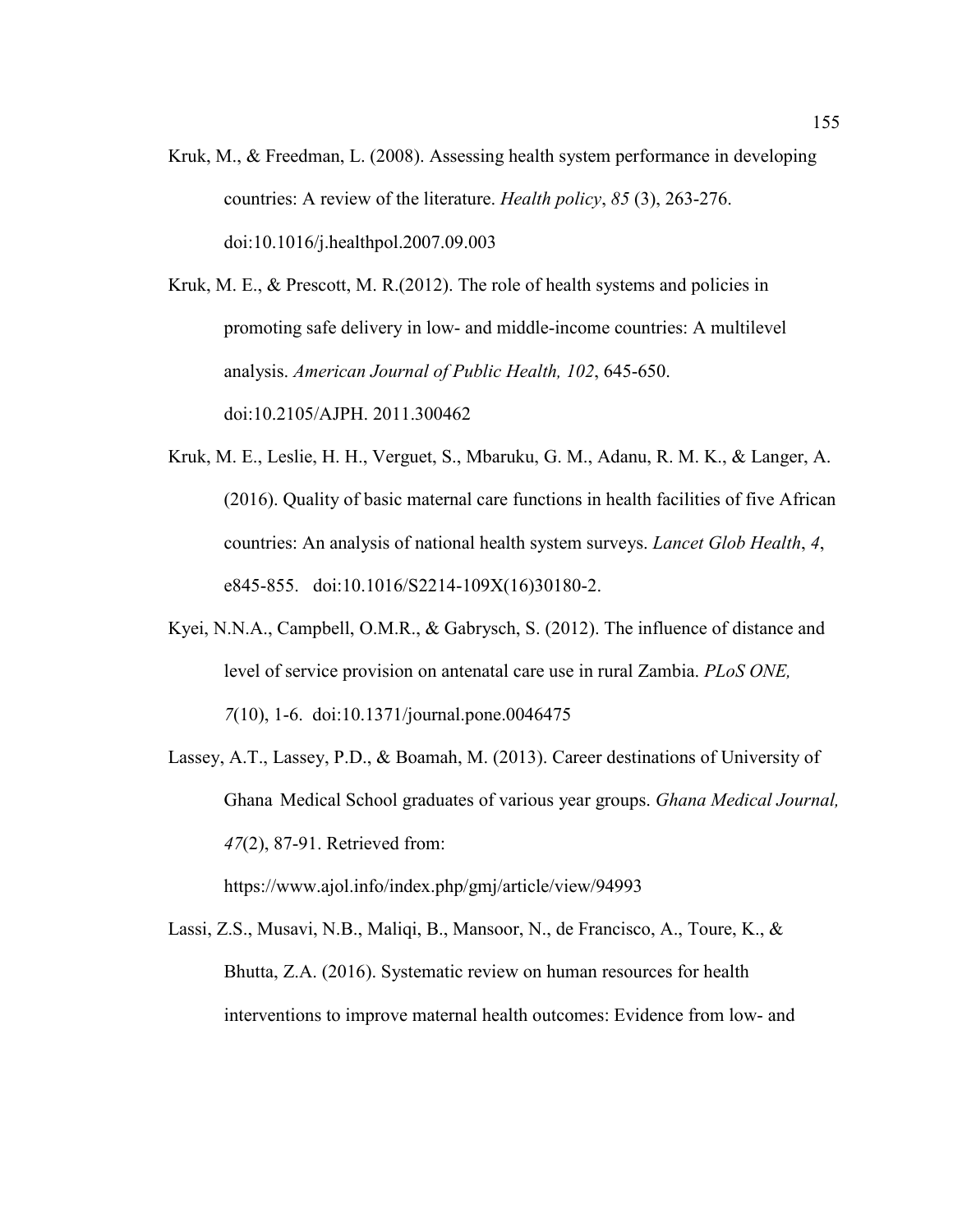middle-income countries. *Human Resources for Health, 14* (10), 1-20. doi: 10.1186/s12960-016-0106-y

- Lawn, J.E., Blencowe, H., Pattinson, R., Cousens, S., Kumar, R., Ibiebele, I., . . . Stanton, C. (2011). Stillbirths: Where? When? Why? How to make the data count?. *The Lancet, 377*, 1448-1463. doi:10.1016/S0140-6736(10)62187-3
- Lawn, J. E., Tinker, A., Munjanja, S. P, & Cousens, S. (2006). Where is maternal and child health now?. *Lancet, 368* (9546), 1474-1477. doi: 10.1016/S0140-6736(06)69387-2
- Leech, N. L., Barrett, K. C., & Morgan, G. A. (2008). *SPSS for intermediate statistics:Use and interpretation* (3rd ed.). New York, NY: Taylor & Francis Group.
- Lehmann, U., Dieleman, M., & Martineau, T. (2008). Staffing remote rural areas in the middle- and low-income countries: A literature review of attraction and retention. *BMC Health Services Research, 8,*19. doi:10.1186/1472-6963-8-19
- Li, J., Luo, C., Deng, R., Jacoby, P., & de Klerk, N. (2007). Maternal mortality in Yunnan, China: Recent trends and associated factors. *International Journal of Obstetrics & Gynaecology, 114,* 865-874. doi:10.1111/j.1471-0528.2007.01362.x
- Lohela, T. J., Campbell, O. M., & Gabrysch, S. (2012). Distance to care, facility delivery, and early neonatal mortality in Malawi and Zambia. *PLoS One, 7,* e52110. doi: 10.1371/journal.pone.0052110 .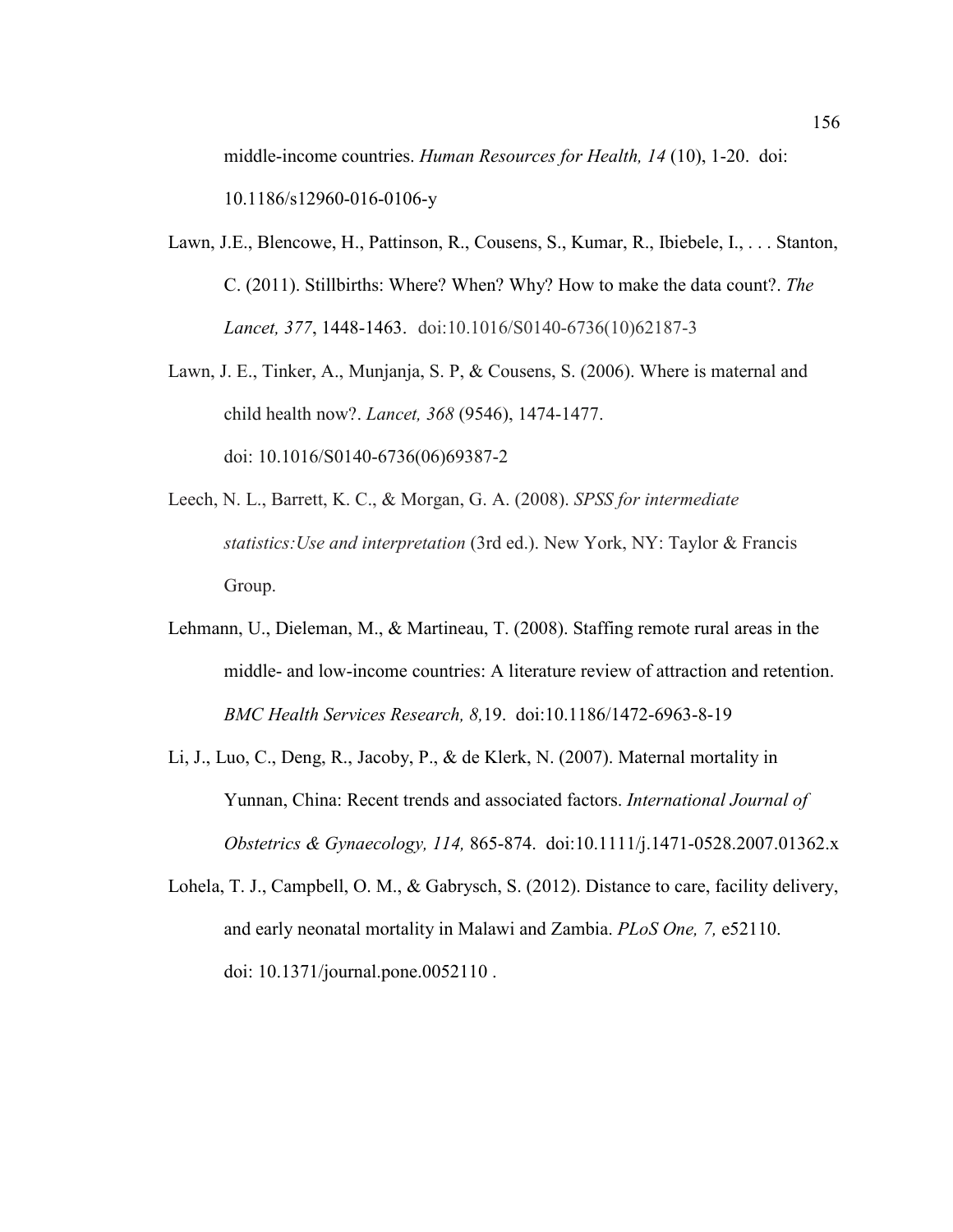- Lungu, E.A., Biesma, R., Chirwa, M., & Darker, C. (2016). Healthcare seeking practices and barriers to accessing under-five child health services in urban slums in Malawi: A qualitative study. *BMC Health Services Research*, *16* (410), 1-11. doi: 10.1186/s12913-016-1678-x
- Levesque, J. F., Harris, M. F., & Russell, G.(2013). Patient-centered access to health care: Conceptualising access at the interface of health systems and populations. *Internal Jornal of Equity & Health Health*, *12*,18. doi:10.1186/1475-9276-12-18
- Macha, J., Harris, B., Garshong, B., Ataguba, J. E., Akazili, J., Kuwawenruwa, A., & Borghi, J. (2012). Factors influencing the burden of health care financing and the distribution of health care benefits in Ghana, Tanzania and South Africa. *Health Policy & Planning, 27*(1), 46-54. doi:10.1093/heapol/czs024
- Magadi, M.A., Agwanda, A.O, & Obare, F.O. (2007). A comparative analysis of the use of maternal health services between teenagers and older mothers in sub-Saharan Africa: Evidence from Demographic and Health Surveys (DHS). *Social Science & Medicine, 64*, 1311-1325. doi:10.1016/j.socscimed.2006.11.004
- Magnus, M., Herwehe, J., Murtaza-Rossini, M., Reine, P., Cuffie, D., Gruber, D., & Kaiser, M. (2013). Linking and retaining HIV patients in care: the importance of provider attitudes and behaviors. *AIDS Patient Care STDs, 27*(5), 297-303. doi: 10.1089/apc.2012.0423
- Makuta, C.M., & Du Toit, M. (2016). Factors influencing the utilization of maternal and child health care services in Balaka district of Malawi. *Africa Journal of Nursing and Midwifery, 18* (1),6-77. doi:10.25159/2520-5293/862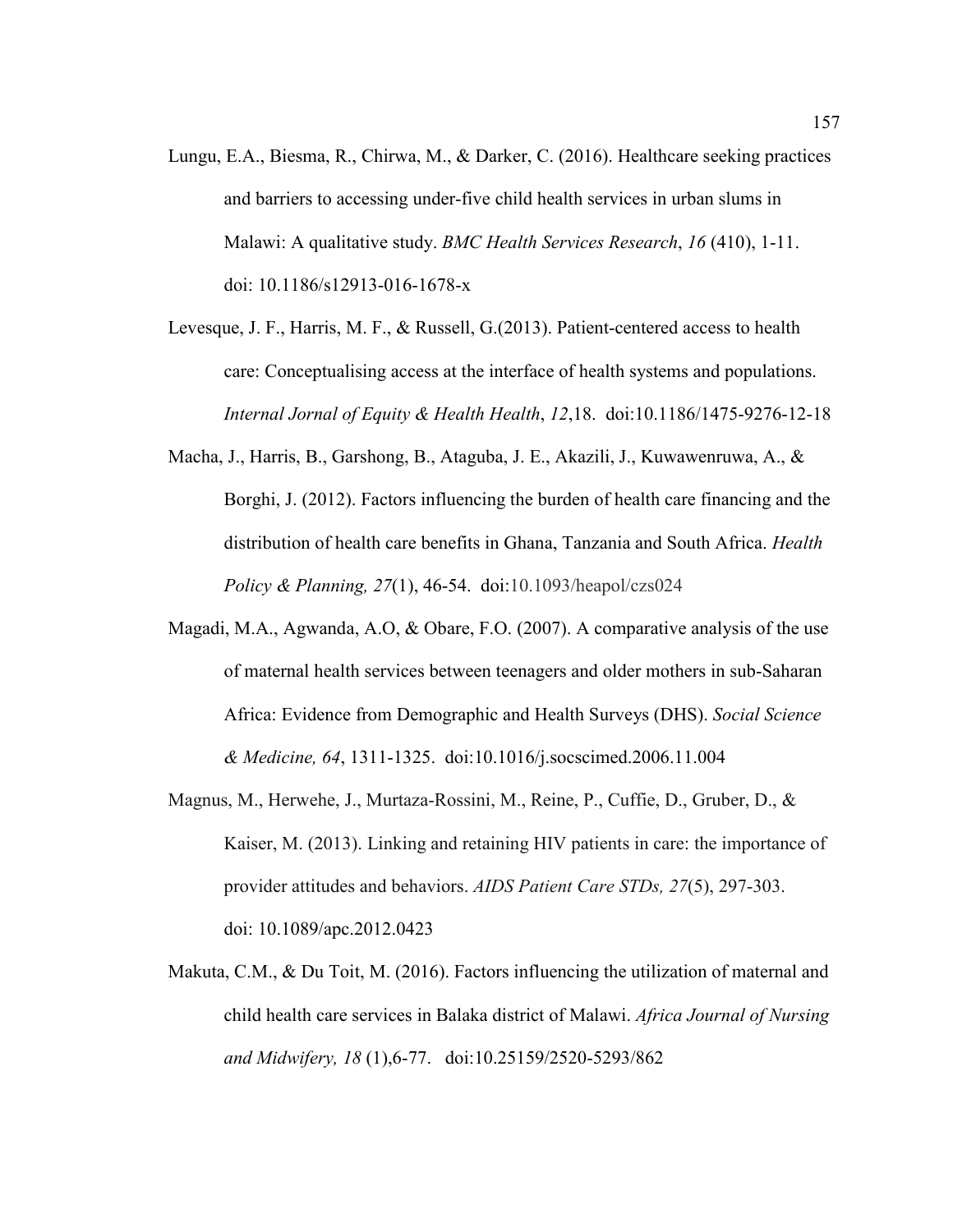Malqvist, M., Sohel, N., Do, T. T., Eriksson, L., & Persson, L. A. (2010). Distance decay in delivery care utilization associated with neonatal mortality. A case-referent study in northern Vietnam. *BMC Public Health, 10,* 762. doi: 10.1186/1471-2458-10-762 .

Manithip, C., Sihavong, A., Edin, K., Wahlstrom, R., & Wessel, H. (2011). Factors associated with antenatal care utilization among rural women in Lao People's Democratic Republic. *Maternal and Child Health Journal*, *15*(8), 1356-1362. doi:10.1007/s10995-010-0671-y.

Maraga, S., Namosha, E., Gouda, H., Vallely, L., Rare, L., & Phuanukoonnon (2011).Sociodemographic factors associated with maternal health care utilization in Wosera, East Sepik Province, Papua New Guinea. *Papua New Guinea Medical Journal*, *54* (3-4),154-163. Retrieved from: https://search.informit.com.au/documentSummary;dn=753818040770954;res=IE LHEA

Masquelier, B., Hug, L., Sharrow, D., You, D., Hogan, D., Hill, K., . . . Alkema, L. (2018). Global, regional, and national mortality trends in older children and young adolescents (5-14 years) from 1990 to 2016: An analysis of empirical data. *Lancet Global Health*, *6*, e1087-1099. doi:10.1016/S2214-109X(18)30353-X

Masters, S. H., Burstein, R., Amofah, G., Abaogye, P., Kumar, S., & Hanlon, M. (2013)*.*  Travel time to maternity care and its effect on utilization in rural Ghana: A multilevel analysis. *Social Science & Medicine, 93,* 147-154. doi:10.1016/j.socscimed.2013.06.012.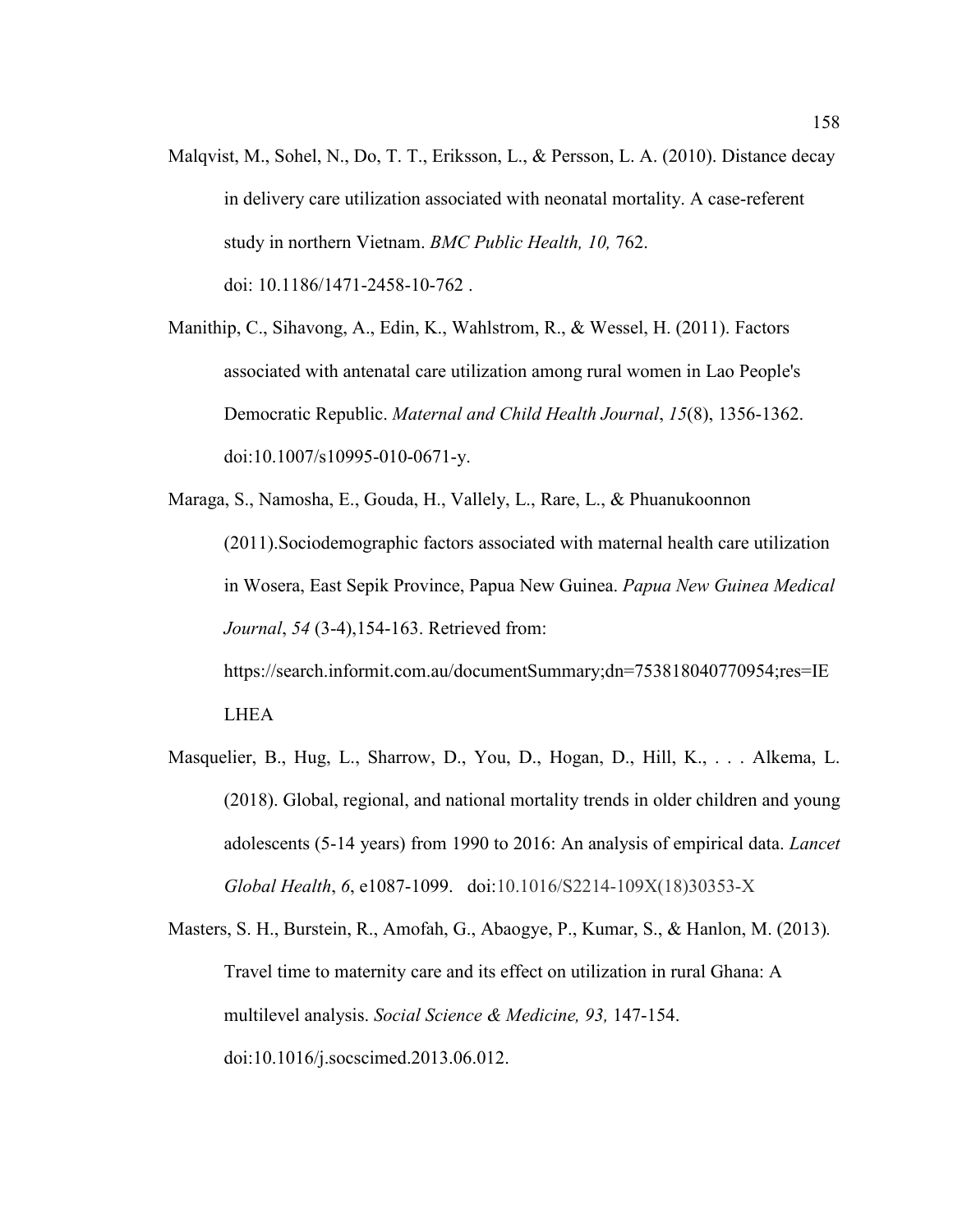Matsuoka, S., Aiga, H., Rasmey C., Rathavy, T., & Okitsu, A. (2010). Perceived barriers to utilization of maternal health services in rural Cambodia. *Health Policy, 95*(2- 3), 255-263. doi:10.1016/j.healthpol.2009.12.011

Memirie, S.T., Verguet, S., Norheim, O.F., Levin, C., & Johansson, K.A. (2016). Inequalities in utilization of maternal and child health services in Ethiopia: The role of primary health care. *BMC Health Services Research*, *16* (51), 1-8. doi:10.1186/s12913-016-1296-7

- Minh, H.V, Giang, K.B., Hoat, N.L., Chung, L.H., Huong, T.T.G., Phuong, T.K., & Valentine, N.B. (2016). Analysis of selected social determinants of health and their relationships with maternal health service coverage and child mortality in Vietnam. *Global Health Action*, *9*(28836), 1-9. doi: 10.3402/gha.v9.28836
- Mirkuzie, A.H., Sisay, M.M., Reta, A.T., & Bedane, M.M. (2014). Current evidence on basic emergency obstetric and newborn care services in Addis Ababa, Ethiopia: A cross-sectional study. *BMC Pregnancy and Childbirth, 14*(354), 1-8. doi:10.1186/1471-2393-14-354
- Mkoka, D.A., Goicolea, I., Kiwara, A., Mwangu, M., & Hurtig, A. K. (2014). Availability of drugs and medical supplies for emergency obstetric care: Experience of health facility managers in a rural District of Tanzania. *BMC Pregnancy Childbirth*, *14*(108), 1-10. doi:10.1186/1471-2393-14-108

Ministry of Health & Sanitation [MoHS] (2015). *Health sector recovery plan (2015- 2020).* Ministry of Health & Sanitation, Sierra Leone. Retrieved from: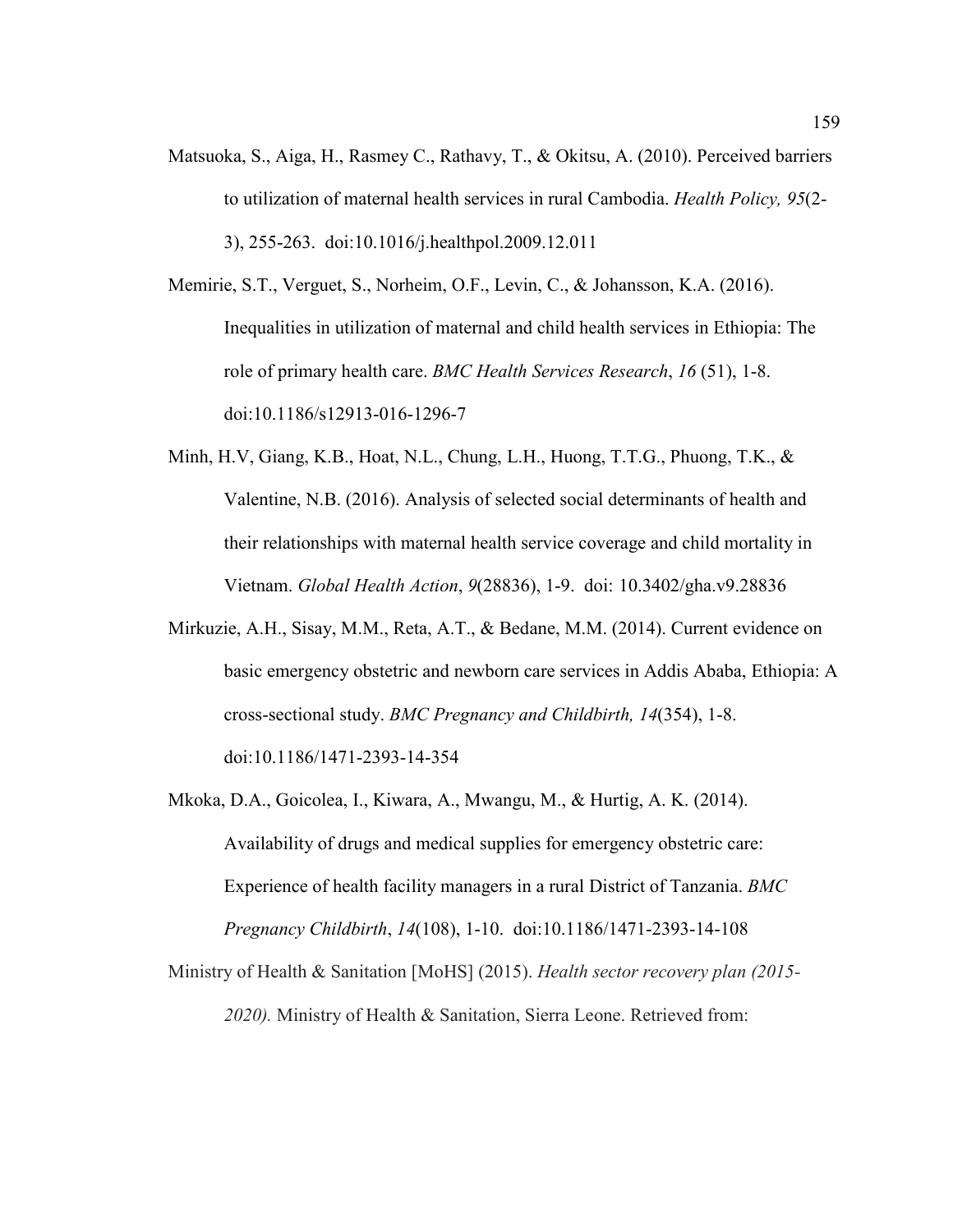https://mohs2017.files.wordpress.com/2017/06/health-sector-recovery-plan-2015- 2020.docx

- Ministry of Health & Sanitation [MoHS] (2017). Human Resources for Health Strategy 2017-2021. Ministry of Health & Sanitation; Sierra Leone. Retrieved from: https://www.afro.who.int/sites/default/files/2017-05/hrhstrategy2017.pdf
- Montagu, D., Yamey, G., Visconti, A., Harding, A., & Yoong, J. (2011). Where do poor women in developing countries give birth?. A multi-country analysis of demographic and health survey data. *PLoS ONE; 6*(2), e17155. doi:10.1371/journal.pone.0017155
- Moxon, S.G., Guenther, T., Gabrysch, S., Laryea, C.E., Ram, P.K., Niermeyer, S., ... Lawn, J. (2018). Service readiness for inpatient care of small and sick newborns: What do we need and what can we measure now?. *Journal of Global Health, 8*(1),1-18. doi: 10.7189/jogh.08.010702
- Mpembeni, R. N., Killewo, J. Z., Leshabari, M.T., Massawe, S.N., Jahn, A., Mushi, D., & Mwakipa, H. (2007). Use pattern of maternal health services and determinants of skilled care during delivery in Southern Tanzania: Implications for achievement of MDG-5 targets. *BMC pregnancy and childbirth*, 7, 29. doi: 10.1186/1471-2393-7-29
- Mugglin, C., Estill, J., Wandeler, G., Bender, N., Egger, M., Gsponer, T., . . . Keiser, O. (2012). Loss to programme between HIV diagnosis and initiation of antiretroviral therapy in sub-Saharan Africa: Systematic review and meta-analysis. *Tropical Medicine and International Health*, *17* (12),1509-1520.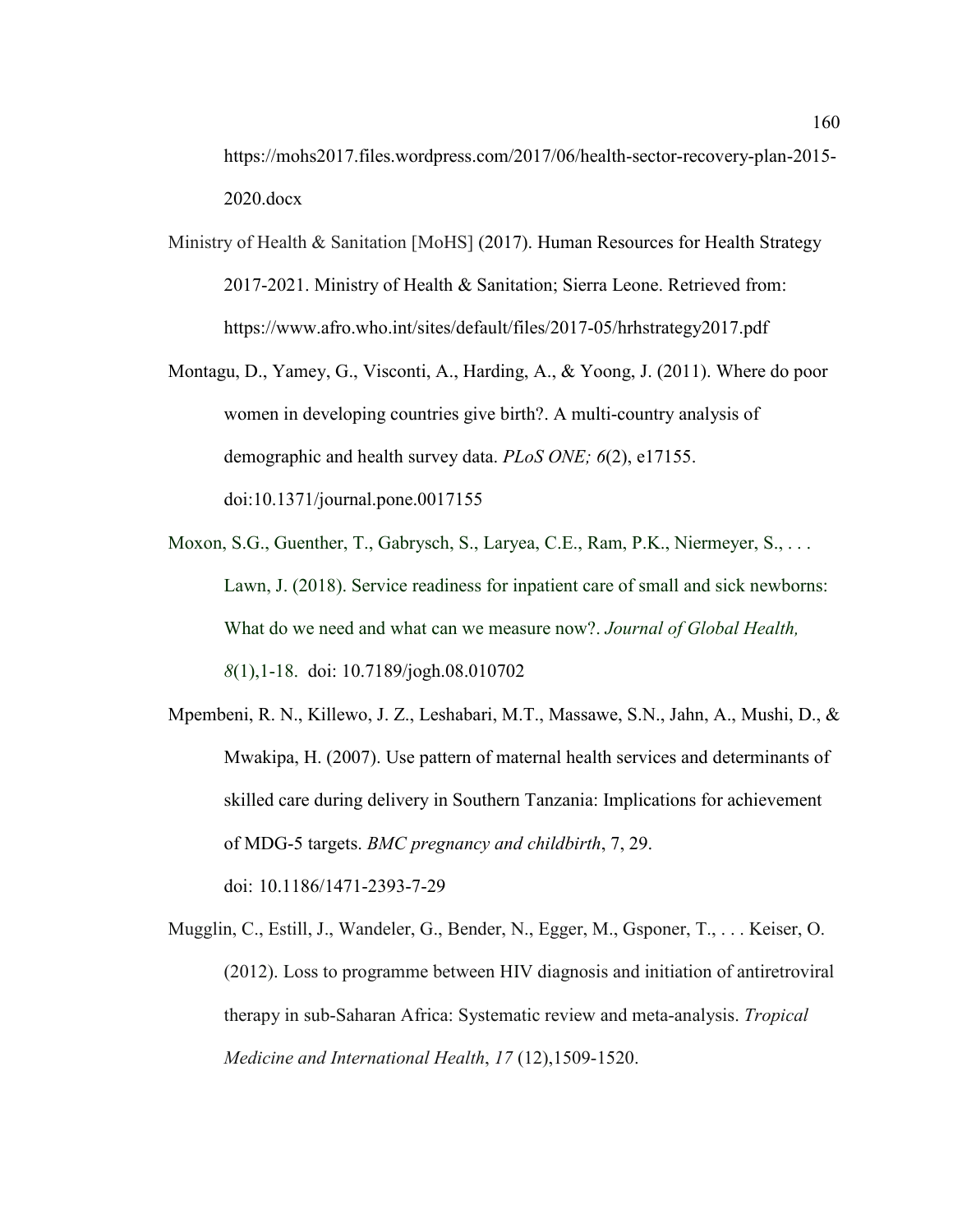doi:10.1111/j.1365-3156.2012.03089.x

- Mugo, N. S., Dibley, M. J., & Agho, K. E. (2015). Prevalence and risk factors for nonuse of antenatal care visits: Analysis of the 2010 South Sudan household survey. *BMC Pregnancy and Childbirth*, *15*(1)*,* 68-80. doi:10.1186/s12884-015-0491-6
- Mugo, N.S., Dibley, M.J., Damundu, E.Y., & Alam, A. (2018). "The system here isn't on patients' side": Perspectives of women and men on the barriers to accessing and utilizing maternal healthcare services in South Sudan. *BMC Health Services Research* ,*18*, 10. doi:10.1186/s12913-017-2788-9
- Mumtaz, Z., & Salway, S.M. (2007). Gender, pregnancy, and the uptake of antenatal care services in Pakistan, *Sociology of Health & Illness*, *29*, 1-26. doi:10.1111/j.1467-9566.2007.00519.x
- Murray, J. L., & Frenk, J. (2000). A framework for assessing the performance of health systems. *Bulletin of the World Health Organization*, *78* (6), 717-731. Retrieved from: https://www.scielosp.org/article/bwho/2000.v78n6/717-731/en/
- Muzigaba, M., Kigozi, G., & Puoane, T. (2017). Short-term and sustained effects of a health system strengthening intervention to improve mortality trends for paediatric severe malnutrition in rural South African hospitals. *South African Journal of Child Health*, *11* (1), 38-45. doi:10.7196/SAJCH.2017.v11i1.1201
- Ngongo, N. (2016). Health system predictors of antenatal care compliance among rural Congolese women.Walden Dissertations and Doctoral Studies; Retrieved from https://scholarworks.waldenu.edu/dissertations/2038/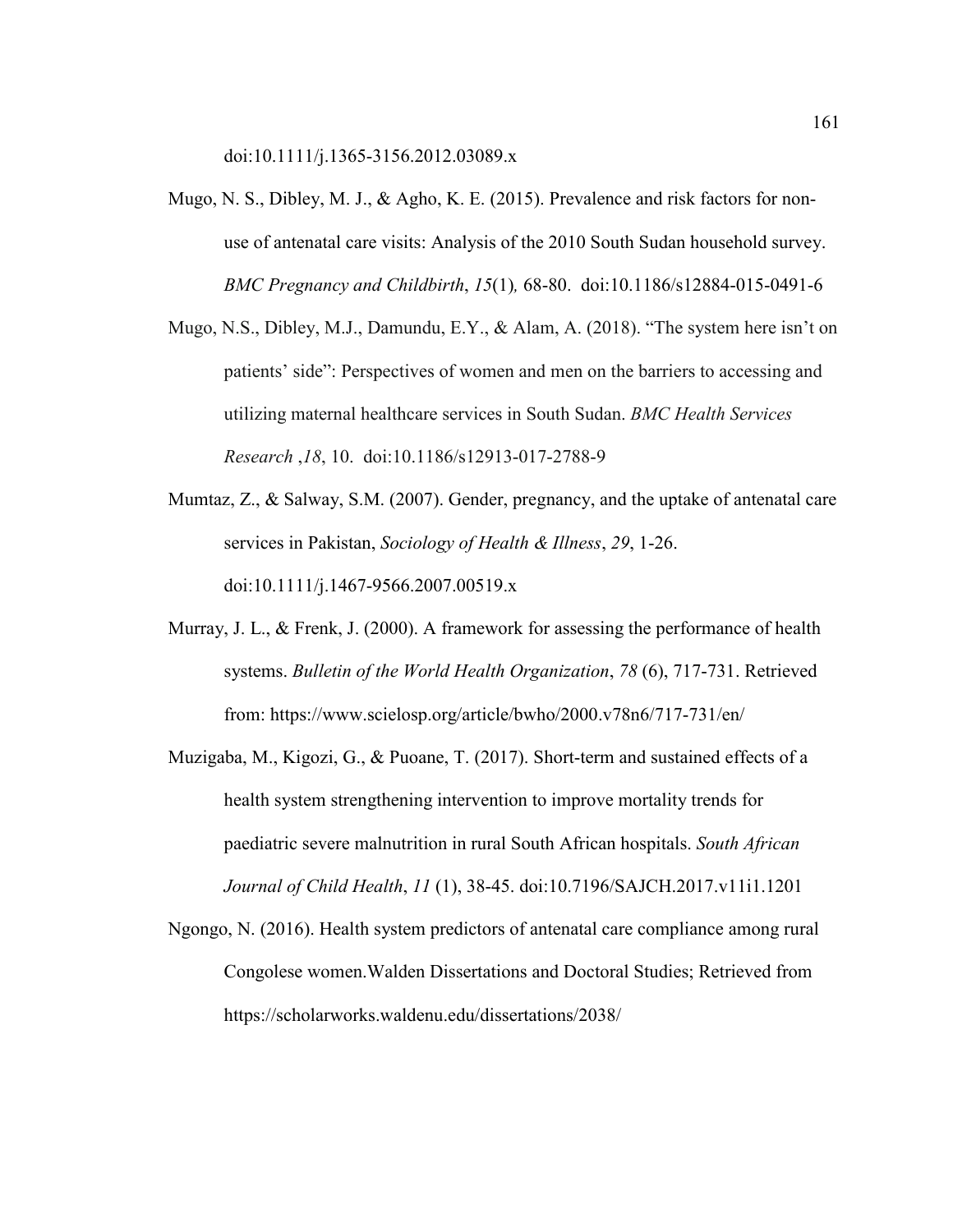Nguyen, T.H.T., Wilson, A., & McDonald, F. (2017). Health workers' perspectives on infrastructure to support maternal health services in rural areas of Vietnam. *Asia Pacific Journal of Health Management*; *12*(2), 55-61.

doi: 10.24083/apjhm.v12i2.81

Nnorom, C.E. (2017). Health system predictors of access to maternal health medicines in low and middle-income countries. Walden Dissertations and Doctoral Studies; Retrieved from

https://scholarworks.waldenu.edu/cgi/viewcontent.cgi?article=5499&context=diss ertations

- Nolte, E., & Mckee, M. (2012). Measuring and evaluation performance, In Smith, R., Hanson, K., Smith, R., and Hanson, K. (eds.) *Health systems in low and middleincome countries: An economic and policy perspective*. UK: Oxford University Press.
- Ntambue, A.M., Malonga, F. K., Cowgill, K.D., Dramaix-Wilmet, M., & Donnen, P. (2017). Emergency obstetric and neonatal care availability, use, and quality: A cross-sectional study in the city of Lubumbashi, Democratic Republic of the Congo, 2011. *BMC Pregnancy and Childbirth, 17* (40), 1-17. doi:10.1186/s12884-017-1224-9

Obrist, B., Iteba, N., Lengeler, C., Makemba, A., Mshana, C., Nathan, R., . . . Mshinda, H. (2007). Access to health care in contexts of livelihood insecurity: A framework for analysis and action. *PLoS Medicine*, *4* (10), 1584-8. doi:10.1371/journal.pmed.0040308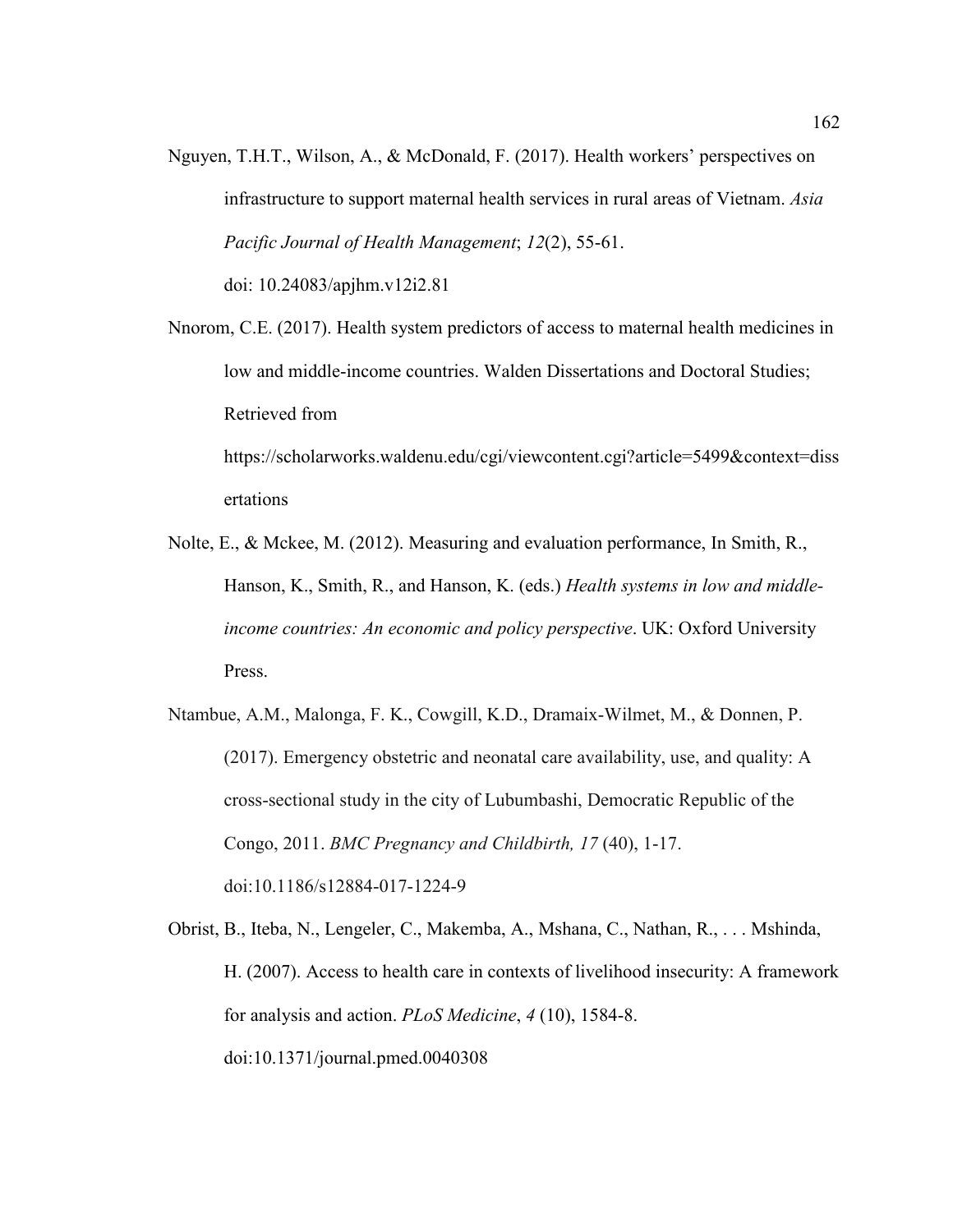Odagiri, M., Azhar, K., Cronin, A.A., Gressando, Y., Hidayat, I., Utamin, W., . . .

Warouw, S. P.A. (2018).Water, Sanitation, and Hygiene Services in Public Health-Care Facilities in Indonesia: Adoption of World Health Organization/United Nations Children's Fund Service Ladders to National Data Sets for a Sustainable Development Goal Baseline Assessment. *American Journal of Tropical Medicine & Hygiene*, *99*(2), 546-551. doi:10.4269/ajtmh.18-0044

- Oestergaard, M. Z., Inoue, M., Yoshida, S., Mahanani, W. R., Gore, F. M., Cousens, S., . . . Mathers, C. D. (2011). Neonatal mortality levels for 193 countries in 2009 with trends since 1990: A systematic analysis of progress, projections, and priorities. *PLoS Medicine, 8*(8), e1001080. doi:10.1371/journal.pmed.1001080.
- Omuta, G.E.D. (2016). Infrastructure and health care services in the Niger Delta region of Nigeria: A case study of physical amenities in the primary health care system in Delta State. *Online Journal of Health and Allied Sciences*; *14*(4), 2. Retrieved from: https://www.ojhas.org/issue56/2015-4-2.html
- O'Neill, L. (2003). Estimating out-of-hospital mortality due to myocardial infarction. *Health Care Management Science,6* (3),147-154.

Retrieved from: https://link.springer.com/article/10.1023/A:1024463418429

Parkhurst, O., Penn-Kekana, L., Blaauw, D., Balabanova, D., Danishevski, K., Azizur, S., . . . Ssengooba, F. (2005). Health systems factors influencing maternal health services: A four-country comparison. *Health Policy*, *73* (2), 127-138. doi:10.1016/j.healthpol.2004.11.001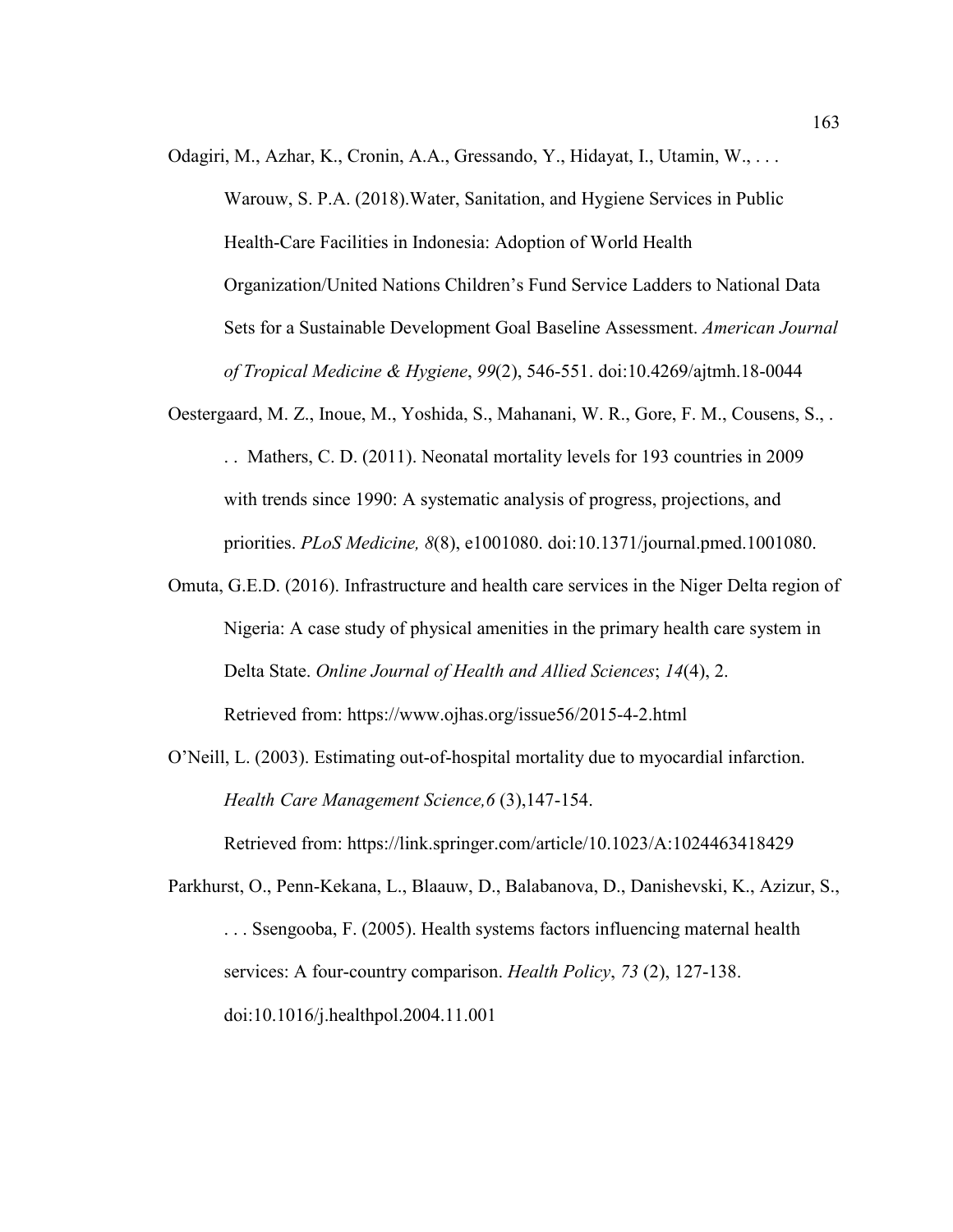- Pattinson, R., Kerber, K., Buchmann, E., Friberg, I. K., Belizan, M., Lansky, S., . . . Lawn, J. E. (2011). Stillbirths: How can health systems deliver for mothers and babies? *The Lancet, 377* (9777), 1610 -1623. doi:10.1016/S0140-6736(10)62306-9
- Paudel, D.P., Nilgar, B., & Bhandankar, M. (2014). Determinants of postnatal maternity care service utilization in rural Belgaum of Karnataka, India: A community-based cross-sectional study. *International Journal of Medicine and Public Health*, *4*(1), 96-101. doi: 10.4103/2230-8598.127167
- Paxton, A., Maine, D., Freedman, L, Fry, D., & Lobis, S. (2005). The evidence for emergency obstetric care. *International Journal of Gynaecology & Obstetrics,88*, 181-193. doi:10.1016/j.ijgo.2004.11.026
- Penfold, S., Shamba, D., Hanson, C., Jaribu, J., Manzi, F., Marchant, T., . . . Scellenberg, J. A. (2013). Staff experiences of providing maternity services in rural southern Tanzania- a focus on equipment, drug, and supply issues. *BMC Health Services Research, 13*(61), 1-9. doi:10.1186/1472-6963-13-61
- Penchansky, R., & Thomas, J.W. (1981). The concept of access: Definition and relationship to consumer satisfaction. In. Dillip, A., Alba, S., Mshana, C., Hetzel, M.W., Lengeler, C., Mayumana, I., . . . Obrist, B. (2012). Acceptability - A neglected dimension of access to health care: Findings from a study on childhood convulsions in rural Tanzania. *BMC Health Services Research*, *12*(113), 1-11. doi: 10.1186/1472-6963-12-113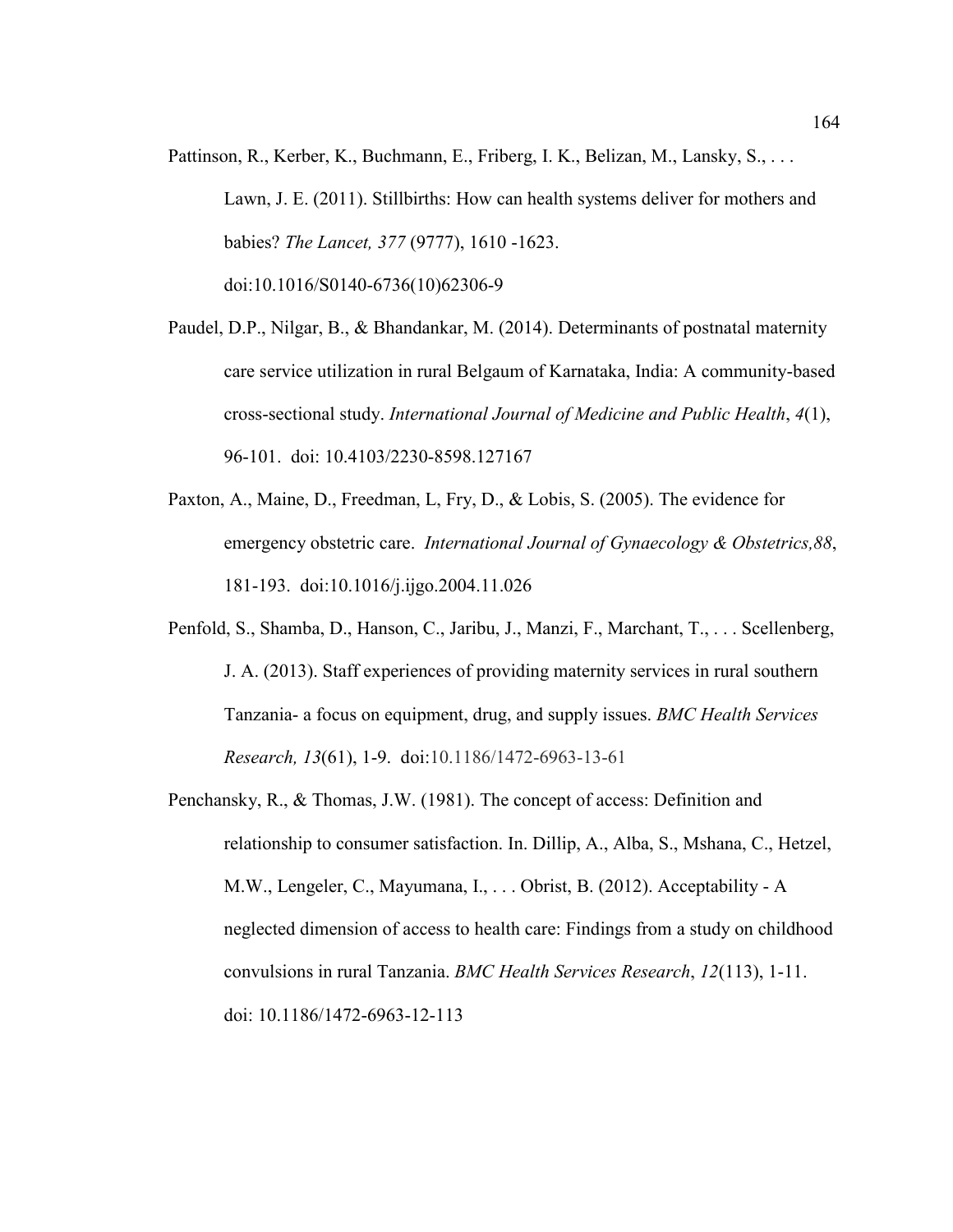Perez, A., Dennis, R.J., Rondo, M.A., Metcalfe, A.M., & Rown, K.M. (2006). Colombian survey found intensive care mortality ratios were better in private vs. public hospitals. *Journal of Clinical Epidemiology, 59,* 94-101. doi:10.1016/j.jclinepi.2005.06.004

Peters, D.H., Garg, A., Bloom, G., Walker, D.G., Brieger, W.R., & Rahman, M.H. (2008). Poverty and access to healthcare in developing countries. *Annals of the New York Academy of Sciences,1136*, 161-171. doi: 10.1196/annals.1425.011

- Phiri, P.W.C., Rattanapan, C., & Mongkolchati, A. (2015). Determinants of postnatal service utilisation among mothers in rural settings of Malawi. *Health and Social Care in the Community, 23* (5), 493-501. doi: 10.1111/hsc.12165
- Phoya, A., Mavalankar, D.V., Raman, P.S. & Hussein, J. (2012). Improving the availability of services. In. Hussein, J. McCaw-Binns, A., & Webber, R. (Eds.), *Maternal and perinatal health in developing countries*. Oxfordshire: CB International
- Pilkington, H., Blondel, B., Drewniak, N., & Zeitlin, J. (2012). Choice in maternity care: Associations with unit supply, geographic accessibility, and user characteristics. *International Journal of Health Geographics, 11* (35),1-13 doi:10.1186/1476-072X-11-35

Price, J.T., Chi, B.H., Phiri, W.M., Ayles, H., Chintu, N., Chilengi, R., . . . Mutale, W. (2018). Associations between health systems capacity and mother-to-child HIV prevention program outcomes in Zambia. *PLoS ONE, 13*(9), 1-13. doi: 10.1371/journal.pone.0202889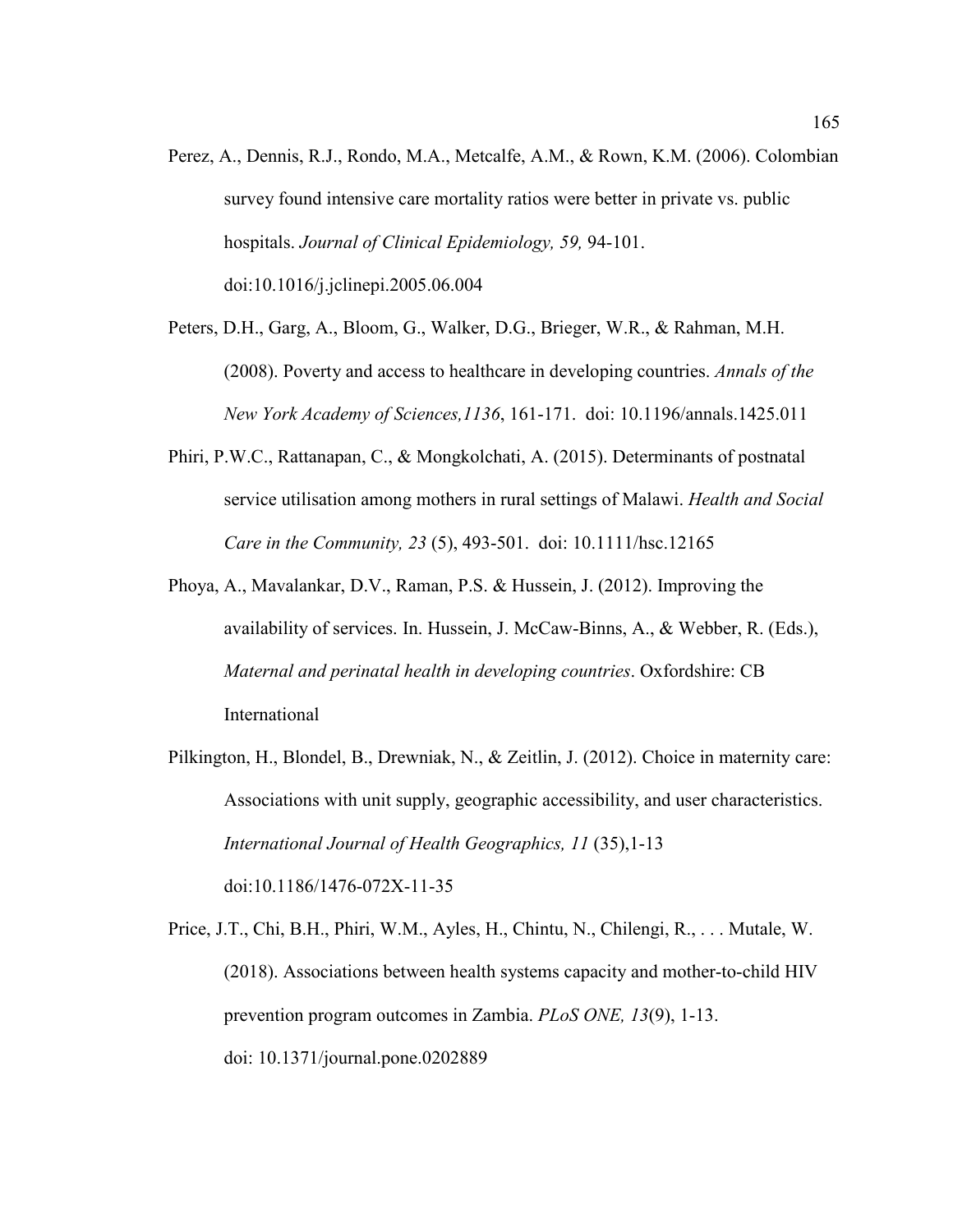Pronyk, P.M., Nemser, B., Maliqi, B., Springstubb, N., Sera, D., Karimov, R., . . . Bijleveld, P. (2016). The UN Commission on Life Saving Commodities 3 years on: Global progress update and results of a multicountry assessment. *Lancet Glob Health*, *4*, e276-86. doi:10.1016/S2214-109X(16)00046-2

Quick, J. D., Boohene, N. A., Rankin, J., & Mbwasi, R. J. (2005). Medicines supply in Africa. *British Medical Journal, 331*,709-710. doi:10.1136/bmj.331.7519.709

- Quintussi, M., de Poel, E.V., Panda, P., & Rutten, F. (2015). Economic consequences of ill-health for household in Northern Rural India. *BMC Health Serices Research*, *15*(179), 1-11. doi:10.1186/s12913-015-0833-0
- Ribacke, K. J. B., Saulnier, D. D., Eriksson, A., & von Schreeb, J. (2016). Effects of the West Africa Ebola viral disease on healthcare utilization: A systematic review. *Frontiers in Public Health, 4*(222), 1-12 doi:10.3389/fpubh.2016.00222
- Ribacke, K. J. B., van Duinen, A. J., Nordenstedt, H., Höijer, J., Molnes, R., Froseth, W., . . . AnnaMia, E. (2016). The impact of the West Africa Ebola outbreak on obstetric health care in Sierra Leone. *PLoS ONE 11*(2): e0150080. doi:10.1371/journal.pone.0150080
- Robin, C., Nesbitt, R.C., Lohela, T.J, Soremekun, S., Vesel, L., Manu, A., . . . Gabrysch, S., (2016). The influence of distance and quality of care on the place of delivery in rural Ghana. *Scientific Reports, 6*(30291), 1-8. doi: 10.1038/srep30291
- Ronsmans, C., & Graham, W.J. (2006). Maternal mortality: Who, when, where, and why. *Lancet*, *368* (9542), 1189-1200. doi:10.1016/S0140-6736(06)69380-X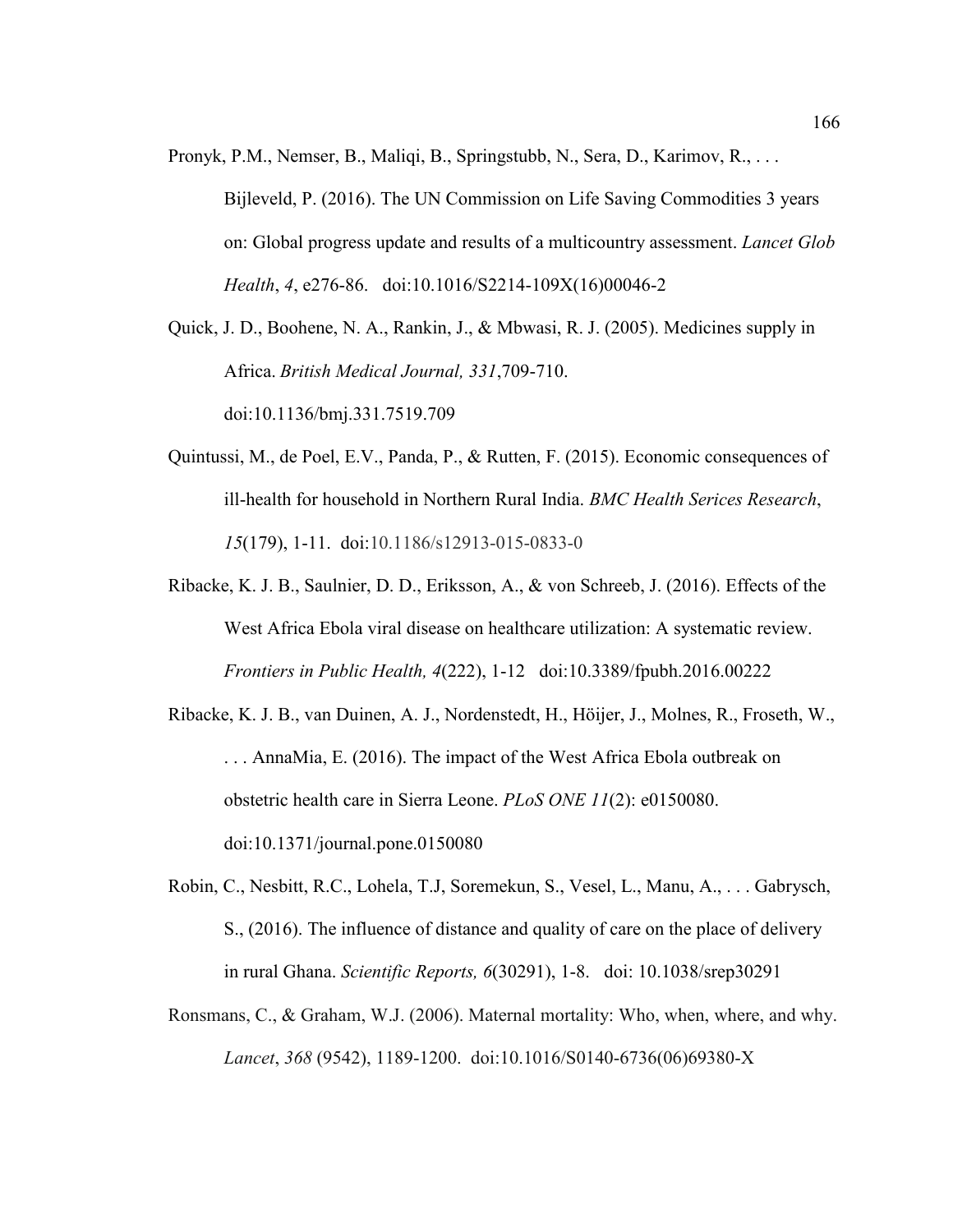- Rosenblatt, A.R., Andrilla, A.H., Curtin, T., & Hart, L. G. (2006). Shortage of medical personnel at community health centers: Implications for planned expansion. *JAMA, 295* (9),1042-1049. doi:10.1001/jama.295.9.1042
- Rossetti, J. (2015). A comparison of longitudinal and cross-sectional mail survey designs for estimating annual participation in Marine Recreational Fishing. In *145th Annual Meeting of the American Fisheries Society*.
- Roy, L., Biswas, T. K., & Chowdhury, M. E. (2017) Emergency obstetric and newborn care signal functions in public and private facilities in Bangladesh. *PLoS ONE, 12*(11), e0187238. doi.org/10.1371/journal.pone.0187238
- Ruktanonchai, C.W., Ruktanonchai, N.W., Nove, A., Lopes, S., Pezzulo, C., Bosco, C., . . . Tatem, A. J. (2016). Equality in maternal and newborn health: Modelling geographic disparities in utilization of care in five East African countries. *PLoS ONE, 11*(8), 1-17. doi:10.1371/journal.pone.0162006
- Rutherford, M. E., Mulholland, K., & Hill, P.C. (2010). How access to healthcare relates to under-five mortality in sub-Saharan Africa: Systematic review. *Tropical Medicine & International Health*, *15*, 508-519.

doi:10.1111/j.1365-3156.2010.02497.x

Sachs, J.D. (2012). From Millennium Development Goals to Sustainable Development Goals: MDGs-to-SDGs. *Lancet*, p.202006. [online]. http://www.thelancet.com/pdfs/journals/lancet/PIIS0140-6736 (12)60685-0.pdf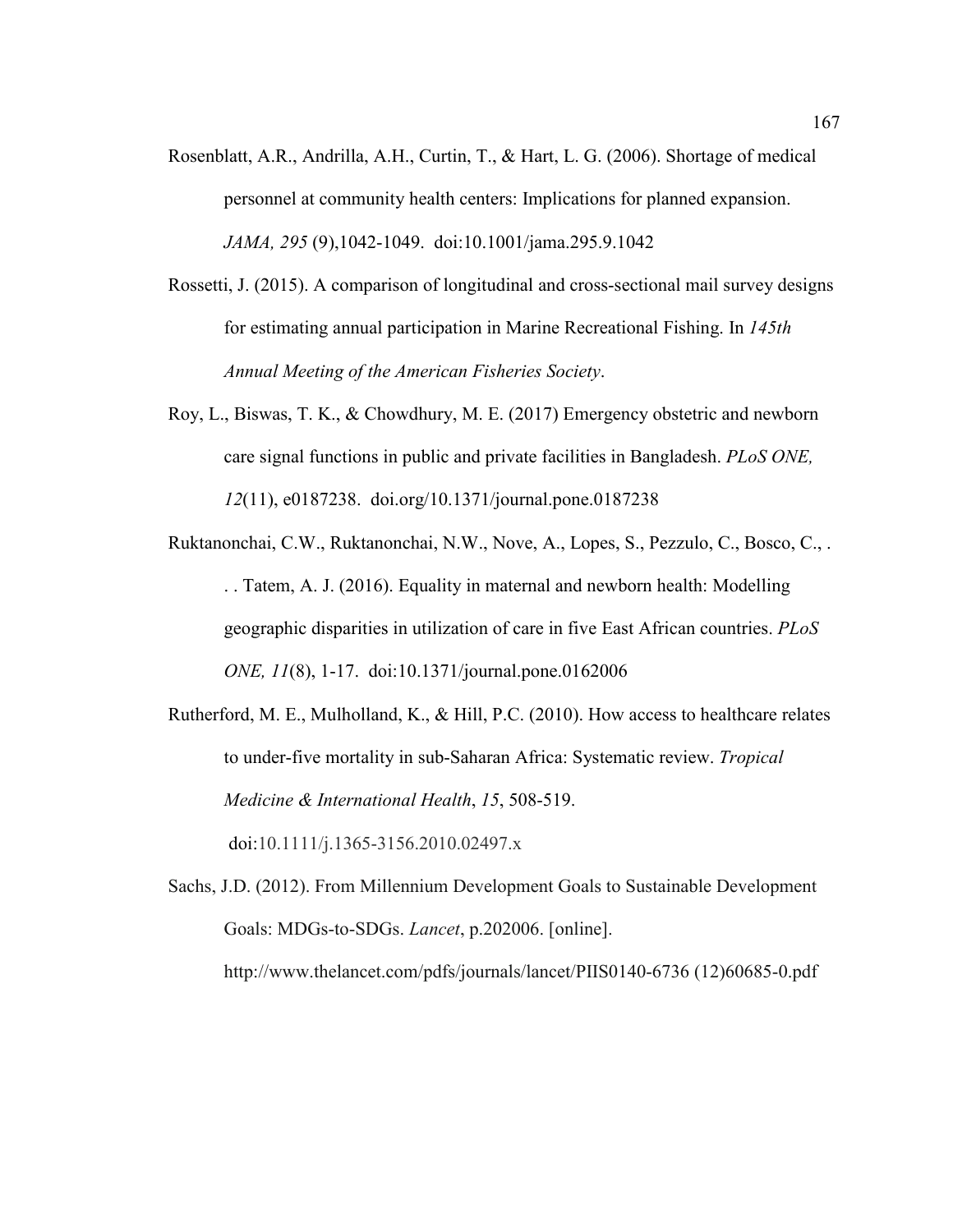- Sado, E., & Sufa, A. (2016). Availability and affordability of essential medicines for children in the Western part of Ethiopia: Implication for access. *BMC Pediatrics,16* (40), 1-9. doi:10.1186/s12887-016-0572-3
- Sakeah, E., McCloskey, L., Bernstein, J., Yeboah-Antwi, K., Mills, S., & Doctor, H.V. (2014). Can community health officer-midwives effectively integrate skilled birth attendance in the community-based health planning and services program in rural Ghana?. *Reproductive Health,11* (90),1-13. doi:10.1186/1742-4755-11-90
- Say, L., Chou, D., Gemmill, A., Tuncalp, O., Moller, A.B., Daniels, J., Gülmezoglu, A. M., Temmerman, M., & Alkema, L.(2014). Global causes of maternal death: A WHO systematic analysis. *Lancet Global Health, 2*(6):e323-333. doi:10.1016/S2214-109X(14)70227-X
- Schatz, E., & Knight, L. (2018). "I was referred from the other side": Gender and HIV testing among older South Africans living with HIV. *PLoS One*, *13* (4),1-14. doi: 10.1371/journal.pone.0196158
- Scholz, S., Ngoli, B., & Flessa, S. (2015). Rapid assessment of infrastructure of primary health care facilities: A relevant instrument for health care systems management. *BMC Health Services Research*, *15*,183. doi:10.1186/s12913-015-0838-8
- Scott, V., Crawford-Browne, S., & Sanders, D. (2016) Critiquing the response to the Ebola epidemic through a primary health care approach. *BMC Public Health*, *16*(410), 1-9. doi: 10.1186/s12889-016-3071-4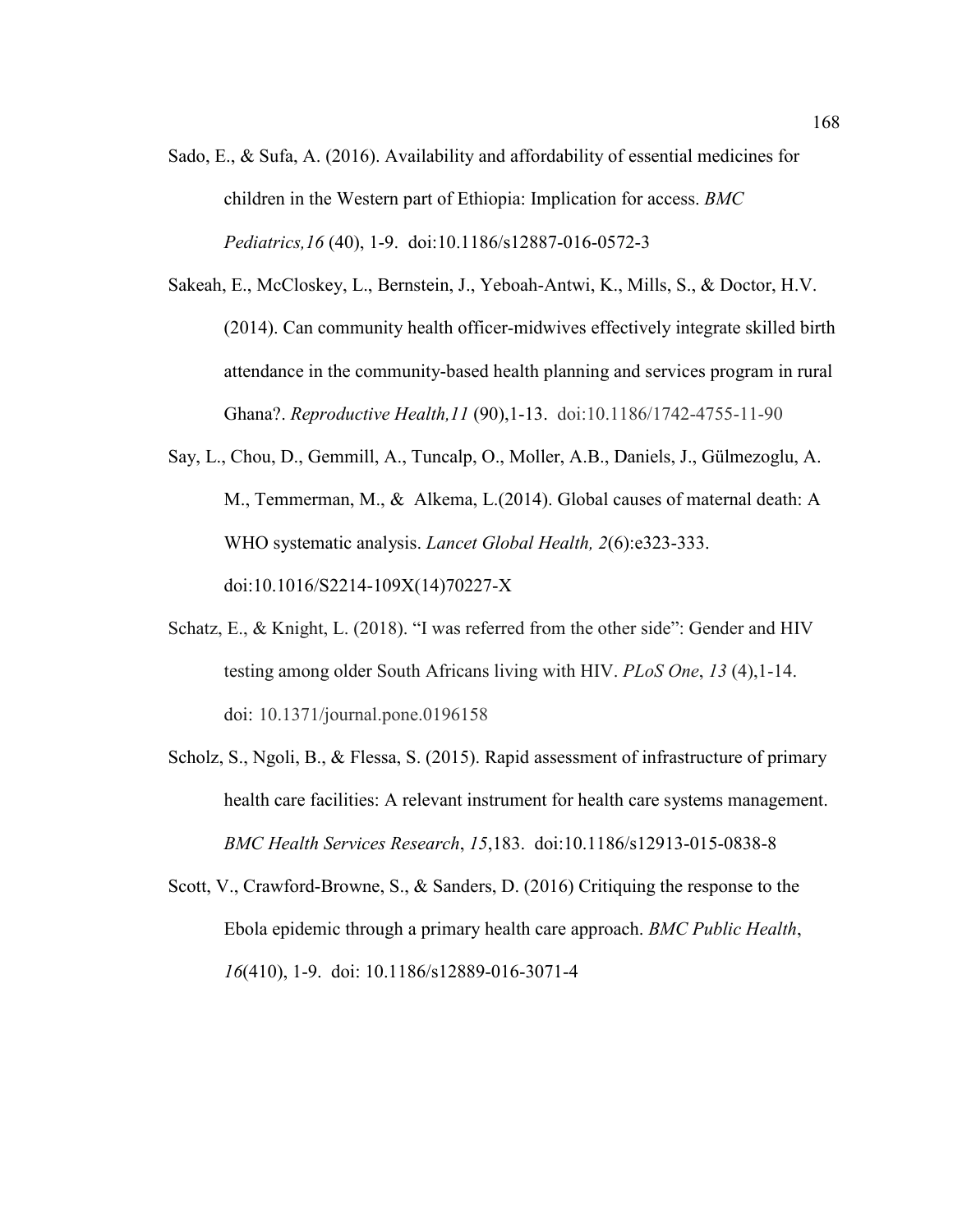- Scott, S., & Ronsmans, C. (2009). The relationship between birth with a health professional and maternal mortality in observational studies: A review of the literature. *Tropical Medicine & International Health, 14*(12), 1523-1533. doi: 10.1111/j.1365-3156.2009.02402.x
- Sedgwick, P. (2014). Cross-sectional studies: Advantages and disadvantages. *British Medical Journal*, 348:g2276. doi: 10.1136/bmj.g2276
- Sein, K.K. (2012). Maternal health care utilization among ever married youths in Kyimyindaing township, Myanmar. *Maternal & Child Health Journal, 16, 1021*- 1030. doi: 10.1007/s10995-011-0815-8
- Shaikh, B., & Hatcher, J. (2004). Health seeking behaviour utilization in Pakistan: Challenging the makers. *Journal of Public Health, 27*(1), 49-54. doi:10.1093/pubmed/fdh207
- Shawon, S.R., Adhikary, G., Ali, W., Shamsuzzaman, M., Ahmed, S., Alam, N., . . . Uddin, J. (2018). General service and child immunization-specific readiness assessment of healthcare facilities in two selected divisions in Bangladesh. *BMC Health Services Research, 18* (39),1-10. doi:10.1186/s12913-018-2858-7
- Shayo, E. H., Senkoro, K. P., Momburi, R., Olsen, O. E., Byskov, J. Makundi, E. A., . . . Mboera, L. E. G. (2016). Access and utilization of healthcare services in rural Tanzania: A comparison of public and non-public facilities using quality, equity, and trust dimensions. *Global Public Health, 11* (4), 407-422. doi: 10.1080/17441692.2015.1132750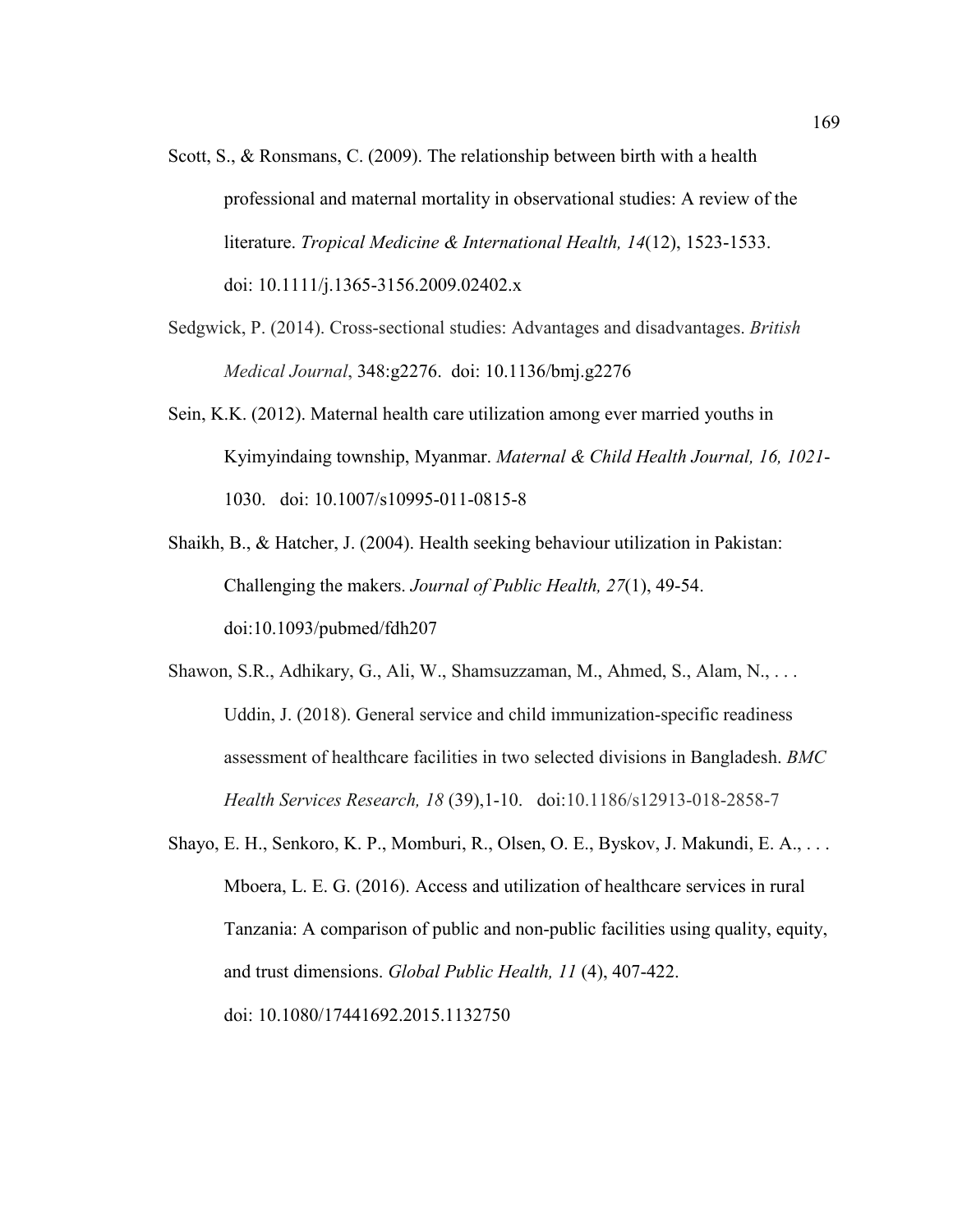- Sheffel, A., Karp, C., & Creanga, A.A. (2018). Use of service provision assessments and service availability and readiness assessments for monitoring the quality of maternal and newborn health services in low-income and middle-income countries. *BMJ Global Health*, *3* (e001011), 1-9. doi:10.1136/bmjgh-2018-001011
- Sherr, K., Requejo, J. H., & Basinga, P. (2013). Implementation research to catalyze advances in health systems strengthening in sub-Saharan Africa: The African health initiative. *BMC Health Services Research,13* (2),1-13. doi:10.1186/1472-6963-13-S2-S1
- Shi, L., Lebrun, L. A., Hung, L. M., Zhu, J., & Tsai, J. (2012). US primary care delivery after the Health Center Growth Initiative: Comparison of health centers, hospital outpatient departments, and physicians' offices. *Journal of Ambulatory Care Management,35* (1),60-74. doi:10.1097/JAC.0b013e31823abf07
- Shi, L., MacLeod, K.E., Zhang, D., Wang, F., & Chao, M.S. (2017). Travel distance to prenatal care and high blood pressure during pregnancy. *Hypertension in Pregnancy, 36*(1), 70-76 doi:10.1080/10641955.2016.1239733
- Shimamoto, K., & Gipson, J. D. (2015). The relationship of women's status and empowerment with skilled birth attendant use in Senegal and Tanzania. *BMC Pregnancy and Childbirth, 15*(154),1-11. doi:10.1186/s12884-015-0591-3
- Sialubanje, C., Massar, K., Hamer, D.H., & Ruiter, R.A.C. (2014). Understanding the psychosocial and environmental factors and barriers affecting utilization of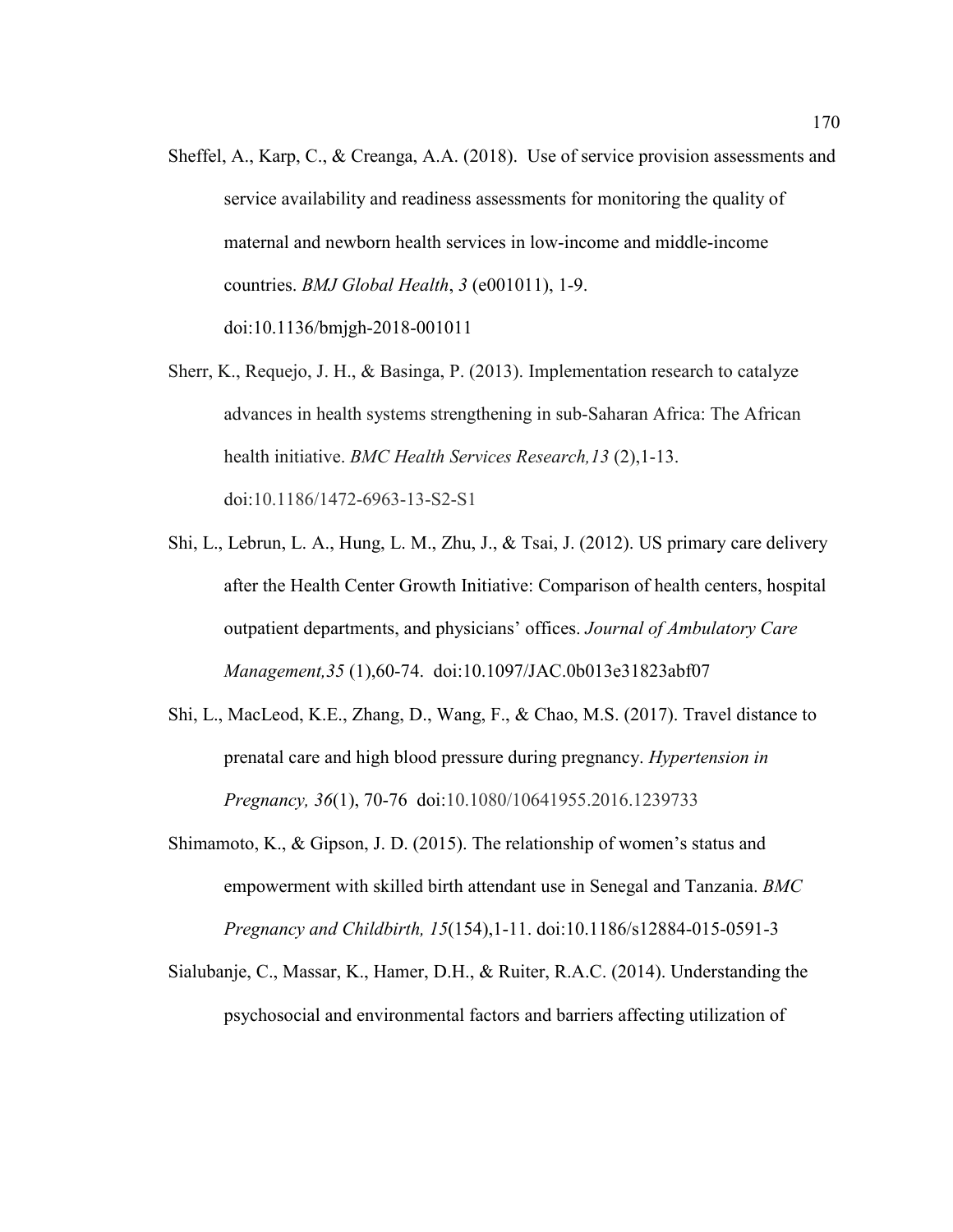maternal healthcare services in Kalomo, Zambia: A qualitative study. *Health Education Research, 29* (3), 521-532. doi:10.1093/her/cyu011

- Simkhada, B., Teijlingen, E. R., Porter, M., & Simkhada, P. (2008). Factors affecting the utilization of antenatal care in developing countries: Systematic review of the literature. *Journal of Advanced Nursing*, *61*, 244-260. doi: 10.1111/j.1365-2648.2007.04532.x
- Smith, R., & Hanson, K. (2012).What is a health system?. In. Smith, R., Hanson, K., Smith, R. & Hanson, K. (eds.) *Health systems in low and middle-income countries: An economic and policy perspective*. UK: Oxford University Press.
- Smith, J. M., Currie, S., Cannon, T., Armbruster, D., & Perri, J. (2014). Are national policies and programs for prevention and management of postpartum hemorrhage and preeclampsia adequate?. A key informant survey in 37 countries. *Global Health: Science and Practice*, *2*(3), 275-284. doi:10.9745/GHSP-D-14-00034
- Spangler, S.A., & Bloom, S.S. (2010). Use of biomedical obstetric care in rural Tanzania: The role of social and material inequalities. *Social Science & Medicine, 71*  (4),760-768. doi:10.1016/j.socscimed.2010.05.025
- Spector, J. M., Reisman, J., Lipsitz, S., Desai, P., & Gawande, A. A. (2013). Access to essential technologies for safe childbirth: A survey of health workers in Africa and Asia. *BMC Pregnancy and Childbirth*, *13*(1), 1. doi:10.1186/1471-2393-13-43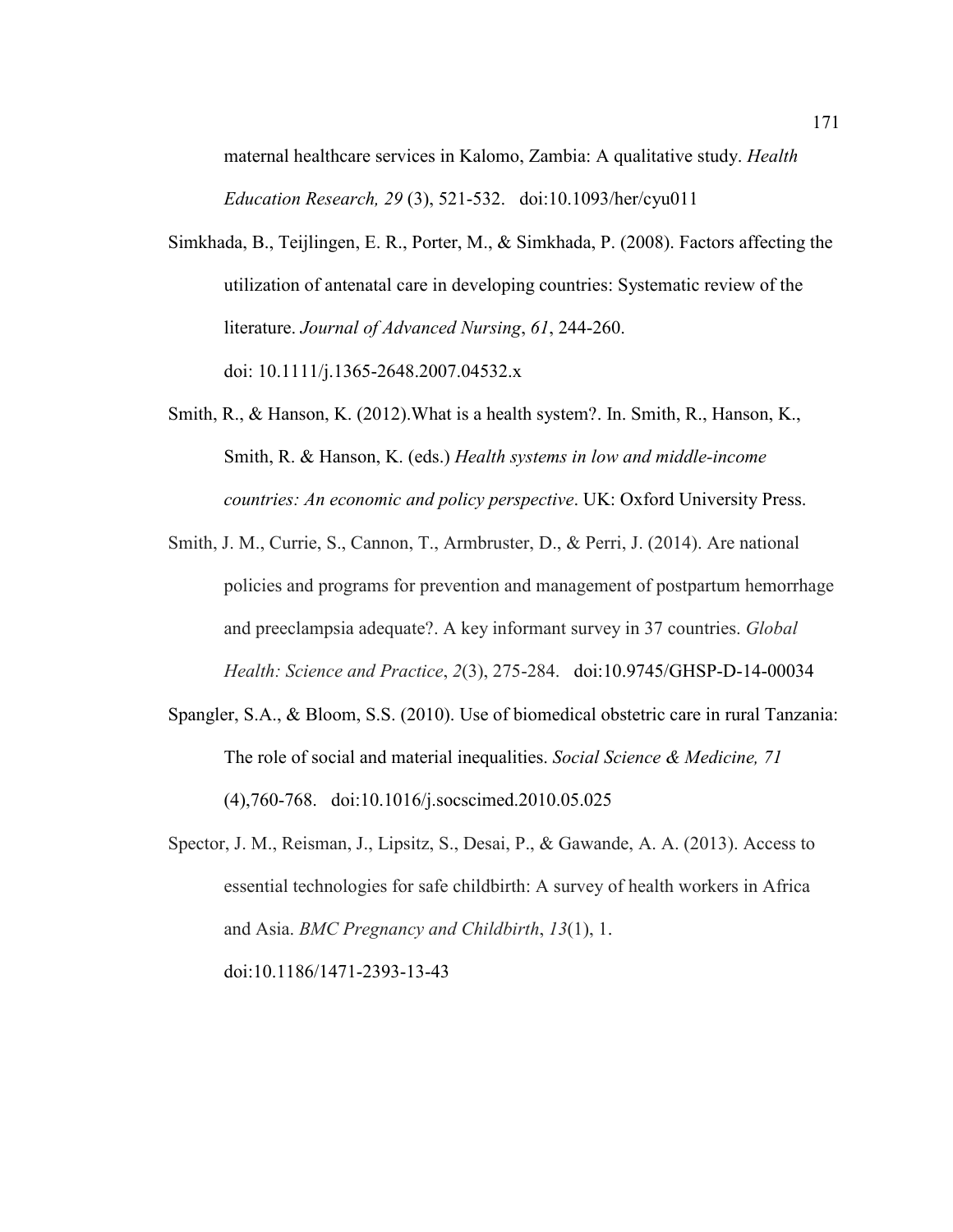Speybroeck, N., Ebener, S., Sousa, A., Paraje, G., Evans, D. B., & Prasad, A. (2006). *Inequality in access to human resources for health: Measurement issues*. Geneva: World Health Organization.

Starfield, B., Shi, L., & Macinko, J. (2005). Contribution of primary care to health systems and health. *Milbank Quarterly*, *83* (3):457-502. doi:10.1111/j.1468-0009.2005.00409.x

Starfield, B. (1994). Is primary care essential?. *Lancet*, *344* (8930), 1129-1133. doi:10.1016/S0140-6736(94)90634-3

Stekelenburg, J., Kyanamina, S., Mukelabai, M., Wolffers, I., & van Roosmalen, J. (2004). Waiting too long: Low use of maternal health services in Kalabo, Zambia. *Tropical Medicine & International Health, 9*(3), 390-398. doi:10.1111/j.1365- 3156.2004.01202.x

- Stevenson, F., Cox, K., Britten, N., & Dundar, Y. (2004). A systematic review of the research on communication between patients and health care professionals about medicines: The consequences for concordance. *Health Expectations, 7*(3), 235- 245. doi:10.1111/j.1369-7625.2004.00281.x
- Strasser, R., Kam, S.M., & Regalado, S.M. (2016). Rural health care access and policy in developing countries. *Annual Review of Public Health*, *37*, 395-412. doi: 10.1146/annurev-pubhealth-032315-021507
- Sumankuuro, J., Crockett, J., & Wang, S. (2018). Perceived barriers to maternal and newborn health services delivery: A qualitative study of health workers and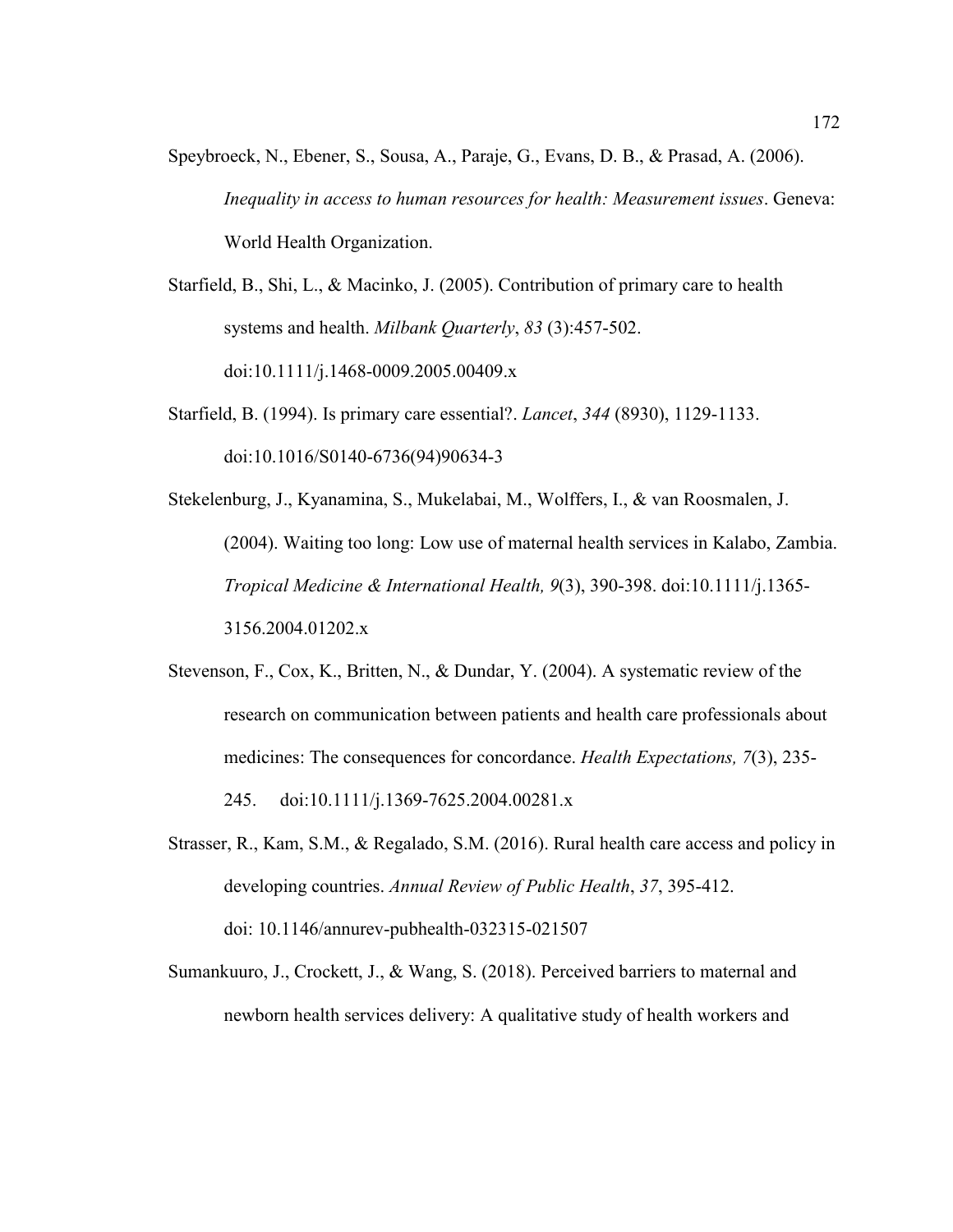community members in low and middle-income settings. *BMJ Open,8*,e021223. doi:10.1136/bmjopen-2017-021223

- Tembo, T., Chongwe, G., Vwalika, B., & Sitalu, L. (2017). Signal functions for emergency obstetric care as an intervention for reducing maternal mortality: A survey of public and private health facilities in Lusaka District, Zambia. *BMC Pregnancy and Childbirth,17* (288), 1-8. doi:10.1186/s12884-017-1451-0
- Thaddeus, S., & Maine, D. (1994).Too far to walk: Maternal mortality in context. *Social Science & Medicine*, *38(*8), 1091-110. doi:10.1016/0277-9536(94)90226-7
- Thiede, M. (2005). Information and access to health care: Is there a role for trust?. *Social science & Medicine*, *61*, 1452-62. doi:10.1016/j.socscimed.2004.11.076
- Thomson, D.R., Amoroso, C., Atwood, S., Bonds, M.H., Rwabukwisi, F. C., Drobac, P., . . . Binagwaho, A. (2018). Impact of a health system strengthening intervention on maternal and child health outputs and outcomes in rural Rwanda 2005-2010. *BMJ Global Health*, *3*, 1-11. doi:10.1136/ bmjgh-2017-000674
- Tiruneh, G.T., Karim, A.M., Avan, B.I., Zemichael, N.F., Wereta, T.G., Wickremasinghe, D., . . . Betemariam, W. A. (2018). The effect of implementation strength of basic emergency obstetric and newborn care (BEmONC) on facility deliveries and the met need for BEmONC at the primary health care level in Ethiopia. *BMC Pregnancy and Childbirth, 18*(123), 1-11. doi:10.1186/s12884-018-1751-z
- Tlebere, P., Jackson, D., Loveday, M., Matizirofa, L., Mbombo, N., Doherty, T., . . . Chopra, M. (2007). Community-based situation analysis of maternal and neonatal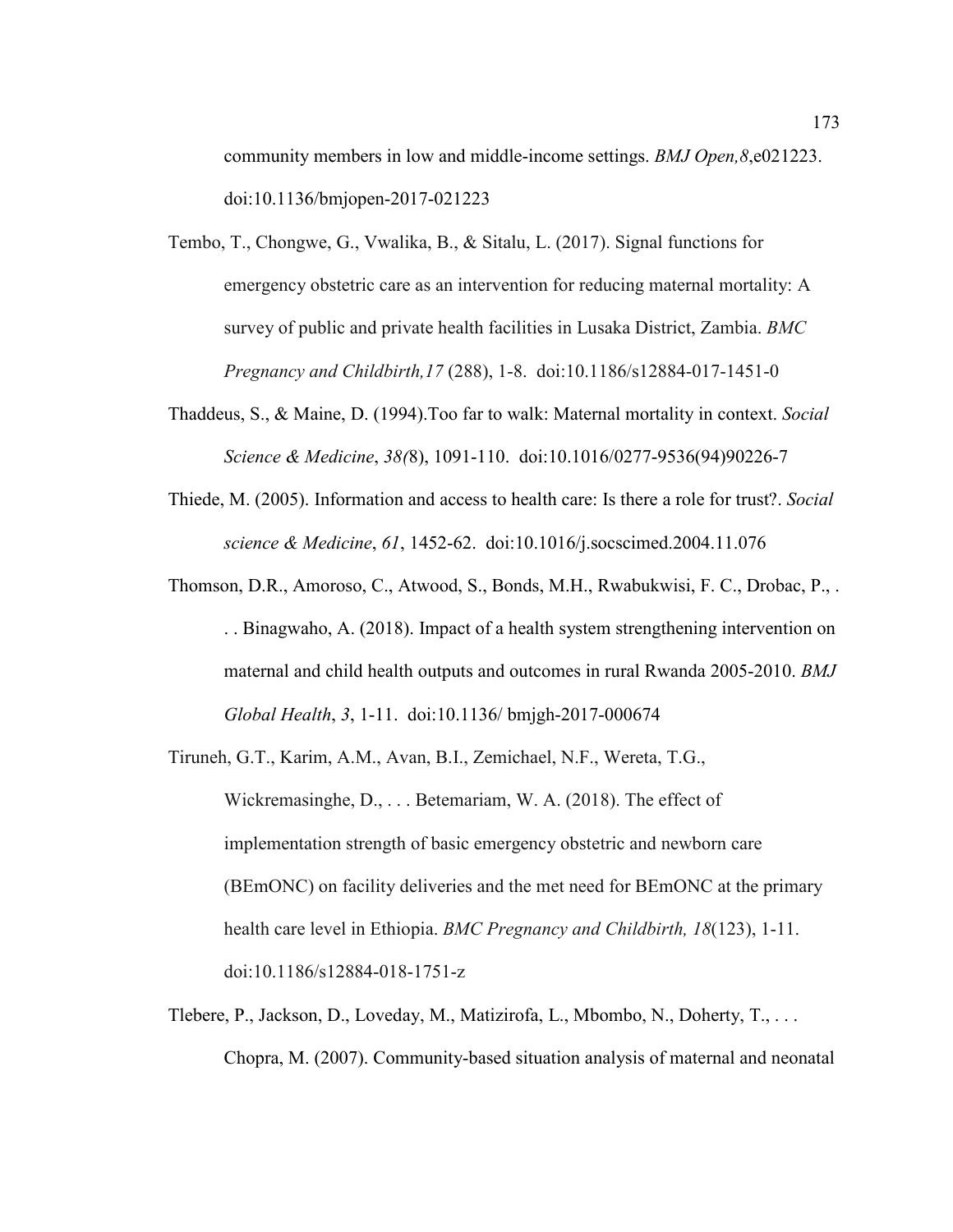care in South Africa to explore factors that impact utilization of maternal health services. *Journal of Midwifery & Women's Health, 52*(4), 342-350. doi:10.1016/j.jmwh.2007.03.016

- Tran, T. K., Gottvall, K., Nguyen, H. D., Ascher, H., & Petzold, M. (2012). Factors associated with antenatal care adequacy in rural and urban contexts-results from two health and demographic surveillance sites in Vietnam. *BMC Health Services Research*, *12*(1)*,* 40-49. doi:10.1186/1472-6963-12-40
- Tran, D. N., & Bero, L. A. (2015). Barriers and facilitators to the quality use of essential medicines for maternal health in low–resource countries: An Ishikawa framework. *Journal of Global Health*, *5*(1), 1-9. doi: 10.7189/jogh.05.010406
- Travis, P., Bennett, S., Haines, A., Pang, T., Bhutta, Z., Hyder, A.A., . . . Evans, T. (2004). Overcoming health-systems constraints to achieve the Millennium Development Goals. *Lancet, 364*(9437), 900-906. doi:10.1016/S0140-6736(04)16987-0

- Trinh, L., Dibley, M., & Byles, J. (2007). Determinants of antenatal care utilization in three rural areas of Vietnam. *Public Health Nursing*, *24*(4), 300-310. doi: 10.1111/j.1525-1446.2007.00638.x
- Tsegay, Y., Gebrehiwot, T., Goicolea, I., Edin, K., Lemma, H., & San Sebastian, M. (2013). Determinants of antenatal and delivery care utilization in Tigray region, Ethiopia: A cross-sectional study. *International Journal for Equity In Health*,*12*(1), 30-39. doi:10.1186/1475-9276-12-30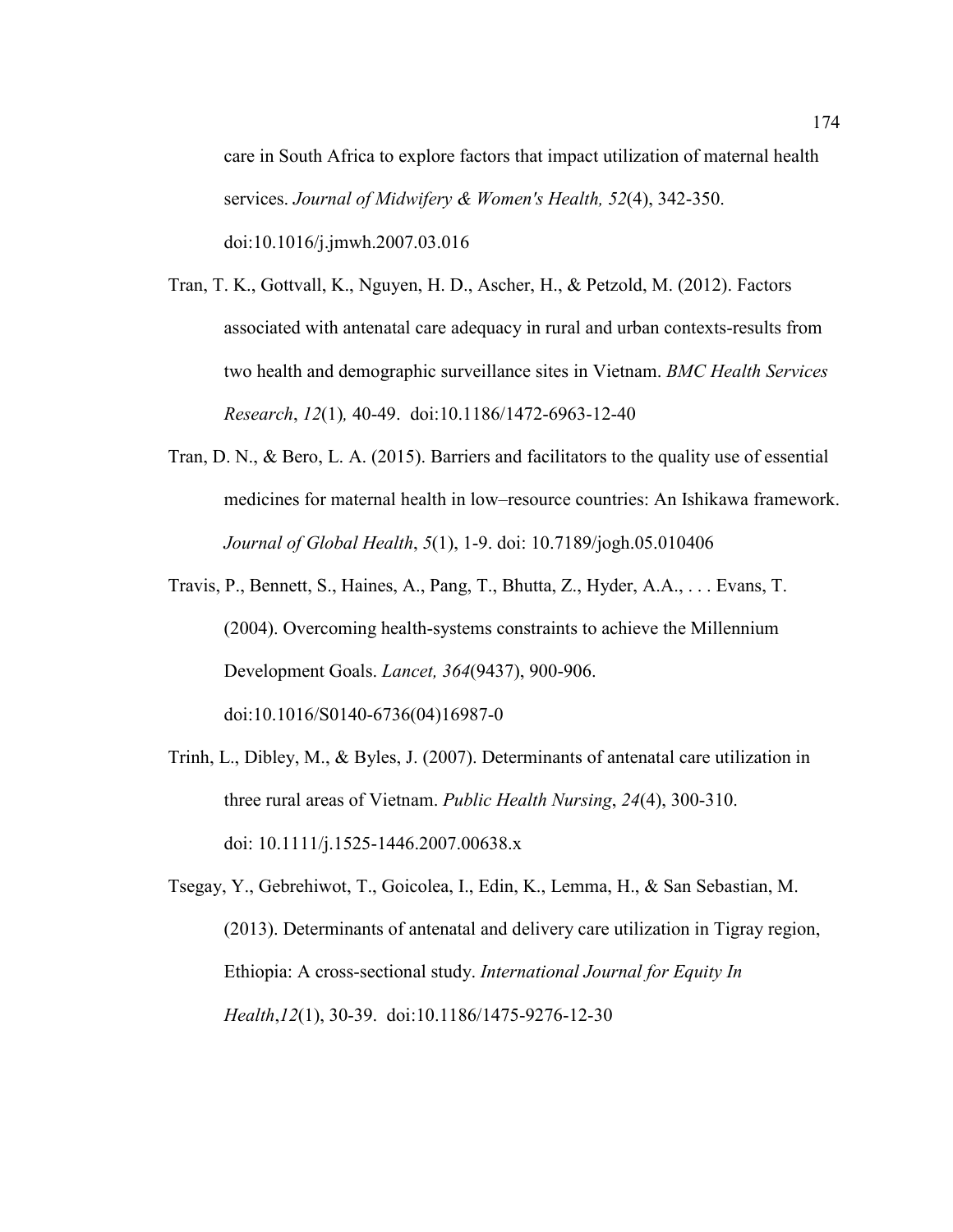- United Nations (1997). United Nations Children's Fund, World Health Organization, United Nations Population Fund. Guidelines for monitoring the availability and use of obstetric services. Retrieved from: https://www.unicef.org/health/files/guidelinesformonitoringavailabilityofemoc.pd f.
- United Nations (2009). World Health Organization, United Nations Population Fund, United Nations Children's Fund. Averting maternal death and disability program. Monitoring emergency obstetric care: A handbook. Retrieved from: http://www.unfpa.org/sites/default/files/pub-pdf/obstetric\_monitoring.pdf.
	- United Nations (2012). Every Woman Every Child. UN Commission on life-saving commodities for women and children: Commissioners' report. New York: United Nations.
	- United Nations (2015). The Millennium Development Goals Report, 2015. New York, United Nations. Retrieved from:

http://www.un.org/millenniumgoals/2015 MDG Report/pdf/MDG%202015%20r  $ev\%20$ (July%201).pdf

- United Nations (2016). *Sustainable Development Goals.* New York: United Nations. Retrieved from: http://www.un.org/ sustainabledevelopment/sustainabledevelopment-goals/
- Urassa, D.P., Carlstedt, A., Nystrom, L., Massawe, S.N., & Lindmark, G. (2002). Quality assessment of the antenatal program for anaemia in rural Tanzania. *International Journal of Quality Health Care,14*, 441-448. doi.10.1093/intqhc/14.6.441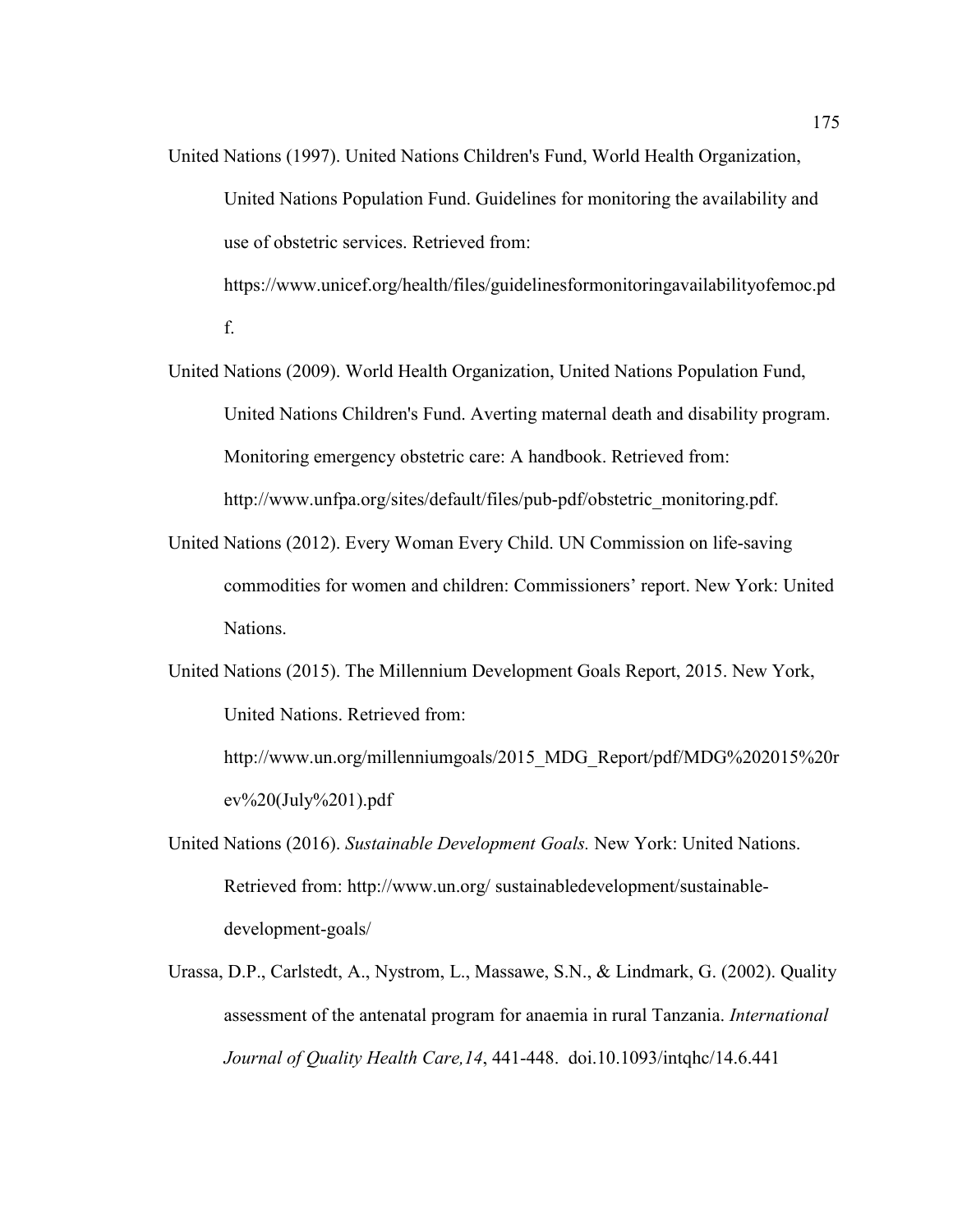- Uzochukwu, B.S., Onwujekwe, O.E., & Akpala, C.O. (2002). Effect of the Bamako-Initiative drug revolving fund on availability and rational use of essential drugs in primary health care facilities in south-east Nigeria. *Health Policy & Planning,17*, 378-383. doi:10.1093/heapol/17.4.378
- van Eijk, A. M., Bles, H. M, Odhiambo, F., Ayisi, J. G., Blokland, I. E., & Rosen, D. H. (2006). Use of antenatal services and delivery care among women in rural western Kenya: A community-based survey. *Reproductive Health*, *3*, 1-9. doi:10.1186/1742-4755-3-2
- Victora, C. G., Black, R. E., Boerma, J. T., & Bryce, J. (2011). Measuring impact in the Millennium Development Goal era and beyond: A new approach to large-scale effectiveness evaluations. *Lancet; 377*(9759), 85-95. doi:10.1016/S0140-6736(10)60810-0
- Vittinghoff, E., & McCulloch, C. E. (2007). Relaxing the rule of ten events per variable in logistic and Cox regression. *American Journal of Epidemiology*, *165*(6), 710- 718. doi: 10.1093/aje/kwk052
- Wabiri, N., Chersich, M., Shisana, O., Blaauw, D., Rees, H., & Dwane, N. (2016). Growing inequities in maternal health in South Africa: A comparison of serial national household surveys. *BMC Pregnancy Childbirth*; *16* (256),1-12. doi:10.1186/s12884-016-1048-z.
- Weitzman, A. (2017). The effects of women's education on maternal health: Evidence from Peru. *Social Science & Medicine,180,*1-9. doi:10.1016/j.socscimed.2017.03.004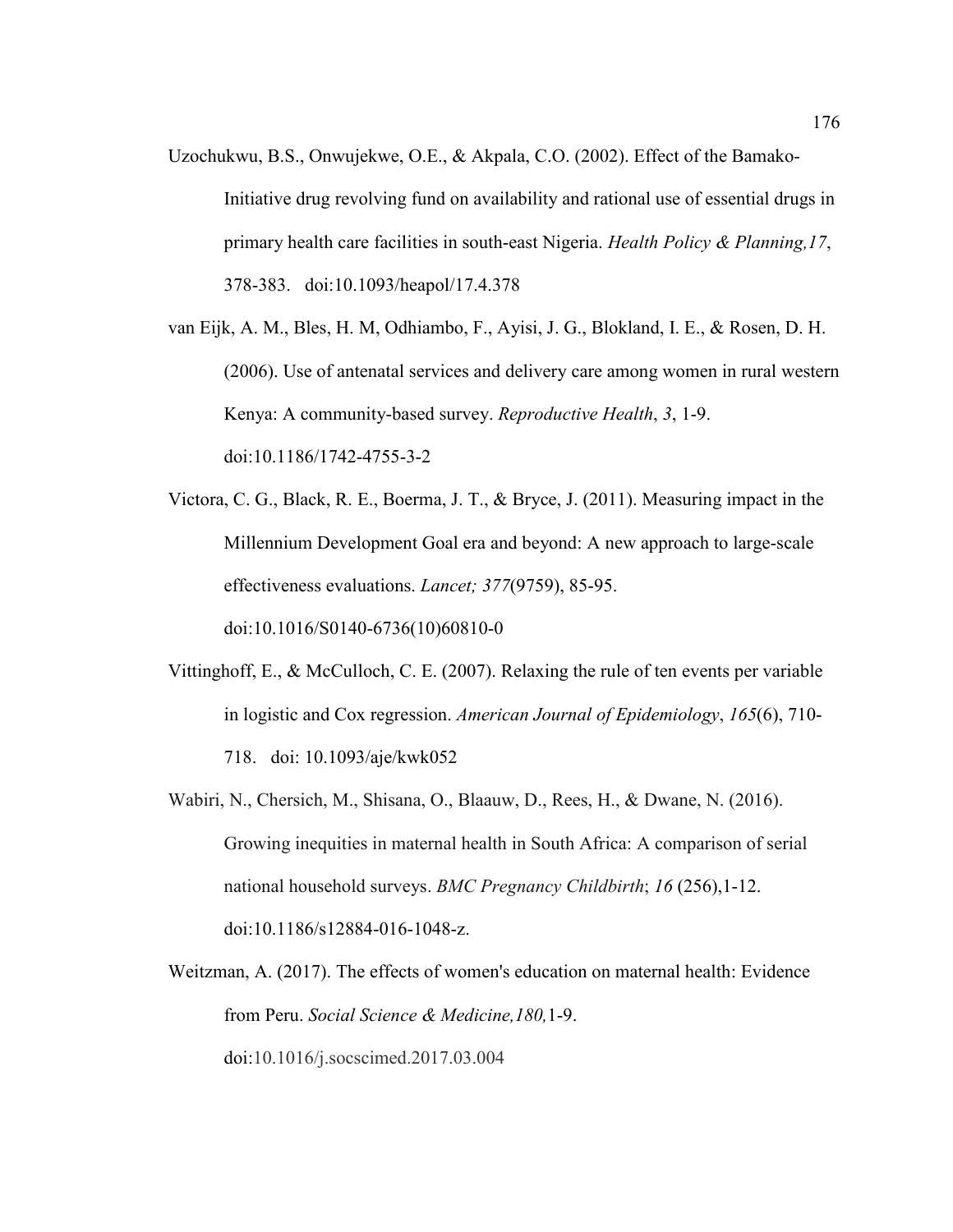- Wild, W., Lesley, B., Paul, K., & Nelson, M. (2015). Birth choices in Timor-Leste: A framework for understanding the use of maternal health services in low resource settings. *Social Science & Medicine, 71* (11), 2038-2045. doi:10.1016/j.socscimed.2010.09.012
- Wilunda, C., Quaglio, G., Putoto, G., Takahashi, R., Calia, F., Abebe, D., . . . Atzori, A. (2015). Determinants of utilisation of antenatal care and skilled birth attendant at delivery in South West Shoa Zone, Ethiopia: A cross-sectional study. *Reproductive Health, 12* (74), 1-12. doi: 10.1186/s12978-015-0067-y
- Wilunda, C., Scanagatta, C., Putoto, G., Montalbetti, F., Segafredo, G., Takahashi, R., Mizerero, S.A., & Betrán, A.P. (2017). Barriers to utilization of antenatal care services in South Sudan: A qualitative study in Rumbek North County. *Reproductive Health*, *14* (65), 1-10. doi:10.1186/s12978-017-0327-0
- Witter, S., Brikci, N., Harris, T., Williams, R., Keen, S., Mujica, A., . . . Renner, A. (2018). The free healthcare initiative in Sierra Leone: Evaluating a health system reform, 2010-2015. *International Journal of Health Planning & Management*, 1- 15. doi:10.1002/hpm.2484
- World Bank (2007). *Health development: The World Bank strategy for health, nutrition, and population results*. Washington, DC: World Bank. Retrieved from: http://documents.worldbank.org/curated/en/102281468140385647/Healthy-Development-the-World-Bank-strategy-for-health-nutrition-population-results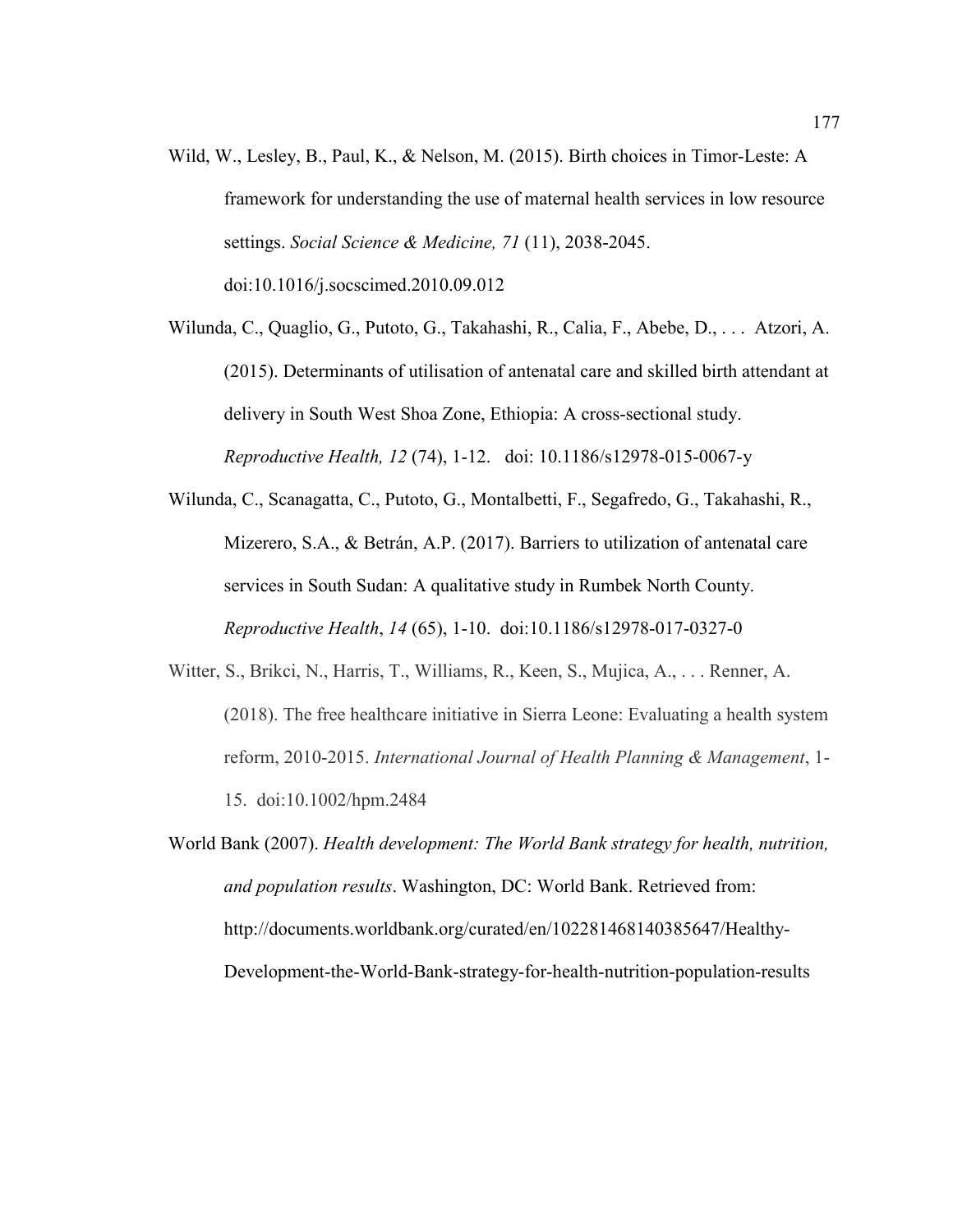- World Health Organization [WHO] (2000). *The world health report 2000: health systems: improving performance*. World Health Organization: Geneva Retrieved from https://www.who.int/whr/2000/en/whr00\_en.pdf?ua=1
- World Health Organization [WHO] (2004a). Equitable Access to Essential Medicines: a framework for collective action. *Policy Perspective on Medicines*, *8*, 1- 6. Retrieved from: https://apps.who.int/medicinedocs/pdf/s4962e/s4962e.pdf
- World Health Organization [WHO] (2004b). Making pregnancy safer the critical role of the skilled attendant: A joint statement by WHO, ICM, and FIGO. Geneva: World health organization (WHO). Department of Reproductive Health and Research (RHR). Retrieved from:

https://www.who.int/maternal\_child\_adolescent/documents/9241591692/en/

- World Health Organization [WHO] (2006). *Working together for health*. Geneva: World Health Organization. Retrieved from: https://www.who.int/whr/2006/en/
- World Health Organization [WHO] (2007). *Everybody's business-strengthening health systems to improve health outcomes: WHO's framework for action*. Geneva: World Health Organization. Retrieved from:

https://www.who.int/healthsystems/strategy/everybodys\_business.pdf

World Health Organization [WHO] UNICEF (2010) *Countdown to 2015 decade report (2000–2010) with country profiles taking stock of maternal, newborn, and child survival*. Geneva; New York: World Health Organization; UNICEF. Retrieved from: https://apps.who.int/iris/handle/10665/44346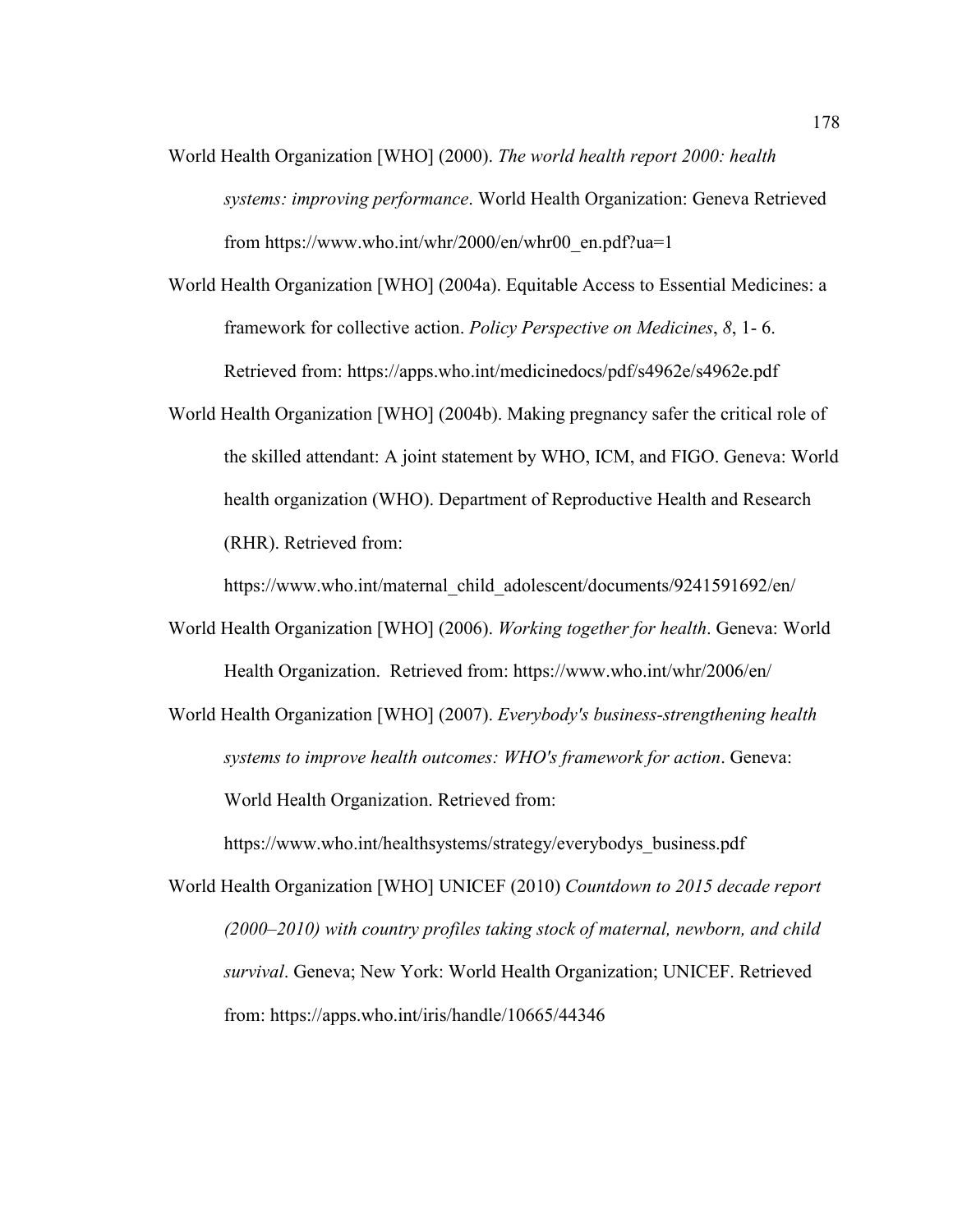World Health Organization [WHO] (2011a). *The Abuja Declaration: Ten years on*. Retrieved from

http://www.who.int/healthsystems/publications/abuja\_report\_aug\_2011.pdf

World Health Organization [WHO] (2011b). Health system strengthening - Current trends and challenges. Executive Board 128th Session, Geneva, 17-25 January 2011," January 17, 2011, Retrieved from:

http://apps.who.int/gb/ebwha/pdf\_files/EB128/B128\_37-en.pdf.

World Health Organization [WHO] (2013a). Service Availability and Readiness Assessment (SARA): An annual monitoring system for service delivery. Retrieved from: Retrieved from

https://www.who.int/healthinfo/systems/SARA\_Reference\_Manual\_Full.pdf

World Health Organization [WHO] (2013b). Service Availability and Readiness Assessment (SARA): An annual monitoring system for service delivery. World Health Organization: Geneva Retrieved from

https://www.who.int/healthinfo/systems/SARA\_Reference\_Manual\_Full.pdf

World Health Organization [WHO] & UNICEF (2014a). UNFPA, The World Bank, & the United Nations Population Division. (1999). *Trends in Maternal Mortality: 1990–2013. Estimates by WHO, UNICEF, UNFPA, The World Bank, and the United Nations Population Division*. Retrieved from: https://www.who.int/reproductivehealth/publications/monitoring/maternalmortality-2013/en/